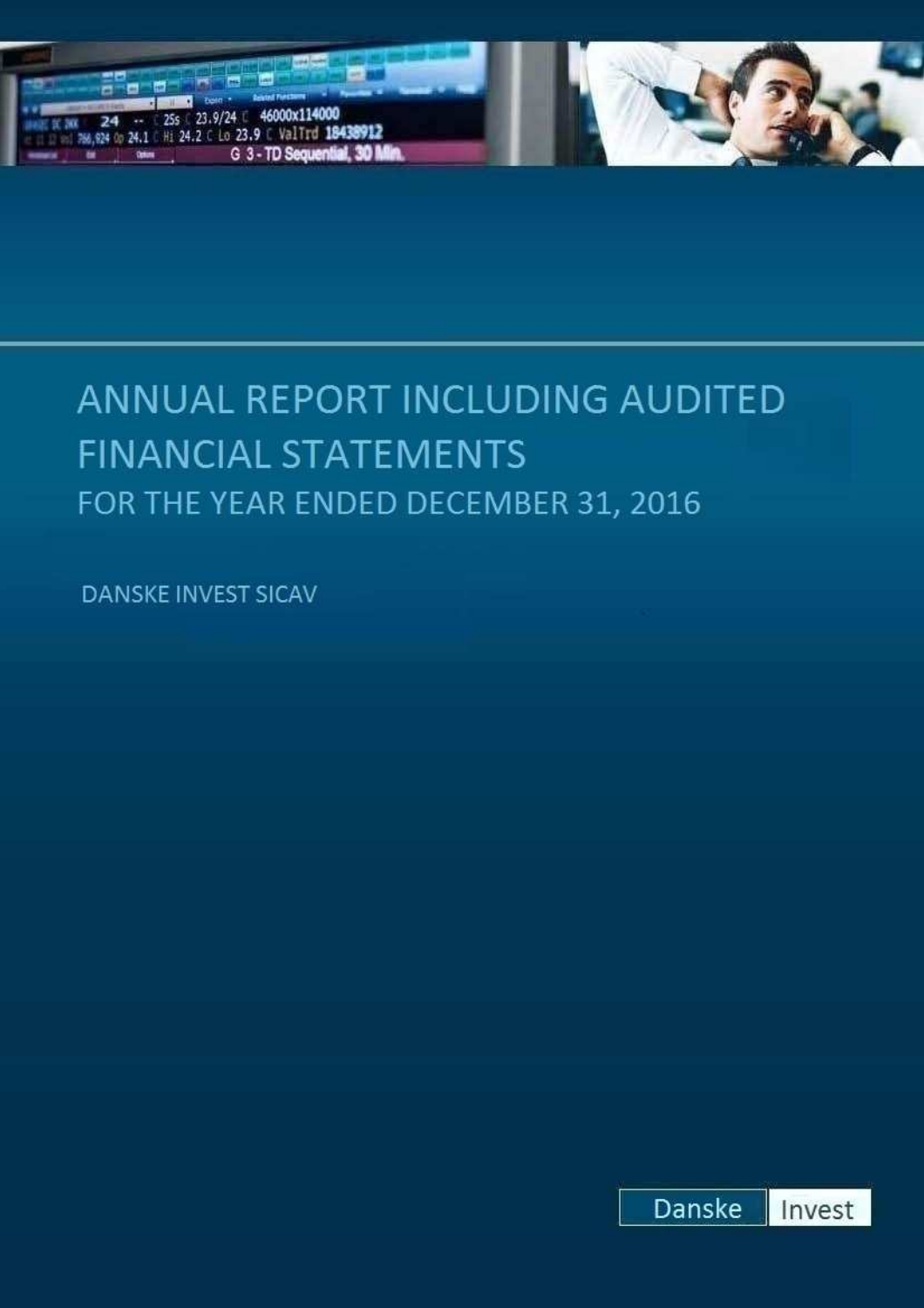# Société d'Investissement à Capital Variable

Annual Report, including Audited Financial Statements

as at December 31, 2016

R.C.S B161867

Subscriptions shall only be valid if made on the basis of the KIID (Key Investor Information Document) or the current prospectus accompanied by the most recent audited annual report as well as by the semi-annual report if published more recently than the most recent annual report, including Audited Financial Statements. No one is authorised to state other information than the one contained in the Prospectus as well as in the documents herein mentioned, which are available to the public.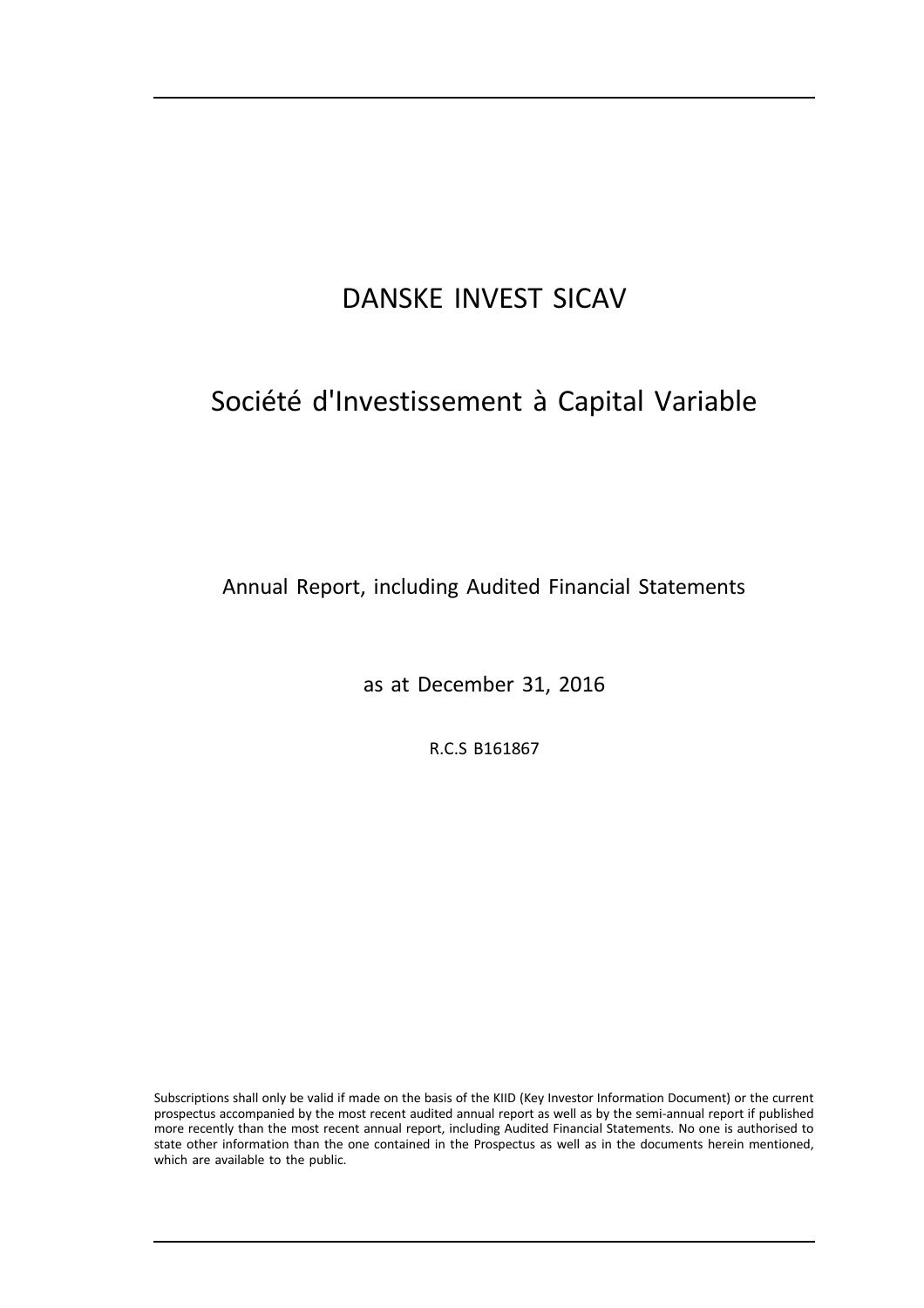# Table of contents

|                                                                                                     | Page       |
|-----------------------------------------------------------------------------------------------------|------------|
| <b>Management and Administration</b>                                                                | 4          |
| <b>Information to Shareholders</b>                                                                  | 6          |
| <b>Directors' Report</b>                                                                            | 7          |
| <b>Investment Manager's Report</b>                                                                  | 17         |
| Report of the Réviseur d'Entreprises Agréé                                                          | 20         |
| <b>Combined Statement of Net Assets</b>                                                             | 22         |
| <b>Combined Statement of Operations and Changes in Net Assets</b>                                   | 34<br>40   |
| Statement of Changes in the Number of Shares<br><b>Statistics</b>                                   | 48         |
| <b>Eastern Europe</b>                                                                               |            |
| Statement of Investments                                                                            | 52         |
| Geographical and Economic Portfolio Breakdowns                                                      | 55         |
| <b>Emerging and Frontier Markets</b>                                                                |            |
| Statement of Investments                                                                            | 56         |
| Geographical and Economic Portfolio Breakdowns                                                      | 64         |
| <b>Emerging Markets Debt Hard Currency</b>                                                          |            |
| Statement of Investments                                                                            | 65         |
| Geographical and Economic Portfolio Breakdowns                                                      | 71         |
| <b>Euro High Yield Bond</b>                                                                         |            |
| Statement of Investments                                                                            | 72         |
| Geographical and Economic Portfolio Breakdowns                                                      | 78         |
| <b>Europe</b>                                                                                       |            |
| Statement of Investments                                                                            | 79         |
| Geographical and Economic Portfolio Breakdowns                                                      | 82         |
| <b>Europe Absolute</b>                                                                              |            |
| Statement of Investments                                                                            | 83         |
| Geographical and Economic Portfolio Breakdowns                                                      | 85         |
| <b>Europe Long-Short Dynamic</b>                                                                    |            |
| Statement of Investments                                                                            | 86         |
| Geographical and Economic Portfolio Breakdowns                                                      | 88         |
| <b>Europe Long-Short Dynamic Plus</b>                                                               |            |
| Statement of Investments                                                                            | 89         |
| Geographical and Economic Portfolio Breakdowns<br>European Corporate Sustainable Bond*              | 91         |
| Statement of Investments                                                                            | 92         |
| Geographical and Economic Portfolio Breakdowns                                                      | 95         |
| Germany                                                                                             |            |
| Statement of Investments                                                                            | 96         |
| Geographical and Economic Portfolio Breakdowns                                                      | 97         |
| <b>Global High Dividend</b>                                                                         |            |
| Statement of Investments                                                                            | 98         |
| Geographical and Economic Portfolio Breakdowns                                                      | 100        |
| <b>Global Inflation Linked Bond</b>                                                                 |            |
| Statement of Investments                                                                            | 101        |
| Geographical and Economic Portfolio Breakdowns                                                      | 104        |
| <b>Global Inflation Linked Bond Short Duration</b>                                                  |            |
| Statement of Investments                                                                            | 105        |
| Geographical and Economic Portfolio Breakdowns                                                      | 107        |
| <b>Nordic Corporate Bond</b>                                                                        |            |
| Statement of Investments                                                                            | 108        |
| Geographical and Economic Portfolio Breakdowns                                                      | 113        |
| <b>US High Yield Bond</b>                                                                           |            |
| Statement of Investments                                                                            | 114        |
| Geographical and Economic Portfolio Breakdowns                                                      | 118        |
| Notes to the audited Financial Statements<br>Information for Investors in Switzerland (non audited) | 119<br>150 |
| <b>Unaudited Appendix</b>                                                                           | 155        |
|                                                                                                     |            |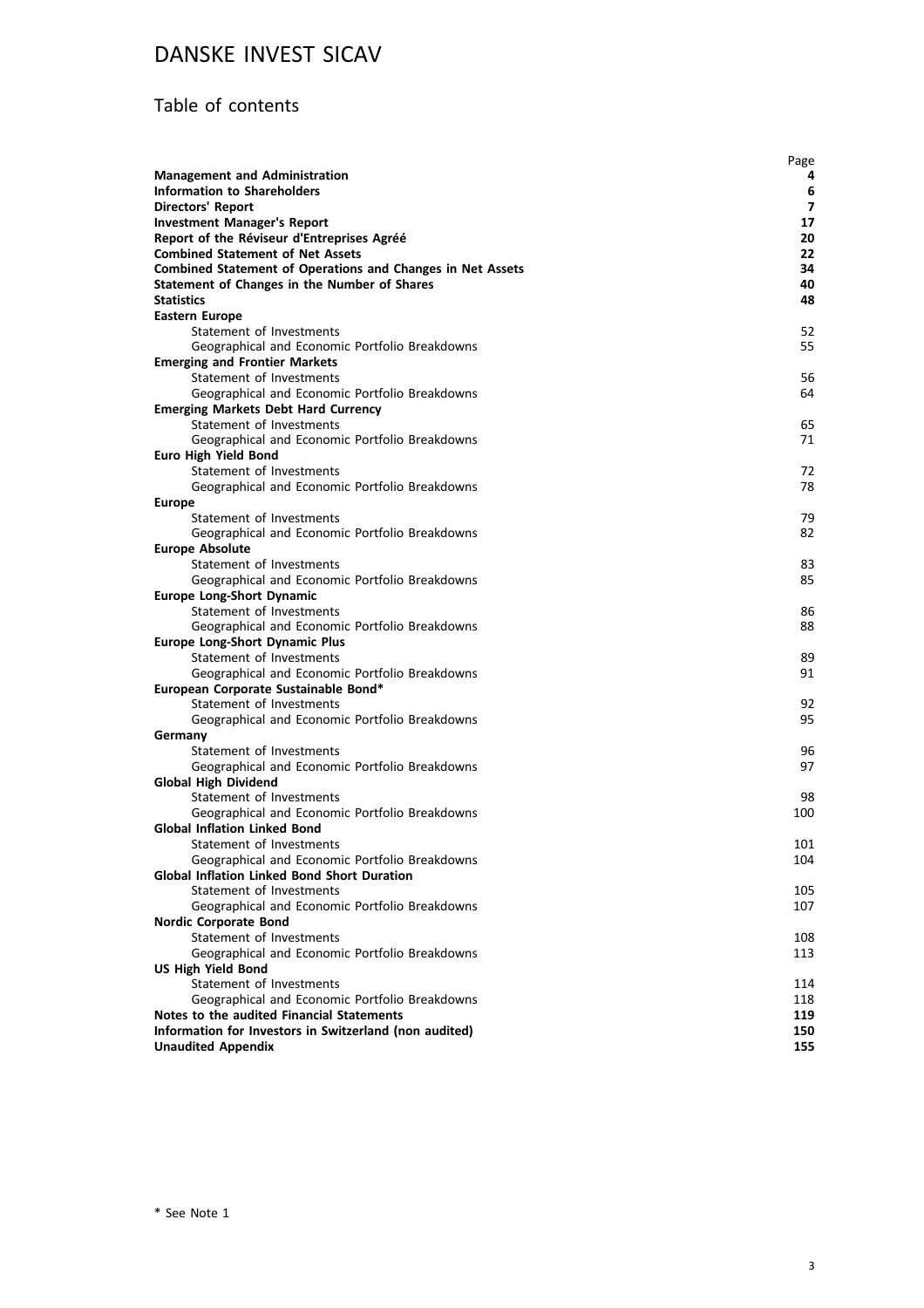### Management and Administration

### **Board of Directors:**

#### **Chairman**

Robert Mikkelstrup Head of Product Management Wealth Management Danske Bank A/S 2800 Kgs. Lungby Denmark

#### **Members**

Morten Rasten Managing Director Danske Invest Management A/S 2800 Kgs. Lyngby Denmark

Henrik Rye Petersen Head of Global Financial Institutions Danske Invest 2800 Kgs. Lyngby, Denmark

#### **Registered Office:**

13, rue Edward Steichen L-2540 Luxembourg Grand Duchy of Luxembourg

#### **Management Company:**

Danske Invest Management Company 13, rue Edward Steichen, L-2540 Luxembourg, Grand Duchy of Luxembourg

#### **Board of Directors of the Management Company:**

#### **Chairman**

Morten Rasten Managing Director Danske Invest Management A/S 2800 Kgs. Lyngby Denmark

#### **Members**

Lone Larsson Hestnes (appointed on July 22, 2016) Managing Director Danske Capital A/S Oslo Norway

Johnny BISGAARD (resigned as of July 22, 2016) Deputy General Manager Danske Bank International S.A. Luxembourg Grand-Duchy of Luxembourg

Lone Mortensen (resigned as per May 31, 2016) Member of Executive Board Danske Invest Management A/S 2800 Kgs. Lyngby Denmark

Thomas Borg Dideriksen (co-opted May 31, 2016) Managing Director Danske Bank International S.A. Luxembourg Grand Duchy of Luxembourg

#### **Investment Managers:**

Danske Bank A/S acting through its division Danske Capital 17, Parallelvej 2800 Kgs. Lyngby Denmark

Danske Capital AB 16, Kungsträdgårdsgatan SE-111 47 Stockholm Sweden

#### **Sub-Investment Managers:**

DDJ Capital Management LLC (for Sub-Fund US High Yield Bond) Stony Brook Office Park 130 Turner Street Building 3, Suite 600 Waltham, MA 02453  $II S A$ 

William Blair & Company LLC (until May 25, 2016) (for Sub-Fund Global Emerging Markets Leaders) \* 222 West Adams Street Chicago, Illinois 60606 U.S.A.

#### **Sub-Investment Advisors:**

Aventicum Capital Management (Qatar) LLC Tornado Tower - 32 floor West Bay, P.O. Box 23146 Doha **O**atar

Blackhorse Asset Management Pte. Ltd 156 Cecil Street #06-01 Far Eastern Bank Building Singapore 069544

Claritas Administração de Recursos Ltda. Avenida Brigadeiro Faria Lima, 4221, 4<sup>th</sup> floor 04538-133, São Paulo Brazil

Compass Group LLC  $35$  East  $57<sup>th</sup>$  Street. New York, NY 10022 U.S.A.

Fullerton Fund Management Company Ltd 60B Orchard Road,  $5^{\overline{th}}$  floor Tower 2, The Atrium, Singapore 238891

Imara Asset Management Ltd Level 12, Nexteracom Tower 1 Cybercity, Ebene Republic of Mauritius

\* See Note 1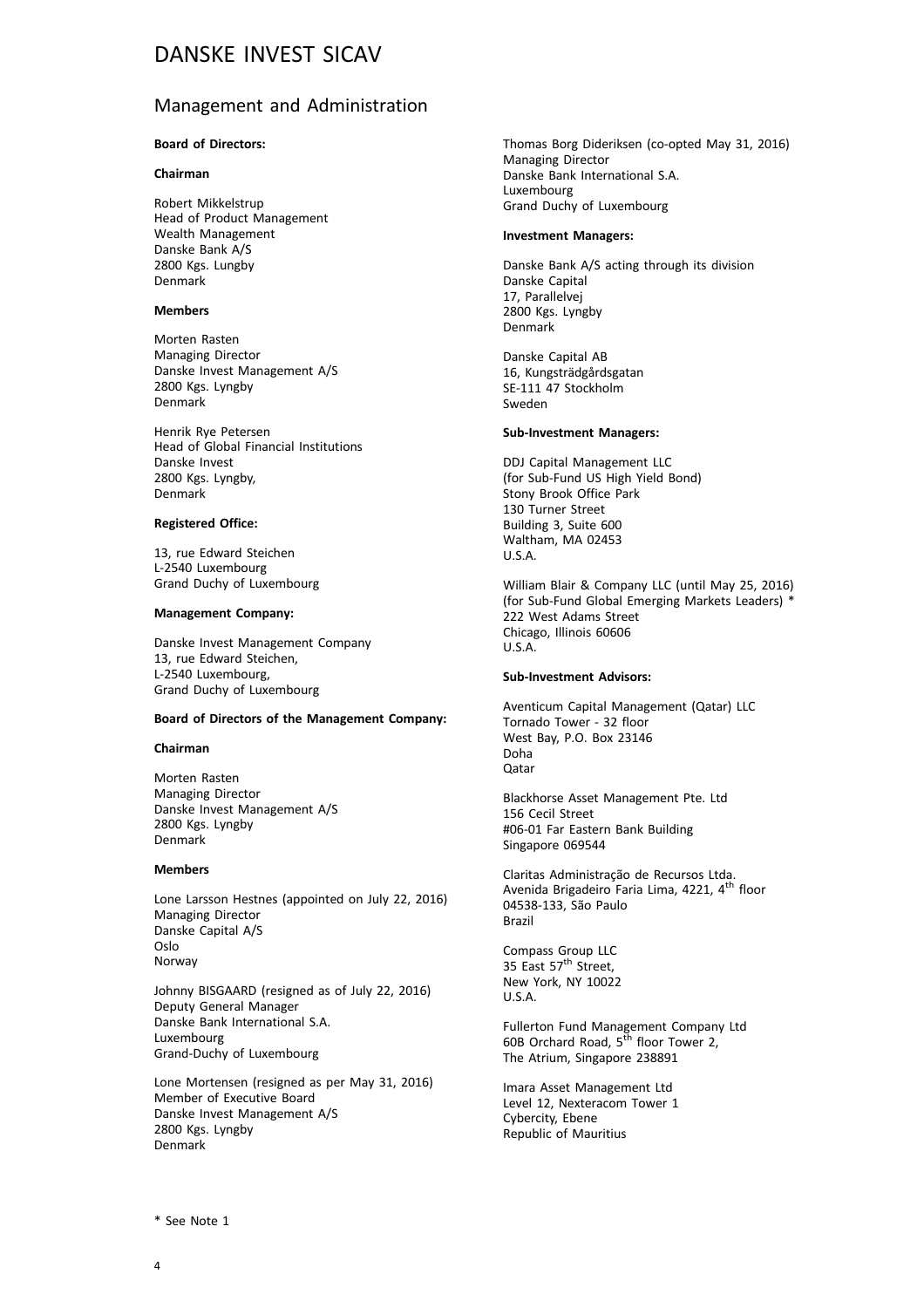# Management and Administration (continued)

JK Capital Management Limited Suite 1101, 11<sup>th</sup> floor, 34-37 Connaught Road Central, Hong Kong China

Karma Capital Advisors Private Limited 408, Oberoi Chambers 1, Off Link Road, Andheri West, Mumbai 400053 India

#### **Depositary and Central Administration:**

RBC Investor Services Bank S.A. 14, Porte de France L-4360 Esch-sur-Alzette Grand Duchy of Luxembourg

#### **Registrar Agent:**

RBC Investor Services Bank S.A. 14, Porte de France L-4360 Esch-sur-Alzette Grand Duchy of Luxembourg

#### **Principal Paying Agent:**

RBC Investor Services Bank S.A. 14, Porte de France L-4360 Esch-sur-Alzette Grand Duchy of Luxembourg

#### **Auditor:**

Deloitte Audit S.à r.l 560, rue de Neudorf L-2220 Luxembourg Grand Duchy of Luxembourg

#### **Domiciliary Agent**

Danske Invest Management Company 13, rue Edward Steichen L-2540 Luxembourg Grand Duchy of Luxembourg

#### **Swiss Representative**

Carnegie Fund Services S.A. 11, rue du General - Dufour 1204 Geneva, Switzerland

### **Swiss Paying Agent**

Banque Cantonale de Geneve 17, Quai de L'lle 1204 Geneva, Switzerland

#### **German Information and Paying Agent**

Danske Bank A/S, Zweigniederlassung Hamburg Georgsplatz 1 Postfach 101522 D-20099 Hamburg, Germany

#### **Austrian Paying and Information Agent**

UniCredit Bank Austria Ag P.O. Box 35 A-1011 Vienna Austria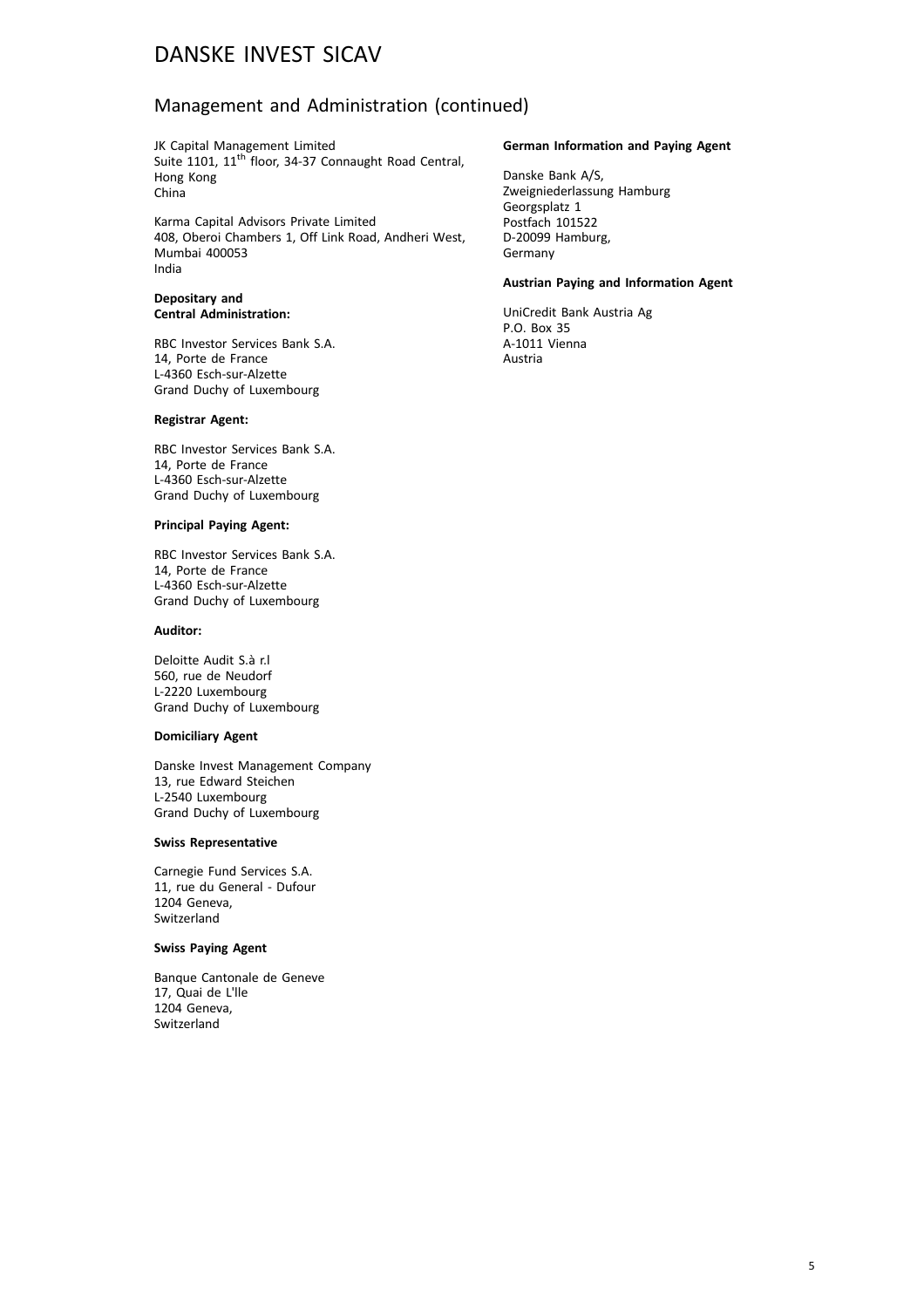## Information to Shareholders

Information about the Net Asset Value of the shares of each Sub-Fund and the subscription and redemption prices is available at all times at the registered office of the Fund.

Copies of the annual report, including Audited Financial Statements and unaudited semi-annual reports may be obtained by holders of shares from the registered office of the Fund.

A detailed schedule of portfolio changes is available free of charge upon request at the registered office of the Fund.

The current prospectus, KIID and articles of association are also available from the German and Austrian Information and Paying Agents.

The Fund's prospectus, KIID, articles of association, annual report, including Audited Financial Statements and unaudited semi-annual reports – each in their respective latest version approved by the Swiss Financial Market Supervisory Authority, in German – and the net asset value per share as well as the subscription, redemption and possible conversion price of shares and a list of changes to the investment portfolio are available free of charge at the office of the Swiss Representative.

All information available to shareholders at the head office of the management company is also available to the public free of charge, upon request from the Swiss Representative.

Swiss Representative:

Carnegie Fund Services S.A. 11, rue du General - Dufour 1204 Geneva, SWITZERLAND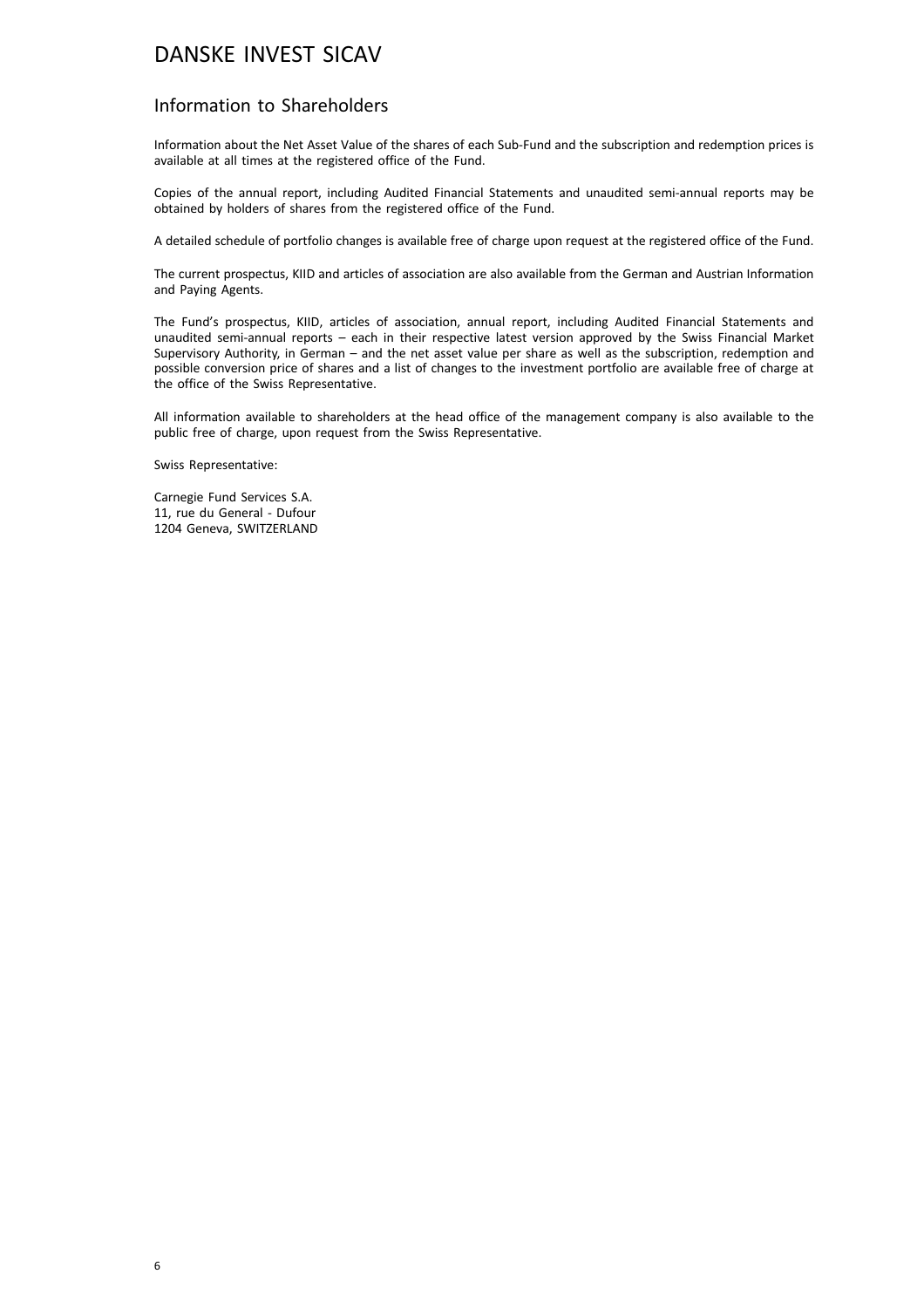### Directors' Report

### **Significant events during the year 2016:**

#### Board of Directors:

The Annual General Meeting of Danske Invest SICAV took place on April 19, 2016. The General Assembly took note of the expiry of the mandate for all the current Board Members as of April 19, 2016 and noted that there is no remuneration fee for Board Members from Danske Bank Group. The General Assembly agreed to elect the following Board Members - Mr. Robert Mikkelstrup, Mr. Morten Rasten, and Mr. Henrik Rye Petersen - for a one year period until the next Annual General Meeting which will be held in 2017.

The current Cabinet de révision agréé à responsibilité limitée was re-elected as Statutory Auditor for another one year period until the next Annual General Meeting which will be held in 2017.

#### **Mandates held by the current Board of Directors of Danske Invest SICAV:**

Mr. Robert Mikkelstrup has the following mandates in addition to the Director mandate and Chairman of Danske Invest SICAV.

Board membership: Danske Invest Allocation and Danske Invest SICAV-SIF (Luxembourg).

Mr. Henrik Rye Petersen has the following mandates in addition to the Director mandate of Danske Invest SICAV. Board membership: Danske Invest Allocation and Danske Invest SICAV-SIF (Luxembourg).

Mr. Morten Rasten has the following mandates and engagements (in addition to the director mandate of Danske Invest SICAV):

Board membership: Danske Invest Fund Management Ltd (Finland), Danske Capital AB (Sweden), Danske Capital AS Norway, Danske Invest SICAV SIF, Danske Invest Allocation and Danske Invest Management Company (Luxembourg). Board membership: Danish (IFB) and Norwegian (VFF) Fund Associations

Management position: Managing Director in Danske Invest Management A/S (Denmark).

#### Subsequent event to the Annual General Meeting

A circular resolution constituting Mr. Robert Mikkelstrup as Chairman to the Board was made subsequent to the Annual General Meeting.

#### **Brexit June 2016**

RBC ITS published the net asset value prices for the funds on June 24, 2016 with a small delay after the outcome of the decision on the UK Referendum not to stay in the EU. Subscriptions / Redemptions were monitored closely in the feed following the decision. Senior Management at DIMC reviewed the pricing (with snap-shot 9:30 a.m.) and concluded that fair prices from all markets at this time-slot were obtained and there was no need to suspend any of the funds due to Brexit.

#### **RBC ITS – UCITS V Depositary Agreement**

From April 1, 2016, RBC IS has charged additional fees relating to their enhanced duties as Depositary as laid out in the UCITS V Directive. On July 14, 2016 the UCITS V Depositary and Principal Paying Agent agreement was signed between the Fund and RBC ITS.

#### **General**

Investors' demands as well as Danske Bank Group's overall strategy for fund products continued to influence the activities of Danske Invest SICAV during 2016.

### **Sales Activities 2016**

In accordance with the current Danske Invest SICAV Prospectus, the Management Company handles the marketing and the promotion of the Danske Invest SICAV Sub-Funds. The total number of Sub-Funds activated in Danske Invest SICAV as per end 2016 was fifteen.

The Prospectus, Articles of Incorporation and KIIDs are available on the website www.danskeinvest.com. The website www.danskeinvest.com, which is operated by Danske Bank A/S, will be continuously developed to be used as the major marketing / investor information tool in all our areas of distribution.

The assets under management in Danske Invest SICAV increased by 25.7% (EUR 381m) during 2016. On the whole, the fund registered a net inflow. There were net inflows in nine of the Sub-Funds, with large percentage inflows in Europe Absolute, Eastern Europe, Europe, Europe Long-Short Dynamic, Global Inflation Linked Bond Short Duration, Europe Long-Short Dynamic Plus and European Corporate Sustainable Bond, whereas the remaining six Sub-Funds had net outflows. Large percentage outflows were registered in the Sub-Funds Global Inflation Linked Bond, Euro High Yield Bond, Germany and Emerging Markets Debt Hard Currency.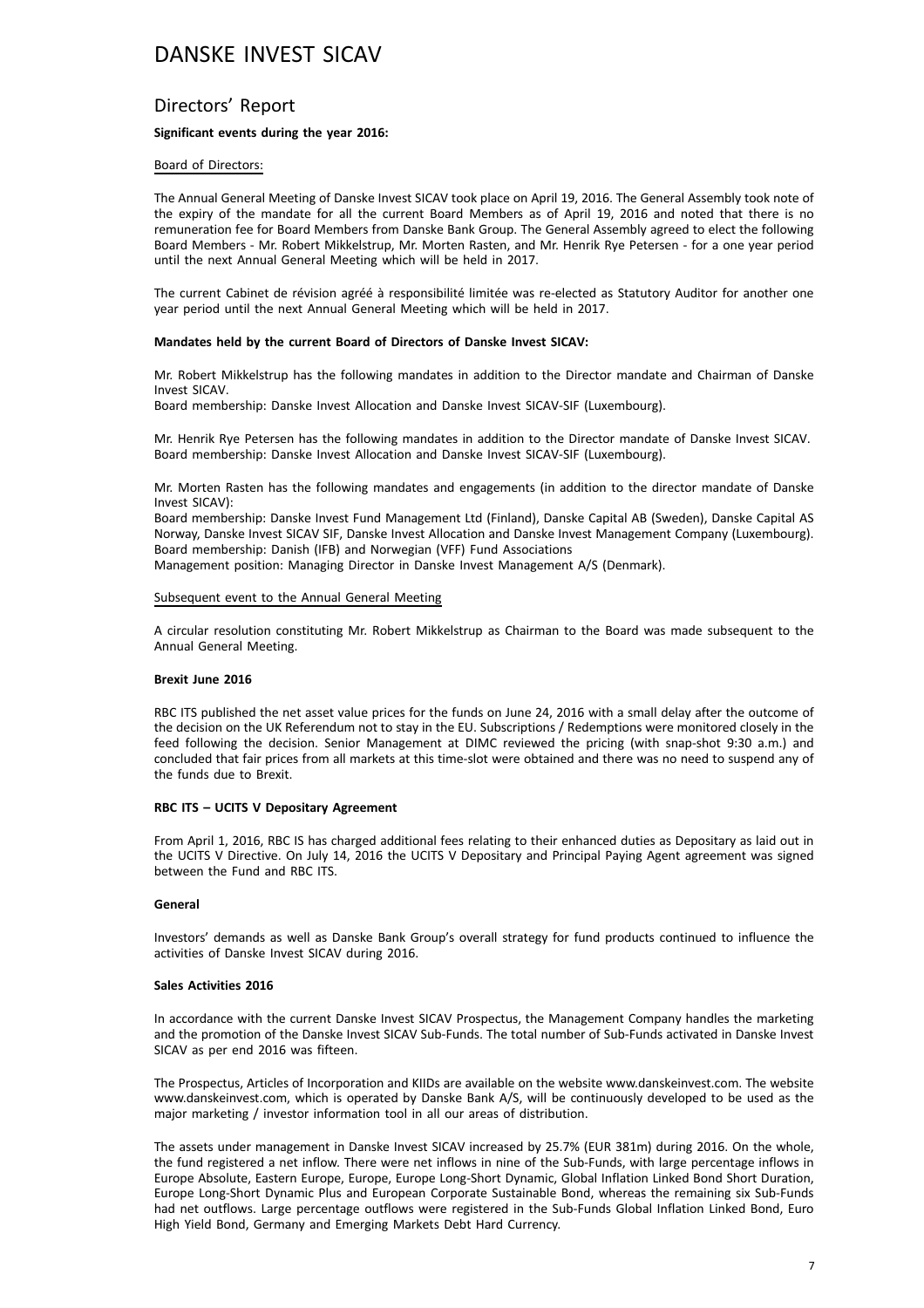### Directors' Report (continued)

#### **Danske Invest SICAV Prospectus March 2016**

In line with the ambition to merge existing UCITS funds domiciled in Sweden into Danske Invest Allocation and Danske Invest SICAV, the Prospectus was updated to include the Swedish Sub-Funds. On April 11, 2016 the CSSF issued the visa stamped Prospectus together with a new external Investment Manager - Danske Capital AB Sweden.

#### **Danske Invest SICAV Prospectus May 2016**

The Prospectus was updated in May 2016 to include a new Sub-Fund called Danske Invest SICAV - European Corporate Sustainable Bond and the CSSF approved this on May 23, 2016.

The main changes to the Prospectus are listed below:

- . Definitions has been updated to include the definition of Environmental, Social and Governance issues ESG;
- . The "Investment objective, Investment policy and Risks" of the Sub-Fund Danske Invest SICAV Emerging Markets Debt Hard Currency has been updated to reflect that the Sub-Fund will invest in transferable securities, mainly bonds issued or guaranteed by governments or by companies in Emerging Market countries and other debt instruments. Please note that we see these updates as a further precision of the current text and not a change that would require a Notice to Shareholders;
- . Create two new share classes together with their fee analysis in the sub-fund Danske Invest SICAV Europe Long Short Dynamic Class A dp and Class I-USD p;
- . Insert a Risk-Free rate in USD in the Appendix in the sub-fund Danske Invest SICAV Europe Long Short Dynamic;
- . Create a new sub-fund Danske Invest SICAV European Corporate Sustainable Bond whose details are described under the relevant appendix in the Prospectus.

#### **Danske Invest SICAV Prospectus October 2016**

On November 8, 2016 the CSSF issued the visa stamped Prospectus dated October 2016. This Prospectus was updated with UCITS V requirements on 'Remuneration Policy' and 'Depositary Bank'.

The main changes to the Prospectus are listed below:

- . Update the Board of Directors details, both for the Fund and for the Management Company;
- . Removal of Sub-Investment Manager William Blair & Company LLC, due to closure of the Sub-Fund Global Emerging Markets Leaders;
- . Update section 1.2.2. Share Classes to include CHF to the list for Minimum Initial Investment and Subsequent Holding;
- . General removal of "Danske Capital" in the name for the Investment Manager Danske Bank A/S;
- . Change section 26.3. Savings Directive to a new heading "Automatic Exchange of Information";
- . Update the tax paragraph in section 26.5. China;
- . Insert a new share Class I-chf hp in Danske Invest SICAV Europe Long-Short Dynamic;
- . Adjust an existing share Class in Danske Invest SICAV Europe Long-Short Dynamic I-usd p to be Class I-usd hp;
- . Insert the launch date for the Danske Invest SICAV European Corporate Sustainable Bond;
- . Removal of the Sub-Fund Danske Invest SICAV Global Emerging Markets Leaders from the Prospectus.

#### **Shareholder notice**

A shareholder notice was sent to the shareholders by the transfer agent on November 28, 2016.

#### **During 2016 the following Sub-Funds / Share Classes were launched:**

#### **Launch of new Sub-Fund: Danske Invest SICAV - Global Emerging Markets Leaders**

The following classes were activated in the sub-fund Global Emerging Markets Leaders

- class A (ISIN code LU1204912700) at the initial issue price of USD 10
- class I (ISIN code LU1204912965) at the initial issue price of USD 10

on January 7, 2016 and the first net asset value calculation of this sub-fund took place on January 8, 2016.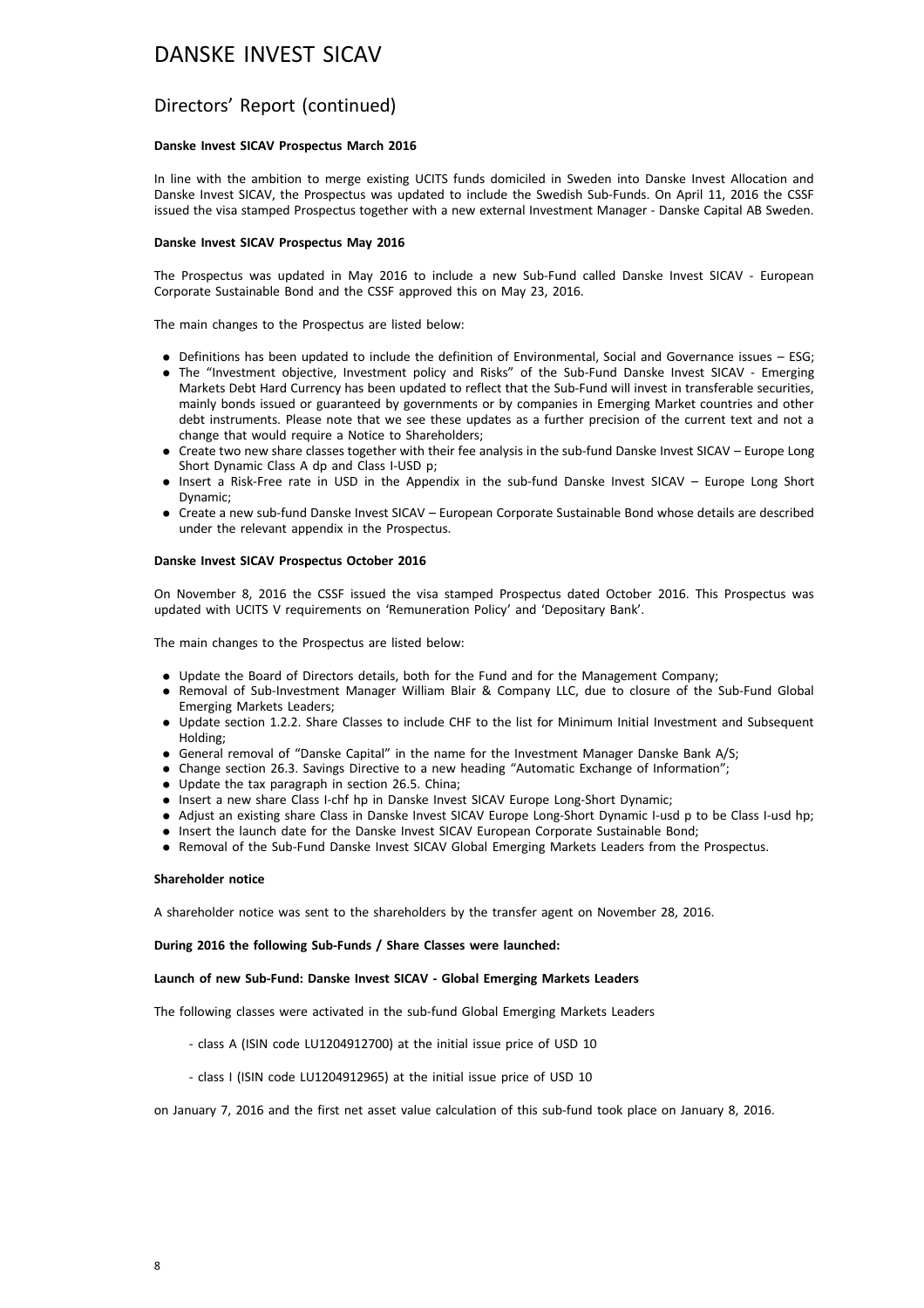### Directors' Report (continued)

### **Launch of new class: Danske Invest SICAV- Europe Long-Short Dynamic Plus class A-sek hp**

The following share class in the Sub-Fund Europe Long-Short Dynamic Plus was activated

- class A-sek hp - ISIN code LU1204912296 at the initial issue price of SEK 100

on February 26, 2016 and the first net asset value calculation of this share class took place on February 29, 2016.

#### **Launch of new share class: Danske Invest SICAV- Euro High Yield Bond Class I**

The following share class Euro High Yield Bond class I was launched on April 13, 2016 at the initial issue price of EUR 10 and the first net asset value calculation of this share class took place on April 14, 2016.

#### **Launch of new Sub-Fund: Danske Invest SICAV – European Corporate Sustainable Bond\***

The following classes were activated in the new sub-fund - European Corporate Sustainable Bond\*

- class A ISIN code LU1399304283 at the initial issue price of EUR 10
- class A d ISIN code LU1399304366 at the initial issue price of EUR 10
- class I ISIN code LU1399305330 at the initial issue price of EUR 10
- class A-sek h ISIN code LU1399304879 at the initial issue price of SEK 100

on June 15, 2016 and the first net asset value calculation of this sub-fund took place on June 16, 2016.

#### **Launch of new share class: Danske Invest SICAV - Europe Long-Short Dynamic class A dp**

The following share class was activated in the Sub-Fund Europe Long-Short Dynamic

- class A dp - ISIN code LU1399304010 at the initial issue price of EUR 10

on June 21, 2016 and the first net asset value calculation of this share class took place on June 22, 2016.

#### **Launch of new share class: Danske Invest SICAV - European Corporate Sustainable Bond\***

The following share class was activated in the Sub-Fund European Corporate Sustainable Bond\*

- class I-nok h - ISIN LU1399305926 at the initial issue price of NOK 100

on September 7, 2016 and the first net asset value calculation of this share class took place on September 8, 2016.

#### **Sub-Fund Closure: Danske Invest SICAV Global Emerging Markets Leaders**

Full redemption orders were provided to the registrar agent on May 25, 2016 in relation to the two share classes listed below in the Sub-Fund Danske Invest SICAV Global Emerging Markets Leaders

- Class A (ISIN code LU1204912700)
- Class I (ISIN code LU1204912965)

Consequently the final Net Asset Value of these classes was calculated on May 26, 2016 and the Sub-Fund was closed.

#### **Outlook 2017**

In 2017 Danske Bank Wealth Management will – on behalf of the Management Company - support the distribution activities of Danske Invest SICAV in the markets where the fund is notified for marketing. The Sub-Funds are notified for marketing in Austria, Denmark, Norway, Sweden, Finland, Germany and Switzerland. The marketing in Austria is only carried out for a selected number of Sub-Funds.

\* See Note 1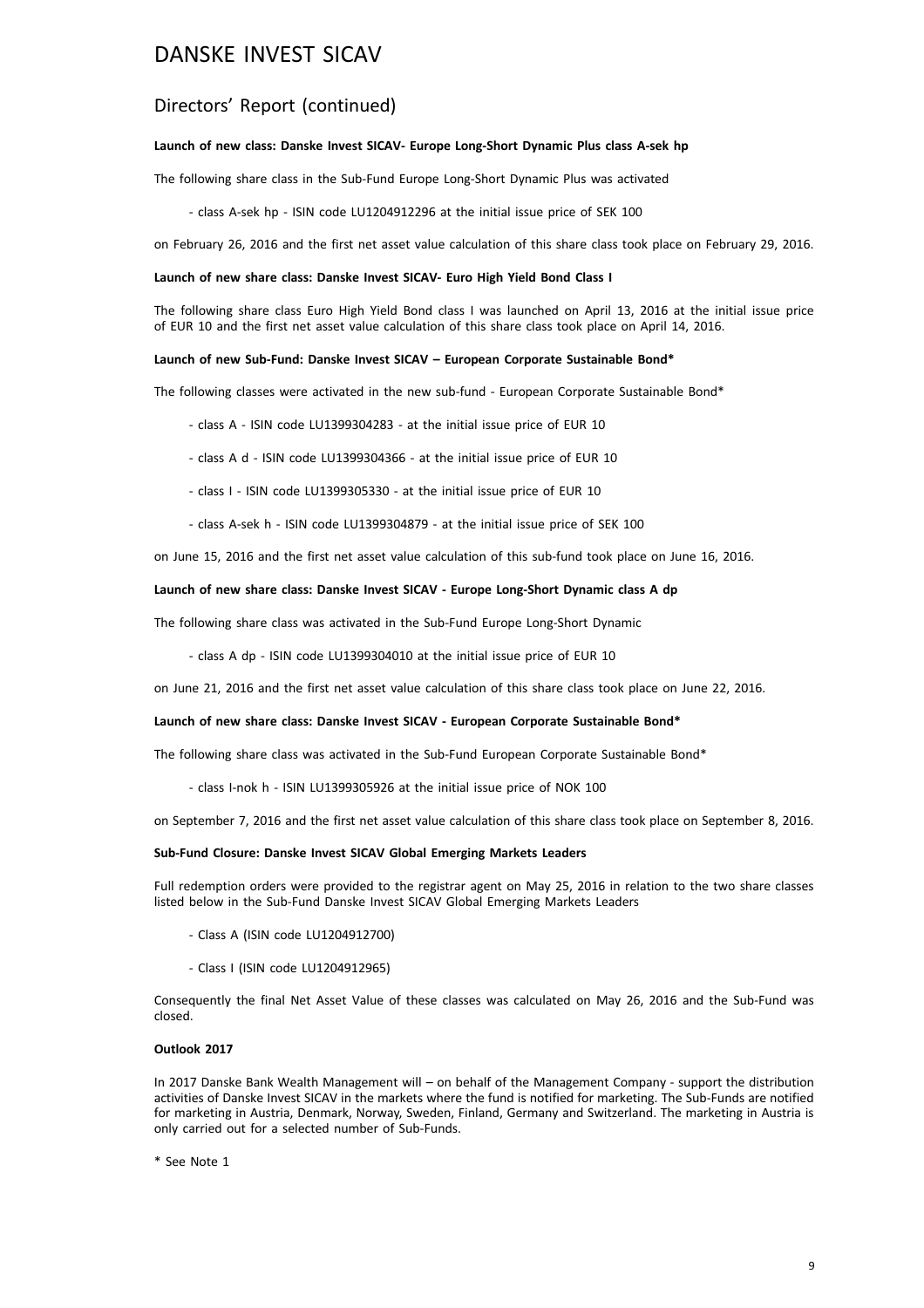### Directors' Report (continued)

#### **Risk Management**

The Management Company employs a risk management process which enables it to monitor and measure at any time the risk of the positions and their contribution to the overall risk profile of the portfolio and a process for accurate and independent assessment of the value of OTC financial derivative instruments. The Fund shall ensure that its global exposure relating to derivative instruments does not exceed the total net value of its portfolio.

The approach used when calculating the global exposure of each Sub-Fund is specified in the relevant Appendix to the Prospectus. As specified in the Appendices to the Prospectus (relating to the specific information on the different Sub-Funds), the global exposure is calculated on a daily basis using either the commitment approach or the Value-at-Risk (VaR) approach (representing the maximum loss not exceeded with a given probability defined as the confidence level, over a given period of time) to monitor the global exposure relating to derivative instruments.

When using commitment approach global exposure of each Sub-Fund relating to the financial derivatives may not exceed its net assets. On the basis of the commitment approach, the positions on derivative financial instruments will be converted into equivalent positions on the underlying assets. The total global exposure, including cash securities and potential leverage through derivatives cannot exceed 200% of the Net Asset Value.

VaR measures the potential loss to the Fund due to market risk i.e. the potential loss as a given confidence level (probability) over a specific time period under normal market conditions. VaR method is used in those Sub-Funds where financial derivative instruments are used more extensively as specified in the relevant Appendix to the Prospectus (relating to specific information on the different Sub-Funds).

On the basis of the absolute VaR (the VaR of the Sub-Fund capped as a percentage of the Net Asset Value) approach on a daily basis, the absolute VaR over a monthly time horizon on all positions in the Sub-Fund's portfolio cannot exceed 20% of the Net Asset Value with 99% confidence interval, unless otherwise stated in the relevant Appendices to the Prospectus (relating to specific information on different Sub-Funds).

On the basis of the relative VaR (the VaR of the Sub-Fund divided by the VaR of a benchmark or reference portfolio) approach, the VaR of the Sub-Fund shall not exceed twice the VaR on a benchmark or reference portfolio i.e. a similar portfolio with no derivatives. If the relative VaR approach is used in a Sub-Fund, such information on the benchmark or the reference portfolio as used, is stated in the relevant Appendix to the Prospectus (relating to specific information on different Sub-Funds).

For the following Sub-Funds listed below the global exposure relating to financial derivative instruments will be calculated using the commitment approach.

| Danske Invest SICAV - Europe                                      |
|-------------------------------------------------------------------|
| Danske Invest SICAV - Emerging and Frontier Markets               |
| Danske Invest SICAV - Emerging Markets Debt Hard Currency         |
| Danske Invest SICAV - Global Inflation Linked Bond                |
| Danske Invest SICAV - Nordic Corporate Bond                       |
| Danske Invest SICAV - US High Yield Bond                          |
| Danske Invest SICAV - Global Inflation Linked Bond Short Duration |
| Danske Invest SICAV - Eastern Europe                              |
| Danske Invest SICAV - European Corporate Sustainable Bond         |
| Danske Invest SICAV - Germany                                     |
| Danske Invest SICAV - Global High Dividend                        |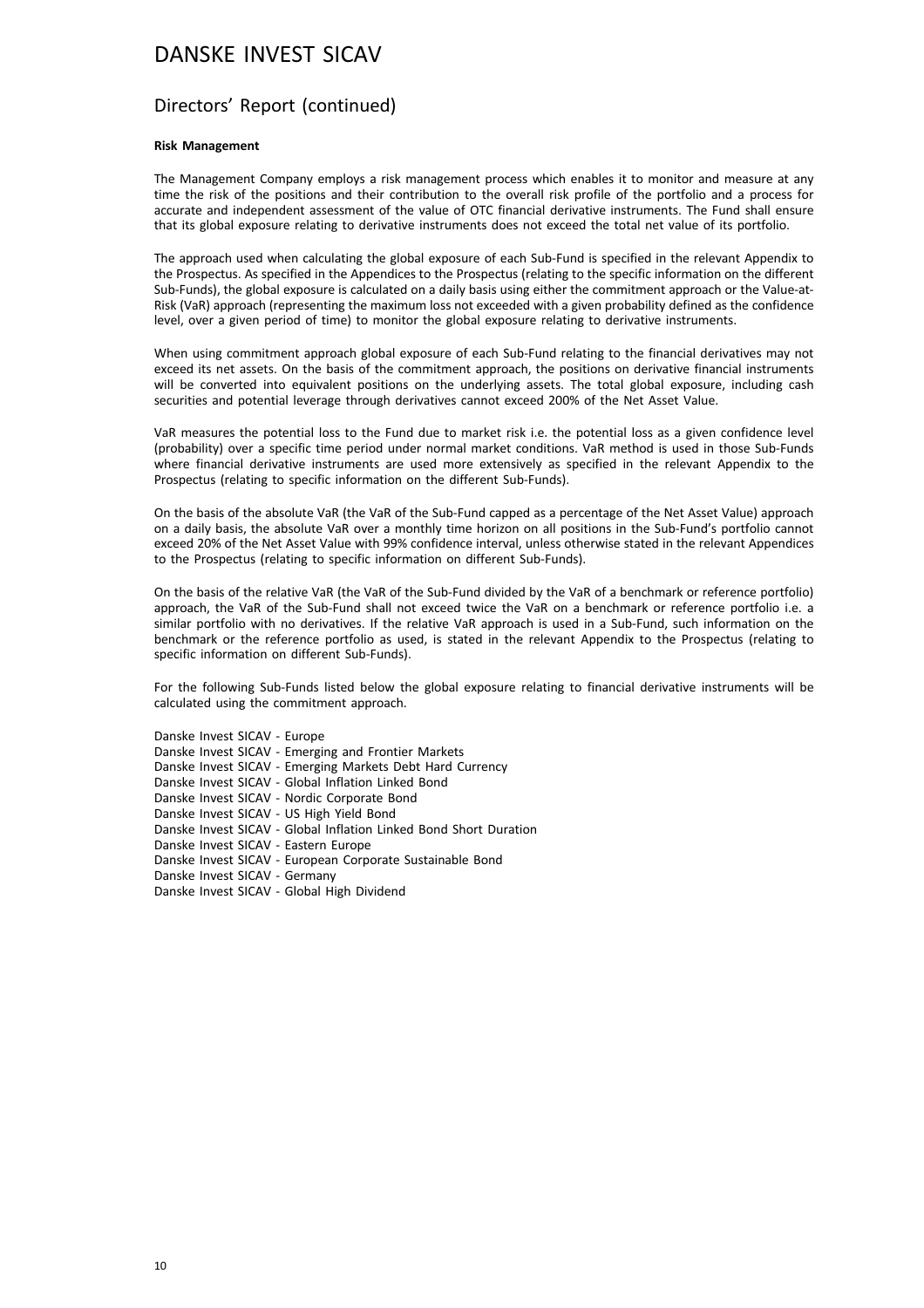# Directors' Report (continued)

#### **Value at Risk (VaR) approach:**

For the Sub-Funds using VaR approach, we use the Monte Carlo methodology with a one (1) year look back, no decay, one (1) month time horizon and 99 % confidence interval.

#### **Europe Absolute:**

The Sub-Fund will use a Value-at-Risk (VaR) approach (representing the maximum loss not exceeded with a given probability defined as the confidence level, over a given period of time) to monitor the portfolio's global exposure in particular relating to financial derivative instruments. On a daily basis, the absolute VaR over a monthly time horizon on all positions in the Sub-Fund's portfolio cannot exceed 20% of Net Asset Value with a 99% confidence interval. The use of financial derivative instruments generates a possibility of leverage in the Sub-Fund. Leverage is measured by using the sum of notionals approach and is not expected to exceed 200%. Usually the expected level of leverage is 160-170%. The level of leverage may vary over time. The Sub-Fund is using forward exchange transactions (FETs) for share class hedging purpose. FETs used in share class hedging purposes do not add any incremental exposure, leverage and/or other market risks.

### **Europe Long-Short Dynamic:**

The Sub-Fund will use a Value-at-Risk (VaR) approach (representing the maximum loss not exceeded with a given probability defined as the confidence level, over a given period of time) to monitor the portfolio's global exposure in particular relating to financial derivative instruments. On a daily basis, the absolute VaR over a monthly time horizon on all positions in the Sub-Fund's portfolio cannot exceed 20% of Net Asset Value with a 99% confidence interval. The use of financial derivative instruments generates a possibility of leverage in the Sub-Fund. Leverage is measured by using the sum of notional approach and is not expected to exceed 250%. Usually the expected level of leverage is 180-220%. The level of leverage may vary over time. The Sub-Fund is using forward exchange transactions (FETs) for share class hedging purpose. FETs used in share class hedging purposes do not add any incremental exposure, leverage and/or other market risks.

### **Europe Long-Short Dynamic Plus:**

The Sub-Fund will use a Value-at-Risk (VaR) approach (representing the maximum loss not exceeded with a given probability defined as the confidence level, over a given period of time) to monitor the portfolio's global exposure in particular relating to financial derivative instruments. On a daily basis, the absolute VaR over a monthly time horizon on all positions in the Sub-Fund's portfolio cannot exceed 20% of Net Asset Value with a 99% confidence interval. The use of financial derivative instruments generates a possibility of leverage in the Sub-Fund. Leverage is measured by using the sum of notional approach and is not expected to exceed 500%. Usually the expected level of leverage is 350-450%. The level of leverage may vary over time. The Sub-Fund is using forward exchange transactions (FETs) for share class hedging purpose. FETs used in share class hedging purposes do not add any incremental exposure, leverage and/or other market risks.

#### **Euro High Yield Bond:**

For risk management purposes the Sub-Fund will use the relative VaR approach to monitor the portfolio's global exposure in particular relating to derivative instruments. On a daily basis, the relative VaR over a monthly time horizon on all positions in the Sub-Fund's portfolio cannot exceed 2 times the VaR of the Benchmark Index. The benchmark used for determining relative VaR is Barclays Capital Euro High Yield Index, 3% issuer capped in Euro. The use of derivatives generates a possibility of leverage in the Sub-Fund. Leverage is measured by using the sum of the notionals approach and is not expected to exceed 200%. Usually the expected level of leverage is 120%. The level of leverage may vary over time. The Sub-Fund is using Forward Exchange Transactions (FETs) for unit class hedging purpose. FETs do not add any incremental exposure, leverage and/ or other market risks.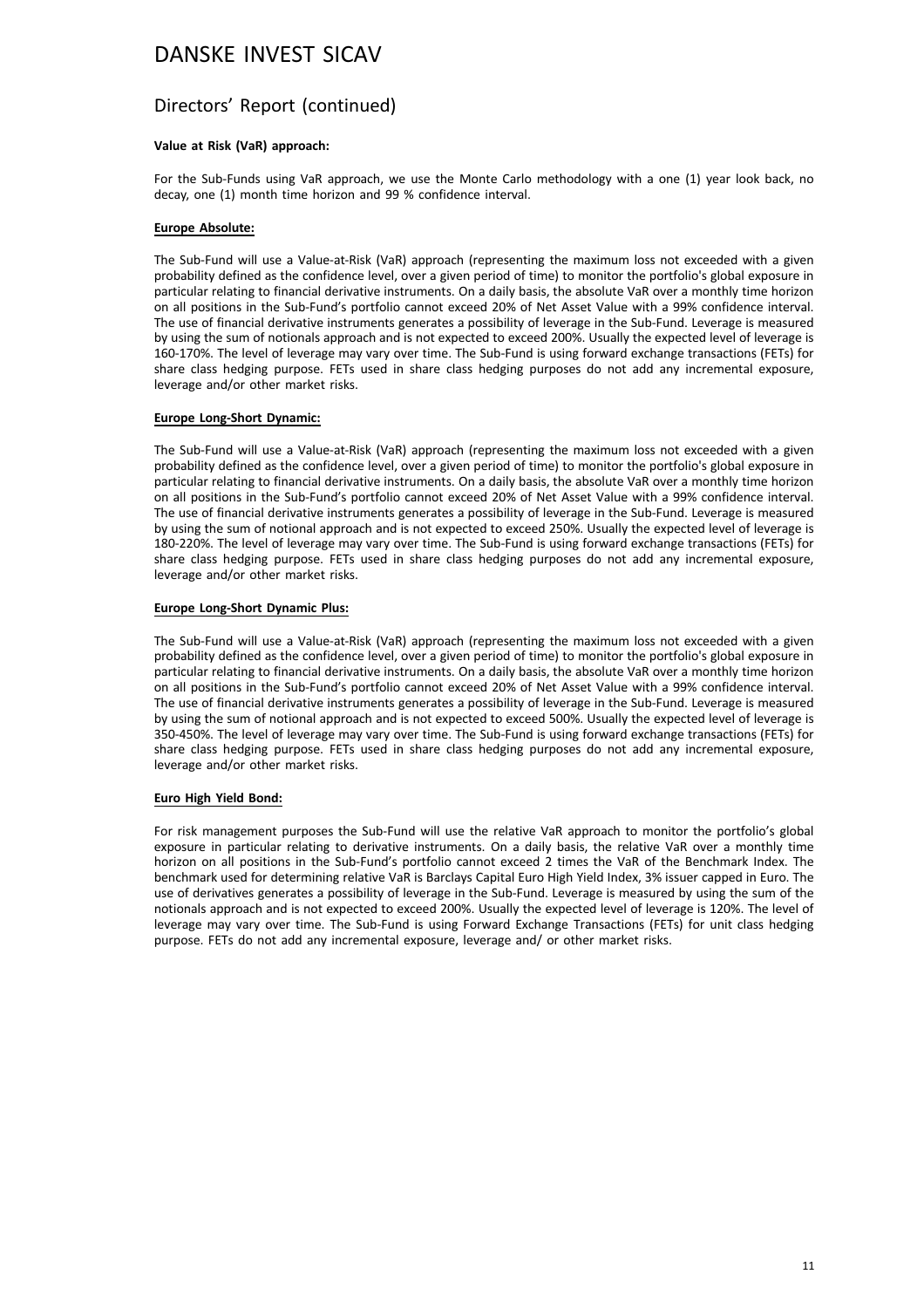# Directors' Report (continued)

Please find below the VaR and Leverage numbers for Europe Absolute Sub-Fund in 2016:

|         | VaR    |            |
|---------|--------|------------|
| Average | 8.40%  |            |
| Maximum | 11.32% | 24/02/2016 |
| Minimum | 5.75%  | 24/05/2016 |

|         | Leverage                |            |
|---------|-------------------------|------------|
|         | (including FET hedging) |            |
| Average | 62.83%                  |            |
| Maximum | 73.10%                  | 08/08/2016 |
| Minimum | 48.14%                  | 28/01/2016 |

|         | Leverage                |            |
|---------|-------------------------|------------|
|         | (excluding FET hedging) |            |
| Average | 48.85%                  |            |
| Maximum | 85.00%                  | 07/01/2016 |
| Minimum | 40.87%                  | 19/08/2016 |

Please find below the VaR and Leverage numbers for Europe Long-Short Dynamic Sub-Fund in 2016:

|         | VaR   |            |
|---------|-------|------------|
| Average | 3.64% |            |
| Maximum | 4.51% | 19/01/2016 |
| Minimum | 3.04% | 27/12/2016 |

|         | Leverage                |            |
|---------|-------------------------|------------|
|         | (including FET hedging) |            |
| Average | 90.11%                  |            |
| Maximum | 102.66%                 | 03/03/2016 |
| Minimum | 80.16%                  | 18/05/2016 |

|         | Leverage<br>(excluding FET hedging) |            |
|---------|-------------------------------------|------------|
| Average | 36.29%                              |            |
| Maximum | 46.17%                              | 04/01/2016 |
| Minimum | 25.09%                              | 25/10/2016 |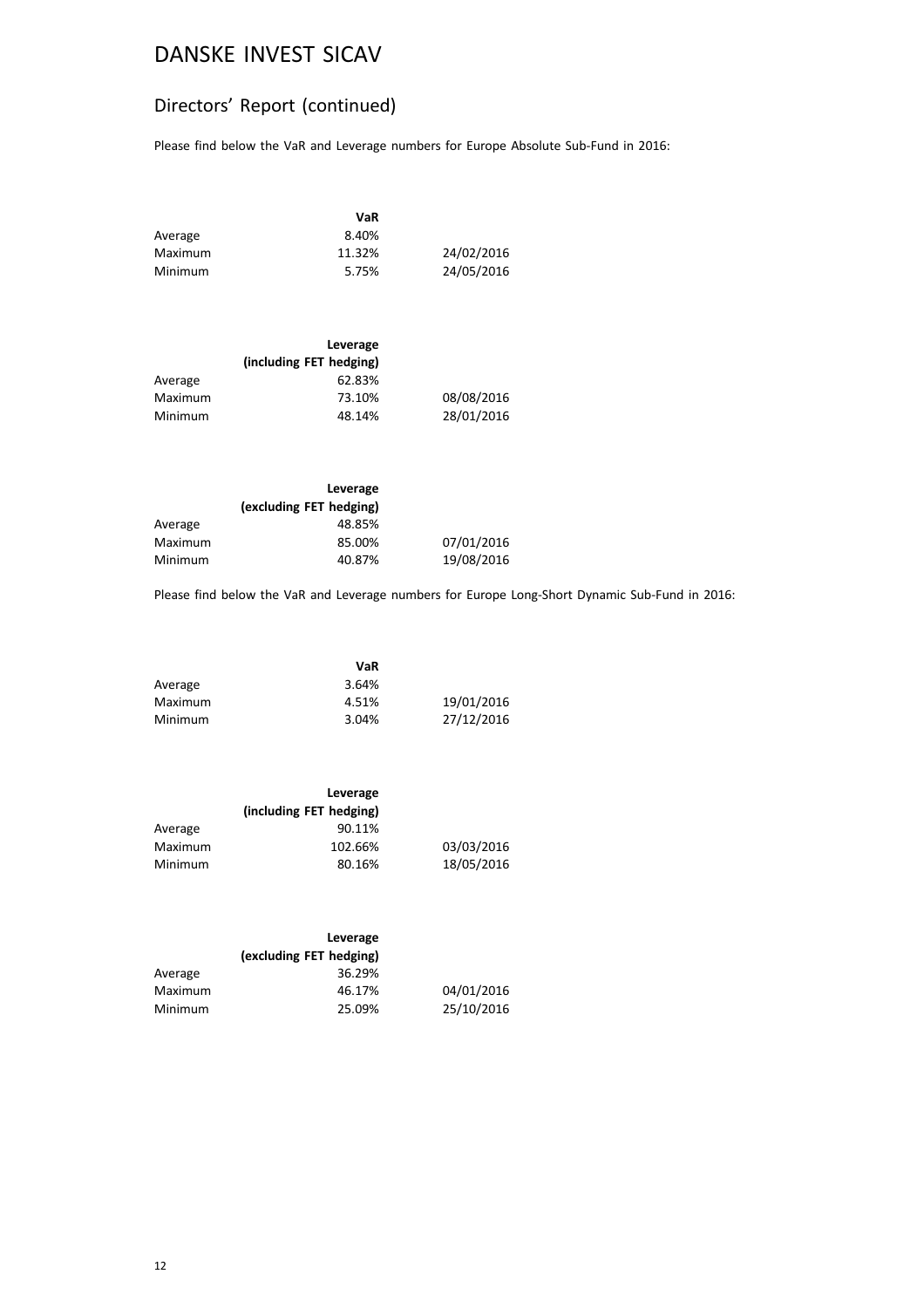# Directors' Report (continued)

Please find below the VaR and Leverage numbers for Europe Long-Short Dynamic Plus Sub-Fund in 2016:

|         | VaR   |            |
|---------|-------|------------|
| Average | 5.86% |            |
| Maximum | 7.46% | 07/01/2016 |
| Minimum | 4.72% | 27/12/2016 |

|         | Leverage                |            |
|---------|-------------------------|------------|
|         | (including FET hedging) |            |
| Average | 196.68%                 |            |
| Maximum | 246.94%                 | 04/01/2016 |
| Minimum | 162.12%                 | 12/10/2016 |

| Leverage                |            |
|-------------------------|------------|
| (excluding FET hedging) |            |
| 103.41%                 |            |
| 147.71%                 | 04/01/2016 |
| 64.35%                  | 25/01/2016 |
|                         |            |

Please find below the Relative VaR and Leverage numbers for Europe High Yield Bond Sub-Fund in 2016:

|         | VaR   |            |
|---------|-------|------------|
| Average | 5.79% |            |
| Maximum | 6.94% | 18/01/2016 |
| Minimum | 4.80% | 21/03/2016 |

| Leverage                |            |
|-------------------------|------------|
| (including FET hedging) |            |
| 8.06%                   |            |
| 9.75%                   | 06/10/2016 |
| 7.08%                   | 21/04/2016 |
|                         |            |

|         | Leverage<br>(excluding FET hedging) |            |
|---------|-------------------------------------|------------|
| Average | 0.07%                               |            |
| Maximum | 0.81%                               | 17/03/2016 |
| Minimum | $0.00\%$                            |            |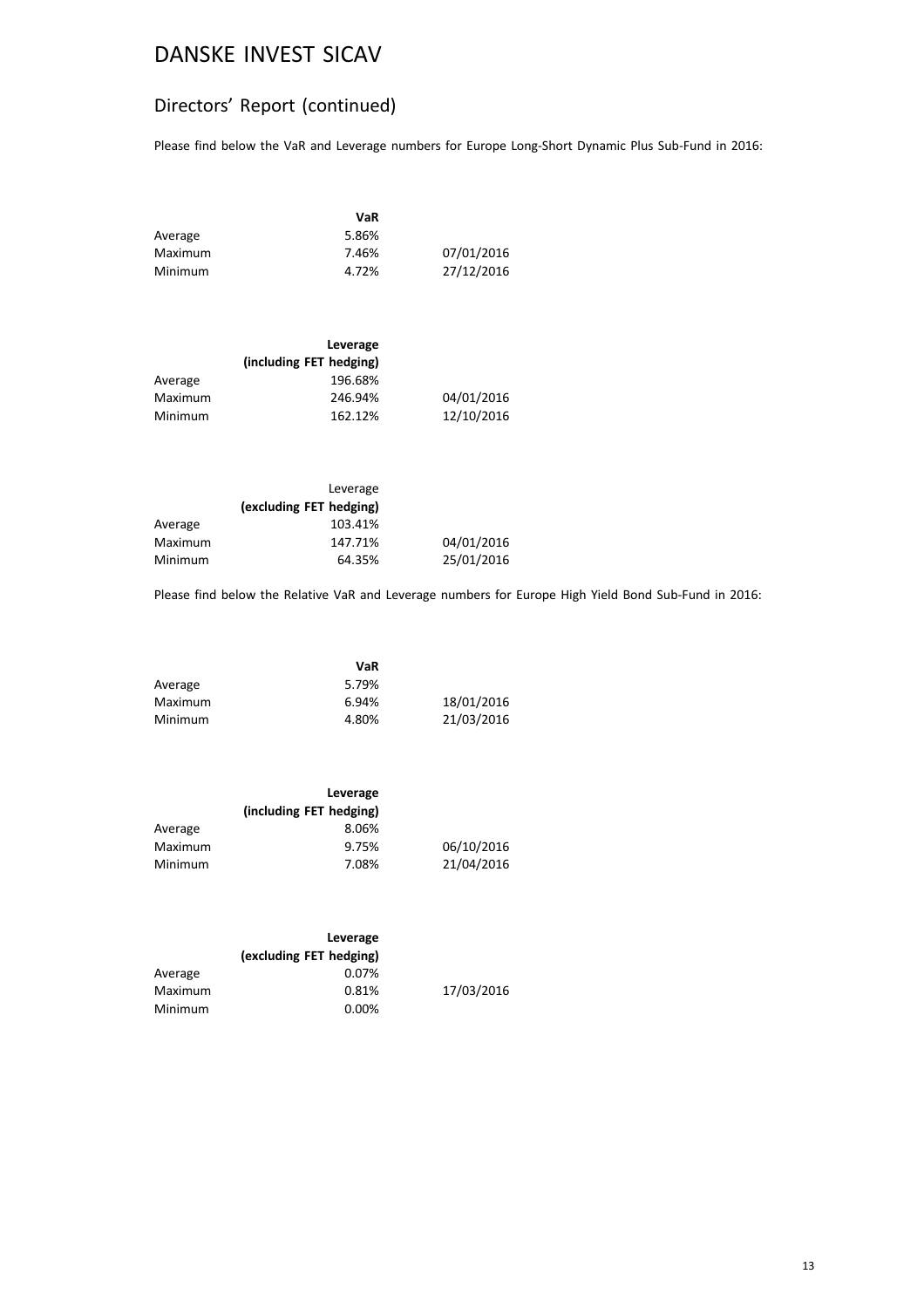# Directors' Report (continued)

### **Performance 2016**

At the year-end the Fund managed a total of fifteen Sub-Funds and the performance for 2016 for each Sub-Fund below is based on the financial year end reporting Net Asset Value calculations:

#### **Danske Invest SICAV Performance as per December 31, 2016**

| <b>SUB-FUND NAME</b>           | <b>BASE CURRENCY</b> | <b>ISIN CODE</b> | <b>LAUNCH DATE</b> | 2016     |
|--------------------------------|----------------------|------------------|--------------------|----------|
| <b>Eastern Europe</b>          | <b>EUR</b>           |                  |                    |          |
| Eastern Europe Class I         |                      | LU0727216912     | 28-Feb-12          | 32.42%   |
| Eastern Europe Class A         |                      | LU0727216755     | 10-Jul-12          | 31.18%   |
| <b>Europe</b>                  | <b>EUR</b>           |                  |                    |          |
| Europe Class I                 |                      | LU0727217134     | 28-Feb-12          | 0.43%    |
| Europe Class A                 |                      | LU0727217050     | 10-Jul-12          | $-0.31%$ |
| <b>Europe Absolute</b>         | <b>EUR</b>           |                  |                    |          |
| Europe Absolute                |                      |                  |                    |          |
| Class A p                      |                      | LU0644011495     | 31-Oct-11          | $-6.33%$ |
| Europe Absolute Class I p      |                      | LU0644011735     | 31-Oct-11          | -5.72%   |
| Europe Absolute Class A-sek    |                      |                  |                    |          |
| hp                             |                      | LU0644011651     | 31-Oct-11          | $-6.64%$ |
| <b>Global Inflation Linked</b> |                      |                  |                    |          |
| <b>Bond</b>                    | <b>EUR</b>           |                  |                    |          |
| <b>Global Inflation Linked</b> |                      |                  |                    |          |
| <b>Bond Class A</b>            |                      | LU0727217308     | 28-Feb-12          | 7.26%    |
| Global Inflation Linked        |                      |                  |                    |          |
| Bond Class I                   |                      | LU0727217480     | 28-Feb-12          | 7.88%    |
| Global Inflation Linked        |                      |                  |                    |          |
| <b>Bond Class Y</b>            |                      | LU0790898422     | 15-Oct-12          | 7.51%    |
| <b>Global Inflation Linked</b> |                      |                  |                    |          |
| Bond Class A d                 |                      | LU0727217647     | 16-Jun-15          | 7.47%    |
| <b>Global Inflation Linked</b> |                      |                  |                    |          |
| Bond Class A-sek h             |                      | LU1204914821     | 16-Jun-15          | 7.18%    |
| Euro High Yield Bond           | <b>EUR</b>           |                  |                    |          |
| Euro High Yield Bond Class     |                      |                  |                    |          |
| А                              |                      | LU0923469943     | 10-Jul-13          | 6.30%    |
| Euro High Yield Bond Class     |                      |                  |                    |          |
| A-sek h                        |                      | LU1204911645     | 16-Jun-15          | 6.25%    |
| Euro High Yield Bond Class     |                      |                  |                    |          |
| A d                            |                      | LU1204911728     | 16-Jun-15          | 6.30%    |
| Euro High Yield Bond Class I   |                      | LU0923470016     | 13-Apr-16          | 6.25%    |
| <b>Europe Long-Short</b>       |                      |                  |                    |          |
| <b>Dynamic</b>                 | <b>EUR</b>           |                  |                    |          |
| Europe Long-Short Dynamic      |                      |                  |                    |          |
| A p                            |                      | LU0861185303     | 18-Dec-12          | $-6.42%$ |
| Europe Long-Short Dynamic      |                      |                  |                    |          |
| l p                            |                      | LU0861186293     | 18-Dec-12          | $-5.83%$ |
| Europe Long-Short Dynamic      |                      |                  |                    |          |
| A-sek hp                       |                      | LU0861185998     | 7-Feb-13           | $-6.51%$ |
| Europe Long-Short Dynamic      |                      |                  |                    |          |
| A-nok hp                       |                      | LU0861185642     | 8-Oct-15           | $-5.47%$ |
| Europe Long-Short Dynamic      |                      |                  |                    |          |
| A dp                           |                      | LU1399304010     | 21-Jun-16          | -3.77%   |
| Europe Long-Short Dynamic      |                      |                  |                    |          |
| I-usd hp                       |                      | LU1399304101     | 20-Dec-16          | 0.34%    |
|                                |                      |                  |                    |          |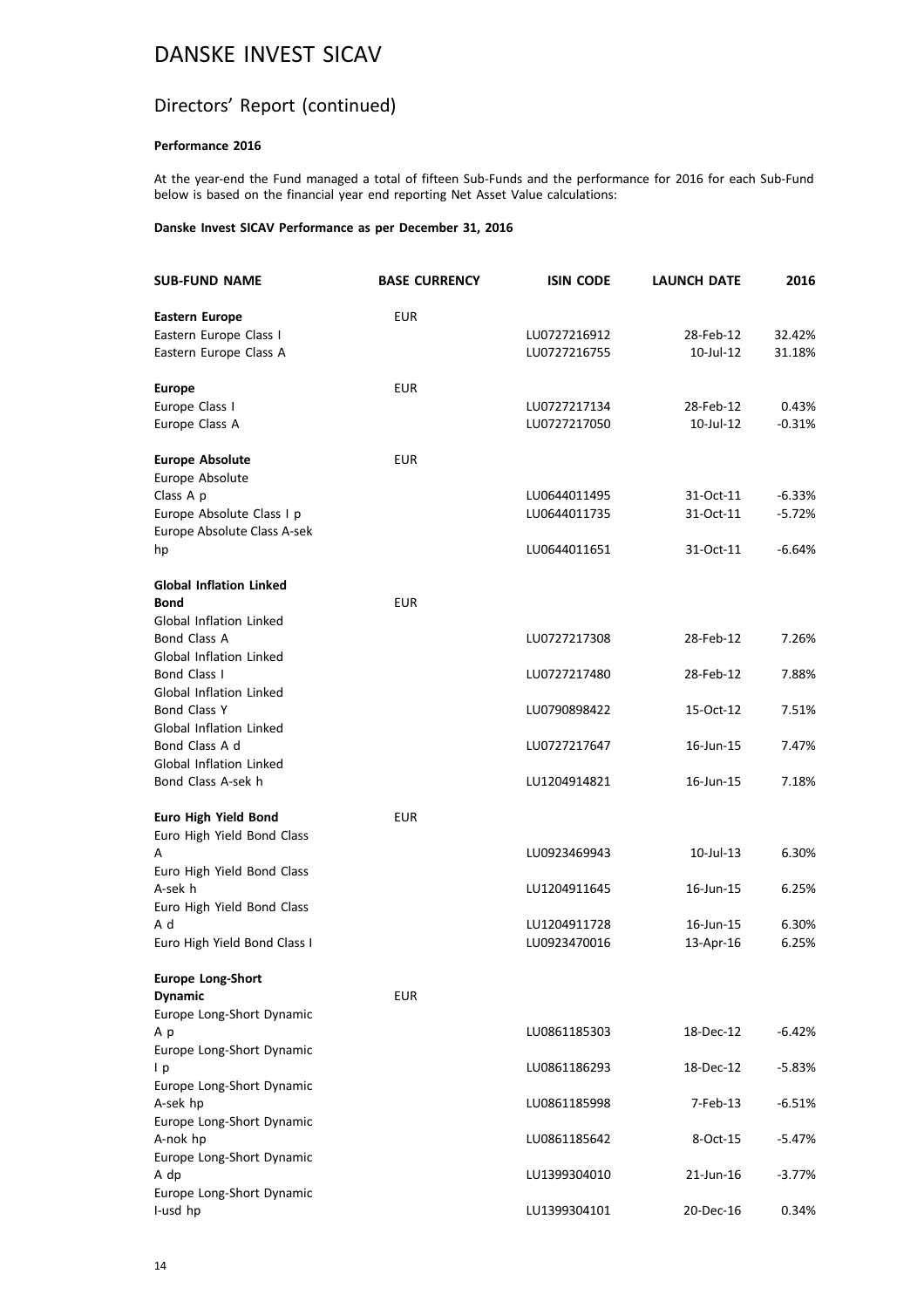# Directors' Report (continued)

| <b>SUB-FUND NAME</b>               | <b>BASE CURRENCY</b> | <b>ISIN CODE</b> | LAUNCH DATE | 2016      |
|------------------------------------|----------------------|------------------|-------------|-----------|
| Europe Long-Short Dynamic          |                      |                  |             |           |
| I-chf hp                           |                      | LU1467468531     | 20-Dec-16   | 0.25%     |
| <b>Europe Long-Short</b>           |                      |                  |             |           |
| <b>Dynamic Plus</b>                | <b>EUR</b>           |                  |             |           |
| Europe Long-Short Dynamic          |                      |                  |             |           |
| Plus A p                           |                      | LU1204911991     | 18-Jun-15   | $-9.89%$  |
| Europe Long-Short Dynamic          |                      |                  |             |           |
| Plus I p                           |                      | LU1204912452     | 18-Jun-15   | $-9.28%$  |
| Europe Long-Short Dynamic          |                      |                  |             |           |
| Plus A-sek hp                      |                      | LU1204912296     | 26-Feb-16   | $-11.85%$ |
| Germany                            | <b>EUR</b>           |                  |             |           |
| Germany A                          |                      | LU1116403517     | 15-Dec-14   | $-1.20%$  |
| Germany I                          |                      | LU1116403780     | 15-Dec-14   | $-0.56%$  |
| Germany Class A-sek                |                      | LU1204912536     | 16-Jun-15   | 2.94%     |
| Germany Class A-nok                |                      | LU1204912619     | 16-Jun-15   | $-5.69%$  |
|                                    |                      |                  |             |           |
| <b>Global High Dividend</b>        | <b>EUR</b>           |                  |             |           |
| Global High Dividend Class         |                      |                  |             |           |
| А                                  |                      | LU1204913773     | 24-Jun-15   | 10.07%    |
| Global High Dividend Class         |                      |                  |             |           |
| A-sek                              |                      | LU1204914078     | 24-Jun-15   | 16.09%    |
| Global High Dividend Class         |                      |                  |             |           |
| A-nok                              |                      | LU1204914151     | 24-Jun-15   | 4.16%     |
| Global High Dividend Class         |                      |                  |             |           |
| A-sek d                            |                      | LU1204914318     | 24-Jun-15   | 16.09%    |
| Global High Dividend Class         |                      |                  |             |           |
| A-nok d                            |                      | LU1204914409     | 24-Jun-15   | 4.16%     |
| Global High Dividend Class I       |                      | LU1204914581     | 24-Jun-15   | 11.00%    |
| <b>Global Inflation Linked</b>     |                      |                  |             |           |
| <b>Bond Short Duration</b>         | <b>EUR</b>           |                  |             |           |
| Global Inflation Linked Bond Short |                      |                  |             |           |
| <b>Duration Class A</b>            |                      | LU1116403947     | 12-Dec-14   | 1.84%     |
| Global Inflation Linked Bond Short |                      |                  |             |           |
| <b>Duration Class I</b>            |                      | LU1116404168     | 12-Dec-14   | 2.30%     |
| Global Inflation Linked Bond Short |                      |                  |             |           |
| Duration Class A d                 |                      | LU1204915042     | 16-Jun-15   | 2.00%     |
| <b>Nordic Corporate Bond</b>       | <b>EUR</b>           |                  |             |           |
| Nordic Corporate Bond              |                      |                  |             |           |
| Class A                            |                      | LU1116404325     | 15-Dec-14   | 2.41%     |
| Nordic Corporate Bond              |                      |                  |             |           |
| Class I                            |                      | LU1116404671     | 15-Dec-14   | 3.00%     |
| Nordic Corporate Bond              |                      |                  |             |           |
| Class A-sek d h                    |                      | LU1116404838     | 28-Jan-15   | 2.38%     |
| Nordic Corporate Bond              |                      |                  |             |           |
| Class A d                          |                      | LU1204915398     | 16-Jun-15   | 2.61%     |
|                                    |                      |                  |             |           |
| <b>US High Yield Bond</b>          | <b>USD</b>           |                  |             |           |
| US High Yield Bond<br>Class I      |                      | LU1116405215     | 14-Jan-15   | 13.83%    |
| US High Yield Bond Class A-        |                      |                  |             |           |
| eur h                              |                      | LU1116406023     | 19-Mar-15   | 11.35%    |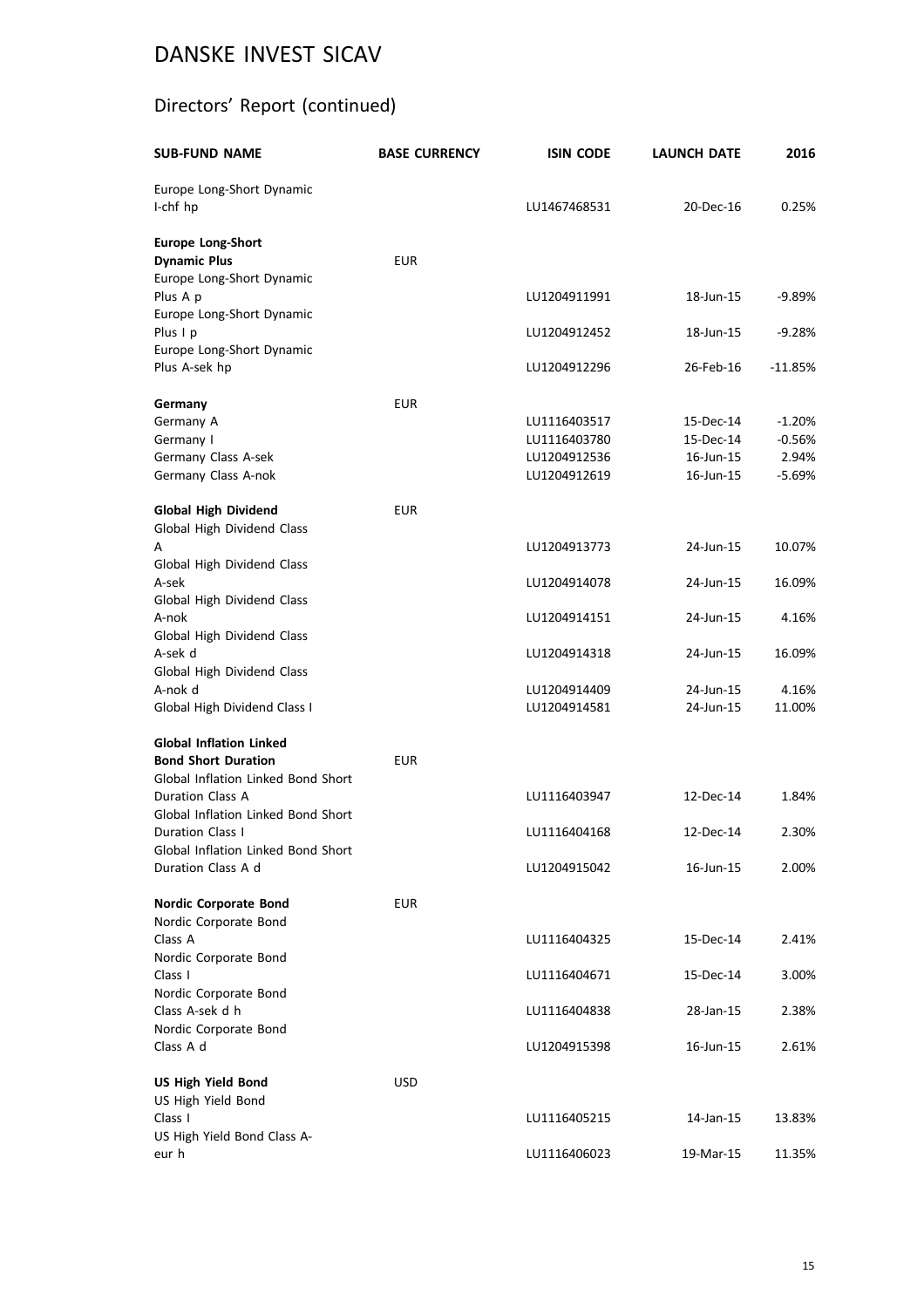# Directors' Report (continued)

| <b>SUB-FUND NAME</b>                                 | <b>BASE CURRENCY</b> | <b>ISIN CODE</b> | LAUNCH DATE | 2016     |
|------------------------------------------------------|----------------------|------------------|-------------|----------|
| <b>Emerging and Frontier</b>                         |                      |                  |             |          |
| <b>Markets</b>                                       | <b>EUR</b>           |                  |             |          |
| <b>Emerging and Frontier</b>                         |                      |                  |             |          |
| Markets Class A                                      |                      | LU1116403194     | 8-Sep-15    | 9.39%    |
| <b>Emerging and Frontier</b>                         |                      |                  |             |          |
| Markets Class A-dkk                                  |                      | LU1204910597     | 8-Sep-15    | 8.96%    |
| <b>Emerging and Frontier</b>                         |                      |                  |             |          |
| Markets Class A-sek                                  |                      | LU1204910670     | 8-Sep-15    | 13.94%   |
| <b>Emerging and Frontier</b>                         |                      |                  |             |          |
| Markets Class A-nok                                  |                      | LU1204910753     | 8-Sep-15    | 3.27%    |
| <b>Emerging and Frontier</b>                         |                      |                  |             |          |
| Markets Class I                                      |                      | LU1116403350     | 8-Sep-15    | 9.75%    |
| <b>Emerging Markets Debt</b>                         |                      |                  |             |          |
| <b>Hard Currency</b>                                 | <b>USD</b>           |                  |             |          |
| Emerging Markets Debt Hard                           |                      |                  |             |          |
| Currency Class A                                     |                      | LU1204910837     | 24-Jun-15   | 11.07%   |
| Emerging Markets Debt Hard                           |                      |                  |             |          |
| Currency Class I                                     |                      | LU1204911488     | 24-Jun-15   | 11.90%   |
| Emerging Markets Debt Hard                           |                      |                  |             |          |
| Currency Class I- eur h                              |                      | LU1204911561     | 16-Nov-16   | 0.41%    |
| European Corporate Sustainable Bond                  |                      |                  |             |          |
| European Corporate                                   |                      |                  |             |          |
| Sustainable Bond                                     |                      |                  |             |          |
| Class A                                              | <b>EUR</b>           | LU1399304283     | 15-Jun-16   | 0.83%    |
| European Corporate Sustainable Bond                  |                      |                  |             |          |
| Class A d                                            |                      | LU1399304366     | 15-Jun-16   | 0.78%    |
| European Corporate Sustainable Bond                  |                      |                  |             |          |
| Class I                                              |                      | LU1399305330     | 15-Jun-16   | 1.31%    |
| European Corporate Sustainable Bond                  |                      |                  |             |          |
| Class A-sek h                                        |                      | LU1399304879     | 15-Jun-16   | 0.58%    |
| European Corporate Sustainable Bond<br>Class I-nok h |                      | LU1399305926     | 07-Sep-16   | $-1.34%$ |
|                                                      |                      |                  |             |          |

### **Remuneration Policy**

Danske Invest Management Company adopted a remuneration policy on May 11, 2016 and the current remuneration policy is available on the website www.danskeinvest.lu. In accordance with Articles 1 & 13 in the UCITS V Directive, a table on remuneration related information for 2016 is below:

#### **Total salaries for 2016 of Danske Invest Management Company in EUR 1,000**

|                                | <b>Fixed Salaries</b> | Variable salaries | <b>Total salaries</b> | Head-<br>counts |
|--------------------------------|-----------------------|-------------------|-----------------------|-----------------|
| Danske Invest SICAV Board      |                       |                   |                       |                 |
| of Directors                   | 0                     | 0                 | 0                     | З.              |
| <b>DIMC Board of Directors</b> | 0                     | 0                 | 0                     | 3               |
| Management Board               | 261                   | 53                | 314                   | 2               |
| Other material risk takers     | 81                    | 0                 | 81                    | 1               |
| Other employees                | 268                   | 8                 | 276                   | 4               |
| <b>Total salaries</b>          | 610                   | 61                | 671                   | 10              |

### Luxembourg, April 2017

The Board of Directors of the Fund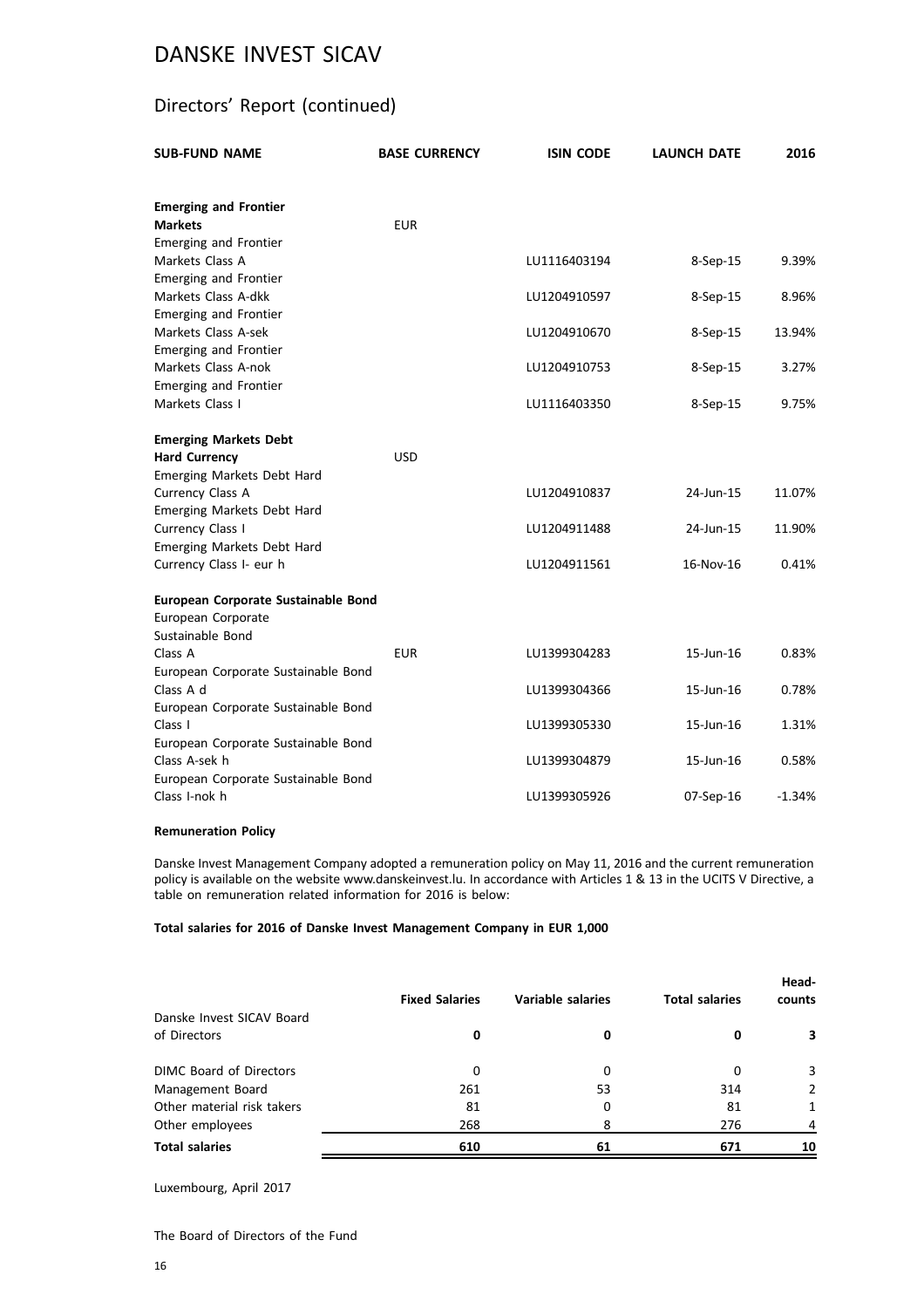### Investment Manager's Report for the year ended December 31, 2016

### **Global economy:**

### **From fears of a crisis to optimism on growth**

Politics was the dominating theme in 2016, with several of the many important events delivering a major upset. But before delving into the political scene we should first look back at how the economy performed in 2016. The year started with fears of a recession in the US due to a much stronger dollar (USD) – which hit exporters – and a collapse in energy investments following the fall in oil prices. Weakness was particularly apparent in the manufacturing sector, which initiated massive inventory reductions. However, the malaise did not significantly spread to the larger and GDP-wise more important service sector, which enabled the US to avoid a recession. The US central bank (the Fed) did, however, have to revise down its expectations for 2016 and ended up raising interest rates just once during the year compared to the four rate hikes it had initially pencilled in.

Misery likes company of course, and as fears of a recession in the US were swirling, investors also began to worry about a currency crisis in China. Signs of weakness in the Chinese economy in 2015, following government efforts to get the economy back onto a sustainable track, stoked speculation that China would need to significantly devalue its currency. Europe added to investor woes as the stability of its banking system, and particularly Deutsche Bank, was increasingly questioned. However, these fears began to dissipate as spring approached and the global economy demonstrated a renewed vigour. By the end of the year, fears of a crisis had been replaced by optimism on growth.

Turning to politics, two events in particular had a profound significance for investors – the UK's decision to leave the EU (Brexit) and the US electing Donald Trump as president.

Brexit took everyone by surprise and investors were initially very jittery. Neither the financial markets nor the opinion polls had correctly predicted the result of the referendum, so equity prices tumbled. However, sentiment soon turned as the major central banks reassured investors they would once again support risk assets either by maintaining accommodative monetary policies or by easing further. Moreover, the impact on growth of the referendum proved limited, plus interest rates remained low.

The second key event was the US presidential election, and once again the pundits, polls and financial markets got it wrong – US voters elected Donald Trump. Ahead of the election many forecast that a Trump win would send equities into a tailspin, but his conciliatory victory speech instead resulted in rising yields and equities. As the bigger worries receded we were left with his proposals for a more expansionary fiscal policy.

The common denominator for both Brexit and Trump was the rise of populism, and we cannot rule out this movement potentially prompting a general shift among Western politicians towards a focus on raising growth at the expense of economic sustainability. Euroland, in particular, has already taken steps in this direction. The region had handsome growth rates over the year, largely driven by an expansionary fiscal policy. The European Commission's massive investment plan (the Juncker plan), together with a looser fiscal policy in southern Europe and the refugee crisis resulted in eurozone fiscal policy making a major contribution to growth. As 2016 drew to a close, the European Commission lent further support to an expansionary fiscal policy in 2017 at the same time as investors were revising their growth and inflation expectations higher on the back of the Trump win – which meant the year ended with yields rising.

The world's second largest economy, China, surprised positively in 2016. Like politicians in the West, the Chinese Communist Party's Politburo also shifted focus from economic sustainability to growth, setting a growth target of 6.5% and steering the economy relentlessly towards this goal via expansionary fiscal and monetary policies. The housing market and infrastructure investment made a comeback, but by the second half of 2016 Beijing realised they had gone a little too far in their efforts to achieve the growth target. The housing market overheated and house prices in the major cities exploded. The authorities reacted in early October 2016, tightening credit and enacting a series of measures to counter housing market speculators – by the end of the year the housing market was cooling. Looking at the other emerging markets, however, we see a different picture. These markets were hit by the flipside of Trump's policies. As well as the stronger dollar and rising US interest rates, the election of Trump also meant the emerging markets having to consider the risk of a protectionist US trade policy. Latin America in particular was hit hard, with currencies here weakening significantly against the USD.

At the end of the year, the three economic giants, the US, China and Euroland, were growing above their long-term potential, driven by expansionary fiscal and monetary policies. This is a markedly different starting point than at the end of 2015, and we therefore expect robust growth in 2017.

#### **Bonds:**

#### **Political events and central banks set the agenda.**

As 2016 started there was a great deal of focus on the European bank sector and China's financial situation, which meant that in the opening months of the year the US Fed very quickly went from expecting to enact four rate hikes to expecting at most one. That caused US 2Y yields to fall from almost 1% to around 0.65%, while the 10Y yield fell from around 2.25% to 1.60%. After digesting a series of geopolitical events, the Fed was relatively quiet until the end of the year, when not even a surprising US presidential election could hold back a central bank rate hike of 25bp in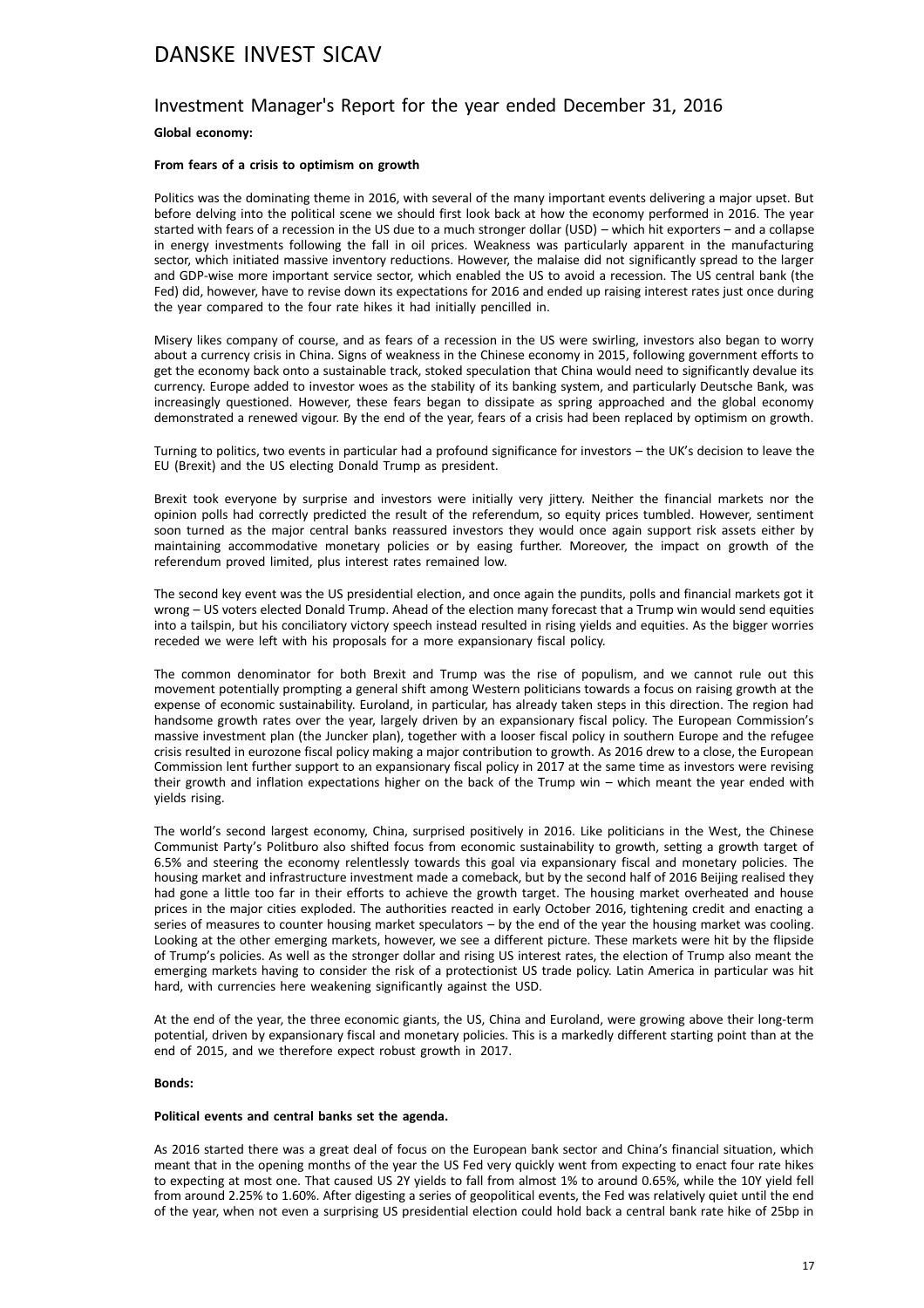# Investment Manager's Report for the year ended December 31, 2016 (continued)

December. However, the outcome of the election prompted radically different inflation expectations and higher US 10Y yields, which rose from just under 2% to almost 2.5%, while inflation expectations rose from 2.25% to 2.50%.

European 10Y yields started 2016 at just over 0.6%, but the focus on Europe's weakest banks and unstable economic signals from China quickly pushed European 10Y yields down to around 0.15%. The European Central Bank (ECB) reacted by boosting its QE programme of bond buybacks from EUR 60bn to EUR 80bn per month. Just as calm was descending on Europe's markets the UK voted to leave the EU. That sent German 10Y yields down to a historical low of -0.19%. Summer again brought calm to the markets, but a debate on whether the ECB might alter its asset purchase programme caused yields to rise in the autumn. However, the impact of this discussion was capped by general considerations of whether southern Europe could cope with rising interest rates given their prevailing levels of debt. European inflation expectations remain relatively subdued despite the higher growth and inflation expectations in the US – and hence the ECB's asset purchase programme has been extended to December 2017. German 10Y yields therefore ended 2016 back in positive territory at 0.21%.

Danish mortgage bonds were supported throughout 2016 by solid demand, which meant the return on these bonds was generally higher than the return on equivalent Danish government bonds (DGBs). The return on DGBs has also been positively affected by falling yields over the year, with the 10Y bond yield falling from 0.92% at the start of 2016 to 0.33% by the end of the year.

Global inflation expectations went from very subdued at the start of 2016 to being more optimistic on inflation by the end of the year. Hence, global index-linked bonds have performed well. Increased growth expectations, particularly in the US, together with a helping hand from Trump, have firmed the belief that the US will again experience inflation above the Fed's inflation target. In the UK, the fallout from the Brexit vote at the end of June was what prompted a sentiment shift on inflation expectations. In Europe, however, a southern European labour market in the doldrums has weighed heavily; hence the increase in European inflation expectations has been more measured.

#### **Credit bonds:**

#### **A good year for many bonds**

Credit bonds in many ways had a record year in 2016, with investment grade (IG) corporate bonds experiencing the lowest yields and highest issuance activity in the market's history. Return on IG corporate bonds was also much greater than expected, and all sectors generated positive returns. The excess yield relative to equivalent government bonds (credit spread) ended 2016 some 0.11 percentage points lower than it started the year, though this figure conceals that the financial sector actually ended at a slightly higher level, while non-financial bonds ended the year at a lower level.

The European market for high yield (HY) corporate bonds also generated decent positive returns, with credit spreads here narrowing by 0.94 percentage points overall. Once again non-financial HY corporate bonds ended the year with credit spreads some way below 2015 levels, while financial HY bonds ended the year with largely unchanged credit spreads.

After a very negative start to the year, with credit spreads widening significantly due to fears of a decline in global growth, sentiment turned in mid-February as oil prices bottomed out, triggering a pronounced narrowing of credit spreads. The positive trend really took off in early March after the ECB upped its monthly asset purchases from EUR60bn to EUR80bn and at the same time expanded the programme to include IG corporate bonds. This signalled the start of an extended period of falling credit spreads and yields and very considerable issuance activity – not even the surprise Brexit vote could destroy the upbeat mood.

While emerging market bonds got off to a poor start in 2016 due to falling energy prices, the year ended very positively overall. The excess yield on emerging market bonds issued in hard currency relative to equivalent US government bonds (the credit spread) narrowed by 0.75 percentage points to close the year at 3.40 percentage points. The driving forces behind this spread-narrowing were a jump in oil prices of more than 50% and a generally healthier macroeconomic picture in the emerging markets, which were characterised by rising growth and an improved balance of payments.

#### **Currencies:**

#### **Brexit left its mark**

FX markets were completely dominated by one particular event in 2016 – Brexit. The surprise UK referendum triggered a marked weakening of the British pound (GBP) both ahead of and especially after the vote. GBP is down around 14% against the euro (EUR) compared to the start of 2016, and that is even after a considerable firming of the pound in the final months of the year. The USD strengthened against both GBP and EUR after the vote, as the eurozone may also be hit by the UK leaving the EU.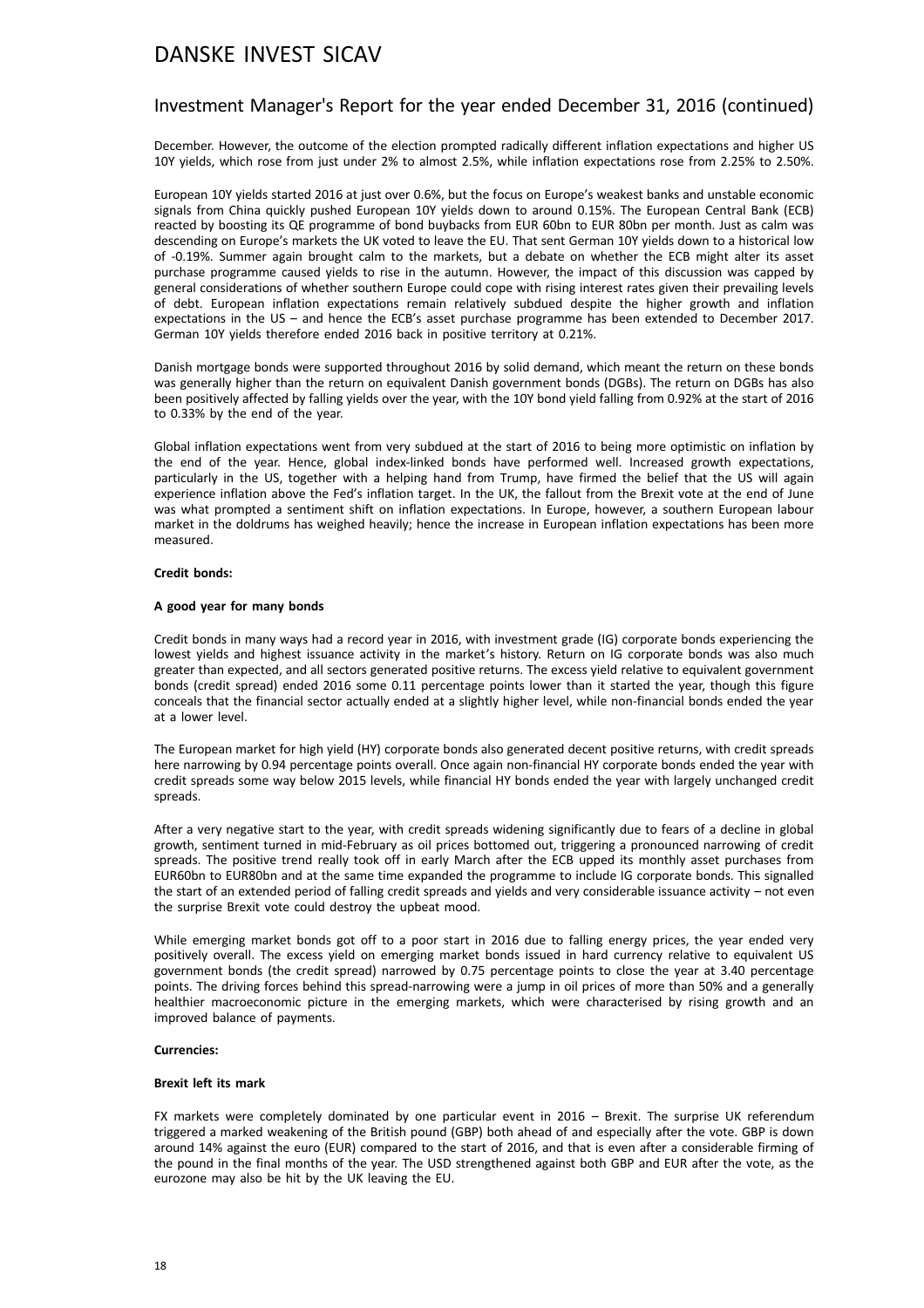## Investment Manager's Report for the year ended December 31, 2016 (continued)

The Japanese yen (JPY) generally performed quite well – especially against the USD – in the early part of the year. However, following the Trump win and decent equity market performance at the end of the year, when the JPY is traditionally sold off, we saw the currency slide back towards the levels seen at the start of the year.

Among our Scandinavian neighbours the story is mixed. Norway's economy and hence the Norwegian krone (NOK) is heavily exposed to oil prices. Oil rose handsomely in 2016, which pulled the NOK higher, strengthening roughly 5.5% against the DKK after weakening significantly in 2015. The story in Sweden is rather different. The Swedish krona (SEK) is mainly driven by Sweden's central bank, the Riksbank, which has both cut interest rates and pursued an accommodative monetary policy.

Denmark's fixed-exchange-rate policy had a fairly calm 2016 after causing grave concerns in 2015, so intervention by Danmarks National bank during the year was limited.

#### **Global equities:**

#### **Emerging markets stood out**

Global equity markets generated a return of 10.7% in 2016, with positive returns in both the developed economies – the US, Europe and Japan – and the emerging markets. Equity markets initially developed negatively at the start of 2016, but later moved into positive territory. The US equity market rose 13.8% overall, supported by an accommodative monetary policy together with a further acceleration in US economic growth, a firmer labour market and subdued inflation expectations. The surprise election of a Republican candidate to the presidency, thus signalling a possible change in the direction of US economic policy, led to the more cyclical sectors rising nicely towards the end of the year. A potential shift towards a more expansionary fiscal policy driven by infrastructure investments combined with a possible cut in corporate taxes was positive news for equities and increased valuations in the expectation of an improved future earnings potential.

Europe's equity market delivered a return of 2.2% over the year, mainly due to decent equity price rises in Q4. The European equity market was affected, in particular, by the UK's referendum on EU membership, which created considerable uncertainty ahead of the vote. The eventual vote for Brexit created further uncertainty and price falls. However, the negative price reaction was relatively short-lived and the latter half of the year saw the equity market turn and provide a positive return. The ECB's accommodative monetary policy, decent economic growth driven by investment and consumption plus still attractive financial conditions helped support prices.

Japan's equity market generated a return of 5.1%.

Emerging markets saw a return of 14.1% in 2016 and rose by more than the global equity market in general for the first time in several years. The main locomotive was Chinese growth, which was stabilised during the year while the economy at the same time was transformed towards being more consumption-driven. Other emerging markets also experienced a stabilisation and turnaround, including Latin America and Eastern Europe.

Commodity and oil prices fluctuated substantially throughout 2016. Towards the end of the year the oil-producing nations in OPEC agreed a deal to cut production, which caused the oil price to rise to around USD 57 a barrel (Brent). Stabilising oil and commodity prices gave renewed optimism in commodity-related sectors despite earnings growth still being under pressure in the long term.

Sector returns varied greatly in 2016. The sectors with the highest returns were energy, materials and IT, with returns of 31.0%, 26.7% and 15.1%, respectively. Healthcare, consumer goods and property generated the lowest returns at, respectively, -4.2%, 4.2% and 5.0%. All sectors apart from Healthcare provided positive returns, though with a very considerable spread.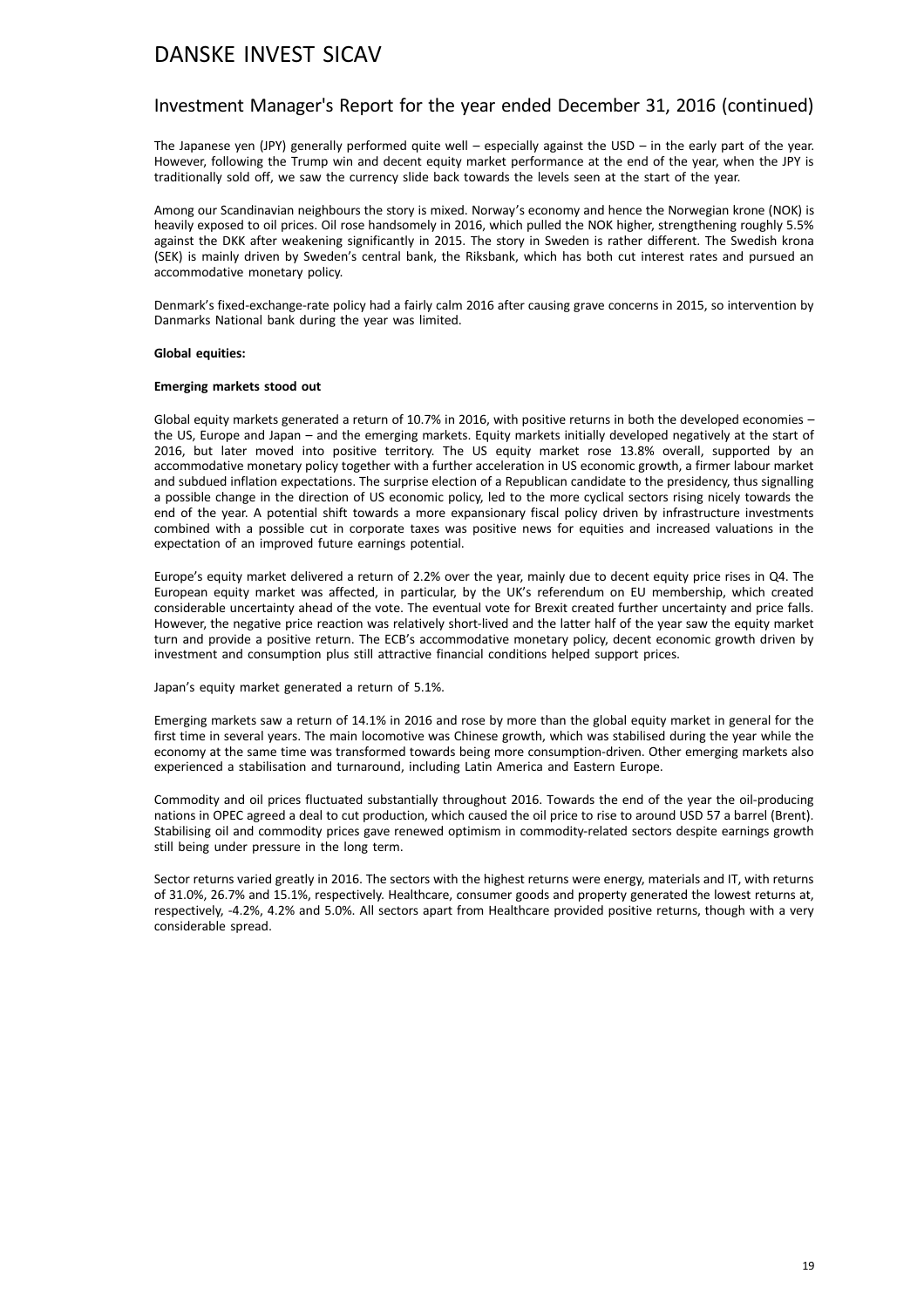

**Report of the** *Réviseur d'Entreprises Agréé* 

To the Shareholders of Danske Invest SICAV 13, rue Edward Steichen **L -** 2540 Luxembourg (Grand Duchy of Luxembourg) Deloitte Audit Société à responsabilité limitée

560, rue de Neudorf L-2220 Luxembourg B.P. 1173 L-1011 Luxembourg

Tel: +352 451 451 Fax: + 352 451 452 992 www.deloitte.lu

Following our appointment by the Annual General Meeting of the Shareholders dated April 19, 2016, we have audited the accompanying financial statements of Danske Invest SICAV (the "Fund") and of each of its Sub-Funds, which comprise the Combined Statement of Net Assets and the Statement of Investments as at December 31, 2016 and the Combined Statement of Operations and Changes in Net Assets for the year then ended, and a summary of significant accounting policies and other explanatory notes to the audited financial statements.

Responsibility of the Board of Directors of the Fund for the financial statements

The Board of Directors of the Fund is responsible for the preparation and fair presentation of these financial statements in accordance with Luxembourg legal and regulatory requirements relating to the preparation of the financial statements and for such internal control as the Board of Directors of the Fund determines is necessary to enable the preparation of financial statements that are free from material misstatement, whether due to fraud or error.

#### Responsibility of the *Réviseur d'Entreprises Agréé*

Our responsibility is to express an opinion on these financial statements based on our audit. We conducted our audit in accordance with International Standards on Auditing as adopted for Luxembourg by the *Commission de Surveillance du Secteur Financier.* Those standards require that we comply with ethical requirements and plan and perform the audit to obtain reasonable assurance whether the financial statements are free from material misstatement.

An audit involves performing procedures to obtain audit evidence about the amounts and disclosures in the financial statements. The procedures selected depend on the *réviseur d'entreprises agréé's* judgement, including the assessment of the risks of material misstatement of the financial statements, whether due to fraud or error. ln making those risk assessments, the *réviseur d'entreprises agréé* considers internal control relevant to the entity's preparation and fair presentation of the financial statements in order to design audit procedures that are appropriate in the circumstances, but not for the purpose of expressing an opinion on the effectiveness of the entity's internal control. An audit also includes evaluating the appropriateness of accounting policies used and the reasonableness of accounting estimates made by the Board of Directors of the Fund, as well as evaluating the overall presentation of the financial statements.

We believe that the audit evidence we have obtained is sufficient and appropriate to provide a basis for our audit opinion.

#### Opinion

ln our opinion, the financial statements give a true and fair view of the financial position of Danske Invest SICAV and of each of its Sub-Funds as at December 31, 2016, and of the results of their operations and changes in their net assets for the year then ended in accordance with Luxembourg legal and regulatory requirements relating to the preparation of the financial statements.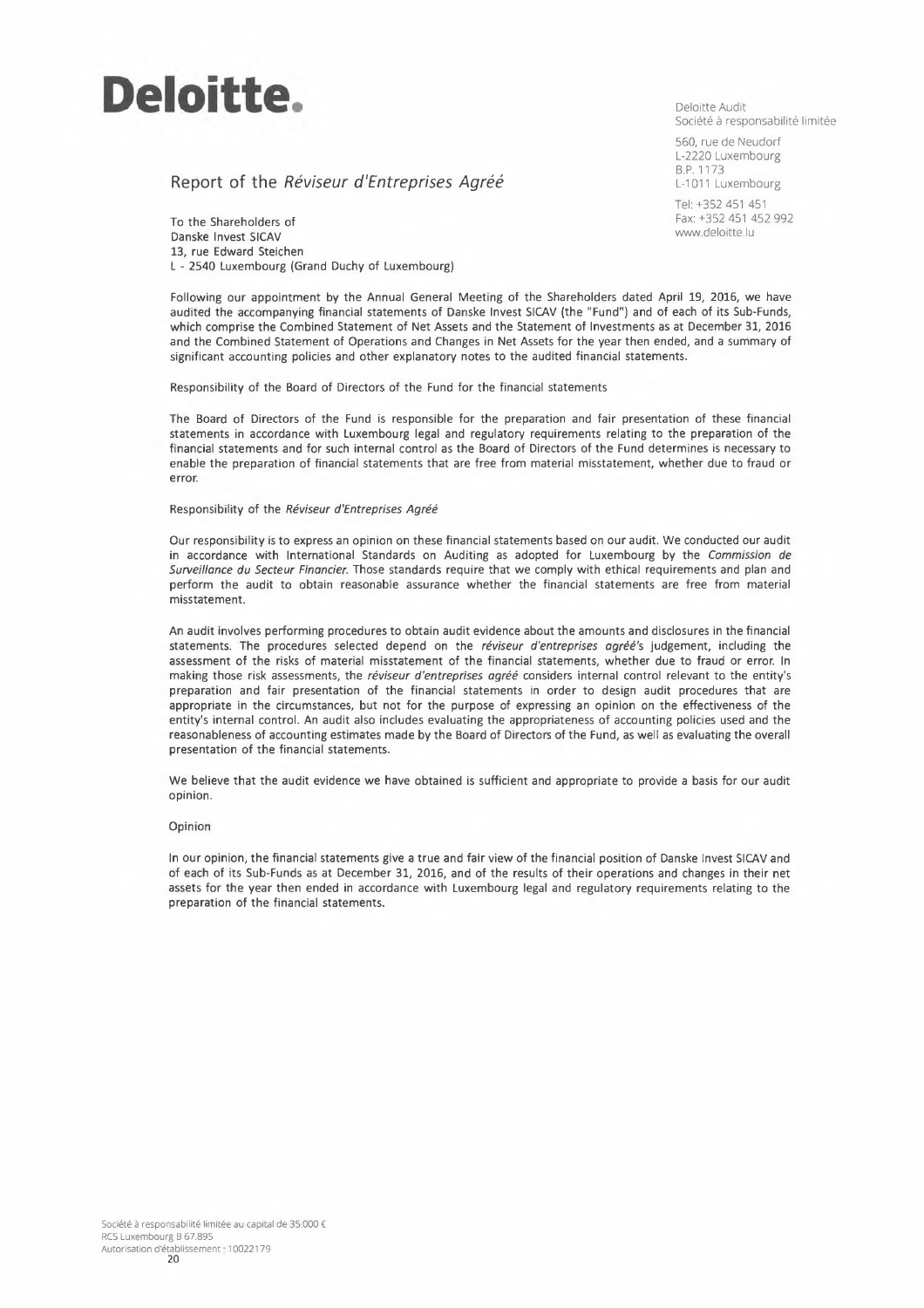

#### Other Information

The Board of Directors of the Fund is responsible for the other information. The other information comprises the information included in the annual report but does not include the financial statements and our report of *Réviseur d'Entreprises Agréé* thereon.

Our opinion on the financial statements does not cover the other information and we do not express any form of assurance conclusion thereon.

ln connection with our audit of the financial statements, our responsibility is to read the other information and, in doing so, consider whether the other information is materially inconsistent with the financial statements or our knowledge obtained in the audit or otherwise appears to be materially misstated. If, based on the work we have performed, we conclude that there is a material misstatement of this other information, we are required to report this fact. We have nothing to report in this regard.

For Deloitte Audit, cabinet de révision agréé

Jean-Philippe Bachelet, Réviseur d'entreprises agréé Partner Luxembourg, April 18, 2017

Société à responsabilité limitée au capital de 35.000 EUR RCS Luxembourg B 67.895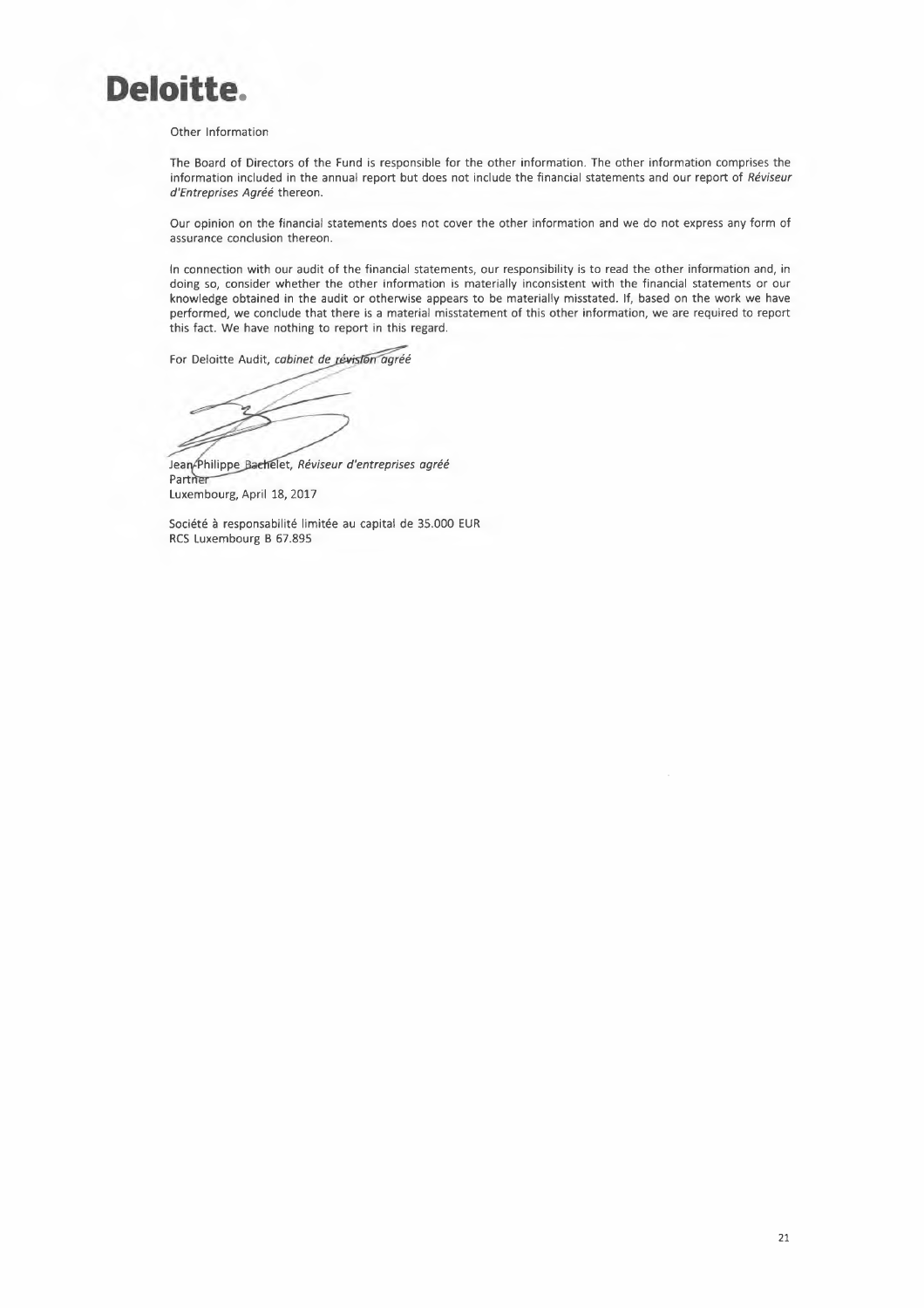# Combined Statement of Net Assets as at December 31, 2016

|                                                             |             | <b>Eastern Europe</b> | <b>Frontier</b><br><b>Markets</b> | <b>Emerging and Emerging Markets</b><br><b>Debt Hard</b><br><b>Currency</b> |
|-------------------------------------------------------------|-------------|-----------------------|-----------------------------------|-----------------------------------------------------------------------------|
|                                                             | <b>Note</b> | <b>EUR</b>            | <b>EUR</b>                        | <b>USD</b>                                                                  |
| <b>ASSETS</b>                                               |             |                       |                                   |                                                                             |
| Investment portfolio at market value                        | (3)         | 3,933,971             | 66,110,907                        | 24,566,458                                                                  |
| Cash at bank                                                |             | 50,325                | 7,241,009                         | 1,814,573                                                                   |
| Amounts receivable on sale of investments                   |             | 4                     | 324,317                           |                                                                             |
| Amounts receivable on subscriptions                         |             | 25,457                | 1,003                             |                                                                             |
| Interest and dividend receivable, net                       | (3)         | 16,108                | 94,404                            | 397,490                                                                     |
| Net unrealised profit on forward foreign exchange contracts | (3), (8)    |                       |                                   | 39,566                                                                      |
| Net unrealised profit on futures contracts                  | (3), (10)   |                       | 49,931                            |                                                                             |
| Other assets                                                |             |                       | 399                               | 458                                                                         |
| <b>TOTAL ASSETS</b>                                         |             | 4,025,865             | 73,821,970                        | 26,818,545                                                                  |
| <b>LIABILITIES</b>                                          |             |                       |                                   |                                                                             |
| Bank overdraft                                              |             |                       | 45,505                            |                                                                             |
| Interest payable on CFDs                                    | (3)         |                       |                                   |                                                                             |
| Amounts payable on purchase of investments                  |             |                       | 66,428                            |                                                                             |
| Pik interests to receive                                    |             |                       |                                   |                                                                             |
| Amounts payable on redemptions                              |             |                       | 75,163                            |                                                                             |
| Net unrealised loss on forward foreign exchange contracts   | (3), (8)    |                       |                                   |                                                                             |
| Net unrealised loss on futures contracts                    | (3), (10)   |                       |                                   |                                                                             |
| Net unrealised loss on CFDs                                 | (3), (9)    |                       |                                   |                                                                             |
| Performance fees payable                                    | (4)         |                       |                                   |                                                                             |
| Investment management fees payable                          | (4)         | 2,997                 | 90,267                            | 11,579                                                                      |
| Marketing fees payable                                      | (4)         | 21                    | 129                               | 12                                                                          |
| Operating and Administrative fees payable                   |             | 943                   | 20,972                            | 2,874                                                                       |
| Taxes and expenses payable                                  |             | 133                   | 1,987                             | 684                                                                         |
| Unrealised capital gain tax on investments                  |             |                       | 28,665                            |                                                                             |
| Other liabilities                                           |             | $\overline{2}$        |                                   |                                                                             |
| <b>TOTAL LIABILITIES</b>                                    |             | 4,096                 | 329,116                           | 15,149                                                                      |
| <b>TOTAL NET ASSETS</b>                                     |             | 4,021,769             | 73,492,854                        | 26,803,396                                                                  |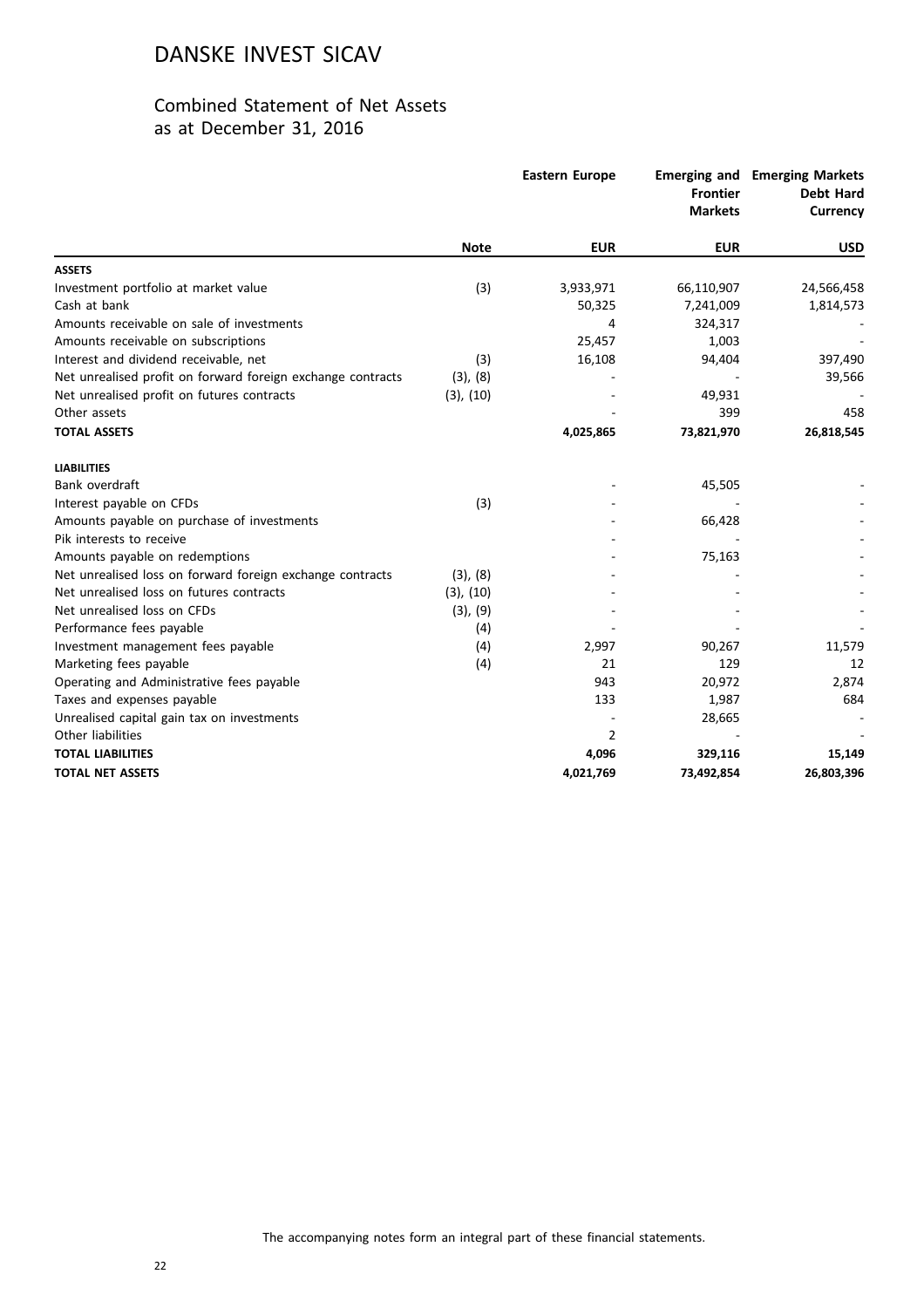|                                             | <b>Eastern Europe</b> | <b>Frontier</b><br><b>Markets</b> | <b>Emerging and Emerging Markets</b><br><b>Debt Hard</b><br>Currency |
|---------------------------------------------|-----------------------|-----------------------------------|----------------------------------------------------------------------|
|                                             |                       |                                   |                                                                      |
| Net asset value per share<br>Class A and Ap | 11.401                | 11.505                            | 10.912                                                               |
| Class A d                                   |                       |                                   |                                                                      |
| Class A-dkk d                               | $\blacksquare$        | 114.590                           |                                                                      |
| Class A-dp                                  |                       |                                   |                                                                      |
| Class A-eur h                               |                       |                                   |                                                                      |
| Class A-nok d                               |                       |                                   |                                                                      |
| Class A-nok h                               |                       |                                   |                                                                      |
| Class A-nok                                 |                       | 112.330                           |                                                                      |
| Class A-sek d                               |                       |                                   |                                                                      |
| Class A-sek h                               |                       |                                   |                                                                      |
| Class A-sek hp                              |                       |                                   |                                                                      |
| Class A-sek                                 |                       | 116.590                           |                                                                      |
| Class I and Ip                              | 11.027                | 11.560                            | 11.027                                                               |
| Class I-chf hp                              |                       |                                   |                                                                      |
| Class I-eur h                               |                       |                                   | 10.041                                                               |
| Class I-nok                                 |                       |                                   |                                                                      |
| Class I-usd hp                              |                       |                                   |                                                                      |
| Class Y                                     |                       |                                   |                                                                      |
| Number of shares outstanding                |                       |                                   |                                                                      |
| Class A and Ap                              | 29,893.7574           | 86,470.0158                       | 13,555.7611                                                          |
| Class A d                                   |                       |                                   |                                                                      |
| Class A-dkk d                               |                       | 6,965.3388                        |                                                                      |
| Class A-dp                                  |                       |                                   |                                                                      |
| Class A-eur h                               |                       |                                   |                                                                      |
| Class A-nok d                               |                       |                                   |                                                                      |
| Class A-nok h                               |                       |                                   |                                                                      |
| Class A-nok                                 |                       | 15,146.4720                       |                                                                      |
| Class A-sek d                               |                       |                                   |                                                                      |
| Class A-sek h                               |                       |                                   |                                                                      |
| Class A-sek hp                              |                       |                                   |                                                                      |
| Class A-sek                                 |                       | 16,902.8066                       |                                                                      |
| Class I and Ip                              | 333,820.4494          | 6,227,905.5314                    | 2,273,760.9329                                                       |
| Class I-chf hp                              |                       |                                   |                                                                      |
| Class I-eur h                               |                       |                                   | 150,000.0000                                                         |
| Class I-nok                                 |                       |                                   |                                                                      |
| Class I-usd hp                              |                       |                                   |                                                                      |
| Class Y                                     |                       |                                   |                                                                      |
|                                             |                       |                                   |                                                                      |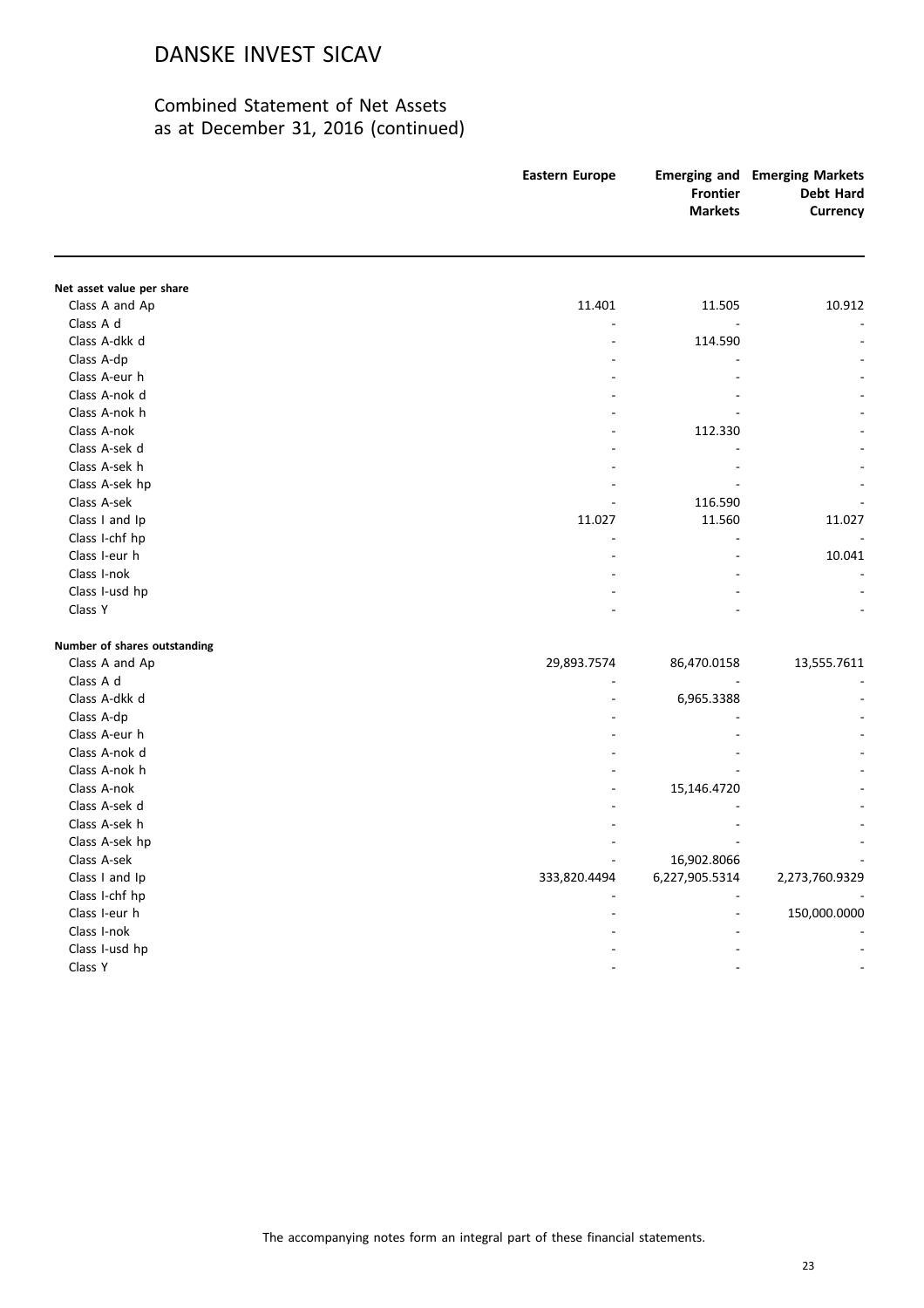|                                                             |             | <b>Euro High Yield</b><br><b>Bond</b> | <b>Europe</b> | <b>Europe Absolute</b> |
|-------------------------------------------------------------|-------------|---------------------------------------|---------------|------------------------|
|                                                             | <b>Note</b> | <b>EUR</b>                            | <b>EUR</b>    | <b>EUR</b>             |
| <b>ASSETS</b>                                               |             |                                       |               |                        |
| Investment portfolio at market value                        | (3)         | 124,751,408                           | 113,086,152   | 250,777,614            |
| Cash at bank                                                |             | 5,087,852                             | 1,152,882     | 38,538,241             |
| Amounts receivable on sale of investments                   |             |                                       |               | 52,822                 |
| Amounts receivable on subscriptions                         |             | 1,416                                 | 265,399       | 133,865                |
| Interest and dividend receivable, net                       | (3)         | 2,449,234                             | 94,497        |                        |
| Net unrealised profit on forward foreign exchange contracts | (3), (8)    |                                       |               | 158,129                |
| Net unrealised profit on futures contracts                  | (3), (10)   |                                       |               |                        |
| Other assets                                                |             |                                       |               | 25,321                 |
| <b>TOTAL ASSETS</b>                                         |             | 132,289,910                           | 114,598,930   | 289,685,992            |
| <b>LIABILITIES</b>                                          |             |                                       |               |                        |
| Bank overdraft                                              |             |                                       |               |                        |
| Interest payable on CFDs                                    | (3)         |                                       |               | 92,125                 |
| Amounts payable on purchase of investments                  |             |                                       |               |                        |
| Pik interests to receive                                    |             |                                       |               |                        |
| Amounts payable on redemptions                              |             | 83,874                                | 27,828        | 336,237                |
| Net unrealised loss on forward foreign exchange contracts   | (3), (8)    | 638,289                               |               |                        |
| Net unrealised loss on futures contracts                    | (3), (10)   |                                       |               |                        |
| Net unrealised loss on CFDs                                 | (3), (9)    |                                       |               | 17,742,580             |
| Performance fees payable                                    | (4)         |                                       |               |                        |
| Investment management fees payable                          | (4)         | 105,604                               | 96,489        | 289,530                |
| Marketing fees payable                                      | (4)         | 10,419                                | 2,480         | 18,318                 |
| Operating and Administrative fees payable                   |             | 12,880                                | 10,881        | 54,984                 |
| Taxes and expenses payable                                  |             | 16,010                                | 6,008         | 29,371                 |
| Unrealised capital gain tax on investments                  |             |                                       |               |                        |
| Other liabilities                                           |             | 572                                   | 448           | 246,898                |
| <b>TOTAL LIABILITIES</b>                                    |             | 867,648                               | 144,134       | 18,810,043             |
| <b>TOTAL NET ASSETS</b>                                     |             | 131,422,262                           | 114,454,796   | 270,875,949            |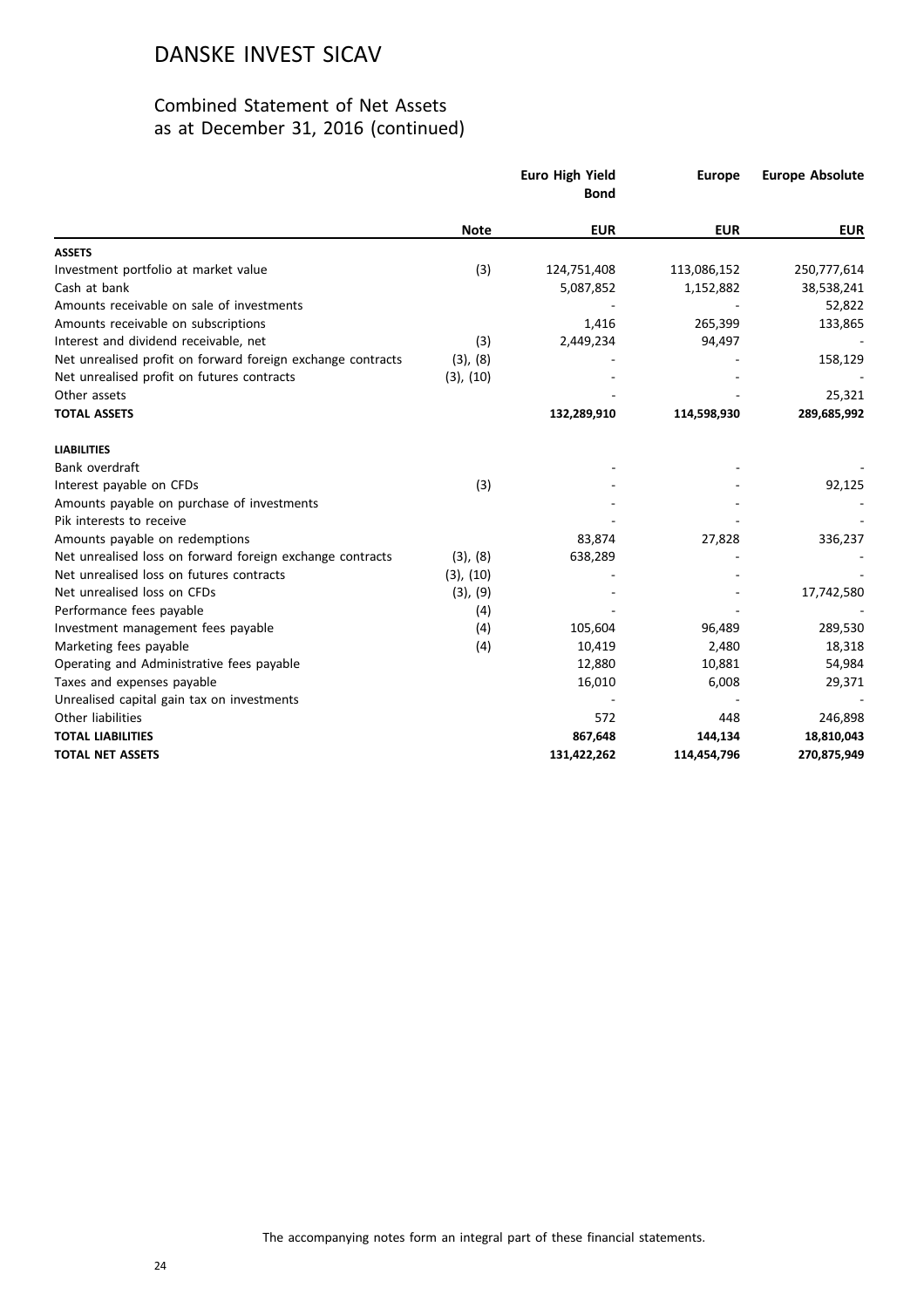|                              | Euro High Yield<br><b>Bond</b> | <b>Europe</b>  | <b>Europe Absolute</b> |
|------------------------------|--------------------------------|----------------|------------------------|
|                              |                                |                |                        |
| Net asset value per share    |                                |                |                        |
| Class A and Ap               | 12.136                         | 15.199         | 12.988                 |
| Class A d                    | 10.508                         |                |                        |
| Class A-dkk d                |                                |                |                        |
| Class A-dp                   |                                |                |                        |
| Class A-eur h                |                                |                |                        |
| Class A-nok d                |                                |                |                        |
| Class A-nok h                |                                |                |                        |
| Class A-nok                  |                                |                |                        |
| Class A-sek d                |                                |                |                        |
| Class A-sek h                | 104.789                        |                |                        |
| Class A-sek hp               |                                |                | 132.140                |
| Class A-sek                  |                                |                |                        |
| Class I and Ip               | 10.625                         | 15.630         | 13.359                 |
| Class I-chf hp               |                                |                |                        |
| Class I-eur h                |                                |                |                        |
| Class I-nok                  |                                |                |                        |
| Class I-usd hp               |                                |                |                        |
| Class Y                      |                                |                |                        |
| Number of shares outstanding |                                |                |                        |
| Class A and Ap               | 10,499,228.1827                | 2,081,829.8045 | 15,256,152.9486        |
| Class A d                    | 100.0000                       |                |                        |
| Class A-dkk d                |                                |                |                        |
| Class A-dp                   |                                |                |                        |
| Class A-eur h                |                                |                |                        |
| Class A-nok d                |                                |                |                        |
| Class A-nok h                |                                |                |                        |
| Class A-nok                  |                                |                |                        |
| Class A-sek d                |                                |                |                        |
| Class A-sek h                | 12,474.8105                    |                |                        |
| Class A-sek hp               |                                |                | 2,029,022.5158         |
| Class A-sek                  |                                |                |                        |
| Class I and Ip               | 363,800.0000                   | 5,298,228.2392 | 3,346,881.2509         |
| Class I-chf hp               |                                |                |                        |
| Class I-eur h                |                                |                |                        |
| Class I-nok                  |                                |                |                        |
| Class I-usd hp               |                                |                |                        |
| Class Y                      |                                |                |                        |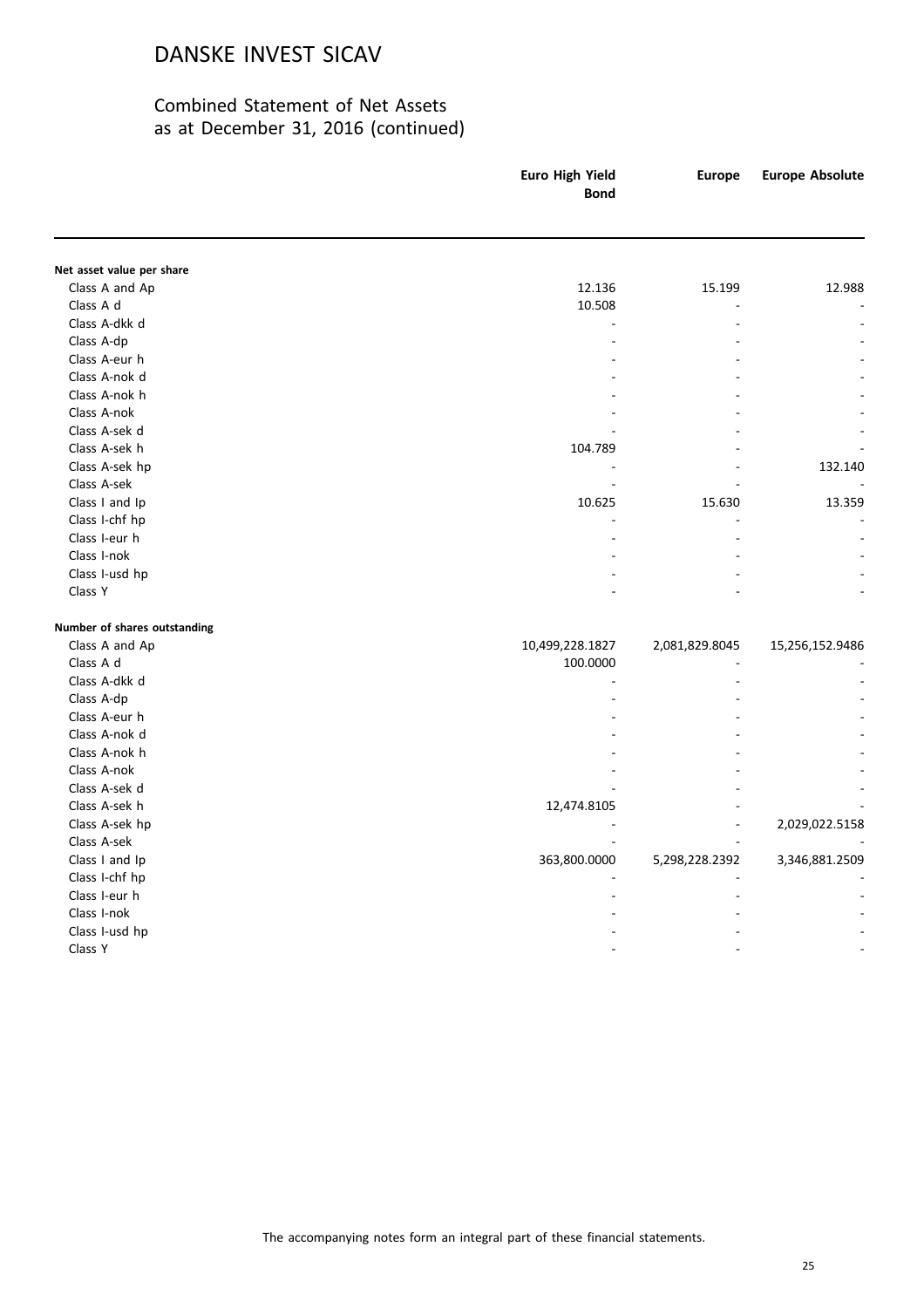# Combined Statement of Net Assets as at December 31, 2016 (continued)

|                                                             |             | <b>Dynamic</b> | Europe Long-Short Europe Long-Short<br><b>Dynamic Plus</b> | <b>European</b><br>Corporate<br>Sustainable Bond* |
|-------------------------------------------------------------|-------------|----------------|------------------------------------------------------------|---------------------------------------------------|
|                                                             | <b>Note</b> | <b>EUR</b>     | <b>EUR</b>                                                 | <b>EUR</b>                                        |
| <b>ASSETS</b>                                               |             |                |                                                            |                                                   |
| Investment portfolio at market value                        | (3)         | 746,816,988    | 78,567,926                                                 | 56,381,301                                        |
| Cash at bank                                                |             | 88,235,897     | 8,596,640                                                  | 706,036                                           |
| Amounts receivable on sale of investments                   |             | 4,676,754      | 163,978                                                    |                                                   |
| Amounts receivable on subscriptions                         |             | 373,345        | 3,300                                                      | 5,454                                             |
| Interest and dividend receivable, net                       | (3)         | 932,799        | 120,647                                                    | 435,548                                           |
| Net unrealised profit on forward foreign exchange contracts | (3), (8)    |                |                                                            | 50,462                                            |
| Net unrealised profit on futures contracts                  | (3), (10)   |                |                                                            |                                                   |
| Other assets                                                |             | 2,189          | 1,125                                                      |                                                   |
| <b>TOTAL ASSETS</b>                                         |             | 841,037,972    | 87,453,616                                                 | 57,578,801                                        |
| <b>LIABILITIES</b>                                          |             |                |                                                            |                                                   |
| Bank overdraft                                              |             |                | 39,046                                                     | 22,045                                            |
| Interest payable on CFDs                                    | (3)         | 460,405        | 77,237                                                     |                                                   |
| Amounts payable on purchase of investments                  |             | 4,275,659      | 390,593                                                    |                                                   |
| Pik interests to receive                                    |             |                |                                                            |                                                   |
| Amounts payable on redemptions                              |             | 1,202,388      | 41,942                                                     | 888                                               |
| Net unrealised loss on forward foreign exchange contracts   | (3), (8)    | 4,052,715      | 287,537                                                    |                                                   |
| Net unrealised loss on futures contracts                    | (3), (10)   |                |                                                            | 248,000                                           |
| Net unrealised loss on CFDs                                 | (3), (9)    | 38,765,036     | 4,495,332                                                  |                                                   |
| Performance fees payable                                    | (4)         | 3,195,732      | 402,530                                                    |                                                   |
| Investment management fees payable                          | (4)         | 834,077        | 73,067                                                     | 39,229                                            |
| Marketing fees payable                                      | (4)         | 46,813         | 1,228                                                      | 4,144                                             |
| Operating and Administrative fees payable                   |             | 166,670        | 20,058                                                     | 6,949                                             |
| Taxes and expenses payable                                  |             | 74,066         | 3,484                                                      | 6,643                                             |
| Unrealised capital gain tax on investments                  |             |                |                                                            |                                                   |
| Other liabilities                                           |             | 51,039         | 3,098                                                      | 149                                               |
| <b>TOTAL LIABILITIES</b>                                    |             | 53,124,600     | 5,835,152                                                  | 328,047                                           |
| <b>TOTAL NET ASSETS</b>                                     |             | 787,913,372    | 81,618,464                                                 | 57,250,754                                        |

\* See Note 1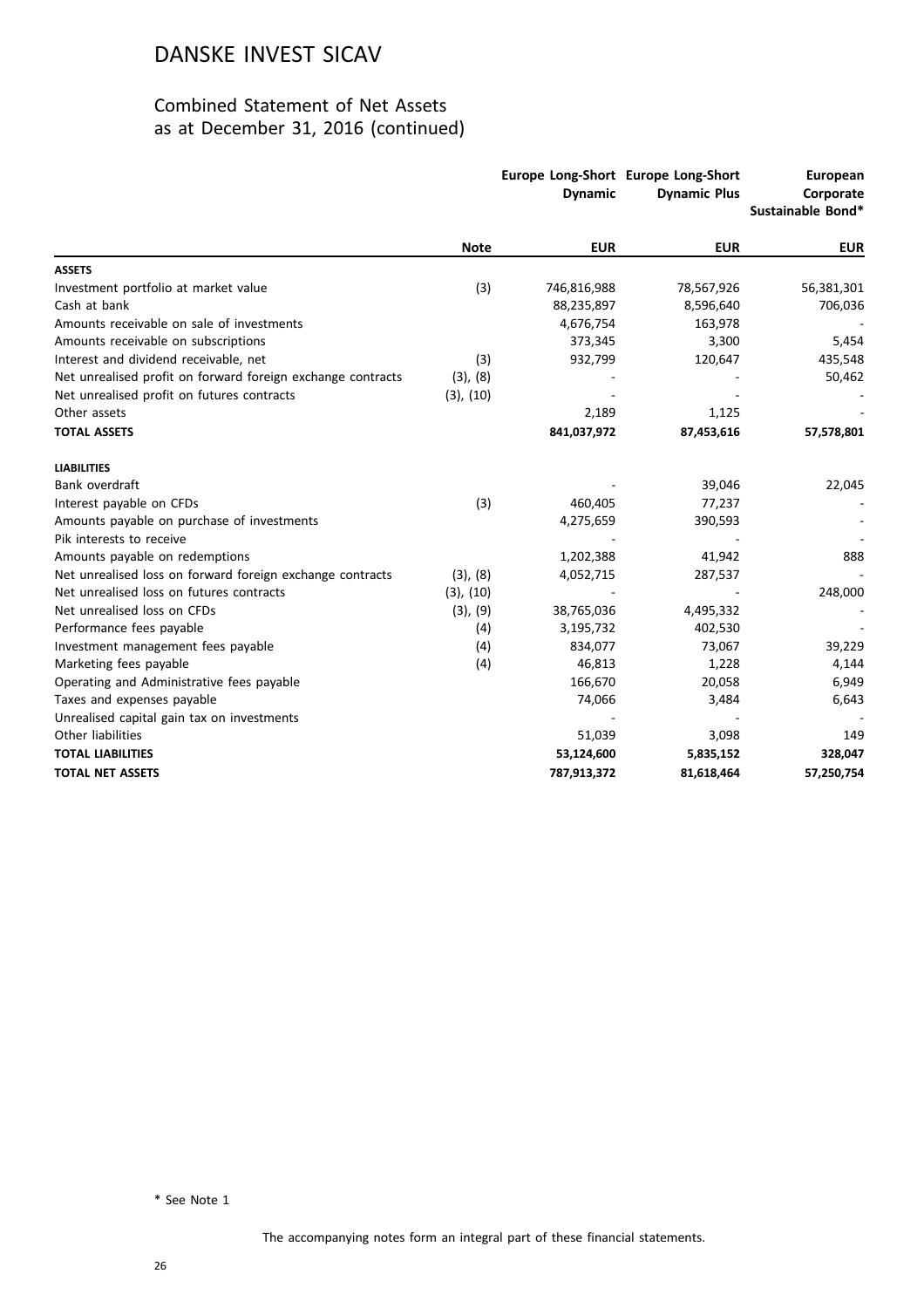|                                             | <b>Dynamic</b>  | Europe Long-Short Europe Long-Short<br><b>Dynamic Plus</b> | European<br>Corporate<br>Sustainable Bond* |
|---------------------------------------------|-----------------|------------------------------------------------------------|--------------------------------------------|
|                                             |                 |                                                            |                                            |
| Net asset value per share<br>Class A and Ap | 11.092          | 9.909                                                      | 10.083                                     |
| Class A d                                   |                 |                                                            | 10.078                                     |
| Class A-dkk d                               |                 |                                                            |                                            |
| Class A-dp                                  | 9.623           |                                                            |                                            |
| Class A-eur h                               |                 |                                                            |                                            |
| Class A-nok d                               |                 |                                                            |                                            |
| Class A-nok h                               | 96.260          |                                                            |                                            |
| Class A-nok                                 |                 |                                                            |                                            |
| Class A-sek d                               |                 |                                                            |                                            |
| Class A-sek h                               |                 | 88.150                                                     |                                            |
| Class A-sek hp                              | 109.490         |                                                            |                                            |
| Class A-sek                                 |                 |                                                            | 100.580                                    |
| Class I and Ip                              | 11.337          | 10.009                                                     | 10.131                                     |
| Class I-chf hp                              | 10.026          |                                                            |                                            |
| Class I-eur h                               |                 |                                                            |                                            |
| Class I-nok                                 |                 |                                                            | 98.660                                     |
| Class I-usd hp                              | 10.034          |                                                            |                                            |
| Class Y                                     |                 |                                                            |                                            |
| Number of shares outstanding                |                 |                                                            |                                            |
| Class A and Ap                              | 42,975,476.2023 | 1,480,831.9015                                             | 463.3525                                   |
| Class A d                                   |                 |                                                            | 44,188.2839                                |
| Class A-dkk d                               |                 |                                                            |                                            |
| Class A-dp                                  | 8,870.0000      |                                                            |                                            |
| Class A-eur h                               |                 |                                                            |                                            |
| Class A-nok d                               |                 |                                                            |                                            |
| Class A-nok h                               | 1,000.0000      |                                                            |                                            |
| Class A-nok                                 |                 |                                                            |                                            |
| Class A-sek d                               |                 |                                                            |                                            |
| Class A-sek h                               |                 | 1,000.0000                                                 |                                            |
| Class A-sek hp                              | 6,173,487.6957  |                                                            |                                            |
| Class A-sek                                 |                 |                                                            | 4,834,645.6260                             |
| Class I and Ip                              | 21,213,059.9543 | 6,687,468.0761                                             | 10.0000                                    |
| Class I-chf hp                              | 2,000.0000      |                                                            |                                            |
| Class I-eur h                               |                 |                                                            |                                            |
| Class I-nok                                 |                 |                                                            | 544,674.7968                               |
| Class I-usd hp                              | 2,000.0000      |                                                            |                                            |
| Class Y                                     |                 |                                                            |                                            |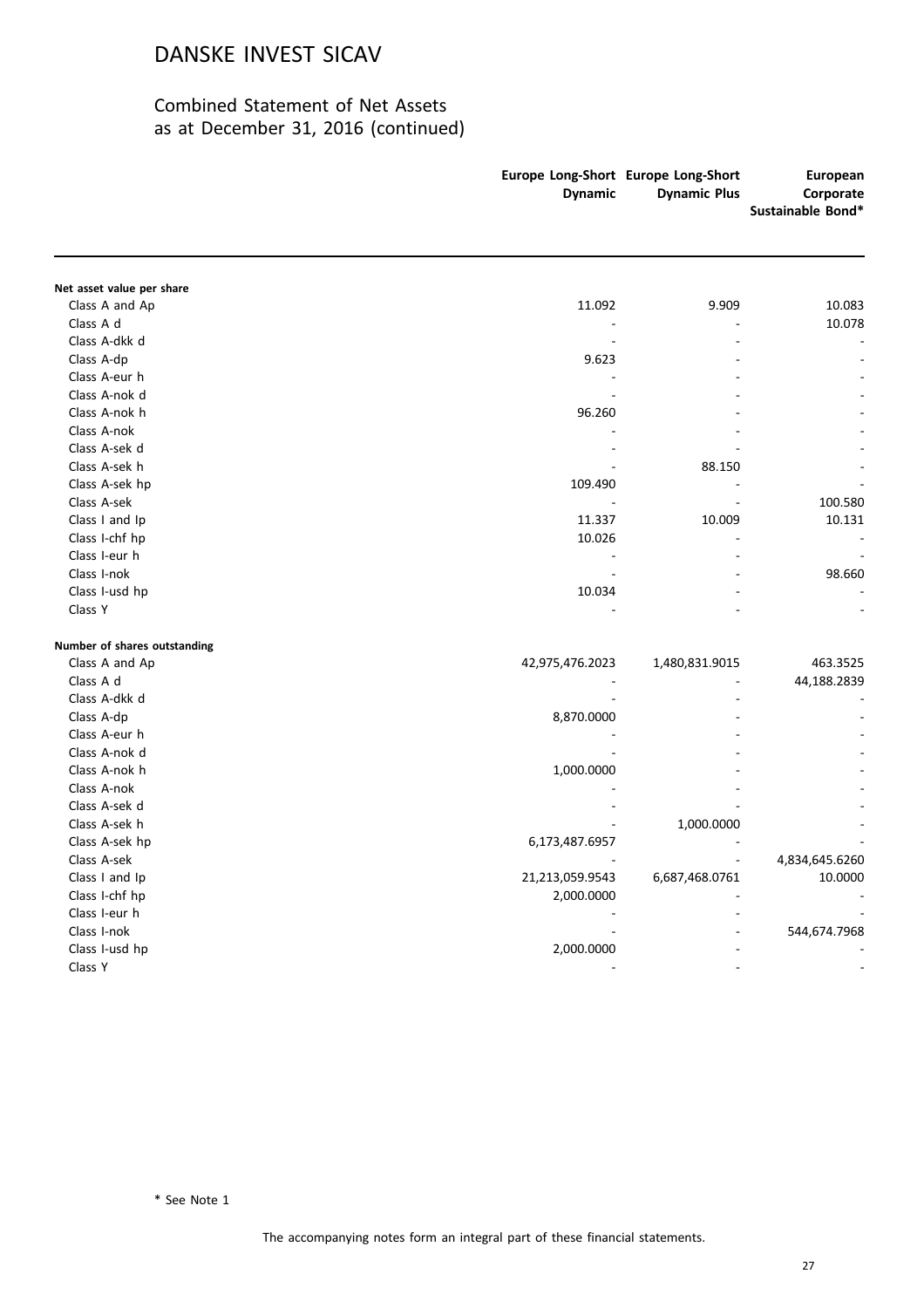|                                                             |             | Germany    | <b>Global Emerging</b><br>Markets Leaders* | <b>Global High</b><br><b>Dividend</b> |
|-------------------------------------------------------------|-------------|------------|--------------------------------------------|---------------------------------------|
|                                                             | <b>Note</b> | <b>EUR</b> | <b>USD</b>                                 | <b>EUR</b>                            |
| <b>ASSETS</b>                                               |             |            |                                            |                                       |
| Investment portfolio at market value                        | (3)         | 7,435,201  |                                            | 12,242,392                            |
| Cash at bank                                                |             | 62,932     | 882                                        | 72,811                                |
| Amounts receivable on sale of investments                   |             |            |                                            |                                       |
| Amounts receivable on subscriptions                         |             | 11,052     |                                            |                                       |
| Interest and dividend receivable, net                       | (3)         |            |                                            | 15,523                                |
| Net unrealised profit on forward foreign exchange contracts | (3), (8)    |            |                                            |                                       |
| Net unrealised profit on futures contracts                  | (3), (10)   |            |                                            |                                       |
| Other assets                                                |             |            |                                            |                                       |
| <b>TOTAL ASSETS</b>                                         |             | 7,509,185  | 882                                        | 12,330,726                            |
| <b>LIABILITIES</b>                                          |             |            |                                            |                                       |
| Bank overdraft                                              |             |            |                                            |                                       |
| Interest payable on CFDs                                    | (3)         |            |                                            |                                       |
| Amounts payable on purchase of investments                  |             |            |                                            |                                       |
| Pik interests to receive                                    |             |            |                                            |                                       |
| Amounts payable on redemptions                              |             | 14,703     |                                            |                                       |
| Net unrealised loss on forward foreign exchange contracts   | (3), (8)    |            |                                            |                                       |
| Net unrealised loss on futures contracts                    | (3), (10)   |            |                                            |                                       |
| Net unrealised loss on CFDs                                 | (3), (9)    |            |                                            |                                       |
| Performance fees payable                                    | (4)         |            |                                            |                                       |
| Investment management fees payable                          | (4)         | 6,987      |                                            | 9,657                                 |
| Marketing fees payable                                      | (4)         | 316        |                                            | 109                                   |
| Operating and Administrative fees payable                   |             | 901        |                                            | 1,186                                 |
| Taxes and expenses payable                                  |             | 1,065      | 882                                        | 452                                   |
| Unrealised capital gain tax on investments                  |             |            |                                            |                                       |
| Other liabilities                                           |             | 26         |                                            | 25                                    |
| <b>TOTAL LIABILITIES</b>                                    |             | 23,998     | 882                                        | 11,429                                |
| <b>TOTAL NET ASSETS</b>                                     |             | 7,485,187  |                                            | 12,319,297                            |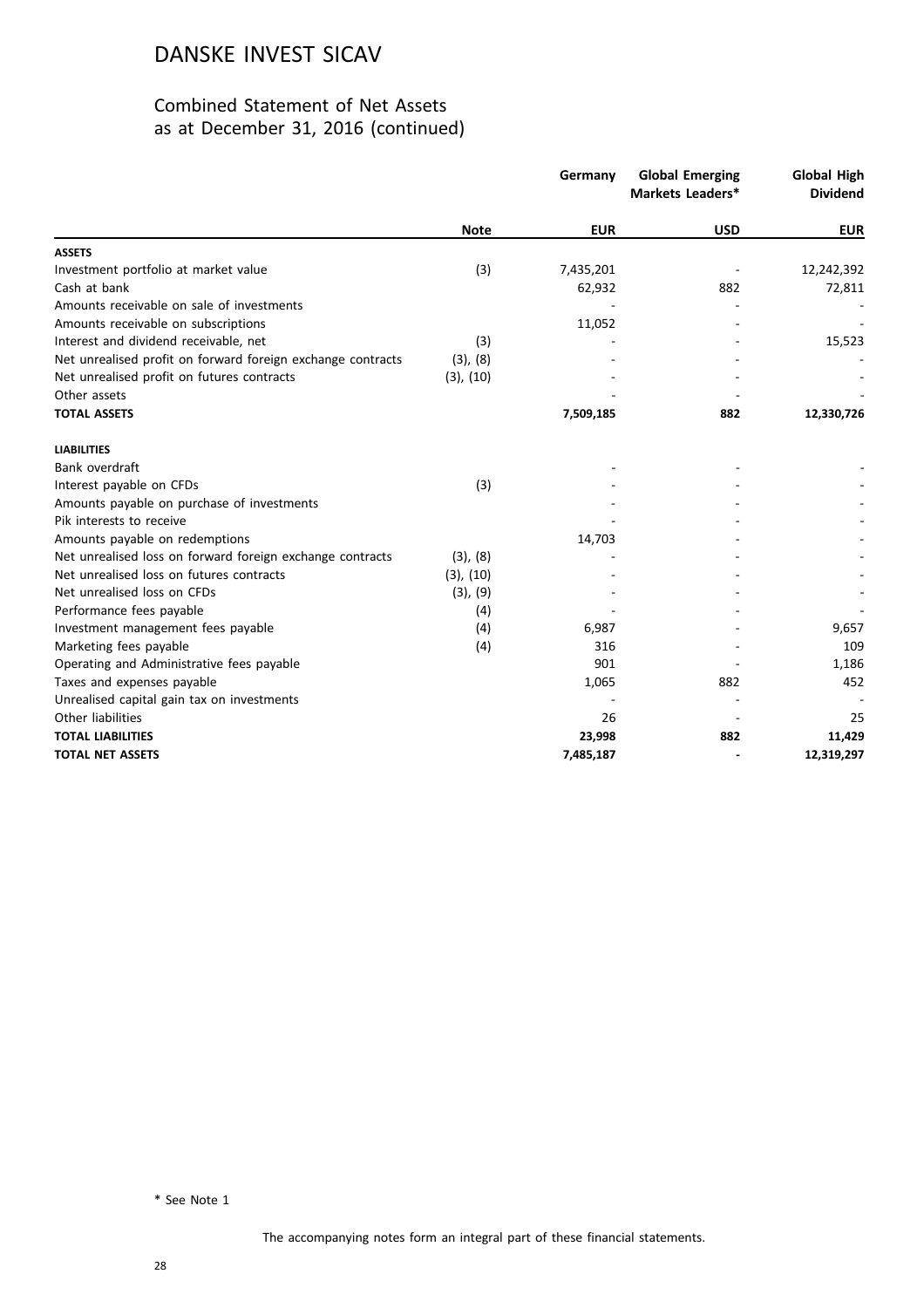# Combined Statement of Net Assets as at December 31, 2016 (continued)

|                              | Germany      | <b>Global Emerging</b><br>Markets Leaders* | <b>Global High</b><br><b>Dividend</b> |
|------------------------------|--------------|--------------------------------------------|---------------------------------------|
|                              |              |                                            |                                       |
| Net asset value per share    |              |                                            |                                       |
| Class A and Ap               | 11.523       |                                            | 10.741                                |
| Class A d                    |              |                                            |                                       |
| Class A-dkk d                |              |                                            |                                       |
| Class A-dp                   |              |                                            |                                       |
| Class A-eur h                |              |                                            |                                       |
| Class A-nok d                |              |                                            | 112.310                               |
| Class A-nok h                |              |                                            |                                       |
| Class A-nok                  | 107.120      |                                            | 112.310                               |
| Class A-sek d                |              |                                            | 113.510                               |
| Class A-sek h                |              |                                            |                                       |
| Class A-sek hp               |              |                                            |                                       |
| Class A-sek                  | 105.580      |                                            | 113.510                               |
| Class I and Ip               | 11.679       |                                            | 10.885                                |
| Class I-chf hp               |              |                                            |                                       |
| Class I-eur h                |              |                                            |                                       |
| Class I-nok                  |              |                                            |                                       |
| Class I-usd hp               |              |                                            |                                       |
| Class Y                      |              |                                            |                                       |
| Number of shares outstanding |              |                                            |                                       |
| Class A and Ap               | 337,411.4203 |                                            | 133,509.4251                          |
| Class A d                    |              |                                            |                                       |
| Class A-dkk d                |              |                                            |                                       |
| Class A-dp                   |              |                                            |                                       |
| Class A-eur h                |              |                                            |                                       |
| Class A-nok d                |              |                                            | 10.0000                               |
| Class A-nok h                |              |                                            |                                       |
| Class A-nok                  | 10.0000      |                                            | 10.0000                               |
| Class A-sek d                |              |                                            | 10.0000                               |
| Class A-sek h                |              |                                            |                                       |
| Class A-sek hp               |              |                                            |                                       |
| Class A-sek                  | 3,083.3420   |                                            | 10.0000                               |
| Class I and Ip               | 305,079.6936 | $\overline{a}$                             | 1,000,000.0000                        |
| Class I-chf hp               |              |                                            |                                       |
| Class I-eur h                |              |                                            |                                       |
| Class I-nok                  |              |                                            |                                       |
| Class I-usd hp               |              |                                            |                                       |
| Class Y                      |              |                                            |                                       |
|                              |              |                                            |                                       |

\* See Note 1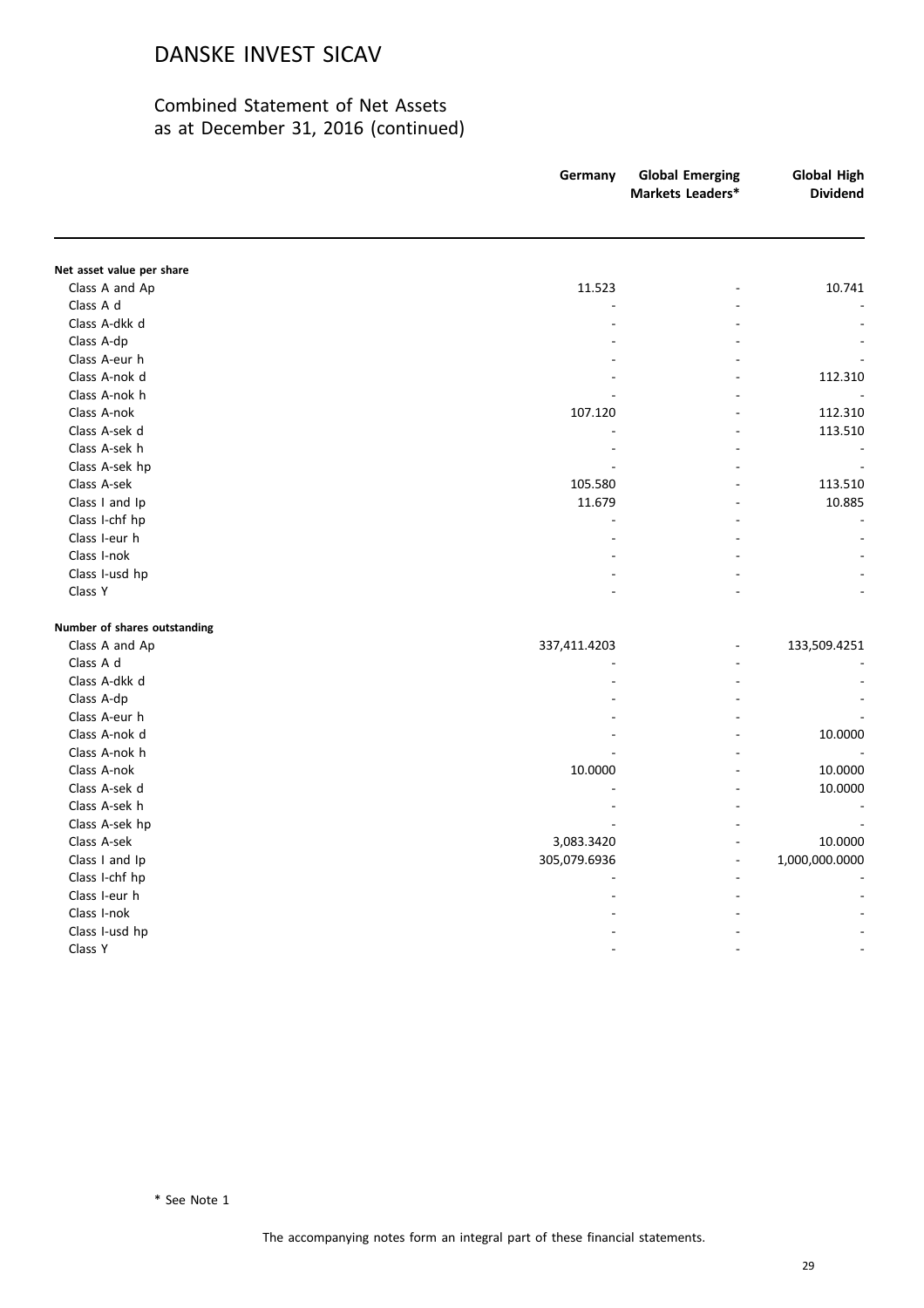|                                                             |             | <b>Global Inflation</b><br><b>Linked Bond</b> | <b>Global Inflation</b><br><b>Linked Bond</b><br><b>Short Duration</b> | <b>Nordic Corporate</b><br>Bond |
|-------------------------------------------------------------|-------------|-----------------------------------------------|------------------------------------------------------------------------|---------------------------------|
|                                                             | <b>Note</b> | <b>EUR</b>                                    | <b>EUR</b>                                                             | <b>EUR</b>                      |
| <b>ASSETS</b>                                               |             |                                               |                                                                        |                                 |
| Investment portfolio at market value                        | (3)         | 11,795,953                                    | 82,940,343                                                             | 142,898,420                     |
| Cash at bank                                                |             | 61,700                                        | 846,064                                                                | 4,181,808                       |
| Amounts receivable on sale of investments                   |             |                                               |                                                                        |                                 |
| Amounts receivable on subscriptions                         |             |                                               |                                                                        | 343                             |
| Interest and dividend receivable, net                       | (3)         | 44,352                                        | 229,561                                                                | 2,084,499                       |
| Net unrealised profit on forward foreign exchange contracts | (3), (8)    |                                               |                                                                        |                                 |
| Net unrealised profit on futures contracts                  | (3), (10)   |                                               |                                                                        |                                 |
| Other assets                                                |             |                                               |                                                                        |                                 |
| <b>TOTAL ASSETS</b>                                         |             | 11,902,005                                    | 84,015,968                                                             | 149,165,070                     |
| <b>LIABILITIES</b>                                          |             |                                               |                                                                        |                                 |
| Bank overdraft                                              |             |                                               |                                                                        |                                 |
| Interest payable on CFDs                                    | (3)         |                                               |                                                                        |                                 |
| Amounts payable on purchase of investments                  |             |                                               | 489,501                                                                |                                 |
| Pik interests to receive                                    |             |                                               |                                                                        |                                 |
| Amounts payable on redemptions                              |             |                                               |                                                                        |                                 |
| Net unrealised loss on forward foreign exchange contracts   | (3), (8)    | 70,405                                        | 52,347                                                                 | 1,000,061                       |
| Net unrealised loss on futures contracts                    | (3), (10)   |                                               |                                                                        | 217,600                         |
| Net unrealised loss on CFDs                                 | (3), (9)    |                                               |                                                                        |                                 |
| Performance fees payable                                    | (4)         |                                               |                                                                        |                                 |
| Investment management fees payable                          | (4)         | 7,332                                         | 27,105                                                                 | 62,062                          |
| Marketing fees payable                                      | (4)         | 916                                           | 556                                                                    | 3,414                           |
| Operating and Administrative fees payable                   |             | 1,100                                         | 6,351                                                                  | 18,152                          |
| Taxes and expenses payable                                  |             | 1,208                                         | 2,384                                                                  | 7,910                           |
| Unrealised capital gain tax on investments                  |             |                                               |                                                                        |                                 |
| Other liabilities                                           |             |                                               | 2,588                                                                  | 391                             |
| <b>TOTAL LIABILITIES</b>                                    |             | 80,961                                        | 580,832                                                                | 1,309,590                       |
| <b>TOTAL NET ASSETS</b>                                     |             | 11,821,044                                    | 83,435,136                                                             | 147,855,480                     |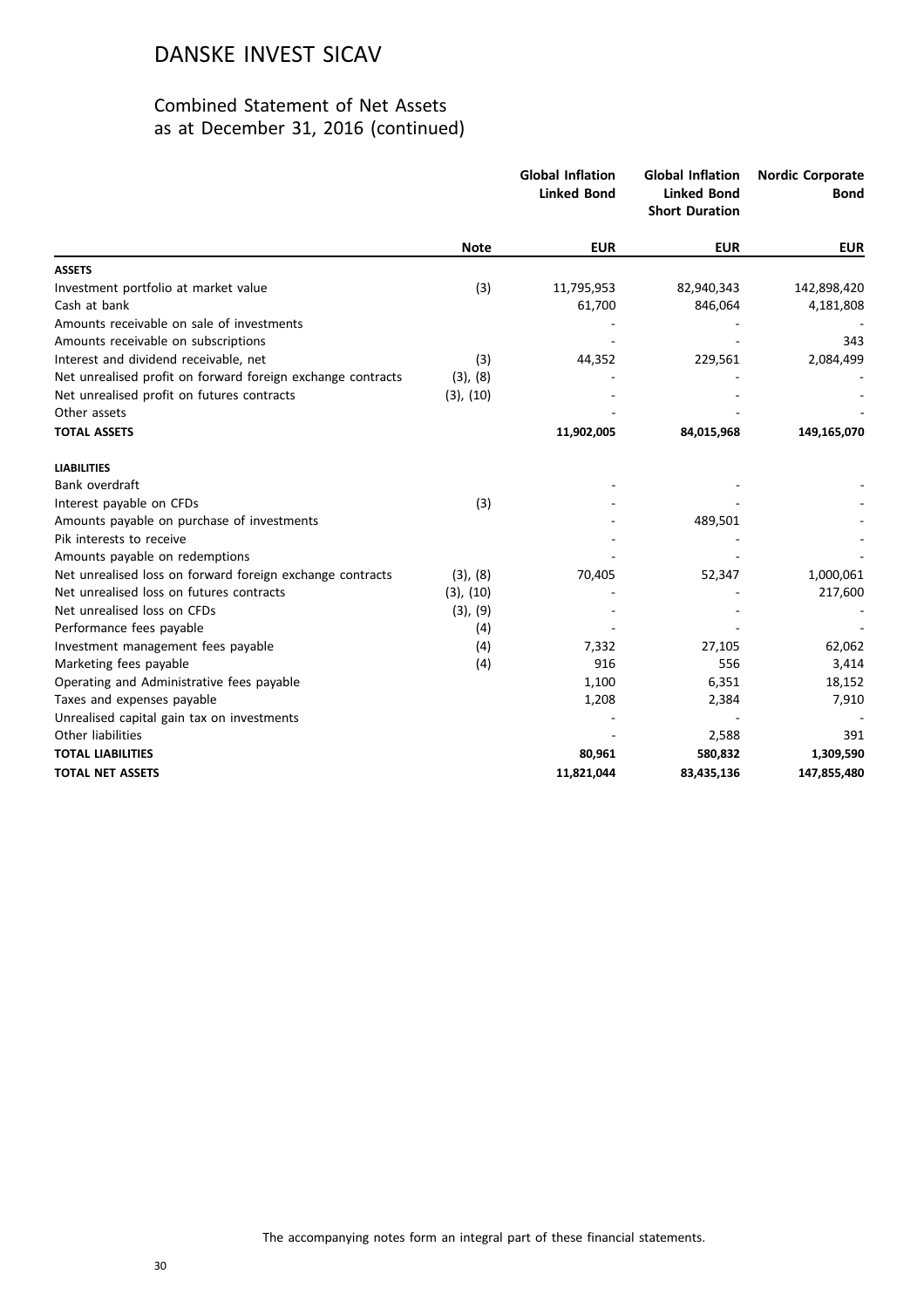|                              | <b>Global Inflation</b><br><b>Linked Bond</b> | <b>Global Inflation</b><br><b>Linked Bond</b><br><b>Short Duration</b> | <b>Nordic Corporate</b><br><b>Bond</b> |
|------------------------------|-----------------------------------------------|------------------------------------------------------------------------|----------------------------------------|
|                              |                                               |                                                                        |                                        |
| Net asset value per share    |                                               |                                                                        |                                        |
| Class A and Ap               | 11.026                                        | 10.038                                                                 | 10.145                                 |
| Class A d                    | 10.641                                        | 10.066                                                                 | 10.048                                 |
| Class A-dkk d                |                                               |                                                                        |                                        |
| Class A-dp                   |                                               |                                                                        |                                        |
| Class A-eur h                |                                               |                                                                        |                                        |
| Class A-nok d                |                                               |                                                                        |                                        |
| Class A-nok h                |                                               |                                                                        |                                        |
| Class A-nok                  |                                               |                                                                        |                                        |
| Class A-sek d                |                                               |                                                                        |                                        |
| Class A-sek h                | 106.230                                       |                                                                        |                                        |
| Class A-sek hp               |                                               |                                                                        |                                        |
| Class A-sek                  |                                               |                                                                        | 100.153                                |
| Class I and Ip               | 10.668                                        | 10.131                                                                 | 10.265                                 |
| Class I-chf hp               |                                               |                                                                        |                                        |
| Class I-eur h                |                                               |                                                                        |                                        |
| Class I-nok                  |                                               |                                                                        |                                        |
| Class I-usd hp               |                                               |                                                                        |                                        |
| Class Y                      | 10.877                                        |                                                                        |                                        |
| Number of shares outstanding |                                               |                                                                        |                                        |
| Class A and Ap               | 1,070,853.4740                                | 297,890.3985                                                           | 2,536,420.8393                         |
| Class A d                    | 100.0000                                      | 100.0000                                                               | 100.0000                               |
| Class A-dkk d                |                                               |                                                                        |                                        |
| Class A-dp                   |                                               |                                                                        |                                        |
| Class A-eur h                |                                               |                                                                        |                                        |
| Class A-nok d                |                                               |                                                                        |                                        |
| Class A-nok h                |                                               |                                                                        |                                        |
| Class A-nok                  |                                               |                                                                        |                                        |
| Class A-sek d                |                                               |                                                                        |                                        |
| Class A-sek h                | 1,000.0000                                    |                                                                        |                                        |
| Class A-sek hp               |                                               |                                                                        |                                        |
| Class A-sek                  |                                               |                                                                        | 1,551,798.1598                         |
| Class I and Ip               | 100.0000                                      | 7,940,510.8306                                                         | 10,315,362.0000                        |
| Class I-chf hp               |                                               |                                                                        |                                        |
| Class I-eur h                |                                               |                                                                        |                                        |
| Class I-nok                  |                                               |                                                                        |                                        |
| Class I-usd hp               |                                               |                                                                        |                                        |
| Class Y                      | 100.0000                                      |                                                                        |                                        |
|                              |                                               |                                                                        |                                        |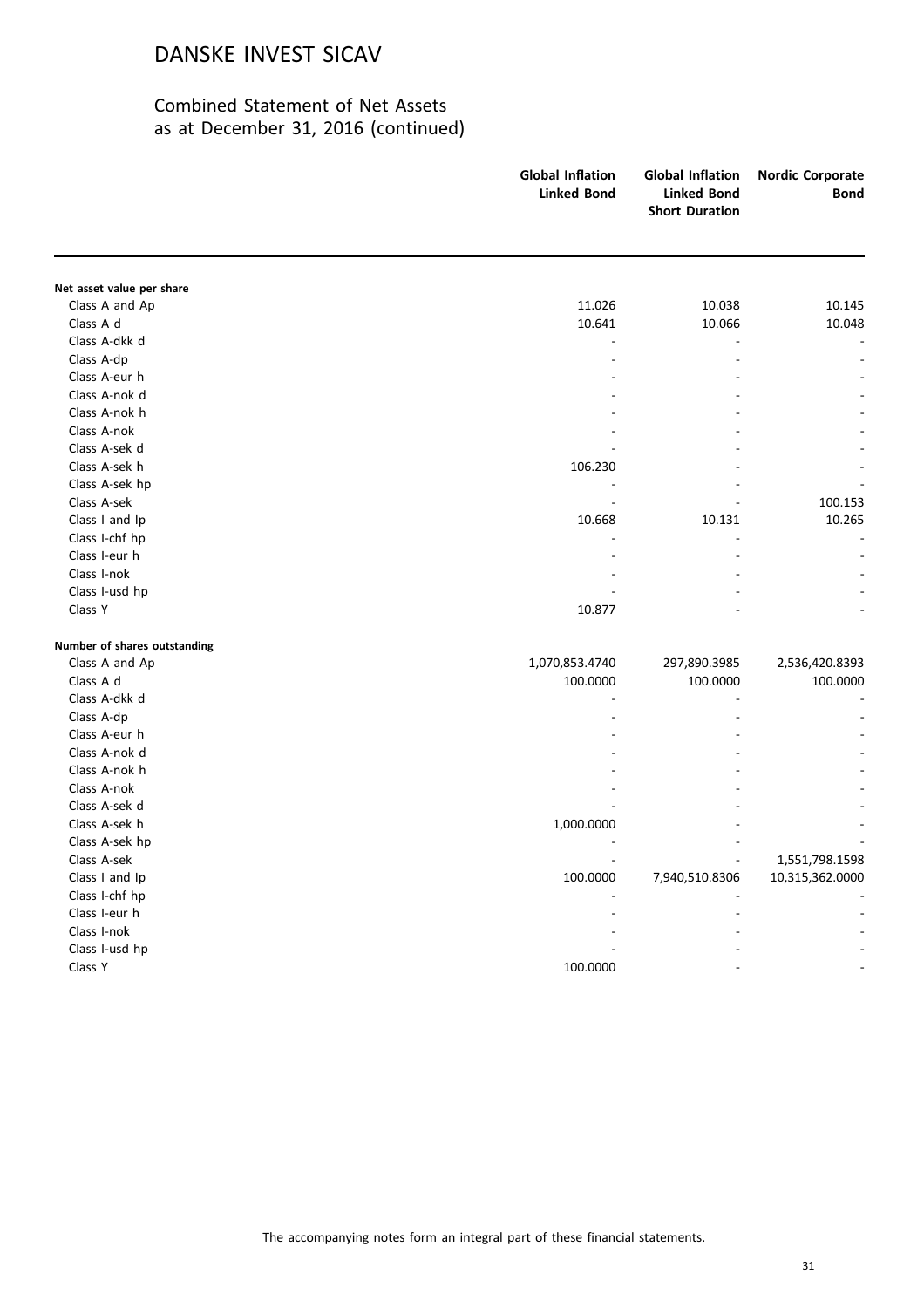|                                                             | <b>US High Yield Bond</b> |            | Combined      |
|-------------------------------------------------------------|---------------------------|------------|---------------|
|                                                             | <b>Note</b>               | <b>USD</b> | <b>EUR</b>    |
| <b>ASSETS</b>                                               |                           |            |               |
| Investment portfolio at market value                        | (3)                       | 56,000,431 | 1,774,363,132 |
| Cash at bank                                                |                           | 2,080,882  | 158,539,877   |
| Amounts receivable on sale of investments                   |                           | 777,861    | 5,957,673     |
| Amounts receivable on subscriptions                         |                           | 525        | 821,133       |
| Interest and dividend receivable, net                       | (3)                       | 958,434    | 7,806,747     |
| Net unrealised profit on forward foreign exchange contracts | (3), (8)                  |            | 246,221       |
| Net unrealised profit on futures contracts                  | (3), (10)                 |            | 49,931        |
| Other assets                                                |                           | 975        | 30,397        |
| <b>TOTAL ASSETS</b>                                         |                           | 59,819,108 | 1,947,815,111 |
| <b>LIABILITIES</b>                                          |                           |            |               |
| Bank overdraft                                              |                           |            | 106,596       |
| Interest payable on CFDs                                    | (3)                       |            | 629,767       |
| Amounts payable on purchase of investments                  |                           |            | 5,222,181     |
| Pik interests to receive                                    |                           | 14,643     | 13,926        |
| Amounts payable on redemptions                              |                           | 45,767     | 1,826,551     |
| Net unrealised loss on forward foreign exchange contracts   | (3), (8)                  | 385,007    | 6,467,522     |
| Net unrealised loss on futures contracts                    | (3), (10)                 |            | 465,600       |
| Net unrealised loss on CFDs                                 | (3), (9)                  |            | 61,002,948    |
| Performance fees payable                                    | (4)                       |            | 3,598,262     |
| Investment management fees payable                          | (4)                       | 32,539     | 1,686,362     |
| Marketing fees payable                                      | (4)                       | 500        | 89,350        |
| Operating and Administrative fees payable                   |                           | 7,259      | 331,664       |
| Taxes and expenses payable                                  |                           | 2,095      | 154,203       |
| Unrealised capital gain tax on investments                  |                           |            | 28,665        |
| Other liabilities                                           |                           |            | 305,236       |
| <b>TOTAL LIABILITIES</b>                                    |                           | 487,810    | 81,928,833    |
| <b>TOTAL NET ASSETS</b>                                     |                           | 59,331,298 | 1,865,886,278 |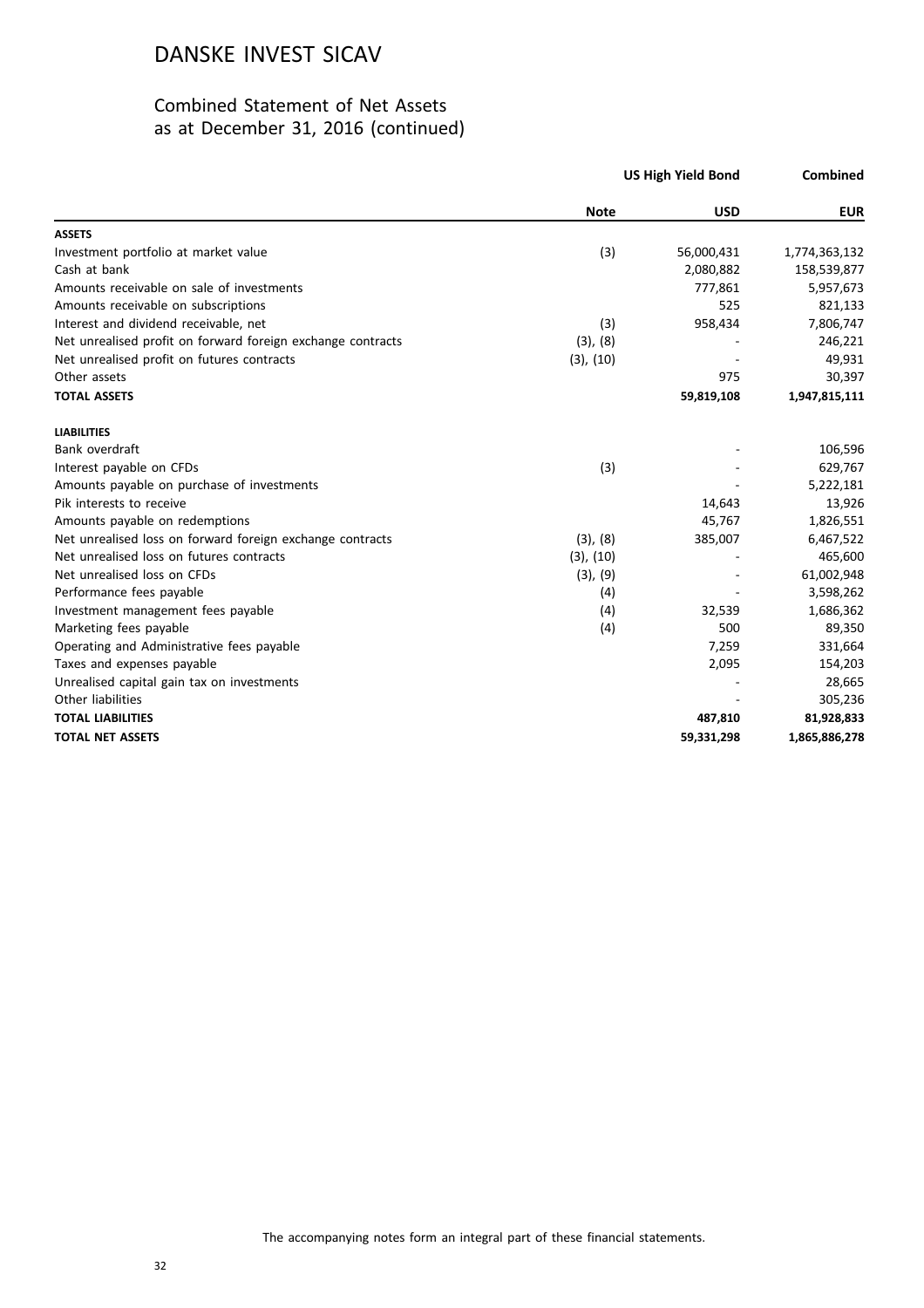# Combined Statement of Net Assets as at December 31, 2016 (continued)

**US High Yield Bond**

**Note USD EUR** 

| Net asset value per share    |                |
|------------------------------|----------------|
| Class A and Ap               |                |
| Class A d                    |                |
| Class A-dkk d                |                |
| Class A-dp                   |                |
| Class A-eur h                | 9.958          |
| Class A-nok d                |                |
| Class A-nok h                |                |
| Class A-nok                  |                |
| Class A-sek d                |                |
| Class A-sek h                |                |
| Class A-sek hp               |                |
| Class A-sek                  |                |
| Class I and Ip               | 10.423         |
| Class I-chf hp               |                |
| Class I-eur h                |                |
| Class I-nok                  |                |
| Class I-usd hp               |                |
| Class Y                      |                |
|                              |                |
| Number of shares outstanding |                |
| Class A and Ap               |                |
| Class A d                    |                |
| Class A-dkk d                |                |
| Class A-dp                   |                |
| Class A-eur h                | 589,665.7048   |
| Class A-nok d                |                |
| Class A-nok h                |                |
| Class A-nok                  |                |
| Class A-sek d                |                |
| Class A-sek h                |                |
| Class A-sek hp               |                |
| Class A-sek                  |                |
| Class I and Ip               | 5,100,000.0000 |
| Class I-chf hp               |                |
| Class I-eur h                |                |
| Class I-nok                  |                |
| Class I-usd hp               |                |
| Class Y                      |                |
|                              |                |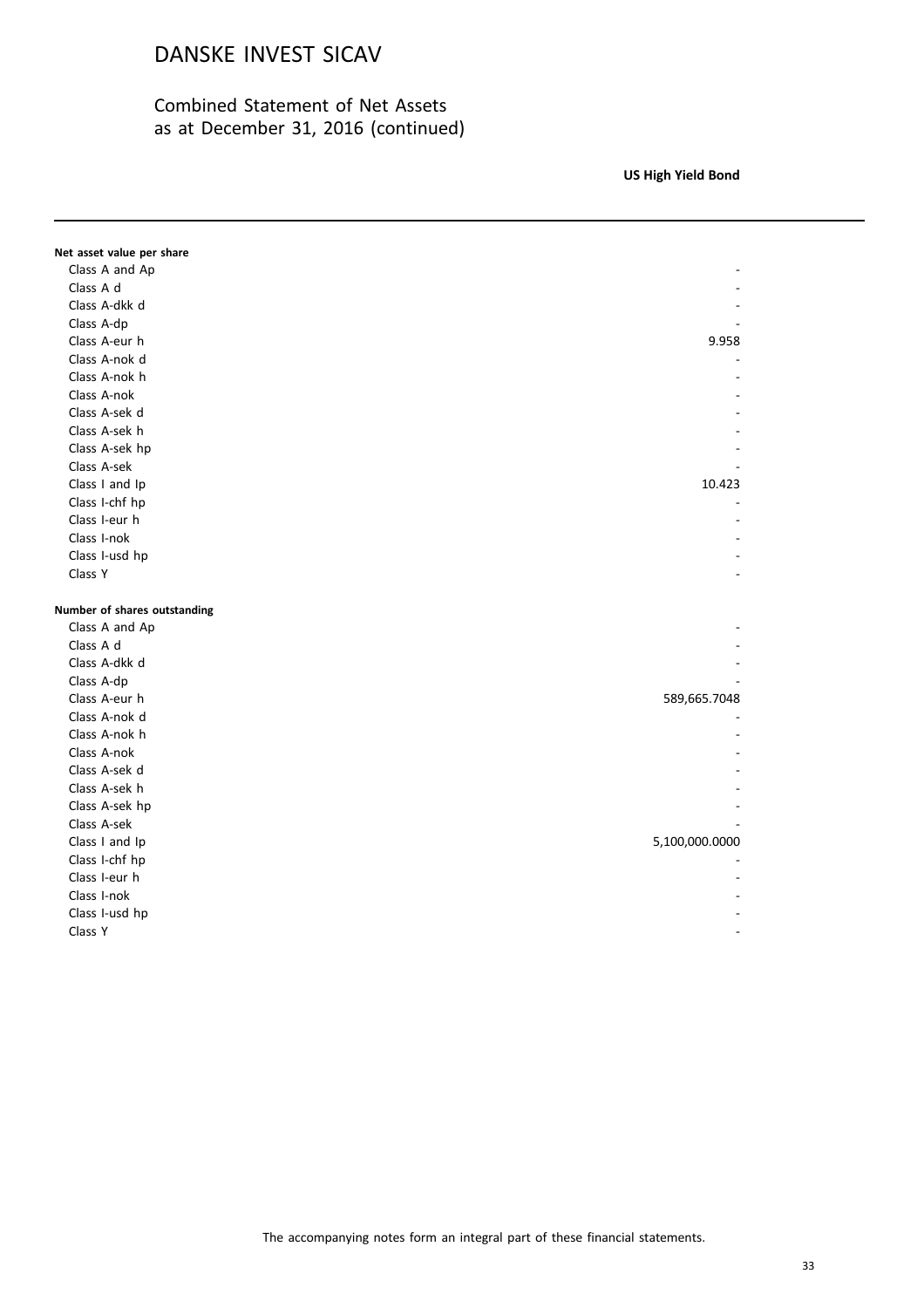# Combined Statement of Operations and Changes in Net Assets for the year/period ended December 31, 2016

|                                                                    |             | <b>Eastern Europe</b> | <b>Frontier Markets</b> | <b>Emerging and Emerging Markets</b><br>Debt Hard<br>Currency |
|--------------------------------------------------------------------|-------------|-----------------------|-------------------------|---------------------------------------------------------------|
|                                                                    | <b>Note</b> | <b>EUR</b>            | <b>EUR</b>              | <b>USD</b>                                                    |
| TOTAL NET ASSETS AT THE BEGINNING OF THE YEAR/PERIOD               |             | 2,584,916             | 69,511,615              | 45,323,086                                                    |
| <b>INCOME</b>                                                      |             |                       |                         |                                                               |
| Dividend income on long securities, net                            | (3)         | 106,829               | 1,527,662               |                                                               |
| Interest on bonds, net                                             | (3)         |                       |                         | 1,390,313                                                     |
| Bank interest, net                                                 | (3)         | 138                   | 13,133                  | 2,210                                                         |
| Income on securities lending                                       | (7)         | 63                    | 4,077                   | 592                                                           |
| Interest on swaps<br>Interest receivable on CFDs                   |             |                       |                         |                                                               |
| Other income                                                       |             |                       | 6,973                   |                                                               |
| <b>TOTAL INCOME</b>                                                |             | 107,030               | 1,551,845               | 1,393,115                                                     |
| <b>EXPENSES</b>                                                    |             |                       |                         |                                                               |
| Dividend on short securities, net                                  | (3)         |                       |                         |                                                               |
| Interest payable on CFDs                                           | (3)         |                       |                         |                                                               |
| Investment Management fees                                         | (4)         | 28,272                | 1,060,726               | 138,663                                                       |
| Performance fees                                                   | (4)         |                       |                         |                                                               |
| Depositary fees                                                    | (5)         |                       |                         |                                                               |
| Subscription tax                                                   | (6)         | 390                   | 7,592                   | 2,167                                                         |
| Operating and Administrative fee                                   | (5)         | 9,115                 | 246,487                 | 34,553                                                        |
| Bank charges and correspondent fees                                |             |                       |                         |                                                               |
| Interest paid                                                      |             | 53                    | 7,622                   | 135                                                           |
| Amortisation of formation expenses<br>Marketing fees               | (3)<br>(4)  | 116                   | 1,273                   | 74                                                            |
| Other expenses                                                     |             |                       |                         |                                                               |
| <b>TOTAL EXPENSES</b>                                              |             | 37,946                | 1,323,700               | 175,592                                                       |
| NET INCOME / (LOSS) FROM INVESTMENTS                               |             | 69,084                | 228,145                 | 1,217,523                                                     |
| Net realised profit $/$ (loss) on sale of investments              | (3)         | (89,064)              | 2,378,158               | (1,572,241)                                                   |
| Net realised profit / (loss) on CFD                                | (3)         |                       |                         |                                                               |
| Net realised profit / (loss) on sale of options                    |             |                       |                         |                                                               |
| Net realised profit / (loss) on forward foreign exchange contracts | (3)         | 110                   | (6, 840)                | (74, 387)                                                     |
| Net realised profit / (loss) on futures contracts                  | (3)         |                       | (927, 726)              |                                                               |
| Net realised profit / (loss) on foreign exchange                   | (3)         | 5,062                 | 345,176                 | 22,562                                                        |
| NET REALISED PROFIT/ (LOSS)                                        |             | (14, 808)             | 2,016,913               | (406, 543)                                                    |
| Change in net unrealised appreciation / (depreciation) on:         |             |                       |                         |                                                               |
| - investments<br>- CFD                                             | (9)         | 934,401               | 3,528,392               | 1,915,294                                                     |
| - capital gain tax on investments                                  |             |                       | (29,001)                |                                                               |
| - forward foreign exchange contracts                               | (8)         |                       |                         | 29,828                                                        |
| - futures contracts                                                |             |                       | (51, 739)               |                                                               |
| NET INCREASE / (DECREASE) IN NET ASSETS AS A RESULT OF OPERATIONS  |             | 919,593               | 5,464,565               | 1,538,579                                                     |
| <b>EVOLUTION OF THE CAPITAL</b>                                    |             |                       |                         |                                                               |
| Issue of shares                                                    |             | 703,229               | 34,229,326              | 8,369,027                                                     |
| Redemption of shares                                               |             | (185, 969)            | (35, 712, 652)          | (28, 427, 296)                                                |
| Currency translation                                               |             |                       |                         |                                                               |
| TOTAL NET ASSETS AT THE END OF THE YEAR/PERIOD                     |             | 4,021,769             | 73,492,854              | 26,803,396                                                    |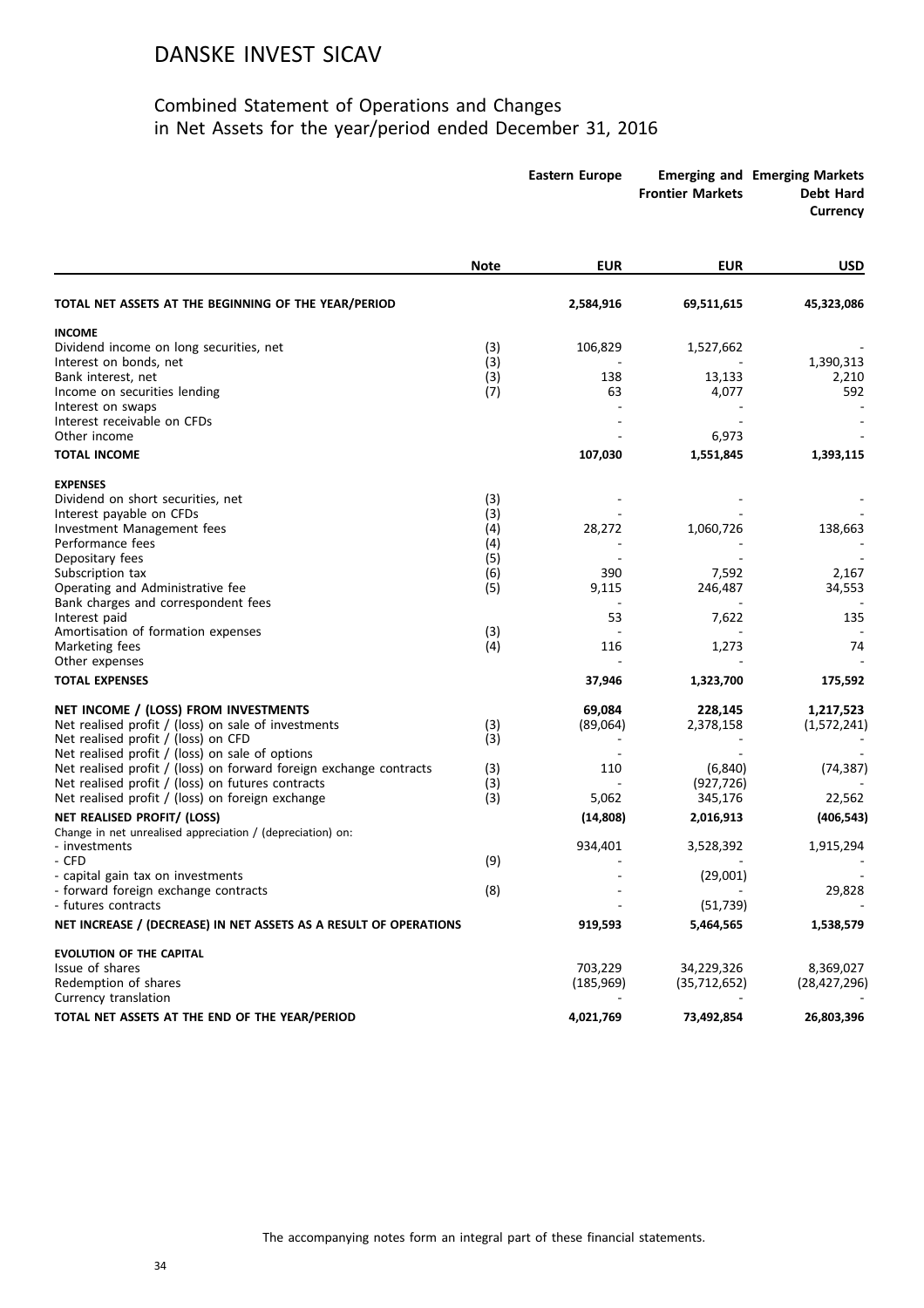# Combined Statement of Operations and Changes in Net Assets for the year/period ended December 31, 2016 (continued)

|                                                                                                                       | <b>Euro High Yield</b><br><b>Bond</b> |                | <b>Europe</b>  | <b>Europe Absolute</b> |
|-----------------------------------------------------------------------------------------------------------------------|---------------------------------------|----------------|----------------|------------------------|
|                                                                                                                       | <b>Note</b>                           | <b>EUR</b>     | <b>EUR</b>     | <b>EUR</b>             |
| TOTAL NET ASSETS AT THE BEGINNING OF THE YEAR/PERIOD                                                                  |                                       | 155,908,546    | 102,331,202    | 246,341,057            |
| <b>INCOME</b>                                                                                                         |                                       |                |                |                        |
| Dividend income on long securities, net                                                                               | (3)                                   |                | 2,544,977      | 3,117,837              |
| Interest on bonds, net                                                                                                | (3)                                   | 6,822,053      |                |                        |
| Bank interest, net                                                                                                    | (3)                                   | 3,337          | 315            | 17,294                 |
| Income on securities lending                                                                                          | (7)                                   | 76,454         | 33,210         | 537,670                |
| Interest on swaps<br>Interest receivable on CFDs                                                                      |                                       |                |                |                        |
| Other income                                                                                                          |                                       |                | 31,020         | 12,735                 |
| <b>TOTAL INCOME</b>                                                                                                   |                                       | 6,901,844      | 2,609,522      | 3,685,536              |
| <b>EXPENSES</b>                                                                                                       |                                       |                |                |                        |
| Dividend on short securities, net                                                                                     | (3)                                   |                |                | 6,152,759              |
| Interest payable on CFDs                                                                                              | (3)                                   |                |                | 1,441,406              |
| Investment Management fees                                                                                            | (4)                                   | 1,346,184      | 1,013,619      | 3,331,427              |
| Performance fees                                                                                                      | (4)                                   |                |                |                        |
| Depositary fees<br>Subscription tax                                                                                   | (5)<br>(6)                            | 63,727         | 21,886         | 110,040                |
| Operating and Administrative fee                                                                                      | (5)                                   | 162,929        | 110,832        | 640,157                |
| Bank charges and correspondent fees                                                                                   |                                       |                |                |                        |
| Interest paid                                                                                                         |                                       | 15,165         | 7,074          | 134,337                |
| Amortisation of formation expenses                                                                                    | (3)                                   |                |                | 5,443                  |
| Marketing fees                                                                                                        | (4)                                   | 133,673        | 30,396         | 205,373                |
| Other expenses<br><b>TOTAL EXPENSES</b>                                                                               |                                       | 1,721,678      | 1,183,807      | 12,020,942             |
|                                                                                                                       |                                       |                |                |                        |
| NET INCOME / (LOSS) FROM INVESTMENTS                                                                                  |                                       | 5,180,166      | 1,425,715      | (8, 335, 406)          |
| Net realised profit / (loss) on sale of investments                                                                   | (3)                                   | (4,864,625)    | (1, 154, 811)  | (3,019,923)            |
| Net realised profit / (loss) on CFD                                                                                   | (3)                                   |                |                | 2,316,091              |
| Net realised profit / (loss) on sale of options<br>Net realised profit / (loss) on forward foreign exchange contracts |                                       |                |                |                        |
| Net realised profit / (loss) on futures contracts                                                                     | (3)<br>(3)                            | 377,704        | (13,501)       | (842, 745)             |
| Net realised profit / (loss) on foreign exchange                                                                      | (3)                                   | (269, 948)     | 29,326         | 1,555                  |
| NET REALISED PROFIT/ (LOSS)                                                                                           |                                       | 423,297        | 286,729        | (9,880,428)            |
| Change in net unrealised appreciation / (depreciation) on:                                                            |                                       |                |                |                        |
| - investments                                                                                                         |                                       | 7,709,552      | (258, 259)     | 12,728,313             |
| - CFD                                                                                                                 | (9)                                   |                |                | (18,980,807)           |
| - capital gain tax on investments                                                                                     |                                       |                |                |                        |
| - forward foreign exchange contracts                                                                                  | (8)                                   | (334, 797)     |                | (109, 971)             |
| - futures contracts<br>NET INCREASE / (DECREASE) IN NET ASSETS AS A RESULT OF OPERATIONS                              |                                       | 7,798,052      | 28,470         | (16, 242, 893)         |
| <b>EVOLUTION OF THE CAPITAL</b>                                                                                       |                                       |                |                |                        |
| Issue of shares                                                                                                       |                                       | 20,438,182     | 43,517,831     | 68,521,277             |
| Redemption of shares                                                                                                  |                                       | (52, 722, 518) | (31, 422, 707) | (27,743,492)           |
| Currency translation                                                                                                  |                                       |                |                |                        |
| TOTAL NET ASSETS AT THE END OF THE YEAR/PERIOD                                                                        |                                       | 131,422,262    | 114,454,796    | 270,875,949            |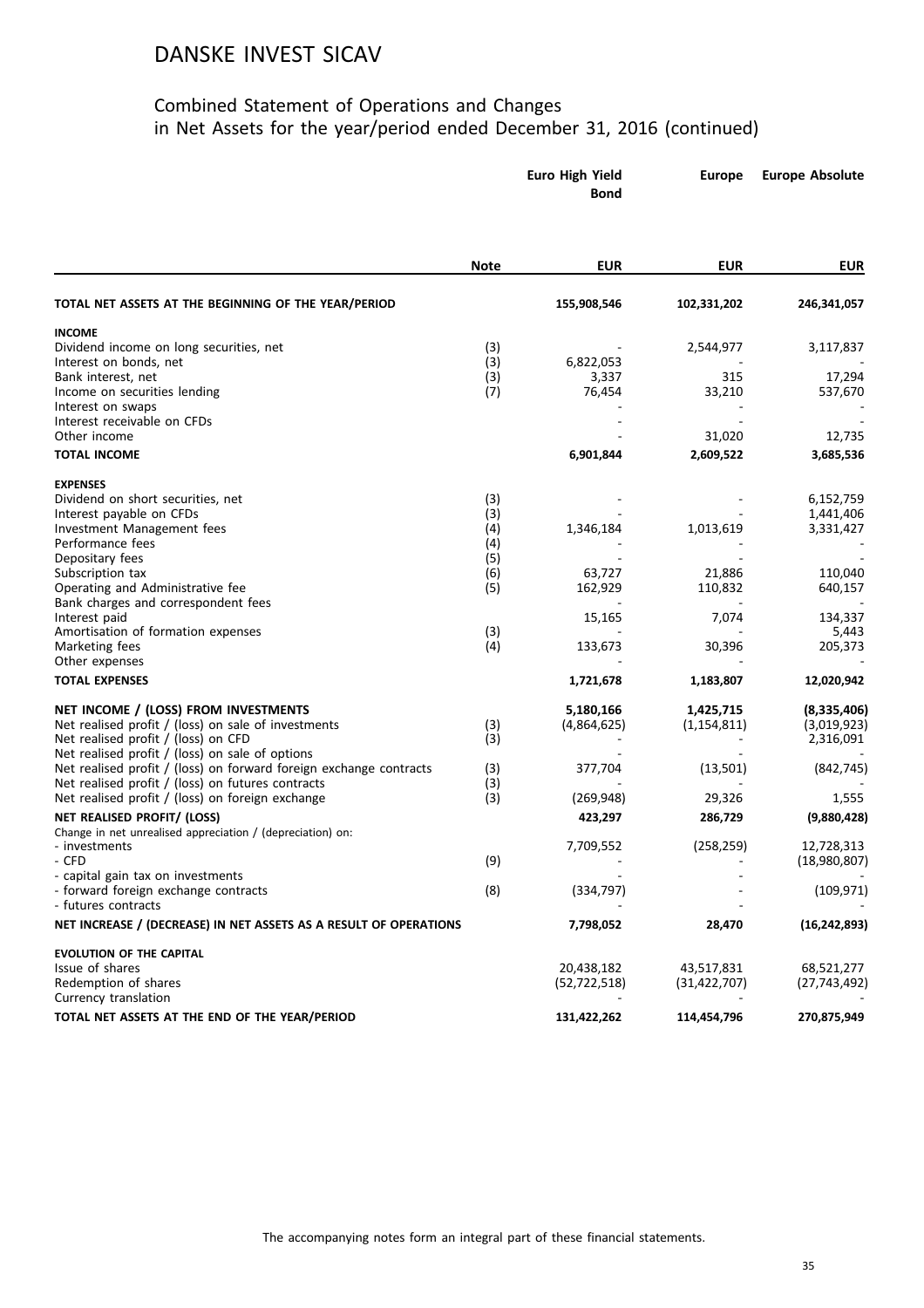# Combined Statement of Operations and Changes in Net Assets for the year/period ended December 31, 2016 (continued)

|                                                                                          |             | <b>Europe Long-</b><br><b>Short Dynamic</b> | <b>Europe Long-</b><br><b>Short Dynamic</b><br><b>Plus</b> | European<br>Corporate<br><b>Sustainable</b><br>Bond* |
|------------------------------------------------------------------------------------------|-------------|---------------------------------------------|------------------------------------------------------------|------------------------------------------------------|
|                                                                                          | <b>Note</b> | <b>EUR</b>                                  | <b>EUR</b>                                                 | <b>EUR</b>                                           |
| TOTAL NET ASSETS AT THE BEGINNING OF THE YEAR/PERIOD                                     |             | 568,789,151                                 | 30,888,138                                                 |                                                      |
| <b>INCOME</b>                                                                            |             |                                             |                                                            |                                                      |
| Dividend income on long securities, net                                                  | (3)         | 13,512,717                                  | 1,056,657                                                  |                                                      |
| Interest on bonds, net                                                                   | (3)         | 539,700                                     | 90,282                                                     | 532,693                                              |
| Bank interest, net                                                                       | (3)         | 15,375                                      | 2,264                                                      | 18                                                   |
| Income on securities lending                                                             | (7)         | 431,755                                     | 20,556                                                     |                                                      |
| Interest on swaps                                                                        |             |                                             | 125                                                        |                                                      |
| Interest receivable on CFDs                                                              |             | 315                                         | 93                                                         |                                                      |
| Other income                                                                             |             | 128,176                                     |                                                            |                                                      |
| <b>TOTAL INCOME</b>                                                                      |             | 14,628,038                                  | 1,169,977                                                  | 532,711                                              |
| <b>EXPENSES</b>                                                                          |             |                                             |                                                            |                                                      |
| Dividend on short securities, net                                                        | (3)         | 20,406,082                                  | 2,117,948                                                  |                                                      |
| Interest payable on CFDs                                                                 | (3)         | 5,093,504                                   | 935,007                                                    |                                                      |
| Investment Management fees                                                               | (4)         | 10,828,727                                  | 930,171                                                    | 231,661                                              |
| Performance fees                                                                         | (4)         | 3,195,732                                   | 402,530                                                    |                                                      |
| Depositary fees                                                                          | (5)         |                                             |                                                            | 410                                                  |
| Subscription tax                                                                         | (6)         | 337,514                                     | 15,219                                                     | 18,979                                               |
| Operating and Administrative fee                                                         | (5)         | 2,134,766                                   | 253,635                                                    | 44,091                                               |
| Bank charges and correspondent fees                                                      |             | 21                                          |                                                            | 100                                                  |
| Interest paid                                                                            |             | 770,981                                     | 63,358                                                     | 6,620                                                |
| Amortisation of formation expenses                                                       | (3)         |                                             |                                                            |                                                      |
| Marketing fees                                                                           | (4)         | 628,710                                     | 16,638                                                     | 27,491                                               |
| Other expenses                                                                           |             |                                             |                                                            |                                                      |
| <b>TOTAL EXPENSES</b>                                                                    |             | 43,396,037                                  | 4,734,506                                                  | 329,352                                              |
| NET INCOME / (LOSS) FROM INVESTMENTS                                                     |             | (28,767,999)                                | (3,564,529)                                                | 203,359                                              |
| Net realised profit / (loss) on sale of investments                                      | (3)         | (10,514,060)                                | (1,499,519)                                                | 96,356                                               |
| Net realised profit / (loss) on CFD                                                      | (3)         | (2,362,689)                                 | (3,250,845)                                                |                                                      |
| Net realised profit / (loss) on sale of options                                          |             | (3)                                         |                                                            |                                                      |
| Net realised profit / (loss) on forward foreign exchange contracts                       | (3)         | 10,979,754                                  | 1,641,351                                                  | (1,086,198)                                          |
| Net realised profit / (loss) on futures contracts                                        | (3)         |                                             |                                                            |                                                      |
| Net realised profit / (loss) on foreign exchange                                         | (3)         | (816,930)                                   | (483, 654)                                                 | (134,084)                                            |
| NET REALISED PROFIT/ (LOSS)                                                              |             | (31, 481, 927)                              | (7, 157, 196)                                              | (920, 567)                                           |
| Change in net unrealised appreciation / (depreciation) on:                               |             |                                             |                                                            |                                                      |
| - investments                                                                            |             | (3,895,225)                                 | 1,250,976                                                  | 270,694                                              |
| - CFD                                                                                    | (9)         | (26, 756, 816)                              | (4,058,504)                                                |                                                      |
| - capital gain tax on investments                                                        |             |                                             |                                                            |                                                      |
| - forward foreign exchange contracts                                                     | (8)         | (5,049,584)                                 | (282, 437)                                                 | 50,462                                               |
| - futures contracts<br>NET INCREASE / (DECREASE) IN NET ASSETS AS A RESULT OF OPERATIONS |             | (67, 183, 552)                              | (10, 247, 161)                                             | (248,000)<br>(847, 411)                              |
|                                                                                          |             |                                             |                                                            |                                                      |
| <b>EVOLUTION OF THE CAPITAL</b>                                                          |             |                                             |                                                            |                                                      |
| Issue of shares                                                                          |             | 625,984,620                                 | 67,473,871                                                 | 58,528,976                                           |
| Redemption of shares                                                                     |             | (339, 676, 847)                             | (6,496,384)                                                | (430,811)                                            |
| Currency translation                                                                     |             |                                             |                                                            |                                                      |
| TOTAL NET ASSETS AT THE END OF THE YEAR/PERIOD                                           |             | 787,913,372                                 | 81,618,464                                                 | 57,250,754                                           |

\* See Note 1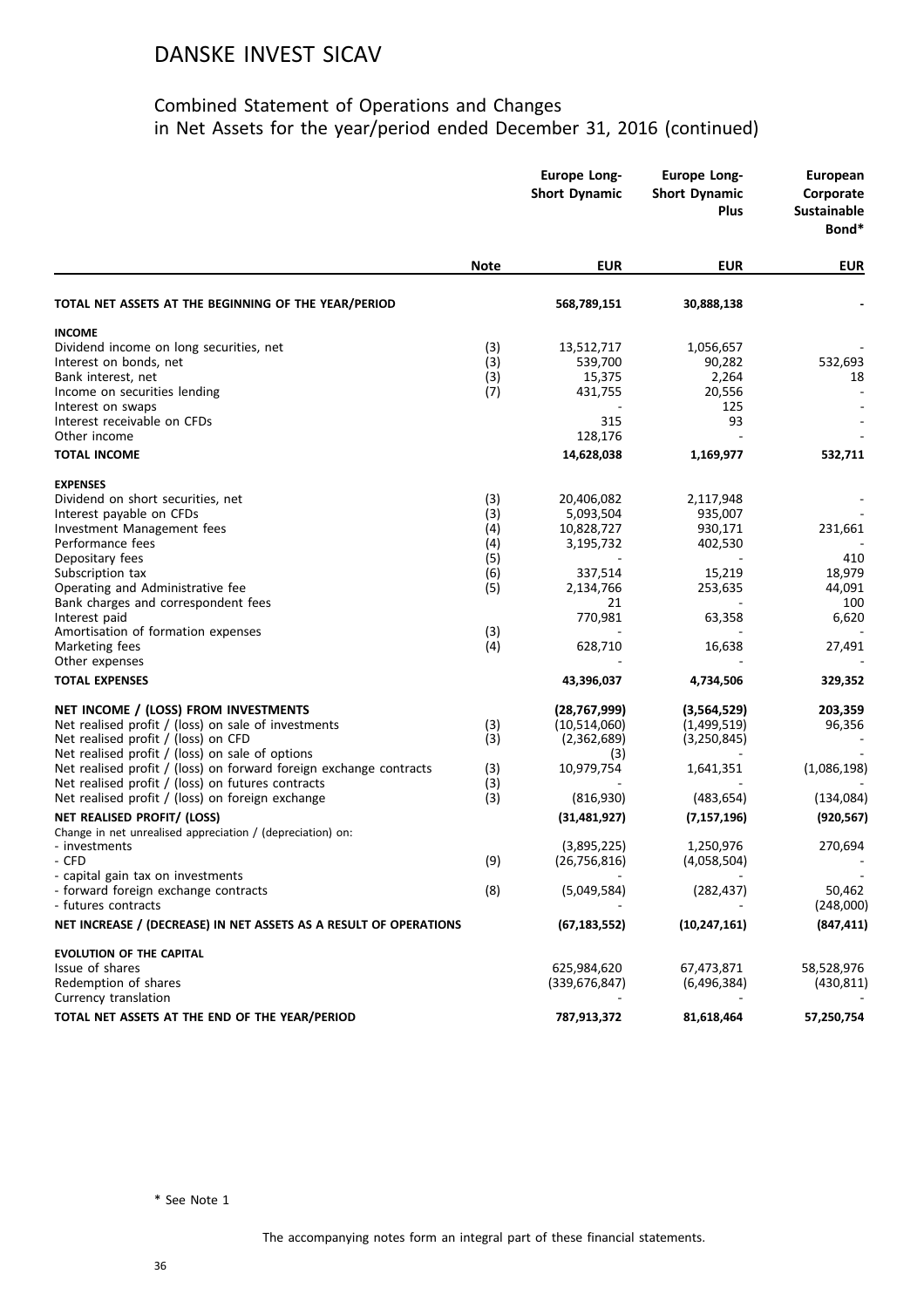#### Combined Statement of Operations and Changes in Net Assets for the year/period ended December 31, 2016 (continued)

|                                                                                                                       |             | Germany     | <b>Global Emerging</b><br>Markets Leaders* | <b>Global High</b><br><b>Dividend</b> |
|-----------------------------------------------------------------------------------------------------------------------|-------------|-------------|--------------------------------------------|---------------------------------------|
|                                                                                                                       |             |             |                                            |                                       |
|                                                                                                                       | <b>Note</b> | <b>EUR</b>  | <b>USD</b>                                 | <b>EUR</b>                            |
| TOTAL NET ASSETS AT THE BEGINNING OF THE YEAR/PERIOD                                                                  |             | 11,911,687  |                                            | 10,506,161                            |
| <b>INCOME</b>                                                                                                         |             |             |                                            |                                       |
| Dividend income on long securities, net                                                                               | (3)         | 152,560     | 64,625                                     | 391,183                               |
| Interest on bonds, net<br>Bank interest, net                                                                          | (3)<br>(3)  |             | 463                                        | 120                                   |
| Income on securities lending                                                                                          | (7)         | 6,265       | 233                                        | 1,983                                 |
| Interest on swaps                                                                                                     |             |             |                                            |                                       |
| Interest receivable on CFDs                                                                                           |             |             |                                            |                                       |
| Other income                                                                                                          |             | 256         |                                            |                                       |
| <b>TOTAL INCOME</b>                                                                                                   |             | 159,081     | 65,321                                     | 393,286                               |
| <b>EXPENSES</b>                                                                                                       |             |             |                                            |                                       |
| Dividend on short securities, net                                                                                     | (3)         |             |                                            |                                       |
| Interest payable on CFDs                                                                                              | (3)         |             |                                            |                                       |
| Investment Management fees                                                                                            | (4)         | 111,199     | 35,907                                     | 105,744                               |
| Performance fees<br>Depositary fees                                                                                   | (4)<br>(5)  |             |                                            |                                       |
| Subscription tax                                                                                                      | (6)         | 2,489       | 270                                        | 1,598                                 |
| Operating and Administrative fee                                                                                      | (5)         | 14,104      | 9,973                                      | 13,157                                |
| Bank charges and correspondent fees                                                                                   |             |             |                                            |                                       |
| Interest paid                                                                                                         |             | 608         | 126                                        | 359                                   |
| Amortisation of formation expenses                                                                                    | (3)         |             |                                            |                                       |
| Marketing fees                                                                                                        | (4)         | 5,316       |                                            | 1,013                                 |
| Other expenses                                                                                                        |             |             |                                            |                                       |
| <b>TOTAL EXPENSES</b>                                                                                                 |             | 133,716     | 46,276                                     | 121,871                               |
| NET INCOME / (LOSS) FROM INVESTMENTS                                                                                  |             | 25,365      | 19,045                                     | 271,415                               |
| Net realised profit $/$ (loss) on sale of investments                                                                 | (3)         | 207,458     | 560,217                                    | (60, 890)                             |
| Net realised profit / (loss) on CFD                                                                                   | (3)         |             |                                            |                                       |
| Net realised profit / (loss) on sale of options<br>Net realised profit / (loss) on forward foreign exchange contracts |             |             |                                            | 469                                   |
| Net realised profit / (loss) on futures contracts                                                                     | (3)<br>(3)  |             |                                            |                                       |
| Net realised profit / (loss) on foreign exchange                                                                      | (3)         | 69          | 13,868                                     | (10, 684)                             |
| NET REALISED PROFIT/ (LOSS)                                                                                           |             | 232,892     | 593,130                                    | 200,310                               |
| Change in net unrealised appreciation / (depreciation) on:                                                            |             |             |                                            |                                       |
| - investments                                                                                                         |             | (501, 381)  |                                            | 1,010,578                             |
| - CFD<br>- capital gain tax on investments                                                                            | (9)         |             |                                            |                                       |
| - forward foreign exchange contracts                                                                                  | (8)         |             |                                            |                                       |
| - futures contracts                                                                                                   |             |             |                                            |                                       |
| NET INCREASE / (DECREASE) IN NET ASSETS AS A RESULT OF OPERATIONS                                                     |             | (268, 489)  | 593,130                                    | 1,210,888                             |
| <b>EVOLUTION OF THE CAPITAL</b>                                                                                       |             |             |                                            |                                       |
| Issue of shares                                                                                                       |             | 883,404     | 10,001,000                                 | 2,194,594                             |
| Redemption of shares<br>Currency translation                                                                          |             | (5,041,415) | (10,594,130)                               | (1,592,346)                           |
| TOTAL NET ASSETS AT THE END OF THE YEAR/PERIOD                                                                        |             | 7,485,187   |                                            | 12,319,297                            |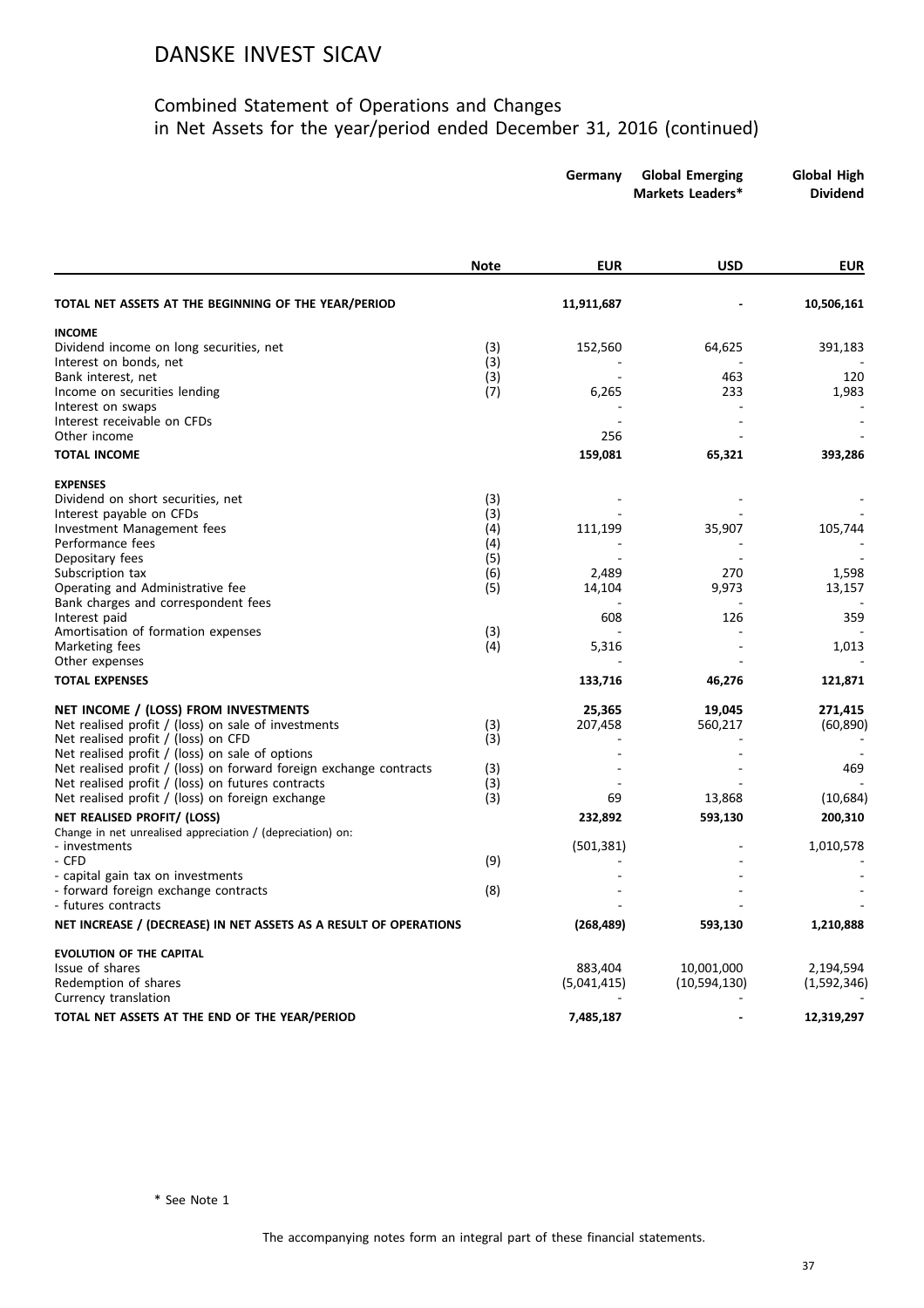#### Combined Statement of Operations and Changes in Net Assets for the year/period ended December 31, 2016 (continued)

|                                                                    |             | <b>Global Inflation</b><br><b>Linked Bond</b> | <b>Global Inflation</b><br><b>Linked Bond</b><br><b>Short Duration</b> | <b>Nordic Corporate</b><br>Bond |
|--------------------------------------------------------------------|-------------|-----------------------------------------------|------------------------------------------------------------------------|---------------------------------|
|                                                                    | <b>Note</b> | <b>EUR</b>                                    | <b>EUR</b>                                                             | <b>EUR</b>                      |
| TOTAL NET ASSETS AT THE BEGINNING OF THE YEAR/PERIOD               |             | 13,603,500                                    | 38,714,137                                                             | 146,769,464                     |
| <b>INCOME</b>                                                      |             |                                               |                                                                        |                                 |
| Dividend income on long securities, net                            | (3)         |                                               |                                                                        |                                 |
| Interest on bonds, net                                             | (3)         | 93,983                                        | 402,414                                                                | 5,224,907                       |
| Bank interest, net                                                 | (3)         | 95                                            | 286                                                                    | 3,353                           |
| Income on securities lending                                       | (7)         | 79                                            | 40                                                                     | 37,466                          |
| Interest on swaps                                                  |             |                                               |                                                                        |                                 |
| Interest receivable on CFDs                                        |             |                                               |                                                                        |                                 |
| Other income                                                       |             |                                               |                                                                        | 141                             |
| <b>TOTAL INCOME</b>                                                |             | 94,157                                        | 402,740                                                                | 5,265,867                       |
| <b>EXPENSES</b>                                                    |             |                                               |                                                                        |                                 |
| Dividend on short securities, net                                  | (3)         |                                               |                                                                        |                                 |
| Interest payable on CFDs                                           | (3)         |                                               |                                                                        |                                 |
| Investment Management fees                                         | (4)         | 86,620                                        | 231,460                                                                | 751,447                         |
| Performance fees                                                   | (4)         |                                               |                                                                        |                                 |
| Depositary fees                                                    | (5)         |                                               |                                                                        |                                 |
| Subscription tax                                                   | (6)         | 5,690                                         | 6,083                                                                  | 33,718                          |
| Operating and Administrative fee                                   | (5)         | 13,029                                        | 54,588                                                                 | 218,704                         |
| Bank charges and correspondent fees                                |             |                                               |                                                                        | 3,709                           |
| Interest paid                                                      |             | 127                                           | 524                                                                    | 22,929                          |
| Amortisation of formation expenses                                 | (3)         |                                               |                                                                        |                                 |
| Marketing fees                                                     | (4)         | 10,826                                        | 1,291                                                                  | 42,059                          |
| Other expenses                                                     |             |                                               |                                                                        | 3,484                           |
| <b>TOTAL EXPENSES</b>                                              |             | 116,292                                       | 293,946                                                                | 1,076,050                       |
| NET INCOME / (LOSS) FROM INVESTMENTS                               |             | (22, 135)                                     | 108,794                                                                | 4,189,817                       |
| Net realised profit / (loss) on sale of investments                | (3)         | 721,077                                       | 379,078                                                                | (4,054,863)                     |
| Net realised profit / (loss) on CFD                                | (3)         |                                               |                                                                        |                                 |
| Net realised profit / (loss) on sale of options                    |             |                                               |                                                                        |                                 |
| Net realised profit / (loss) on forward foreign exchange contracts | (3)         | 47,456                                        | (1,489,835)                                                            | 1,025,517                       |
| Net realised profit / (loss) on futures contracts                  | (3)         |                                               |                                                                        | (998, 100)                      |
| Net realised profit / (loss) on foreign exchange                   | (3)         | 80,120                                        | 411,749                                                                | (631, 597)                      |
| NET REALISED PROFIT/ (LOSS)                                        |             | 826,518                                       | (590, 214)                                                             | (469, 226)                      |
| Change in net unrealised appreciation / (depreciation) on:         |             |                                               |                                                                        |                                 |
| - investments<br>- CFD                                             |             | 31,242                                        | 1,590,806                                                              | 5,237,950                       |
| - capital gain tax on investments                                  | (9)         |                                               |                                                                        |                                 |
| - forward foreign exchange contracts                               | (8)         | (14, 559)                                     | 131,160                                                                | (765, 955)                      |
| - futures contracts                                                |             |                                               |                                                                        | (696, 400)                      |
| NET INCREASE / (DECREASE) IN NET ASSETS AS A RESULT OF OPERATIONS  |             | 843,201                                       | 1,131,752                                                              | 3,306,369                       |
|                                                                    |             |                                               |                                                                        |                                 |
| <b>EVOLUTION OF THE CAPITAL</b>                                    |             |                                               |                                                                        |                                 |
| Issue of shares                                                    |             | 9,308,043                                     | 46,891,809                                                             | 6,623,829                       |
| Redemption of shares<br>Currency translation                       |             | (11,933,700)                                  | (3,302,562)                                                            | (8,844,182)                     |
|                                                                    |             |                                               |                                                                        |                                 |
| TOTAL NET ASSETS AT THE END OF THE YEAR/PERIOD                     |             | 11,821,044                                    | 83,435,136                                                             | 147,855,480                     |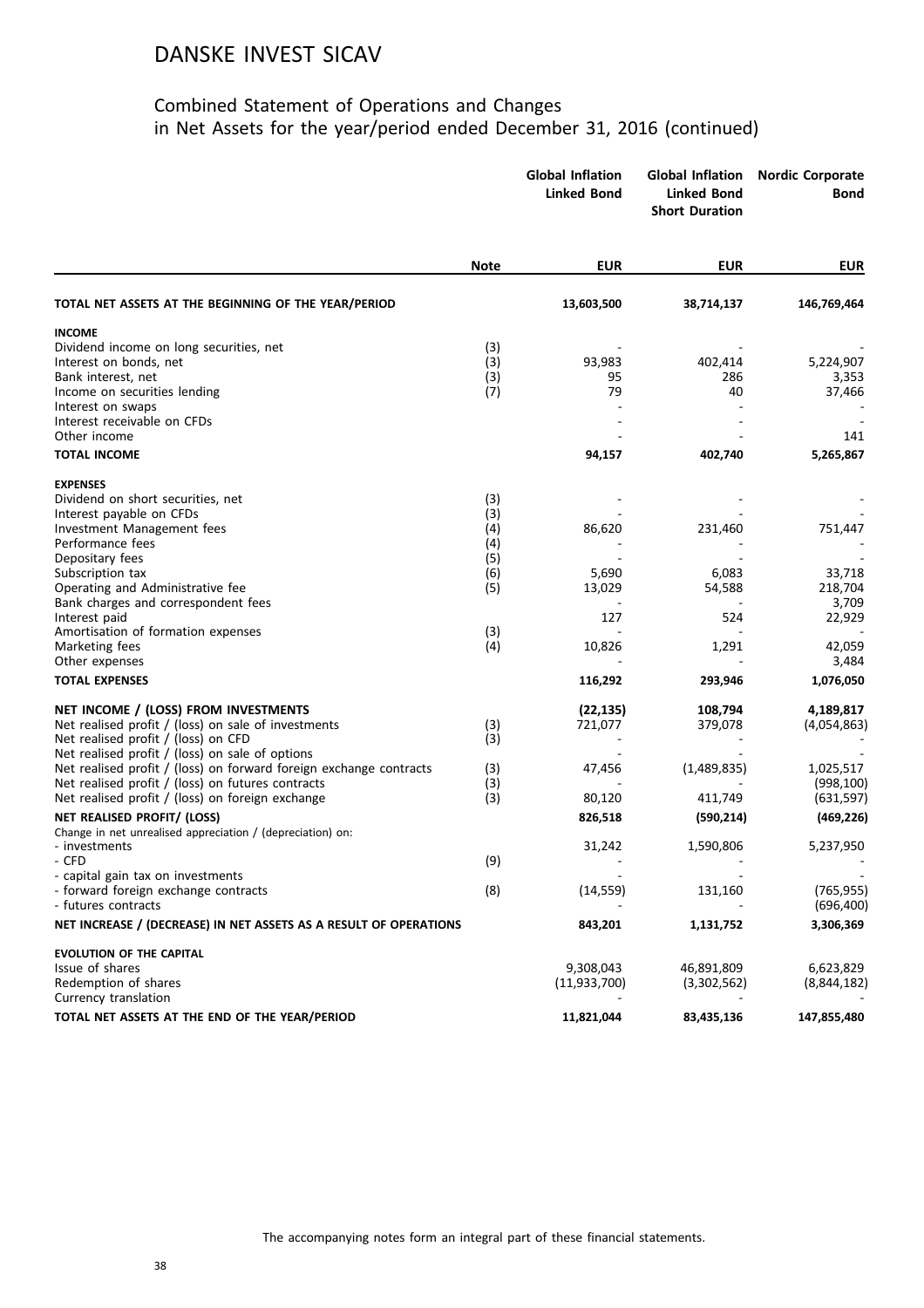#### Combined Statement of Operations and Changes in Net Assets for the year/period ended December 31, 2016 (continued)

| <b>US High Yield</b> | <b>Combined</b> |
|----------------------|-----------------|
| <b>Bond</b>          |                 |
|                      |                 |

|                                                                    | <b>Note</b> | <b>USD</b>  | <b>EUR</b>     |
|--------------------------------------------------------------------|-------------|-------------|----------------|
| TOTAL NET ASSETS AT THE BEGINNING OF THE YEAR/PERIOD               |             | 49,588,375  | 1,484,715,178  |
| <b>INCOME</b>                                                      |             |             |                |
| Dividend income on long securities, net                            | (3)         |             | 22,471,885     |
| Interest on bonds, net                                             | (3)         | 3,335,597   | 18,200,692     |
| Bank interest, net                                                 | (3)         | 5,808       | 63,794         |
| Income on securities lending                                       | (7)         | 3,767       | 1,153,985      |
| Interest on swaps                                                  |             |             | 125            |
| Interest receivable on CFDs                                        |             |             | 408            |
| Other income                                                       |             |             | 179,301        |
| <b>TOTAL INCOME</b>                                                |             | 3,345,172   | 42,070,190     |
| <b>EXPENSES</b>                                                    |             |             |                |
| Dividend on short securities, net                                  | (3)         |             | 28,676,789     |
| Interest payable on CFDs                                           | (3)         |             | 7,469,917      |
| Investment Management fees                                         | (4)         | 357,715     | 20,563,496     |
| Performance fees                                                   | (4)         |             | 3,598,262      |
| Depositary fees                                                    | (5)         |             | 410            |
| Subscription tax                                                   | (6)         | 7,430       | 634,309        |
| Operating and Administrative fee                                   | (5)         | 81,383      | 4,035,342      |
| Bank charges and correspondent fees                                |             |             | 3,830          |
| Interest paid                                                      |             | 1,574       | 1,031,502      |
| Amortisation of formation expenses                                 | (3)         |             | 5,443          |
| Marketing fees                                                     | (4)         | 4,598       | 1,108,618      |
| Other expenses                                                     |             |             | 3,484          |
| <b>TOTAL EXPENSES</b>                                              |             | 452,700     | 67,131,402     |
| NET INCOME / (LOSS) FROM INVESTMENTS                               |             | 2,892,472   | (25,061,212)   |
| Net realised profit / (loss) on sale of investments                | (3)         | (1,567,611) | (23,929,035)   |
| Net realised profit / (loss) on CFD                                | (3)         |             | (3, 297, 443)  |
| Net realised profit / (loss) on sale of options                    |             |             | (3)            |
| Net realised profit / (loss) on forward foreign exchange contracts | (3)         | (36, 595)   | 10,527,691     |
| Net realised profit / (loss) on futures contracts                  | (3)         |             | (1,925,826)    |
| Net realised profit / (loss) on foreign exchange                   | (3)         | (28, 778)   | (1,466,562)    |
| NET REALISED PROFIT/ (LOSS)                                        |             | 1,259,488   | (45, 152, 390) |
| Change in net unrealised appreciation / (depreciation) on:         |             |             |                |
| - investments                                                      |             | 5,727,131   | 36,906,502     |
| - CFD                                                              | (9)         |             | (49, 796, 127) |
| - capital gain tax on investments                                  |             |             | (29,001)       |
| - forward foreign exchange contracts                               | (8)         | (318, 136)  | (6,649,881)    |
| - futures contracts                                                |             |             | (996, 139)     |
| NET INCREASE / (DECREASE) IN NET ASSETS AS A RESULT OF OPERATIONS  |             | 6,668,483   | (65, 717, 036) |
| <b>EVOLUTION OF THE CAPITAL</b>                                    |             |             |                |
| Issue of shares                                                    |             | 3,997,855   | 1,006,572,358  |
| Redemption of shares                                               |             | (923, 415)  | (563,095,828)  |
| Currency translation                                               |             |             | 3,411,606      |
| TOTAL NET ASSETS AT THE END OF THE YEAR/PERIOD                     |             | 59,331,298  | 1,865,886,278  |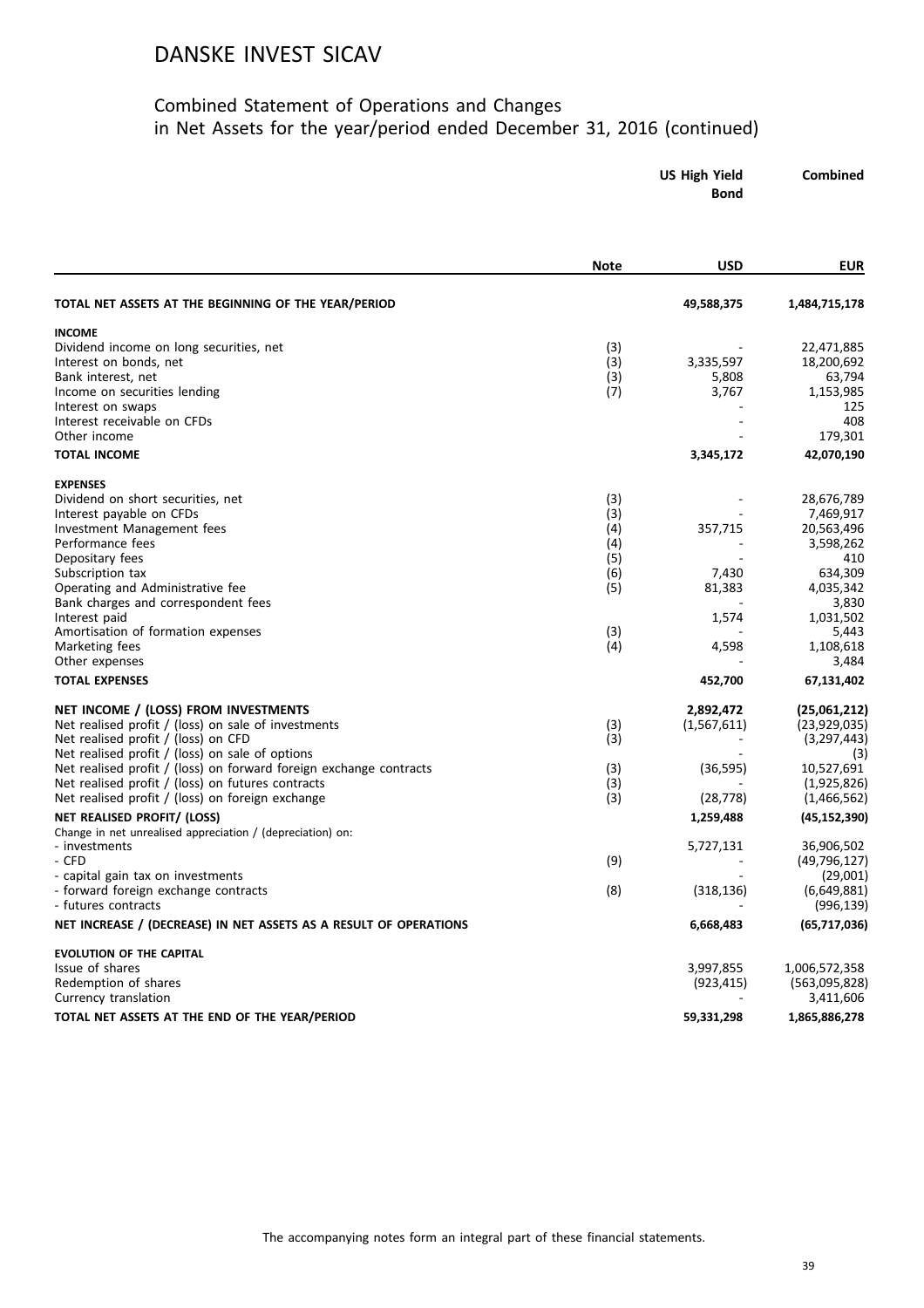|                                                                                                                                                   | <b>Eastern Europe</b>                     | <b>Emerging and</b>                          | <b>Emerging Markets</b><br><b>Frontier Markets Debt Hard Currency</b> | <b>Euro High Yield</b><br><b>Bond</b>                 |
|---------------------------------------------------------------------------------------------------------------------------------------------------|-------------------------------------------|----------------------------------------------|-----------------------------------------------------------------------|-------------------------------------------------------|
| Class A and Ap<br>Number of shares outstanding at the                                                                                             |                                           |                                              |                                                                       |                                                       |
| beginning of the year/period<br>Number of shares issued<br>Number of shares redeemed                                                              | 9,997.2410<br>28,843.8467<br>(8,947.3303) | 54,348.1429<br>59,256.2352<br>(27, 134.3623) | 100.0000<br>13,455.7611                                               | 13,652,550.6513<br>1,421,073.3961<br>(4,574,395.8647) |
| Number of shares outstanding at the end<br>of the year/period                                                                                     | 29,893.7574                               | 86,470.0158                                  | 13,555.7611                                                           | 10,499,228.1827                                       |
| Class A d<br>Number of shares outstanding at the<br>beginning of the year/period<br>Number of shares issued                                       |                                           |                                              |                                                                       | 2,068.6789                                            |
| Number of shares redeemed<br>Number of shares outstanding at the end                                                                              |                                           |                                              |                                                                       | (1,968.6789)                                          |
| of the year/period                                                                                                                                |                                           |                                              |                                                                       | 100.0000                                              |
| Class A-dkk d<br>Number of shares outstanding at the<br>beginning of the year/period<br>Number of shares issued<br>Number of shares redeemed      |                                           | 5,082.0803<br>8,467.4399<br>(6,584.1814)     |                                                                       |                                                       |
| Number of shares outstanding at the end<br>of the year/period                                                                                     |                                           | 6,965.3388                                   |                                                                       |                                                       |
| Class A-dp<br>Number of shares outstanding at the<br>beginning of the year/period<br>Number of shares issued<br>Number of shares redeemed         |                                           |                                              |                                                                       |                                                       |
| Number of shares outstanding at the end<br>of the year/period                                                                                     |                                           |                                              |                                                                       |                                                       |
| Class A-eur h<br>Number of shares outstanding at the<br>beginning of the year/period<br>Number of shares issued<br>Number of shares redeemed      |                                           |                                              |                                                                       |                                                       |
| Number of shares outstanding at the end<br>of the year/period                                                                                     |                                           |                                              |                                                                       |                                                       |
| Class A-nok d<br>Number of shares outstanding at the<br>beginning of the year/period<br>Number of shares issued<br>Number of shares redeemed      |                                           |                                              |                                                                       |                                                       |
| Number of shares outstanding at the end<br>of the year/period                                                                                     |                                           |                                              |                                                                       |                                                       |
| Class A-nok h<br>Number of shares outstanding at the<br>beginning of the year/period<br>Number of shares issued<br>Number of shares redeemed      |                                           |                                              |                                                                       |                                                       |
| Number of shares outstanding at the end<br>of the year/period                                                                                     |                                           |                                              |                                                                       |                                                       |
| <b>Class A-nok</b><br>Number of shares outstanding at the<br>beginning of the year/period<br>Number of shares issued<br>Number of shares redeemed |                                           | 32,261.4162<br>11,133.6496<br>(28, 248.5938) |                                                                       |                                                       |
| Number of shares outstanding at the end<br>of the year/period                                                                                     |                                           | 15,146.4720                                  |                                                                       |                                                       |
| Class A-sek d<br>Number of shares outstanding at the<br>beginning of the year/period<br>Number of shares issued<br>Number of shares redeemed      |                                           |                                              |                                                                       |                                                       |
| Number of shares outstanding at the end<br>of the year/period                                                                                     |                                           |                                              |                                                                       |                                                       |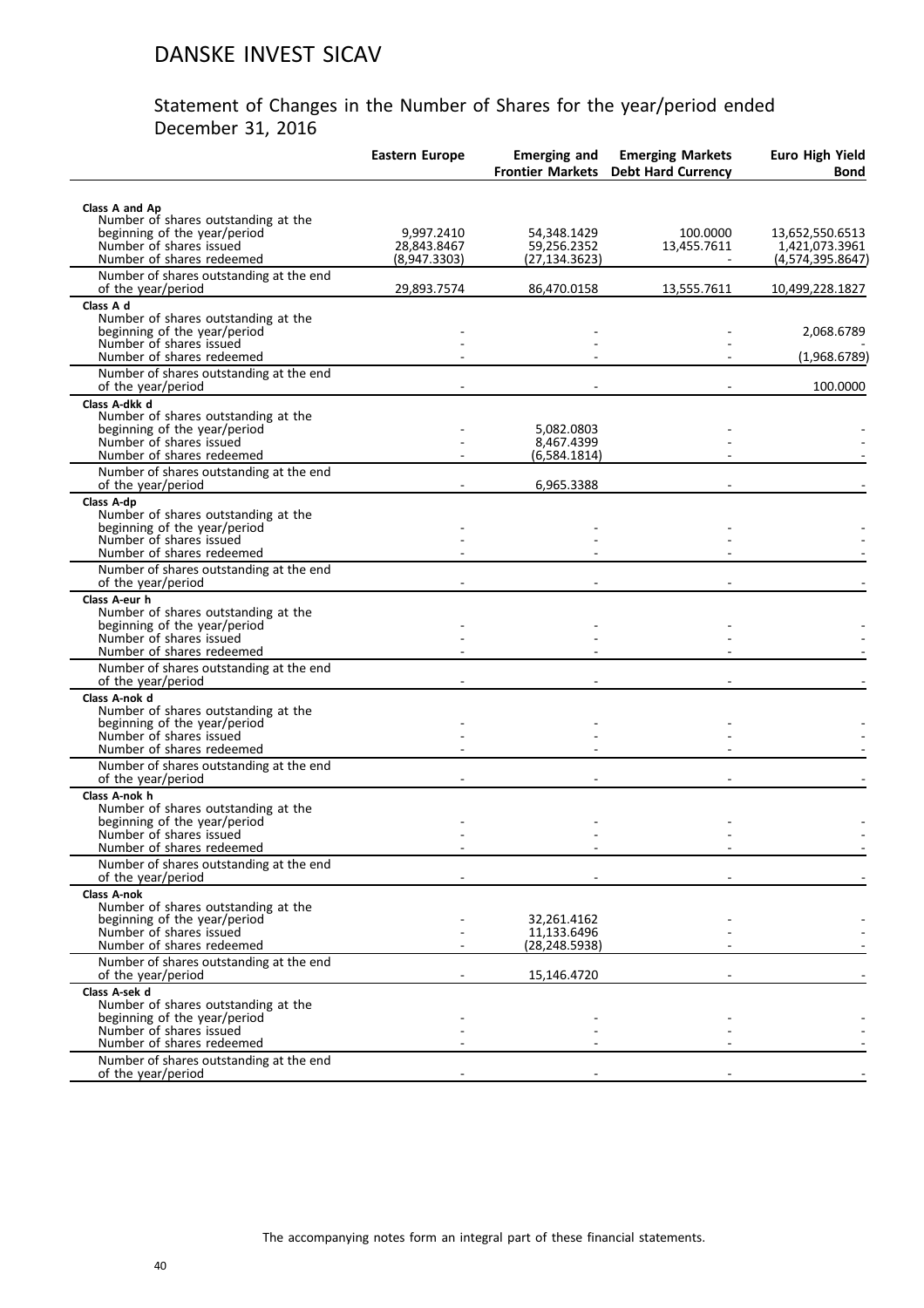|                                                                     | <b>Eastern Europe</b> | <b>Emerging and</b>       | <b>Emerging Markets</b><br>Frontier Markets Debt Hard Currency | <b>Euro High Yield</b><br>Bond |
|---------------------------------------------------------------------|-----------------------|---------------------------|----------------------------------------------------------------|--------------------------------|
| Class A-sek h                                                       |                       |                           |                                                                |                                |
| Number of shares outstanding at the                                 |                       |                           |                                                                |                                |
| beginning of the year/period<br>Number of shares issued             |                       |                           |                                                                | 1,000.0000<br>12,474.8105      |
| Number of shares redeemed                                           |                       |                           |                                                                | (1.000.0000)                   |
| Number of shares outstanding at the end<br>of the year/period       |                       |                           |                                                                | 12,474.8105                    |
| Class A-sek hp                                                      |                       |                           |                                                                |                                |
| Number of shares outstanding at the<br>beginning of the year/period |                       |                           |                                                                |                                |
| Number of shares issued                                             |                       |                           |                                                                |                                |
| Number of shares redeemed                                           |                       |                           |                                                                |                                |
| Number of shares outstanding at the end<br>of the year/period       |                       |                           |                                                                |                                |
| <b>Class A-sek</b>                                                  |                       |                           |                                                                |                                |
| Number of shares outstanding at the                                 |                       |                           |                                                                |                                |
| beginning of the year/period<br>Number of shares issued             |                       | 6,439.4170<br>30,327.4709 |                                                                |                                |
| Number of shares redeemed                                           |                       | (19,864.0813)             |                                                                |                                |
| Number of shares outstanding at the end                             |                       |                           |                                                                |                                |
| of the year/period                                                  |                       | 16,902.8066               |                                                                |                                |
| Class I and Ip<br>Number of shares outstanding at the               |                       |                           |                                                                |                                |
| beginning of the year/period                                        | 300,000.0000          | 6,497,173.3724            | 4,599,195.4053                                                 |                                |
| Number of shares issued                                             | 44,853.1060           | 3,092,482.7412            | 617,295.4699                                                   | 363,800.0000                   |
| Number of shares redeemed                                           | (11,032.6566)         | (3,361,750.5822)          | (2,942,729.9423)                                               |                                |
| Number of shares outstanding at the end<br>of the year/period       | 333,820.4494          | 6,227,905.5314            | 2,273,760.9329                                                 | 363,800.0000                   |
| Class I-chf hp                                                      |                       |                           |                                                                |                                |
| Number of shares outstanding at the<br>beginning of the year/period |                       |                           |                                                                |                                |
| Number of shares issued                                             |                       |                           |                                                                |                                |
| Number of shares redeemed                                           |                       |                           |                                                                |                                |
| Number of shares outstanding at the end<br>of the year/period       |                       |                           |                                                                |                                |
| Class I-eur h                                                       |                       |                           |                                                                |                                |
| Number of shares outstanding at the                                 |                       |                           |                                                                |                                |
| beginning of the year/period<br>Number of shares issued             |                       |                           | 150,000.0000                                                   |                                |
| Number of shares redeemed                                           |                       |                           |                                                                |                                |
| Number of shares outstanding at the end                             |                       |                           |                                                                |                                |
| of the year/period                                                  |                       |                           | 150,000.0000                                                   |                                |
| Class I-nok<br>Number of shares outstanding at the                  |                       |                           |                                                                |                                |
| beginning of the year/period                                        |                       |                           |                                                                |                                |
| Number of shares issued<br>Number of shares redeemed                |                       |                           |                                                                |                                |
| Number of shares outstanding at the end                             |                       |                           |                                                                |                                |
| of the year/period                                                  |                       |                           |                                                                |                                |
| Class I-usd hp                                                      |                       |                           |                                                                |                                |
| Number of shares outstanding at the<br>beginning of the year/period |                       |                           |                                                                |                                |
| Number of shares issued                                             |                       |                           |                                                                |                                |
| Number of shares redeemed                                           |                       |                           |                                                                |                                |
| Number of shares outstanding at the end<br>of the year/period       |                       |                           |                                                                |                                |
| Class Y                                                             |                       |                           |                                                                |                                |
| Number of shares outstanding at the                                 |                       |                           |                                                                |                                |
| beginning of the year/period                                        |                       |                           |                                                                |                                |
| Number of shares issued<br>Number of shares redeemed                |                       |                           |                                                                |                                |
| Number of shares outstanding at the end                             |                       |                           |                                                                |                                |
| of the year/period                                                  |                       |                           |                                                                |                                |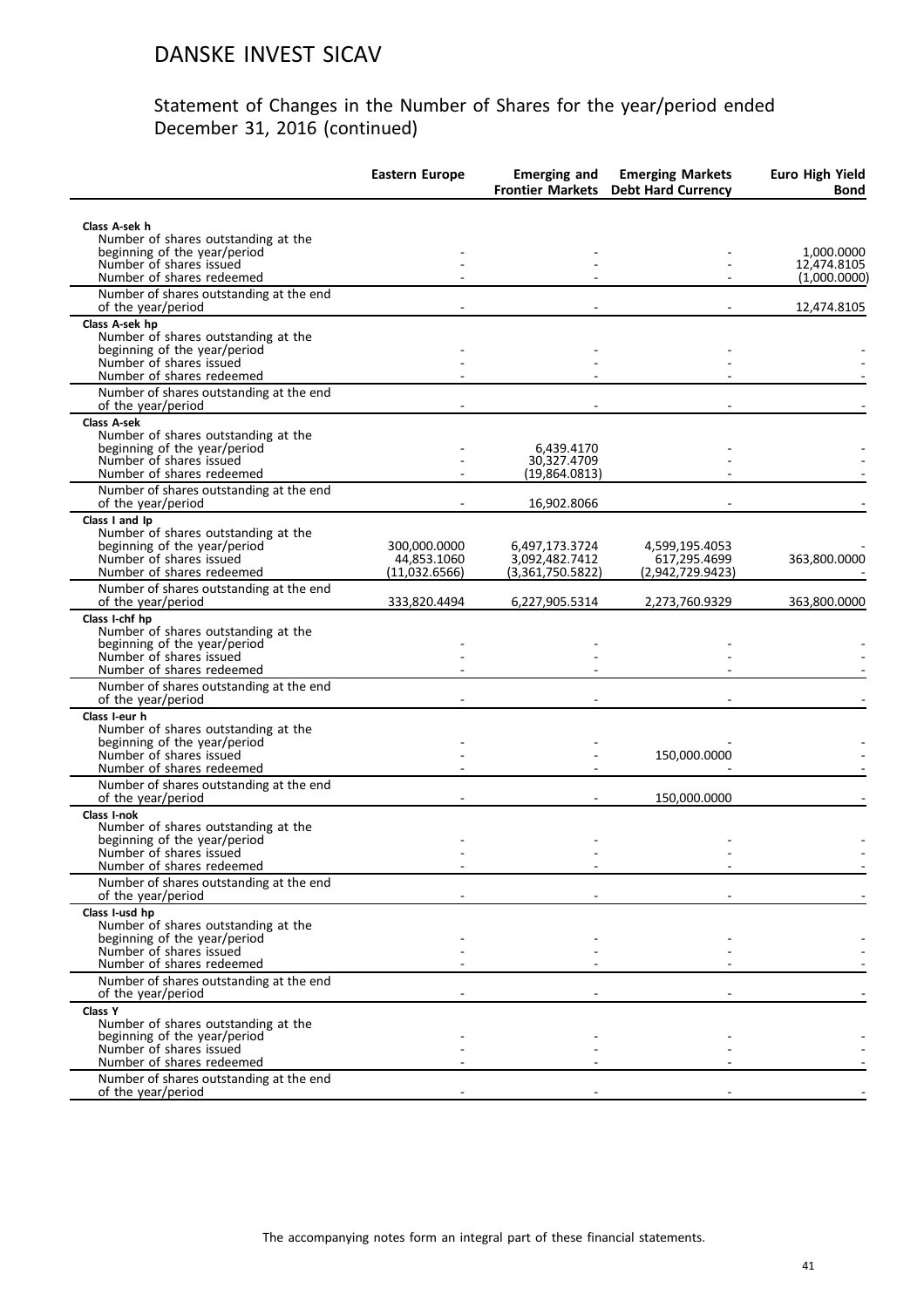|                                                                                                                                              | <b>Europe</b>                                        | <b>Europe Absolute</b>                                | <b>Europe Long-Short</b><br><b>Dynamic</b>              | <b>Europe Long-Short</b><br><b>Dynamic Plus</b>  |
|----------------------------------------------------------------------------------------------------------------------------------------------|------------------------------------------------------|-------------------------------------------------------|---------------------------------------------------------|--------------------------------------------------|
| Class A and Ap<br>Number of shares outstanding at the                                                                                        |                                                      |                                                       |                                                         |                                                  |
| beginning of the year/period<br>Number of shares issued<br>Number of shares redeemed                                                         | 2,745,083.1415<br>1,042,717.7693<br>(1,705,971.1063) | 12,113,594.2858<br>4,377,035.9909<br>(1,234,477.3281) | 32,380,573.5308<br>24,926,374.5718<br>(14,331,471.9003) | 1,104,051.6424<br>816,228.6402<br>(439,448.3811) |
| Number of shares outstanding at the end<br>of the year/period                                                                                | 2,081,829.8045                                       | 15,256,152.9486                                       | 42,975,476.2023                                         | 1,480,831.9015                                   |
| Class A d<br>Number of shares outstanding at the<br>beginning of the year/period<br>Number of shares issued                                  |                                                      |                                                       |                                                         |                                                  |
| Number of shares redeemed                                                                                                                    |                                                      |                                                       |                                                         |                                                  |
| Number of shares outstanding at the end<br>of the year/period                                                                                |                                                      |                                                       |                                                         |                                                  |
| Class A-dkk d<br>Number of shares outstanding at the<br>beginning of the year/period<br>Number of shares issued                              |                                                      |                                                       |                                                         |                                                  |
| Number of shares redeemed<br>Number of shares outstanding at the end                                                                         |                                                      |                                                       |                                                         |                                                  |
| of the year/period<br>Class A-dp                                                                                                             |                                                      |                                                       |                                                         |                                                  |
| Number of shares outstanding at the<br>beginning of the year/period<br>Number of shares issued<br>Number of shares redeemed                  |                                                      |                                                       | 8,870.0000                                              |                                                  |
| Number of shares outstanding at the end<br>of the year/period                                                                                |                                                      |                                                       | 8,870.0000                                              |                                                  |
| Class A-eur h<br>Number of shares outstanding at the<br>beginning of the year/period<br>Number of shares issued                              |                                                      |                                                       |                                                         |                                                  |
| Number of shares redeemed<br>Number of shares outstanding at the end                                                                         |                                                      |                                                       |                                                         |                                                  |
| of the year/period                                                                                                                           |                                                      |                                                       |                                                         |                                                  |
| Class A-nok d<br>Number of shares outstanding at the<br>beginning of the year/period<br>Number of shares issued<br>Number of shares redeemed |                                                      |                                                       |                                                         |                                                  |
| Number of shares outstanding at the end<br>of the year/period                                                                                |                                                      |                                                       |                                                         |                                                  |
| Class A-nok h<br>Number of shares outstanding at the                                                                                         |                                                      |                                                       |                                                         |                                                  |
| beginning of the year/period<br>Number of shares issued<br>Number of shares redeemed                                                         |                                                      |                                                       | 1,000.0000                                              |                                                  |
| Number of shares outstanding at the end<br>of the year/period                                                                                |                                                      |                                                       | 1,000.0000                                              |                                                  |
| <b>Class A-nok</b><br>Number of shares outstanding at the                                                                                    |                                                      |                                                       |                                                         |                                                  |
| beginning of the year/period<br>Number of shares issued<br>Number of shares redeemed                                                         |                                                      |                                                       |                                                         |                                                  |
| Number of shares outstanding at the end<br>of the year/period                                                                                |                                                      |                                                       |                                                         |                                                  |
| Class A-sek d<br>Number of shares outstanding at the<br>beginning of the year/period                                                         |                                                      |                                                       |                                                         |                                                  |
| Number of shares issued<br>Number of shares redeemed                                                                                         |                                                      |                                                       |                                                         |                                                  |
| Number of shares outstanding at the end<br>of the year/period                                                                                |                                                      |                                                       |                                                         |                                                  |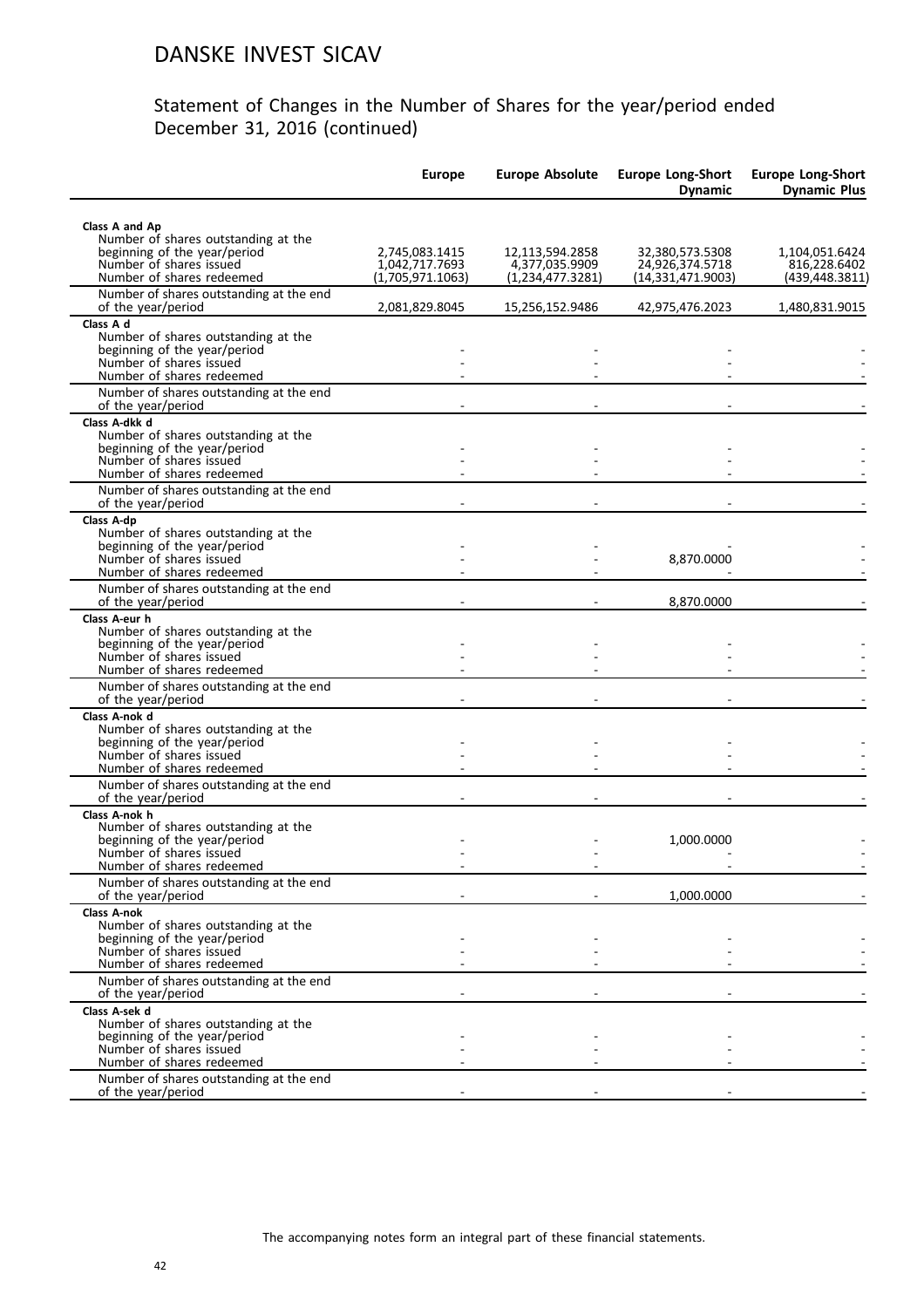|                                                                     | <b>Europe</b>                     | <b>Europe Absolute</b>         | <b>Europe Long-Short</b><br><b>Dynamic</b> | <b>Europe Long-Short</b><br><b>Dynamic Plus</b> |
|---------------------------------------------------------------------|-----------------------------------|--------------------------------|--------------------------------------------|-------------------------------------------------|
| Class A-sek h                                                       |                                   |                                |                                            |                                                 |
| Number of shares outstanding at the                                 |                                   |                                |                                            |                                                 |
| beginning of the year/period                                        |                                   |                                |                                            |                                                 |
| Number of shares issued<br>Number of shares redeemed                |                                   |                                |                                            | 1,000.0000                                      |
| Number of shares outstanding at the end<br>of the year/period       |                                   |                                |                                            | 1,000.0000                                      |
| Class A-sek hp                                                      |                                   |                                |                                            |                                                 |
| Number of shares outstanding at the<br>beginning of the year/period |                                   | 1,385,115.4228                 | 3,733,732.4127                             |                                                 |
| Number of shares issued                                             |                                   | 830.946.8850                   | 8,912,999.6080                             |                                                 |
| Number of shares redeemed                                           |                                   | (187,039.7920)                 | (6,473,244.3250)                           |                                                 |
| Number of shares outstanding at the end<br>of the year/period       |                                   | 2,029,022.5158                 | 6,173,487.6957                             |                                                 |
| <b>Class A-sek</b>                                                  |                                   |                                |                                            |                                                 |
| Number of shares outstanding at the                                 |                                   |                                |                                            |                                                 |
| beginning of the year/period<br>Number of shares issued             |                                   |                                |                                            |                                                 |
| Number of shares redeemed                                           |                                   |                                |                                            |                                                 |
| Number of shares outstanding at the end<br>of the year/period       |                                   |                                |                                            |                                                 |
| Class I and Ip                                                      |                                   |                                |                                            |                                                 |
| Number of shares outstanding at the                                 |                                   |                                |                                            |                                                 |
| beginning of the year/period<br>Number of shares issued             | 3,886,148.3853                    | 4,025,470.3413                 | 11,413,247.3667                            | 1,699,200.0000                                  |
| Number of shares redeemed                                           | 1,885,259.4201<br>(473, 179.5662) | 54,525.7271<br>(733, 114.8175) | 18,623,209.0464<br>(8,823,396.4588)        | 5,179,830.1986<br>(191, 562.1225)               |
| Number of shares outstanding at the end                             |                                   |                                |                                            |                                                 |
| of the year/period                                                  | 5,298,228.2392                    | 3,346,881.2509                 | 21,213,059.9543                            | 6,687,468.0761                                  |
| Class I-chf hp                                                      |                                   |                                |                                            |                                                 |
| Number of shares outstanding at the<br>beginning of the year/period |                                   |                                |                                            |                                                 |
| Number of shares issued                                             |                                   |                                | 2,000.0000                                 |                                                 |
| Number of shares redeemed                                           |                                   |                                |                                            |                                                 |
| Number of shares outstanding at the end<br>of the year/period       |                                   |                                | 2,000.0000                                 |                                                 |
| Class I-eur h                                                       |                                   |                                |                                            |                                                 |
| Number of shares outstanding at the                                 |                                   |                                |                                            |                                                 |
| beginning of the year/period<br>Number of shares issued             |                                   |                                |                                            |                                                 |
| Number of shares redeemed                                           |                                   |                                |                                            |                                                 |
| Number of shares outstanding at the end                             |                                   |                                |                                            |                                                 |
| of the year/period<br>Class I-nok                                   |                                   |                                |                                            |                                                 |
| Number of shares outstanding at the                                 |                                   |                                |                                            |                                                 |
| beginning of the year/period                                        |                                   |                                |                                            |                                                 |
| Number of shares issued<br>Number of shares redeemed                |                                   |                                |                                            |                                                 |
| Number of shares outstanding at the end                             |                                   |                                |                                            |                                                 |
| of the year/period<br>Class I-usd hp                                |                                   |                                |                                            |                                                 |
| Number of shares outstanding at the                                 |                                   |                                |                                            |                                                 |
| beginning of the year/period<br>Number of shares issued             |                                   |                                |                                            |                                                 |
| Number of shares redeemed                                           |                                   |                                | 2,000.0000                                 |                                                 |
| Number of shares outstanding at the end                             |                                   |                                |                                            |                                                 |
| of the year/period                                                  |                                   |                                | 2,000.0000                                 |                                                 |
| Class Y<br>Number of shares outstanding at the                      |                                   |                                |                                            |                                                 |
| beginning of the year/period                                        |                                   |                                |                                            |                                                 |
| Number of shares issued<br>Number of shares redeemed                |                                   |                                |                                            |                                                 |
| Number of shares outstanding at the end                             |                                   |                                |                                            |                                                 |
| of the year/period                                                  |                                   |                                |                                            |                                                 |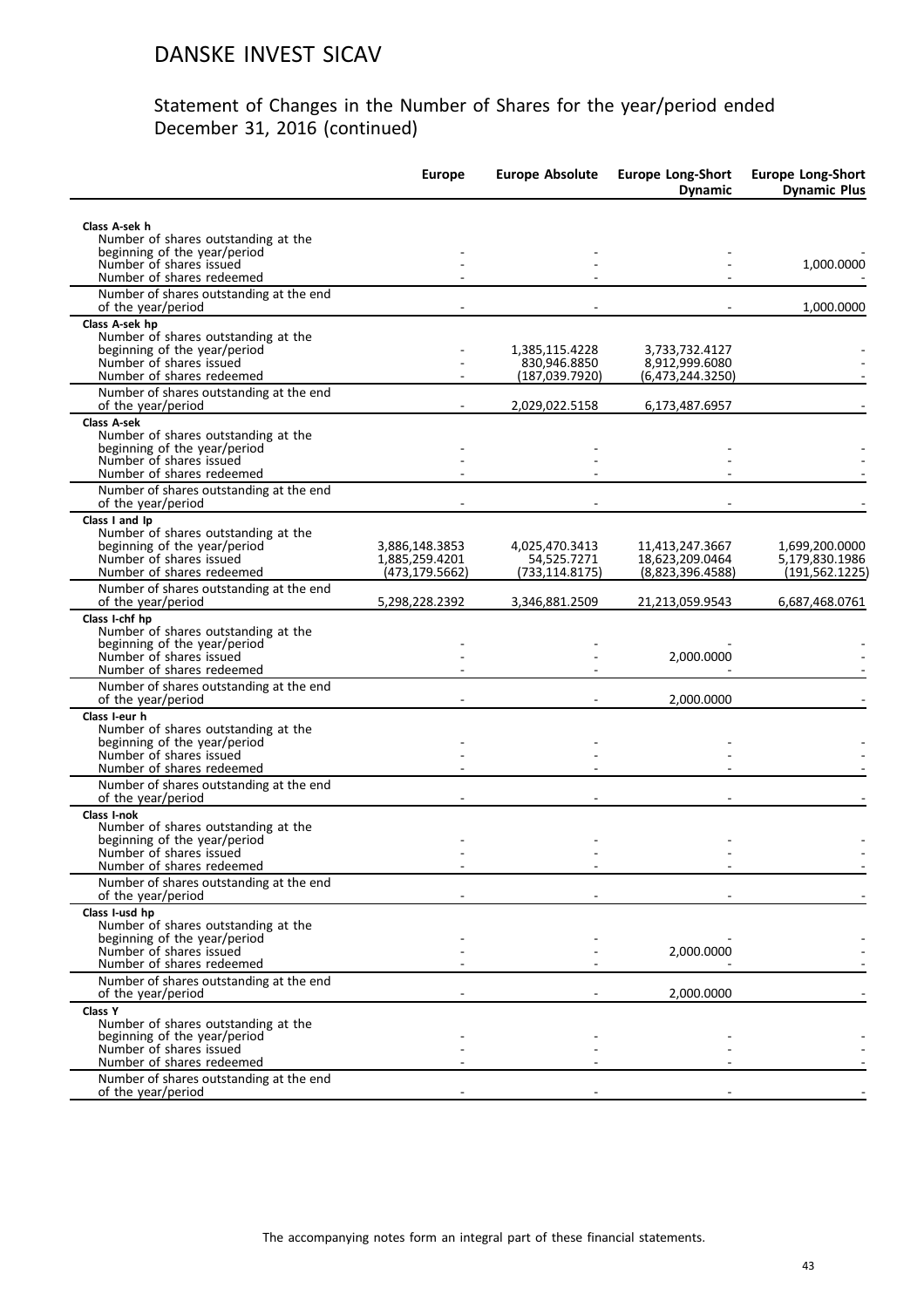#### Statement of Changes in the Number of Shares for the year/period ended December 31, 2016 (continued)

|                                                                                                                                                   | <b>European</b><br>Corporate<br>Sustainable Bond* | Germany                                       | <b>Global Emerging</b><br>Markets Leaders* | Global High<br><b>Dividend</b>                |
|---------------------------------------------------------------------------------------------------------------------------------------------------|---------------------------------------------------|-----------------------------------------------|--------------------------------------------|-----------------------------------------------|
|                                                                                                                                                   |                                                   |                                               |                                            |                                               |
| Class A and Ap<br>Number of shares outstanding at the<br>beginning of the year/period<br>Number of shares issued<br>Number of shares redeemed     | 551.4927<br>(88.1402)                             | 583,736.2612<br>80,575.7082<br>(326,900.5491) | 100.0000<br>(100.0000)                     | 71,740.8589<br>221,119.3510<br>(159,350.7848) |
| Number of shares outstanding at the end<br>of the year/period                                                                                     | 463.3525                                          | 337,411.4203                                  |                                            | 133,509.4251                                  |
| Class A d<br>Number of shares outstanding at the<br>beginning of the year/period<br>Number of shares issued<br>Number of shares redeemed          | 44,203.0370<br>(14.7531)                          |                                               |                                            |                                               |
| Number of shares outstanding at the end<br>of the year/period                                                                                     | 44,188.2839                                       |                                               |                                            |                                               |
| Class A-dkk d<br>Number of shares outstanding at the<br>beginning of the year/period<br>Number of shares issued<br>Number of shares redeemed      |                                                   |                                               |                                            |                                               |
| Number of shares outstanding at the end<br>of the year/period                                                                                     |                                                   |                                               |                                            |                                               |
| Class A-dp<br>Number of shares outstanding at the<br>beginning of the year/period<br>Number of shares issued<br>Number of shares redeemed         |                                                   |                                               |                                            |                                               |
| Number of shares outstanding at the end<br>of the year/period                                                                                     |                                                   |                                               |                                            |                                               |
| Class A-eur h<br>Number of shares outstanding at the<br>beginning of the year/period<br>Number of shares issued<br>Number of shares redeemed      |                                                   |                                               |                                            |                                               |
| Number of shares outstanding at the end<br>of the year/period                                                                                     |                                                   |                                               |                                            |                                               |
| Class A-nok d<br>Number of shares outstanding at the<br>beginning of the year/period<br>Number of shares issued<br>Number of shares redeemed      |                                                   |                                               |                                            | 10.0000                                       |
| Number of shares outstanding at the end<br>of the year/period                                                                                     |                                                   |                                               |                                            | 10.0000                                       |
| Class A-nok h<br>Number of shares outstanding at the<br>beginning of the year/period<br>Number of shares issued<br>Number of shares redeemed      |                                                   |                                               |                                            |                                               |
| Number of shares outstanding at the end<br>of the year/period                                                                                     |                                                   |                                               |                                            |                                               |
| <b>Class A-nok</b><br>Number of shares outstanding at the<br>beginning of the year/period<br>Number of shares issued<br>Number of shares redeemed |                                                   | 10.0000                                       |                                            | 10.0000                                       |
| Number of shares outstanding at the end<br>of the year/period                                                                                     |                                                   | 10.0000                                       |                                            | 10.0000                                       |
| Class A-sek d<br>Number of shares outstanding at the<br>beginning of the year/period<br>Number of shares issued                                   |                                                   |                                               |                                            | 10.0000                                       |
| Number of shares redeemed<br>Number of shares outstanding at the end<br>of the year/period                                                        |                                                   |                                               |                                            | 10.0000                                       |

\* See Note 1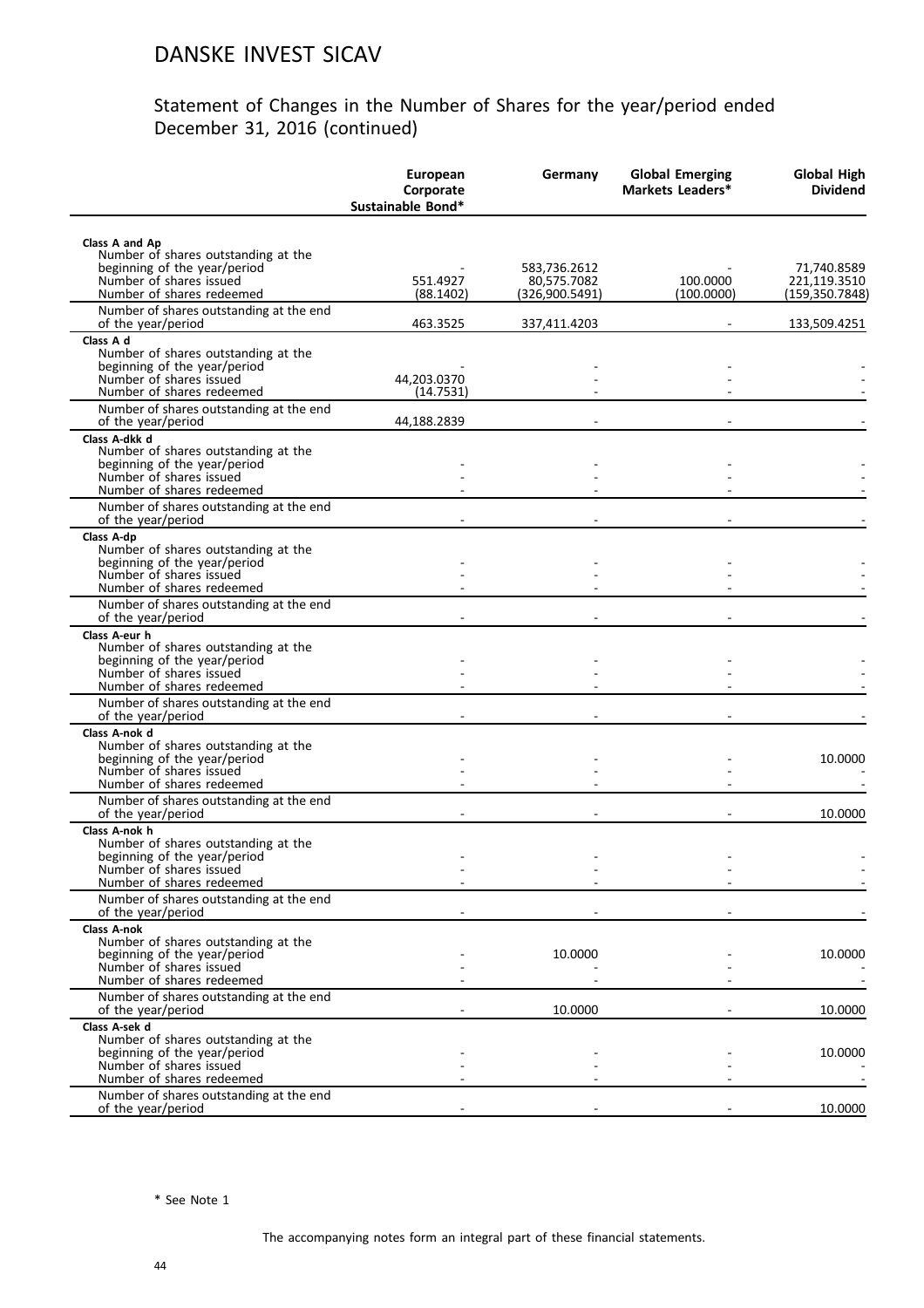|                                                                                                                             | European<br>Corporate<br>Sustainable Bond* | Germany                              | <b>Global Emerging</b><br>Markets Leaders* | <b>Global High</b><br><b>Dividend</b> |
|-----------------------------------------------------------------------------------------------------------------------------|--------------------------------------------|--------------------------------------|--------------------------------------------|---------------------------------------|
|                                                                                                                             |                                            |                                      |                                            |                                       |
| Class A-sek h<br>Number of shares outstanding at the<br>beginning of the year/period<br>Number of shares issued             |                                            |                                      |                                            |                                       |
| Number of shares redeemed                                                                                                   |                                            |                                      |                                            |                                       |
| Number of shares outstanding at the end<br>of the year/period                                                               |                                            |                                      |                                            |                                       |
| Class A-sek hp<br>Number of shares outstanding at the<br>beginning of the year/period                                       |                                            |                                      |                                            |                                       |
| Number of shares issued<br>Number of shares redeemed                                                                        |                                            |                                      |                                            |                                       |
| Number of shares outstanding at the end<br>of the year/period                                                               |                                            |                                      |                                            |                                       |
| <b>Class A-sek</b>                                                                                                          |                                            |                                      |                                            |                                       |
| Number of shares outstanding at the<br>beginning of the year/period<br>Number of shares issued<br>Number of shares redeemed | 4.855.024.2808<br>(20, 378.6548)           | 2,747.4332<br>698.2939<br>(362.3851) |                                            | 10.0000                               |
| Number of shares outstanding at the end<br>of the year/period                                                               | 4,834,645.6260                             | 3,083.3420                           |                                            | 10.0000                               |
| Class I and Ip                                                                                                              |                                            |                                      |                                            |                                       |
| Number of shares outstanding at the<br>beginning of the year/period                                                         |                                            | 431,921.7038                         |                                            | 1,000,000.0000                        |
| Number of shares issued<br>Number of shares redeemed                                                                        | 10.0000                                    | (126, 842.0102)                      | 1,000,000.0000<br>(1,000,000.0000)         |                                       |
| Number of shares outstanding at the end<br>of the year/period                                                               | 10.0000                                    | 305,079.6936                         |                                            | 1,000,000.0000                        |
| Class I-chf hp                                                                                                              |                                            |                                      |                                            |                                       |
| Number of shares outstanding at the<br>beginning of the year/period<br>Number of shares issued                              |                                            |                                      |                                            |                                       |
| Number of shares redeemed                                                                                                   |                                            |                                      |                                            |                                       |
| Number of shares outstanding at the end<br>of the year/period                                                               |                                            |                                      |                                            |                                       |
| Class I-eur h<br>Number of shares outstanding at the<br>beginning of the year/period                                        |                                            |                                      |                                            |                                       |
| Number of shares issued                                                                                                     |                                            |                                      |                                            |                                       |
| Number of shares redeemed<br>Number of shares outstanding at the end<br>of the year/period                                  |                                            |                                      |                                            |                                       |
| Class I-nok                                                                                                                 |                                            |                                      |                                            |                                       |
| Number of shares outstanding at the                                                                                         |                                            |                                      |                                            |                                       |
| beginning of the year/period<br>Number of shares issued<br>Number of shares redeemed                                        | 565,000.0000<br>(20, 325.2032)             |                                      |                                            |                                       |
| Number of shares outstanding at the end<br>of the year/period                                                               | 544,674.7968                               |                                      |                                            |                                       |
| Class I-usd hp<br>Number of shares outstanding at the                                                                       |                                            |                                      |                                            |                                       |
| beginning of the year/period                                                                                                |                                            |                                      |                                            |                                       |
| Number of shares issued<br>Number of shares redeemed                                                                        |                                            |                                      |                                            |                                       |
| Number of shares outstanding at the end<br>of the year/period                                                               |                                            |                                      |                                            |                                       |
| Class Y                                                                                                                     |                                            |                                      |                                            |                                       |
| Number of shares outstanding at the<br>beginning of the year/period                                                         |                                            |                                      |                                            |                                       |
| Number of shares issued                                                                                                     |                                            |                                      |                                            |                                       |
| Number of shares redeemed                                                                                                   |                                            |                                      |                                            |                                       |
| Number of shares outstanding at the end<br>of the year/period                                                               |                                            |                                      |                                            |                                       |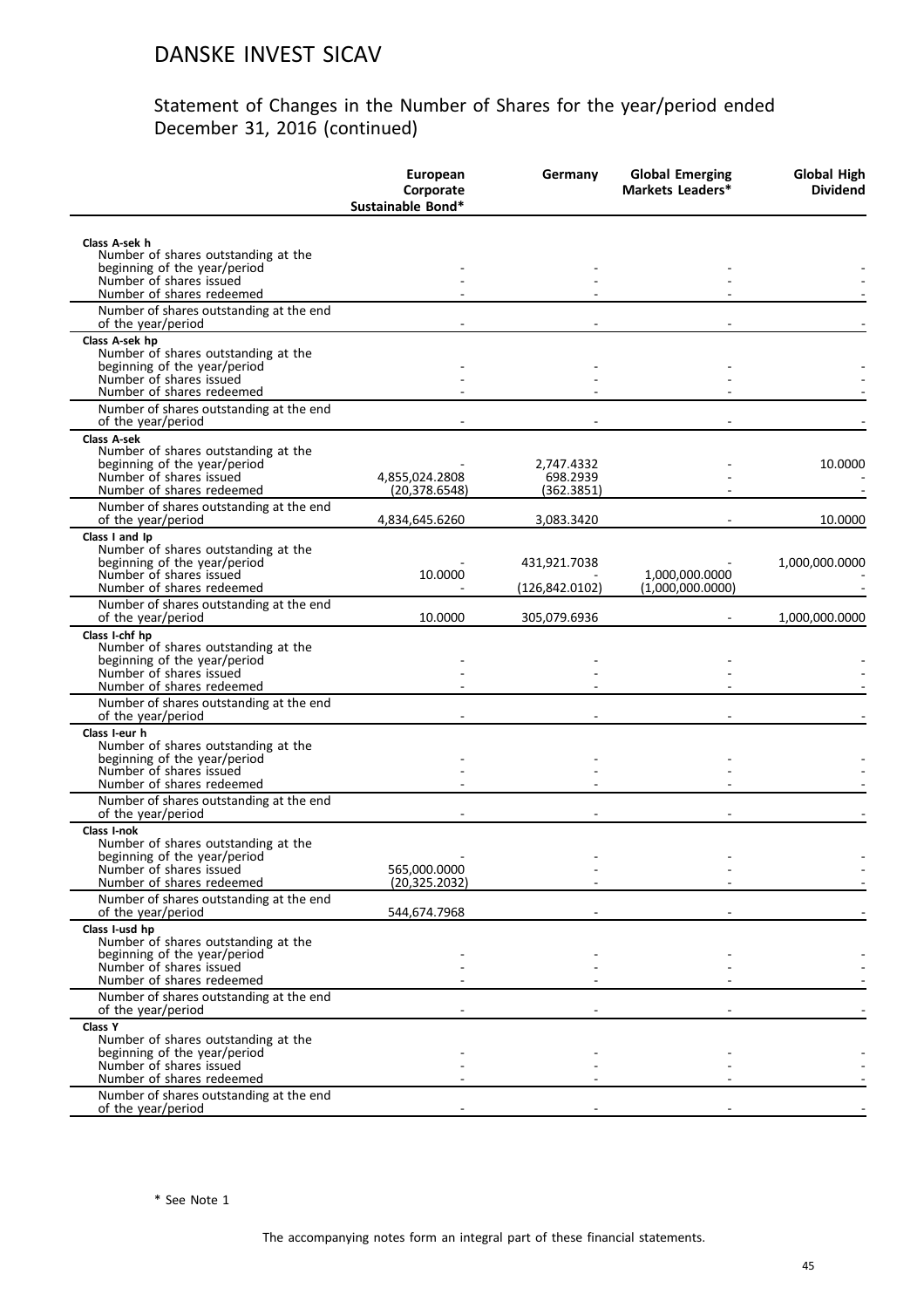| Class A and Ap<br>Number of shares outstanding at the<br>beginning of the year/period<br>1,321,898.7549<br>82,095.0000<br>2,580,512.7009<br>Number of shares issued<br>857,438.2880<br>242,020.3985<br>656,759.2681<br>Number of shares redeemed<br>(26, 225.0000)<br>(1,108,483.5689)<br>(700,851.1297)<br>Number of shares outstanding at the end<br>of the year/period<br>1,070,853.4740<br>297,890.3985<br>2,536,420.8393<br>Class A d<br>Number of shares outstanding at the<br>beginning of the year/period<br>100.0000<br>100.0000<br>100.0000<br>Number of shares issued<br>9.7847<br>1,950.0000<br>Number of shares redeemed<br>(1,950.0000)<br>(9.7847)<br>Number of shares outstanding at the end<br>of the year/period<br>100.0000<br>100.0000<br>100.0000<br>Class A-dkk d<br>Number of shares outstanding at the<br>beginning of the year/period<br>Number of shares issued<br>Number of shares redeemed<br>Number of shares outstanding at the end<br>of the year/period<br>Class A-dp<br>Number of shares outstanding at the<br>beginning of the year/period<br>Number of shares issued<br>Number of shares redeemed<br>Number of shares outstanding at the end<br>of the year/period<br>Class A-eur h<br>Number of shares outstanding at the<br>beginning of the year/period<br>Number of shares issued<br>Number of shares redeemed<br>Number of shares outstanding at the end<br>of the year/period<br>589,665.7048<br>Class A-nok d<br>Number of shares outstanding at the<br>beginning of the year/period<br>Number of shares issued<br>Number of shares redeemed<br>Number of shares outstanding at the end<br>of the year/period<br>Class A-nok h<br>Number of shares outstanding at the<br>beginning of the year/period<br>Number of shares issued<br>Number of shares redeemed<br>Number of shares outstanding at the end<br>of the year/period<br><b>Class A-nok</b><br>Number of shares outstanding at the<br>beginning of the year/period<br>Number of shares issued<br>Number of shares redeemed<br>Number of shares outstanding at the end<br>of the year/period<br>Class A-sek d<br>Number of shares outstanding at the<br>beginning of the year/period<br>Number of shares issued<br>Number of shares redeemed<br>Number of shares outstanding at the end |                    | <b>Global Inflation</b><br><b>Linked Bond</b> | <b>Global Inflation</b><br><b>Linked Bond</b><br><b>Short Duration</b> | <b>Bond</b> | Nordic Corporate US High Yield Bond |
|-------------------------------------------------------------------------------------------------------------------------------------------------------------------------------------------------------------------------------------------------------------------------------------------------------------------------------------------------------------------------------------------------------------------------------------------------------------------------------------------------------------------------------------------------------------------------------------------------------------------------------------------------------------------------------------------------------------------------------------------------------------------------------------------------------------------------------------------------------------------------------------------------------------------------------------------------------------------------------------------------------------------------------------------------------------------------------------------------------------------------------------------------------------------------------------------------------------------------------------------------------------------------------------------------------------------------------------------------------------------------------------------------------------------------------------------------------------------------------------------------------------------------------------------------------------------------------------------------------------------------------------------------------------------------------------------------------------------------------------------------------------------------------------------------------------------------------------------------------------------------------------------------------------------------------------------------------------------------------------------------------------------------------------------------------------------------------------------------------------------------------------------------------------------------------------------------------------------------------------------------------------------------------------------|--------------------|-----------------------------------------------|------------------------------------------------------------------------|-------------|-------------------------------------|
| 295,247.3285<br>380,748.8241                                                                                                                                                                                                                                                                                                                                                                                                                                                                                                                                                                                                                                                                                                                                                                                                                                                                                                                                                                                                                                                                                                                                                                                                                                                                                                                                                                                                                                                                                                                                                                                                                                                                                                                                                                                                                                                                                                                                                                                                                                                                                                                                                                                                                                                              |                    |                                               |                                                                        |             |                                     |
|                                                                                                                                                                                                                                                                                                                                                                                                                                                                                                                                                                                                                                                                                                                                                                                                                                                                                                                                                                                                                                                                                                                                                                                                                                                                                                                                                                                                                                                                                                                                                                                                                                                                                                                                                                                                                                                                                                                                                                                                                                                                                                                                                                                                                                                                                           |                    |                                               |                                                                        |             |                                     |
|                                                                                                                                                                                                                                                                                                                                                                                                                                                                                                                                                                                                                                                                                                                                                                                                                                                                                                                                                                                                                                                                                                                                                                                                                                                                                                                                                                                                                                                                                                                                                                                                                                                                                                                                                                                                                                                                                                                                                                                                                                                                                                                                                                                                                                                                                           |                    |                                               |                                                                        |             |                                     |
|                                                                                                                                                                                                                                                                                                                                                                                                                                                                                                                                                                                                                                                                                                                                                                                                                                                                                                                                                                                                                                                                                                                                                                                                                                                                                                                                                                                                                                                                                                                                                                                                                                                                                                                                                                                                                                                                                                                                                                                                                                                                                                                                                                                                                                                                                           |                    |                                               |                                                                        |             |                                     |
|                                                                                                                                                                                                                                                                                                                                                                                                                                                                                                                                                                                                                                                                                                                                                                                                                                                                                                                                                                                                                                                                                                                                                                                                                                                                                                                                                                                                                                                                                                                                                                                                                                                                                                                                                                                                                                                                                                                                                                                                                                                                                                                                                                                                                                                                                           |                    |                                               |                                                                        |             |                                     |
|                                                                                                                                                                                                                                                                                                                                                                                                                                                                                                                                                                                                                                                                                                                                                                                                                                                                                                                                                                                                                                                                                                                                                                                                                                                                                                                                                                                                                                                                                                                                                                                                                                                                                                                                                                                                                                                                                                                                                                                                                                                                                                                                                                                                                                                                                           |                    |                                               |                                                                        |             |                                     |
| (86, 330.4478)                                                                                                                                                                                                                                                                                                                                                                                                                                                                                                                                                                                                                                                                                                                                                                                                                                                                                                                                                                                                                                                                                                                                                                                                                                                                                                                                                                                                                                                                                                                                                                                                                                                                                                                                                                                                                                                                                                                                                                                                                                                                                                                                                                                                                                                                            |                    |                                               |                                                                        |             |                                     |
|                                                                                                                                                                                                                                                                                                                                                                                                                                                                                                                                                                                                                                                                                                                                                                                                                                                                                                                                                                                                                                                                                                                                                                                                                                                                                                                                                                                                                                                                                                                                                                                                                                                                                                                                                                                                                                                                                                                                                                                                                                                                                                                                                                                                                                                                                           |                    |                                               |                                                                        |             |                                     |
|                                                                                                                                                                                                                                                                                                                                                                                                                                                                                                                                                                                                                                                                                                                                                                                                                                                                                                                                                                                                                                                                                                                                                                                                                                                                                                                                                                                                                                                                                                                                                                                                                                                                                                                                                                                                                                                                                                                                                                                                                                                                                                                                                                                                                                                                                           |                    |                                               |                                                                        |             |                                     |
|                                                                                                                                                                                                                                                                                                                                                                                                                                                                                                                                                                                                                                                                                                                                                                                                                                                                                                                                                                                                                                                                                                                                                                                                                                                                                                                                                                                                                                                                                                                                                                                                                                                                                                                                                                                                                                                                                                                                                                                                                                                                                                                                                                                                                                                                                           |                    |                                               |                                                                        |             |                                     |
|                                                                                                                                                                                                                                                                                                                                                                                                                                                                                                                                                                                                                                                                                                                                                                                                                                                                                                                                                                                                                                                                                                                                                                                                                                                                                                                                                                                                                                                                                                                                                                                                                                                                                                                                                                                                                                                                                                                                                                                                                                                                                                                                                                                                                                                                                           |                    |                                               |                                                                        |             |                                     |
|                                                                                                                                                                                                                                                                                                                                                                                                                                                                                                                                                                                                                                                                                                                                                                                                                                                                                                                                                                                                                                                                                                                                                                                                                                                                                                                                                                                                                                                                                                                                                                                                                                                                                                                                                                                                                                                                                                                                                                                                                                                                                                                                                                                                                                                                                           |                    |                                               |                                                                        |             |                                     |
|                                                                                                                                                                                                                                                                                                                                                                                                                                                                                                                                                                                                                                                                                                                                                                                                                                                                                                                                                                                                                                                                                                                                                                                                                                                                                                                                                                                                                                                                                                                                                                                                                                                                                                                                                                                                                                                                                                                                                                                                                                                                                                                                                                                                                                                                                           |                    |                                               |                                                                        |             |                                     |
|                                                                                                                                                                                                                                                                                                                                                                                                                                                                                                                                                                                                                                                                                                                                                                                                                                                                                                                                                                                                                                                                                                                                                                                                                                                                                                                                                                                                                                                                                                                                                                                                                                                                                                                                                                                                                                                                                                                                                                                                                                                                                                                                                                                                                                                                                           |                    |                                               |                                                                        |             |                                     |
|                                                                                                                                                                                                                                                                                                                                                                                                                                                                                                                                                                                                                                                                                                                                                                                                                                                                                                                                                                                                                                                                                                                                                                                                                                                                                                                                                                                                                                                                                                                                                                                                                                                                                                                                                                                                                                                                                                                                                                                                                                                                                                                                                                                                                                                                                           |                    |                                               |                                                                        |             |                                     |
|                                                                                                                                                                                                                                                                                                                                                                                                                                                                                                                                                                                                                                                                                                                                                                                                                                                                                                                                                                                                                                                                                                                                                                                                                                                                                                                                                                                                                                                                                                                                                                                                                                                                                                                                                                                                                                                                                                                                                                                                                                                                                                                                                                                                                                                                                           |                    |                                               |                                                                        |             |                                     |
|                                                                                                                                                                                                                                                                                                                                                                                                                                                                                                                                                                                                                                                                                                                                                                                                                                                                                                                                                                                                                                                                                                                                                                                                                                                                                                                                                                                                                                                                                                                                                                                                                                                                                                                                                                                                                                                                                                                                                                                                                                                                                                                                                                                                                                                                                           |                    |                                               |                                                                        |             |                                     |
|                                                                                                                                                                                                                                                                                                                                                                                                                                                                                                                                                                                                                                                                                                                                                                                                                                                                                                                                                                                                                                                                                                                                                                                                                                                                                                                                                                                                                                                                                                                                                                                                                                                                                                                                                                                                                                                                                                                                                                                                                                                                                                                                                                                                                                                                                           |                    |                                               |                                                                        |             |                                     |
|                                                                                                                                                                                                                                                                                                                                                                                                                                                                                                                                                                                                                                                                                                                                                                                                                                                                                                                                                                                                                                                                                                                                                                                                                                                                                                                                                                                                                                                                                                                                                                                                                                                                                                                                                                                                                                                                                                                                                                                                                                                                                                                                                                                                                                                                                           |                    |                                               |                                                                        |             |                                     |
|                                                                                                                                                                                                                                                                                                                                                                                                                                                                                                                                                                                                                                                                                                                                                                                                                                                                                                                                                                                                                                                                                                                                                                                                                                                                                                                                                                                                                                                                                                                                                                                                                                                                                                                                                                                                                                                                                                                                                                                                                                                                                                                                                                                                                                                                                           |                    |                                               |                                                                        |             |                                     |
|                                                                                                                                                                                                                                                                                                                                                                                                                                                                                                                                                                                                                                                                                                                                                                                                                                                                                                                                                                                                                                                                                                                                                                                                                                                                                                                                                                                                                                                                                                                                                                                                                                                                                                                                                                                                                                                                                                                                                                                                                                                                                                                                                                                                                                                                                           |                    |                                               |                                                                        |             |                                     |
|                                                                                                                                                                                                                                                                                                                                                                                                                                                                                                                                                                                                                                                                                                                                                                                                                                                                                                                                                                                                                                                                                                                                                                                                                                                                                                                                                                                                                                                                                                                                                                                                                                                                                                                                                                                                                                                                                                                                                                                                                                                                                                                                                                                                                                                                                           |                    |                                               |                                                                        |             |                                     |
|                                                                                                                                                                                                                                                                                                                                                                                                                                                                                                                                                                                                                                                                                                                                                                                                                                                                                                                                                                                                                                                                                                                                                                                                                                                                                                                                                                                                                                                                                                                                                                                                                                                                                                                                                                                                                                                                                                                                                                                                                                                                                                                                                                                                                                                                                           |                    |                                               |                                                                        |             |                                     |
|                                                                                                                                                                                                                                                                                                                                                                                                                                                                                                                                                                                                                                                                                                                                                                                                                                                                                                                                                                                                                                                                                                                                                                                                                                                                                                                                                                                                                                                                                                                                                                                                                                                                                                                                                                                                                                                                                                                                                                                                                                                                                                                                                                                                                                                                                           |                    |                                               |                                                                        |             |                                     |
|                                                                                                                                                                                                                                                                                                                                                                                                                                                                                                                                                                                                                                                                                                                                                                                                                                                                                                                                                                                                                                                                                                                                                                                                                                                                                                                                                                                                                                                                                                                                                                                                                                                                                                                                                                                                                                                                                                                                                                                                                                                                                                                                                                                                                                                                                           |                    |                                               |                                                                        |             |                                     |
|                                                                                                                                                                                                                                                                                                                                                                                                                                                                                                                                                                                                                                                                                                                                                                                                                                                                                                                                                                                                                                                                                                                                                                                                                                                                                                                                                                                                                                                                                                                                                                                                                                                                                                                                                                                                                                                                                                                                                                                                                                                                                                                                                                                                                                                                                           |                    |                                               |                                                                        |             |                                     |
|                                                                                                                                                                                                                                                                                                                                                                                                                                                                                                                                                                                                                                                                                                                                                                                                                                                                                                                                                                                                                                                                                                                                                                                                                                                                                                                                                                                                                                                                                                                                                                                                                                                                                                                                                                                                                                                                                                                                                                                                                                                                                                                                                                                                                                                                                           |                    |                                               |                                                                        |             |                                     |
|                                                                                                                                                                                                                                                                                                                                                                                                                                                                                                                                                                                                                                                                                                                                                                                                                                                                                                                                                                                                                                                                                                                                                                                                                                                                                                                                                                                                                                                                                                                                                                                                                                                                                                                                                                                                                                                                                                                                                                                                                                                                                                                                                                                                                                                                                           |                    |                                               |                                                                        |             |                                     |
|                                                                                                                                                                                                                                                                                                                                                                                                                                                                                                                                                                                                                                                                                                                                                                                                                                                                                                                                                                                                                                                                                                                                                                                                                                                                                                                                                                                                                                                                                                                                                                                                                                                                                                                                                                                                                                                                                                                                                                                                                                                                                                                                                                                                                                                                                           |                    |                                               |                                                                        |             |                                     |
|                                                                                                                                                                                                                                                                                                                                                                                                                                                                                                                                                                                                                                                                                                                                                                                                                                                                                                                                                                                                                                                                                                                                                                                                                                                                                                                                                                                                                                                                                                                                                                                                                                                                                                                                                                                                                                                                                                                                                                                                                                                                                                                                                                                                                                                                                           |                    |                                               |                                                                        |             |                                     |
|                                                                                                                                                                                                                                                                                                                                                                                                                                                                                                                                                                                                                                                                                                                                                                                                                                                                                                                                                                                                                                                                                                                                                                                                                                                                                                                                                                                                                                                                                                                                                                                                                                                                                                                                                                                                                                                                                                                                                                                                                                                                                                                                                                                                                                                                                           |                    |                                               |                                                                        |             |                                     |
|                                                                                                                                                                                                                                                                                                                                                                                                                                                                                                                                                                                                                                                                                                                                                                                                                                                                                                                                                                                                                                                                                                                                                                                                                                                                                                                                                                                                                                                                                                                                                                                                                                                                                                                                                                                                                                                                                                                                                                                                                                                                                                                                                                                                                                                                                           |                    |                                               |                                                                        |             |                                     |
|                                                                                                                                                                                                                                                                                                                                                                                                                                                                                                                                                                                                                                                                                                                                                                                                                                                                                                                                                                                                                                                                                                                                                                                                                                                                                                                                                                                                                                                                                                                                                                                                                                                                                                                                                                                                                                                                                                                                                                                                                                                                                                                                                                                                                                                                                           |                    |                                               |                                                                        |             |                                     |
|                                                                                                                                                                                                                                                                                                                                                                                                                                                                                                                                                                                                                                                                                                                                                                                                                                                                                                                                                                                                                                                                                                                                                                                                                                                                                                                                                                                                                                                                                                                                                                                                                                                                                                                                                                                                                                                                                                                                                                                                                                                                                                                                                                                                                                                                                           |                    |                                               |                                                                        |             |                                     |
|                                                                                                                                                                                                                                                                                                                                                                                                                                                                                                                                                                                                                                                                                                                                                                                                                                                                                                                                                                                                                                                                                                                                                                                                                                                                                                                                                                                                                                                                                                                                                                                                                                                                                                                                                                                                                                                                                                                                                                                                                                                                                                                                                                                                                                                                                           |                    |                                               |                                                                        |             |                                     |
|                                                                                                                                                                                                                                                                                                                                                                                                                                                                                                                                                                                                                                                                                                                                                                                                                                                                                                                                                                                                                                                                                                                                                                                                                                                                                                                                                                                                                                                                                                                                                                                                                                                                                                                                                                                                                                                                                                                                                                                                                                                                                                                                                                                                                                                                                           |                    |                                               |                                                                        |             |                                     |
|                                                                                                                                                                                                                                                                                                                                                                                                                                                                                                                                                                                                                                                                                                                                                                                                                                                                                                                                                                                                                                                                                                                                                                                                                                                                                                                                                                                                                                                                                                                                                                                                                                                                                                                                                                                                                                                                                                                                                                                                                                                                                                                                                                                                                                                                                           |                    |                                               |                                                                        |             |                                     |
|                                                                                                                                                                                                                                                                                                                                                                                                                                                                                                                                                                                                                                                                                                                                                                                                                                                                                                                                                                                                                                                                                                                                                                                                                                                                                                                                                                                                                                                                                                                                                                                                                                                                                                                                                                                                                                                                                                                                                                                                                                                                                                                                                                                                                                                                                           | of the year/period |                                               |                                                                        |             |                                     |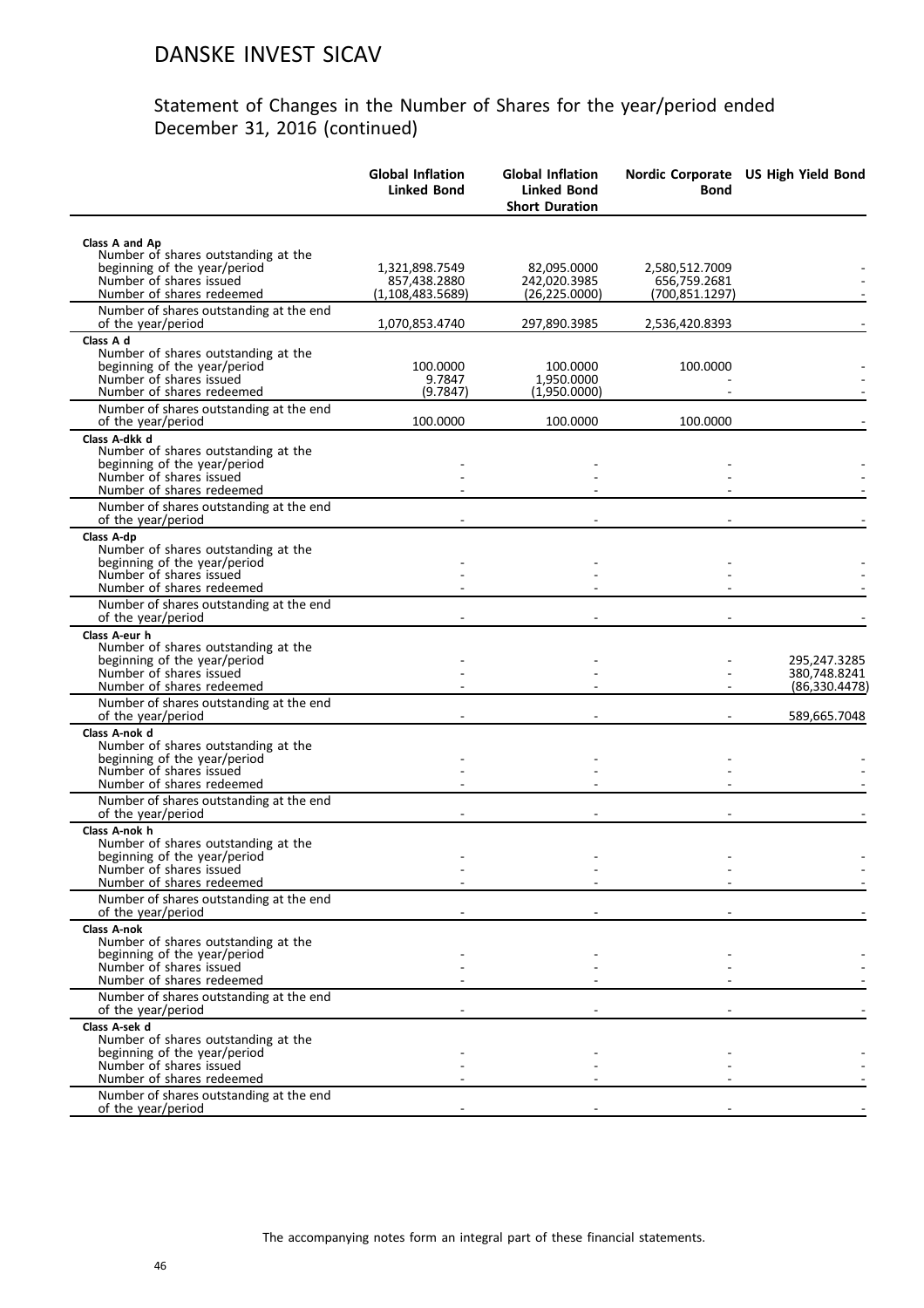|                                                                                                                                                   | <b>Global Inflation</b><br><b>Linked Bond</b> | <b>Global Inflation</b><br><b>Linked Bond</b><br><b>Short Duration</b> | <b>Bond</b>                                    | Nordic Corporate US High Yield Bond |
|---------------------------------------------------------------------------------------------------------------------------------------------------|-----------------------------------------------|------------------------------------------------------------------------|------------------------------------------------|-------------------------------------|
| Class A-sek h                                                                                                                                     |                                               |                                                                        |                                                |                                     |
| Number of shares outstanding at the<br>beginning of the year/period<br>Number of shares issued<br>Number of shares redeemed                       | 1,000.0000<br>9.9639<br>(9.9639)              |                                                                        |                                                |                                     |
| Number of shares outstanding at the end<br>of the year/period                                                                                     | 1,000.0000                                    |                                                                        |                                                |                                     |
| Class A-sek hp<br>Number of shares outstanding at the<br>beginning of the year/period<br>Number of shares issued<br>Number of shares redeemed     |                                               |                                                                        |                                                |                                     |
| Number of shares outstanding at the end<br>of the year/period                                                                                     |                                               |                                                                        |                                                |                                     |
| <b>Class A-sek</b><br>Number of shares outstanding at the<br>beginning of the year/period<br>Number of shares issued<br>Number of shares redeemed |                                               |                                                                        | 1,728,346.4527<br>2.499.0004<br>(179,047.2933) |                                     |
| Number of shares outstanding at the end<br>of the year/period                                                                                     |                                               |                                                                        | 1,551,798.1598                                 |                                     |
| Class I and Ip<br>Number of shares outstanding at the<br>beginning of the year/period<br>Number of shares issued<br>Number of shares redeemed     | 100.0000                                      | 3,827,555.8260<br>4,411,136.0000<br>(298, 180.9954)                    | 10,315,362.0000                                | 5,100,000.0000                      |
| Number of shares outstanding at the end<br>of the year/period                                                                                     | 100.0000                                      | 7,940,510.8306                                                         | 10,315,362.0000                                | 5,100,000.0000                      |
| Class I-chf hp<br>Number of shares outstanding at the<br>beginning of the year/period<br>Number of shares issued<br>Number of shares redeemed     |                                               |                                                                        |                                                |                                     |
| Number of shares outstanding at the end<br>of the year/period                                                                                     |                                               |                                                                        |                                                |                                     |
| Class I-eur h<br>Number of shares outstanding at the<br>beginning of the year/period<br>Number of shares issued<br>Number of shares redeemed      |                                               |                                                                        |                                                |                                     |
| Number of shares outstanding at the end<br>of the year/period                                                                                     |                                               |                                                                        |                                                |                                     |
| Class I-nok<br>Number of shares outstanding at the<br>beginning of the year/period<br>Number of shares issued<br>Number of shares redeemed        |                                               |                                                                        |                                                |                                     |
| Number of shares outstanding at the end<br>of the year/period                                                                                     |                                               |                                                                        |                                                |                                     |
| Class I-usd hp<br>Number of shares outstanding at the<br>beginning of the year/period<br>Number of shares issued<br>Number of shares redeemed     |                                               |                                                                        |                                                |                                     |
| Number of shares outstanding at the end<br>of the year/period                                                                                     |                                               |                                                                        |                                                |                                     |
| Class Y<br>Number of shares outstanding at the<br>beginning of the year/period<br>Number of shares issued                                         | 100.0000                                      |                                                                        |                                                |                                     |
| Number of shares redeemed<br>Number of shares outstanding at the end<br>of the year/period                                                        | 100.0000                                      |                                                                        |                                                |                                     |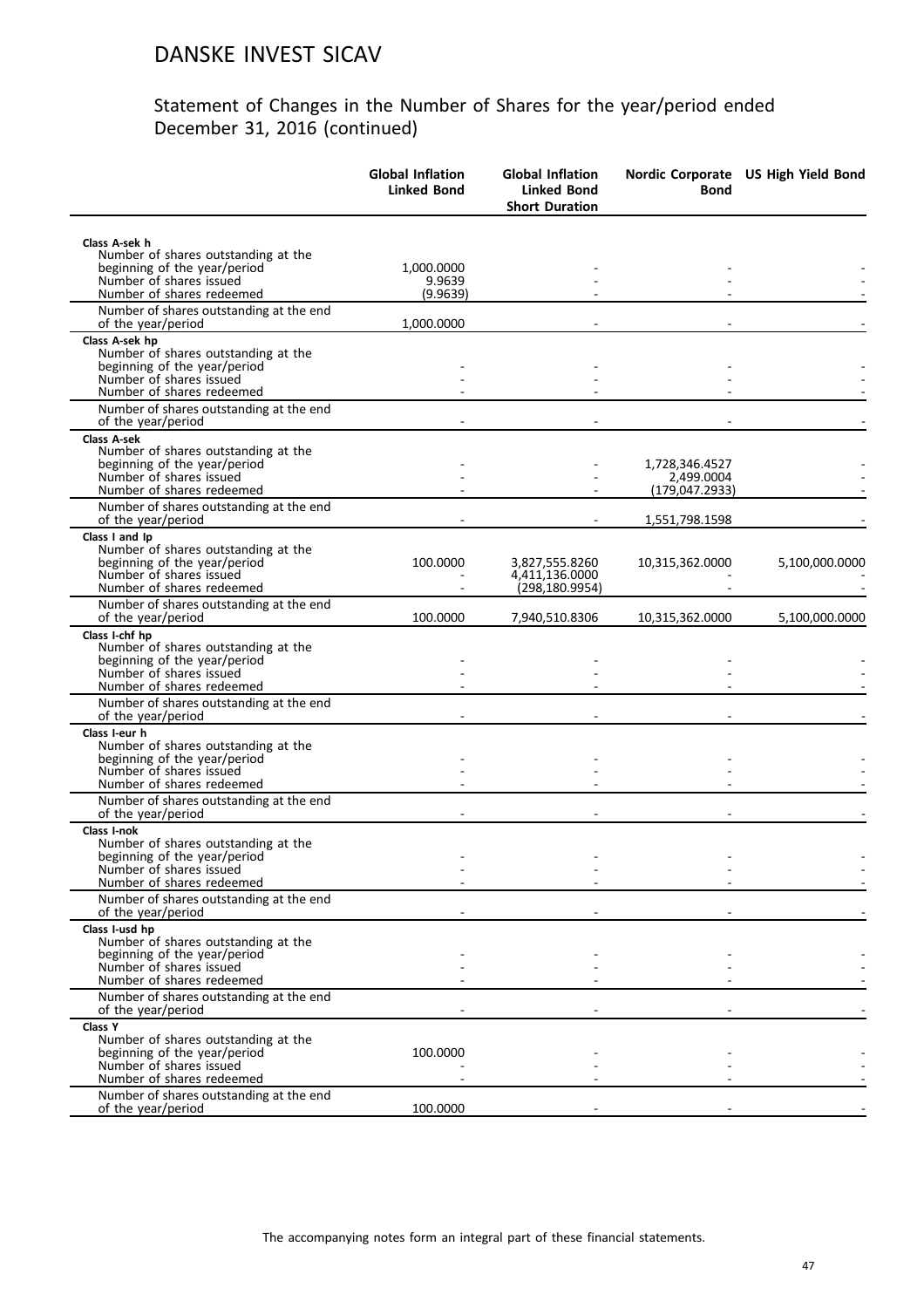#### Statistics

|                                             | <b>Eastern Europe</b> | <b>Emerging and</b> | <b>Emerging Markets</b><br>Frontier Markets Debt Hard Currency | Euro High Yield<br><b>Bond</b> |
|---------------------------------------------|-----------------------|---------------------|----------------------------------------------------------------|--------------------------------|
|                                             |                       |                     |                                                                |                                |
|                                             | <b>EUR</b>            | <b>EUR</b>          | <b>USD</b>                                                     | <b>EUR</b>                     |
| <b>Total Net Asset Value</b>                |                       |                     |                                                                |                                |
| December 31, 2016                           | 4,021,769             | 73,492,854          | 26,803,396                                                     | 131,422,262                    |
| December 31, 2015                           | 2,584,916             | 69,511,615          | 45,323,086                                                     | 155,908,546                    |
| December 31, 2014                           | 10,201,656            |                     |                                                                | 52,827,671                     |
| NAV per share at the end of the year/period |                       |                     |                                                                |                                |
| December 31, 2016                           |                       |                     |                                                                |                                |
| Class A and Ap                              | 11.401                | 11.505              | 10.912                                                         | 12.136                         |
| Class A d                                   |                       |                     |                                                                | 10.508                         |
| Class A-dkk d                               |                       | 114.590             |                                                                |                                |
| Class A-dp                                  |                       |                     |                                                                |                                |
| Class A-eur h<br>Class A-nok d              |                       |                     |                                                                |                                |
| Class A-nok h                               |                       |                     |                                                                |                                |
| Class A-nok                                 |                       | 112.330             |                                                                |                                |
| Class A-sek d                               |                       |                     |                                                                |                                |
| Class A-sek h                               |                       |                     |                                                                | 104.789                        |
| Class A-sek hp                              |                       |                     |                                                                |                                |
| Class A-sek                                 |                       | 116.590             |                                                                |                                |
| Class I and Ip                              | 11.027                | 11.560              | 11.027                                                         | 10.625                         |
| Class I-chf hp                              |                       |                     |                                                                |                                |
| Class I-eur h                               |                       |                     | 10.041                                                         |                                |
| Class I-nok                                 |                       |                     |                                                                |                                |
| Class I-usd hp                              |                       |                     |                                                                |                                |
| Class Y                                     |                       |                     |                                                                |                                |
| December 31, 2015                           |                       |                     |                                                                |                                |
| Class A and Ap                              | 8.691                 | 10.517              | 9.824                                                          | 11.417                         |
| Class A d                                   |                       |                     |                                                                | 9.885                          |
| Class A-dkk d                               |                       | 105.170             |                                                                | $\overline{\phantom{a}}$       |
| Class A-eur h                               |                       |                     |                                                                |                                |
| Class A-nok d                               |                       |                     |                                                                |                                |
| Class A-nok h                               |                       |                     |                                                                |                                |
| Class A-nok                                 |                       | 108.770             |                                                                |                                |
| Class A-sek d                               |                       |                     |                                                                |                                |
| Class A-sek h                               |                       |                     |                                                                | 98.620                         |
| Class A-sek hp                              |                       |                     |                                                                |                                |
| Class A-sek                                 |                       | 102.330             |                                                                |                                |
| Class I and Ip                              | 8.327                 | 10.533              | 9.854                                                          |                                |
| Class Y                                     |                       |                     |                                                                |                                |
| December 31, 2014                           |                       |                     |                                                                |                                |
| Class A and Ap                              | 8.788                 |                     |                                                                | 11.319                         |
| Class A-eur                                 |                       |                     |                                                                |                                |
| Class A-sek hp                              |                       |                     |                                                                |                                |
| Class I and Ip                              | 8.344                 |                     |                                                                |                                |
| Class Y                                     |                       |                     |                                                                |                                |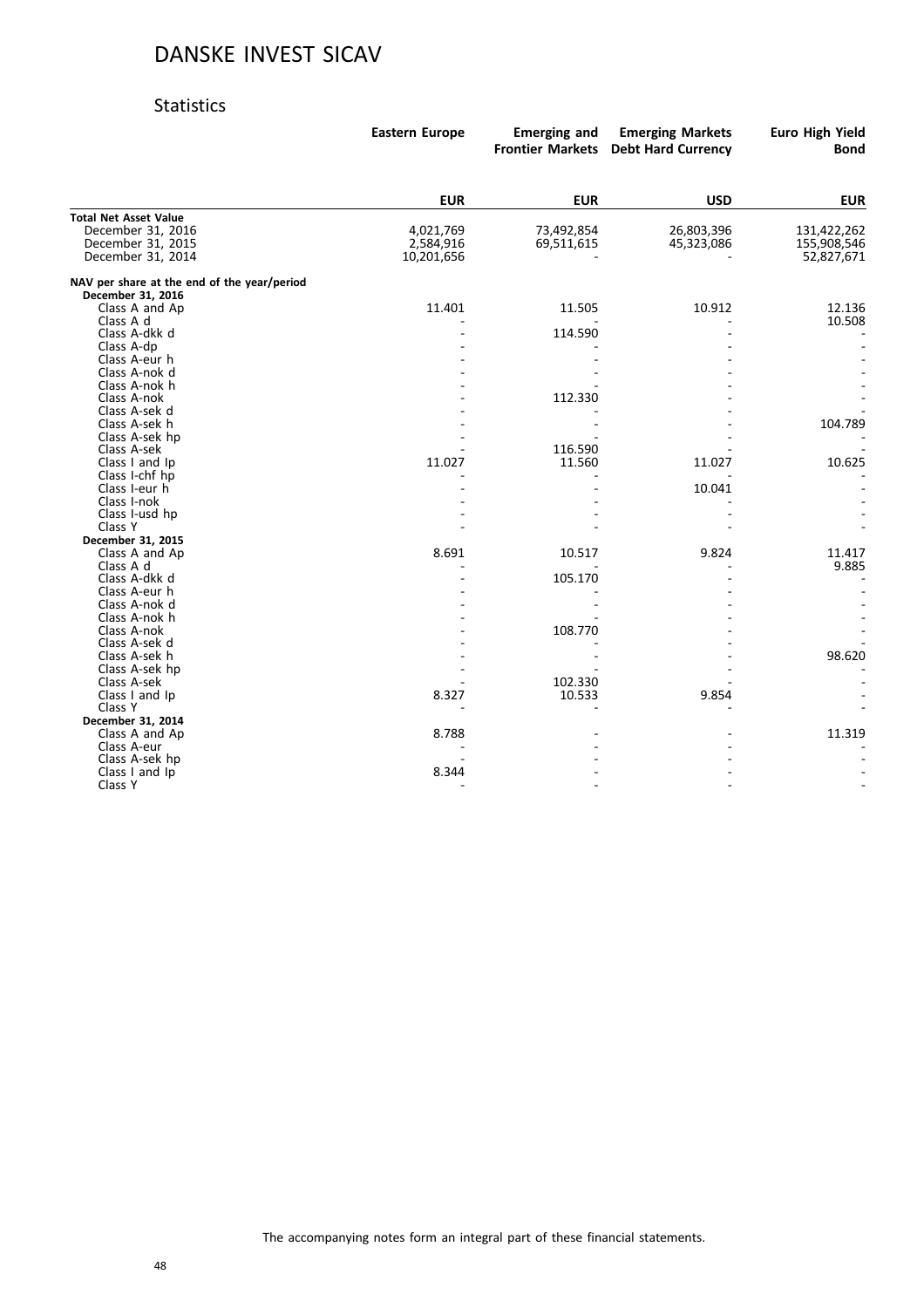### Statistics (continued)

|                                             | <b>Europe</b> | <b>Europe Absolute</b> | <b>Europe Long-Short</b><br><b>Dynamic</b> | <b>Europe Long-Short</b><br><b>Dynamic Plus</b> |
|---------------------------------------------|---------------|------------------------|--------------------------------------------|-------------------------------------------------|
|                                             |               |                        |                                            |                                                 |
|                                             | <b>EUR</b>    | <b>EUR</b>             | <b>EUR</b>                                 | <b>EUR</b>                                      |
| <b>Total Net Asset Value</b>                |               |                        |                                            |                                                 |
| December 31, 2016                           | 114,454,796   | 270,875,949            | 787,913,372                                | 81,618,464                                      |
| December 31, 2015                           | 102,331,202   | 246,341,057            | 568,789,151                                | 30,888,138                                      |
| December 31, 2014                           | 80,795,309    | 109,728,536            | 191,812,924                                |                                                 |
| NAV per share at the end of the year/period |               |                        |                                            |                                                 |
| December 31, 2016                           |               |                        |                                            |                                                 |
| Class A and Ap                              | 15.199        | 12.988                 | 11.092                                     | 9.909                                           |
| Class A d                                   |               |                        |                                            |                                                 |
| Class A-dkk d                               |               |                        |                                            |                                                 |
| Class A-dp                                  |               |                        | 9.623                                      |                                                 |
| Class A-eur h                               |               |                        |                                            |                                                 |
| Class A-nok d                               |               |                        |                                            |                                                 |
| Class A-nok h                               |               |                        | 96.260                                     |                                                 |
| Class A-nok                                 |               |                        |                                            |                                                 |
| Class A-sek d                               |               |                        |                                            |                                                 |
| Class A-sek h                               |               |                        |                                            | 88.150                                          |
| Class A-sek hp                              |               | 132.140                | 109.490                                    |                                                 |
| Class A-sek                                 |               |                        |                                            |                                                 |
| Class I and Ip                              | 15.630        | 13.359                 | 11.337                                     | 10.009                                          |
| Class I-chf hp                              |               |                        | 10.026                                     |                                                 |
| Class I-eur h                               |               |                        |                                            |                                                 |
| Class I-nok                                 |               |                        |                                            |                                                 |
| Class I-usd hp                              |               |                        | 10.034                                     |                                                 |
| Class Y                                     |               |                        |                                            |                                                 |
| December 31, 2015                           |               |                        |                                            |                                                 |
| Class A and Ap                              | 15.246        | 13.866                 | 11.853                                     | 10.996                                          |
| Class A d                                   |               |                        |                                            |                                                 |
| Class A-dkk d                               |               |                        |                                            |                                                 |
| Class A-eur h                               |               |                        |                                            |                                                 |
| Class A-nok d                               |               |                        |                                            |                                                 |
| Class A-nok h                               |               |                        | 101.830                                    |                                                 |
| Class A-nok                                 |               |                        |                                            |                                                 |
| Class A-sek d                               |               |                        |                                            |                                                 |
| Class A-sek h                               |               |                        |                                            |                                                 |
| Class A-sek hp                              |               | 141.540                | 117.110                                    |                                                 |
| Class A-sek                                 |               |                        |                                            |                                                 |
| Class I and Ip                              | 15.563        | 14.170                 | 12.039                                     | 11.033                                          |
| Class Y                                     |               |                        |                                            |                                                 |
| December 31, 2014                           |               |                        |                                            |                                                 |
| Class A and Ap                              | 13.452        | 11.943                 | 10.478                                     |                                                 |
| Class A-eur                                 |               |                        |                                            |                                                 |
| Class A-sek hp                              |               | 122.480                | 103.730                                    |                                                 |
| Class I and Ip                              | 13.630        | 12.154                 | 10.592                                     |                                                 |
| Class Y                                     |               |                        |                                            |                                                 |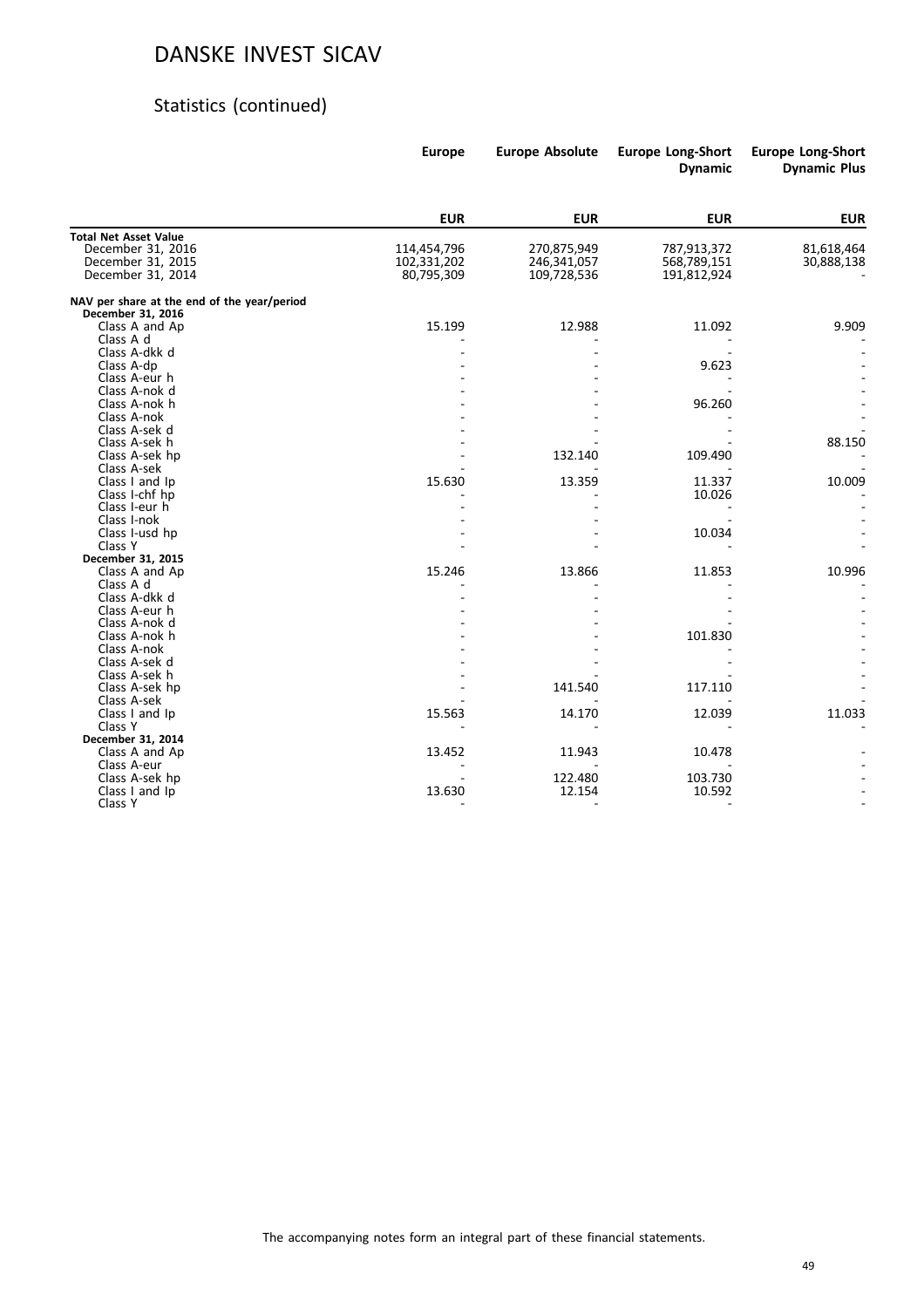### Statistics (continued)

|                                                                  | European<br>Corporate<br>Sustainable Bond* | Germany    | <b>Global Emerging</b><br>Markets Leaders* | <b>Global High</b><br><b>Dividend</b> |
|------------------------------------------------------------------|--------------------------------------------|------------|--------------------------------------------|---------------------------------------|
|                                                                  | <b>EUR</b>                                 | <b>EUR</b> | <b>USD</b>                                 | <b>EUR</b>                            |
| <b>Total Net Asset Value</b>                                     |                                            |            |                                            |                                       |
| December 31, 2016                                                | 57,250,754                                 | 7,485,187  |                                            | 12,319,297                            |
| December 31, 2015                                                |                                            | 11,911,687 |                                            | 10,506,161                            |
| December 31, 2014                                                |                                            | 10,258,291 |                                            |                                       |
| NAV per share at the end of the year/period<br>December 31, 2016 |                                            |            |                                            |                                       |
| Class A and Ap                                                   | 10.083                                     | 11.523     |                                            | 10.741                                |
| Class A d                                                        | 10.078                                     |            |                                            |                                       |
| Class A-dkk d                                                    |                                            |            |                                            |                                       |
| Class A-dp                                                       |                                            |            |                                            |                                       |
| Class A-eur h                                                    |                                            |            |                                            |                                       |
| Class A-nok d                                                    |                                            |            |                                            | 112.310                               |
| Class A-nok h                                                    |                                            |            |                                            |                                       |
| Class A-nok                                                      |                                            | 107.120    |                                            | 112.310                               |
| Class A-sek d                                                    |                                            |            |                                            | 113.510                               |
| Class A-sek h                                                    |                                            |            |                                            |                                       |
| Class A-sek hp                                                   |                                            |            |                                            |                                       |
| Class A-sek                                                      | 100.580                                    | 105.580    |                                            | 113.510                               |
| Class I and Ip                                                   | 10.131                                     | 11.679     |                                            | 10.885                                |
| Class I-chf hp                                                   |                                            |            |                                            |                                       |
| Class I-eur h                                                    |                                            |            |                                            |                                       |
| Class I-nok                                                      | 98.660                                     |            |                                            |                                       |
| Class I-usd hp                                                   |                                            |            |                                            |                                       |
| Class Y                                                          |                                            |            |                                            |                                       |
| December 31, 2015                                                |                                            |            |                                            |                                       |
| Class A and Ap                                                   |                                            | 11.663     |                                            | 9.758                                 |
| Class A d                                                        |                                            |            |                                            |                                       |
| Class A-dkk d                                                    |                                            |            |                                            |                                       |
| Class A-eur h<br>Class A-nok d                                   |                                            |            |                                            | 107.820                               |
| Class A-nok h                                                    |                                            |            |                                            |                                       |
| Class A-nok                                                      |                                            | 113.580    |                                            | 107.820                               |
| Class A-sek d                                                    |                                            |            |                                            | 97.780                                |
| Class A-sek h                                                    |                                            |            |                                            |                                       |
| Class A-sek hp                                                   |                                            |            |                                            |                                       |
| Class A-sek                                                      |                                            | 102.560    |                                            | 97.780                                |
| Class I and Ip                                                   |                                            | 11.745     |                                            | 9.806                                 |
| Class Y                                                          |                                            |            |                                            |                                       |
| December 31, 2014                                                |                                            |            |                                            |                                       |
| Class A and Ap                                                   |                                            | 10.254     |                                            |                                       |
| Class A-eur                                                      |                                            |            |                                            |                                       |
| Class A-sek hp                                                   |                                            |            |                                            |                                       |
| Class I and Ip                                                   |                                            | 10.257     |                                            |                                       |
| Class Y                                                          |                                            |            |                                            |                                       |
|                                                                  |                                            |            |                                            |                                       |

\* See Note 1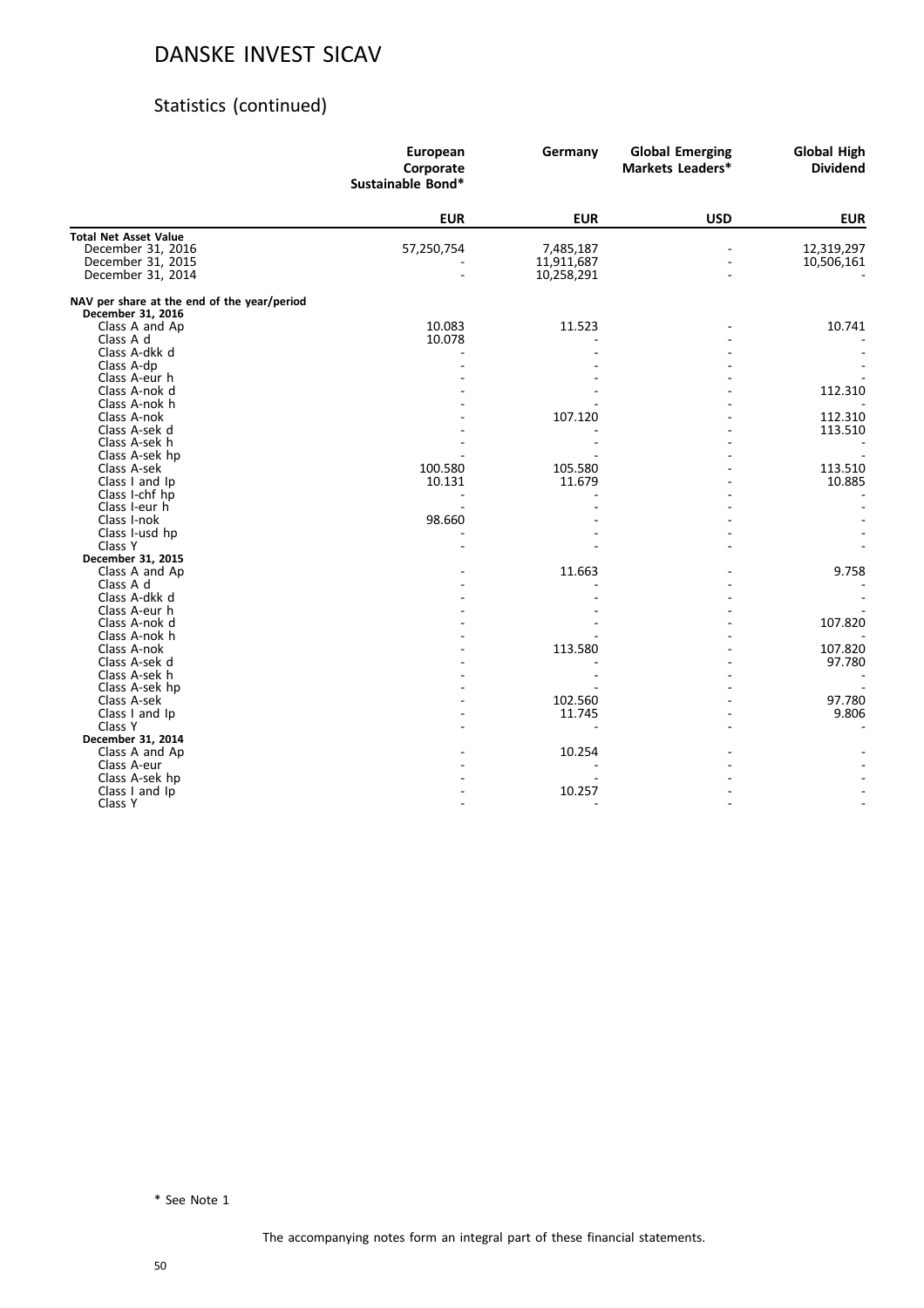# Statistics (continued)

|                                             | <b>Global Inflation</b><br><b>Linked Bond</b> | <b>Global Inflation</b><br><b>Linked Bond</b><br><b>Short Duration</b> | <b>Bond</b> | Nordic Corporate US High Yield Bond |
|---------------------------------------------|-----------------------------------------------|------------------------------------------------------------------------|-------------|-------------------------------------|
|                                             | <b>EUR</b>                                    | <b>EUR</b>                                                             | <b>EUR</b>  | <b>USD</b>                          |
| <b>Total Net Asset Value</b>                |                                               |                                                                        |             |                                     |
| December 31, 2016                           | 11,821,044                                    | 83,435,136                                                             | 147,855,480 | 59,331,298                          |
| December 31, 2015                           | 13,603,500                                    | 38,714,137                                                             | 146,769,464 | 49,588,375                          |
| December 31, 2014                           | 171,709,666                                   | 9,987,188                                                              | 33,709,255  |                                     |
| NAV per share at the end of the year/period |                                               |                                                                        |             |                                     |
| December 31, 2016                           |                                               |                                                                        |             |                                     |
| Class A and Ap                              | 11.026                                        | 10.038                                                                 | 10.145      |                                     |
| Class A d                                   | 10.641                                        | 10.066                                                                 | 10.048      |                                     |
| Class A-dkk d                               |                                               |                                                                        |             |                                     |
| Class A-dp                                  |                                               |                                                                        |             |                                     |
| Class A-eur h                               |                                               |                                                                        |             | 9.958                               |
| Class A-nok d                               |                                               |                                                                        |             |                                     |
| Class A-nok h                               |                                               |                                                                        |             |                                     |
| Class A-nok                                 |                                               |                                                                        |             |                                     |
| Class A-sek d                               |                                               |                                                                        |             |                                     |
| Class A-sek h                               | 106.230                                       |                                                                        |             |                                     |
| Class A-sek hp                              |                                               |                                                                        |             |                                     |
| Class A-sek                                 |                                               |                                                                        | 100.153     |                                     |
| Class I and Ip                              | 10.668                                        | 10.131                                                                 | 10.265      | 10.423                              |
| Class I-chf hp                              |                                               |                                                                        |             |                                     |
| Class I-eur h                               |                                               |                                                                        |             |                                     |
| Class I-nok                                 |                                               |                                                                        |             |                                     |
| Class I-usd hp                              |                                               |                                                                        |             |                                     |
| Class Y                                     | 10.877                                        |                                                                        |             |                                     |
| December 31, 2015                           |                                               |                                                                        |             |                                     |
| Class A and Ap                              | 10.280                                        | 9.857                                                                  | 9.906       |                                     |
| Class A d                                   | 9.901                                         | 9.869                                                                  | 9.792       |                                     |
| Class A-dkk d                               |                                               |                                                                        |             |                                     |
| Class A-eur h                               |                                               |                                                                        |             | 8.943                               |
| Class A-nok d                               |                                               |                                                                        |             |                                     |
| Class A-nok h                               |                                               |                                                                        |             |                                     |
| Class A-nok                                 |                                               |                                                                        |             |                                     |
| Class A-sek d                               |                                               |                                                                        |             |                                     |
| Class A-sek h                               | 99.110                                        |                                                                        |             |                                     |
| Class A-sek hp                              |                                               |                                                                        | 97.820      |                                     |
| Class A-sek                                 | 9.889                                         | 9.903                                                                  | 9.966       | 9.157                               |
| Class I and Ip<br>Class Y                   | 10.117                                        |                                                                        |             |                                     |
|                                             |                                               |                                                                        |             |                                     |
| December 31, 2014                           | 10.431                                        | 9.984                                                                  | 10.035      |                                     |
| Class A and Ap                              |                                               |                                                                        |             |                                     |
| Class A-eur                                 |                                               |                                                                        |             |                                     |
| Class A-sek hp<br>Class I and Ip            | 10.562                                        | 9.986                                                                  | 10.040      |                                     |
| Class Y                                     | 10.243                                        |                                                                        |             |                                     |
|                                             |                                               |                                                                        |             |                                     |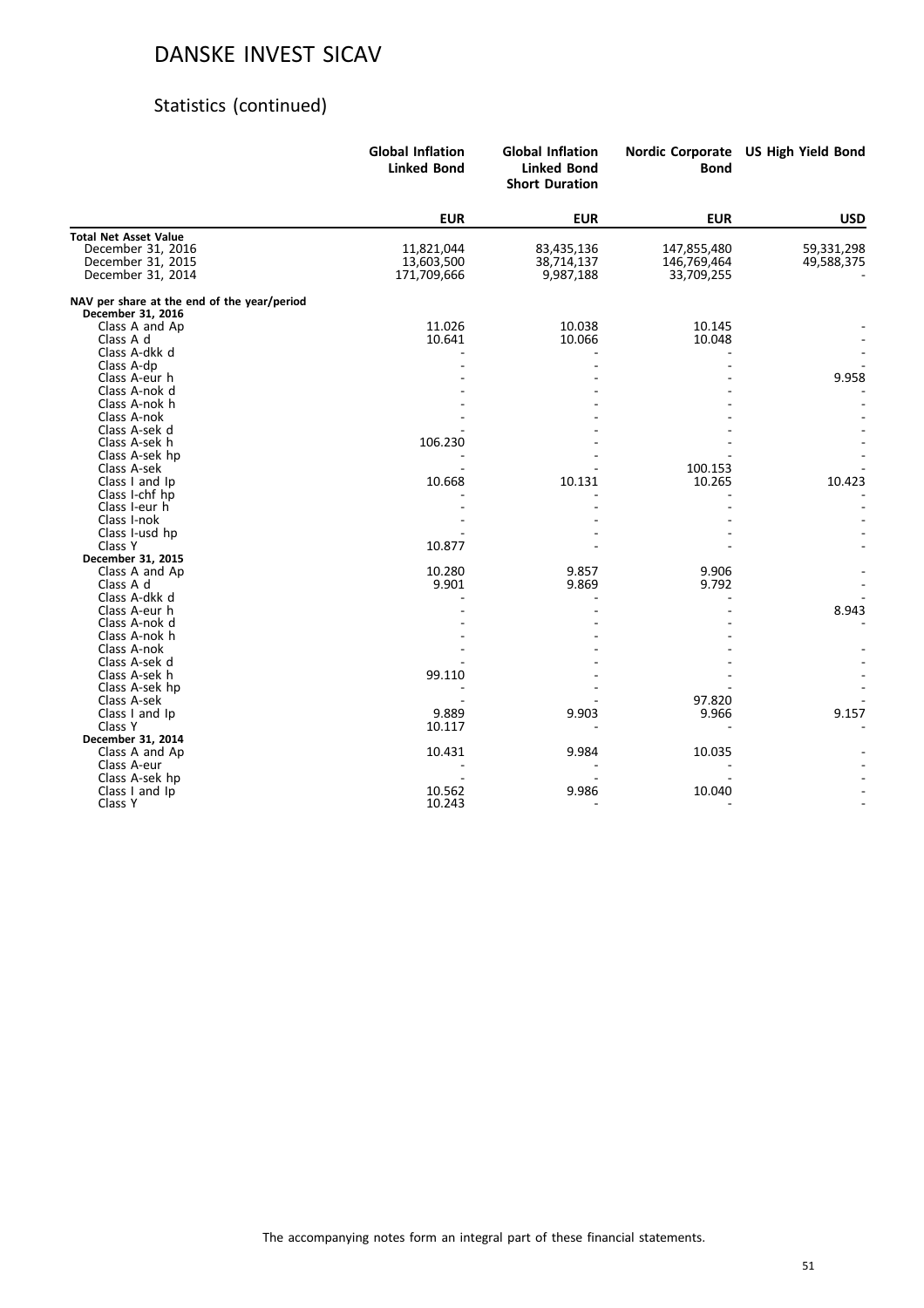### Eastern Europe

### Statement of Investments as at December 31, 2016

| Description                                                            | Quantity / Face Currency<br>Value |            | Cost    | Evaluation % net | assets |
|------------------------------------------------------------------------|-----------------------------------|------------|---------|------------------|--------|
| Transferable securities admitted to an official stock exchange listing |                                   |            |         |                  |        |
| <b>Shares</b>                                                          |                                   |            |         |                  |        |
| <b>British Virgin Islands</b>                                          |                                   |            |         |                  |        |
| Lenta Ltd /Gdr                                                         | 4,326                             | <b>USD</b> | 26,839  | 33,655           | 0.84   |
| Luxoft Holding Inc -A-                                                 | 694                               | <b>USD</b> | 37,593  | 36,863           | 0.91   |
|                                                                        |                                   |            | 64,432  | 70,518           | 1.75   |
| <b>Cyprus</b>                                                          |                                   |            |         |                  |        |
| Globaltrans Investment Plc /Gdr                                        | 8,609                             | <b>USD</b> | 36,713  | 51,255           | 1.27   |
|                                                                        |                                   |            | 36,713  | 51,255           | 1.27   |
| <b>Czech Republic</b>                                                  |                                   |            |         |                  |        |
| Komercni Banka As                                                      | 1,618                             | <b>CZK</b> | 53,080  | 52,669           | 1.31   |
|                                                                        |                                   |            | 53,080  | 52,669           | 1.31   |
| Germany                                                                |                                   |            |         |                  |        |
| Uniwheels Ag                                                           | 1,095                             | <b>PLN</b> | 30,229  | 53,364           | 1.33   |
|                                                                        |                                   |            | 30,229  | 53,364           | 1.33   |
| <b>Great Britain</b>                                                   |                                   |            |         |                  |        |
| Georgia Healthcare Group Plc                                           | 7,741                             | GBP        | 19,023  | 31,636           | 0.79   |
|                                                                        |                                   |            | 19,023  | 31,636           | 0.79   |
| Greece                                                                 |                                   |            |         |                  |        |
| Alpha Bank Ae                                                          | 14,489                            | <b>EUR</b> | 29,732  | 26,370           | 0.65   |
| Follie Follie Gr Shs                                                   | 1,984                             | <b>EUR</b> | 39,389  | 37,696           | 0.94   |
| Jumbo Sa                                                               | 2,822                             | <b>EUR</b> | 34,958  | 42,189           | 1.05   |
| Mytilineos Holdings/Reg                                                | 5,957                             | <b>EUR</b> | 35,449  | 36,874           | 0.92   |
| National Bank Of Greece S.A.                                           | 119,078                           | <b>EUR</b> | 24,901  | 29,174           | 0.72   |
|                                                                        |                                   |            | 164,429 | 172,303          | 4.28   |
| Guernsey                                                               |                                   |            |         |                  |        |
| Etalon Group /Sgdr                                                     | 29,164                            | <b>USD</b> | 56,194  | 90,145           | 2.24   |
|                                                                        |                                   |            | 56,194  | 90,145           | 2.24   |
| Hungary                                                                |                                   |            |         |                  |        |
| Otp Bank Ltd                                                           | 4,229                             | <b>HUF</b> | 73,927  | 113,509          | 2.82   |
|                                                                        |                                   |            | 73,927  | 113,509          | 2.82   |
| Poland                                                                 |                                   |            |         |                  |        |
| Asseco Poland Sa                                                       | 3,484                             | PLN        | 48,444  | 42,927           | 1.07   |
| Bank Zachodni Wbk Sa Wroclaw                                           | 970                               | PLN        | 80,339  | 69,179           | 1.72   |
| CCC Shs                                                                | 745                               | PLN        | 18,041  | 34,275           | 0.85   |
| Grupa Kety Sa                                                          | 643                               | PLN        | 39,714  | 56,762           | 1.41   |
| Kghm Polska Miedz Sa                                                   | 1,888                             | PLN        | 56,382  | 39,331           | 0.98   |
| Polski Koncern Naftowy Orlen                                           | 4,748                             | PLN        | 61,359  | 91,493           | 2.28   |
| Powszechna Kasa Oszczed. Polski                                        | 11,689                            | PLN        | 98,304  | 74,155           | 1.84   |
| Powszechny Zaklad Ubezpieczen                                          | 9,568                             | PLN        | 94,175  | 72,202           | 1.80   |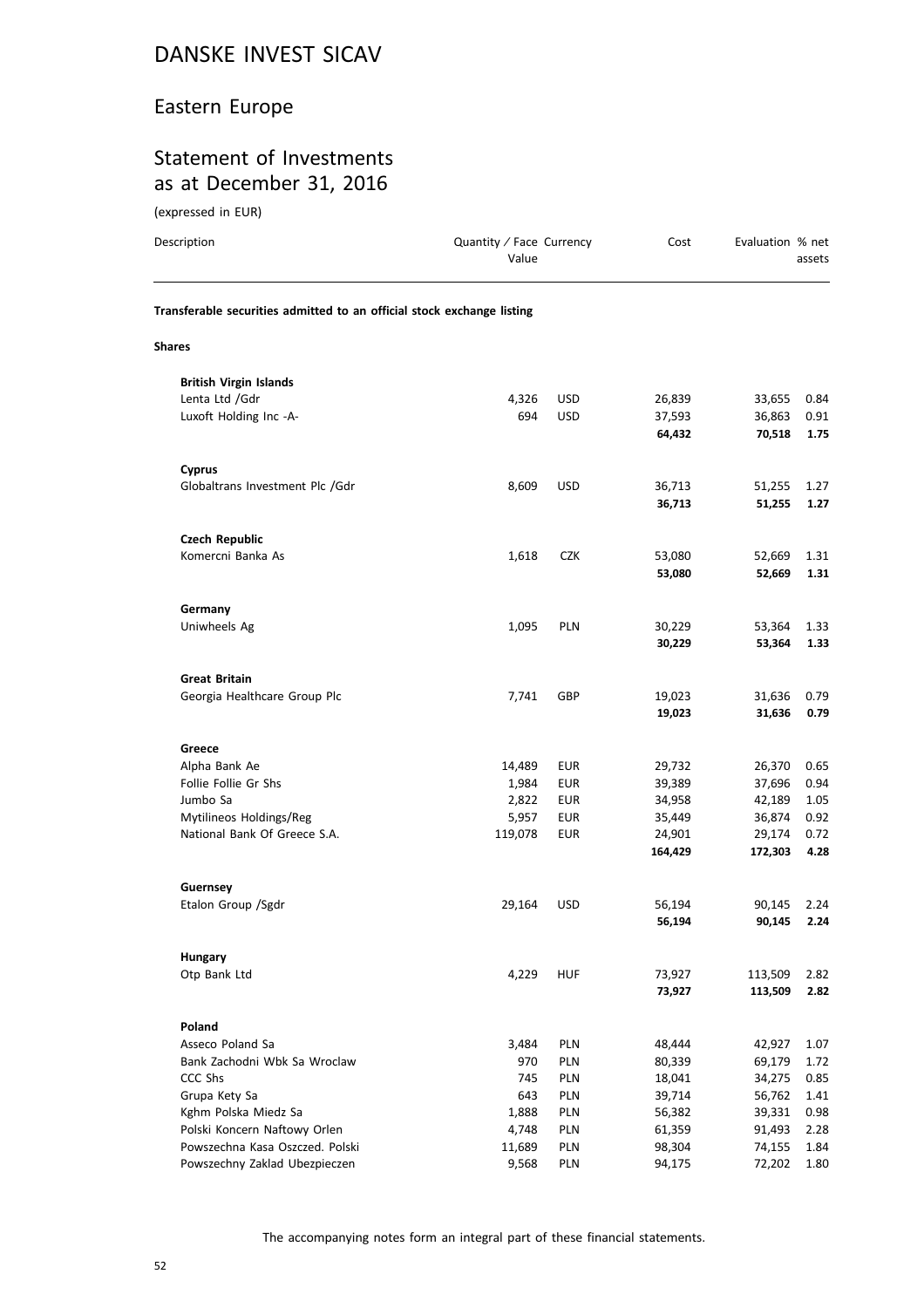#### Eastern Europe

# Statement of Investments (continued) as at December 31, 2016

(expressed in EUR)

| Description                                                                    | Quantity / Face Currency<br>Value |            | Cost              | Evaluation % net        | assets       |
|--------------------------------------------------------------------------------|-----------------------------------|------------|-------------------|-------------------------|--------------|
| Wirtualna Polska Holding S.A.                                                  | 4,154                             | PLN        | 47,022<br>543,780 | 50,787<br>531,111 13.21 | 1.26         |
|                                                                                |                                   |            |                   |                         |              |
| Russia                                                                         |                                   |            |                   |                         |              |
| Gazprom Neft Ojsc /Adr                                                         | 4,988                             | <b>USD</b> | 65,741            | 83,256                  | 2.07         |
| Gazprom Oao /Sadr Regs                                                         | 53,050                            | <b>USD</b> | 286,431           | 255,651                 | 6.36         |
| Mmc Norilsk Nickel Pjsc /Adr                                                   | 10,575                            | <b>USD</b> | 144,795           | 169,319                 | 4.21         |
| Novatek Oao /Sgdr                                                              | 1,014                             | <b>USD</b> | 102,822           | 124,212                 | 3.09         |
| Novolipetsk Steel Regs /Gdr                                                    | 2,387                             | <b>USD</b> | 29,828            | 42,226                  | 1.05         |
| Oil Company Lukoil Pjsc /Sadr                                                  | 6,524                             | <b>USD</b> | 300,787           | 348,646                 | 8.67         |
| Phosagro Ojsc /Sgdr                                                            | 2,110                             | USD        | 25,011            | 30,201                  | 0.75         |
| Ros Agro Plc /Gdr                                                              | 5,819                             | USD        | 61,701            | 71,669                  | 1.78         |
| Sberbank of Russia Ojsc /Sadr                                                  | 8,839                             | USD        | 73,830            | 97,263                  | 2.42         |
|                                                                                |                                   |            | 1,090,946         | 1,222,443 30.40         |              |
| <b>The Netherlands</b>                                                         |                                   |            |                   |                         |              |
| X5 Retail Group Nv /Sgdr                                                       | 1,121                             | <b>USD</b> | 18,210            | 34,373                  | 0.86         |
|                                                                                |                                   |            | 18,210            | 34,373                  | 0.86         |
|                                                                                |                                   |            |                   |                         |              |
| <b>Turkey</b>                                                                  |                                   |            |                   |                         |              |
| Akbank                                                                         | 15,304                            | TRY        | 41,792            | 32,060                  | 0.80         |
| Aygaz                                                                          | 9,493                             | TRY        | 30,274            | 28,947                  | 0.72         |
| Bim Birlesik Magazalar As                                                      | 2,491                             | TRY        | 37,641            | 33,245                  | 0.83         |
| Emlak Konut Gayr. Reit /Ipo                                                    | 46,639                            | TRY        | 45,335            | 37,347                  | 0.93         |
| Indeks Bilgisayar                                                              | 13,267                            | TRY        | 27,960            | 29,152                  | 0.72         |
| Koc Hld As                                                                     | 10,449                            | TRY        | 37,311            | 38,089                  | 0.95         |
| Sabanci Holding                                                                | 45,934                            | TRY        | 144,290           | 114,185                 | 2.84         |
| Soda Sanayii As                                                                | 21,147                            | TRY        | 27,270            | 30,560                  | 0.76         |
| Tofas Turk Otomobil Fabrikasi                                                  | 7,950                             | TRY        | 41,301            | 52,086                  | 1.29         |
| Turkiye Garanti Bankasi /Nom.                                                  | 55,083                            | TRY        | 146,986           | 113,018                 | 2.81         |
| Turkiye Is Bankasi As C                                                        | 27,023                            | TRY        | 49,923            | 37,959                  | 0.94         |
|                                                                                |                                   |            | 630,083           | 546,648 13.59           |              |
| <b>Total - Shares</b>                                                          |                                   |            | 2,781,046         | 2,969,974 73.85         |              |
| Total - Transferable securities admitted to an official stock exchange listing |                                   |            | 2,781,046         | 2,969,974 73.85         |              |
| Transferable securities dealt in on another regulated market                   |                                   |            |                   |                         |              |
| <b>Shares</b>                                                                  |                                   |            |                   |                         |              |
|                                                                                |                                   |            |                   |                         |              |
| <b>Romania</b><br>Banca Romana Pentru Dezvoltare                               |                                   |            | 23,887            |                         |              |
|                                                                                | 9,513                             | <b>RON</b> | 23,887            | 24,562<br>24,562        | 0.61<br>0.61 |
|                                                                                |                                   |            |                   |                         |              |
| Russia                                                                         |                                   |            |                   |                         |              |
| Ak Sberegatelny Bank Sberbank                                                  | 84,734                            | USD        | 78,577            | 226,584                 | 5.63         |
| Alrosa Cjsc Shs                                                                | 48,820                            | USD        | 46,519            | 73,589                  | 1.83         |

The accompanying notes form an integral part of these financial statements.

E.On Russia Ojsc 720,711 USD 28,601 32,433 0.81 Inter Rao Ues Ojsc 575,283 USD 25,109 34,236 0.85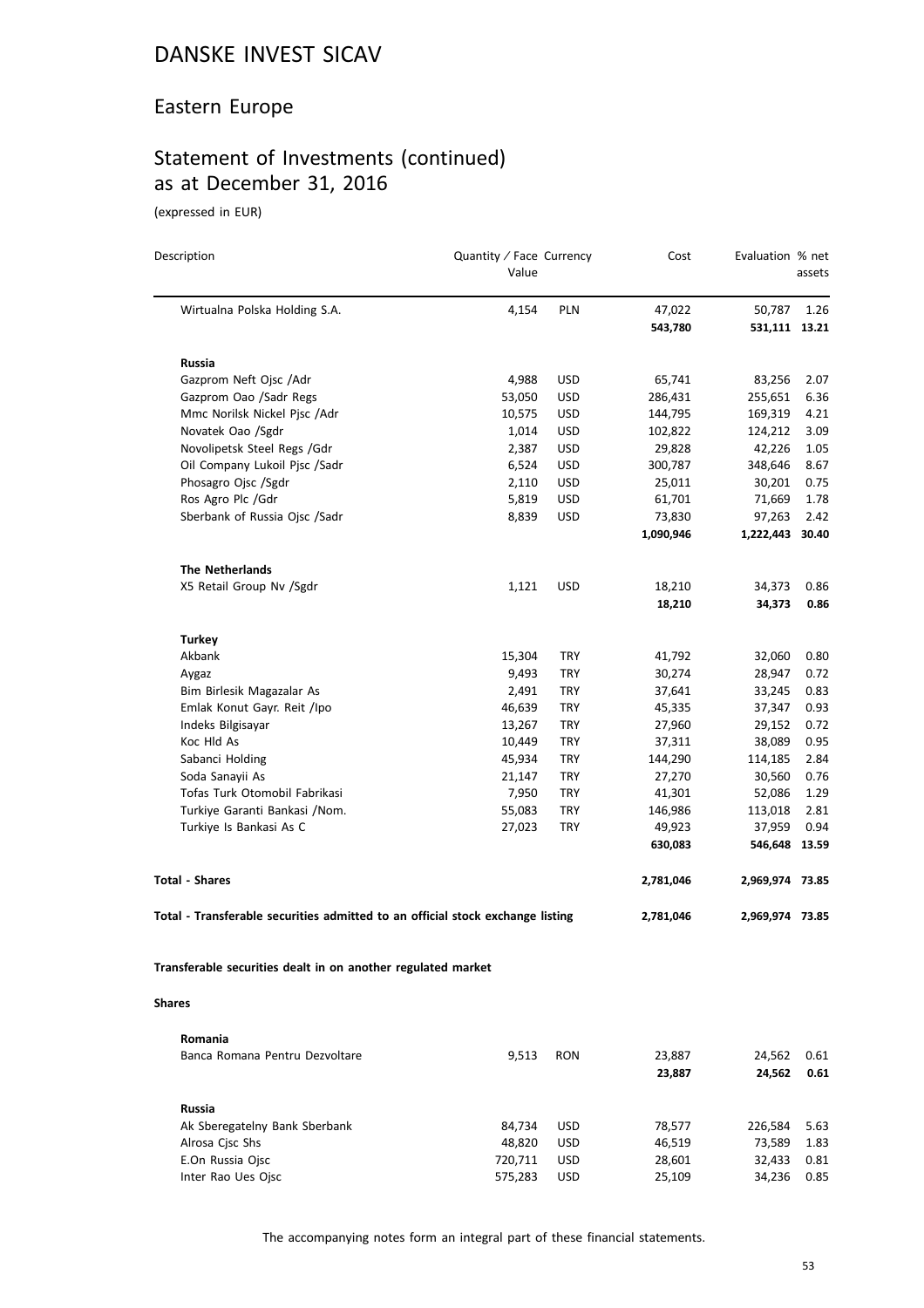### Eastern Europe

# Statement of Investments (continued) as at December 31, 2016

| Description                                                          | Quantity / Face Currency<br>Value |            | Cost      | Evaluation % net | assets |
|----------------------------------------------------------------------|-----------------------------------|------------|-----------|------------------|--------|
| Jsc Surgutneftegaz /Pref.                                            | 217,538                           | <b>USD</b> | 105,001   | 108,939          | 2.71   |
| Magnit Jsc                                                           | 613                               | <b>USD</b> | 98,469    | 103,255          | 2.57   |
| Mobile Telesystems Ojsc                                              | 34,416                            | <b>USD</b> | 115,606   | 136,730          | 3.40   |
| Moscow Exchange                                                      | 29,050                            | <b>USD</b> | 46,762    | 55,715           | 1.38   |
| Tatneft                                                              | 38,409                            | <b>USD</b> | 95,428    | 140,347          | 3.49   |
|                                                                      |                                   |            | 640,072   | 911,828 22.67    |        |
| <b>Total - Shares</b>                                                |                                   |            | 663,959   | 936,390 23.28    |        |
| Total - Transferable securities dealt in on another regulated market |                                   |            | 663,959   | 936,390 23.28    |        |
| Closed - ended investment funds                                      |                                   |            |           |                  |        |
| <b>Shares</b>                                                        |                                   |            |           |                  |        |
| Romania                                                              |                                   |            |           |                  |        |
| Fondul Proprietatea Sa /Dis                                          | 157,558                           | <b>RON</b> | 20,996    | 27,607           | 0.69   |
|                                                                      |                                   |            | 20,996    | 27,607           | 0.69   |
| <b>Total - Shares</b>                                                |                                   |            | 20,996    | 27,607           | 0.69   |
| Total - Closed - ended investment funds                              |                                   |            | 20,996    | 27,607           | 0.69   |
| TOTAL INVESTMENT PORTFOLIO                                           |                                   |            | 3,466,001 | 3,933,971 97.82  |        |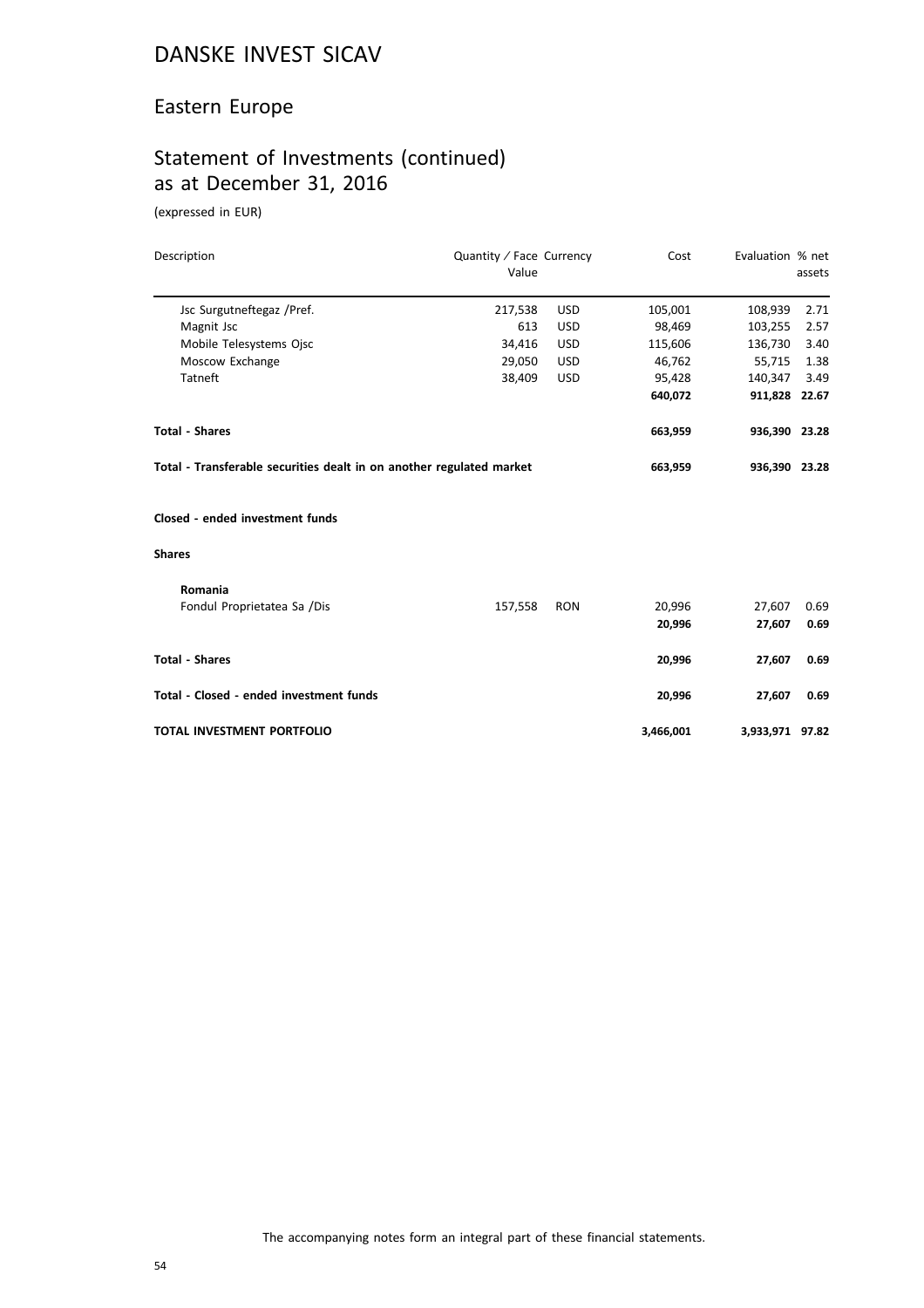### Eastern Europe

# Geographical and Economic Portfolio Breakdowns as at December 31, 2016

(expressed as a percentage of net assets)

| Geographical breakdown | %     |
|------------------------|-------|
| Russia                 | 53.07 |
| Turkey                 | 13.59 |
| Poland                 | 13.21 |
| Greece                 | 4.28  |
| Hungary                | 2.82  |
| Guernsey               | 2.24  |
| British Virgin Islands | 1.75  |
| Germany                | 1.33  |
| Czech Republic         | 1.31  |
| Romania                | 1.30  |
| Cyprus                 | 1.27  |
| The Netherlands        | 0.86  |
| <b>Great Britain</b>   | 0.79  |
|                        |       |

| Economic breakdown                                | %     |
|---------------------------------------------------|-------|
| Petrol                                            | 26.99 |
| <b>Banks and Financial Institutions</b>           | 22.27 |
| Holding and Finance Companies                     | 8.26  |
| Non-Ferrous Metals                                | 5.19  |
| Internet Software                                 | 3.96  |
| <b>Food and Distilleries</b>                      | 3.40  |
| <b>News Transmission</b>                          | 3.40  |
| Chemicals                                         | 3.34  |
| <b>Other Services</b>                             | 3.09  |
| Retail                                            | 2.64  |
| Automobile Industry                               | 2.62  |
| Mines, Heavy Industries                           | 1.97  |
| Insurance                                         | 1.80  |
| Agriculture and Fishing                           | 1.78  |
| Transportation                                    | 1.27  |
| <b>Consumer Goods</b>                             | 1.05  |
| Real Estate Companies                             | 0.93  |
| Textile                                           | 0.85  |
| Miscellaneous                                     | 0.81  |
| <b>Healthcare Education &amp; Social Services</b> | 0.79  |
| <b>Public Services</b>                            | 0.72  |
| Investment Funds                                  | 0.69  |
|                                                   | 97.82 |

**97.82**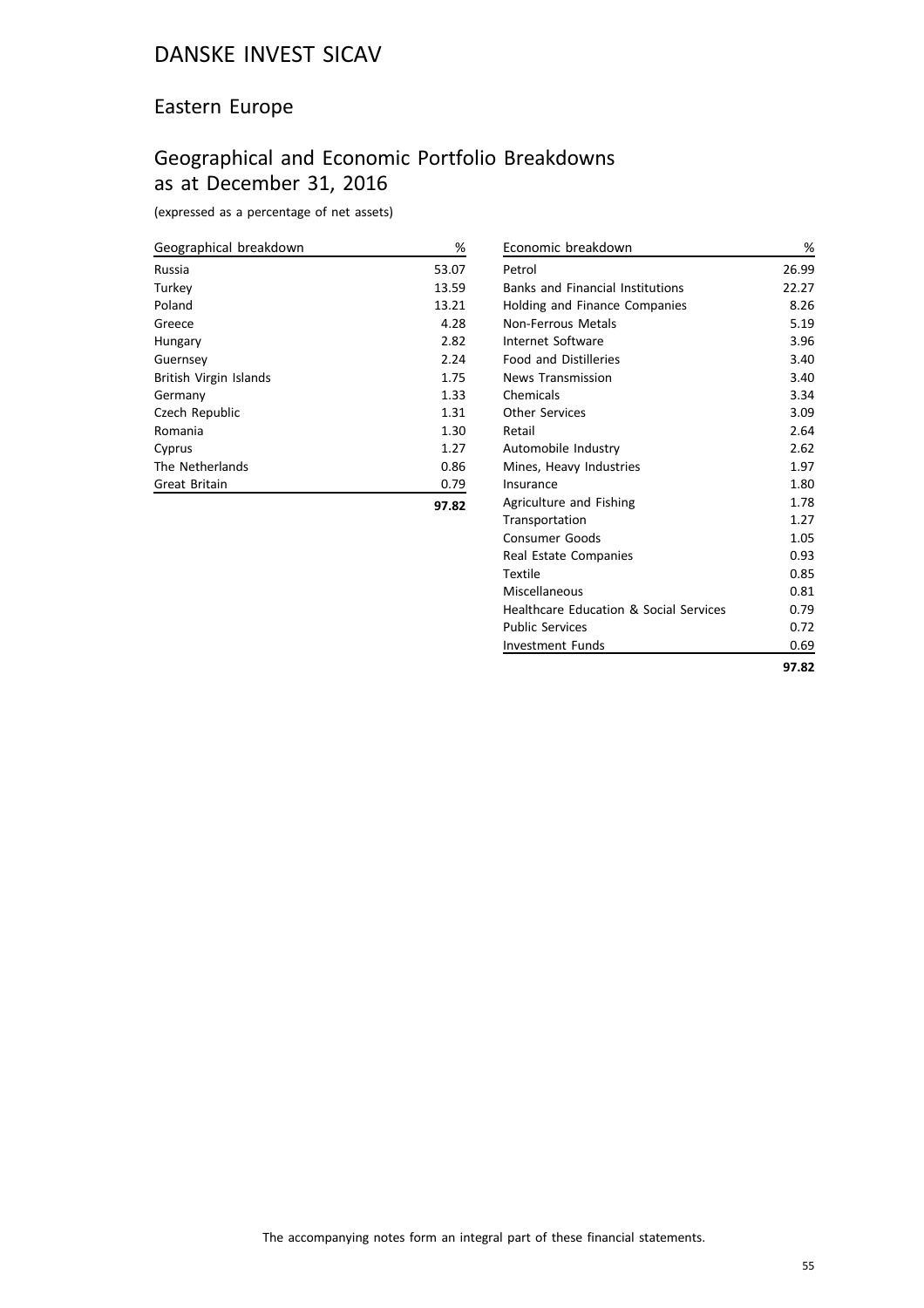### Emerging and Frontier Markets

### Statement of Investments as at December 31, 2016

(expressed in EUR)

| Description                                                            | Quantity / Face Currency<br>Value |                          | Cost               | Evaluation % net   | assets       |
|------------------------------------------------------------------------|-----------------------------------|--------------------------|--------------------|--------------------|--------------|
| Transferable securities admitted to an official stock exchange listing |                                   |                          |                    |                    |              |
| Bonds                                                                  |                                   |                          |                    |                    |              |
| <b>Great Britain</b>                                                   |                                   |                          |                    |                    |              |
| Hsbc 0% 14-31.07.17                                                    | 10,666                            | <b>USD</b>               | 161,223            | 184,593            | 0.25         |
| Hsbc 19.10.18 Cert /Bupa                                               | 8,000                             | <b>USD</b>               | 211,689            | 264,735            | 0.36         |
|                                                                        |                                   |                          | 372,912            | 449,328            | 0.61         |
| <b>Switzerland</b>                                                     |                                   |                          |                    |                    |              |
| Cs Nassau 31.07.17 Cert / Altayyar                                     | 12,300                            | <b>USD</b>               | 207,092            | 114,336            | 0.16         |
|                                                                        |                                   |                          | 207,092            | 114,336            | 0.16         |
| Total - Bonds                                                          |                                   |                          | 580,004            | 563,664            | 0.77         |
| <b>Shares</b>                                                          |                                   |                          |                    |                    |              |
| Argentina                                                              |                                   |                          |                    |                    |              |
| Financiero Galacia Sp. Adr -B-                                         | 11,172                            | <b>USD</b>               | 276,384            | 285,184            | 0.39         |
|                                                                        |                                   |                          | 276,384            | 285,184            | 0.39         |
| <b>Bermuda Islands</b>                                                 |                                   |                          |                    |                    |              |
| China Resources Gas Group Ltd                                          | 124,000                           | HKD                      | 321,053            | 331,521            | 0.45         |
|                                                                        |                                   |                          | 321,053            | 331,521            | 0.45         |
| Brazil                                                                 |                                   |                          |                    |                    |              |
| Bco Bradesco Sa /Pref.                                                 | 69,570                            | BRL                      | 386,746            | 589,550            | 0.80         |
| Bm&F Bovespa Bolsadevalores Opr                                        | 59,900                            | BRL                      | 274,060            | 288,809            | 0.39         |
| Cia Paranaense De EnergiaCia                                           | 34,200                            | BRL                      | 215,051            | 190,680            | 0.26         |
| Cielo                                                                  | 25,640                            | BRL                      | 221,477            | 208,962            | 0.28         |
| Cvc Brasil                                                             | 65,400                            | <b>BRL</b>               | 285,331            | 452,925            | 0.62         |
| Direcional Engenharia Sa                                               | 253,500                           | BRL                      | 222,249            | 337,787            | 0.46         |
| Ez Tec Empreendimentos E Par                                           | 67,093                            | <b>BRL</b>               | 213,485            | 306,826            | 0.42         |
| Fibria                                                                 | 26,300                            | BRL                      | 199,925            | 245,082            | 0.33         |
| Iguatemi Empresa Shopping Cent                                         | 43,400                            | BRL                      | 297,155            | 338,231            | 0.46         |
| Investimentos Itau /Pref.<br>Klabin Riocell Sa                         | 285,630                           | <b>BRL</b>               | 459,142            | 691,090            | 0.94         |
|                                                                        | 51,100                            | BRL                      | 247,051            | 264,597            | 0.36         |
| Kroton Educacional 7-Open / Cv<br>Minerva Sa                           | 78,800<br>53,300                  | <b>BRL</b><br><b>BRL</b> | 170,300<br>157,748 | 306,942<br>189,236 | 0.42<br>0.26 |
| Sabesp. Cia Saneam. Basestado                                          | 47,300                            | <b>BRL</b>               | 263,077            | 397,927            | 0.54         |
| Sao Martinho Sa                                                        | 90,600                            | <b>BRL</b>               | 258,436            | 516,254            | 0.70         |
|                                                                        |                                   |                          | 3,871,233          | 5,324,898          | 7.24         |
| <b>British Virgin Islands</b>                                          |                                   |                          |                    |                    |              |
| Lenta Ltd /Gdr                                                         | 24,291                            | <b>USD</b>               | 143,328            | 188,977            | 0.26         |
| Luxoft Holding Inc -A-                                                 | 5,571                             | <b>USD</b>               | 282,488            | 295,916            | 0.40         |
|                                                                        |                                   |                          | 425,816            | 484,893            | 0.66         |
| Cayman Islands                                                         |                                   |                          |                    |                    |              |
| 3Sbio Inc*                                                             | 559,500                           | HKD                      | 512,586            | 518,060            | 0.70         |
|                                                                        |                                   |                          |                    |                    |              |

\* Securities subject to a collateralized securities lending agreement as described in note 7.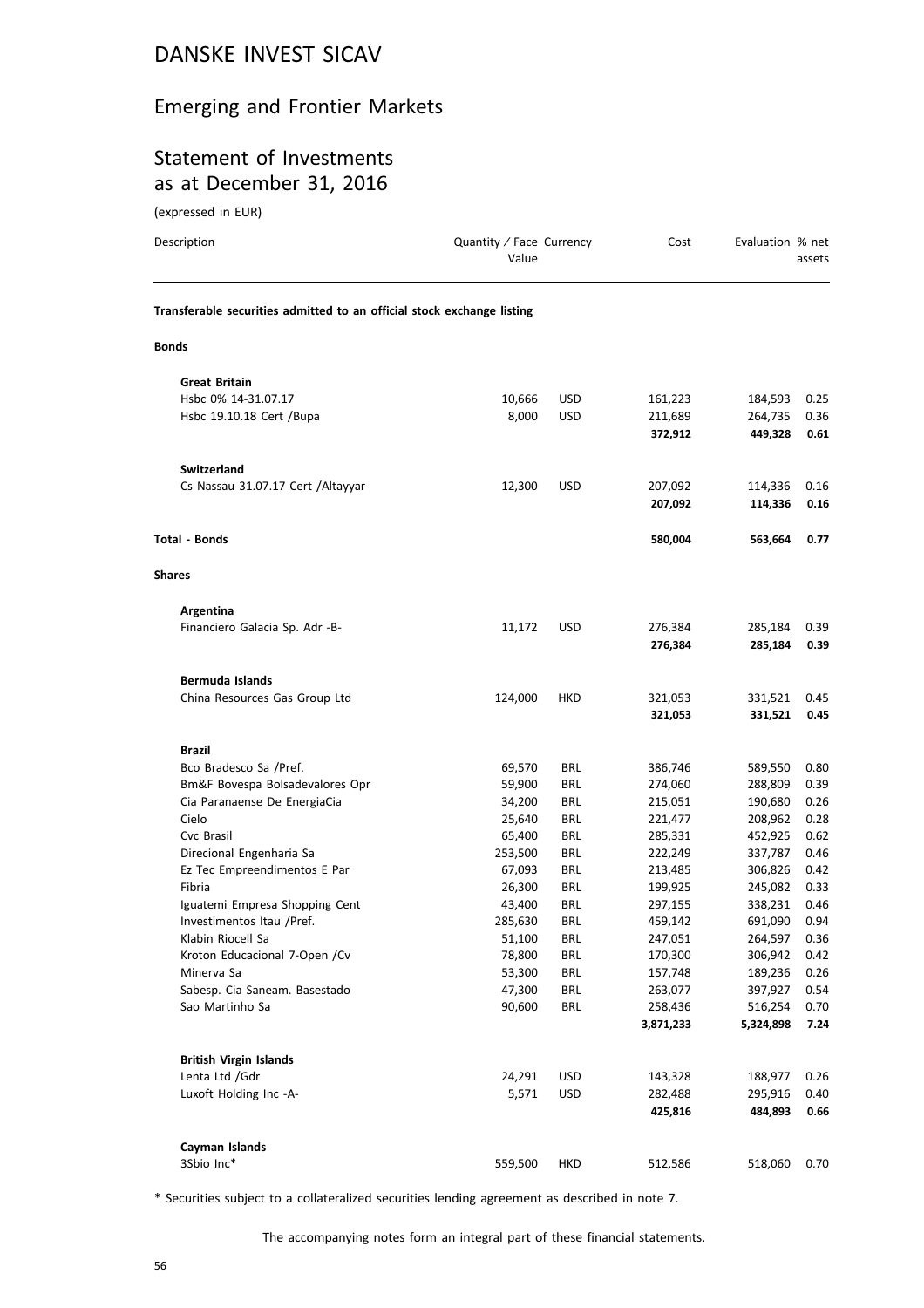### Emerging and Frontier Markets

# Statement of Investments (continued) as at December 31, 2016

(expressed in EUR)

| Description                     | Quantity / Face Currency<br>Value |            | Cost      | Evaluation % net | assets |
|---------------------------------|-----------------------------------|------------|-----------|------------------|--------|
|                                 |                                   |            |           |                  |        |
| Aac Technologie Shs*            | 64,000                            | HKD        | 391,445   | 552,960          | 0.75   |
| Alibaba Group Holding Ltd /Adr* | 6,500                             | <b>USD</b> | 613,609   | 539,869          | 0.73   |
| Goodbaby Intl                   | 1,000,000                         | <b>HKD</b> | 466,233   | 454,995          | 0.62   |
| Green Seal Holding Ltd          | 42,000                            | TWD        | 185,449   | 179,689          | 0.24   |
| New Oriental Educat. Tech /Adr  | 22,300                            | <b>USD</b> | 827,919   | 902,010          | 1.23   |
| Nexteer Automotive Group Ltd    | 468,000                           | HKD        | 423,999   | 528,039          | 0.72   |
| Q Tech                          | 982,000                           | HKD        | 489,005   | 481,731          | 0.66   |
| Shenzhou Intl Group Ltd         | 89,000                            | HKD        | 403,113   | 535,379          | 0.73   |
| Tencent Holdings Ltd            | 62,200                            | HKD        | 1,008,153 | 1,447,073        | 1.97   |
| Tongda Group Holdings Ltd       | 1,340,000                         | HKD        | 264,164   | 328,676          | 0.45   |
| Xinyi Glass Holding Co Ltd      | 880,000                           | HKD        | 418,353   | 684,234          | 0.93   |
|                                 |                                   |            | 6,004,028 | 7,152,715        | 9.73   |
| <b>Chile</b>                    |                                   |            |           |                  |        |
| Banmedica Sa Banmedica          | 118,000                           | <b>CLP</b> | 226,844   | 215,715          | 0.29   |
| Hortifrut Sa                    | 107,216                           | <b>CLP</b> | 108,144   | 224,393          | 0.31   |
| Parauco                         | 359,030                           | <b>CLP</b> | 549,725   | 756,478          | 1.03   |
|                                 |                                   |            | 884,713   | 1,196,586        | 1.63   |
| China                           |                                   |            |           |                  |        |
| Chong Qing Changan Aut. - B-    | 371,500                           | HKD        | 593,916   | 505,270          | 0.69   |
| Shanghai Fosun Pharmaceuti -H   | 199,500                           | HKD        | 519,941   | 581,084          | 0.79   |
|                                 |                                   |            | 1,113,857 | 1,086,354        | 1.48   |
| Cyprus                          |                                   |            |           |                  |        |
| Globaltrans Investment Plc /Gdr | 23,170                            | <b>USD</b> | 97,246    | 137,947          | 0.19   |
|                                 |                                   |            | 97,246    | 137,947          | 0.19   |
| Egypt                           |                                   |            |           |                  |        |
| Commercial Intl. Bank Ltd       | 107,500                           | EGP        | 506,049   | 403,708          | 0.55   |
| Eastern Company                 | 17,086                            | EGP        | 373,755   | 245,945          | 0.33   |
| Edita Food Industries S.A.E.    | 9,000                             | EGP        | 16,271    | 6,778            | 0.01   |
| Egyptian Intl. Pharmaceutical   | 48,691                            | EGP        | 439,322   | 219,026          | 0.30   |
| Emaar Misr                      | 1,324,000                         | EGP        | 350,593   | 196,029          | 0.27   |
| Juhayna Food Industries         | 273,000                           | EGP        | 253,347   | 87,436           | 0.12   |
|                                 |                                   |            | 1,939,337 | 1,158,922        | 1.58   |
| <b>Great Britain</b>            |                                   |            |           |                  |        |
| Georgia Healthcare Group Plc    | 53,046                            | GBP        | 135,651   | 216,791          | 0.30   |
| Nmc Health Plc                  | 34,300                            | GBP        | 398,421   | 628,003          | 0.85   |
|                                 |                                   |            | 534,072   | 844,794          | 1.15   |
| Guernsey                        |                                   |            |           |                  |        |
| Etalon Group /Sgdr              | 105,945                           | <b>USD</b> | 204,417   | 327,473          | 0.44   |
|                                 |                                   |            | 204,417   | 327,473          | 0.44   |
| Hong Kong                       |                                   |            |           |                  |        |
| Aia Group                       | 121,000                           | HKD        | 634,909   | 649,226          | 0.88   |
| Cspc Pharmaceut - Shs           | 324,000                           | HKD        | 332,718   | 329,009          | 0.45   |
| Hkt Ltd - Stapled               | 408,000                           | HKD        | 521,445   | 475,854          | 0.65   |

\* Securities subject to a collateralized securities lending agreement as described in note 7.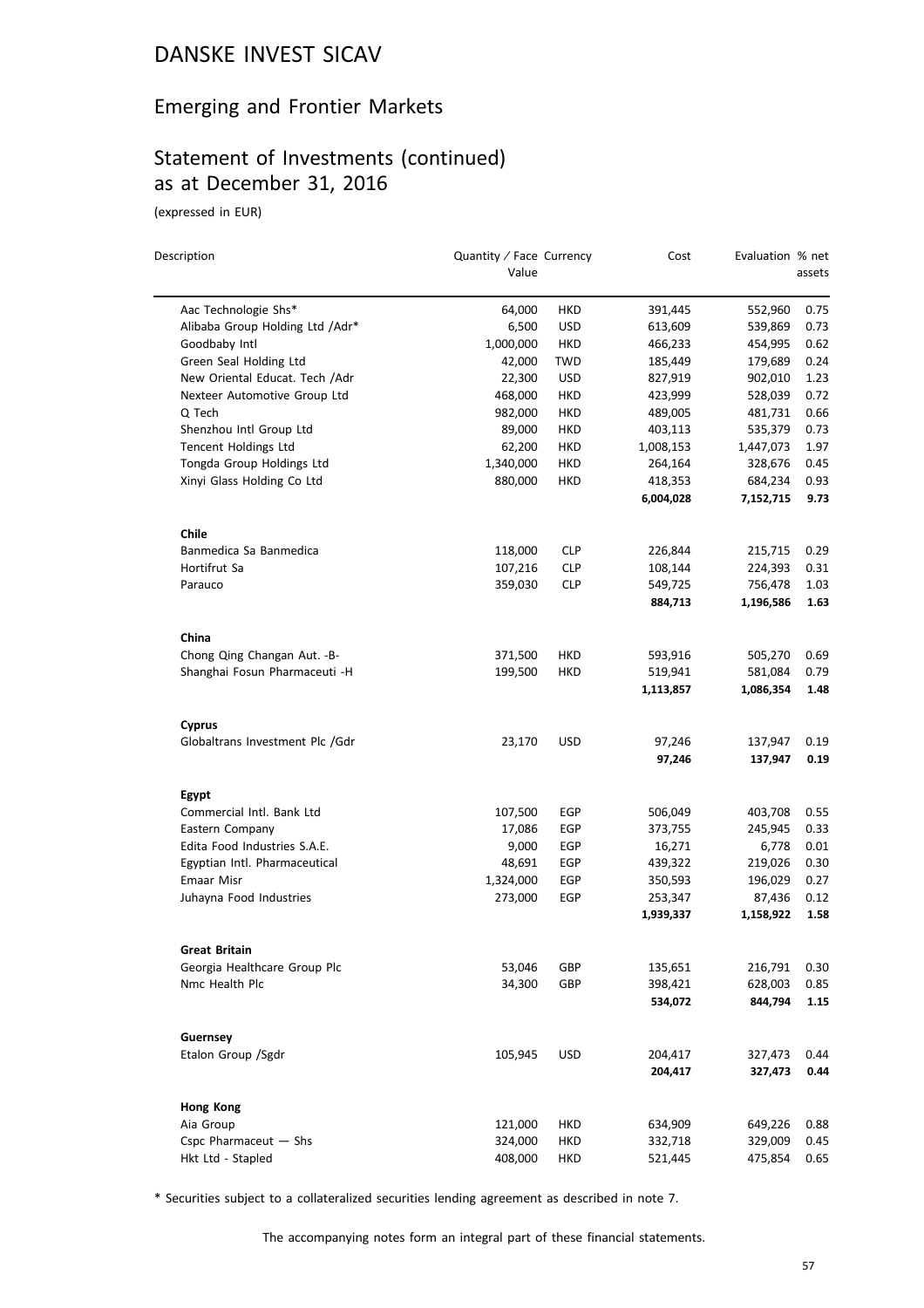### Emerging and Frontier Markets

# Statement of Investments (continued) as at December 31, 2016

(expressed in EUR)

| Description                     | Quantity / Face Currency<br>Value |            | Cost      | Evaluation % net | assets |
|---------------------------------|-----------------------------------|------------|-----------|------------------|--------|
| Yuexie Reit Units               | 632,000                           | HKD        | 311,790   | 317,010          | 0.43   |
|                                 |                                   |            | 1,800,862 | 1,771,099        | 2.41   |
| India                           |                                   |            |           |                  |        |
| Cipla Ltd /Demat.               | 117,400                           | INR        | 932,716   | 940,321          | 1.28   |
| Eros International Media        | 132,000                           | <b>INR</b> | 745,575   | 301,177          | 0.41   |
| Exide Industries Ltd            | 45,000                            | <b>INR</b> | 73,353    | 113,666          | 0.15   |
| <b>Future Enterprises</b>       | 520,500                           | INR        | 150,402   | 121,309          | 0.17   |
| Future Lifestyle Fashions       | 221,904                           | <b>INR</b> | 229,017   | 397,590          | 0.54   |
| <b>Future Retail</b>            | 475,500                           | <b>INR</b> | 680,503   | 858,619          | 1.17   |
| Gujarat Fertilizers & Chemicals | 312,570                           | <b>INR</b> | 293,834   | 432,060          | 0.59   |
| Hikal Ltd                       | 138,247                           | <b>INR</b> | 207,940   | 416,155          | 0.57   |
| Ht Media Ltd                    | 582,772                           | <b>INR</b> | 641,606   | 588,158          | 0.80   |
| Il Fs Trans                     | 812,432                           | INR        | 930,072   | 1,161,109        | 1.58   |
| Indian Hotels Co Ltd /Demat.    | 255,900                           | INR        | 309,791   | 350,861          | 0.48   |
| Jagran Prakashan                | 151,598                           | <b>INR</b> | 286,229   | 382,498          | 0.52   |
| Jubilant Life Sciences Ltd      | 124,118                           | INR        | 607,644   | 1,098,024        | 1.49   |
| L&T Finance Holdings Ltd        | 251,000                           | <b>INR</b> | 227,303   | 310,589          | 0.42   |
| Raymond Ltd /Dematerialised     | 72,505                            | <b>INR</b> | 412,658   | 505,933          | 0.69   |
| <b>Tata Communications Ltd</b>  | 133,200                           | INR.       | 739,563   | 1,154,877        | 1.57   |
| Tata Global Beverages Ltd       | 538,401                           | INR        | 919,034   | 922,460          | 1.26   |
| The Federal Bank Ltd            | 263,750                           | <b>INR</b> | 233,422   | 246,251          | 0.33   |
| Tv 18 Broadcast Ltd Shs         | 2,190,152                         | INR        | 994,863   | 1,131,256        | 1.54   |
|                                 |                                   |            | 9,615,525 | 11,432,913 15.56 |        |
| Indonesia                       |                                   |            |           |                  |        |
| Mitra Pinasthika Mustika Pt     | 9,834,200                         | IDR        | 337,056   | 562,739          | 0.76   |
| Pt Ace Hardware Indonesia Tbk   | 10,097,000                        | <b>IDR</b> | 398,563   | 584,911          | 0.80   |
| Pt Arwana Citramulia Tbk        | 17,671,500                        | <b>IDR</b> | 652,278   | 649,172          | 0.88   |
| Pt Bank Pan Indonesia Tbk       | 9,812,000                         | IDR        | 546,897   | 512,947          | 0.70   |
| Pt Hexindo Adiperkasa Tbk       | 1,642,300                         | <b>IDR</b> | 319,458   | 359,664          | 0.49   |
| Pt Mitra Adiperkasa Tbk         | 3,729,900                         | <b>IDR</b> | 762,509   | 1,396,550        | 1.90   |
|                                 |                                   |            | 3,016,761 | 4,065,983        | 5.53   |
| Jersey                          |                                   |            |           |                  |        |
| Int Diagnos                     | 107,800                           | <b>USD</b> | 566,673   | 348,585          | 0.47   |
|                                 |                                   |            | 566,673   | 348,585          | 0.47   |
| Luxembourg                      |                                   |            |           |                  |        |
| Adecoagro Sa                    | 29,480                            | <b>USD</b> | 291,774   | 288,506          | 0.39   |
|                                 |                                   |            | 291,774   | 288,506          | 0.39   |
| <b>Mauritius</b>                |                                   |            |           |                  |        |
| Mcb Group Limited               | 73,400                            | <b>MUR</b> | 390,780   | 416,813          | 0.57   |
|                                 |                                   |            | 390,780   | 416,813          | 0.57   |
| Mexico                          |                                   |            |           |                  |        |
| Alsea Sab De Cv                 | 200,300                           | MXN        | 567,320   | 553,573          | 0.75   |
| Banregio Grupo Financiero Sab   | 123,300                           | MXN        | 605,052   | 651,074          | 0.89   |
| Gentera Sab De Cv               | 210,000                           | MXN        | 390,096   | 323,216          | 0.44   |
| Grupo Aeroportuario -B-         | 30,140                            | MXN        | 405,475   | 412,687          | 0.56   |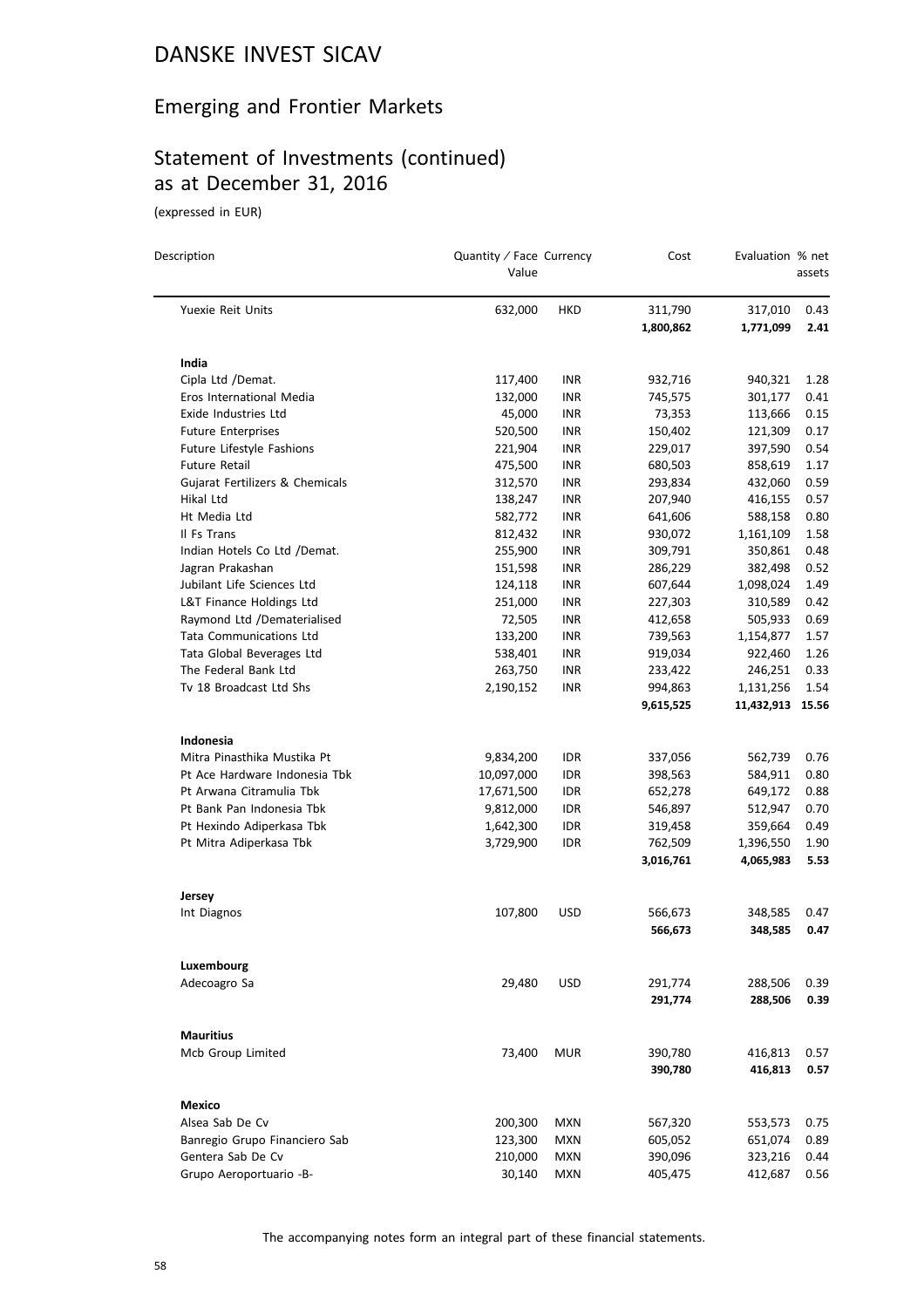### Emerging and Frontier Markets

# Statement of Investments (continued) as at December 31, 2016

(expressed in EUR)

| Description                     | Quantity / Face Currency<br>Value |            | Cost                 | Evaluation % net     | assets       |
|---------------------------------|-----------------------------------|------------|----------------------|----------------------|--------------|
| Volaris / Adr                   | 30,000                            | <b>USD</b> | 510,502<br>2,478,445 | 428,551<br>2,369,101 | 0.58<br>3.22 |
| Morocco                         |                                   |            |                      |                      |              |
| Maroc Telecom                   | 15,000                            | MAD        | 186,324<br>186,324   | 202,592<br>202,592   | 0.28<br>0.28 |
| <b>Nigeria</b>                  |                                   |            |                      |                      |              |
| Guiness Nigeria                 | 276,000                           | <b>NGN</b> | 191,673              | 66,674               | 0.09         |
| Stanbic Ibtc Holdings Plc Shs   | 3,530,000                         | <b>NGN</b> | 371,151              | 159,890              | 0.22         |
|                                 |                                   |            | 562,824              | 226,564              | 0.31         |
| Panama                          |                                   |            |                      |                      |              |
| Inretail Peru Corp              | 30,370                            | USD        | 365,148              | 559,770              | 0.76         |
| Intergroup Financial            | 20,200                            | <b>USD</b> | 464,734              | 609,007              | 0.83         |
|                                 |                                   |            | 829,882              | 1,168,777            | 1.59         |
| <b>Philippines</b>              |                                   |            |                      |                      |              |
| Abs-Cbn Broadcasting /Pdr       | 156,000                           | <b>PHP</b> | 176,772              | 131,764              | 0.18         |
| Eei Corporation                 | 4,756,800                         | <b>PHP</b> | 690,093              | 558,837              | 0.76         |
| Philippine National Bank        | 942,000                           | <b>PHP</b> | 975,268              | 987,329              | 1.34         |
| Robinson S Land Corp Rlc        | 1,085,400                         | PHP        | 592,123              | 541,729              | 0.74         |
| Security Bank Corp              | 125,340                           | <b>PHP</b> | 329,658<br>2,763,914 | 457,153<br>2,676,812 | 0.62<br>3.64 |
| Poland                          |                                   |            |                      |                      |              |
| Asseco Poland Sa                | 39,030                            | <b>PLN</b> | 507,199              | 480,896              | 0.65         |
| CCC Shs                         | 6,391                             | PLN        | 242,824              | 294,027              | 0.40         |
| Eurocash Sa                     | 27,801                            | <b>PLN</b> | 290,441              | 248,377              | 0.34         |
| Grupa Kety Sa                   | 6,039                             | PLN        | 422,604              | 533,105              | 0.73         |
| Impel Sa                        | 10,942                            | PLN        | 74,555               | 58,218               | 0.08         |
| Powszechna Kasa Oszczed. Polski | 39,896                            | <b>PLN</b> | 274,576              | 253,100              | 0.34         |
| Powszechny Zaklad Ubezpieczen   | 51,172                            | <b>PLN</b> | 431,863              | 386,155              | 0.53         |
|                                 |                                   |            | 2,244,062            | 2,253,878            | 3.07         |
| Russia                          |                                   |            |                      |                      |              |
| Groupe Lsr/Sgdr Repr.Sreg S     | 41,298                            | USD        | 107,376              | 131,971              | 0.18         |
| Ros Agro Plc /Gdr               | 20,259                            | USD        | 234,660              | 249,517              | 0.34         |
|                                 |                                   |            | 342,036              | 381,488              | 0.52         |
| South Africa                    |                                   |            |                      |                      |              |
| Avi Ltd                         | 28,400                            | ZAR        | 157,515              | 180,401              | 0.25         |
| <b>Bid Corporation Limited</b>  | 11,000                            | ZAR        | 162,362              | 188,381              | 0.26         |
| <b>Bidvest Group Ltd</b>        | 11,000                            | ZAR        | 69,340               | 139,318              | 0.19         |
| Discovery Shs                   | 26,400                            | ZAR        | 209,500              | 213,203              | 0.29         |
| Eoh Holdings*                   | 21,300                            | ZAR        | 205,181              | 243,887              | 0.33         |
| Mr. Price Group Limited         | 20,450                            | ZAR        | 247,850              | 227,535              | 0.31         |
| Mtn Group Ltd                   | 22,850                            | ZAR        | 267,162              | 201,733              | 0.27         |
| Tongaat Hulett Limited          | 34,800                            | ZAR        | 260,581              | 314,347              | 0.43         |
| Woolworths Hld Ltd              | 47,750                            | ZAR        | 280,224              | 236,630              | 0.32         |
|                                 |                                   |            | 1,859,715            | 1,945,435            | 2.65         |

\* Securities subject to a collateralized securities lending agreement as described in note 7.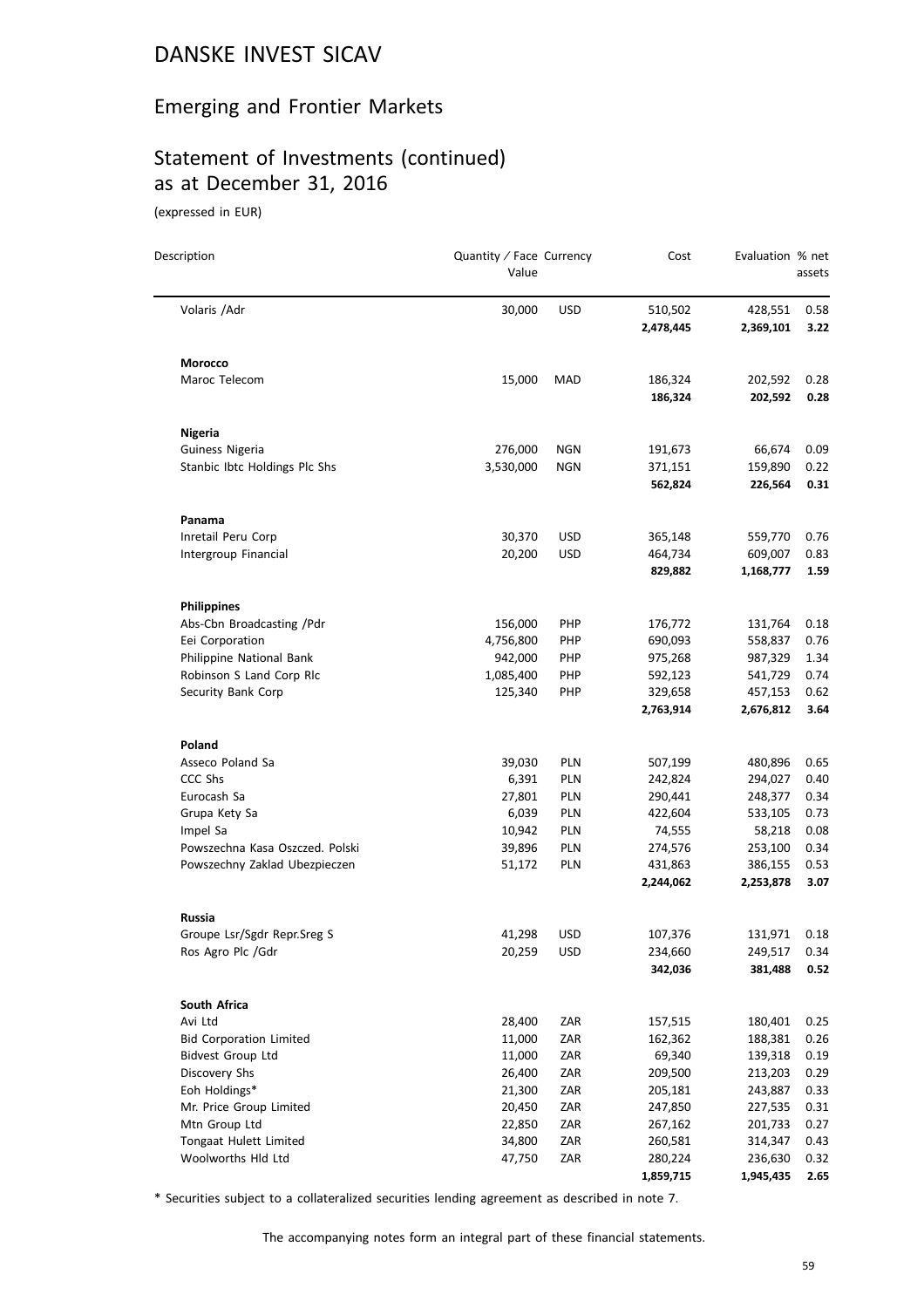### Emerging and Frontier Markets

# Statement of Investments (continued) as at December 31, 2016

| Description                         | Quantity / Face Currency<br>Value |            | Cost       | Evaluation % net | assets |
|-------------------------------------|-----------------------------------|------------|------------|------------------|--------|
| <b>Taiwan</b>                       |                                   |            |            |                  |        |
| Hota Industrial Manufacturing       | 170,000                           | TWD        | 578,039    | 624,838          | 0.85   |
| Yung Tay Engineering Co Ltd         | 421,000                           | TWD        | 604,660    | 555,205          | 0.75   |
|                                     |                                   |            | 1,182,699  | 1,180,043        | 1.60   |
| <b>Thailand</b>                     |                                   |            |            |                  |        |
| Krungthai Card Public / Foreign     | 179,500                           | THB        | 420,057    | 647,999          | 0.88   |
|                                     |                                   |            | 420,057    | 647,999          | 0.88   |
| <b>The Netherlands</b>              |                                   |            |            |                  |        |
| X5 Retail Group Nv /Sgdr            | 4,988                             | <b>USD</b> | 83,820     | 152,944          | 0.21   |
|                                     |                                   |            | 83,820     | 152,944          | 0.21   |
| <b>Turkey</b>                       |                                   |            |            |                  |        |
| Emlak Konut Gayr. Reit /Ipo         | 496,878                           | TRY        | 407,719    | 397,879          | 0.54   |
| Sabanci Holding                     | 266,105                           | <b>TRY</b> | 711,197    | 661,498          | 0.90   |
| Tat Gida Shs                        | 222,965                           | TRY        | 358,008    | 342,053          | 0.46   |
| Tofas Turk Otomobil Fabrikasi       | 68,025                            | TRY        | 449,638    | 445,676          | 0.61   |
| Turk Traktor Ve Ziraat Makinel      | 13,460                            | <b>TRY</b> | 295,341    | 263,648          | 0.36   |
| Turkiye Halk Bankasi As             | 57,212                            | TRY        | 181,950    | 144,226          | 0.20   |
|                                     |                                   |            | 2,403,853  | 2,254,980        | 3.07   |
| <b>United States of America</b>     |                                   |            |            |                  |        |
| Mercadolibre Inc                    | 1,360                             | <b>USD</b> | 148,241    | 205,025          | 0.28   |
|                                     |                                   |            | 148,241    | 205,025          | 0.28   |
| <b>Total - Shares</b>               |                                   |            | 46,860,403 | 52,320,824 71.19 |        |
| <b>Warrants</b>                     |                                   |            |            |                  |        |
| Curaçao                             |                                   |            |            |                  |        |
| Mer Ly Intl 02.03.17 Cw /Almarai    | 14,799                            | <b>USD</b> | 227,618    | 257,008          | 0.35   |
| Mer Ly Intl 02.03.17 Cw /Jarir      | 5,100                             | <b>USD</b> | 218,816    | 149,297          | 0.20   |
| Mer Ly Intl 05.04.17 Cw /Bupa       | 9,700                             | <b>USD</b> | 284,080    | 323,139          | 0.44   |
|                                     |                                   |            | 730,514    | 729,444          | 0.99   |
| Switzerland                         |                                   |            |            |                  |        |
| Cs Nassau 0% 16-14.03.19 / Altayyar | 10,000                            | USD        | 99,380     | 92,956           | 0.13   |
| Cs Nassau 17.09.18 Cert /Jarir      | 11,600                            | USD        | 436,657    | 339,578          | 0.46   |
|                                     |                                   |            | 536,037    | 432,534          | 0.59   |
| <b>The Netherlands</b>              |                                   |            |            |                  |        |
| Jpm Str 10.03.21 Cw /002563         | 144,663                           | <b>USD</b> | 222,991    | 203,349          | 0.28   |
| Jpm Str 11.08.21 Cw /600525         | 89,800                            | <b>USD</b> | 179,756    | 171,461          | 0.23   |
| Jpm Str 15.10.20 Cw /600804         | 34,900                            | <b>USD</b> | 95,855     | 104,756          | 0.14   |
| Jpm Str 26.04.21 Cw /002583         | 61,100                            | USD        | 97,502     | 110,473          | 0.15   |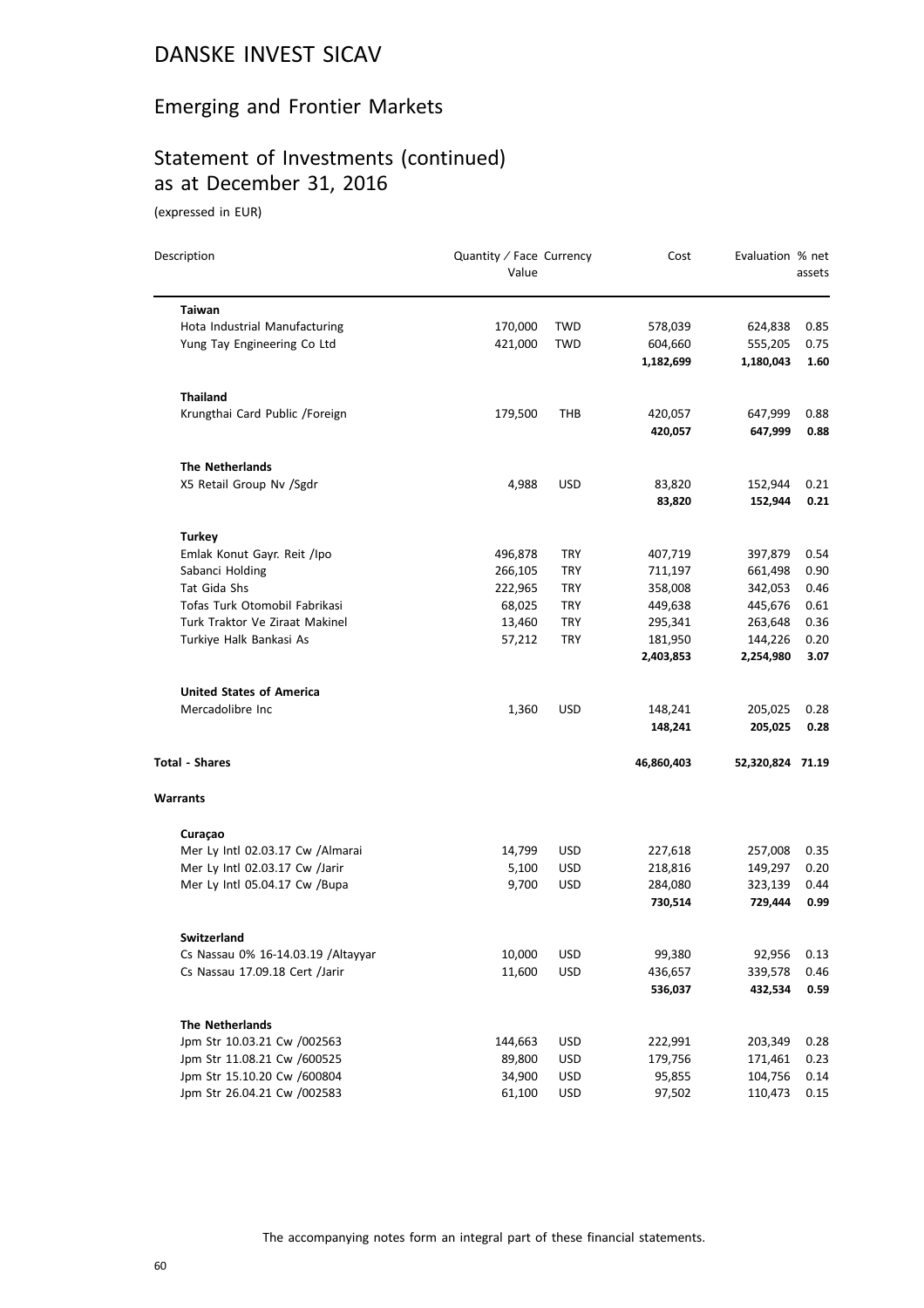# Emerging and Frontier Markets

# Statement of Investments (continued) as at December 31, 2016

| Description                                                                    | Quantity / Face Currency<br>Value |            | Cost               | Evaluation % net   | assets       |
|--------------------------------------------------------------------------------|-----------------------------------|------------|--------------------|--------------------|--------------|
| Jpm Str 31.12.20 Cw /002470                                                    | 146,400                           | <b>USD</b> | 164,624<br>760,728 | 158,300<br>748,339 | 0.22<br>1.02 |
| <b>Total - Warrants</b>                                                        |                                   |            | 2,027,279          | 1,910,317          | 2.60         |
| Total - Transferable securities admitted to an official stock exchange listing |                                   |            | 49,467,686         | 54,794,805 74.56   |              |
| Transferable securities dealt in on another regulated market                   |                                   |            |                    |                    |              |
| <b>Shares</b>                                                                  |                                   |            |                    |                    |              |
| Egypt                                                                          |                                   |            |                    |                    |              |
| Edita Food /Gdr                                                                | 84,600                            | <b>USD</b> | 641,309<br>641,309 | 353,221<br>353,221 | 0.48<br>0.48 |
| Kenya                                                                          |                                   |            |                    |                    |              |
| B.A.T. Kenya-Shs                                                               | 58,200                            | <b>KES</b> | 389,564            | 450,913            | 0.61         |
| East African Breweries Ltd                                                     | 184,600                           | KES        | 446,245            | 393,951            | 0.54         |
| Safaricom                                                                      | 3,141,000                         | <b>KES</b> | 401,930            | 556,653            | 0.76         |
|                                                                                |                                   |            | 1,237,739          | 1,401,517          | 1.91         |
| Morocco                                                                        |                                   |            |                    |                    |              |
| Attijariwafa Bank                                                              | 10,490                            | MAD        | 333,963            | 398,472            | 0.54         |
|                                                                                |                                   |            | 333,963            | 398,472            | 0.54         |
| <b>Nigeria</b>                                                                 |                                   |            |                    |                    |              |
| <b>Guaranty Trust Bank</b>                                                     | 3,945,000                         | <b>NGN</b> | 425,441            | 294,715            | 0.40         |
| Nestle Foods Nigeria Plc                                                       | 91,030                            | <b>NGN</b> | 310,268            | 222,651            | 0.31         |
| Nigerian Breweries Plc                                                         | 775,682                           | <b>NGN</b> | 483,046            | 332,604            | 0.45         |
| Unilever Nigeria Plc                                                           | 1,328,560                         | <b>NGN</b> | 259,335            | 140,412            | 0.19         |
|                                                                                |                                   |            | 1,478,090          | 990,382            | 1.35         |
| Pakistan                                                                       |                                   |            |                    |                    |              |
| Adamjee Insurance Co Ltd                                                       | 780,000                           | <b>PKR</b> | 369,532            | 530,830            | 0.72         |
|                                                                                |                                   |            | 369,532            | 530,830            | 0.72         |
| Russia                                                                         |                                   |            |                    |                    |              |
| Aeroflot Moscow                                                                | 23,544                            | <b>USD</b> | 14,131             | 56,288             | 0.08         |
| E.On Russia Ojsc                                                               | 3,623,687                         | <b>USD</b> | 145,986            | 163,072            | 0.22         |
| Mobile Telesystems Ojsc                                                        | 67,437                            | <b>USD</b> | 218,406            | 267,919            | 0.36         |
| Moscow Exchange                                                                | 87,069                            | <b>USD</b> | 139,081<br>517,604 | 166,988<br>654,267 | 0.23<br>0.89 |
|                                                                                |                                   |            |                    |                    |              |
| Serbia                                                                         |                                   |            |                    |                    |              |
| Aerodrom Nikola Tesla Ad                                                       | 14,008                            | <b>RSD</b> | 145,157            | 130,504            | 0.18         |
|                                                                                |                                   |            | 145,157            | 130,504            | 0.18         |
| <b>Taiwan</b>                                                                  |                                   |            |                    |                    |              |
| Bon Fame Co Ltd                                                                | 45,000                            | <b>TWD</b> | 182,709            | 202,448            | 0.28         |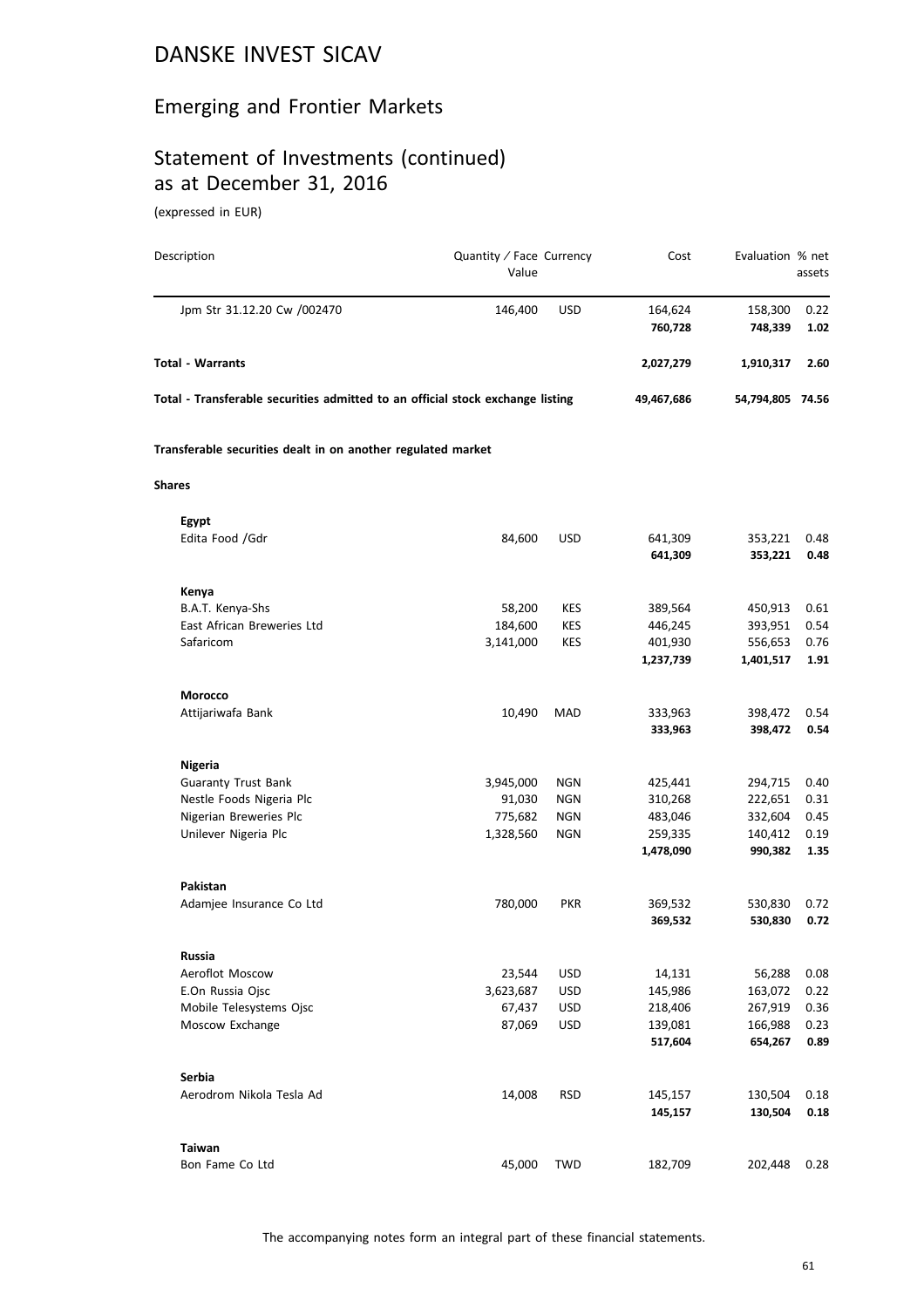### Emerging and Frontier Markets

# Statement of Investments (continued) as at December 31, 2016

|              | Description                                                          | Quantity / Face Currency<br>Value |            | Cost      | Evaluation % net | assets |
|--------------|----------------------------------------------------------------------|-----------------------------------|------------|-----------|------------------|--------|
|              | Formosa Optical Technology Co                                        | 352,000                           | <b>TWD</b> | 727,699   | 772,129          | 1.05   |
|              |                                                                      |                                   |            | 910,408   | 974,577          | 1.33   |
|              | <b>United Arab Emirates</b>                                          |                                   |            |           |                  |        |
|              | Aramex                                                               | 596,000                           | <b>AED</b> | 473,516   | 628,138          | 0.85   |
|              |                                                                      |                                   |            | 473,516   | 628,138          | 0.85   |
|              | Vietnam                                                              |                                   |            |           |                  |        |
|              | Binh Minh Plastics Joint Stock                                       | 176,200                           | <b>VND</b> | 890,529   | 1,405,638        | 1.91   |
|              | Dong A Plst                                                          | 580,360                           | VND        | 367,835   | 379,355          | 0.52   |
|              | Refrigeration Elect Engin Corp                                       | 163,654                           | <b>VND</b> | 152,613   | 168,491          | 0.23   |
|              | Vietnam Sun Corporation Shs                                          | 517,690                           | <b>VND</b> | 645,733   | 717,864          | 0.98   |
|              |                                                                      |                                   |            | 2,056,710 | 2,671,348        | 3.64   |
|              | <b>Total - Shares</b>                                                |                                   |            | 8,164,028 | 8,733,256 11.89  |        |
|              | Total - Transferable securities dealt in on another regulated market |                                   |            | 8,164,028 | 8,733,256 11.89  |        |
| <b>Bonds</b> | <b>Other Transferable securities</b>                                 |                                   |            |           |                  |        |
|              |                                                                      |                                   |            |           |                  |        |
|              | Switzerland                                                          |                                   |            |           |                  |        |
|              | Ubs Ln 08.08.17 Cert /000501                                         | 38,500                            | <b>USD</b> | 100,165   | 102,862          | 0.14   |
|              | Ubs Ln 02.08.17 Cert /002250                                         | 39,500                            | <b>USD</b> | 82,097    | 87,476           | 0.12   |
|              | Ubs Ln 02.08.17 Cert /300011                                         | 65,600                            | <b>USD</b> | 178,835   | 186,041          | 0.25   |
|              | Ubs Ln 11.09.17 Cert /300203                                         | 18,169                            | <b>USD</b> | 64,612    | 75,973           | 0.10   |
|              | Ubs Ln 17.02.17 Cert /002051                                         | 55,800                            | <b>USD</b> | 158,849   | 175,050          | 0.24   |
|              | Ubs Ln 20.11.17 Cert /002294                                         | 31,000                            | <b>USD</b> | 126,223   | 124,043          | 0.17   |
|              | Ubs Ln 29.08.17 Cert /002422                                         | 72,700                            | <b>USD</b> | 152,305   | 160,403          | 0.22   |
|              | Ubs Ln 29.09.17 Cert /600584                                         | 79,500                            | <b>USD</b> | 192,164   | 192,055          | 0.26   |
|              |                                                                      |                                   |            | 1,055,250 | 1,103,903        | 1.50   |
|              | Total - Bonds                                                        |                                   |            | 1,055,250 | 1,103,903        | 1.50   |
| Shares       |                                                                      |                                   |            |           |                  |        |
|              | <b>Botswana</b>                                                      |                                   |            |           |                  |        |
|              | Letshego Hldgs                                                       | 1,770,000                         | <b>BWP</b> | 447,978   | 361,596          | 0.49   |
|              | Sefalana Holdings Shs                                                | 296,485                           | <b>BWP</b> | 333,827   | 343,843          | 0.47   |
|              |                                                                      |                                   |            | 781,805   | 705,439          | 0.96   |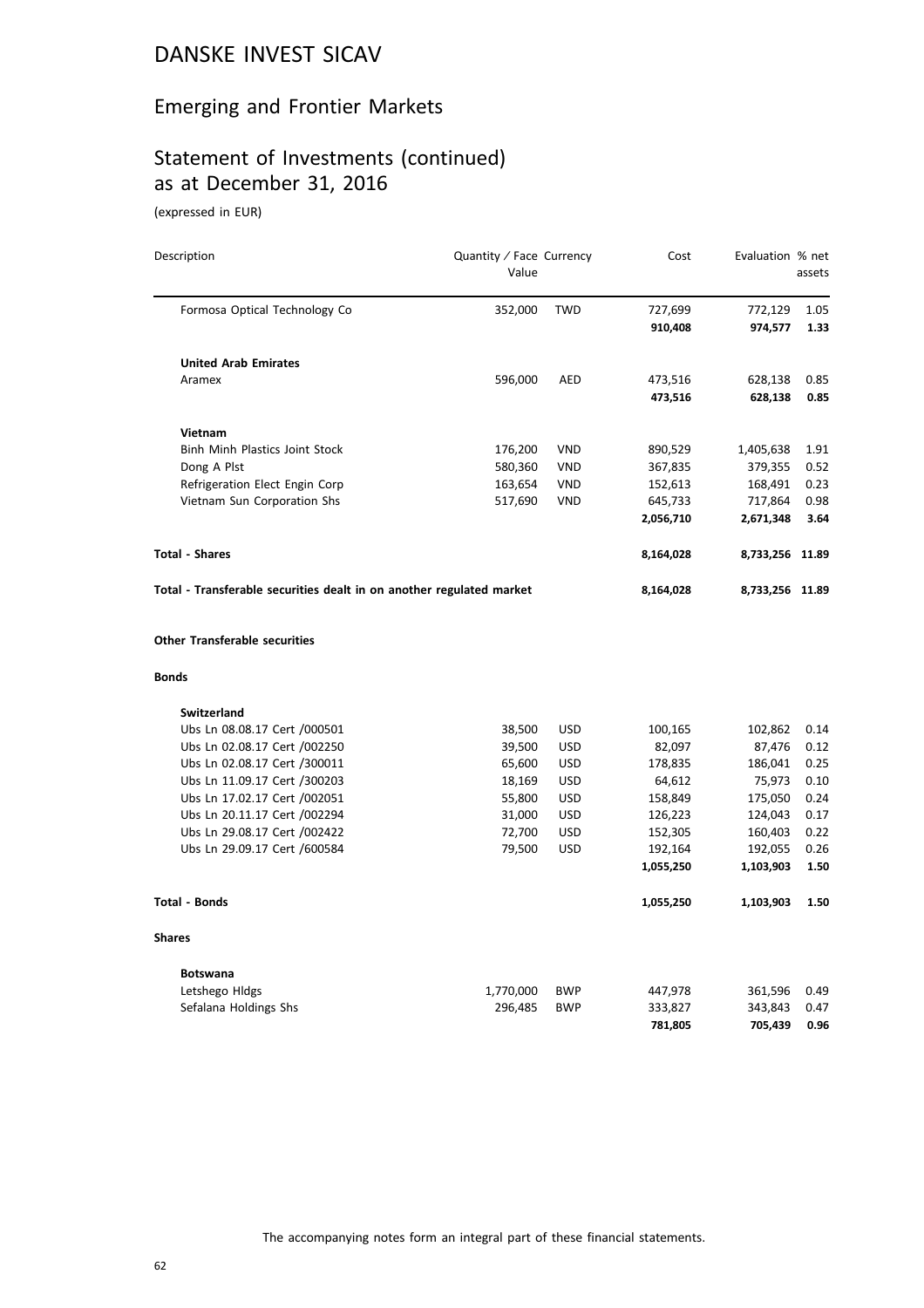### Emerging and Frontier Markets

# Statement of Investments (continued) as at December 31, 2016

| Description                                  | Quantity / Face Currency<br>Value | Cost       | Evaluation % net | assets |  |
|----------------------------------------------|-----------------------------------|------------|------------------|--------|--|
| Vietnam                                      |                                   |            |                  |        |  |
| <b>Vndirect Secur</b>                        | <b>VND</b><br>1,413,700           | 673.055    | 773,504          | 1.05   |  |
|                                              |                                   | 673,055    | 773.504          | 1.05   |  |
| <b>Total - Shares</b>                        |                                   | 1,454,860  | 1,478,943        | 2.01   |  |
| <b>Total - Other Transferable securities</b> |                                   | 2,510,110  | 2.582.846        | 3.51   |  |
| <b>TOTAL INVESTMENT PORTFOLIO</b>            |                                   | 60,141,824 | 66,110,907       | 89.96  |  |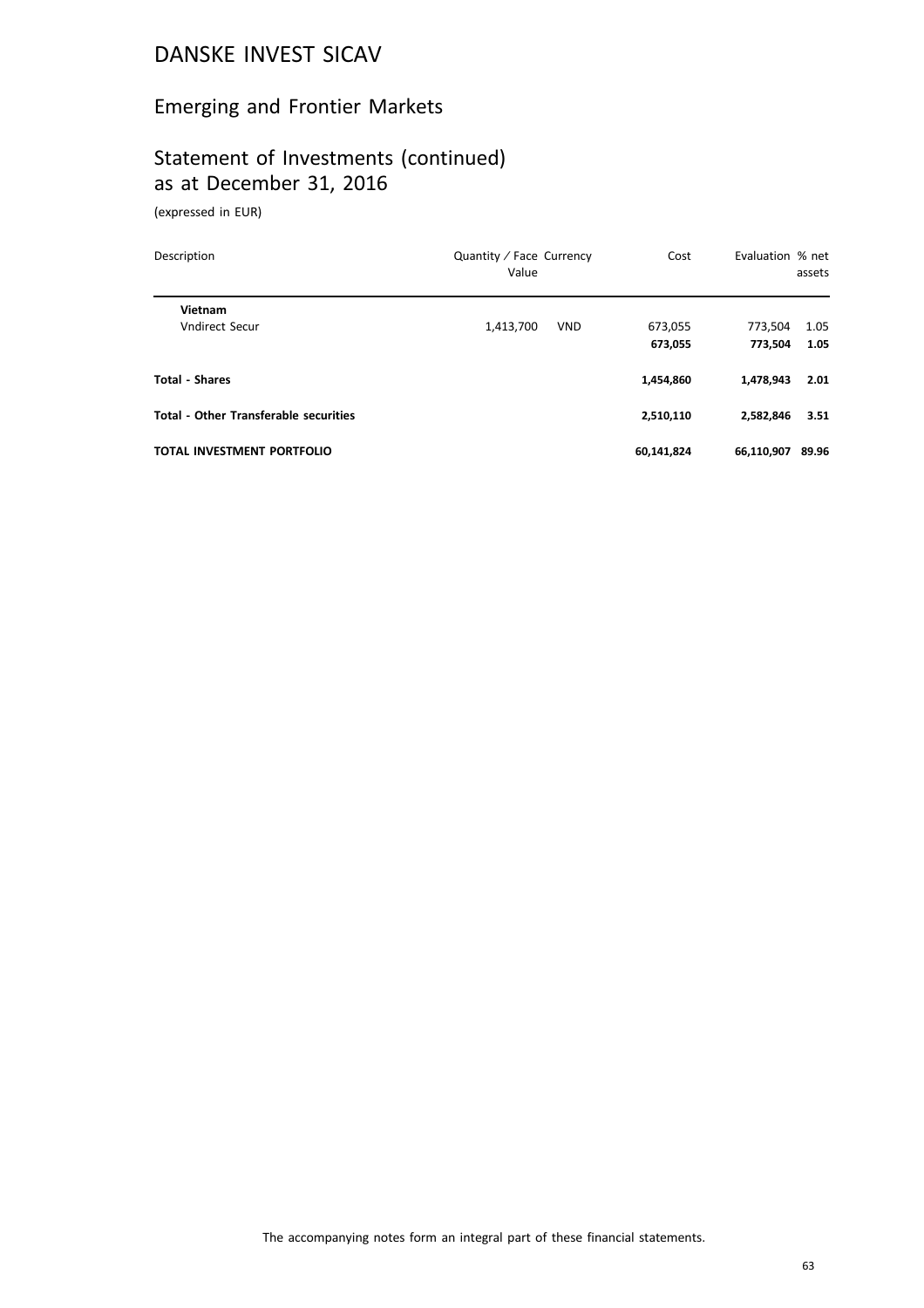### Emerging and Frontier Markets

# Geographical and Economic Portfolio Breakdowns as at December 31, 2016

(expressed as a percentage of net assets)

| Geographical breakdown      | $\%$  | Economic breakdown                                | %     |
|-----------------------------|-------|---------------------------------------------------|-------|
| India                       | 15.56 | <b>Banks and Financial Institutions</b>           | 10.52 |
| Cayman Islands              | 9.73  | Holding and Finance Companies                     | 8.92  |
| <b>Brazil</b>               | 7.24  | <b>Other Services</b>                             | 6.89  |
| Indonesia                   | 5.53  | Chemicals                                         | 4.56  |
| Vietnam                     | 4.69  | Miscellaneous                                     | 4.54  |
| Philippines                 | 3.64  | Transportation                                    | 3.93  |
| Mexico                      | 3.22  | Internet Software                                 | 3.63  |
| Poland                      | 3.07  | <b>Pharmaceuticals and Cosmetics</b>              | 3.52  |
| Turkey                      | 3.07  | Real Estate Companies                             | 3.47  |
| Taiwan                      | 2.93  | Automobile Industry                               | 3.34  |
| South Africa                | 2.65  | <b>News Transmission</b>                          | 3.31  |
| Hong Kong                   | 2.41  | <b>Food and Distilleries</b>                      | 3.26  |
| Switzerland                 | 2.25  | Textile                                           | 3.16  |
| Egypt                       | 2.06  | <b>Healthcare Education &amp; Social Services</b> | 3.14  |
| Kenya                       | 1.91  | <b>Business Houses</b>                            | 3.08  |
| Great Britain               | 1.76  | Retail                                            | 2.44  |
| Nigeria                     | 1.66  | Electronic Semiconductor                          | 2.34  |
| Chile                       | 1.63  | Insurance                                         | 2.13  |
| Panama                      | 1.59  | Mechanics, Machinery                              | 1.96  |
| China                       | 1.48  | Electronics and Electrical Equipment              | 1.73  |
| Russia                      | 1.41  | <b>Tobacco and Spirits</b>                        | 1.41  |
| The Netherlands             | 1.23  | Agriculture and Fishing                           | 1.30  |
| Curaçao                     | 0.99  | Leisure                                           | 1.23  |
| Botswana                    | 0.96  | Graphic Art, Publishing                           | 1.21  |
| Thailand                    | 0.88  | Construction, Building Material                   | 1.06  |
| <b>United Arab Emirates</b> | 0.85  | Consumer Goods                                    | 0.90  |
| Morocco                     | 0.82  | <b>Public Services</b>                            | 0.80  |
| Pakistan                    | 0.72  | Petrol                                            | 0.73  |
| British Virgin Islands      | 0.66  | Forest Products and Paper Industry                | 0.69  |
| Mauritius                   | 0.57  | Various Capital Goods                             | 0.52  |
| Jersey                      | 0.47  | Packaging and Container Industry                  | 0.24  |
| Bermuda Islands             | 0.45  |                                                   | 89.96 |
| Guernsey                    | 0.44  |                                                   |       |
| Argentina                   | 0.39  |                                                   |       |
| Luxembourg                  | 0.39  |                                                   |       |
| United States of America    | 0.28  |                                                   |       |
| Cyprus                      | 0.19  |                                                   |       |
| Serbia                      | 0.18  |                                                   |       |

**89.96**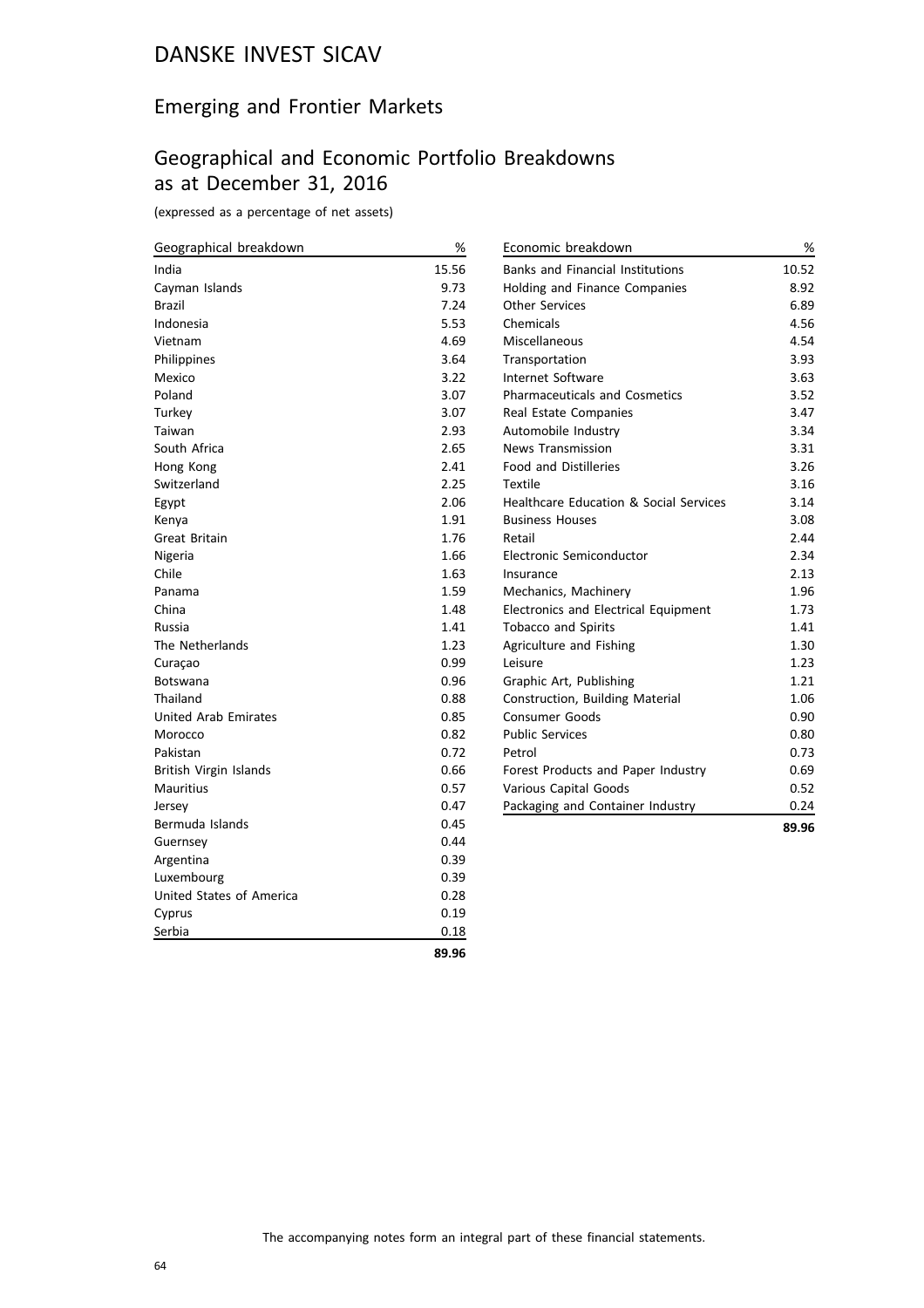### Emerging Markets Debt Hard Currency

#### Statement of Investments as at December 31, 2016

(expressed in USD)

| Description                                                            | Quantity / Face Currency<br>Value |            | Cost               | Evaluation % net   | assets       |
|------------------------------------------------------------------------|-----------------------------------|------------|--------------------|--------------------|--------------|
| Transferable securities admitted to an official stock exchange listing |                                   |            |                    |                    |              |
| <b>Bonds</b>                                                           |                                   |            |                    |                    |              |
| Angola                                                                 |                                   |            |                    |                    |              |
| Angola 9.5% 15-12.11.25                                                | 200,000                           | <b>USD</b> | 200,000<br>200,000 | 194,480<br>194,480 | 0.73<br>0.73 |
| Argentina                                                              |                                   |            |                    |                    |              |
| Argentina 6.625% 16-06.07.28                                           | 200,000                           | <b>USD</b> | 200,000            | 196,495            | 0.73         |
| Argentina 7.82% 09-31.12.33 / Pik / Deflt                              | 250,000                           | <b>EUR</b> | 390,370            | 349,945            | 1.31         |
| Buenos 9.125% 16-16.03.24 /Pool                                        | 200,000                           | <b>USD</b> | 197,482            | 218,276            | 0.81         |
| Buenos Aires 10.875% 26.01.21 Regs                                     | 150,000                           | <b>USD</b> | 157,875            | 172,710            | 0.64         |
| Prov Buenos 9.95% 09.06.21 / Pool                                      | 250,000                           | <b>USD</b> | 246,274            | 282,857            | 1.06         |
|                                                                        |                                   |            | 1,192,001          | 1,220,283          | 4.55         |
| Armenia                                                                |                                   |            |                    |                    |              |
| Armenia 7.15% 15-26.03.25                                              | 200,000                           | <b>USD</b> | 202,152            | 211,077            | 0.79         |
|                                                                        |                                   |            | 202,152            | 211,077            | 0.79         |
| Azerbaijan                                                             |                                   |            |                    |                    |              |
| St Oil 4.75% 13-13.03.23                                               | 200,000                           | <b>USD</b> | 184,063            | 194,766            | 0.73         |
|                                                                        |                                   |            | 184,063            | 194,766            | 0.73         |
|                                                                        |                                   |            |                    |                    |              |
| <b>Belarus</b>                                                         |                                   |            |                    |                    |              |
| Belarus 8.95% 26.01.18 Regs                                            | 150,000                           | <b>USD</b> | 156,600<br>156,600 | 156,201<br>156,201 | 0.58<br>0.58 |
|                                                                        |                                   |            |                    |                    |              |
| <b>Brazil</b>                                                          |                                   |            |                    |                    |              |
| Brazil 8.25% 04-20.01.34                                               | 150,000                           | <b>USD</b> | 189,156            | 173,490            | 0.65         |
|                                                                        |                                   |            | 189,156            | 173,490            | 0.65         |
| Cayman Islands                                                         |                                   |            |                    |                    |              |
| Avi Funding 3.8% 15-16.09.25                                           | 500,000                           | <b>USD</b> | 505,267            | 504,987            | 1.88         |
|                                                                        |                                   |            | 505,267            | 504,987            | 1.88         |
| Chile                                                                  |                                   |            |                    |                    |              |
| Chile 3.125% 16-21.01.26                                               | 350,000                           | <b>USD</b> | 341,695            | 346,063            | 1.29         |
|                                                                        |                                   |            | 341,695            | 346,063            | 1.29         |
|                                                                        |                                   |            |                    |                    |              |

**Colombia** Colombia 5.625% 14-26.02.44 200,000 USD 206,468 206,250 0.77 Ecopetrol 4.125% 14-16.01.25 250,000 USD 220,696 235,964 0.88 Ecopetrol 5.375% 15-26.06.26 **674,664 692,585 2.58 Costa Rica** Costa Rica 4.375 % 13-30.04.25 250,000 USD 222,250 222,325 0.83 **222,250 222,325 0.83**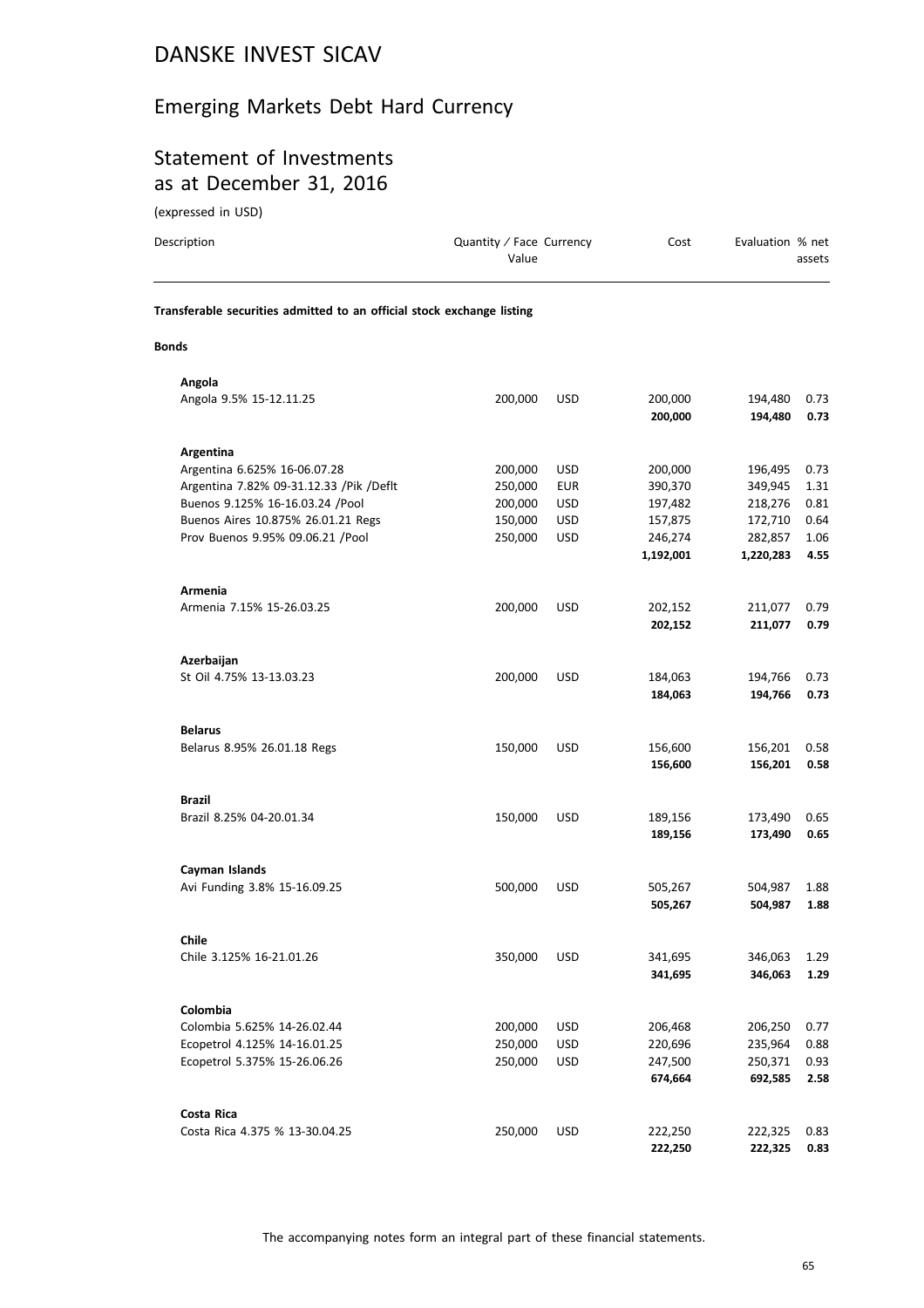## Emerging Markets Debt Hard Currency

# Statement of Investments (continued) as at December 31, 2016

(expressed in USD)

| Description                      | Quantity / Face Currency<br>Value |            | Cost               | Evaluation % net   | assets       |
|----------------------------------|-----------------------------------|------------|--------------------|--------------------|--------------|
| Croatia                          |                                   |            |                    |                    |              |
| Croatia 5.5% 13-04.04.23 Reg-S   | 450,000                           | <b>USD</b> | 474,187<br>474,187 | 475,488<br>475,488 | 1.77<br>1.77 |
| Dominican Republic of            |                                   |            |                    |                    |              |
| Dominican R 6.6% 13-28.01.24     | 500,000                           | USD        | 542,142            | 522,042            | 1.95         |
| Dominican R 6.875% 16-29.01.26   | 250,000                           | <b>USD</b> | 259,125            | 260,593            | 0.97         |
|                                  |                                   |            | 801,267            | 782,635            | 2.92         |
| <b>Ecuador</b>                   |                                   |            |                    |                    |              |
| Ecuador 9.65% 16-13.12.26 Regs   | 200,000                           | <b>USD</b> | 200,000            | 205,014            | 0.76         |
|                                  |                                   |            | 200,000            | 205,014            | 0.76         |
| El Salvador                      |                                   |            |                    |                    |              |
| El Salvad 6.375%14-18.01.27 Regs | 150,000                           | <b>USD</b> | 137,400            | 137,305            | 0.51         |
| El Salvador 5.875% 12-30.01.25   | 300,000                           | <b>USD</b> | 288,032            | 274,599            | 1.03         |
|                                  |                                   |            | 425,432            | 411,904            | 1.54         |
| Georgia                          |                                   |            |                    |                    |              |
| Bgeo Group 6% 16-26.07.23        | 200,000                           | <b>USD</b> | 198,594            | 200,776            | 0.75         |
| Grail 7.75% 12-11.07.22          | 400,000                           | <b>USD</b> | 424,125            | 427,734            | 1.60         |
|                                  |                                   |            | 622,719            | 628,510            | 2.35         |
| Ghana                            |                                   |            |                    |                    |              |
| Ghana 7.875% 13-07.08.23 Regs    | 200,000                           | <b>USD</b> | 172,744            | 197,905            | 0.74         |
|                                  |                                   |            | 172,744            | 197,905            | 0.74         |
| Greece                           |                                   |            |                    |                    |              |
| Black Sea 4.875% 16-06.05.21     | 250,000                           | <b>USD</b> | 259,688            | 261,089            | 0.97         |
|                                  |                                   |            | 259,688            | 261,089            | 0.97         |
| <b>Hungary</b>                   |                                   |            |                    |                    |              |
| Hungary 5.375% 14-25.03.24       | 400,000                           | <b>USD</b> | 441,106            | 436,958            | 1.63         |
|                                  |                                   |            | 441,106            | 436,958            | 1.63         |
| India                            |                                   |            |                    |                    |              |
| Bk of India 3.125% 15-06.05.20   | 400,000                           | USD        | 397,404            | 394,396            | 1.47         |
|                                  |                                   |            | 397,404            | 394,396            | 1.47         |
| Indonesia                        |                                   |            |                    |                    |              |
| Indonesia 2.625% 16-14.06.23     | 200,000                           | <b>EUR</b> | 225,289            | 211,913            | 0.79         |
| Indonesia 3.375% 30.07.25 Regs   | 300,000                           | <b>EUR</b> | 323,050            | 324,106            | 1.21         |
| Indonesia 4.35% 16-08.01.27 Regs | 300,000                           | <b>USD</b> | 297,750            | 301,589            | 1.12         |
| Pertamina 6.45% 14-30.05.44      | 200,000                           | <b>USD</b> | 189,000            | 203,222            | 0.76         |
|                                  |                                   |            | 1,035,089          | 1,040,830          | 3.88         |
| <b>Ireland</b>                   |                                   |            |                    |                    |              |
| Veb Finance 5.942% 13-21.11.23   | 800,000                           | USD        | 757,397            | 826,472            | 3.08         |
|                                  |                                   |            | 757,397            | 826,472            | 3.08         |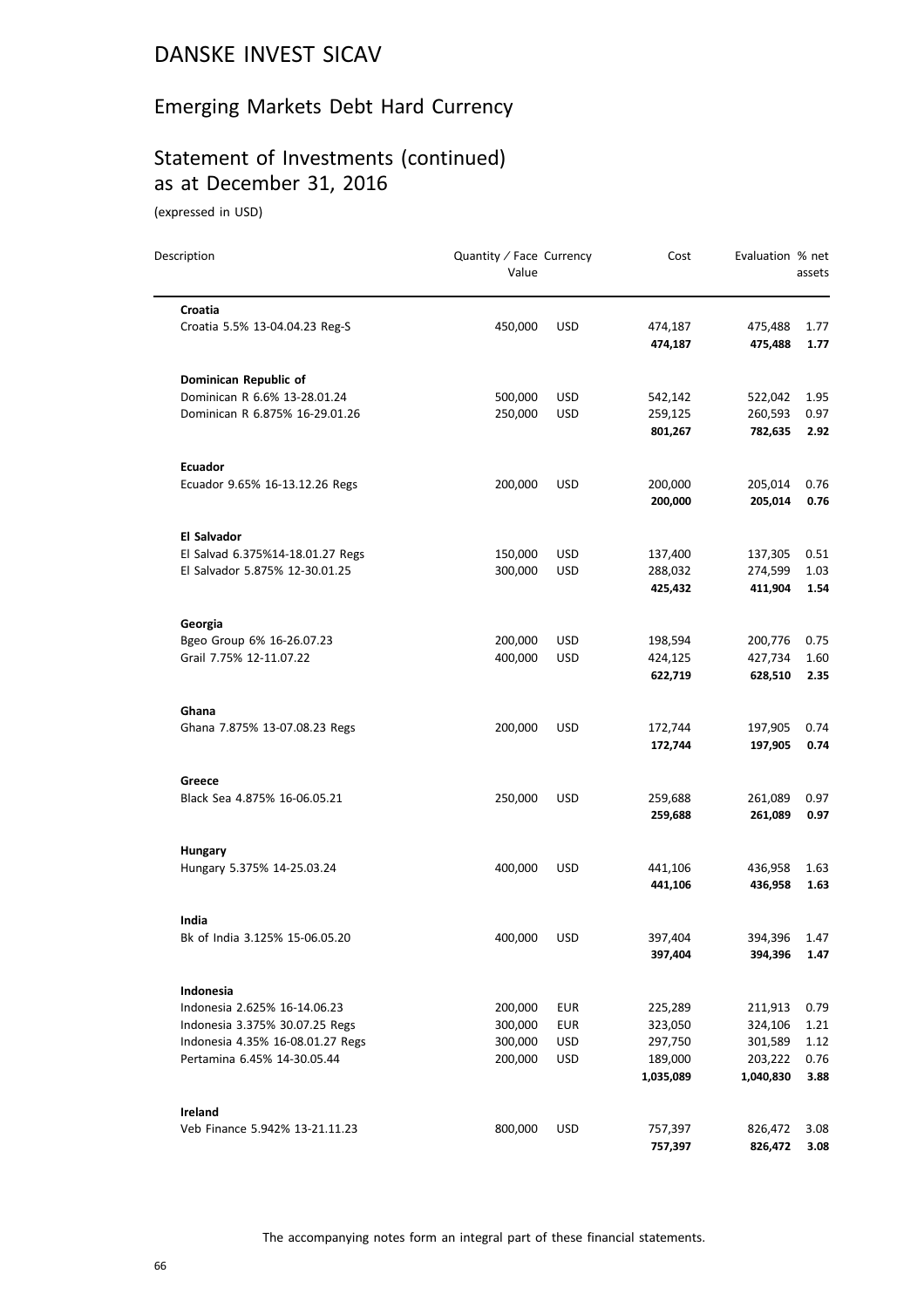## Emerging Markets Debt Hard Currency

# Statement of Investments (continued) as at December 31, 2016

(expressed in USD)

| Description                                      |                                 | Quantity / Face Currency<br>Value |                          | Cost             | Evaluation % net | assets       |
|--------------------------------------------------|---------------------------------|-----------------------------------|--------------------------|------------------|------------------|--------------|
| Jamaica                                          |                                 |                                   |                          |                  |                  |              |
| Jamaica 8% 07-15.03.39                           |                                 | 200,000                           | <b>USD</b>               | 228,164          | 221,940          | 0.83         |
|                                                  |                                 |                                   |                          | 228,164          | 221,940          | 0.83         |
| Jordan                                           |                                 |                                   |                          |                  |                  |              |
| Jordan 5.75% 16-31.01.27                         |                                 | 200,000                           | <b>USD</b>               | 199,256          | 189,710          | 0.71         |
|                                                  |                                 |                                   |                          | 199,256          | 189,710          | 0.71         |
| Kazakhstan                                       |                                 |                                   |                          |                  |                  |              |
|                                                  | Kazagro 4.625% 24.05.23 Regs    | 800,000                           | <b>USD</b>               | 695,217          | 750,996          | 2.80         |
|                                                  |                                 |                                   |                          | 695,217          | 750,996          | 2.80         |
| Lebanon                                          |                                 |                                   |                          |                  |                  |              |
| Lebanon 6.25% 15-04.11.24                        |                                 | 500,000                           | <b>USD</b>               | 486,125          | 479,187          | 1.79         |
| Lebanon 6.75% 12-29.11.27                        |                                 | 200,000                           | <b>USD</b>               | 194,500          | 194,098          | 0.72         |
|                                                  |                                 |                                   |                          | 680,625          | 673,285          | 2.51         |
| Luxembourg                                       |                                 |                                   |                          |                  |                  |              |
| Mhp 8.25% 13-02.04.20                            |                                 | 200,000                           | <b>USD</b>               | 192,500          | 193,292          | 0.72         |
| Ojsc Russ A 8.5% 13-16.10.23                     |                                 | 200,000                           | <b>USD</b>               | 215,250          | 216,015          | 0.81         |
|                                                  |                                 |                                   |                          | 407,750          | 409,307          | 1.53         |
| Macedonia                                        |                                 |                                   |                          |                  |                  |              |
|                                                  | Macedonia 5.625% 16-26.07.23    | 130,000                           | <b>EUR</b>               | 141,886          | 141,352          | 0.53         |
|                                                  |                                 |                                   |                          | 141,886          | 141,352          | 0.53         |
| Malaysia                                         |                                 |                                   |                          |                  |                  |              |
|                                                  | Ssg Resources 4.25% 12-04.10.22 | 300,000                           | <b>USD</b>               | 302,304          | 308,928          | 1.15         |
|                                                  |                                 |                                   |                          | 302,304          | 308,928          | 1.15         |
| Mexico                                           |                                 |                                   |                          |                  |                  |              |
|                                                  | Banco Nac D 3.8% 16-11.08.26    | 200,000                           | USD                      | 197,918          | 188,174          | 0.70         |
| Cemex 5.7% 14-11.01.25                           |                                 | 250,000                           | <b>USD</b>               | 236,205          | 253,479          | 0.95         |
| Mexico 4.35% 16-15.01.47                         |                                 | 200,000                           | <b>USD</b>               | 199,470          | 171,500          | 0.64         |
| Pemex 5.5% 12-27.06.44<br>Pemex 6.5% 16-13.03.27 |                                 | 64,000<br>60,000                  | <b>USD</b><br><b>USD</b> | 59,600<br>59,456 | 52,919<br>61,498 | 0.20<br>0.23 |
| Pemex 6.75% 16-21.09.47                          |                                 | 127,000                           | <b>USD</b>               | 129,853          | 119,247          | 0.44         |
| Pemex 6.875% 16-04.08.26                         |                                 | 250,000                           | <b>USD</b>               | 249,538          | 263,850          | 0.98         |
|                                                  |                                 |                                   |                          | 1,132,040        | 1,110,667        | 4.14         |
| Mongolia                                         |                                 |                                   |                          |                  |                  |              |
|                                                  | Dev Bk Mon 9.375% 15-19.05.20   | 300,000                           | <b>USD</b>               | 285,000          | 288,413          | 1.08         |
|                                                  |                                 |                                   |                          | 285,000          | 288,413          | 1.08         |
| Oman                                             |                                 |                                   |                          |                  |                  |              |
|                                                  | Oman Intrnl 4.75% 16-15.06.26   | 200,000                           | <b>USD</b>               | 199,654          | 193,707          | 0.72         |
|                                                  |                                 |                                   |                          | 199,654          | 193,707          | 0.72         |
| Pakistan                                         |                                 |                                   |                          |                  |                  |              |
| Pakistan 6.75% 14-03.12.19                       |                                 | 250,000                           | <b>USD</b>               | 260,003          | 265,154          | 0.99         |
|                                                  |                                 |                                   |                          | 260,003          | 265,154          | 0.99         |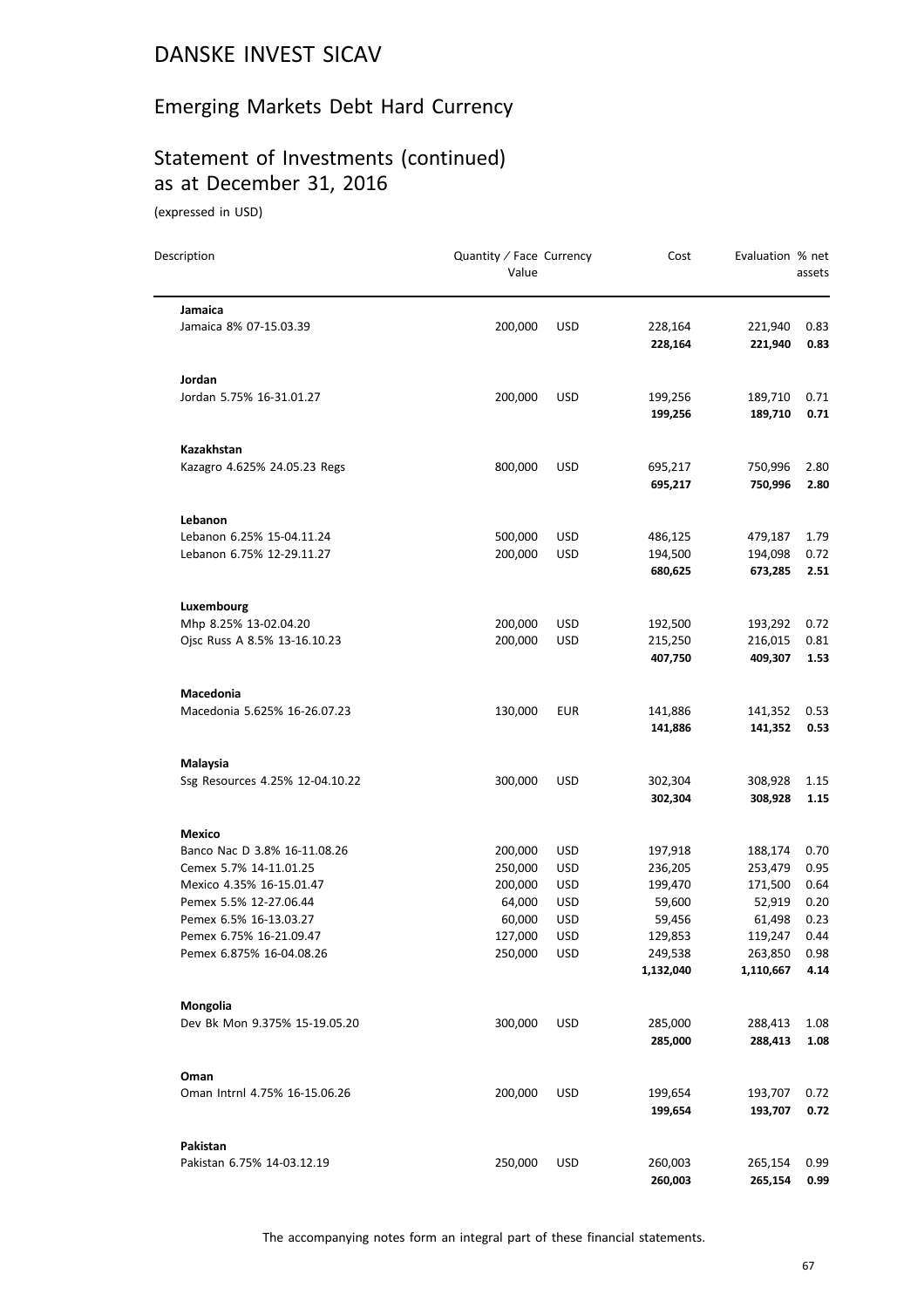# Emerging Markets Debt Hard Currency

# Statement of Investments (continued) as at December 31, 2016

(expressed in USD)

| Description                    | Quantity / Face Currency<br>Value |            | Cost    | Evaluation % net | assets |
|--------------------------------|-----------------------------------|------------|---------|------------------|--------|
| Panama                         |                                   |            |         |                  |        |
| Panama 3.875% 16-17.03.28      | 200,000                           | <b>USD</b> | 198,030 | 196,866          | 0.73   |
| Panama 6.7% 06-26.01.36        | 100,000                           | <b>USD</b> | 124,317 | 122,125          | 0.46   |
|                                |                                   |            | 322,347 | 318,991          | 1.19   |
| Paraguay                       |                                   |            |         |                  |        |
| Paraguay 5% 16-15.04.26        | 200,000                           | <b>USD</b> | 199,994 | 203,716          | 0.76   |
|                                |                                   |            | 199,994 | 203,716          | 0.76   |
| Peru                           |                                   |            |         |                  |        |
| Peru 8.75% 03-21.11.33         | 150,000                           | <b>USD</b> | 227,591 | 220,500          | 0.82   |
|                                |                                   |            | 227,591 | 220,500          | 0.82   |
| <b>Philippines</b>             |                                   |            |         |                  |        |
| Philipp. 9.5% 05-02.02.30      | 200,000                           | <b>USD</b> | 326,363 | 315,009          | 1.18   |
| Philippines 3.7% 16-01.03.41*  | 600,000                           | <b>USD</b> | 600,000 | 574,614          | 2.14   |
|                                |                                   |            | 926,363 | 889,623          | 3.32   |
| Poland                         |                                   |            |         |                  |        |
| Poland 3.25% 16-06.04.26       | 500,000                           | <b>USD</b> | 496,245 | 480,030          | 1.79   |
|                                |                                   |            | 496,245 | 480,030          | 1.79   |
| <b>Romania</b>                 |                                   |            |         |                  |        |
| Romania 4.375% 13-22.08.23     | 450,000                           | <b>USD</b> | 472,946 | 463,500          | 1.73   |
|                                |                                   |            | 472,946 | 463,500          | 1.73   |
| Senegal                        |                                   |            |         |                  |        |
| Senegal 6.25% 14-30.07.24      | 200,000                           | <b>USD</b> | 186,675 | 199,976          | 0.75   |
|                                |                                   |            | 186,675 | 199,976          | 0.75   |
| <b>Serbia</b>                  |                                   |            |         |                  |        |
| Serbia 7.25% 11-28.09.21       | 400,000                           | <b>USD</b> | 446,760 | 446,984          | 1.67   |
|                                |                                   |            | 446,760 | 446,984          | 1.67   |
| South Africa                   |                                   |            |         |                  |        |
| Eskom Holdi 7.125% 15-11.02.25 | 200,000                           | <b>USD</b> | 200,269 | 201,666          | 0.75   |
| South Afr 4.875% 16-14.04.26   | 200,000                           | <b>USD</b> | 198,980 | 199,562          | 0.75   |
|                                |                                   |            | 399,249 | 401,228          | 1.50   |
| Sri Lanka                      |                                   |            |         |                  |        |
| Nat Savings 8.875% 13-18.09.18 | 300,000                           | <b>USD</b> | 321,375 | 317,451          | 1.19   |
| Sri Lanka 6.25% 10-04.10.20    | 350,000                           | <b>USD</b> | 358,311 | 359,900          | 1.34   |
|                                |                                   |            | 679,686 | 677,351          | 2.53   |
| The Ivory Coast                |                                   |            |         |                  |        |
| Ivory Coast 3.75% 09-32        | 270,000                           | <b>USD</b> | 244,427 | 248,334          | 0.93   |
|                                |                                   |            | 244,427 | 248,334          | 0.93   |
| <b>The Netherlands</b>         |                                   |            |         |                  |        |
| Petro Gbl F 4.875% 14-17.03.20 | 250,000                           | <b>USD</b> | 204,219 | 247,465          | 0.92   |

\* Securities subject to a collateralized securities lending agreement as described in note 7.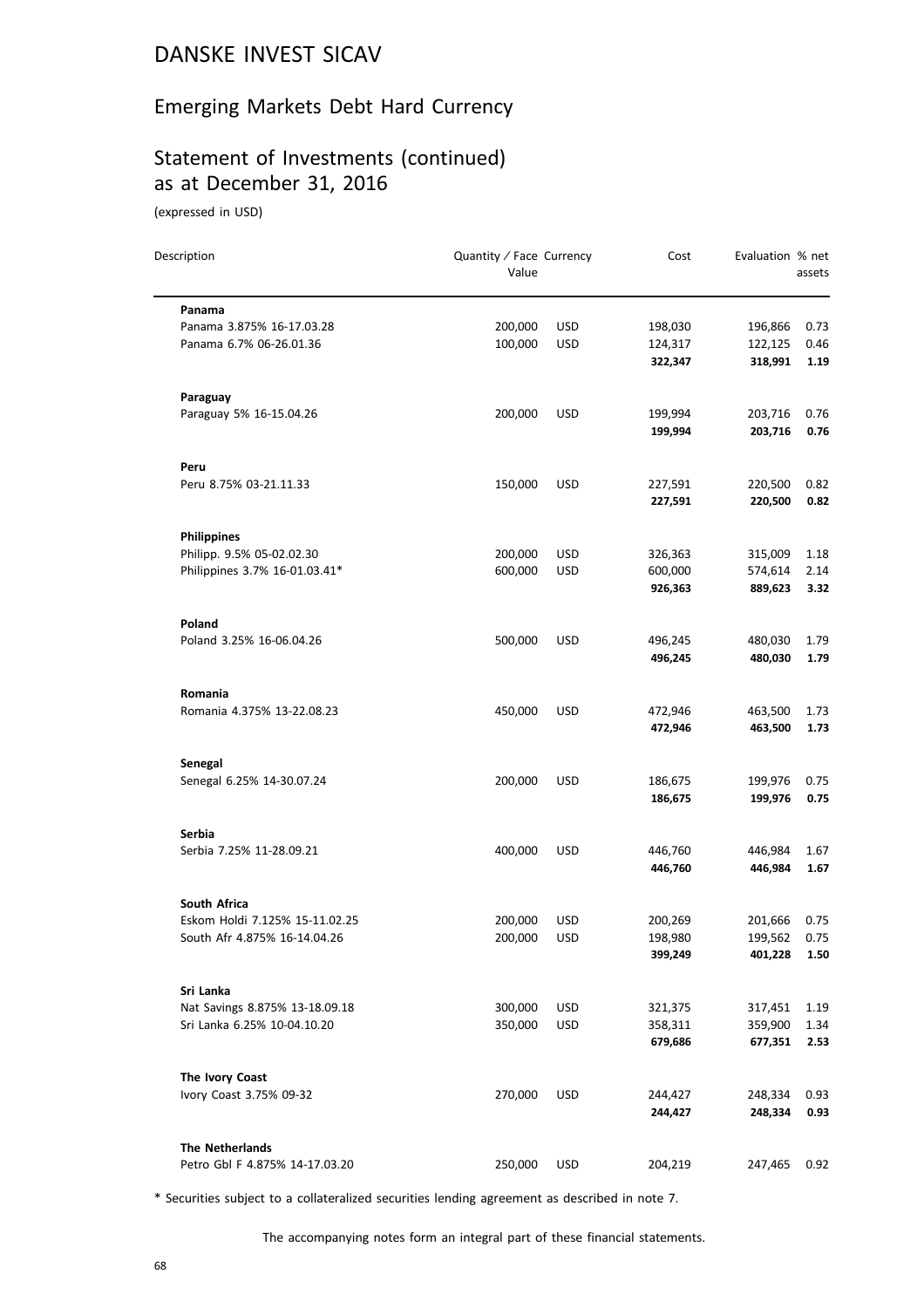## Emerging Markets Debt Hard Currency

# Statement of Investments (continued) as at December 31, 2016

(expressed in USD)

| Description                                                                    | Quantity / Face Currency<br>Value |            | Cost               | Evaluation % net   | assets       |
|--------------------------------------------------------------------------------|-----------------------------------|------------|--------------------|--------------------|--------------|
|                                                                                |                                   |            |                    |                    |              |
| Petro Gbl F 6.25% 14-17.03.24                                                  | 150,000                           | <b>USD</b> | 120,375            | 143,925            | 0.54         |
| Petrobras 8.375% 16-23.05.21                                                   | 500,000                           | <b>USD</b> | 522,692            | 538,797            | 2.01         |
| Petrobras 8.75% 16-23.05.26                                                    | 150,000                           | <b>USD</b> | 147,561            | 161,757            | 0.60         |
|                                                                                |                                   |            | 994,847            | 1,091,944          | 4.07         |
| <b>Togo</b>                                                                    |                                   |            |                    |                    |              |
| Boad 5.5% 16-06.05.21                                                          | 200,000                           | <b>USD</b> | 197,854            | 206,067            | 0.77         |
|                                                                                |                                   |            | 197,854            | 206,067            | 0.77         |
| Turkey                                                                         |                                   |            |                    |                    |              |
| Turkey 6.625% 14-17.02.45                                                      | 200,000                           | USD        | 197,750            | 199,551            | 0.75         |
| Turkey 7.375% 05-05.02.25                                                      | 500,000                           | <b>USD</b> | 600,540            | 547,187            | 2.04         |
|                                                                                |                                   |            | 798,290            | 746,738            | 2.79         |
| Ukraine                                                                        |                                   |            |                    |                    |              |
| Ukraine 7.75% 15-01.09.20                                                      | 129,000                           | <b>USD</b> | 72,691             | 127,549            | 0.48         |
| Ukraine 7.75% 15-01.09.21                                                      | 417,000                           | <b>USD</b> | 348,277            | 407,367            | 1.52         |
| Ukraine 7.75% 15-01.09.22                                                      | 117,000                           | <b>USD</b> | 65,486             | 113,350            | 0.42         |
|                                                                                |                                   |            | 486,454            | 648,266            | 2.42         |
| <b>Uruguay</b>                                                                 |                                   |            |                    |                    |              |
| Uruguay 4.375% 27.10.27 / Pool                                                 | 400,000                           | <b>USD</b> | 397,710            | 403,400            | 1.50         |
| Uruguay 5.1% 14-18.06.50 / Pool                                                | 100,000                           | <b>USD</b> | 96,419             | 90,875             | 0.34         |
| Uruguay 7.625% 06-21.03.36                                                     | 200,000                           | <b>USD</b> | 248,000            | 249,000            | 0.93         |
|                                                                                |                                   |            | 742,129            | 743,275            | 2.77         |
| Venezuela                                                                      |                                   |            |                    |                    |              |
| Pdvsa 6% 13-15.11.26 /Pool                                                     | 200,000                           | USD        | 72,100             | 77,181             | 0.29         |
| Pdvsa 8.5% 16-27.10.20 /Pool                                                   | 800,000                           | <b>USD</b> | 577,507            | 591,832            | 2.21         |
| Venezuela 11.75% 11-21.10.26                                                   | 400,000                           | <b>USD</b> | 181,686            | 226,810            | 0.84         |
|                                                                                |                                   |            | 831,293            | 895,823            | 3.34         |
| <b>Total - Bonds</b>                                                           |                                   |            | 22,639,930         | 23,013,263 85.86   |              |
| Total - Transferable securities admitted to an official stock exchange listing |                                   |            | 22,639,930         | 23,013,263 85.86   |              |
| Transferable securities dealt in on another regulated market                   |                                   |            |                    |                    |              |
| <b>Bonds</b>                                                                   |                                   |            |                    |                    |              |
|                                                                                |                                   |            |                    |                    |              |
| Costa Rica                                                                     |                                   |            |                    |                    |              |
| Costa Rica 7.158% 15-12.03.45                                                  | 200,000                           | <b>USD</b> | 189,085<br>189,085 | 186,402<br>186,402 | 0.69<br>0.69 |
| <b>Great Britain</b>                                                           |                                   |            |                    |                    |              |
| Ssb 1 8.875% 15-20.03.25                                                       | 200,000                           | <b>USD</b> | 184,000            | 189,020            | 0.70         |
|                                                                                |                                   |            |                    |                    |              |

**184,000 189,020 0.70**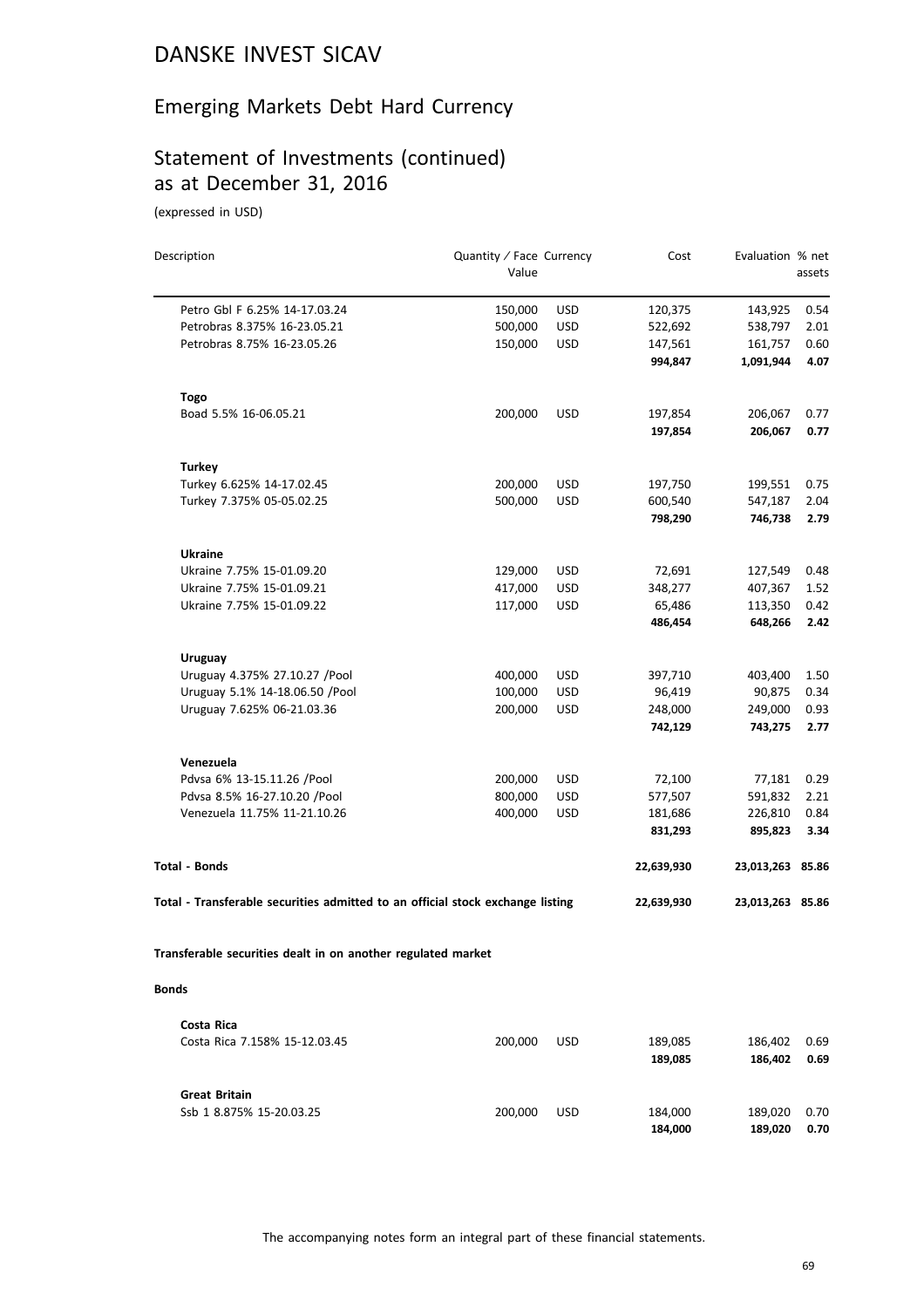## Emerging Markets Debt Hard Currency

# Statement of Investments (continued) as at December 31, 2016

(expressed in USD)

| Description                       | Quantity / Face Currency<br>Value                                    |            | Cost       | Evaluation % net | assets |
|-----------------------------------|----------------------------------------------------------------------|------------|------------|------------------|--------|
| Peru                              |                                                                      |            |            |                  |        |
| Fondo Miv 3.375% 14-02.04.19      | 1,000,000                                                            | <b>USD</b> | 1,001,000  | 1,014,890        | 3.79   |
|                                   |                                                                      |            | 1,001,000  | 1,014,890        | 3.79   |
| <b>Ukraine</b>                    |                                                                      |            |            |                  |        |
| Ukraine Frn 15-31.05.40           | 140,000                                                              | <b>USD</b> | 38,616     | 42,728           | 0.16   |
|                                   |                                                                      |            | 38,616     | 42,728           | 0.16   |
| Venezuela                         |                                                                      |            |            |                  |        |
| Pdvsa 8.5% 16-27.10.20 / Pool     | 162,000                                                              | <b>USD</b> | 83,833     | 120,155          | 0.45   |
|                                   |                                                                      |            | 83,833     | 120,155          | 0.45   |
| <b>Total - Bonds</b>              |                                                                      |            | 1,496,534  | 1,553,195        | 5.79   |
|                                   | Total - Transferable securities dealt in on another regulated market |            |            | 1,553,195        | 5.79   |
| <b>TOTAL INVESTMENT PORTFOLIO</b> |                                                                      |            | 24,136,464 | 24,566,458 91.65 |        |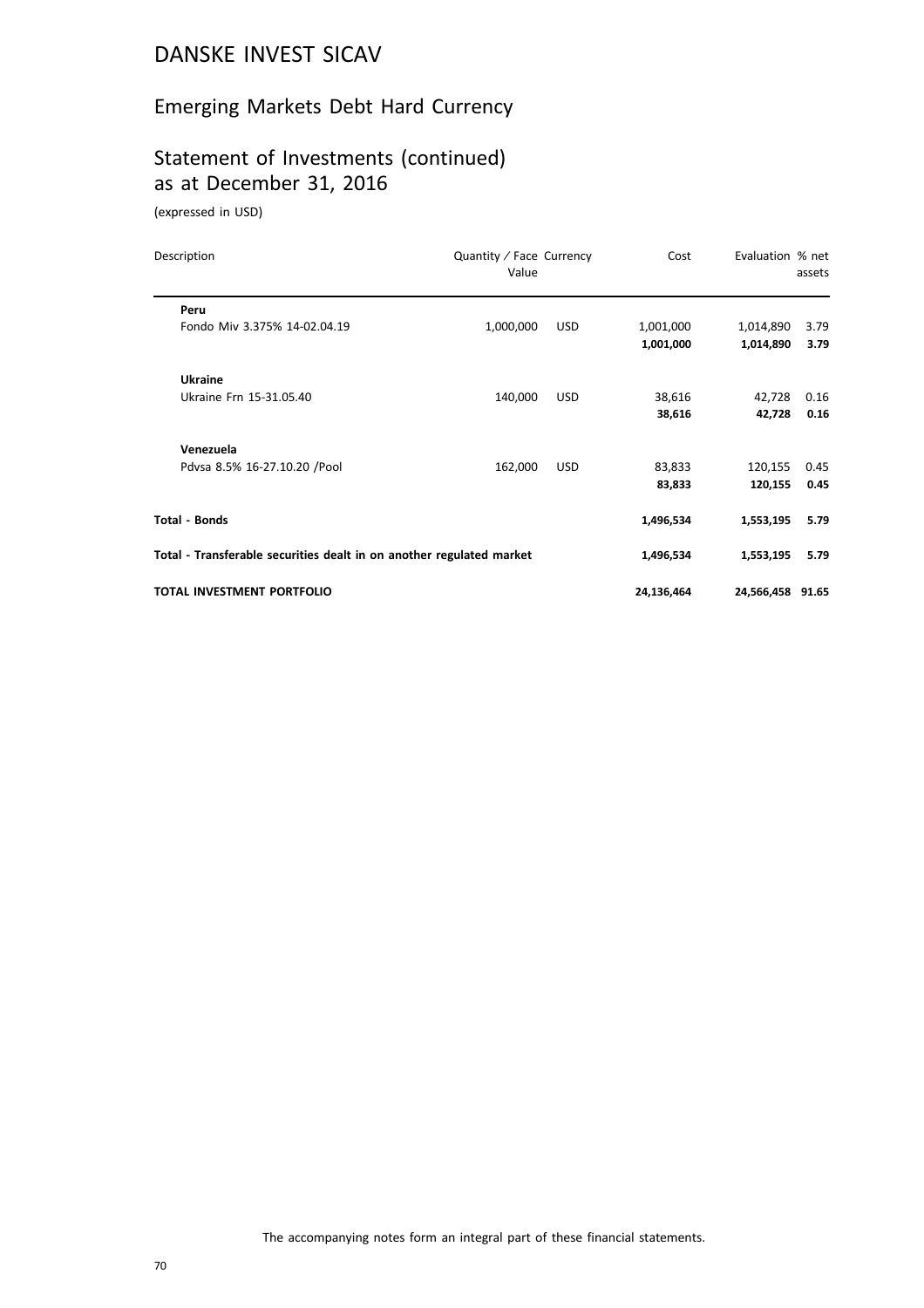## Emerging Markets Debt Hard Currency

### Geographical and Economic Portfolio Breakdowns as at December 31, 2016

(expressed as a percentage of net assets)

| Geographical breakdown | %     |
|------------------------|-------|
| Peru                   | 4.61  |
| Argentina              | 4.55  |
| Mexico                 | 4.14  |
| The Netherlands        | 4.07  |
| Indonesia              | 3.88  |
| Venezuela              | 3.79  |
| Philippines            | 3.32  |
| Ireland                | 3.08  |
| Dominican Republic of  | 2.92  |
| Kazakhstan             | 2.80  |
| Turkey                 | 2.79  |
| Uruguay                | 2.77  |
| Colombia               | 2.58  |
| Ukraine                | 2.58  |
| Sri Lanka              | 2.53  |
| Lebanon                | 2.51  |
| Georgia                | 2.35  |
| Cayman Islands         | 1.88  |
| Poland                 | 1.79  |
| Croatia                | 1.77  |
| Romania                | 1.73  |
| Serbia                 | 1.67  |
| Hungary                | 1.63  |
| El Salvador            | 1.54  |
| Luxembourg             | 1.53  |
| Costa Rica             | 1.52  |
| South Africa           | 1.50  |
| India                  | 1.47  |
| Chile                  | 1.29  |
| Panama                 | 1.19  |
| Malaysia               | 1.15  |
| Mongolia               | 1.08  |
| Pakistan               | 0.99  |
| Greece                 | 0.97  |
| The Ivory Coast        | 0.93  |
| Jamaica                | 0.83  |
| Armenia                | 0.79  |
| Togo                   | 0.77  |
| Ecuador                | 0.76  |
| Paraguay               | 0.76  |
| Senegal                | 0.75  |
| Ghana                  | 0.74  |
| Angola                 | 0.73  |
| Azerbaijan             | 0.73  |
| Oman                   | 0.72  |
| Jordan                 | 0.71  |
| Great Britain          | 0.70  |
| <b>Brazil</b>          | 0.65  |
| <b>Belarus</b>         | 0.58  |
| Macedonia              | 0.53  |
|                        | 91.65 |

| Economic breakdown                      | %     |
|-----------------------------------------|-------|
| States, Provinces and Municipalities    | 54.32 |
| Petrol                                  | 12.17 |
| <b>Banks and Financial Institutions</b> | 7.77  |
| Holding and Finance Companies           | 7.68  |
| Agriculture and Fishing                 | 2.80  |
| Supranational                           | 1.74  |
| Transportation                          | 1.60  |
| Miscellaneous                           | 1.15  |
| Construction, Building Material         | 0.95  |
| <b>Public Services</b>                  | 0.75  |
| <b>Food and Distilleries</b>            | 0.72  |
|                                         | 91.65 |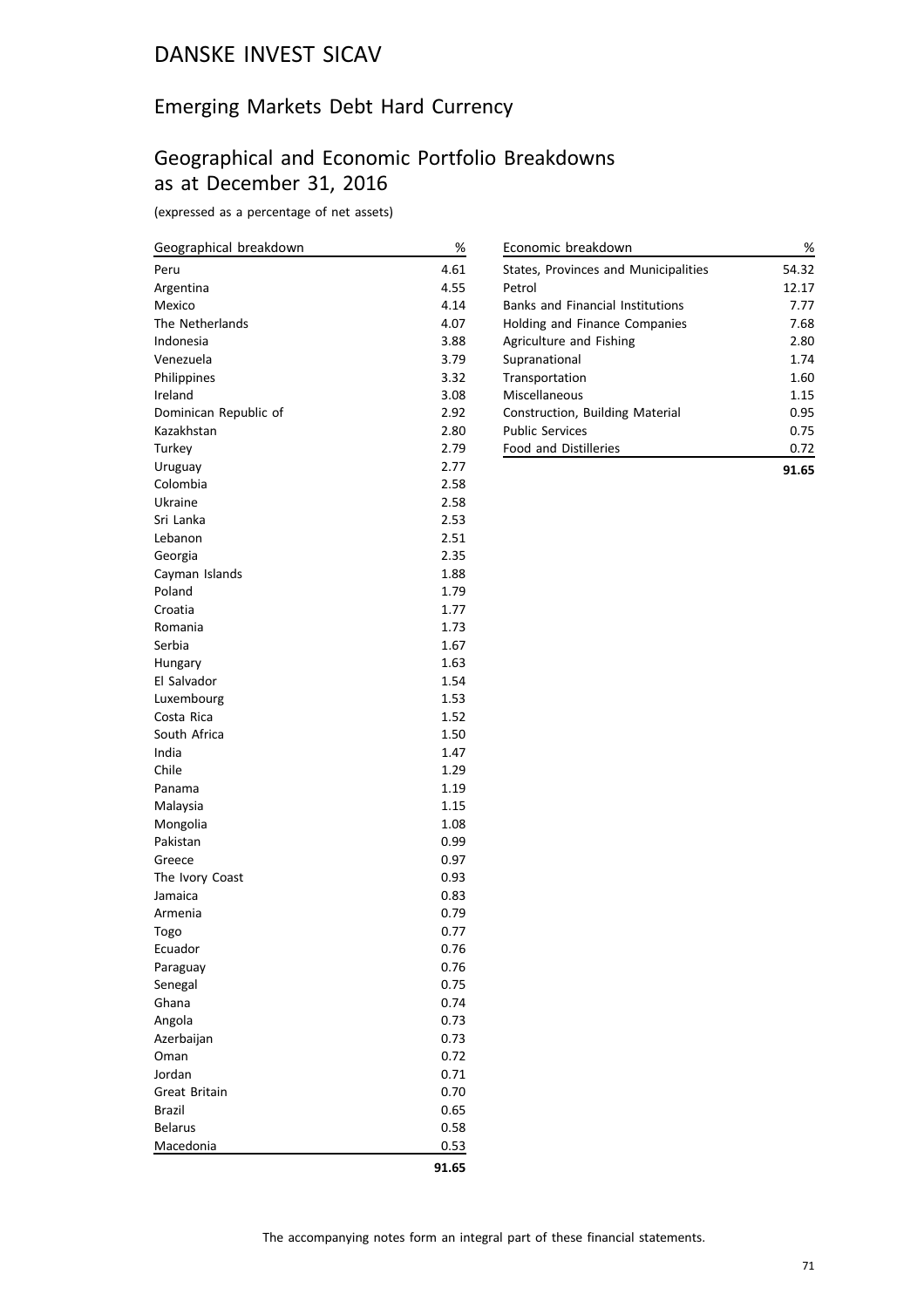#### Euro High Yield Bond

#### Statement of Investments as at December 31, 2016

| (expressed in EUR)                                                     |                                   |                          |                                 |                                 |                      |  |
|------------------------------------------------------------------------|-----------------------------------|--------------------------|---------------------------------|---------------------------------|----------------------|--|
| Description                                                            | Quantity / Face Currency<br>Value |                          | Cost                            | Evaluation % net                | assets               |  |
| Transferable securities admitted to an official stock exchange listing |                                   |                          |                                 |                                 |                      |  |
| <b>Bonds</b>                                                           |                                   |                          |                                 |                                 |                      |  |
| Austria                                                                |                                   |                          |                                 |                                 |                      |  |
| Erste Bk 8.875% 16-Perp                                                | 400,000                           | <b>EUR</b>               | 400,000<br>400,000              | 432,116<br>432,116              | 0.33<br>0.33         |  |
| <b>Belgium</b>                                                         |                                   |                          |                                 |                                 |                      |  |
| Ethias Sa 5% 15-14.01.26<br>Ontex Group 4.75% 14-15.11.21*             | 700,000<br>550,000                | <b>EUR</b><br><b>EUR</b> | 585,987<br>585,034<br>1,171,021 | 642,225<br>581,719<br>1,223,944 | 0.49<br>0.44<br>0.93 |  |
| Canada                                                                 |                                   |                          |                                 |                                 |                      |  |
| Bombardier 6.125% 15.05.21 Regs<br>Cott Financ 5.5% 16-01.07.24        | 300,000<br>450,000                | <b>EUR</b><br><b>EUR</b> | 302,100<br>450,000<br>752,100   | 315,831<br>475,601<br>791,432   | 0.24<br>0.36<br>0.60 |  |
|                                                                        |                                   |                          |                                 |                                 |                      |  |
| Cayman Islands<br>Upcb Financ 4% 15-15.01.27*                          | 550,000                           | <b>EUR</b>               | 550,000<br>550,000              | 550,707<br>550,707              | 0.42<br>0.42         |  |
| <b>Denmark</b>                                                         |                                   |                          |                                 |                                 |                      |  |
| Dsk Bk 5.75% 14-Perp*                                                  | 100,000                           | <b>EUR</b>               | 101,530                         | 104,108                         | 0.08                 |  |
| Dsk Bk 5.875% 15-Perp                                                  | 1,000,000                         | <b>EUR</b>               | 1,000,000                       | 1,049,065                       | 0.80                 |  |
| Tdc 3.5% 15-26.02.15                                                   | 500,000                           | <b>EUR</b>               | 500,000<br>1,601,530            | 478,925<br>1,632,098            | 0.36<br>1.24         |  |
| <b>Finland</b>                                                         |                                   |                          |                                 |                                 |                      |  |
| Stora Enso 2.125% 16-16.06.23                                          | 650,000                           | EUR                      | 648,121<br>648,121              | 660,345<br>660,345              | 0.50<br>0.50         |  |
| <b>France</b>                                                          |                                   |                          |                                 |                                 |                      |  |
| Arkema 4.75% 14-Perp                                                   | 300,000                           | EUR                      | 296,949                         | 320,264                         | 0.24                 |  |
| Bisoho Sas 5.875% 16-01.05.23                                          | 750,000                           | <b>EUR</b>               | 770,300                         | 812,509                         | 0.62                 |  |
| Bnpp 7.781% 08-Perp                                                    | 600,000                           | <b>EUR</b>               | 682,727                         | 655,014                         | 0.50                 |  |
| Bpce Frn 09-Perp*                                                      | 250,000                           | <b>EUR</b>               | 333,125                         | 322,188                         | 0.25                 |  |
| Carnaudmet 3.375% 15-15.05.25                                          | 200,000                           | <b>EUR</b>               | 200,000                         | 203,075                         | 0.16                 |  |
| Casino Gp 2.798% 14-05.08.26                                           | 700,000                           | <b>EUR</b>               | 749,750                         | 723,355                         | 0.55                 |  |
| Casino Gp 4.87% 13-Perp*                                               | 400,000                           | <b>EUR</b>               | 335,000                         | 380,722                         | 0.29                 |  |
| Crwn Eu Hld 2.625% 16-30.09.24                                         | 100,000                           | <b>EUR</b>               | 99,125                          | 98,299                          | 0.08                 |  |
| Dexia Clf 4.375% 12.02.19 Sub                                          | 1,000,000                         | <b>EUR</b>               | 841,281                         | 931,750                         | 0.71                 |  |
| Dexia Clf Frn 09.07.17 Sub                                             | 1,000,000                         | <b>EUR</b>               | 887,250                         | 986,665                         | 0.75                 |  |
| Europcar Gr 5.75% 15-15.06.22                                          | 450,000                           | <b>EUR</b>               | 468,797                         | 476,968                         | 0.36                 |  |

\* Securities subject to a collateralized securities lending agreement as described in note 7.

Groupama Sa 7.875% 09-27.10.39\* 950,000 EUR 1,075,902 1,017,797 0.78

Faurecia 3.125% 15-15.06.22 700,000 EUR 700,510 723,317 0.55 Faurecia 3.625% 16-15.06.23\* 1,159,000 EUR 1,170,550 1,207,006 0.92 Groupama 6.298% (Tv) 07-Perp 1,300,000 EUR 1,338,650 1,251,939 0.95<br>Groupama 6.375% (Frn) 14-Perp\* 900,000 EUR 913,900 846,405 0.64 Groupama 6.375% (Frn) 14-Perp\* 900,000 EUR 913,900 846,405 0.64

Holdikks 6.75% 14-15.07.21 1,250,000 EUR 1,159,932 897,612 0.68 Loxam 4.875% 14-23.07.21 300,000 EUR 301,800 313,296 0.24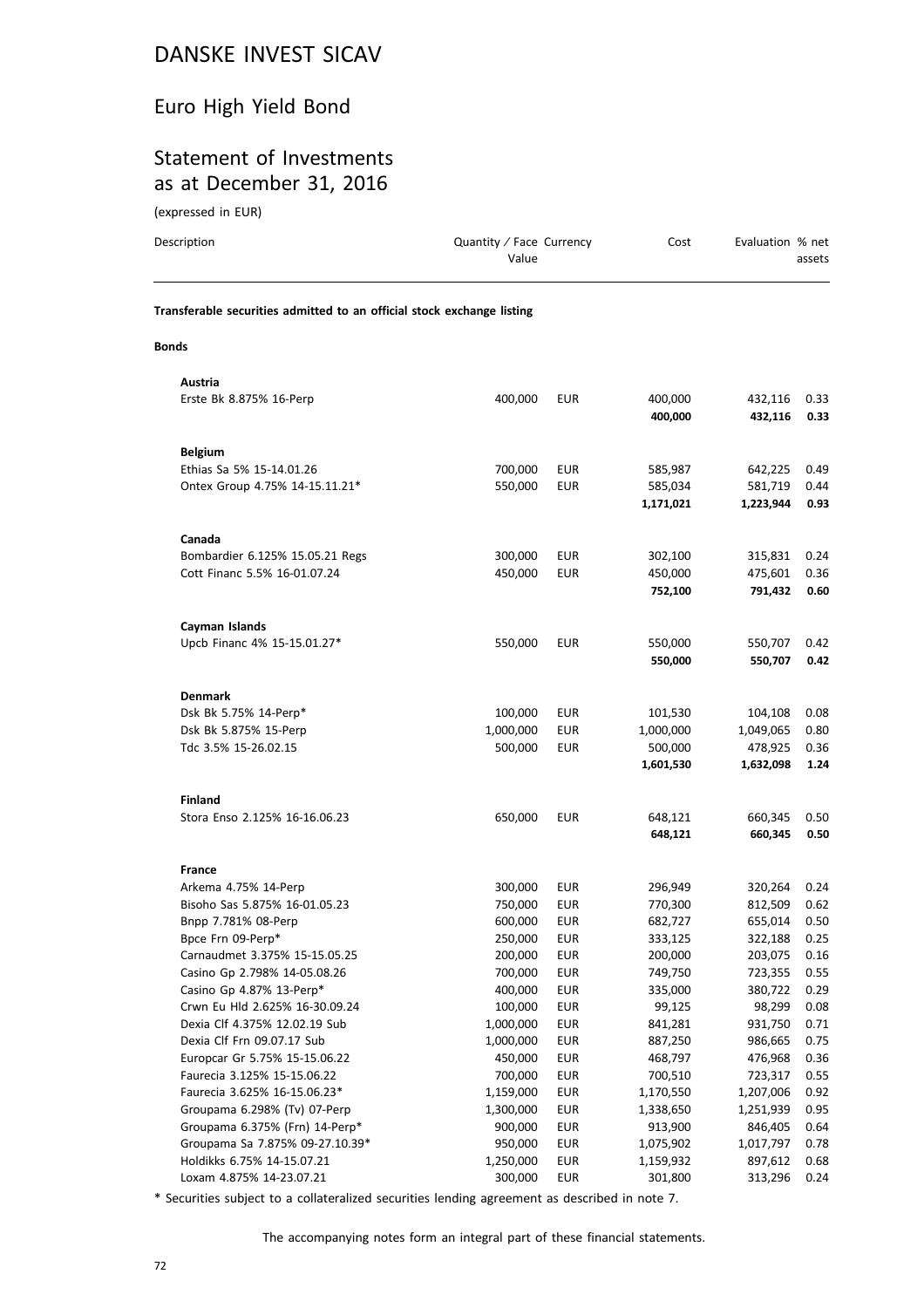# Euro High Yield Bond

# Statement of Investments (continued) as at December 31, 2016

(expressed in EUR)

| Description                        | Quantity / Face Currency<br>Value |            | Cost       | Evaluation % net | assets |
|------------------------------------|-----------------------------------|------------|------------|------------------|--------|
| Numericable 5.375% 15.05.22        | 600,000                           | EUR        | 621,982    | 630,561          | 0.48   |
| Numericable Gp 5.625% 15.05.24     | 600,000                           | <b>EUR</b> | 630,790    | 634,572          | 0.48   |
| Peugeot 2.375% 16-14.04.23*        | 300,000                           | <b>EUR</b> | 300,000    | 316,326          | 0.24   |
| Renault 3.625% 13-19.09.18         | 500,000                           | <b>EUR</b> | 549,855    | 531,157          | 0.40   |
| Rexel 3.25% 15-15.06.22            | 400,000                           | <b>EUR</b> | 396,880    | 418,130          | 0.32   |
| Rexel 3.5% 16-15.06.23             | 250,000                           | <b>EUR</b> | 250,000    | 261,819          | 0.20   |
| Socgen 6.75% 14-Perp               | 200,000                           | EUR        | 204,705    | 205,700          | 0.16   |
| Socgen 7.375% 16-Perp              | 500,000                           | <b>USD</b> | 448,029    | 474,535          | 0.36   |
| Socgen 7.875% 13-Perp              | 460,000                           | USD        | 392,436    | 424,410          | 0.32   |
| Socgen Frn 09-Perp                 | 500,000                           | <b>EUR</b> | 587,000    | 595,030          | 0.45   |
| Thom Europe 7.375% 14-15.07.19     | 250,000                           | <b>EUR</b> | 253,345    | 264,353          | 0.20   |
|                                    |                                   |            | 16,960,570 | 16,924,774 12.88 |        |
| Germany                            |                                   |            |            |                  |        |
| Deut Bk 4.5% 16-19.05.26*          | 1,400,000                         | EUR        | 1,378,775  | 1,450,267        | 1.10   |
| Deut Bk 5% 10-24.06.20*            | 1,050,000                         | <b>EUR</b> | 1,095,120  | 1,129,212        | 0.86   |
| Heidlrg 2.25% 16-03.06.24          | 250,000                           | EUR        | 247,407    | 267,200          | 0.20   |
| Heidlrg 7.5% 10-03.04.20           | 200,000                           | <b>EUR</b> | 236,250    | 246,055          | 0.19   |
| Heidlrg 8.5% 09-31.10.19           | 100,000                           | EUR        | 125,750    | 123,380          | 0.09   |
| Hp Pelzer 7.5% 14-15.07.21         | 800,000                           | <b>EUR</b> | 834,000    | 856,428          | 0.65   |
| Hsh Agemtn 0.528% 14-02-17         | 1,000,000                         | <b>EUR</b> | 910,375    | 990,915          | 0.75   |
| Hsh Nbk Frn 07-14.02.17 S.239      | 1,000,000                         | <b>EUR</b> | 908,968    | 990,825          | 0.75   |
| Lanxess 4.5% 16-06.12.76 Regs*     | 900,000                           | <b>EUR</b> | 887,895    | 940,563          | 0.72   |
| Rwe Ag 2.75% 15-21.04.75           | 700,000                           | <b>EUR</b> | 604,000    | 667,114          | 0.51   |
| Unitym Nrw 3.5% 15-15.01.27        | 300,000                           | <b>EUR</b> | 300,000    | 294,729          | 0.22   |
| Unitym Nrw 4% 14-15.01.25          | 650,000                           | <b>EUR</b> | 664,625    | 677,540          | 0.52   |
| Unitym Nrw 5.125% 13-21.01.23      | 486,000                           | <b>EUR</b> | 517,489    | 515,017          | 0.39   |
| Unitym Nrw 5.5% 12-15.09.22        | 1,093,500                         | <b>EUR</b> | 1,170,104  | 1,157,202        | 0.88   |
| Unitym Nrw 6.25% 13-15.01.29       | 100,000                           | <b>EUR</b> | 100,000    | 110,890          | 0.09   |
| Unitymed 3.75% 15-15.01.27         | 300,000                           | <b>EUR</b> | 300,120    | 284,073          | 0.22   |
|                                    |                                   |            | 10,280,878 | 10,701,410       | 8.14   |
| <b>Great Britain</b>               |                                   |            |            |                  |        |
| Anglo Amer 2.875% 13-20.11.20      | 500,000                           | EUR        | 502,500    | 524,105          | 0.40   |
| Anglo Amer 3.25% 14-03.04.23       | 400,000                           | <b>EUR</b> | 328,000    | 418,078          | 0.32   |
| Bk Ireld Frn Perp Mtn              | 700,000                           | <b>EUR</b> | 626,500    | 595,000          | 0.45   |
| Ephios Bond 6.25% 15-01.07.22      | 1,200,000                         | <b>EUR</b> | 1,216,000  | 1,310,556        | 1.00   |
| Georgia 4.75% 15-15.02.23 Regs*    | 1,200,000                         | <b>EUR</b> | 1,126,248  | 1,313,442        | 1.00   |
| Int Pers 4.25% 14-23.05.18         | 650,000                           | EUR        | 617,500    | 510,575          | 0.39   |
| Int Pers 5.75% 14-07.04.21         | 1,315,000                         | <b>EUR</b> | 1,180,913  | 1,045,432        | 0.79   |
| Natl Westm. Frn 99-Emtn            | 740,000                           | <b>EUR</b> | 692,428    | 678,173          | 0.51   |
| R.B.S. 7.64% 07-Perp               | 1,100,000                         | <b>USD</b> | 970,705    | 968,104          | 0.74   |
| Roy. Bk Scot. 7.0916% (Tv) 07-Perp | 850,000                           | <b>EUR</b> | 901,766    | 783,734          | 0.60   |
| Tesco Corp 1.375% 14-01.07.19      | 1,300,000                         | <b>EUR</b> | 1,265,282  | 1,318,427        | 1.00   |
|                                    |                                   |            | 9,427,842  | 9,465,626        | 7.20   |
| Iceland                            |                                   |            |            |                  |        |
| Arion Bk 3.125% 15-12.03.18        | 864,000                           | EUR        | 861,548    | 890,106          | 0.68   |
|                                    |                                   |            | 861,548    | 890,106          | 0.68   |

\* Securities subject to a collateralized securities lending agreement as described in note 7.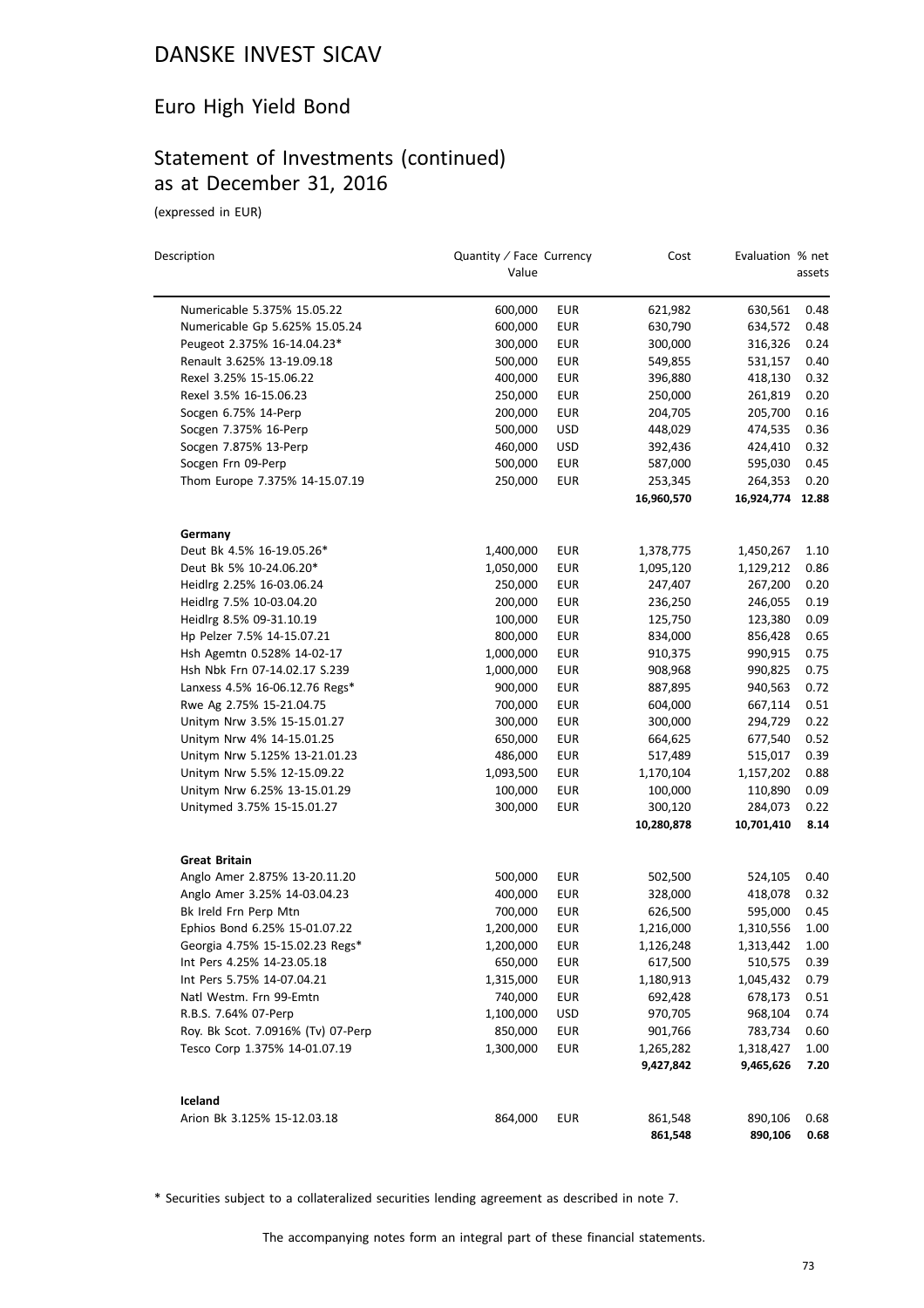#### Euro High Yield Bond

#### Statement of Investments (continued) as at December 31, 2016

(expressed in EUR)

| Description                           | Quantity / Face Currency<br>Value |            | Cost       | Evaluation % net | assets |
|---------------------------------------|-----------------------------------|------------|------------|------------------|--------|
| Ireland                               |                                   |            |            |                  |        |
| Aib 4.125% 15-26.11.25*               | 1,258,000                         | <b>EUR</b> | 1,204,709  | 1,279,046        | 0.97   |
| Aib 7.375% 15-Perp                    | 200,000                           | <b>EUR</b> | 178,500    | 198,319          | 0.15   |
| Ardagh 4.25% 14-15.01.22              | 450,000                           | <b>EUR</b> | 461,475    | 466,621          | 0.36   |
| Ardagh Pck 4.125% 16-15.05.23         | 300,000                           | <b>EUR</b> | 316,125    | 315,071          | 0.24   |
| Bk Ireland 7.375% 15-Perp             | 500,000                           | <b>EUR</b> | 499,370    | 509,902          | 0.39   |
| Bk Ireland 10% 12-19.12.22            | 635,000                           | <b>EUR</b> | 840,906    | 837,378          | 0.64   |
| Bk Ireland 4.25% 14-11.06.24*         | 400,000                           | <b>EUR</b> | 393,200    | 412,634          | 0.31   |
| Smurfit Kap 2.75% 15-01.02.25         | 900,000                           | <b>EUR</b> | 904,500    | 918,733          | 0.70   |
|                                       |                                   |            | 4,798,785  | 4,937,704        | 3.76   |
|                                       |                                   |            |            |                  |        |
| Italy<br>Banco Pop 2.625% 15-21.09.18 | 400,000                           | <b>EUR</b> | 399,260    | 404,018          | 0.31   |
| Banco Pop 2.75% 15-27.07.20           | 800,000                           | <b>EUR</b> | 797,319    | 812,412          | 0.62   |
| Banco Pop 3.5% 14-14.03.19*           | 750,000                           | <b>EUR</b> | 771,450    | 771,548          | 0.59   |
| Bmps 3.625% 14-01.04.19               | 323,000                           | <b>EUR</b> | 311,498    | 311,290          | 0.24   |
| Cmc Di Rav 7.5% 14-01.08.21           | 350,000                           | <b>EUR</b> | 256,634    | 315,746          | 0.24   |
| Enel 5% 14-15.01.75                   | 400,000                           | <b>EUR</b> | 397,899    | 424,506          | 0.32   |
| Enel 6.5% (Frn) 13-10.01.74           | 1,800,000                         | <b>EUR</b> | 2,036,678  | 1,942,569        | 1.48   |
| Intesa Frn 09-Perp                    | 150,000                           | <b>EUR</b> | 171,731    | 168,512          | 0.13   |
| Intesa San 6.625% 13-13.09.23 Emtn    | 1,000,000                         | <b>EUR</b> | 1,193,100  | 1,186,875        | 0.90   |
| Intesa San 7% 16-Perp                 | 2,300,000                         | <b>EUR</b> | 2,300,000  | 2,278,391        | 1.73   |
| Officine Ma 5.75% 14-01.06.21*        | 800,000                           | <b>EUR</b> | 801,524    | 695,088          | 0.53   |
| Schumann Sp 7% 16-31.07.23            | 450,000                           | <b>EUR</b> | 452,812    | 469,566          | 0.36   |
| Telecom It 3.25% 15-16.01.23*         | 1,350,000                         | <b>EUR</b> | 1,394,799  | 1,424,000        | 1.08   |
| Telecom It 3.625% 16-25.05.26         | 1,000,000                         | <b>EUR</b> | 1,000,000  | 1,027,625        | 0.78   |
| Telecom It 4% 12-21.01.20             | 750,000                           | <b>EUR</b> | 803,768    | 816,529          | 0.62   |
| Telecom It 4.75% 11-25.05.18          | 200,000                           | <b>EUR</b> | 206,560    | 212,596          | 0.16   |
| Ubi 4.25% 16-05.05.26*                | 200,000                           | <b>EUR</b> | 200,000    | 198,377          | 0.15   |
| Unicredit 6.375% 13-02.05.23 /Sub     | 800,000                           | <b>USD</b> | 752,956    | 769,961          | 0.59   |
|                                       |                                   |            | 14,247,988 | 14,229,609       | 10.83  |
| Japan                                 |                                   |            |            |                  |        |
| Softbank 4% 15-30.07.22*              | 950,000                           | <b>EUR</b> | 908,000    | 1,038,749        | 0.79   |
|                                       |                                   |            | 908,000    | 1,038,749        | 0.79   |
| Jersey                                |                                   |            |            |                  |        |
| Adient Glob 3.5% 16-15.08.24          | 1,000,000                         | EUR        | 1,005,375  | 1,017,760        | 0.77   |
| Hbos Sterlg 7.881% 99 Perp            | 650,000                           | GBP        | 1,064,817  | 998,558          | 0.76   |
| Lincoln 6.875% 16-15.04.21            | 311,000                           | EUR        | 311,000    | 338,640          | 0.26   |
| Ubs Je 7.15% 07-Perp                  | 200,000                           | <b>EUR</b> | 228,584    | 211,021          | 0.16   |
|                                       |                                   |            | 2,609,776  | 2,565,979        | 1.95   |
| Luxembourg                            |                                   |            |            |                  |        |
| Altice 6.25% 15-15.02.25              | 1,450,000                         | EUR        | 1,440,813  | 1,519,556        | 1.16   |
| Altice 7.25% 14-15.05.22              | 1,133,000                         | <b>EUR</b> | 1,124,330  | 1,214,502        | 0.92   |
| Altice Fin 5.25% 15-15.02.23          | 500,000                           | <b>EUR</b> | 505,040    | 531,700          | 0.40   |
| Altice Fin 6.5% 13-15.01.22           | 350,000                           | <b>EUR</b> | 373,504    | 368,841          | 0.28   |
| Ard Fin 6.625% 15.09.23 /Pik          | 850,000                           | <b>EUR</b> | 817,833    | 852,499          | 0.65   |
| Cirsa Fdg 5.875% 15-15.05.23          | 300,000                           | EUR        | 318,000    | 319,518          | 0.24   |
| Contourglob 5.125% 16-15.06.21        | 550,000                           | <b>EUR</b> | 550,000    | 579,502          | 0.44   |

\* Securities subject to a collateralized securities lending agreement as described in note 7.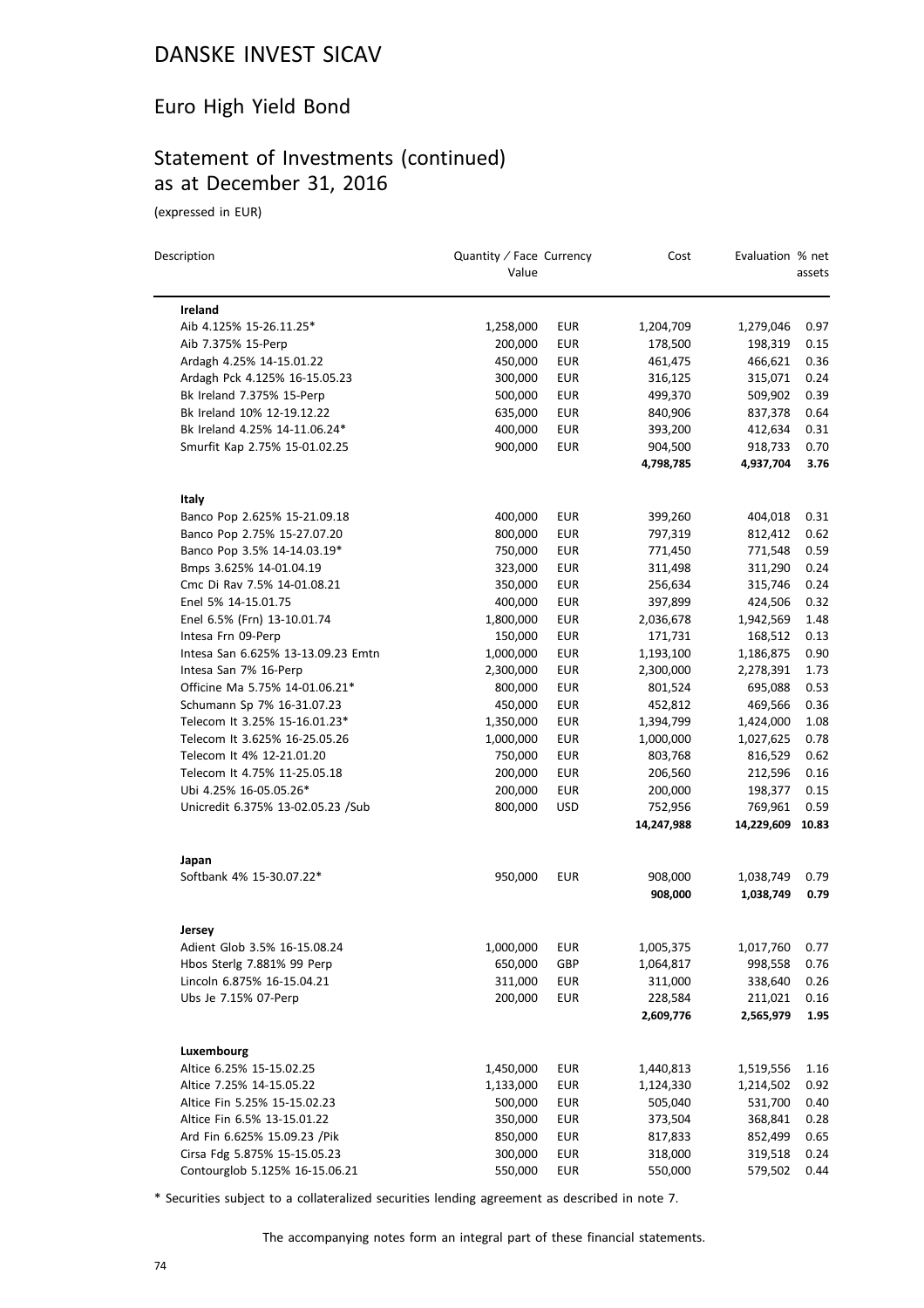# Euro High Yield Bond

# Statement of Investments (continued) as at December 31, 2016

(expressed in EUR)

| Description                      | Quantity / Face Currency<br>Value |            | Cost                   | Evaluation % net       | assets       |
|----------------------------------|-----------------------------------|------------|------------------------|------------------------|--------------|
| Fiat 2.75% 14-18.03.19           | 900,000                           | EUR        | 915,613                | 935,986                | 0.71         |
| Fiat 6.25% 11-09.03.18           | 450,000                           | <b>EUR</b> | 502,164                | 481,525                | 0.37         |
| Fiat Ft 4.75% 14-15.07.22        | 300,000                           | <b>EUR</b> | 330,695                | 331,319                | 0.25         |
| Fiat Ft 4.75% 14-22.03.21*       | 1,700,000                         | <b>EUR</b> | 1,878,689              | 1,871,385              | 1.42         |
| Fiat Ft 6.625% 13-15.03.18       | 400,000                           | <b>EUR</b> | 446,252                | 427,738                | 0.33         |
| Fiat Ft 7% 12-23.03.17 Gmtn      | 100,000                           | <b>EUR</b> | 108,271                | 101,615                | 0.08         |
| Findus 8.25% 14-01.08.19 / Pik   | 630,968                           | <b>EUR</b> | 713,798                | 733,631                | 0.56         |
| Finmec Fnce 4.5% 13-19.01.21*    | 500,000                           | <b>EUR</b> | 544,186                | 564,853                | 0.43         |
| Gestamp Fdg 3.5% 16-31.12.23     | 700,000                           | <b>EUR</b> | 706,900                | 729,662                | 0.56         |
| Hanesbrand 3.5% 16-15.06.24      | 550,000                           | <b>EUR</b> | 551,350                | 576,576                | 0.44         |
| Heid. C Lux 2.25% 14-12.03.19    | 850,000                           | <b>EUR</b> | 888,149                | 889,419                | 0.68         |
| Heid. C Lux 3.25% 13-21.10.20    | 500,000                           | <b>EUR</b> | 508,875                | 553,020                | 0.42         |
| Ineos G Sa 5.375% 16-01.08.24    | 900,000                           | <b>EUR</b> | 900,000                | 908,964                | 0.69         |
| Ineos Grp 5.75% 14-15.02.19      | 100,000                           | <b>EUR</b> | 100,000                | 102,393                | 0.08         |
| Intralot Fl 6.75% 16-15.09.21    | 350,000                           | <b>EUR</b> | 350,000                | 355,910                | 0.27         |
| Unicre Lu F Frn 9-Perp           | 700,000                           | <b>EUR</b> | 808,072                | 763,906                | 0.58         |
| Wind Acq 4% 14-15.07.20*         | 2,250,000                         | <b>EUR</b> | 2,247,585              | 2,296,834              | 1.75         |
| Wind Acq 7% 14-23.04.21          | 1,000,000                         | <b>EUR</b> | 1,039,877              | 1,043,020              | 0.79         |
|                                  |                                   |            | 18,669,996             | 19,053,874 14.50       |              |
| Norway                           |                                   |            |                        |                        |              |
| Lock 7% 14-15.08.21              | 850,000                           | <b>EUR</b> | 877,074                | 906,516                | 0.69         |
|                                  |                                   |            | 877,074                | 906,516                | 0.69         |
| Portugal                         |                                   |            |                        |                        |              |
| Edp 5.375% 15-16.09.75*          | 2,000,000                         | <b>EUR</b> | 1,989,120              | 2,088,820              | 1.59         |
|                                  |                                   |            | 1,989,120              | 2,088,820              | 1.59         |
| Spain                            |                                   |            |                        |                        |              |
| Banco Bilba 7% (Ftf) 14-Perp     | 200,000                           | <b>EUR</b> | 203,420                | 192,266                | 0.15         |
| Banco                            | 600,000                           | <b>EUR</b> | 600,000                | 599,673                | 0.46         |
| Bankia 4% 14-22.05.24            | 1,800,000                         | <b>EUR</b> | 1,802,856              | 1,831,950              | 1.39         |
| Caixabank 5% 13-14.11.23         | 500,000                           | <b>EUR</b> | 522,500                | 527,387                | 0.40         |
| Mapfre 5.921% (Tv) 07-24.07.37   | 1,200,000                         | <b>EUR</b> | 1,252,627<br>4,381,403 | 1,224,402<br>4,375,678 | 0.93<br>3.33 |
|                                  |                                   |            |                        |                        |              |
| Sweden                           |                                   |            |                        |                        |              |
| Ainmt Scand 9.75% 14-19.03.19    | 7,000,000                         | SEK        | 781,236                | 767,875                | 0.58         |
| Akelius Res 3.375% 15-23.09.20   | 850,000                           | EUR        | 850,352                | 919,628                | 0.70         |
| Candyking H Frn 14-29.01.18      | 1,000,000                         | <b>SEK</b> | 46,643                 | 39,700                 | 0.03         |
| Corral Pet 11.75% 15.05.21 / Pik | 850,000                           | <b>EUR</b> | 833,485                | 832,116                | 0.63         |
| Ovako Group 6.5% 14-01.06.19*    | 850,000                           | <b>EUR</b> | 716,320                | 790,279                | 0.60         |
| Shb 5.25% 15-Perp                | 350,000                           | <b>USD</b> | 307,328                | 329,265                | 0.25         |
| Verisure 6% 15-01.11.22          | 1,100,000                         | <b>EUR</b> | 1,104,500              | 1,203,411              | 0.92         |
|                                  |                                   |            | 4,639,864              | 4,882,274              | 3.71         |
| Switzerland                      |                                   |            |                        |                        |              |
| Cs Group 6.25% /Frn 14-Perp*     | 1,350,000                         | <b>USD</b> | 1,131,267              | 1,251,072              | 0.95         |
| Ubs Group 7.125% 16-Perp         | 500,000                           | <b>USD</b> | 446,229                | 491,507                | 0.38         |
|                                  |                                   |            | 1,577,496              | 1,742,579              | 1.33         |

\* Securities subject to a collateralized securities lending agreement as described in note 7.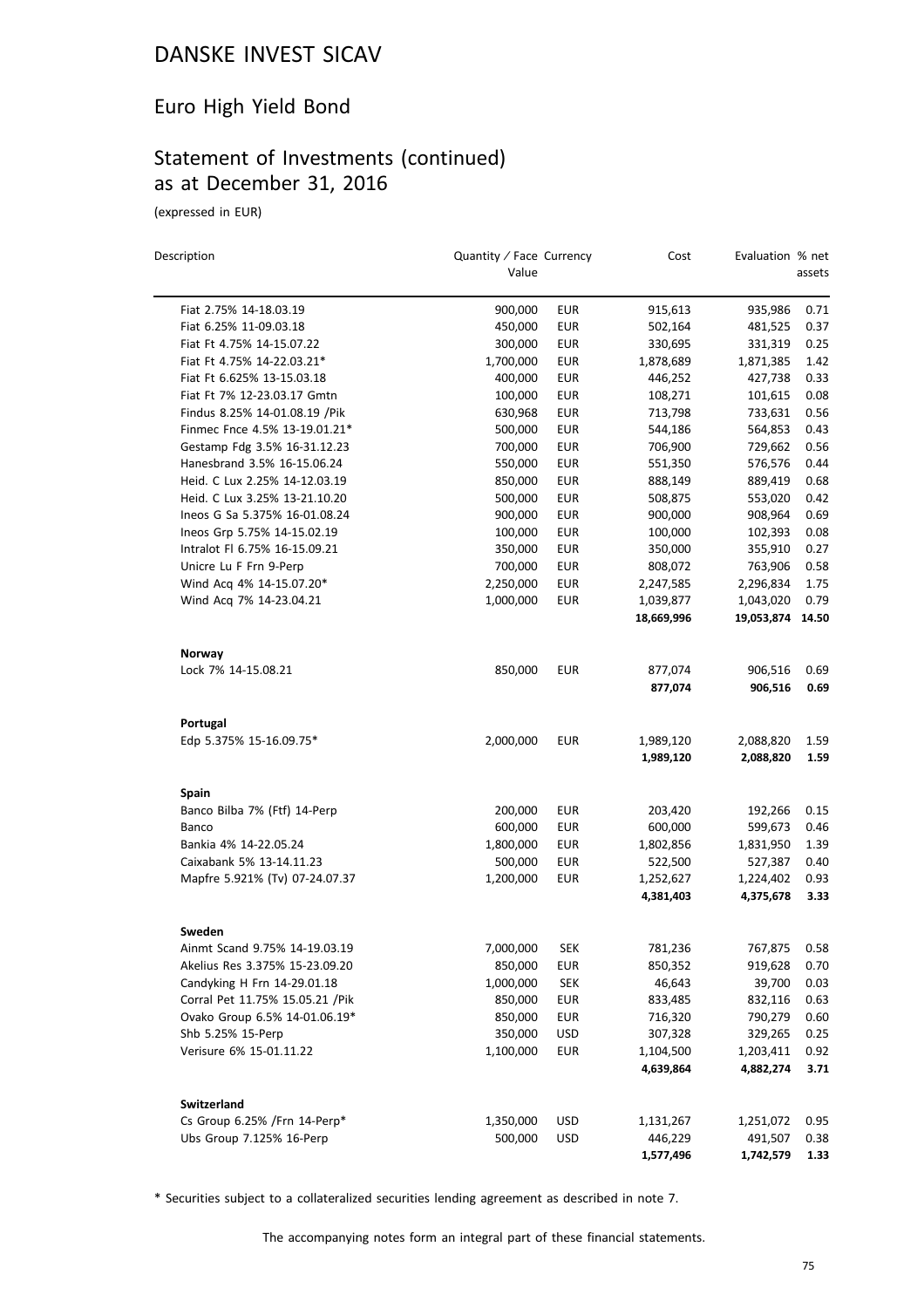#### Euro High Yield Bond

#### Statement of Investments (continued) as at December 31, 2016

(expressed in EUR)

| Description                                                                    | Quantity / Face Currency<br>Value |            | Cost        | Evaluation % net  | assets |
|--------------------------------------------------------------------------------|-----------------------------------|------------|-------------|-------------------|--------|
|                                                                                |                                   |            |             |                   |        |
| <b>The Netherlands</b>                                                         |                                   |            |             |                   |        |
| Abn Amro 5.75% 15-Perp*                                                        | 1,200,000                         | <b>EUR</b> | 1,175,500   | 1,226,640         | 0.93   |
| Axalta Coat 3.75% 16-15.01.25                                                  | 300,000                           | <b>EUR</b> | 299,250     | 303,114           | 0.23   |
| Darling Glb 4.75% 15-30.05.22                                                  | 450,000                           | <b>EUR</b> | 465,975     | 478,145           | 0.36   |
| Delta Lloyd 4.375% 14-Perp                                                     | 1,071,000                         | <b>EUR</b> | 933,598     | 1,030,431         | 0.78   |
| Gas Nat Fen 3.375% 15-29.12.49                                                 | 700,000                           | <b>EUR</b> | 693,343     | 656,593           | 0.50   |
| Gas Nat Fen 4.125% 14-30.11.49                                                 | 900,000                           | <b>EUR</b> | 884,217     | 917,284           | 0.70   |
| Generali Fin 4.596% 14-Perp                                                    | 1,000,000                         | <b>EUR</b> | 1,001,375   | 978,205           | 0.74   |
| Grupo Antol 5.125% 15-30.06.22                                                 | 1,150,000                         | <b>EUR</b> | 1,165,244   | 1,241,615         | 0.95   |
| Heidel Fin 9.5% 11-15.12.18                                                    | 400,000                           | <b>EUR</b> | 511,500     | 474,046           | 0.36   |
| Oi European 3.125% 16-15.11.24                                                 | 600,000                           | <b>EUR</b> | 600,000     | 599,556           | 0.46   |
| Repsm 4.5% 15-25.03.75                                                         | 1,390,000                         | <b>EUR</b> | 1,389,559   | 1,312,292         | 1.00   |
| Schaeff Fin 3.25% 15-15.05.25                                                  | 100,000                           | <b>EUR</b> | 98,920      | 106,642           | 0.08   |
| Selecta 6.5% 14-15.06.20*                                                      | 750,000                           | <b>EUR</b> | 722,760     | 682,215           | 0.52   |
| Sm Mth Auto 4.125% 14-15.07.21                                                 | 600,000                           | <b>EUR</b> | 594,818     | 618,888           | 0.47   |
| Sns 3.75% 15-05.11.25                                                          | 564,000                           | <b>EUR</b> | 560,075     | 590,328           | 0.45   |
| Srlev Nv 9% (Frn) 11-15.04.41                                                  | 1,395,000                         | <b>EUR</b> | 1,727,969   | 1,520,118         | 1.16   |
| Telefonic 5% 14-Perp*                                                          | 1,200,000                         | <b>EUR</b> | 1,285,800   | 1,245,882         | 0.95   |
| Telefonica 3.75% 16-Perp*                                                      | 1,200,000                         | <b>EUR</b> | 1,200,000   | 1,175,322         | 0.89   |
| Telefonica 4.2% 14-Perp*                                                       | 1,100,000                         | <b>EUR</b> | 1,144,917   | 1,125,333         | 0.86   |
| Telefonica 6.5% /Frn 13-Perp*                                                  | 200,000                           | <b>EUR</b> | 218,875     | 213,371           | 0.16   |
| Univeg Hold 7.875% 13-15.11.20                                                 | 950,000                           | <b>EUR</b> | 952,823     | 987,905           | 0.75   |
| Upc Hold 6.375% 12-15.09.22                                                    | 500,000                           | <b>EUR</b> | 538,600     | 533,787           | 0.41   |
| Upc Hold 6.75% 13-15.03.23                                                     | 100,000                           | <b>EUR</b> | 109,813     | 109,225           | 0.08   |
| Ziggo Fin 4.25% 16-15.01.27                                                    | 900,000                           | <b>EUR</b> | 900,000     | 901,885           | 0.69   |
|                                                                                |                                   |            | 19,174,931  | 19,028,822 14.48  |        |
| <b>United States of America</b>                                                |                                   |            |             |                   |        |
| Dresdner Fdg 8.151% 99-31 / Reg. S*                                            | 900,000                           | <b>USD</b> | 959,963     | 990,347           | 0.75   |
| Hypo Real 5.864% (Tv) 07-Perp                                                  | 1,000,000                         | <b>EUR</b> | 975,650     | 987,645           | 0.75   |
| Ims Health 3.5% 16-15.10.24                                                    | 400,000                           | <b>EUR</b> | 400,000     | 417,266           | 0.32   |
| Zf Na Cap 2.25% 15-26.04.19*                                                   | 300,000                           | <b>EUR</b> | 298,587     | 312,677           | 0.24   |
| Zf Na Capit 2.75% 15-27.04.23*                                                 | 500,000                           | <b>EUR</b> | 496,000     | 527,912           | 0.40   |
|                                                                                |                                   |            | 3,130,200   | 3,235,847         | 2.46   |
| Total - Bonds                                                                  |                                   |            | 119,658,243 | 121,359,009 92.34 |        |
| Total - Transferable securities admitted to an official stock exchange listing |                                   |            | 119,658,243 | 121,359,009 92.34 |        |
| Transferable securities dealt in on another regulated market                   |                                   |            |             |                   |        |
|                                                                                |                                   |            |             |                   |        |
| <b>Bonds</b>                                                                   |                                   |            |             |                   |        |
| <b>Great Britain</b>                                                           |                                   |            |             |                   |        |
| Genel Energy 7.5% 14-14.05.19                                                  | 1,200,000                         | <b>USD</b> | 928,723     | 936,284           | 0.71   |
|                                                                                |                                   |            | 928,723     | 936,284           | 0.71   |
| Italy                                                                          |                                   |            |             |                   |        |
| Snai Spa 6.375% 16-07.11.21                                                    | 600,000                           | EUR        | 602,163     | 630,027           | 0.48   |
|                                                                                |                                   |            | 602,163     | 630,027           | 0.48   |

\* Securities subject to a collateralized securities lending agreement as described in note 7.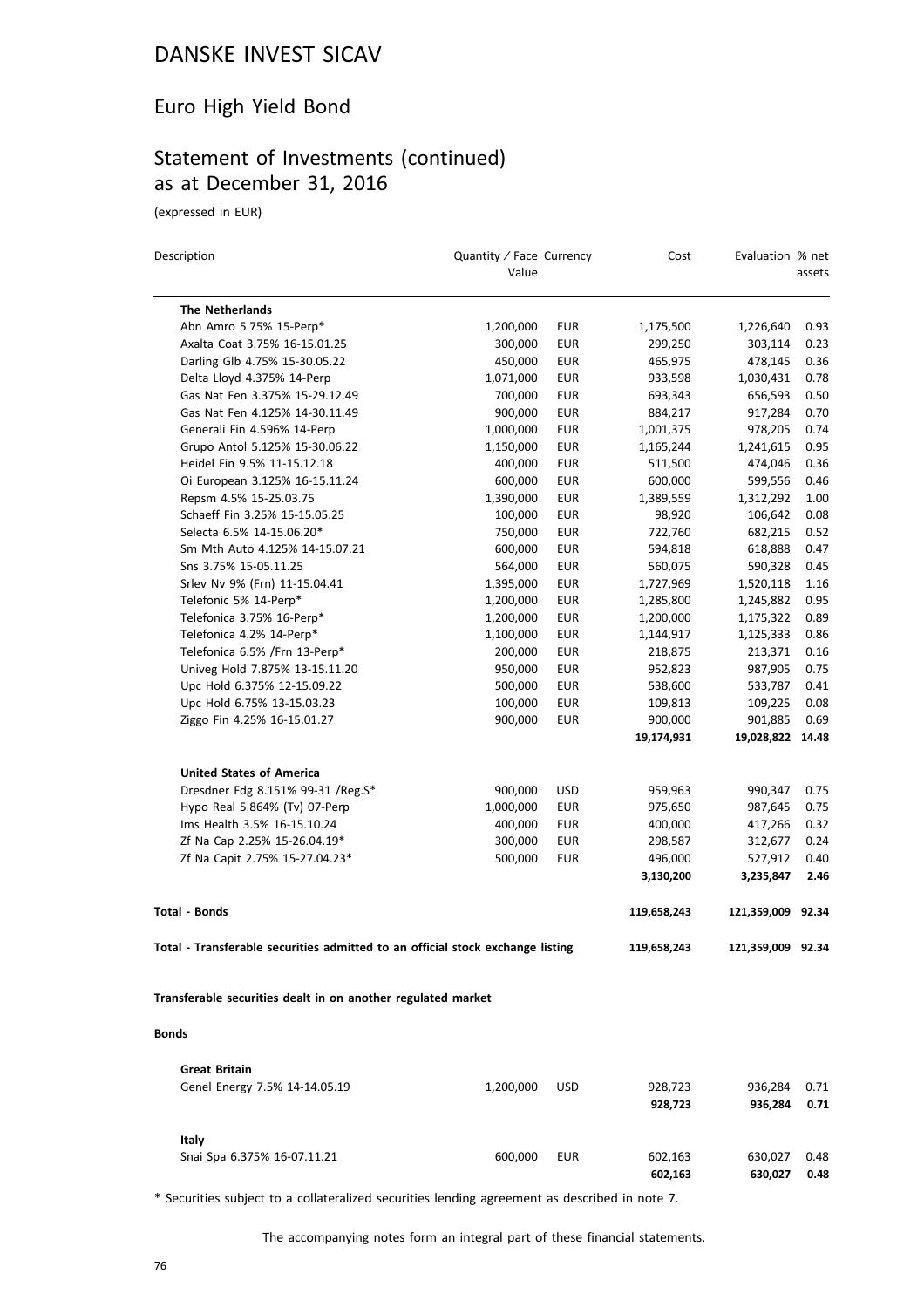# Euro High Yield Bond

# Statement of Investments (continued) as at December 31, 2016

(expressed in EUR)

| Description                                                          | Quantity / Face Currency<br>Value |            | Cost               | Evaluation % net   | assets       |
|----------------------------------------------------------------------|-----------------------------------|------------|--------------------|--------------------|--------------|
| Japan<br>Softbank 4.75% 15-30.07.25                                  | 100,000                           | <b>EUR</b> | 100,000<br>100,000 | 108,842<br>108,842 | 0.08<br>0.08 |
| Spain<br>Campofrio Fd 3.375% 15.03.22                                | 700,000                           | <b>EUR</b> | 698,250<br>698,250 | 728,287<br>728,287 | 0.56<br>0.56 |
| Sweden<br>Perstorp 7.625% 16-30.06.21                                | 600,000                           | <b>EUR</b> | 600,000<br>600,000 | 607,581<br>607,581 | 0.46<br>0.46 |
| <b>Total - Bonds</b>                                                 |                                   |            | 2,929,136          | 3,011,021          | 2.29         |
| Total - Transferable securities dealt in on another regulated market |                                   |            | 2,929,136          | 3,011,021          | 2.29         |
| <b>Other Transferable securities</b>                                 |                                   |            |                    |                    |              |
| <b>Bonds</b>                                                         |                                   |            |                    |                    |              |
| Sweden<br>Perstorp 11% 16-30.09.21                                   | 400,000                           | <b>USD</b> | 359,959<br>359,959 | 381,378<br>381,378 | 0.29<br>0.29 |
| <b>Total - Bonds</b>                                                 |                                   |            | 359,959            | 381,378            | 0.29         |
| <b>Total - Other Transferable securities</b>                         |                                   |            | 359,959            | 381,378            | 0.29         |
| TOTAL INVESTMENT PORTFOLIO                                           |                                   |            | 122,947,338        | 124,751,408 94.92  |              |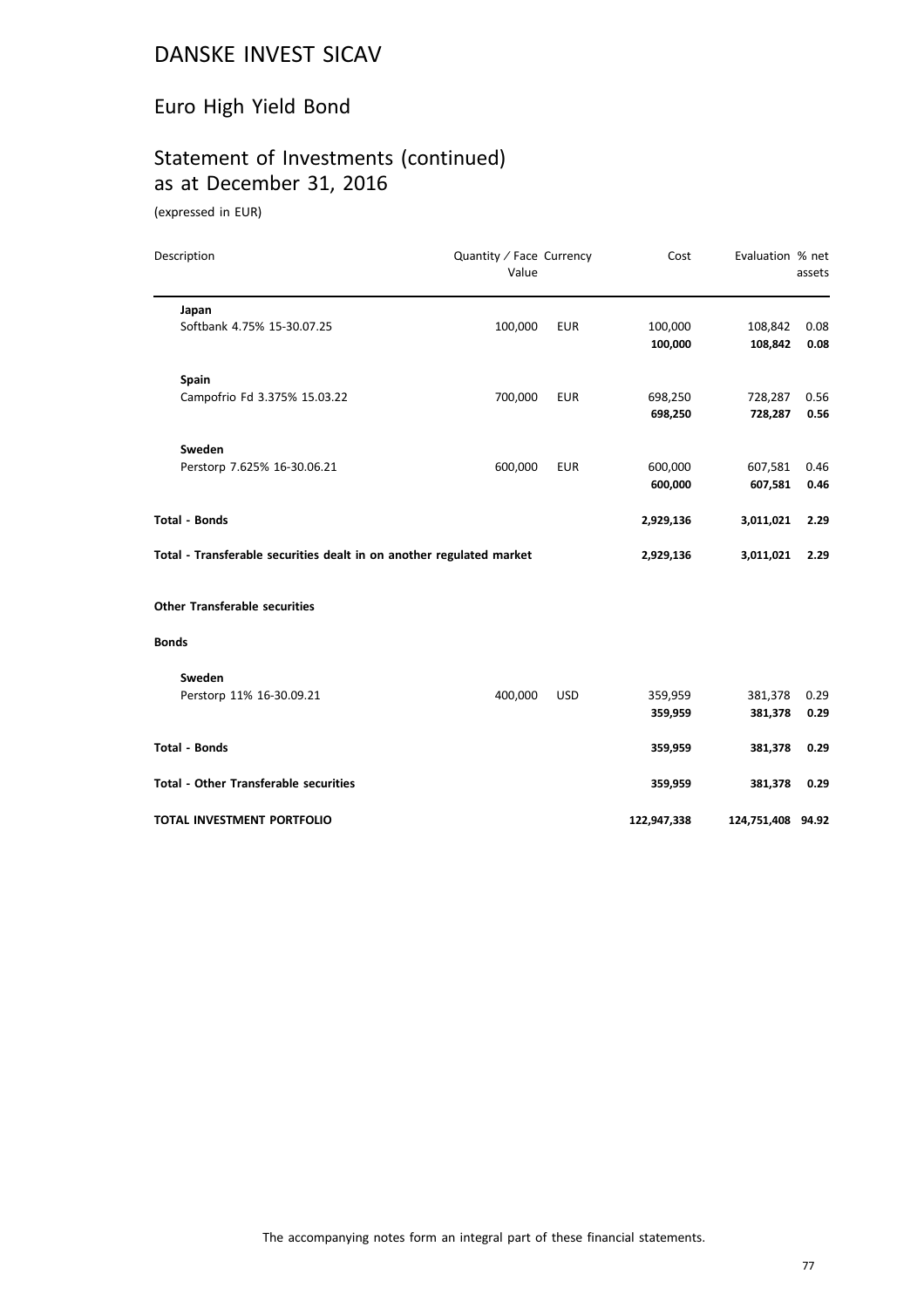#### Euro High Yield Bond

# Geographical and Economic Portfolio Breakdowns as at December 31, 2016

(expressed as a percentage of net assets)

| Geographical breakdown   | %     |
|--------------------------|-------|
| Luxembourg               | 14.50 |
| The Netherlands          | 14.48 |
| France                   | 12.88 |
| Italy                    | 11.31 |
| Germany                  | 8.14  |
| <b>Great Britain</b>     | 7.91  |
| Sweden                   | 4.46  |
| Spain                    | 3.89  |
| Ireland                  | 3.76  |
| United States of America | 2.46  |
| Jersey                   | 1.95  |
| Portugal                 | 1.59  |
| Switzerland              | 1.33  |
| Denmark                  | 1.24  |
| Belgium                  | 0.93  |
| Japan                    | 0.87  |
| Norway                   | 0.69  |
| Iceland                  | 0.68  |
| Canada                   | 0.60  |
| Finland                  | 0.50  |
| Cayman Islands           | 0.42  |
| Austria                  | 0.33  |
|                          | 94.92 |

| Economic breakdown                                | %     |
|---------------------------------------------------|-------|
| <b>Holding and Finance Companies</b>              | 28.26 |
| <b>Banks and Financial Institutions</b>           | 24.13 |
| <b>News Transmission</b>                          | 9.43  |
| Insurance                                         | 5.73  |
| <b>Public Services</b>                            | 4.34  |
| Other Services                                    | 3.67  |
| Automobile Industry                               | 2.76  |
| Chemicals                                         | 2.71  |
| Miscellaneous                                     | 2.71  |
| Internet Software                                 | 1.87  |
| Real Estate Companies                             | 1.45  |
| <b>Food and Distilleries</b>                      | 1.34  |
| Packaging and Container Industry                  | 0.84  |
| Retail                                            | 0.84  |
| Mechanics, Machinery                              | 0.77  |
| Investment Funds                                  | 0.75  |
| Mines, Heavy Industries                           | 0.60  |
| <b>Electronics and Electrical Equipment</b>       | 0.52  |
| Forest Products and Paper Industry                | 0.50  |
| Leisure                                           | 0.48  |
| Transportation                                    | 0.46  |
| Construction, Building Material                   | 0.44  |
| <b>Healthcare Education &amp; Social Services</b> | 0.32  |

**94.92**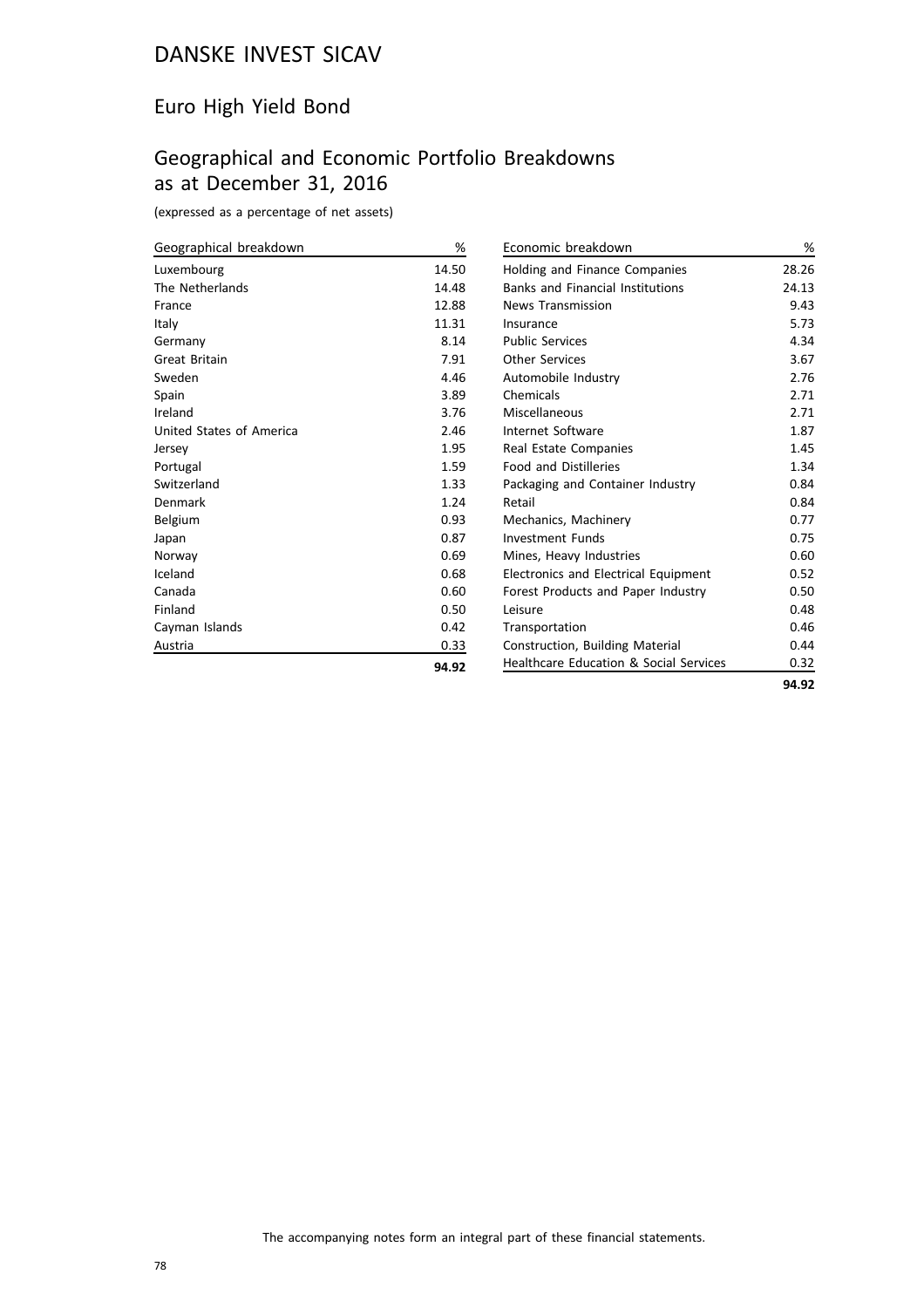#### Europe

#### Statement of Investments as at December 31, 2016

(expressed in EUR)

| Description                                                            | Quantity / Face Currency<br>Value |            | Cost                    | Evaluation % net              | assets       |
|------------------------------------------------------------------------|-----------------------------------|------------|-------------------------|-------------------------------|--------------|
| Transferable securities admitted to an official stock exchange listing |                                   |            |                         |                               |              |
| <b>Shares</b>                                                          |                                   |            |                         |                               |              |
| <b>Belgium</b>                                                         |                                   |            |                         |                               |              |
| Belgacom Npv                                                           | 59,010                            | <b>EUR</b> | 1,626,840<br>1,626,840  | 1,613,038<br>1,613,038        | 1.41<br>1.41 |
|                                                                        |                                   |            |                         |                               |              |
| Bermuda Islands                                                        |                                   |            |                         |                               |              |
| Hiscox Ltd*                                                            | 73,521                            | GBP        | 833,332                 | 870,504                       | 0.76         |
|                                                                        |                                   |            | 833,332                 | 870,504                       | 0.76         |
| <b>Denmark</b>                                                         |                                   |            |                         |                               |              |
| Dsv A/S                                                                | 39,763                            | <b>DKK</b> | 1,304,550               | 1,688,309                     | 1.47         |
| Genmab A/S                                                             | 9,197                             | <b>DKK</b> | 845,931                 | 1,450,139                     | 1.27         |
| Novo Nordisk A/S /-B-                                                  | 81,023                            | <b>DKK</b> | 3,188,657               | 2,776,343                     | 2.43         |
| Pandora A/S                                                            | 21,692                            | <b>DKK</b> | 2,031,643               | 2,687,788                     | 2.35         |
|                                                                        |                                   |            | 7,370,781               | 8,602,579                     | 7.52         |
| <b>Finland</b>                                                         |                                   |            |                         |                               |              |
| Sampo Plc A                                                            | 51,711                            | <b>EUR</b> | 2,039,018               | 2,197,200                     | 1.92         |
|                                                                        |                                   |            | 2,039,018               | 2,197,200                     | 1.92         |
| <b>France</b>                                                          |                                   |            |                         |                               |              |
| Axa                                                                    | 130,674                           | <b>EUR</b> | 2,661,552               | 3,110,695                     | 2.72         |
| Iliad                                                                  | 6,048                             | <b>EUR</b> | 1,173,840               | 1,105,877                     | 0.97         |
| Michelin B /Nom.                                                       | 17,931                            | <b>EUR</b> | 1,525,884               | 1,882,755                     | 1.64         |
| Publicis Groupe Sa*                                                    | 37,389                            | EUR        | 2,478,588               | 2,446,736                     | 2.14         |
| Schneider Electric Sa                                                  | 23,281                            | EUR        | 1,364,645               | 1,521,180                     | 1.33         |
| Total Sa*                                                              | 57,137                            | EUR        | 2,632,105<br>11,836,614 | 2,770,859<br>12,838,102 11.22 | 2.42         |
|                                                                        |                                   |            |                         |                               |              |
| Germany<br>Adidas - Namen-Akt*                                         | 6,911                             | EUR        | 624,926                 | 1,021,791                     | 0.89         |
| Allianz Se /Nam. Vinkuliert                                            | 16,164                            | <b>EUR</b> | 2,297,374               | 2,511,886                     | 2.20         |
| Basf Namen-Akt.                                                        | 35,064                            | <b>EUR</b> | 2,578,055               | 3,067,048                     | 2.68         |
| Bmw-Bayer. Motorenwerke                                                | 18,240                            | <b>EUR</b> | 1,563,041               | 1,607,309                     | 1.40         |
| <b>Brenntag</b>                                                        | 32,653                            | <b>EUR</b> | 1,511,223               | 1,719,181                     | 1.50         |
| Continental Ag                                                         | 5,680                             | <b>EUR</b> | 1,092,886               | 1,047,676                     | 0.92         |
| Gea Group Ag*                                                          | 24,068                            | <b>EUR</b> | 866,218                 | 919,638                       | 0.80         |
| Henkel /Vorzug                                                         | 10,190                            | <b>EUR</b> | 955,109                 | 1,159,622                     | 1.01         |
| Sap Ag                                                                 | 31,614                            | <b>EUR</b> | 2,103,905               | 2,615,426                     | 2.29         |
| United Intern. &Co /Namensakt                                          | 29,506                            | <b>EUR</b> | 1,278,550               | 1,097,033                     | 0.96         |
|                                                                        |                                   |            | 14,871,287              | 16,766,610 14.65              |              |
| <b>Great Britain</b>                                                   |                                   |            |                         |                               |              |
| Antofagasta Plc*                                                       | 273,479                           | GBP        | 2,124,249               | 2,169,875                     | 1.90         |
| British American Tobacco (25p)*                                        | 68,613                            | GBP        | 3,336,718               | 3,705,036                     | 3.24         |
| Bt Group Plc                                                           | 634,792                           | GBP        | 3,462,801               | 2,740,325                     | 2.39         |
| Direct Line                                                            | 468,626                           | GBP        | 2,086,333               | 2,015,892                     | 1.76         |
| Glaxosmithkline Plc                                                    | 126,162                           | GBP        | 2,381,436               | 2,290,027                     | 2.00         |

\* Securities subject to a collateralized securities lending agreement as described in note 7.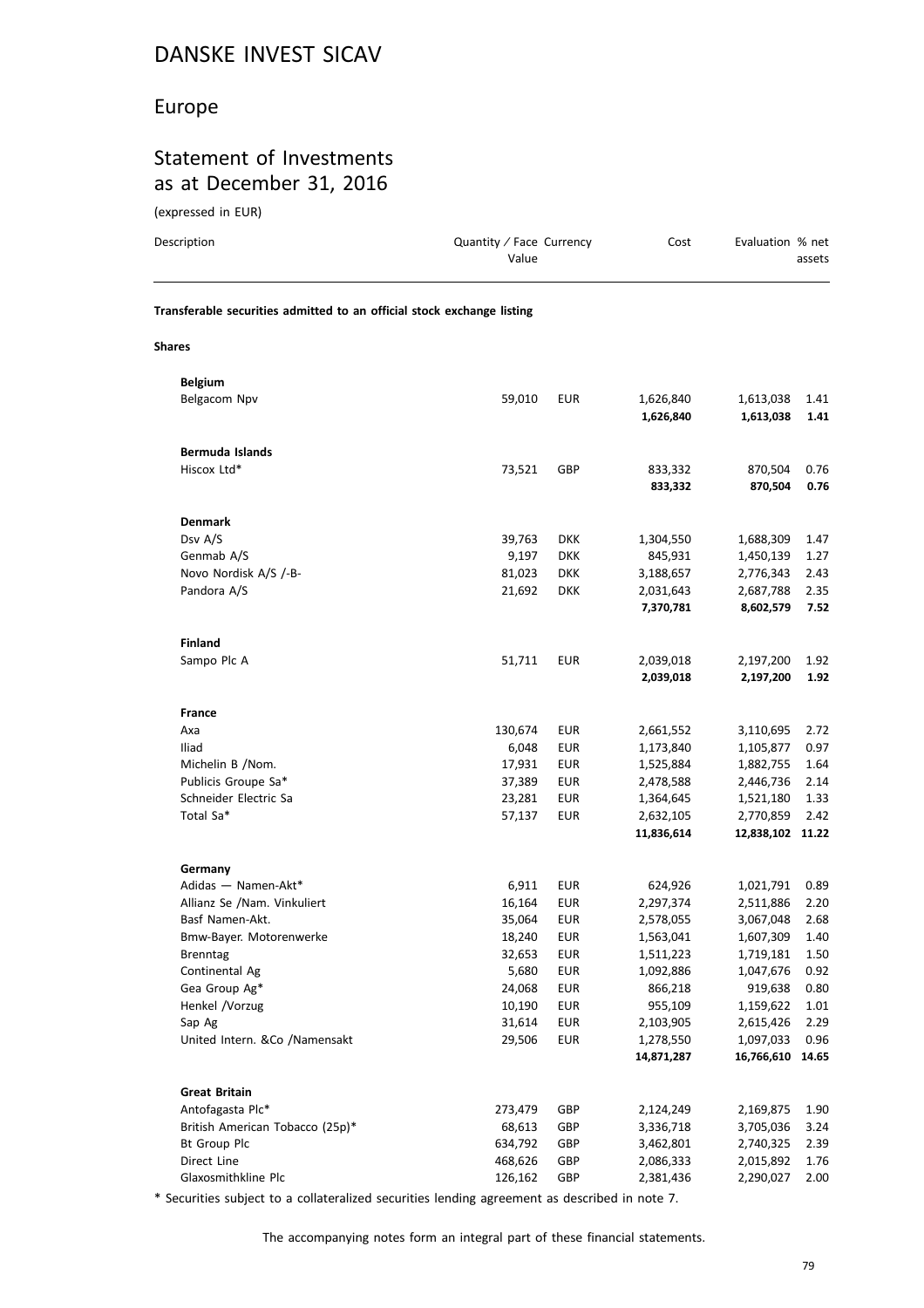#### Europe

## Statement of Investments (continued) as at December 31, 2016

(expressed in EUR)

| Description                    | Quantity / Face Currency<br>Value |            | Cost       | Evaluation % net | assets |
|--------------------------------|-----------------------------------|------------|------------|------------------|--------|
|                                |                                   |            |            |                  |        |
| Merlin Entertainments Plc      | 245,185                           | GBP        | 1,323,260  | 1,278,884        | 1.12   |
| Prudential Plc*                | 170,789                           | GBP        | 3,113,919  | 3,228,702        | 2.82   |
| Reckitt Benckiser Group Plc    | 34,080                            | GBP        | 2,868,737  | 2,734,664        | 2.39   |
| Spectris Plc                   | 64,759                            | GBP        | 1,604,784  | 1,732,393        | 1.51   |
| Unilever Plc                   | 84,315                            | GBP        | 3,396,443  | 3,245,974        | 2.84   |
|                                |                                   |            | 25,698,680 | 25,141,772 21.97 |        |
| Ireland                        |                                   |            |            |                  |        |
| Crh Plc                        | 64,357                            | <b>EUR</b> | 1,376,517  | 2,087,098        | 1.82   |
|                                |                                   |            | 1,376,517  | 2,087,098        | 1.82   |
| Italy                          |                                   |            |            |                  |        |
| Intesa Sanpaolo Spa            | 1,160,967                         | <b>EUR</b> | 3,026,862  | 2,807,218        | 2.45   |
|                                |                                   |            | 3,026,862  | 2,807,218        | 2.45   |
| Jersey                         |                                   |            |            |                  |        |
| Petrofac Ltd                   | 126,267                           | GBP        | 1,446,470  | 1,284,190        | 1.12   |
| Shire Plc                      | 52,520                            | GBP        | 3,051,761  | 2,831,737        | 2.48   |
| <b>Wolselley Plc</b>           | 37,268                            | GBP        | 1,814,273  | 2,153,648        | 1.88   |
|                                |                                   |            | 6,312,504  | 6,269,575        | 5.48   |
| Norway                         |                                   |            |            |                  |        |
| Dnb Nor Asa*                   | 79,306                            | <b>NOK</b> | 1,056,808  | 1,120,083        | 0.98   |
| Statoilhydro Asa               | 120,106                           | <b>NOK</b> | 1,777,878  | 2,103,547        | 1.83   |
| <b>Telenor As</b>              | 66,085                            | <b>NOK</b> | 1,076,611  | 937,720          | 0.82   |
|                                |                                   |            | 3,911,297  | 4,161,350        | 3.63   |
| Spain                          |                                   |            |            |                  |        |
| Amadeus It Holding Sr. A       | 43,897                            | <b>EUR</b> | 1,555,856  | 1,903,593        | 1.66   |
|                                |                                   |            | 1,555,856  | 1,903,593        | 1.66   |
| Sweden                         |                                   |            |            |                  |        |
| Atlas Copco Ab                 | 41,502                            | <b>SEK</b> | 889,851    | 1,081,357        | 0.95   |
| Lundin Petroleum Ab*           | 104,315                           | <b>SEK</b> | 1,495,840  | 2,142,564        | 1.87   |
| Skandinav. Ensk. Banken A      | 226,834                           | <b>SEK</b> | 2,263,173  | 2,267,898        | 1.98   |
| Skf Ab B                       | 115,148                           | <b>SEK</b> | 1,827,490  | 1,993,345        | 1.74   |
|                                |                                   |            | 6,476,354  | 7,485,164        | 6.54   |
| <b>Switzerland</b>             |                                   |            |            |                  |        |
| Baloise Holding /Namen         | 7,572                             | CHF        | 808,948    | 904,810          | 0.79   |
| Nestle Sa                      | 76,830                            | CHF        | 4,753,162  | 5,230,301        | 4.57   |
| Partners Group Holding         | 4,470                             | CHF        | 1,187,686  | 1,992,620        | 1.74   |
| Roche Holding Ag /Genussschein | 21,498                            | CHF        | 4,692,919  | 4,643,599        | 4.06   |
|                                |                                   |            | 11,442,715 | 12,771,330       | 11.16  |
| <b>The Netherlands</b>         |                                   |            |            |                  |        |
| Aalberts Industries Nv         | 44,242                            | <b>EUR</b> | 1,266,583  | 1,362,654        | 1.19   |
| Heineken Nv                    | 22,384                            | <b>EUR</b> | 1,562,848  | 1,596,874        | 1.39   |
| Ing Group Nv                   | 206,504                           | <b>EUR</b> | 2,305,347  | 2,738,243        | 2.39   |

\* Securities subject to a collateralized securities lending agreement as described in note 7.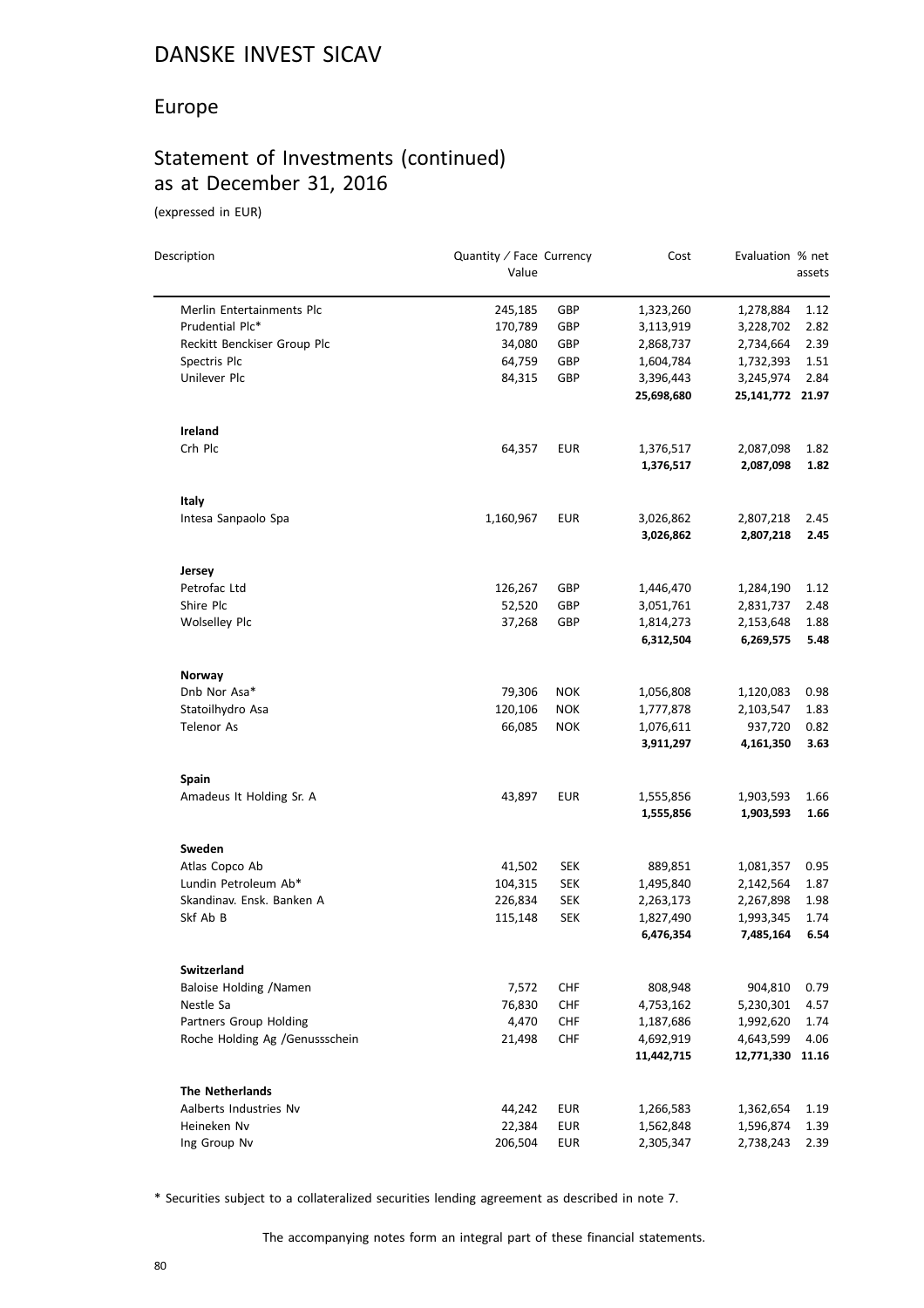#### Europe

# Statement of Investments (continued) as at December 31, 2016

(expressed in EUR)

| Description                                                                    | Quantity / Face Currency<br>Value | Cost                   | Evaluation % net       | assets       |
|--------------------------------------------------------------------------------|-----------------------------------|------------------------|------------------------|--------------|
| Koninklijke Vopak                                                              | 41.600<br>EUR                     | 1,667,888<br>6,802,666 | 1,873,248<br>7.571.019 | 1.64<br>6.61 |
| Total - Shares                                                                 |                                   | 105,181,323            | 113.086.152 98.80      |              |
| Total - Transferable securities admitted to an official stock exchange listing |                                   | 105,181,323            | 113,086,152 98.80      |              |
| TOTAL INVESTMENT PORTFOLIO                                                     |                                   | 105,181,323            | 113,086,152 98.80      |              |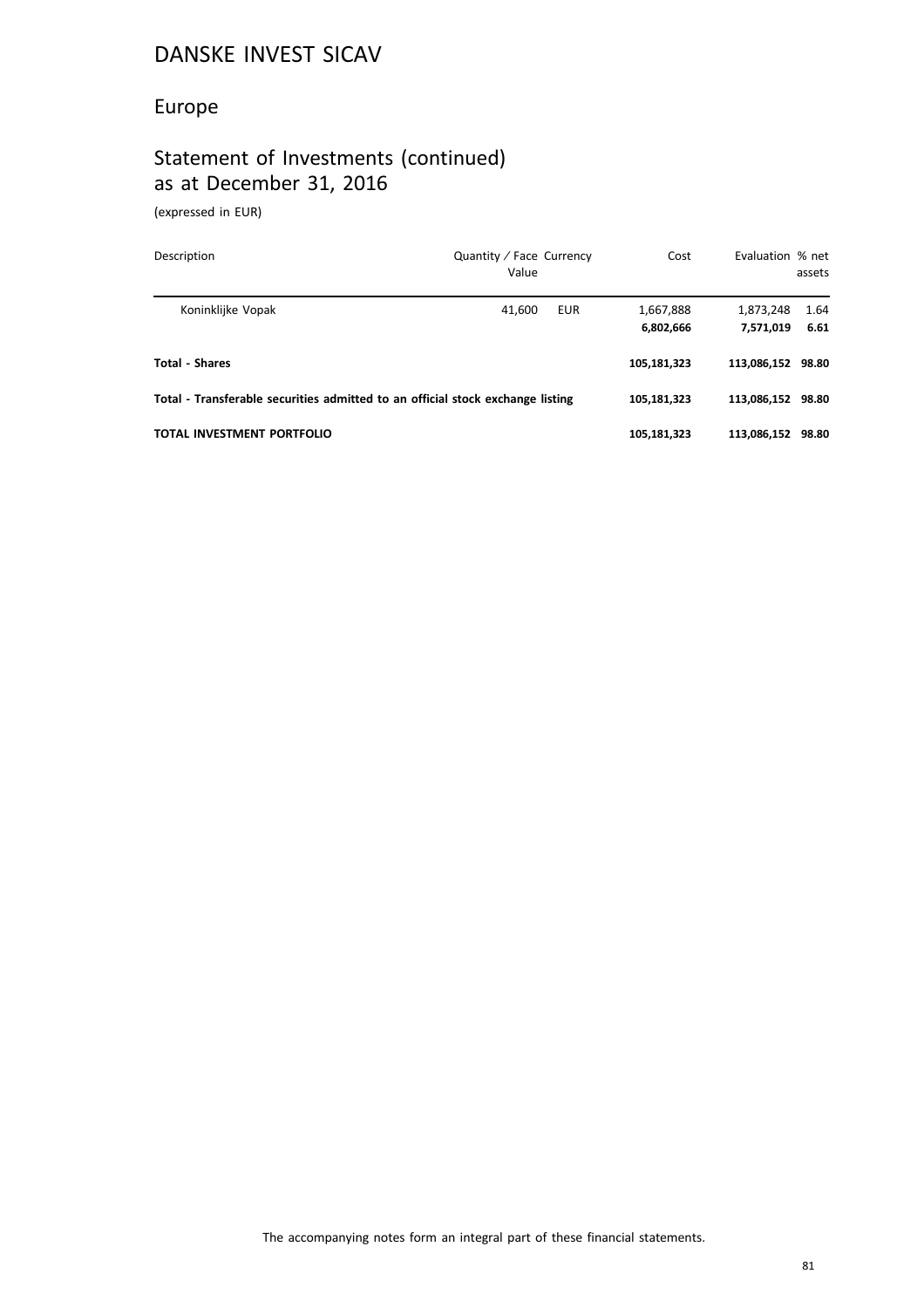#### Europe

## Geographical and Economic Portfolio Breakdowns as at December 31, 2016

| Geographical breakdown | %     |
|------------------------|-------|
| Great Britain          | 21.97 |
| Germany                | 14.65 |
| France                 | 11.22 |
| Switzerland            | 11.16 |
| Denmark                | 7.52  |
| The Netherlands        | 6.61  |
| Sweden                 | 6.54  |
| Jersey                 | 5.48  |
| Norway                 | 3.63  |
| Italy                  | 2.45  |
| Finland                | 1.92  |
| Ireland                | 1.82  |
| Spain                  | 1.66  |
| Belgium                | 1.41  |
| Bermuda Islands        | 0.76  |
|                        | 98.80 |

| Economic breakdown                      | %     |
|-----------------------------------------|-------|
| Insurance                               | 12.21 |
| <b>Pharmaceuticals and Cosmetics</b>    | 8.49  |
| <b>Banks and Financial Institutions</b> | 7.80  |
| <b>Food and Distilleries</b>            | 7.41  |
| Internet Software                       | 5.88  |
| <b>Consumer Goods</b>                   | 5.75  |
| Holding and Finance Companies           | 4.92  |
| Mechanics, Machinery                    | 4.68  |
| <b>Tobacco and Spirits</b>              | 4.63  |
| <b>News Transmission</b>                | 4.62  |
| Chemicals                               | 4.18  |
| Biotechnology                           | 3.75  |
| Construction, Building Material         | 3.70  |
| Petrol                                  | 3.70  |
| Transportation                          | 3.11  |
| Tyres & Rubber                          | 2.56  |
| Graphic Art, Publishing                 | 2.14  |
| Non-Ferrous Metals                      | 1.90  |
| Electronic Semiconductor                | 1.51  |
| Automobile Industry                     | 1.40  |
| Electronics and Electrical Equipment    | 1.33  |
| Leisure                                 | 1.12  |
| Mines, Heavy Industries                 | 1.12  |
| <b>Textile</b>                          | 0.89  |
|                                         | 98.80 |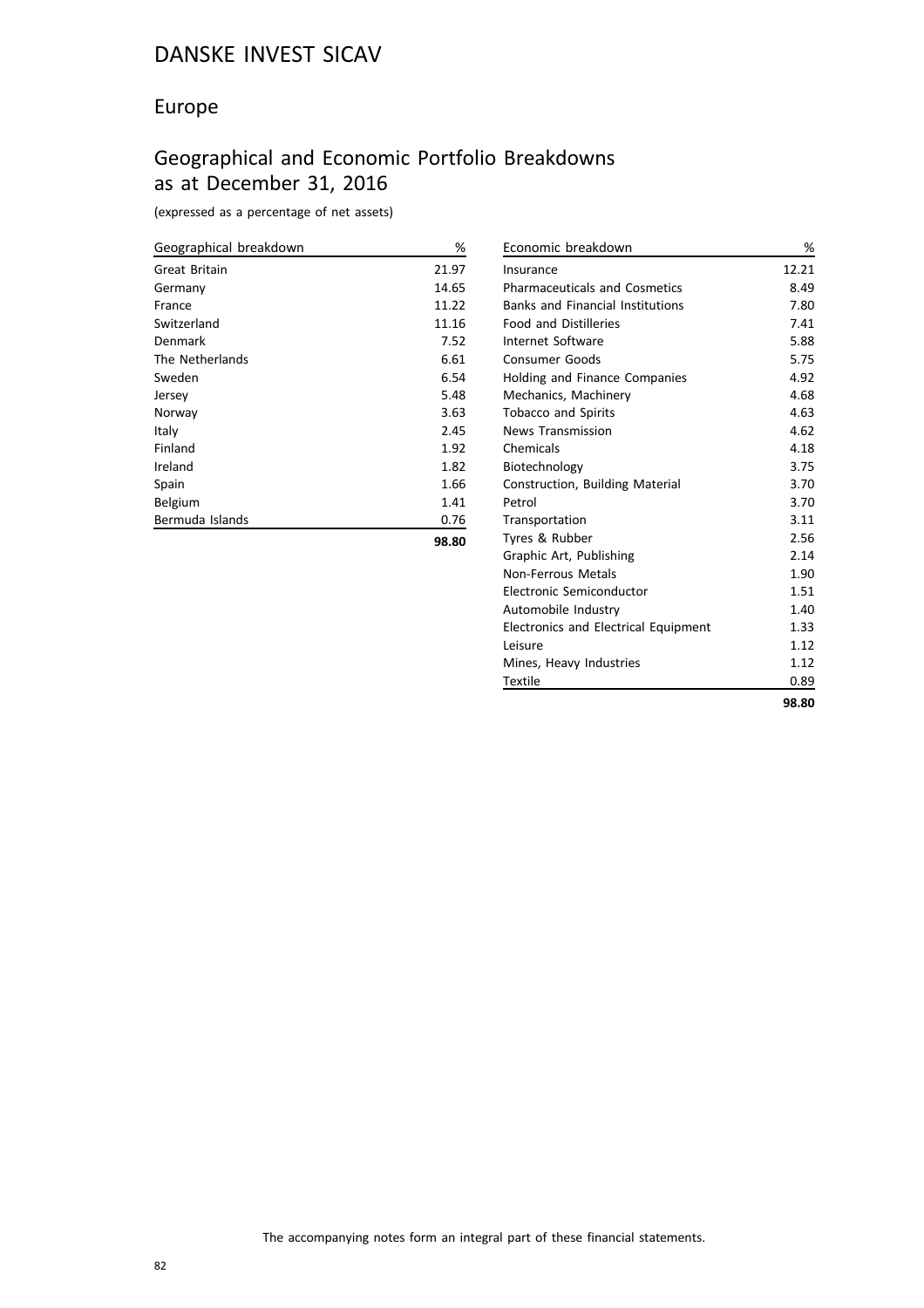#### Europe Absolute

#### Statement of Investments as at December 31, 2016

| (expressed in EUR)                                                     |                                   |                          |                          |                          |              |
|------------------------------------------------------------------------|-----------------------------------|--------------------------|--------------------------|--------------------------|--------------|
| Description                                                            | Quantity / Face Currency<br>Value |                          | Cost                     | Evaluation % net         | assets       |
| Transferable securities admitted to an official stock exchange listing |                                   |                          |                          |                          |              |
| <b>Shares</b>                                                          |                                   |                          |                          |                          |              |
| Austria                                                                |                                   |                          |                          |                          |              |
| Ams Ag                                                                 | 453,796                           | <b>CHF</b>               | 12,247,295<br>12,247,295 | 12,268,411<br>12,268,411 | 4.53<br>4.53 |
| <b>Denmark</b>                                                         |                                   |                          |                          |                          |              |
| Bavarian Nordic*                                                       | 149,437                           | <b>DKK</b>               | 4,760,983                | 5,066,342                | 1.87         |
| Genmab A/S                                                             | 39,163                            | <b>DKK</b>               | 5,615,377                | 6,175,034                | 2.28         |
|                                                                        |                                   |                          | 10,376,360               | 11,241,376               | 4.15         |
| <b>Finland</b>                                                         |                                   |                          |                          |                          |              |
| Nokia Oy                                                               | 1,206,280                         | EUR                      | 7,210,644                | 5,515,112                | 2.04         |
|                                                                        |                                   |                          | 7,210,644                | 5,515,112                | 2.04         |
| France                                                                 |                                   |                          |                          |                          |              |
| Criteo Sa /Sadr*                                                       | 224,852                           | <b>USD</b>               | 7,364,660                | 8,774,243                | 3.24         |
| Dassault Systemes Sa                                                   | 35,998                            | <b>EUR</b>               | 2,586,996                | 2,607,695                | 0.96         |
| Europcar Groupe Sa*                                                    | 828,101                           | <b>EUR</b>               | 7,278,224                | 7,906,708                | 2.92         |
| Technicolor /Prov. Regrpmt                                             | 1,307,743                         | <b>EUR</b>               | 7,366,588                | 6,702,183                | 2.47         |
|                                                                        |                                   |                          | 24,596,468               | 25,990,829               | 9.59         |
| Germany                                                                |                                   |                          |                          |                          |              |
| Axel Springer Se N Namen-Akt. V*                                       | 144,196                           | <b>EUR</b>               | 6,726,398                | 6,629,411                | 2.45         |
| Bertrandt Ag*                                                          | 40,558                            | <b>EUR</b>               | 4,359,129                | 3,923,581                | 1.45         |
| Continental Ag                                                         | 37,000                            | <b>EUR</b>               | 6,986,196                | 6,824,650                | 2.52         |
| Infineon Technologies /Nam.                                            | 518,000                           | <b>EUR</b>               | 5,883,858                | 8,619,520                | 3.18         |
| K+S Aktiengesellschaft*                                                | 140,117                           | <b>EUR</b>               | 3,247,745                | 3,187,662                | 1.18         |
| Mtu Aero Engines N Namen-Akt                                           | 65,000                            | <b>EUR</b>               | 5,303,581                | 7,098,000                | 2.62         |
| Rocket Internet Se*                                                    | 605,877                           | <b>EUR</b>               | 15,594,854               | 11,581,339               | 4.27         |
| Sap Ag                                                                 | 93,876                            | <b>EUR</b>               | 6,052,128                | 7,766,361                | 2.87         |
| Scout24 Holding Gmbh                                                   | 202,000                           | <b>EUR</b>               | 6,485,164                | 6,981,120                | 2.58         |
| Sixt Se*                                                               | 133,900                           | <b>EUR</b>               | 4,757,910                | 6,848,985                | 2.53         |
| Wacker Chemie Ag Muenchen*<br>Zalando Se*                              | 93,000<br>326,800                 | <b>EUR</b><br><b>EUR</b> | 7,730,038<br>9,684,412   | 9,145,620<br>11,794,212  | 3.37<br>4.35 |
|                                                                        |                                   |                          | 82,811,413               | 90,400,461 33.37         |              |
| <b>Great Britain</b>                                                   |                                   |                          |                          |                          |              |
| <b>Blinkx Plc</b>                                                      | 5,814,774                         | GBP                      | 4,168,431                | 2,580,107                | 0.95         |
| Dialog Semiconductor                                                   | 341,835                           | EUR                      | 10,072,714               | 13,649,471               | 5.04         |
| Telit Communication Plc*                                               | 1,961,293                         | GBP                      | 5,942,462                | 6,108,972                | 2.26         |
|                                                                        |                                   |                          | 20,183,607               | 22,338,550               | 8.25         |
| Israel                                                                 |                                   |                          |                          |                          |              |
| Nice Systems Ltd /Sadr*                                                | 125,634                           | USD                      | 5,430,257                | 8,196,769                | 3.02         |
|                                                                        |                                   |                          |                          |                          |              |

\* Securities subject to a collateralized securities lending agreement as described in note 7.

**5,430,257 8,196,769 3.02**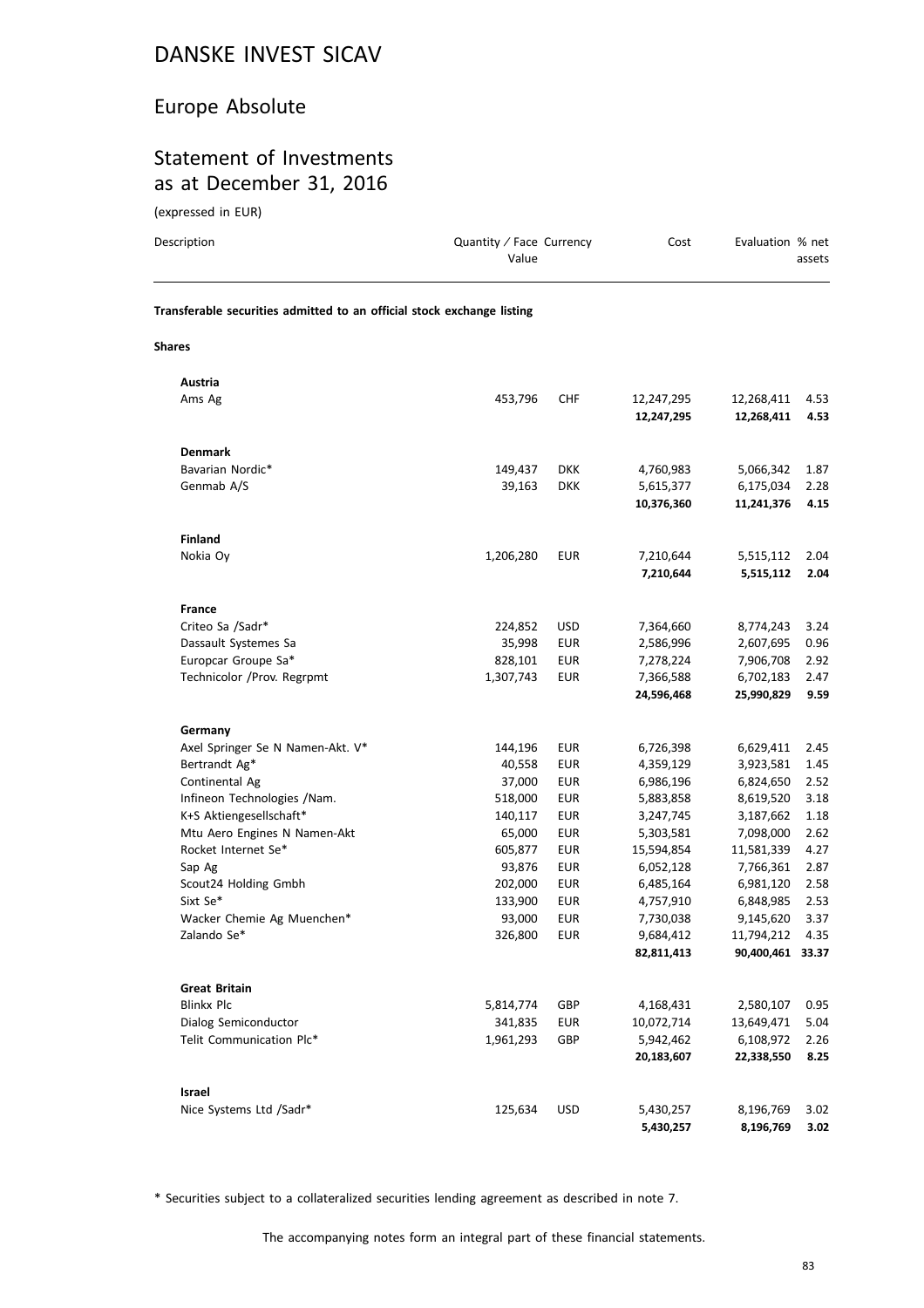#### Europe Absolute

# Statement of Investments (continued) as at December 31, 2016

(expressed in EUR)

| Description                                                                    | Quantity / Face Currency<br>Value |            | Cost        | Evaluation % net  | assets |
|--------------------------------------------------------------------------------|-----------------------------------|------------|-------------|-------------------|--------|
| Italy                                                                          |                                   |            |             |                   |        |
| Banca Ifis Spa                                                                 | 333,049                           | <b>EUR</b> | 6,784,054   | 8,576,012         | 3.17   |
| Cerv Info                                                                      | 58,551                            | <b>EUR</b> | 404,189     | 461,382           | 0.17   |
|                                                                                |                                   |            | 7,188,243   | 9,037,394         | 3.34   |
| Norway                                                                         |                                   |            |             |                   |        |
| Opera Software Asa*                                                            | 806,414                           | <b>NOK</b> | 3,838,226   | 3,275,682         | 1.21   |
| Schibsted                                                                      | 250,000                           | <b>NOK</b> | 5,337,560   | 5,410,544         | 2.00   |
|                                                                                |                                   |            | 9,175,786   | 8,686,226         | 3.21   |
| Spain                                                                          |                                   |            |             |                   |        |
| Caixabank                                                                      | 1,855,416                         | <b>EUR</b> | 5,004,017   | 5,840,850         | 2.16   |
| Gamesa Corp. Tecnologica Sa                                                    | 349,116                           | <b>EUR</b> | 6,709,203   | 6,643,677         | 2.45   |
| Gowex Shs                                                                      | 140,000                           | <b>EUR</b> | 640,997     |                   |        |
| Promotora De Informaciones Sa*                                                 | 850,000                           | <b>EUR</b> | 6,110,144   | 4,411,500         | 1.63   |
|                                                                                |                                   |            | 18,464,361  | 16,896,027        | 6.24   |
| <b>The Netherlands</b>                                                         |                                   |            |             |                   |        |
| Gemalto*                                                                       | 103,964                           | <b>EUR</b> | 5,108,643   | 5,746,090         | 2.12   |
| Ing Group Nv                                                                   | 766,428                           | <b>EUR</b> | 7,480,972   | 10,162,836        | 3.75   |
| Roy. Philips Electr. /Eur 0.2                                                  | 305,715                           | <b>EUR</b> | 7,047,826   | 8,822,935         | 3.26   |
| Stmicroelectronics Nv*                                                         | 964,912                           | <b>EUR</b> | 7,177,191   | 10,372,804        | 3.83   |
|                                                                                |                                   |            | 26,814,632  | 35,104,665 12.96  |        |
| <b>United States of America</b>                                                |                                   |            |             |                   |        |
| Nuance Communications Inc.                                                     | 360,988                           | <b>USD</b> | 5,339,876   | 5,101,794         | 1.88   |
|                                                                                |                                   |            | 5,339,876   | 5,101,794         | 1.88   |
| <b>Total - Shares</b>                                                          |                                   |            | 229,838,942 | 250,777,614 92.58 |        |
| Total - Transferable securities admitted to an official stock exchange listing |                                   |            | 229,838,942 | 250,777,614 92.58 |        |
| <b>TOTAL INVESTMENT PORTFOLIO</b>                                              |                                   |            | 229,838,942 | 250,777,614 92.58 |        |

\* Securities subject to a collateralized securities lending agreement as described in note 7.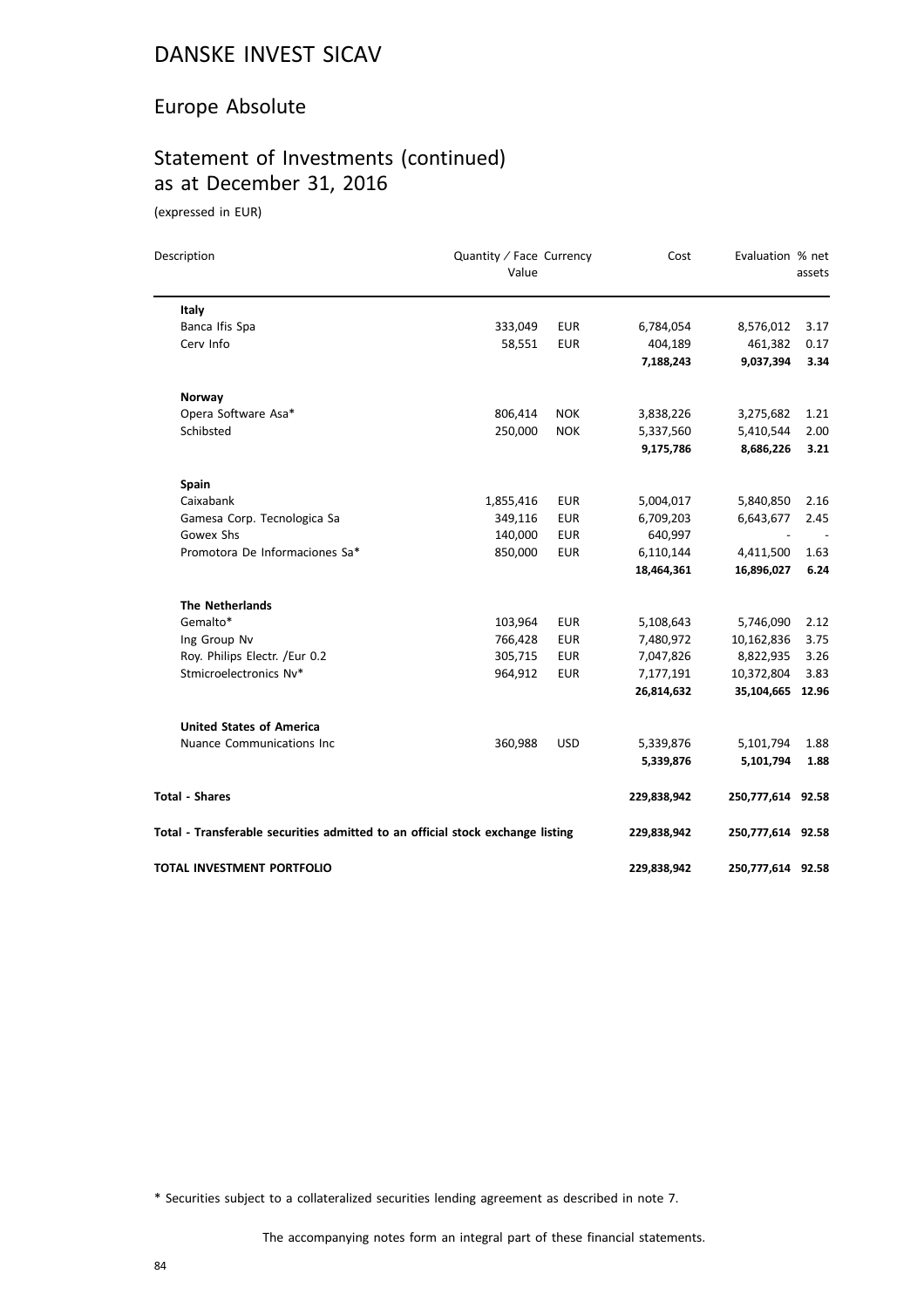#### Europe Absolute

## Geographical and Economic Portfolio Breakdowns as at December 31, 2016

(expressed as a percentage of net assets)

| Geographical breakdown   | %     |
|--------------------------|-------|
| Germany                  | 33.37 |
| The Netherlands          | 12.96 |
| France                   | 9.59  |
| Great Britain            | 8.25  |
| Spain                    | 6.24  |
| Austria                  | 4.53  |
| Denmark                  | 4.15  |
| Italy                    | 3.34  |
| Norway                   | 3.21  |
| Israel                   | 3.02  |
| Finland                  | 2.04  |
| United States of America | 1.88  |
|                          | 92.58 |

| Economic breakdown                      | %     |
|-----------------------------------------|-------|
| Electronic Semiconductor                | 24.43 |
| Internet Software                       | 12.14 |
| <b>Banks and Financial Institutions</b> | 9.08  |
| <b>News Transmission</b>                | 7.32  |
| Graphic Art, Publishing                 | 6.08  |
| Chemicals                               | 4.55  |
| Textile                                 | 4.35  |
| Biotechnology                           | 4.15  |
| Office Equipment, Computers             | 3.24  |
| Holding and Finance Companies           | 3.09  |
| Aerospace Technology                    | 2.62  |
| <b>Other Services</b>                   | 2.58  |
| Transportation                          | 2.53  |
| Tyres & Rubber                          | 2.52  |
| Electronics and Electrical Equipment    | 2.45  |
| Automobile Industry                     | 1.45  |
|                                         | 92.58 |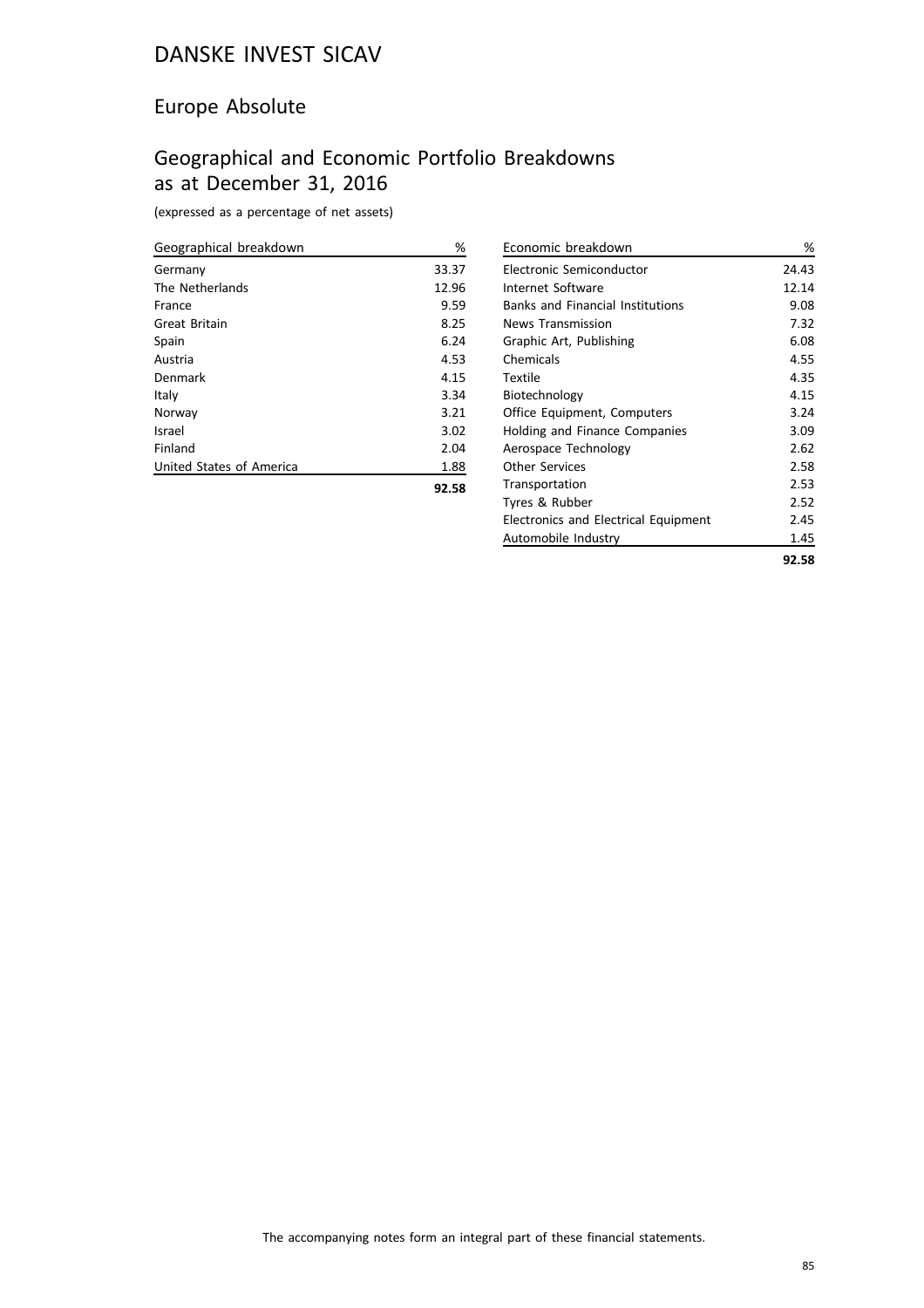#### Europe Long-Short Dynamic

#### Statement of Investments as at December 31, 2016

(expressed in EUR)

| $1$ CVDI COOCU III LOIV                                                |                                   |            |             |                   |        |
|------------------------------------------------------------------------|-----------------------------------|------------|-------------|-------------------|--------|
| Description                                                            | Quantity / Face Currency<br>Value |            | Cost        | Evaluation % net  | assets |
| Transferable securities admitted to an official stock exchange listing |                                   |            |             |                   |        |
| <b>Bonds</b>                                                           |                                   |            |             |                   |        |
|                                                                        |                                   |            |             |                   |        |
| <b>Denmark</b>                                                         |                                   |            |             |                   |        |
| Brf 2% 11-01.10.17                                                     | 150,000,000                       | <b>DKK</b> | 20,608,780  | 20,516,882        | 2.60   |
| Dlr Kredit 2% 12-01.10.17                                              | 60,000,000                        | <b>DKK</b> | 8,242,706   | 8,207,076         | 1.04   |
| Nordea Kred 2% 11-01.10.17                                             | 50,000,000                        | <b>DKK</b> | 6,869,929   | 6,840,440         | 0.87   |
| Nykredit 1% 15-01.01.17                                                | 213,000,000                       | <b>DKK</b> | 28,801,966  | 28,635,645        | 3.63   |
| Nykredit 4% 11-01.01.18                                                | 75,000,000                        | <b>DKK</b> | 10,597,692  | 10,517,959        | 1.34   |
|                                                                        |                                   |            | 75,121,073  | 74,718,002        | 9.48   |
| <b>Total - Bonds</b>                                                   |                                   |            | 75,121,073  | 74,718,002        | 9.48   |
| <b>Shares</b>                                                          |                                   |            |             |                   |        |
| <b>Denmark</b>                                                         |                                   |            |             |                   |        |
| A.P. Moeller-Maersk A/S A                                              | 7,115                             | <b>DKK</b> | 8,863,346   | 10,328,379        | 1.31   |
| A.P. Moeller-Maersk A/S B                                              | 1,550                             | <b>DKK</b> | 2,381,348   | 2,375,151         | 0.30   |
| Dampskibsselskabet Norden A/S                                          | 85,555                            | <b>DKK</b> | 1,102,494   | 1,308,705         | 0.17   |
| Danske Bank As                                                         | 1,664,513                         | <b>DKK</b> | 41,527,589  | 48,190,927        | 6.12   |
| Dfds A/S                                                               | 66,950                            | <b>DKK</b> | 1,116,579   | 2,895,792         | 0.37   |
| Dsv A/S                                                                | 792,715                           | <b>DKK</b> | 31,510,194  | 33,658,123        | 4.27   |
| Flsmidth & Co. A/S B                                                   | 52,705                            | <b>DKK</b> | 2,075,370   | 2,070,477         | 0.26   |
| Iss A/S                                                                | 817,837                           | <b>DKK</b> | 28,521,782  | 26,164,619        | 3.32   |
| Nkt Holding (Dkk 20)                                                   | 139,542                           | <b>DKK</b> | 7,266,188   | 9,210,184         | 1.17   |
| Pandora A/S                                                            | 205,530                           | <b>DKK</b> | 22,099,962  | 25,466,583        | 3.23   |
| Royal Unibrew A/S                                                      | 292,904                           | <b>DKK</b> | 8,337,215   | 10,734,164        | 1.36   |
| Vestas Wind Systems As /Reg                                            | 701,321                           | <b>DKK</b> | 39,920,357  | 42,817,090        | 5.43   |
|                                                                        |                                   |            | 194,722,424 | 215,220,194 27.31 |        |
| <b>Finland</b>                                                         |                                   |            |             |                   |        |
| Huhtamaki Oy*                                                          | 103,000                           | <b>EUR</b> | 3,505,185   | 3,628,690         | 0.46   |
| Wartsila Corporation -B-                                               | 183,302                           | <b>EUR</b> | 7,874,389   | 7,825,162         | 0.99   |
|                                                                        |                                   |            | 11,379,574  | 11,453,852        | 1.45   |
| <b>France</b>                                                          |                                   |            |             |                   |        |
| Axa                                                                    | 634,500                           | <b>EUR</b> | 13,746,681  | 15,104,273        | 1.91   |
| <b>Bureau Veritas</b>                                                  | 500,000                           | <b>EUR</b> | 8,718,656   | 9,132,500         | 1.16   |
| Peugeot Sa*                                                            | 826,798                           | <b>EUR</b> | 11,947,096  | 12,831,905        | 1.63   |
| Renault Sa                                                             | 237,541                           | <b>EUR</b> | 20,578,593  | 20,005,703        | 2.54   |
| Schneider Electric Sa                                                  | 424,486                           | <b>EUR</b> | 25,120,167  | 27,735,915        | 3.52   |
|                                                                        |                                   |            | 80,111,193  | 84,810,296 10.76  |        |
| Germany                                                                |                                   |            |             |                   |        |
| Allianz Se /Nam. Vinkuliert                                            | 202,655                           | <b>EUR</b> | 28,656,892  | 31,492,587        | 4.00   |
| Continental Ag                                                         | 34,209                            | <b>EUR</b> | 6,330,835   | 6,309,850         | 0.80   |
| Deutsche Post Ag. Bonn                                                 | 125,000                           | <b>EUR</b> | 3,885,431   | 3,893,750         | 0.49   |
| Gea Group Ag                                                           | 84,847                            | <b>EUR</b> | 3,185,747   | 3,242,004         | 0.41   |
| Kion Group                                                             | 521,258                           | <b>EUR</b> | 25,966,965  | 27,407,746        | 3.48   |

\* Securities subject to a collateralized securities lending agreement as described in note 7.

Nordex Se Rostock /Konv\* 788,023 EUR 18,183,237 16,138,711 2.05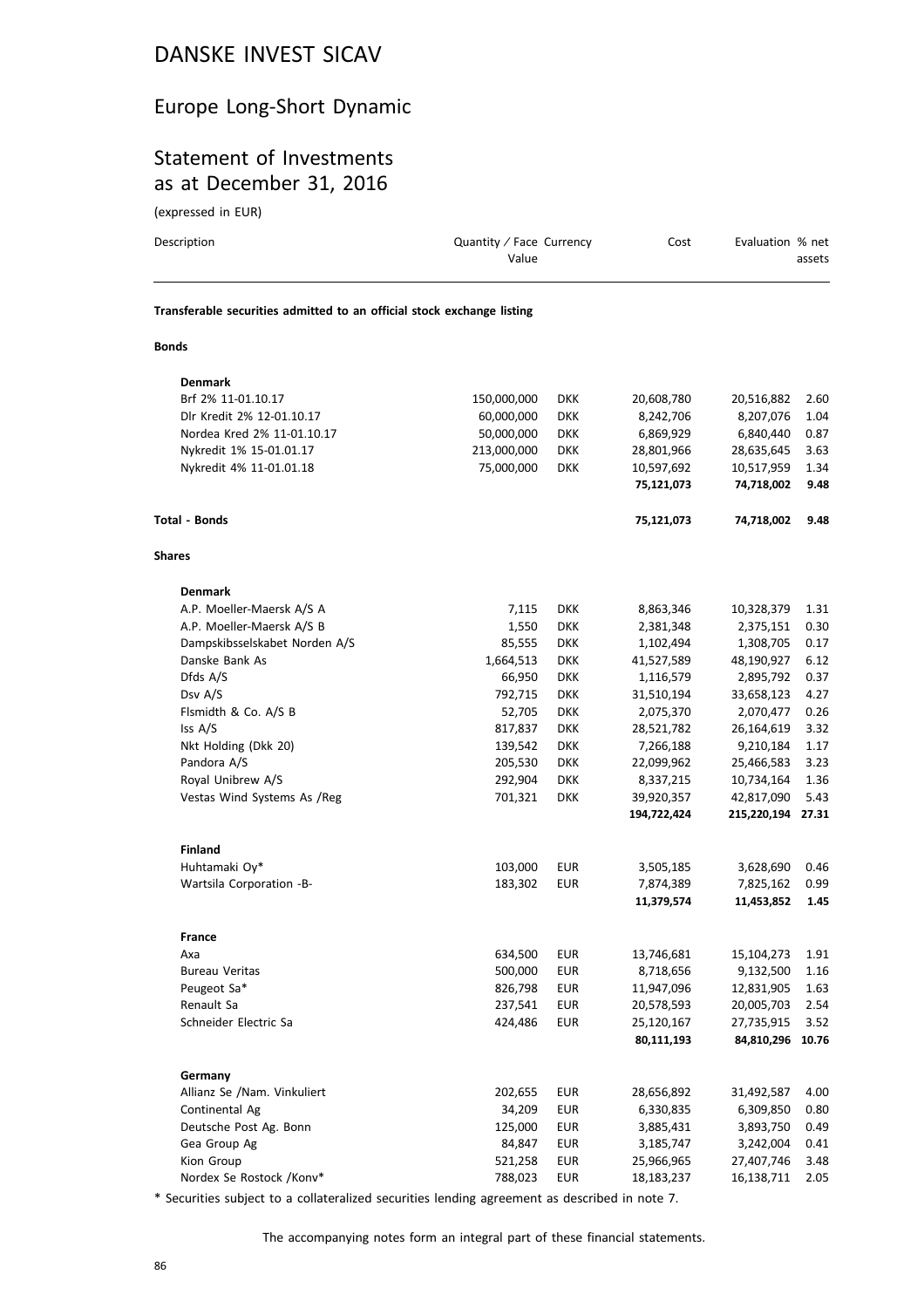#### Europe Long-Short Dynamic

# Statement of Investments (continued) as at December 31, 2016

(expressed in EUR)

| Description                                                                    | Quantity / Face Currency<br>Value |            | Cost        | Evaluation % net  | assets |
|--------------------------------------------------------------------------------|-----------------------------------|------------|-------------|-------------------|--------|
| Siemens Ag /Nam.                                                               | 42,500                            | <b>EUR</b> | 3,894,337   | 4,927,875         | 0.63   |
|                                                                                |                                   |            | 90,103,444  | 93,412,523 11.86  |        |
| <b>Great Britain</b>                                                           |                                   |            |             |                   |        |
| J. Sainsbury Plc*                                                              | 3,458,131                         | GBP        | 11,037,842  | 10,038,384        | 1.27   |
| Paysafe Group*                                                                 | 11,828,953                        | GBP        | 52,315,991  | 50,401,262        | 6.40   |
| Prudential Plc*                                                                | 450,000                           | GBP        | 8,662,483   | 8,507,082         | 1.08   |
| Rio Tinto Plc /Reg.                                                            | 40,400                            | GBP        | 1,261,615   | 1,487,160         | 0.19   |
| Weir Group Plc*                                                                | 259,174                           | GBP        | 4,889,905   | 5,665,242         | 0.72   |
|                                                                                |                                   |            | 78,167,836  | 76,099,130        | 9.66   |
| Italy                                                                          |                                   |            |             |                   |        |
| Assicurazioni Generali Spa                                                     | 392,000                           | <b>EUR</b> | 4,397,425   | 5,562,480         | 0.71   |
|                                                                                |                                   |            | 4,397,425   | 5,562,480         | 0.71   |
| Jersey                                                                         |                                   |            |             |                   |        |
| Glencore Xstrata Plc                                                           | 575,700                           | GBP        | 1,256,276   | 1,855,487         | 0.23   |
|                                                                                |                                   |            | 1,256,276   | 1,855,487         | 0.23   |
| Luxembourg                                                                     |                                   |            |             |                   |        |
| Grand City Properties*                                                         | 1,142,486                         | <b>EUR</b> | 18,554,457  | 19,188,052        | 2.44   |
| Senvion S.A.*                                                                  | 293,138                           | <b>EUR</b> | 4,526,761   | 3,552,833         | 0.45   |
|                                                                                |                                   |            | 23,081,218  | 22,740,885        | 2.89   |
| Sweden                                                                         |                                   |            |             |                   |        |
| Electra Private Equity Plc                                                     | 168,430                           | <b>SEK</b> | 3,960,540   | 3,969,740         | 0.50   |
| Nordea Bank Ab                                                                 | 1,928,849                         | <b>SEK</b> | 17,953,919  | 20,393,054        | 2.59   |
| Skf Ab B*                                                                      | 735,354                           | <b>SEK</b> | 11,748,492  | 12,729,827        | 1.62   |
| Swedbank Ab -A-*                                                               | 1,045,654                         | <b>SEK</b> | 21,370,322  | 24,098,890        | 3.06   |
|                                                                                |                                   |            | 55,033,273  | 61,191,511        | 7.77   |
| <b>Switzerland</b>                                                             |                                   |            |             |                   |        |
| Nestle Sa                                                                      | 210,000                           | <b>CHF</b> | 13,456,924  | 14,296,020        | 1.81   |
| Partners Group Holding                                                         | 13,000                            | <b>CHF</b> | 4,533,128   | 5,795,093         | 0.74   |
|                                                                                |                                   |            | 17,990,052  | 20,091,113        | 2.55   |
| <b>The Netherlands</b>                                                         |                                   |            |             |                   |        |
| Abn Amro Group N.V.                                                            | 433,000                           | <b>EUR</b> | 8,742,477   | 9,203,415         | 1.17   |
| Koninklijke Ahold Delhaize Nv                                                  | 1,794,521                         | <b>EUR</b> | 34,296,426  | 35,414,872        | 4.49   |
| Koninklijke Bam Groep N.V.*                                                    | 8,015,377                         | <b>EUR</b> | 36,495,500  | 35,043,228        | 4.45   |
|                                                                                |                                   |            | 79,534,403  | 79,661,515 10.11  |        |
| <b>Total - Shares</b>                                                          |                                   |            | 635,777,118 | 672,098,986 85.30 |        |
| Total - Transferable securities admitted to an official stock exchange listing |                                   |            | 710,898,191 | 746,816,988 94.78 |        |
| TOTAL INVESTMENT PORTFOLIO                                                     |                                   |            | 710,898,191 | 746,816,988 94.78 |        |

\* Securities subject to a collateralized securities lending agreement as described in note 7.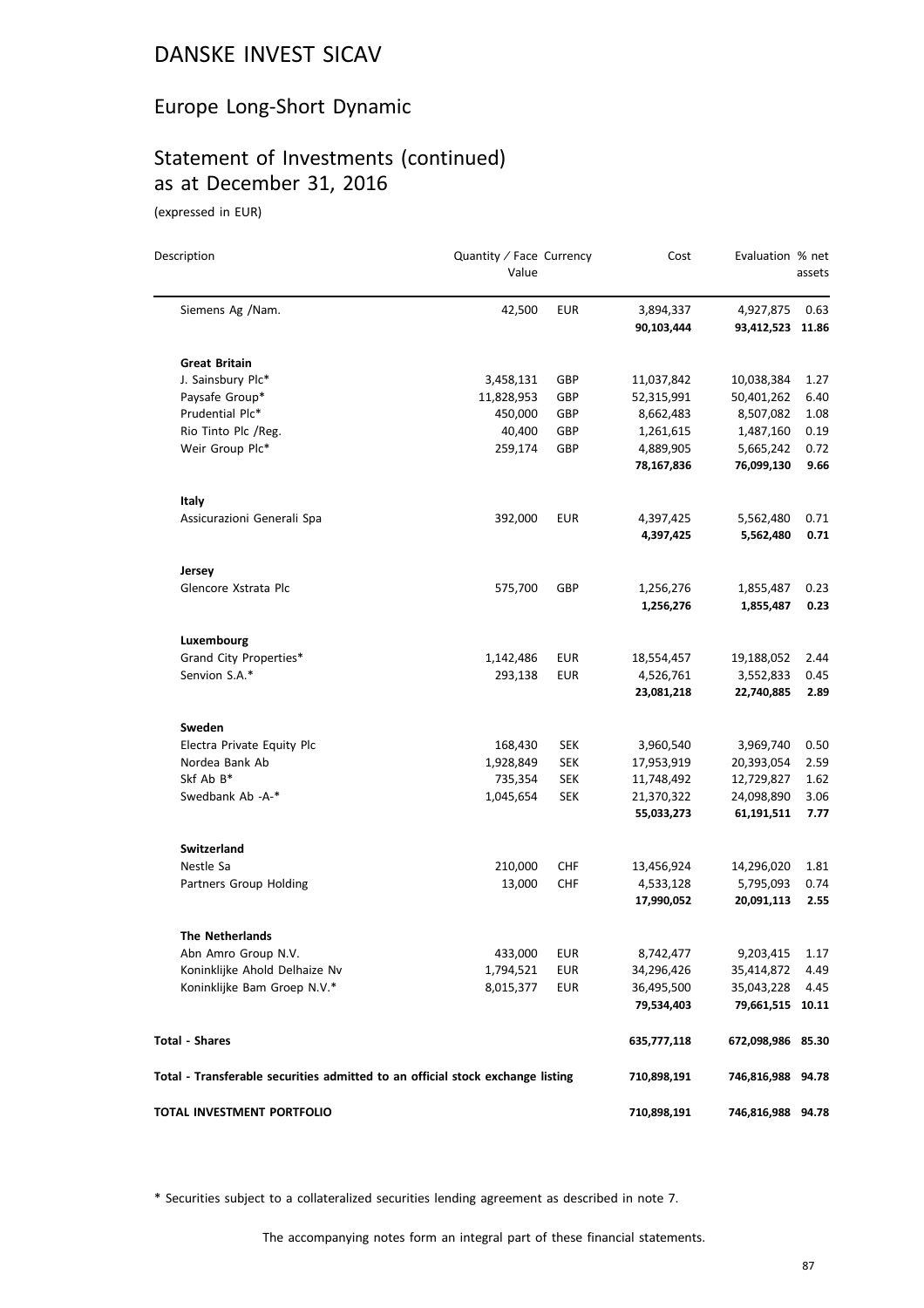#### Europe Long-Short Dynamic

# Geographical and Economic Portfolio Breakdowns as at December 31, 2016

| Geographical breakdown | %     |
|------------------------|-------|
| Denmark                | 36.79 |
| Germany                | 11.86 |
| France                 | 10.76 |
| The Netherlands        | 10.11 |
| Great Britain          | 9.66  |
| Sweden                 | 7.77  |
| Luxembourg             | 2.89  |
| Switzerland            | 2.55  |
| Finland                | 1.45  |
| Italy                  | 0.71  |
| Jersey                 | 0.23  |
|                        | 94.78 |

| Economic breakdown                          | %     |
|---------------------------------------------|-------|
| <b>Banks and Financial Institutions</b>     | 12.94 |
| Mortgage and Funding Institutions           | 9.48  |
| <b>Public Services</b>                      | 7.93  |
| Insurance                                   | 7.70  |
| Mechanics, Machinery                        | 7.22  |
| Transportation                              | 6.91  |
| Miscellaneous                               | 6.40  |
| Retail                                      | 5.76  |
| <b>Electronics and Electrical Equipment</b> | 5.32  |
| Construction, Building Material             | 4.71  |
| <b>Consumer Goods</b>                       | 4.19  |
| Automobile Industry                         | 4.17  |
| Other Services                              | 3.32  |
| Real Estate Companies                       | 2.44  |
| <b>Food and Distilleries</b>                | 1.81  |
| <b>Tobacco and Spirits</b>                  | 1.36  |
| Aerospace Technology                        | 1.16  |
| Tyres & Rubber                              | 0.80  |
| Holding and Finance Companies               | 0.74  |
| <b>Business Houses</b>                      | 0.23  |
| <b>Non-Ferrous Metals</b>                   | 0.19  |
|                                             | 94.78 |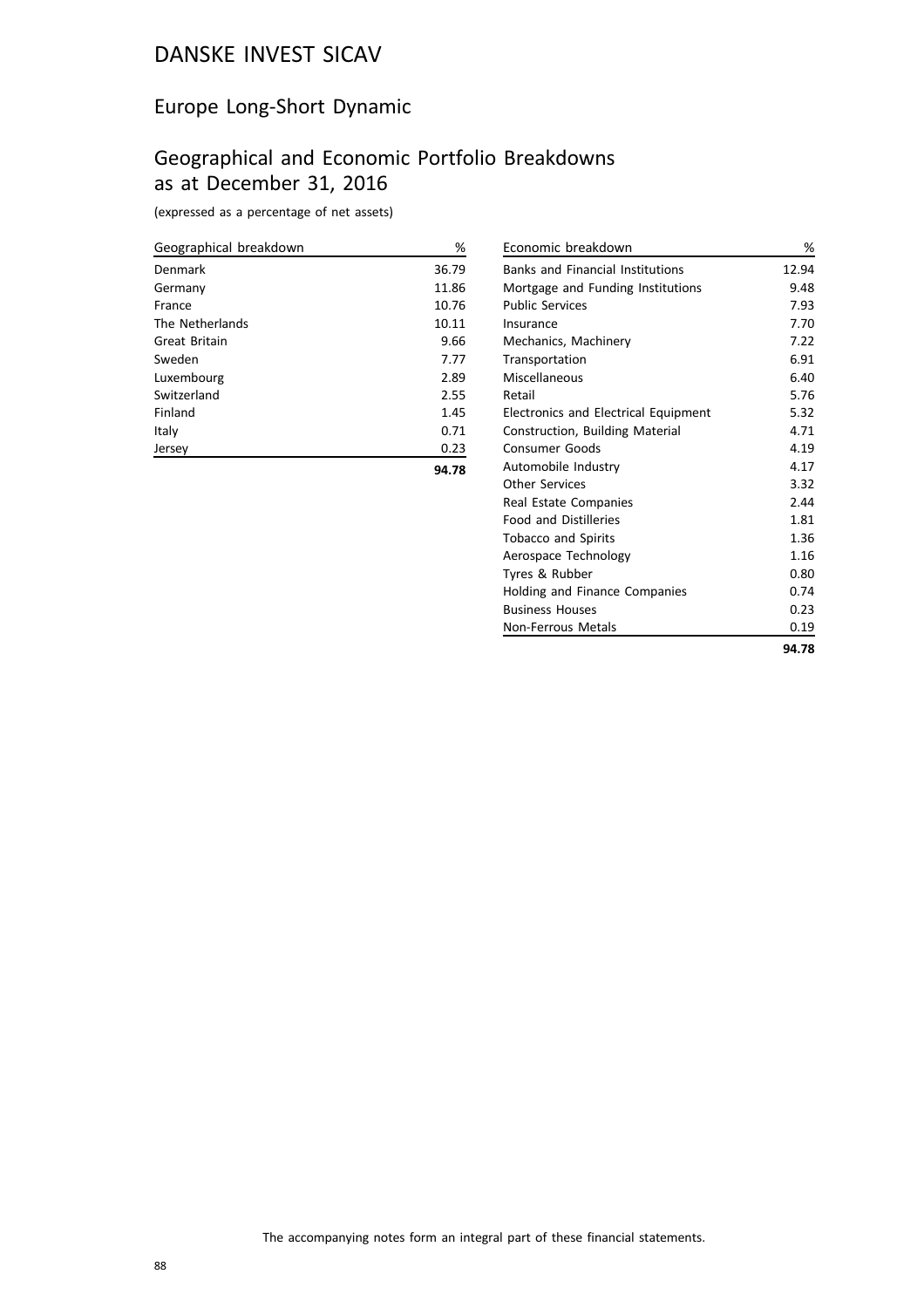#### Europe Long-Short Dynamic Plus

#### Statement of Investments as at December 31, 2016

(expressed in EUR)

| Description                                                            | Quantity / Face Currency<br>Value |            | Cost       | Evaluation % net | assets |
|------------------------------------------------------------------------|-----------------------------------|------------|------------|------------------|--------|
| Transferable securities admitted to an official stock exchange listing |                                   |            |            |                  |        |
| <b>Bonds</b>                                                           |                                   |            |            |                  |        |
| <b>Denmark</b>                                                         |                                   |            |            |                  |        |
| Nykredit 1% 15-01.01.17                                                | 81,000,000                        | <b>DKK</b> | 10,955,273 | 10,889,611 13.34 |        |
|                                                                        |                                   |            | 10,955,273 | 10,889,611 13.34 |        |
| Total - Bonds                                                          |                                   |            | 10,955,273 | 10,889,611 13.34 |        |
| Shares                                                                 |                                   |            |            |                  |        |
| <b>Denmark</b>                                                         |                                   |            |            |                  |        |
| A.P. Moeller-Maersk A/S A                                              | 305                               | <b>DKK</b> | 391,666    | 442,748          | 0.54   |
| A.P. Moeller-Maersk A/S B                                              | 1,267                             | <b>DKK</b> | 1,630,840  | 1,941,494        | 2.38   |
| Dampskibsselskabet Norden A/S                                          | 8,871                             | <b>DKK</b> | 131,009    | 135,697          | 0.17   |
| Danske Bank As                                                         | 83,002                            | <b>DKK</b> | 2,074,931  | 2,403,071        | 2.94   |
| Dfds A/S                                                               | 12,609                            | <b>DKK</b> | 302,883    | 545,378          | 0.67   |
| Dsv A/S                                                                | 51,534                            | <b>DKK</b> | 1,931,029  | 2,188,097        | 2.68   |
| Flsmidth & Co. A/S B                                                   | 10,960                            | <b>DKK</b> | 431,573    | 430,556          | 0.53   |
| Iss A/S                                                                | 82,916                            | <b>DKK</b> | 2,941,823  | 2,652,687        | 3.25   |
| Nkt Holding (Dkk 20)                                                   | 13,744                            | <b>DKK</b> | 680,269    | 907,145          | 1.11   |
| Pandora A/S                                                            | 17,328                            | <b>DKK</b> | 1,968,867  | 2,147,059        | 2.63   |
| Royal Unibrew A/S                                                      | 45,337                            | <b>DKK</b> | 1,580,243  | 1,661,482        | 2.04   |
| Vestas Wind Systems As /Reg                                            | 46,140                            | <b>DKK</b> | 2,720,481  | 2,816,942        | 3.45   |
|                                                                        |                                   |            | 16,785,614 | 18,272,356 22.39 |        |
| <b>Finland</b>                                                         |                                   |            |            |                  |        |
| Wartsila Corporation -B-*                                              | 20,300                            | <b>EUR</b> | 741,877    | 866,607          | 1.06   |
|                                                                        |                                   |            | 741,877    | 866,607          | 1.06   |
| <b>France</b>                                                          |                                   |            |            |                  |        |
| Axa                                                                    | 67,000                            | <b>EUR</b> | 1,379,010  | 1,594,935        | 1.95   |
| <b>Bureau Veritas</b>                                                  | 100,000                           | <b>EUR</b> | 1,743,731  | 1,826,500        | 2.24   |
| Peugeot Sa*                                                            | 150,000                           | <b>EUR</b> | 2,281,031  | 2,328,000        | 2.85   |
| Renault Sa                                                             | 26,826                            | <b>EUR</b> | 2,096,028  | 2,259,286        | 2.77   |
| Schneider Electric Sa                                                  | 49,647                            | EUR        | 2,957,770  | 3,243,935        | 3.98   |
|                                                                        |                                   |            | 10,457,570 | 11,252,656 13.79 |        |
| Germany                                                                |                                   |            |            |                  |        |
| Allianz Se /Nam. Vinkuliert                                            | 8,987                             | <b>EUR</b> | 1,311,246  | 1,396,580        | 1.71   |
| Continental Ag                                                         | 4,375                             | <b>EUR</b> | 811,000    | 806,969          | 0.99   |
| Deutsche Post Ag. Bonn                                                 | 25,000                            | <b>EUR</b> | 777,086    | 778,750          | 0.95   |
| Gea Group Ag                                                           | 9,225                             | <b>EUR</b> | 351,451    | 352,487          | 0.43   |
| Kion Group                                                             | 37,977                            | <b>EUR</b> | 1,834,880  | 1,996,830        | 2.45   |
| Nordex Se Rostock /Konv*                                               | 134,000                           | <b>EUR</b> | 3,354,964  | 2,744,320        | 3.36   |
| Siemens Ag /Nam.                                                       | 8,800                             | <b>EUR</b> | 812,343    | 1,020,360        | 1.25   |
|                                                                        |                                   |            | 9,252,970  | 9,096,296 11.14  |        |

\* Securities subject to a collateralized securities lending agreement as described in note 7.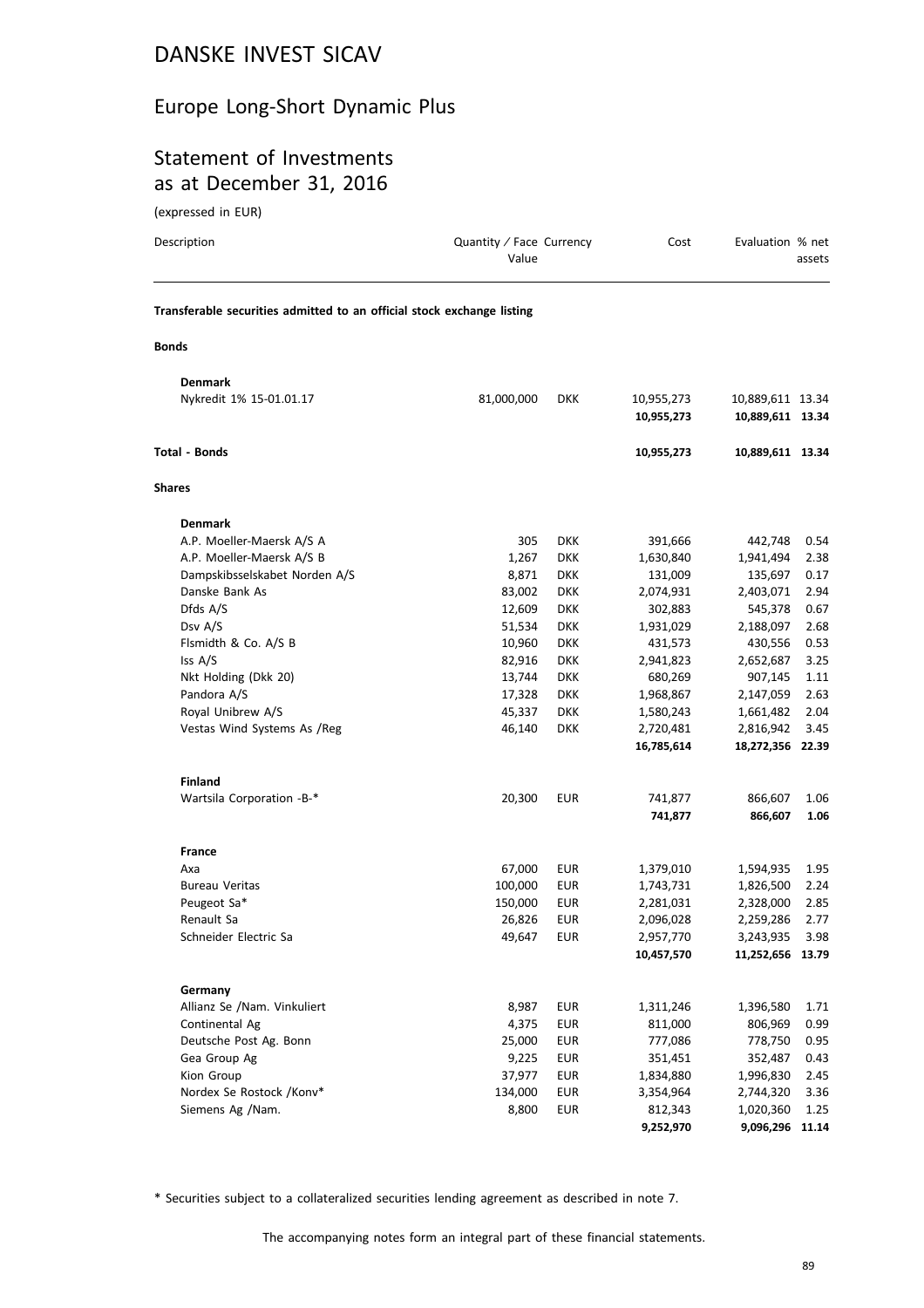#### Europe Long-Short Dynamic Plus

## Statement of Investments (continued) as at December 31, 2016

(expressed in EUR)

| Description                                                                    | Quantity / Face Currency<br>Value |            | Cost       | Evaluation % net | assets |
|--------------------------------------------------------------------------------|-----------------------------------|------------|------------|------------------|--------|
| <b>Great Britain</b>                                                           |                                   |            |            |                  |        |
| J. Sainsbury Plc*                                                              | 291,857                           | GBP        | 1,011,755  | 847,213          | 1.04   |
| Paysafe Group                                                                  | 802,934                           | GBP        | 3,756,956  | 3,421,172        | 4.19   |
| Prudential Plc                                                                 | 100,000                           | GBP        | 1,924,999  | 1,890,463        | 2.32   |
| Rio Tinto Plc /Reg.                                                            | 8,500                             | GBP        | 265,440    | 312,893          | 0.38   |
| Weir Group Plc                                                                 | 39,930                            | GBP        | 711,103    | 872,823          | 1.07   |
|                                                                                |                                   |            | 7,670,253  | 7,344,564        | 9.00   |
| Italy                                                                          |                                   |            |            |                  |        |
| Assicurazioni Generali Spa                                                     | 74,500                            | <b>EUR</b> | 835,735    | 1,057,155        | 1.30   |
|                                                                                |                                   |            | 835,735    | 1,057,155        | 1.30   |
| Jersey                                                                         |                                   |            |            |                  |        |
| Glencore Xstrata Plc                                                           | 125,000                           | GBP        | 272,771    | 402,876          | 0.49   |
|                                                                                |                                   |            | 272,771    | 402,876          | 0.49   |
| Luxembourg                                                                     |                                   |            |            |                  |        |
| <b>Grand City Properties</b>                                                   | 92,135                            | <b>EUR</b> | 1,626,505  | 1,547,407        | 1.89   |
| Senvion S.A.                                                                   | 28,151                            | <b>EUR</b> | 443,378    | 341,190          | 0.42   |
|                                                                                |                                   |            | 2,069,883  | 1,888,597        | 2.31   |
| Sweden                                                                         |                                   |            |            |                  |        |
| Electra Private Equity Plc                                                     | 34,722                            | SEK        | 822,567    | 818,366          | 1.00   |
| Nordea Bank Ab                                                                 | 361,700                           | SEK        | 3,326,465  | 3,824,129        | 4.68   |
| Skf Ab B                                                                       | 143,238                           | <b>SEK</b> | 2,291,282  | 2,479,615        | 3.04   |
| Swedbank Ab -A-                                                                | 72,100                            | <b>SEK</b> | 1,470,041  | 1,661,668        | 2.04   |
|                                                                                |                                   |            | 7,910,355  | 8,783,778 10.76  |        |
| <b>Switzerland</b>                                                             |                                   |            |            |                  |        |
| Nestle Sa                                                                      | 20,500                            | <b>CHF</b> | 1,304,986  | 1,395,564        | 1.71   |
| Partners Group Holding                                                         | 1,164                             | <b>CHF</b> | 445,134    | 518,884          | 0.64   |
|                                                                                |                                   |            | 1,750,120  | 1,914,448        | 2.35   |
| <b>The Netherlands</b>                                                         |                                   |            |            |                  |        |
| Abn Amro Group N.V.                                                            | 82,000                            | <b>EUR</b> | 1,655,619  | 1,742,910        | 2.13   |
| Koninklijke Ahold Delhaize N.V.                                                | 102,030                           | <b>EUR</b> | 1,966,715  | 2,013,562        | 2.47   |
| Koninklijke Bam Groep N.V.                                                     | 695,908                           | <b>EUR</b> | 3,195,035  | 3,042,510        | 3.73   |
|                                                                                |                                   |            | 6,817,369  | 6,798,982        | 8.33   |
| <b>Total - Shares</b>                                                          |                                   |            | 64,564,517 | 67,678,315 82.92 |        |
| Total - Transferable securities admitted to an official stock exchange listing |                                   |            | 75,519,790 | 78,567,926 96.26 |        |
| TOTAL INVESTMENT PORTFOLIO                                                     |                                   |            | 75,519,790 | 78,567,926 96.26 |        |

\* Securities subject to a collateralized securities lending agreement as described in note 7.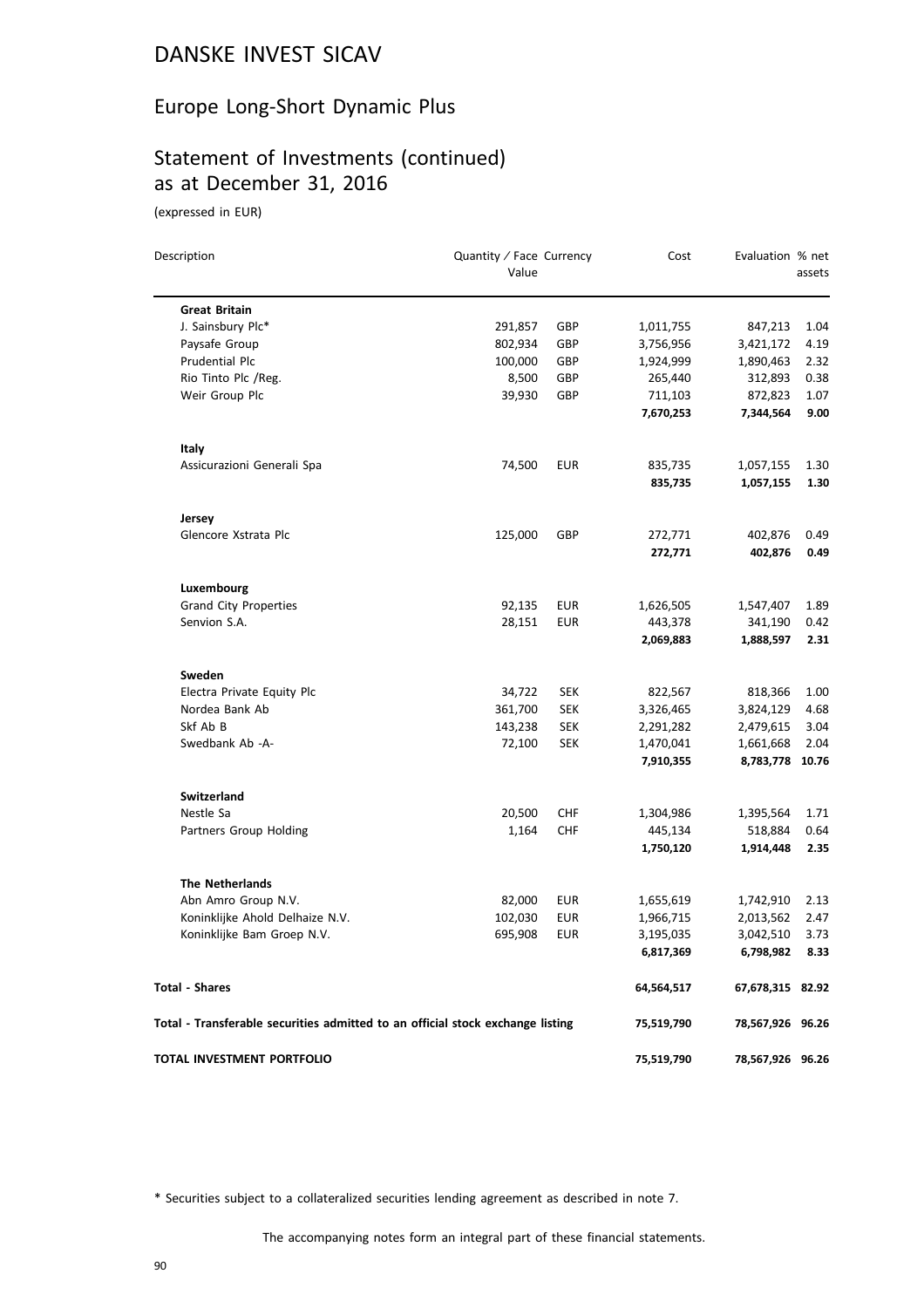#### Europe Long-Short Dynamic Plus

## Geographical and Economic Portfolio Breakdowns as at December 31, 2016

| Geographical breakdown | %     |
|------------------------|-------|
| Denmark                | 35.73 |
| France                 | 13.79 |
| Germany                | 11.14 |
| Sweden                 | 10.76 |
| Great Britain          | 9.00  |
| The Netherlands        | 8.33  |
| Switzerland            | 2.35  |
| Luxembourg             | 2.31  |
| Italy                  | 1.30  |
| Finland                | 1.06  |
| Jersey                 | 0.49  |
|                        | 96.26 |

| Economic breakdown                      | %     |
|-----------------------------------------|-------|
| <b>Banks and Financial Institutions</b> | 15.98 |
| Mortgage and Funding Institutions       | 13.34 |
| Mechanics, Machinery                    | 8.05  |
| Transportation                          | 7.39  |
| Insurance                               | 7.28  |
| <b>Public Services</b>                  | 7.23  |
| Electronics and Electrical Equipment    | 6.34  |
| Automobile Industry                     | 5.62  |
| Construction, Building Material         | 4.26  |
| <b>Consumer Goods</b>                   | 3.63  |
| Retail                                  | 3.51  |
| Other Services                          | 3.25  |
| Aerospace Technology                    | 2.24  |
| Tobacco and Spirits                     | 2.04  |
| Real Estate Companies                   | 1.89  |
| <b>Food and Distilleries</b>            | 1.71  |
| Tyres & Rubber                          | 0.99  |
| Holding and Finance Companies           | 0.64  |
| <b>Business Houses</b>                  | 0.49  |
| Non-Ferrous Metals                      | 0.38  |
|                                         | 96.26 |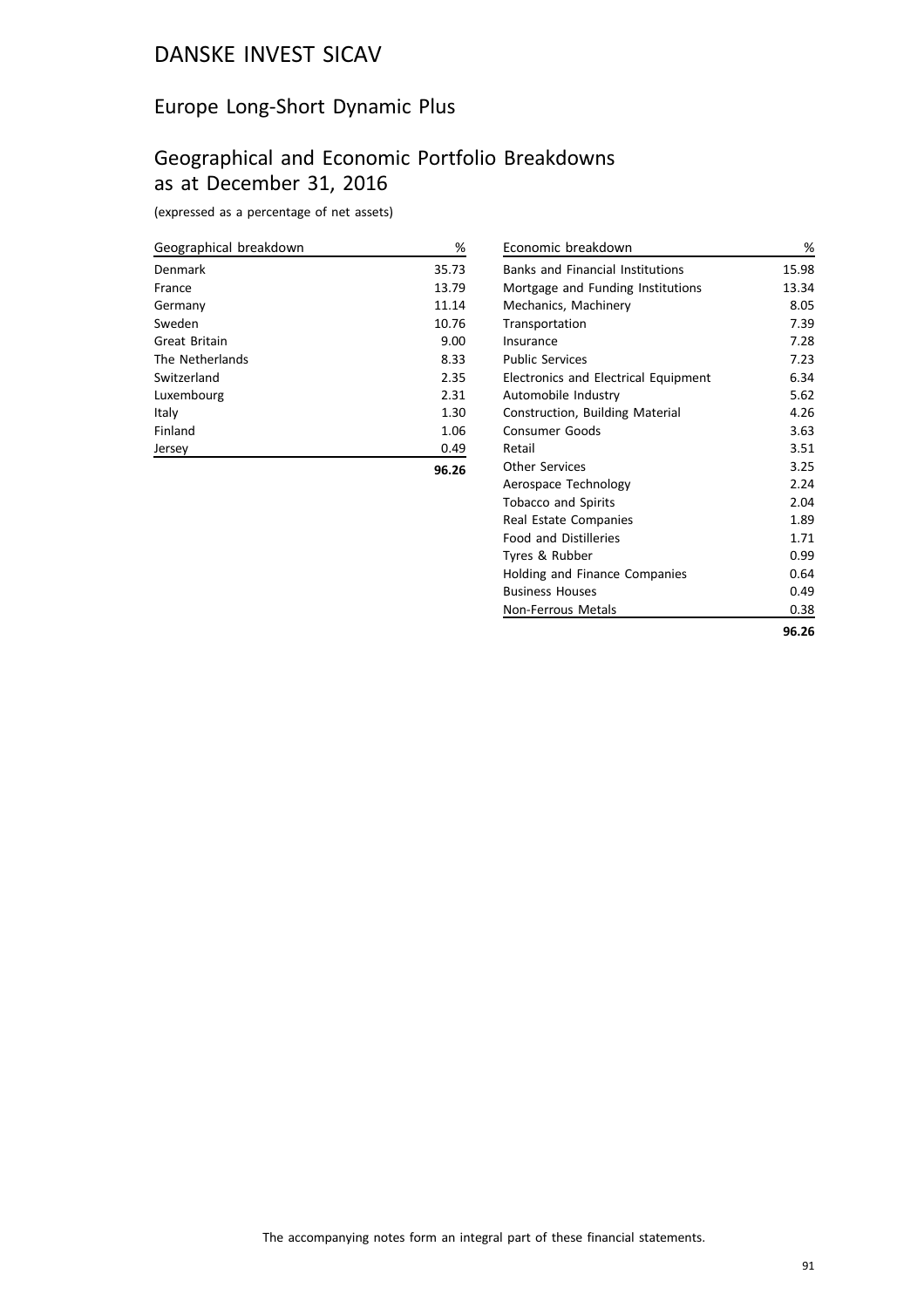# European Corporate Sustainable Bond\*

#### Statement of Investments as at December 31, 2016

(expressed in EUR)

| Description                                                            | Quantity / Face Currency<br>Value |            | Cost      | Evaluation % net | assets |
|------------------------------------------------------------------------|-----------------------------------|------------|-----------|------------------|--------|
| Transferable securities admitted to an official stock exchange listing |                                   |            |           |                  |        |
| <b>Bonds</b>                                                           |                                   |            |           |                  |        |
| <b>Denmark</b>                                                         |                                   |            |           |                  |        |
| Danfoss A/S 1.375% 14-23.02.22                                         | 1,000,000                         | <b>EUR</b> | 1,038,500 | 1,041,255        | 1.82   |
| Iss Global 2.125% 14-02.12.24                                          | 800,000                           | <b>EUR</b> | 858,344   | 858,684          | 1.50   |
| Vestas Wind 2.75% 15-11.03.22                                          | 1,700,000                         | <b>EUR</b> | 1,753,408 | 1,789,412        | 3.12   |
|                                                                        |                                   |            | 3,650,252 | 3,689,351        | 6.44   |
| Finland                                                                |                                   |            |           |                  |        |
| Kesko Oyj 2.75% 12-11.09.18                                            | 800,000                           | <b>EUR</b> | 835,280   | 831,416          | 1.45   |
| Outotec Oyj 3.75% 13-16.09.20                                          | 950,000                           | <b>EUR</b> | 950,157   | 964,958          | 1.69   |
| Outotec Oyj 7.375% 16-Perp                                             | 660,000                           | <b>EUR</b> | 679,800   | 709,912          | 1.24   |
| Tieto Corp 2.875% 13-23.05.19                                          | 1,000,000                         | <b>EUR</b> | 1,060,650 | 1,057,555        | 1.85   |
|                                                                        |                                   |            | 3,525,887 | 3,563,841        | 6.23   |
| <b>France</b>                                                          |                                   |            |           |                  |        |
| Axa 3.875% 14-Perp                                                     | 1,000,000                         | <b>EUR</b> | 997,500   | 1,029,635        | 1.80   |
| Bnpp 0.5% 16-01.06.22                                                  | 1,000,000                         | <b>EUR</b> | 998,170   | 1,003,155        | 1.75   |
| Gecina 1.5% 15-20.01.25                                                | 600,000                           | <b>EUR</b> | 624,000   | 621,531          | 1.09   |
| Gecina 2% 15-17.06.24                                                  | 500,000                           | <b>EUR</b> | 558,750   | 539,215          | 0.94   |
| Orange 4% 14-Perp                                                      | 800,000                           | <b>EUR</b> | 824,000   | 847,120          | 1.48   |
| Schneid El 1.5% 15-08.09.23                                            | 800,000                           | <b>EUR</b> | 858,320   | 849,080          | 1.48   |
| Socgen 0.75% 15-25.11.20                                               | 1,500,000                         | <b>EUR</b> | 1,535,372 | 1,535,430        | 2.68   |
|                                                                        |                                   |            | 6,396,112 | 6,425,166 11.22  |        |
| Germany                                                                |                                   |            |           |                  |        |
| Allianz Se 4.75% 13-Perp                                               | 1,400,000                         | EUR        | 1,525,192 | 1,548,988        | 2.71   |
| Daimler 0.5% 16-09.09.19                                               | 1,350,000                         | <b>EUR</b> | 1,373,512 | 1,369,339        | 2.39   |
| Sap Ag 1.75% 14-22.02.27                                               | 800,000                           | <b>EUR</b> | 875,200   | 878,956          | 1.53   |
|                                                                        |                                   |            | 3,773,904 | 3,797,283        | 6.63   |
| Italy                                                                  |                                   |            |           |                  |        |
| Autostrade 1.125% 15-04.11.21                                          | 1,000,000                         | <b>EUR</b> | 1,038,750 | 1,036,065        | 1.81   |
| Telecom It 3.625% 16-25.05.26                                          | 1,000,000                         | EUR        | 1,045,900 | 1,027,035        | 1.79   |
|                                                                        |                                   |            | 2,084,650 | 2,063,100        | 3.60   |
| Luxembourg                                                             |                                   |            |           |                  |        |
| Cnh Ind Fin 2.875% 16-17.05.23                                         | 1,200,000                         | <b>EUR</b> | 1,207,000 | 1,239,024        | 2.16   |
|                                                                        |                                   |            | 1,207,000 | 1,239,024        | 2.16   |
| Norway                                                                 |                                   |            |           |                  |        |
| Dnb Bank As 5.75% 15-Perp                                              | 1,500,000                         | <b>USD</b> | 1,292,567 | 1,423,550        | 2.49   |
| Entra Frn 16-22.09.23                                                  | 15,000,000                        | <b>NOK</b> | 1,617,457 | 1,648,128        | 2.88   |
|                                                                        |                                   |            | 2,910,024 | 3,071,678        | 5.37   |
| Sweden                                                                 |                                   |            |           |                  |        |
| Fabege Ab Frn 16-23.05.18                                              | 16,000,000                        | <b>SEK</b> | 1,695,419 | 1,680,505        | 2.94   |
| Hmso Fstght Frn 16-03.06.21                                            | 17,000,000                        | <b>SEK</b> | 1,806,713 | 1,798,211        | 3.14   |
| Nibe Indust Frn 15-28.05.20                                            | 16,000,000                        | SEK        | 1,696,311 | 1,682,899        | 2.94   |
|                                                                        |                                   |            |           |                  |        |

\* See Note 1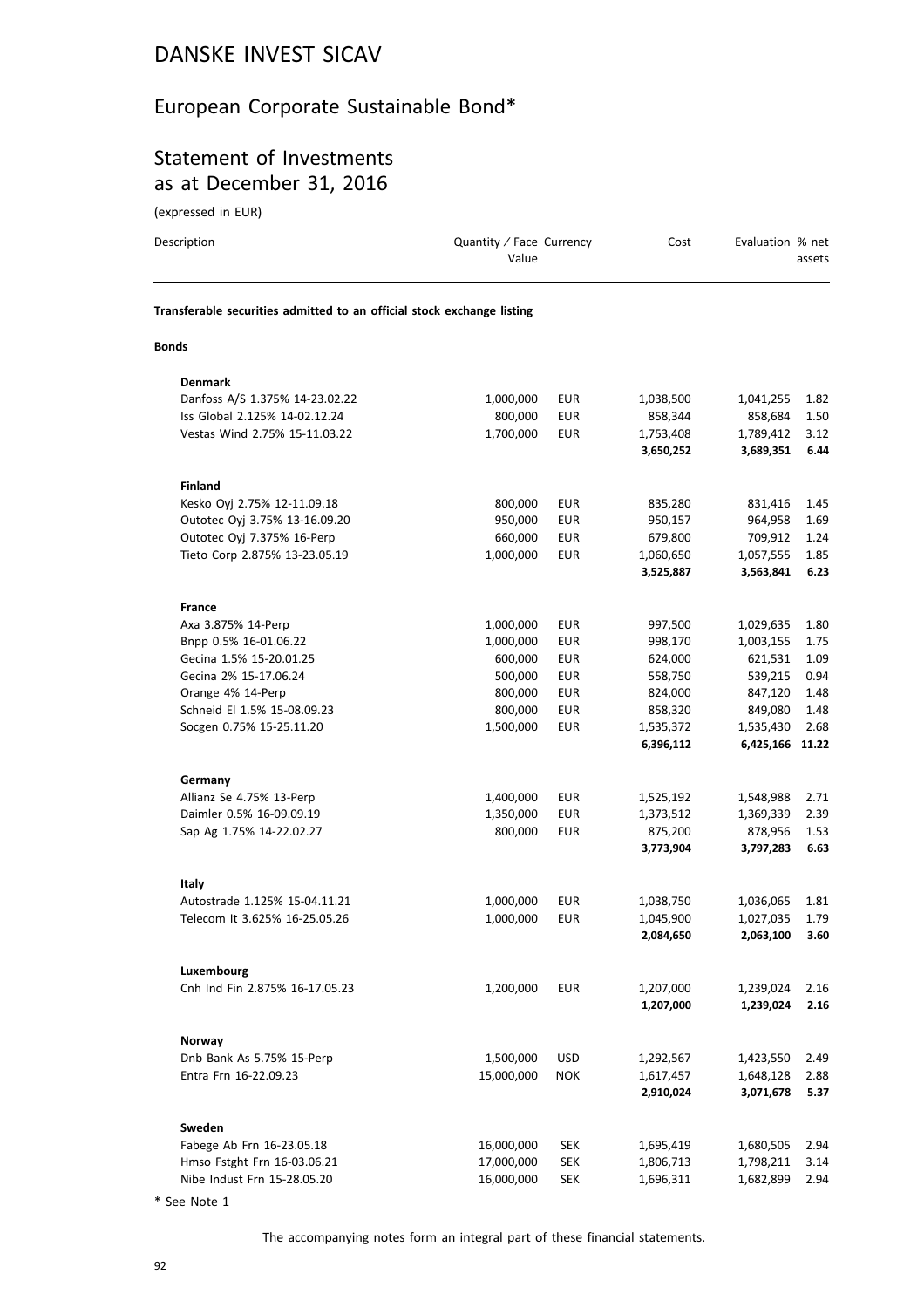# European Corporate Sustainable Bond\*

## Statement of Investments (continued) as at December 31, 2016

(expressed in EUR)

| Description                                                                    | Quantity / Face Currency |            | Cost       | Evaluation % net |        |
|--------------------------------------------------------------------------------|--------------------------|------------|------------|------------------|--------|
|                                                                                | Value                    |            |            |                  | assets |
| Sbab Bk Ab 1.048% 16-23.06.21                                                  | 4,000,000                | <b>SEK</b> | 425,873    | 421,426          | 0.74   |
| Sbab Bk Ab Frn 16-23.06.21                                                     | 8,000,000                | <b>SEK</b> | 851,207    | 845,451          | 1.48   |
| Sca Ab 1.125% 15-05.03.25                                                      | 1,250,000                | <b>EUR</b> | 1,268,512  | 1,248,100        | 2.18   |
| Seb 2.5% 14-28.05.26                                                           | 1,250,000                | <b>EUR</b> | 1,284,637  | 1,318,519        | 2.30   |
| Seb 5.75% 14-Perp                                                              | 300,000                  | <b>USD</b> | 265,644    | 284,669          | 0.50   |
| Sod Sko Eko Frn 16-07.06.21                                                    | 16,000,000               | <b>SEK</b> | 1,674,751  | 1,695,691        | 2.96   |
| Stangast 0.5% 16-07.10.21                                                      | 20,000,000               | <b>SEK</b> | 2,072,538  | 2,052,085        | 3.58   |
|                                                                                |                          |            | 13,041,605 | 13,027,556 22.76 |        |
| <b>The Netherlands</b>                                                         |                          |            |            |                  |        |
| Abn Amro 0.625% 16-31.05.22                                                    | 1,300,000                | <b>EUR</b> | 1,312,974  | 1,320,494        | 2.31   |
| Abn Amro 5.75% 15-Perp                                                         | 800,000                  | <b>EUR</b> | 750,500    | 817,592          | 1.43   |
| Bmw Fin 1.25% 14-05.09.22                                                      | 800,000                  | <b>EUR</b> | 843,048    | 839,488          | 1.47   |
| Citycon Tr 1.25% 16-08.09.26                                                   | 1,000,000                | <b>EUR</b> | 998,970    | 958,630          | 1.67   |
| Citycon Tr 2.375% 15-16.09.22                                                  | 200,000                  | <b>EUR</b> | 215,562    | 216,103          | 0.38   |
| Edp Fin By 2.625% 14-18.01.22                                                  | 1,200,000                | <b>EUR</b> | 1,267,500  | 1,268,640        | 2.21   |
| Iberdrola 0.375% 16-15.09.25                                                   | 1,000,000                | <b>EUR</b> | 989,460    | 944,610          | 1.65   |
| Iberdrola   1.125% 16-21.04.26                                                 | 800,000                  | <b>EUR</b> | 809,360    | 798,952          | 1.39   |
| Ing Nv 0.7% 15-16.04.20                                                        | 1,250,000                | <b>EUR</b> | 1,274,825  | 1,276,413        | 2.23   |
| Rabobk 0.125% 16-11.10.21                                                      | 1,000,000                | <b>EUR</b> | 999,000    | 1,000,480        | 1.75   |
| Tennet 1% 16-13.06.26                                                          | 1,300,000                | <b>EUR</b> | 1,318,070  | 1,304,478        | 2.28   |
|                                                                                |                          |            | 10,779,269 | 10,745,880 18.77 |        |
| <b>United States of America</b>                                                |                          |            |            |                  |        |
| Apple Inc 2.85% 16-23.02.23                                                    | 1,200,000                | <b>USD</b> | 1,124,127  | 1,141,035        | 1.99   |
| Microsoft 3.125% 13-06.12.28                                                   | 700,000                  | <b>EUR</b> | 871,710    | 863,503          | 1.51   |
| South Pwr 1% 16-20.06.22                                                       | 900,000                  | <b>EUR</b> | 902,160    | 907,438          | 1.59   |
|                                                                                |                          |            | 2,897,997  | 2,911,976        | 5.09   |
| Total - Bonds                                                                  |                          |            | 50,266,700 | 50,534,855 88.27 |        |
|                                                                                |                          |            |            |                  |        |
| Total - Transferable securities admitted to an official stock exchange listing |                          |            | 50,266,700 | 50,534,855 88.27 |        |
| Transferable securities dealt in on another regulated market                   |                          |            |            |                  |        |
| Bonds                                                                          |                          |            |            |                  |        |
| Germany                                                                        |                          |            |            |                  |        |
| Berl-Han Hy 0.5% 16-26.09.23                                                   | 2,000,000                | <b>EUR</b> | 1,988,100  | 1,988,230        | 3.47   |
|                                                                                |                          |            | 1,988,100  | 1,988,230        | 3.47   |
| Norway                                                                         |                          |            |            |                  |        |
| Storebrand Frn 15-Perp                                                         | 13,000,000               | <b>NOK</b> | 1,360,751  | 1,429,980        | 2.50   |
|                                                                                |                          |            | 1,360,751  | 1,429,980        | 2.50   |
| <b>Spain</b>                                                                   |                          |            |            |                  |        |
| Fer Emision 0.375% 16-14.09.22                                                 | 1,500,000                | <b>EUR</b> | 1,496,985  | 1,462,725        | 2.55   |
|                                                                                |                          |            | 1,496,985  | 1,462,725        | 2.55   |
|                                                                                |                          |            |            |                  |        |

\* See Note 1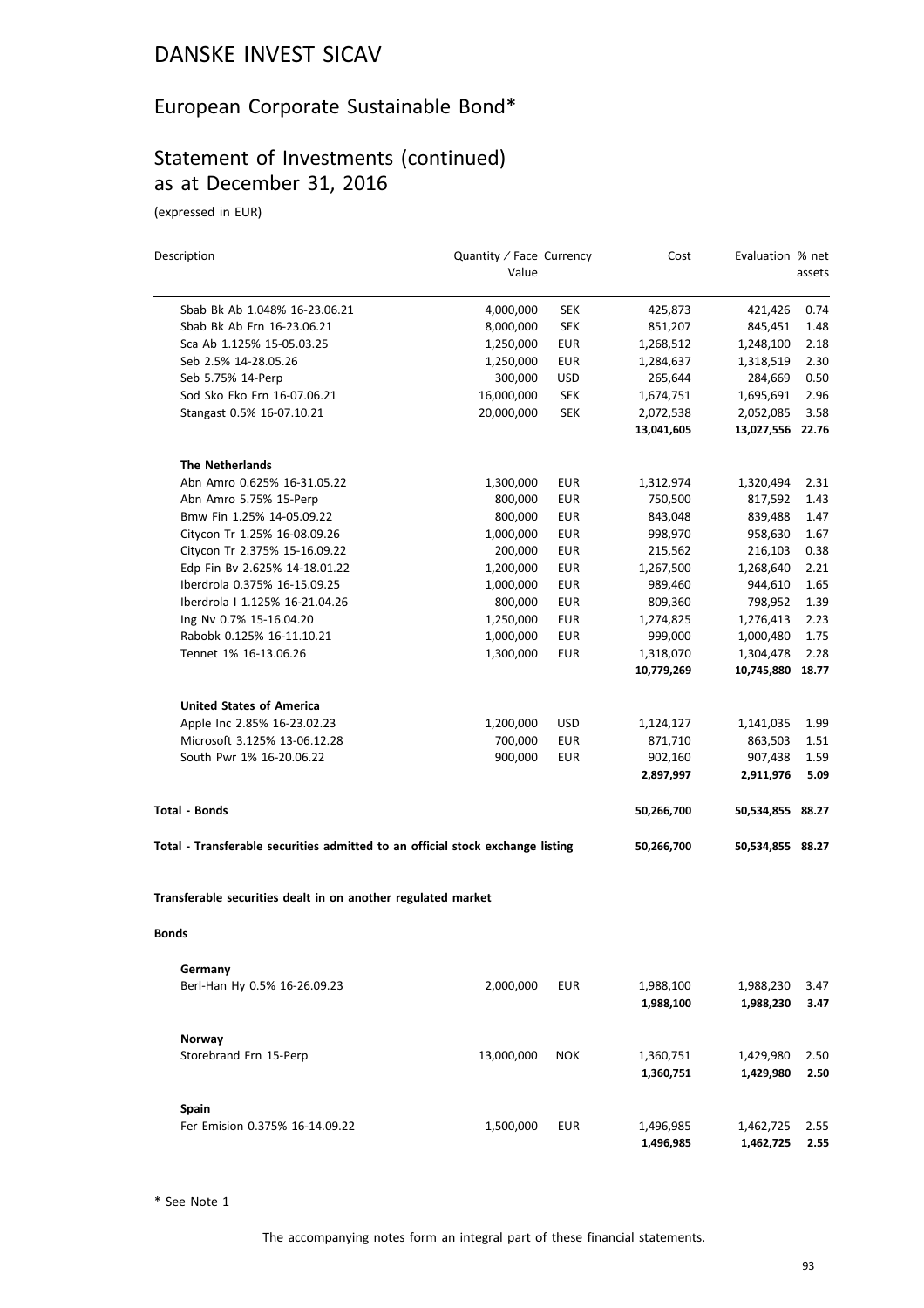# European Corporate Sustainable Bond\*

# Statement of Investments (continued) as at December 31, 2016

(expressed in EUR)

| Description                                                          | Quantity / Face Currency<br>Value |     | Cost               | Evaluation % net   | assets       |
|----------------------------------------------------------------------|-----------------------------------|-----|--------------------|--------------------|--------------|
| Sweden<br>Atlas Copco 0.625% 16-30.08.26                             | 1,000,000                         | EUR | 998,070<br>998.070 | 965.511<br>965,511 | 1.69<br>1.69 |
| <b>Total - Bonds</b>                                                 |                                   |     | 5,843,906          | 5,846,446 10.21    |              |
| Total - Transferable securities dealt in on another regulated market |                                   |     | 5,843,906          | 5,846,446 10.21    |              |
| TOTAL INVESTMENT PORTFOLIO                                           |                                   |     | 56,110,606         | 56,381,301 98.48   |              |

\* See Note 1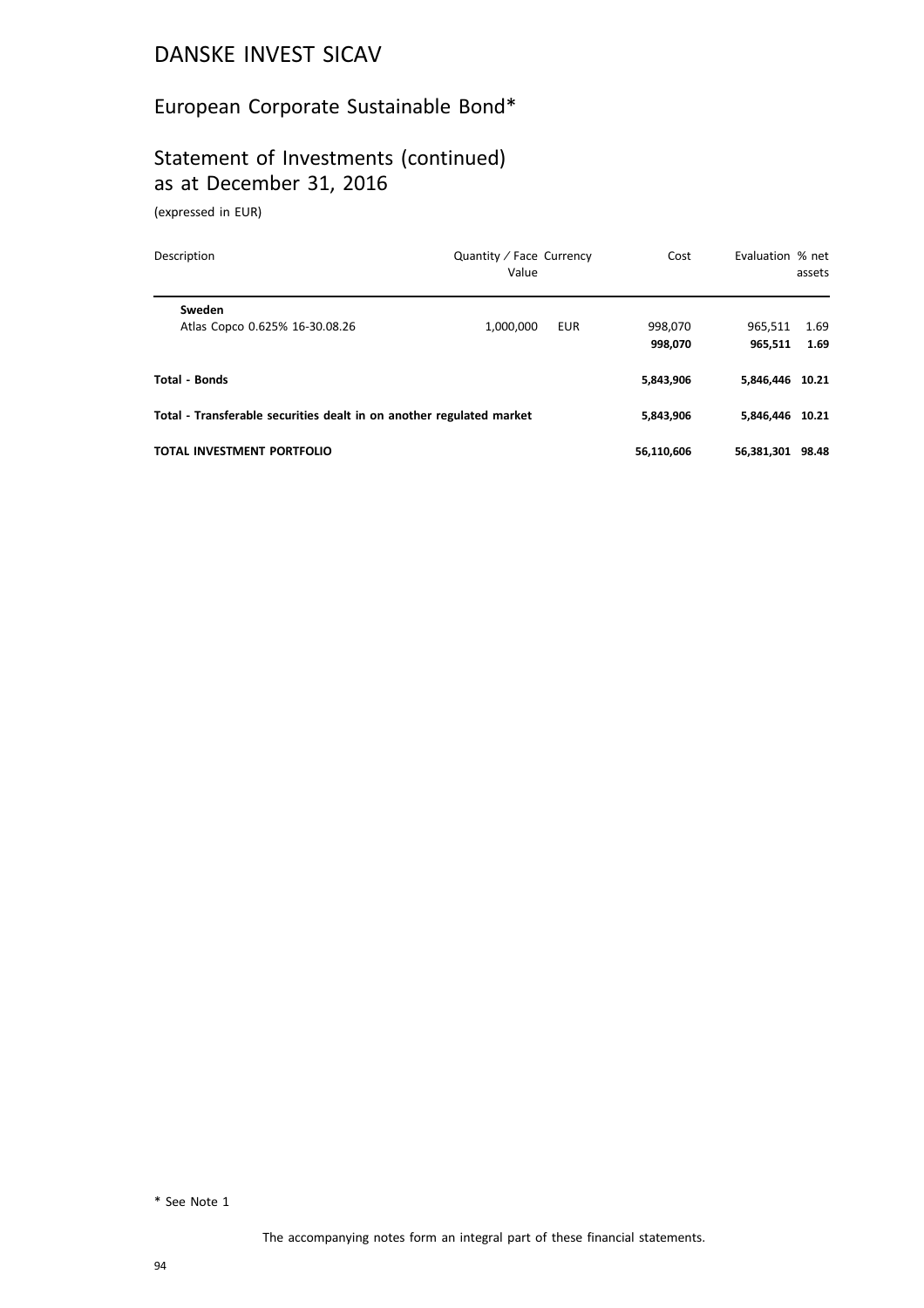#### European Corporate Sustainable Bond\*

## Geographical and Economic Portfolio Breakdowns as at December 31, 2016

| Geographical breakdown   | %     |
|--------------------------|-------|
| Sweden                   | 24.45 |
| The Netherlands          | 18.77 |
| France                   | 11.22 |
| Germany                  | 10.10 |
| Norway                   | 7.87  |
| Denmark                  | 6.44  |
| Finland                  | 6.23  |
| United States of America | 5.09  |
| Italy                    | 3.60  |
| Spain                    | 2.55  |
| Luxembourg               | 2.16  |
|                          | 98.48 |

| Economic breakdown                          | %     |
|---------------------------------------------|-------|
| <b>Banks and Financial Institutions</b>     | 23.13 |
| Real Estate Companies                       | 14.57 |
| Holding and Finance Companies               | 10.17 |
| Insurance                                   | 7.01  |
| Internet Software                           | 4.89  |
| <b>Public Services</b>                      | 4.71  |
| Mechanics, Machinery                        | 4.63  |
| <b>Electronics and Electrical Equipment</b> | 4.52  |
| Transportation                              | 4.36  |
| <b>News Transmission</b>                    | 3.27  |
| Investment Funds                            | 2.96  |
| Non-Ferrous Metals                          | 2.93  |
| Automobile Industry                         | 2.39  |
| Forest Products and Paper Industry          | 2.18  |
| Office Equipment, Computers                 | 1.99  |
| Electronic Semiconductor                    | 1.82  |
| Other Services                              | 1.50  |
| Retail                                      | 1.45  |
|                                             | 98.48 |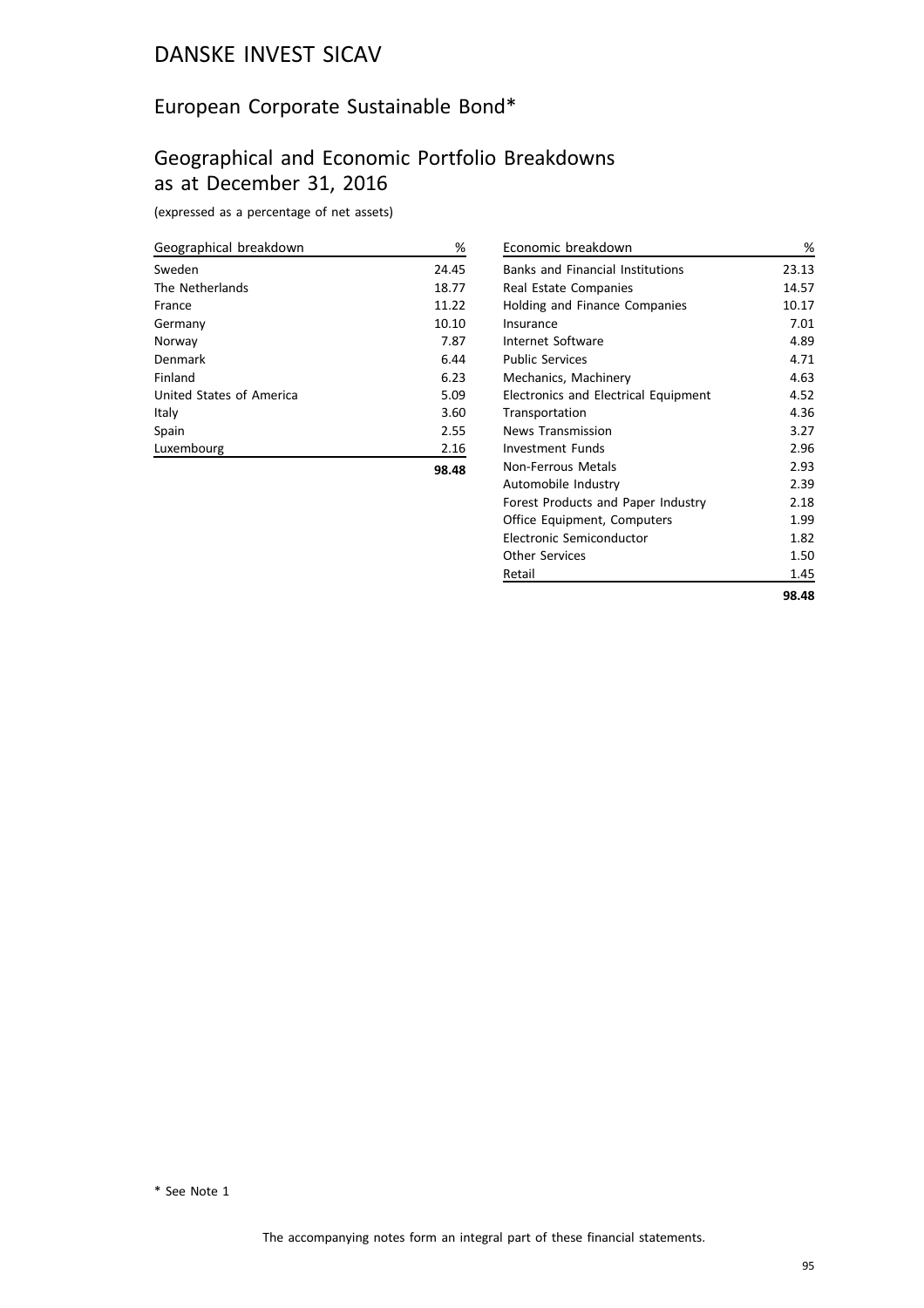#### Germany

#### Statement of Investments as at December 31, 2016

(expressed in EUR)

| Description                                                            | Quantity / Face Currency<br>Value | Cost | Evaluation % net<br>assets |  |  |
|------------------------------------------------------------------------|-----------------------------------|------|----------------------------|--|--|
| Transferable securities admitted to an official stock exchange listing |                                   |      |                            |  |  |
| <b>Shares</b>                                                          |                                   |      |                            |  |  |

| <b>Cyprus</b>                                                                  |        |            |           |                 |      |
|--------------------------------------------------------------------------------|--------|------------|-----------|-----------------|------|
| Aroundtown                                                                     | 34,765 | <b>EUR</b> | 153,178   | 145,318         | 1.94 |
|                                                                                |        |            | 153,178   | 145,318         | 1.94 |
| Germany                                                                        |        |            |           |                 |      |
| Allianz Se /Nam. Vinkuliert                                                    | 2,346  | <b>EUR</b> | 335,011   | 364,569         | 4.87 |
| Axel Springer Se N Namen-Akt. V*                                               | 4,629  | <b>EUR</b> | 230,429   | 212,818         | 2.84 |
| Basf Namen-Akt.                                                                | 2,704  | <b>EUR</b> | 220,367   | 236,519         | 3.16 |
| Basler Ag                                                                      | 3,277  | <b>EUR</b> | 170,175   | 199,897         | 2.67 |
| Bayer                                                                          | 3,338  | <b>EUR</b> | 398,950   | 328,726         | 4.39 |
| <b>Brenntag</b>                                                                | 5,154  | <b>EUR</b> | 247,940   | 271,358         | 3.62 |
| Continental Ag                                                                 | 1,374  | <b>EUR</b> | 258,056   | 253,434         | 3.39 |
| Cts Eventim Ag. Bremen*                                                        | 9,029  | EUR        | 247,768   | 270,328         | 3.61 |
| Deutsche Wohnen Ag*                                                            | 6,670  | EUR        | 165,773   | 198,966         | 2.66 |
| Drillisch Ag*                                                                  | 7,253  | <b>EUR</b> | 254,578   | 297,627         | 3.98 |
| Fielmann Ag                                                                    | 3,409  | <b>EUR</b> | 198,424   | 212,142         | 2.83 |
| Fuchs Petrolub Vz. A.                                                          | 6,619  | <b>EUR</b> | 245,021   | 264,760         | 3.54 |
| Gea Group Ag                                                                   | 5,819  | <b>EUR</b> | 217,611   | 222,344         | 2.97 |
| Grenkeleasing Ag                                                               | 1,429  | EUR        | 217,385   | 213,484         | 2.85 |
| Hawesko Hld Ag Hamburg                                                         | 3,404  | <b>EUR</b> | 140,865   | 146,712         | 1.96 |
| Heidelbergcement Ag                                                            | 1,861  | <b>EUR</b> | 159,806   | 165,089         | 2.21 |
| Hella Kgaa Hueck & Co                                                          | 5,536  | <b>EUR</b> | 214,113   | 196,500         | 2.62 |
| Henkel /Vorzug                                                                 | 1,874  | <b>EUR</b> | 181,128   | 213,261         | 2.85 |
| Jungheinrich Ag /Vorz. O. Sta                                                  | 7,567  | <b>EUR</b> | 144,836   | 206,693         | 2.76 |
| Krones Ag                                                                      | 1,990  | <b>EUR</b> | 173,000   | 173,170         | 2.31 |
| Kws Saat Ag                                                                    | 759    | <b>EUR</b> | 209,691   | 211,799         | 2.83 |
| Lanxess Ag                                                                     | 4,570  | <b>EUR</b> | 205,231   | 283,157         | 3.78 |
| Nexus Ag*                                                                      | 10,592 | <b>EUR</b> | 177,345   | 186,388         | 2.49 |
| Norma Group                                                                    | 4,485  | <b>EUR</b> | 186,135   | 178,638         | 2.39 |
| Sartorius Ag /Vorzug.                                                          | 2,919  | <b>EUR</b> | 98,001    | 208,504         | 2.79 |
| Scout24 Holding Gmbh                                                           | 8,534  | <b>EUR</b> | 262,078   | 294,935         | 3.94 |
| Surteco Se                                                                     | 6,511  | <b>EUR</b> | 140,454   | 154,962         | 2.07 |
| Symrise Ag                                                                     | 5,225  | EUR        | 279,514   | 302,893         | 4.05 |
| Tele Columbus Ag*                                                              | 35,965 | <b>EUR</b> | 294,698   | 277,578         | 3.71 |
| Va-Q-Tec Ag                                                                    | 5,917  | <b>EUR</b> | 74,531    | 81,300          | 1.09 |
| Vossloh Ag*                                                                    | 3,188  | <b>EUR</b> | 179,384   | 189,590         | 2.53 |
|                                                                                |        |            | 6,528,298 | 7,018,141 93.76 |      |
| Luxembourg                                                                     |        |            |           |                 |      |
| Stabilus Sa                                                                    | 5,344  | <b>EUR</b> | 209,640   | 271,742         | 3.63 |
|                                                                                |        |            | 209,640   | 271,742         | 3.63 |
| <b>Total - Shares</b>                                                          |        |            | 6,891,116 | 7,435,201 99.33 |      |
| Total - Transferable securities admitted to an official stock exchange listing |        |            | 6,891,116 | 7,435,201 99.33 |      |
| TOTAL INVESTMENT PORTFOLIO                                                     |        |            | 6,891,116 | 7,435,201 99.33 |      |

\* Securities subject to a collateralized securities lending agreement as described in note 7.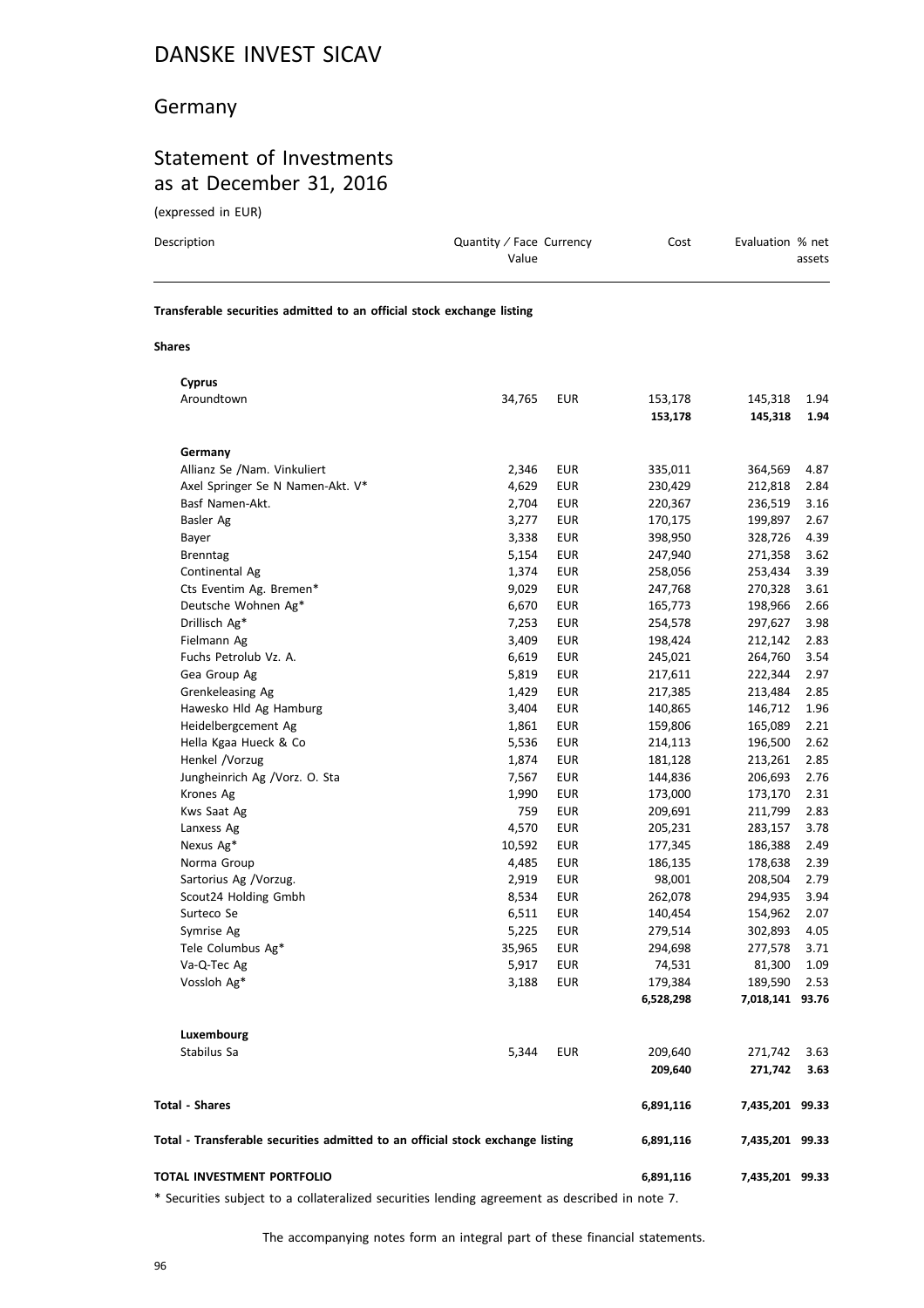#### Germany

## Geographical and Economic Portfolio Breakdowns as at December 31, 2016

| Geographical breakdown | ℅     |
|------------------------|-------|
| Germany                | 93.76 |
| Luxembourg             | 3.63  |
| Cyprus                 | 1.94  |
|                        | 99.33 |

| Economic breakdown              | %     |
|---------------------------------|-------|
| Chemicals                       | 19.00 |
| Mechanics, Machinery            | 16.84 |
| <b>News Transmission</b>        | 7.69  |
| Graphic Art, Publishing         | 6.45  |
| Internet Software               | 5.34  |
| Insurance                       | 4.87  |
| Real Estate Companies           | 4.60  |
| Other Services                  | 3.94  |
| Holding and Finance Companies   | 3.63  |
| Petrol                          | 3.54  |
| Tyres & Rubber                  | 3.39  |
| Consumer Goods                  | 2.85  |
| Agriculture and Fishing         | 2.83  |
| Retail                          | 2.83  |
| Electronic Semiconductor        | 2.67  |
| Automobile Industry             | 2.62  |
| Construction, Building Material | 2.21  |
| Various Capital Goods           | 2.07  |
| <b>Tobacco and Spirits</b>      | 1.96  |
|                                 | 99.33 |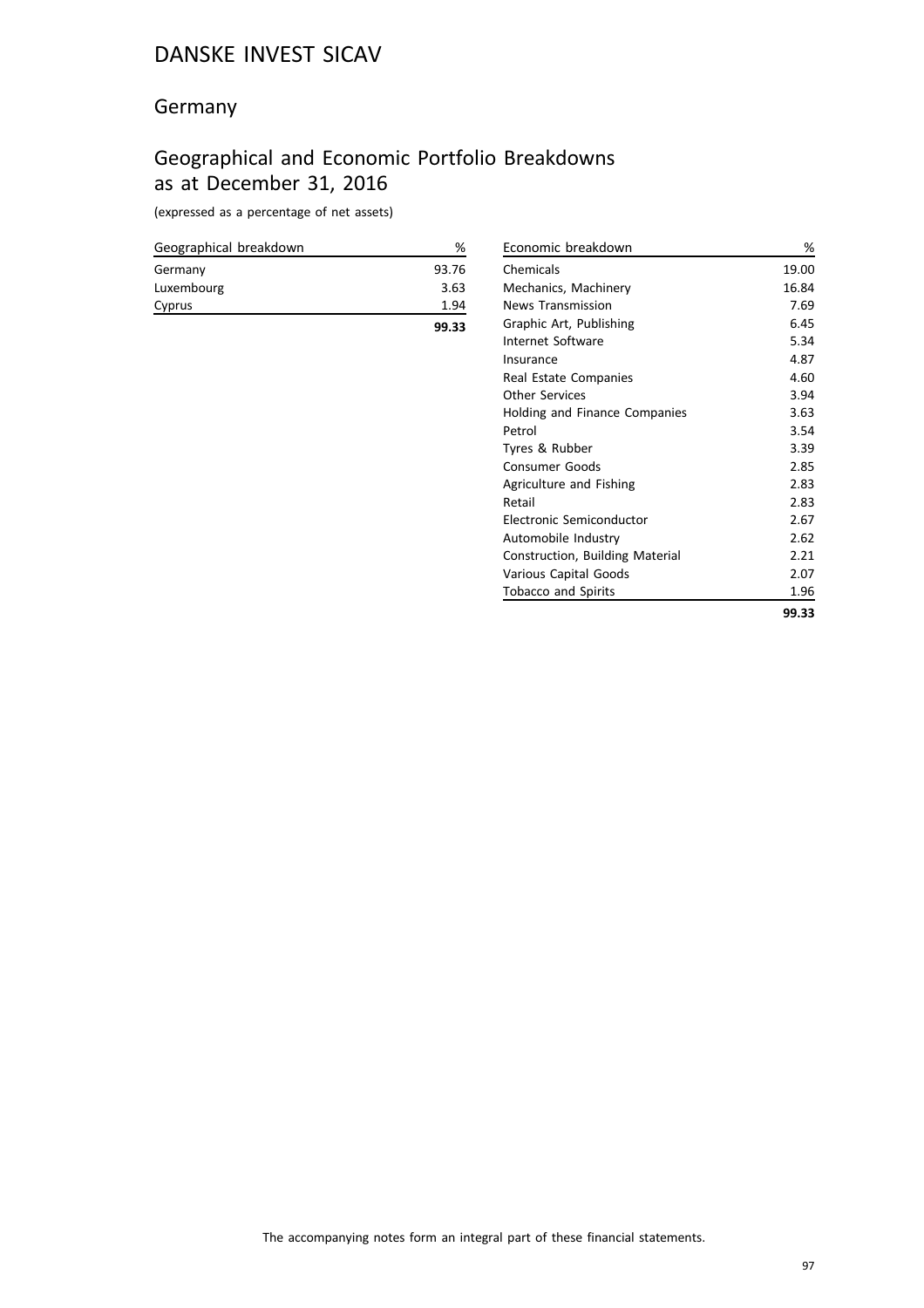# Global High Dividend

#### Statement of Investments as at December 31, 2016

(expressed in EUR)

| Description                                                            | Quantity / Face Currency<br>Value |            | Cost                 | Evaluation % net           | assets       |
|------------------------------------------------------------------------|-----------------------------------|------------|----------------------|----------------------------|--------------|
| Transferable securities admitted to an official stock exchange listing |                                   |            |                      |                            |              |
| <b>Shares</b>                                                          |                                   |            |                      |                            |              |
| <b>Australia</b>                                                       |                                   |            |                      |                            |              |
| Insurance Australia Group Ltd                                          | 46,510                            | AUD        | 183,945              | 191,329                    | 1.55         |
| Telstra Corporation Ltd                                                | 62,916                            | <b>AUD</b> | 257,784              | 220,364                    | 1.79         |
|                                                                        |                                   |            | 441,729              | 411,693                    | 3.34         |
| Canada                                                                 |                                   |            |                      |                            |              |
| <b>Toronto Dominion Bk</b>                                             | 8,804                             | <b>CAD</b> | 341,075              | 414,346                    | 3.36         |
|                                                                        |                                   |            | 341,075              | 414,346                    | 3.36         |
| <b>Finland</b>                                                         |                                   |            |                      |                            |              |
| Sampo Plc A*                                                           | 8,903                             | <b>EUR</b> | 375,601              | 378,289                    | 3.07         |
|                                                                        |                                   |            | 375,601              | 378,289                    | 3.07         |
| <b>France</b>                                                          |                                   |            |                      |                            |              |
| Michelin B /Nom.                                                       | 3,136                             | <b>EUR</b> | 300,608              | 329,280                    | 2.68         |
| Sanofi-Aventis                                                         | 4,599                             | <b>EUR</b> | 381,692              | 348,834                    | 2.83         |
|                                                                        |                                   |            | 682,300              | 678,114                    | 5.51         |
| Germany                                                                |                                   |            |                      |                            |              |
| Basf Namen-Akt.                                                        | 3,836                             | <b>EUR</b> | 298,730              | 335,535                    | 2.72         |
| Siemens Ag /Nam.                                                       | 2,981                             | <b>EUR</b> | 286,074              | 345,647                    | 2.81         |
|                                                                        |                                   |            | 584,804              | 681,182                    | 5.53         |
| <b>Great Britain</b>                                                   |                                   |            |                      |                            |              |
| Astrazeneca Plc                                                        | 7,134                             | GBP        | 400,396              | 368,152                    | 2.99         |
| British American Tobacco (25p)                                         | 8,133                             | GBP        | 419,165              | 439,174                    | 3.57         |
| <b>Bt Group Plc</b>                                                    | 56,040                            | GBP        | 234,488              | 241,919                    | 1.96         |
| Direct Line                                                            | 73,024                            | GBP        | 365,774              | 314,128                    | 2.55         |
| National Grid Plc                                                      | 26,798                            | GBP        | 325,938              | 297,424                    | 2.42         |
| Royal Dutch Shell /-B-                                                 | 18,083                            | GBP        | 458,942<br>2,204,703 | 494,514<br>2,155,311 17.50 | 4.01         |
|                                                                        |                                   |            |                      |                            |              |
| Italy                                                                  |                                   |            |                      |                            |              |
| Snam Rete Gas Spa                                                      | 76,946                            | EUR        | 297,024<br>297,024   | 301,474<br>301,474         | 2.45<br>2.45 |
|                                                                        |                                   |            |                      |                            |              |
| Sweden                                                                 |                                   |            |                      |                            |              |
| Skandinav. Ensk. Banken A                                              | 41,042                            | SEK        | 402,377              | 410,340                    | 3.33         |
| Skf Ab B<br>Teliasonera Ab                                             | 18,262<br>62,644                  | <b>SEK</b> | 277,899              | 316,136                    | 2.57         |
|                                                                        |                                   | <b>SEK</b> | 310,076<br>990,352   | 239,598<br>966,074         | 1.94<br>7.84 |
|                                                                        |                                   |            |                      |                            |              |
| <b>Switzerland</b><br>Baloise Holding / Namen                          | 2,858                             | <b>CHF</b> | 306,633              | 341,514                    | 2.78         |
| Nestle Sa                                                              | 6,283                             | <b>CHF</b> | 423,463              | 427,723                    | 3.47         |

\* Securities subject to a collateralized securities lending agreement as described in note 7.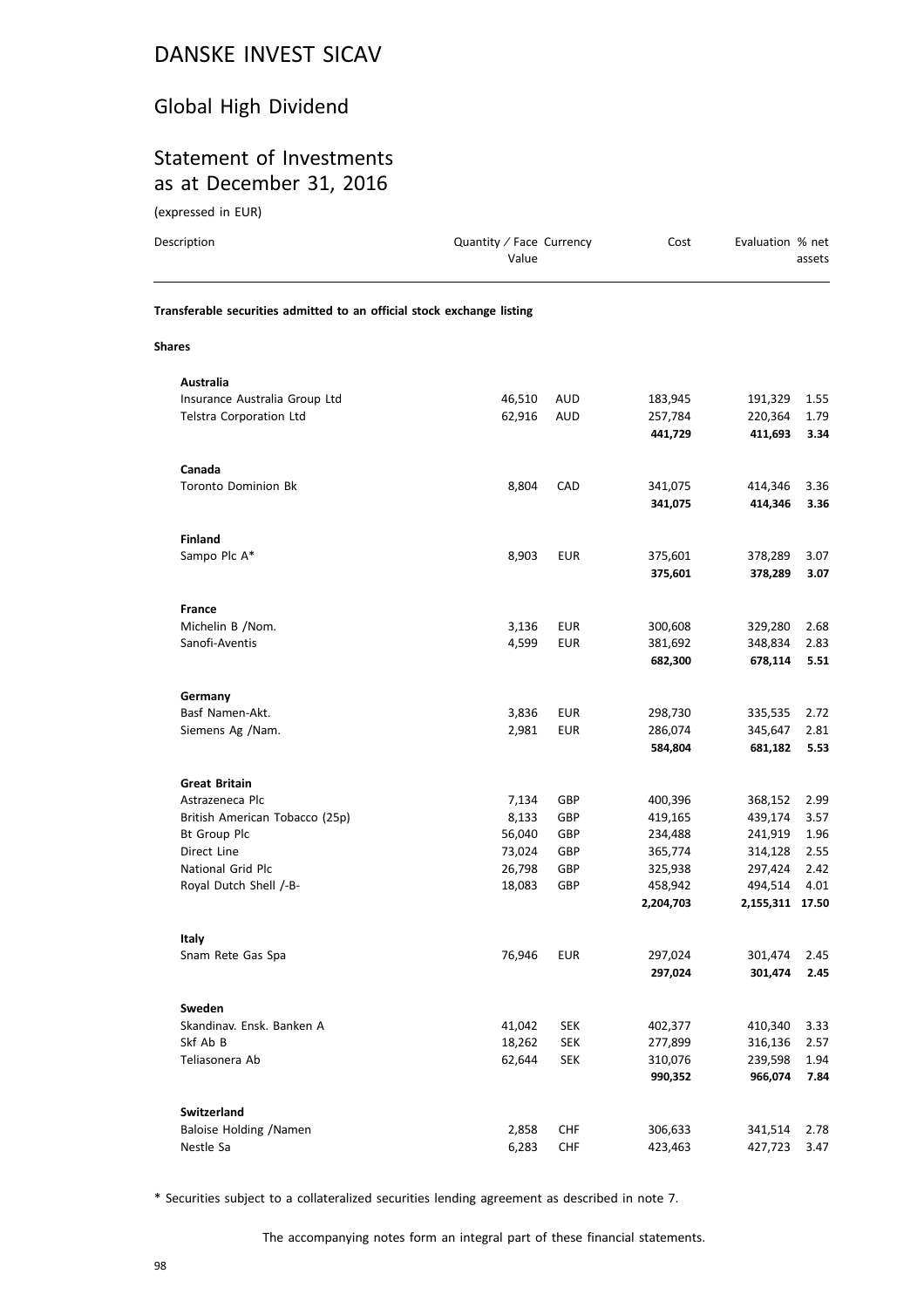# Global High Dividend

# Statement of Investments (continued) as at December 31, 2016

(expressed in EUR)

| Description                                                                    | Quantity / Face Currency<br>Value |            | Cost                 | Evaluation % net     | assets       |
|--------------------------------------------------------------------------------|-----------------------------------|------------|----------------------|----------------------|--------------|
| Zurich Insurance Group / Nam                                                   | 1,437                             | <b>CHF</b> | 379,427<br>1,109,523 | 374,586<br>1,143,823 | 3.04<br>9.29 |
| <b>The Netherlands</b>                                                         |                                   |            |                      |                      |              |
| Unilever Cert. of Shs                                                          | 11,100                            | <b>EUR</b> | 432,472<br>432,472   | 434,010<br>434,010   | 3.52<br>3.52 |
| <b>United States of America</b>                                                |                                   |            |                      |                      |              |
| Altria Group                                                                   | 7,990                             | <b>USD</b> | 379,971              | 515,594              | 4.19         |
| Chevron Corporation                                                            | 4,234                             | <b>USD</b> | 326,314              | 474,440              | 3.85         |
| Cisco Systems Inc.                                                             | 16,915                            | <b>USD</b> | 432,596              | 490,019              | 3.98         |
| Cms Energy Corp.                                                               | 8,904                             | <b>USD</b> | 275,980              | 353,721              | 2.87         |
| Duke Energy                                                                    | 3,718                             | <b>USD</b> | 240,029              | 275,884              | 2.24         |
| Edison International                                                           | 5,217                             | <b>USD</b> | 292,897              | 358,633              | 2.91         |
| Johnson & Johnson                                                              | 3,729                             | <b>USD</b> | 341,026              | 409,589              | 3.32         |
| Mcdonald S Corp.                                                               | 2,948                             | <b>USD</b> | 268,245              | 344,272              | 2.79         |
| Merck                                                                          | 8,420                             | <b>USD</b> | 437,473              | 472,792              | 3.84         |
| Pfizer Inc.                                                                    | 16,003                            | <b>USD</b> | 487,934              | 494,496              | 4.01         |
| Procter & Gamble Co.                                                           | 6,091                             | <b>USD</b> | 436,180              | 488,636              | 3.97         |
|                                                                                |                                   |            | 3,918,645            | 4,678,076 37.97      |              |
| <b>Total - Shares</b>                                                          |                                   |            | 11,378,228           | 12,242,392 99.38     |              |
| Total - Transferable securities admitted to an official stock exchange listing |                                   |            | 11,378,228           | 12,242,392 99.38     |              |
| TOTAL INVESTMENT PORTFOLIO                                                     |                                   |            | 11,378,228           | 12,242,392 99.38     |              |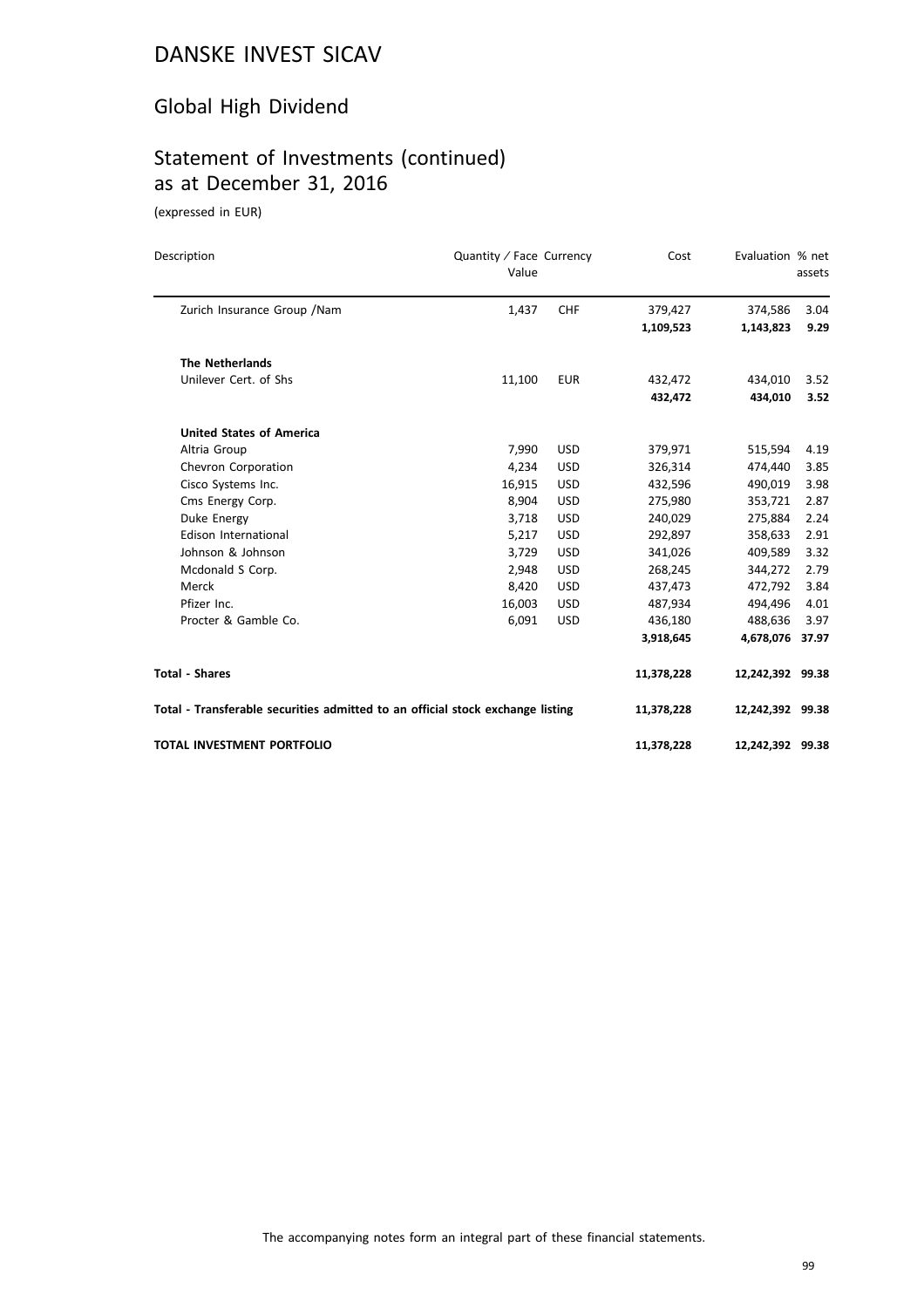#### Global High Dividend

# Geographical and Economic Portfolio Breakdowns as at December 31, 2016

| Geographical breakdown   | %     |
|--------------------------|-------|
| United States of America | 37.97 |
| Great Britain            | 17.50 |
| Switzerland              | 9.29  |
| Sweden                   | 7.84  |
| Germany                  | 5.53  |
| France                   | 5.51  |
| The Netherlands          | 3.52  |
| Canada                   | 3.36  |
| Australia                | 3.34  |
| Finland                  | 3.07  |
| Italy                    | 2.45  |
|                          | 99.38 |

| Economic breakdown                      | %     |
|-----------------------------------------|-------|
| <b>Pharmaceuticals and Cosmetics</b>    | 16.99 |
| Insurance                               | 12.99 |
| <b>Public Services</b>                  | 10.65 |
| Petrol                                  | 7.86  |
| <b>Tobacco and Spirits</b>              | 7.76  |
| <b>Food and Distilleries</b>            | 6.99  |
| <b>Banks and Financial Institutions</b> | 6.69  |
| News Transmission                       | 5.69  |
| Office Equipment, Computers             | 3.98  |
| Consumer Goods                          | 3.97  |
| Electronics and Electrical Equipment    | 2.81  |
| l eisure                                | 2.79  |
| Chemicals                               | 2.72  |
| Tyres & Rubber                          | 2.68  |
| Mechanics, Machinery                    | 2.57  |
| Holding and Finance Companies           | 2.24  |
|                                         | 99.38 |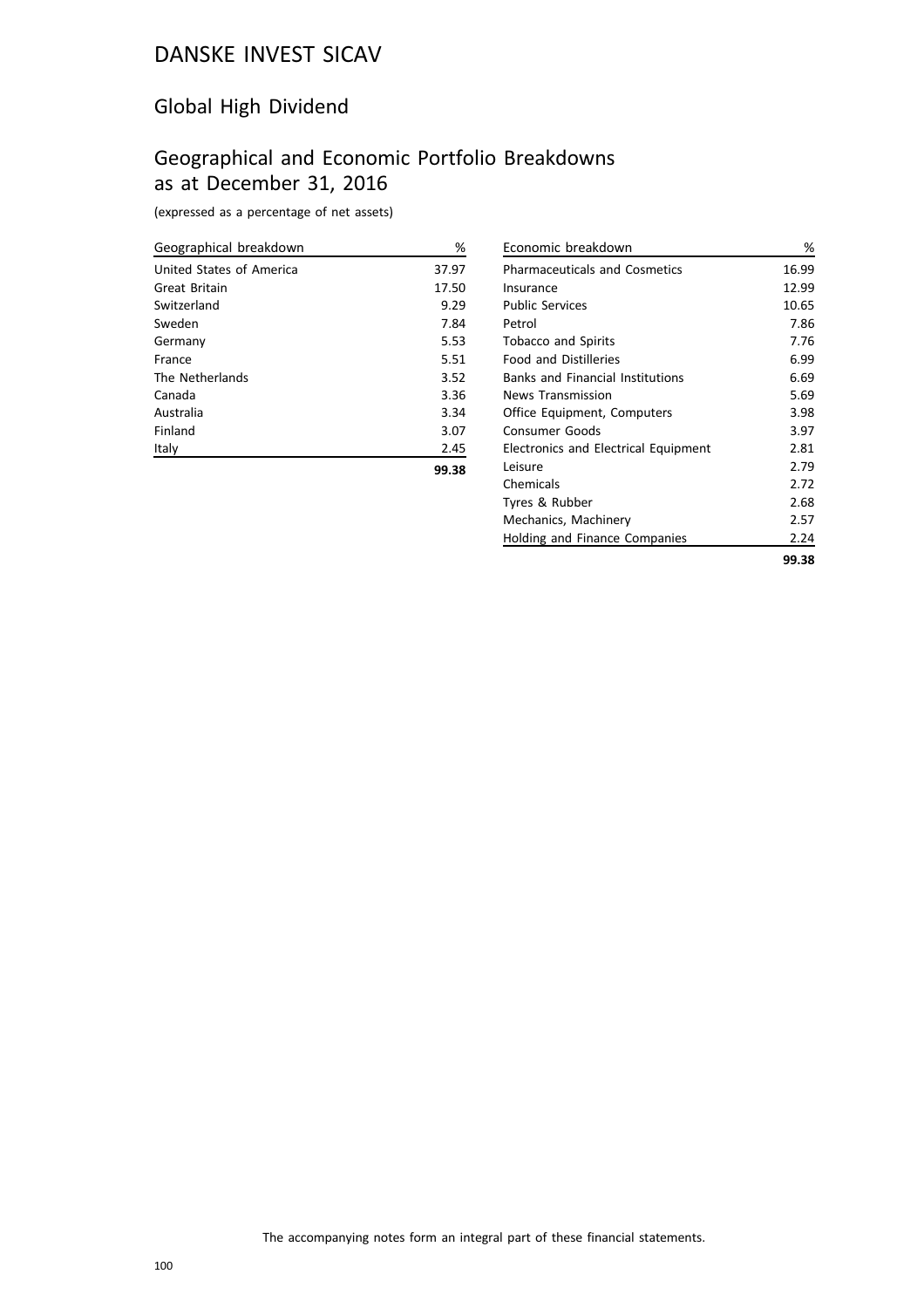## Global Inflation Linked Bond

#### Statement of Investments as at December 31, 2016

(expressed in EUR)

| Description                                                            | Quantity / Face Currency<br>Value |            | Cost      | Evaluation % net | assets |
|------------------------------------------------------------------------|-----------------------------------|------------|-----------|------------------|--------|
| Transferable securities admitted to an official stock exchange listing |                                   |            |           |                  |        |
| <b>Bonds</b>                                                           |                                   |            |           |                  |        |
| Australia                                                              |                                   |            |           |                  |        |
| Australia 1.25% 12-21.02.22 /Infl                                      | 50,000                            | AUD        | 39,137    | 38,856           | 0.33   |
| Australia 1.25% 21.08.40 /Infl                                         | 30,000                            | <b>AUD</b> | 21,620    | 21,570           | 0.18   |
| Australia 2.5% 10-20.09.30 / Cpi                                       | 30,000                            | AUD        | 26,231    | 28,295           | 0.24   |
|                                                                        |                                   |            | 86,988    | 88,721           | 0.75   |
| <b>Denmark</b>                                                         |                                   |            |           |                  |        |
| Denmark 0.1% 12-15.11.23 /Infl                                         | 136,665                           | <b>DKK</b> | 18,959    | 19,672           | 0.17   |
|                                                                        |                                   |            | 18,959    | 19,672           | 0.17   |
| <b>France</b>                                                          |                                   |            |           |                  |        |
| France 0.1% 14-01.03.25 /Infl                                          | 50,244                            | <b>EUR</b> | 53,655    | 54,385           | 0.46   |
| France 0.25% 25.07.24 Oat /Infl                                        | 102,101                           | <b>EUR</b> | 110,451   | 112,173          | 0.95   |
| France 1.85% 25.07.27 Oat /Infl                                        | 118,188                           | <b>EUR</b> | 152,350   | 151,174          | 1.28   |
| France 2.25% 03-25.07.20 /Infl                                         | 134,912                           | EUR        | 153,582   | 154,026          | 1.30   |
| France 3.15% 02-25.07.32 Oat                                           | 105,626                           | <b>EUR</b> | 156,105   | 168,034          | 1.42   |
| France 3.4% 99-29 25.07.29 Oat/ Infl                                   | 62,840                            | <b>EUR</b> | 95,782    | 97,165           | 0.82   |
|                                                                        |                                   |            | 721,925   | 736,957          | 6.23   |
| Germany                                                                |                                   |            |           |                  |        |
| Germany 0.1% 12-15.04.23 /Infl                                         | 249,770                           | <b>EUR</b> | 268,520   | 274,304          | 2.32   |
| Germany 0.1% 15-15.04.26 /Infl                                         | 30,388                            | <b>EUR</b> | 33,446    | 34,168           | 0.29   |
| Germany 1.75% 09-15.04.20 /Infl                                        | 176,176                           | <b>EUR</b> | 195,273   | 195,809          | 1.66   |
|                                                                        |                                   |            | 497,239   | 504,281          | 4.27   |
| <b>Great Britain</b>                                                   |                                   |            |           |                  |        |
| UK 0.125% 11-22.03.29 /Infl                                            | 307,497                           | GBP        | 447,990   | 455,370          | 3.85   |
| UK 0.125% 12-22.03.24 /Infl                                            | 109,512                           | GBP        | 146,083   | 151,129          | 1.28   |
| UK 0.125% 13-22.03.68 /Infl                                            | 63,791                            | GBP        | 173,611   | 185,438          | 1.57   |
| UK 0.375% 11-22.03.62 /Infl                                            | 185,744                           | GBP        | 358,139   | 512,374          | 4.34   |
| UK 0.625% 10-22.03.40 /Infl                                            | 171,654                           | GBP        | 317,051   | 330,119          | 2.79   |
| UK 0.75% 07-22.11.47 /Infl                                             | 146,944                           | GBP        | 310,801   | 332,166          | 2.81   |
| UK 2% 02-26.01.35 /Infl                                                | 140,000                           | GBP        | 404,055   | 439,075          | 3.71   |
|                                                                        |                                   |            | 2,157,730 | 2,405,671 20.35  |        |
| Italy                                                                  |                                   |            |           |                  |        |
| Italy 2.1% 10-15.09.21 /Infl                                           | 272,233                           | EUR        | 295,112   | 302,424          | 2.56   |
| Italy 2.55% 09-15.09.41                                                | 68,797                            | <b>EUR</b> | 87,289    | 86,893           | 0.73   |
|                                                                        |                                   |            | 382,401   | 389,317          | 3.29   |
| <b>United States of America</b>                                        |                                   |            |           |                  |        |
| USA 0.375% 13-15.07.23 /Infl                                           | 881,586                           | <b>USD</b> | 788,875   | 842,343          | 7.13   |
| USA 0.625% 13-15.02.43 /Infl                                           | 225,711                           | USD        | 175,973   | 194,633          | 1.65   |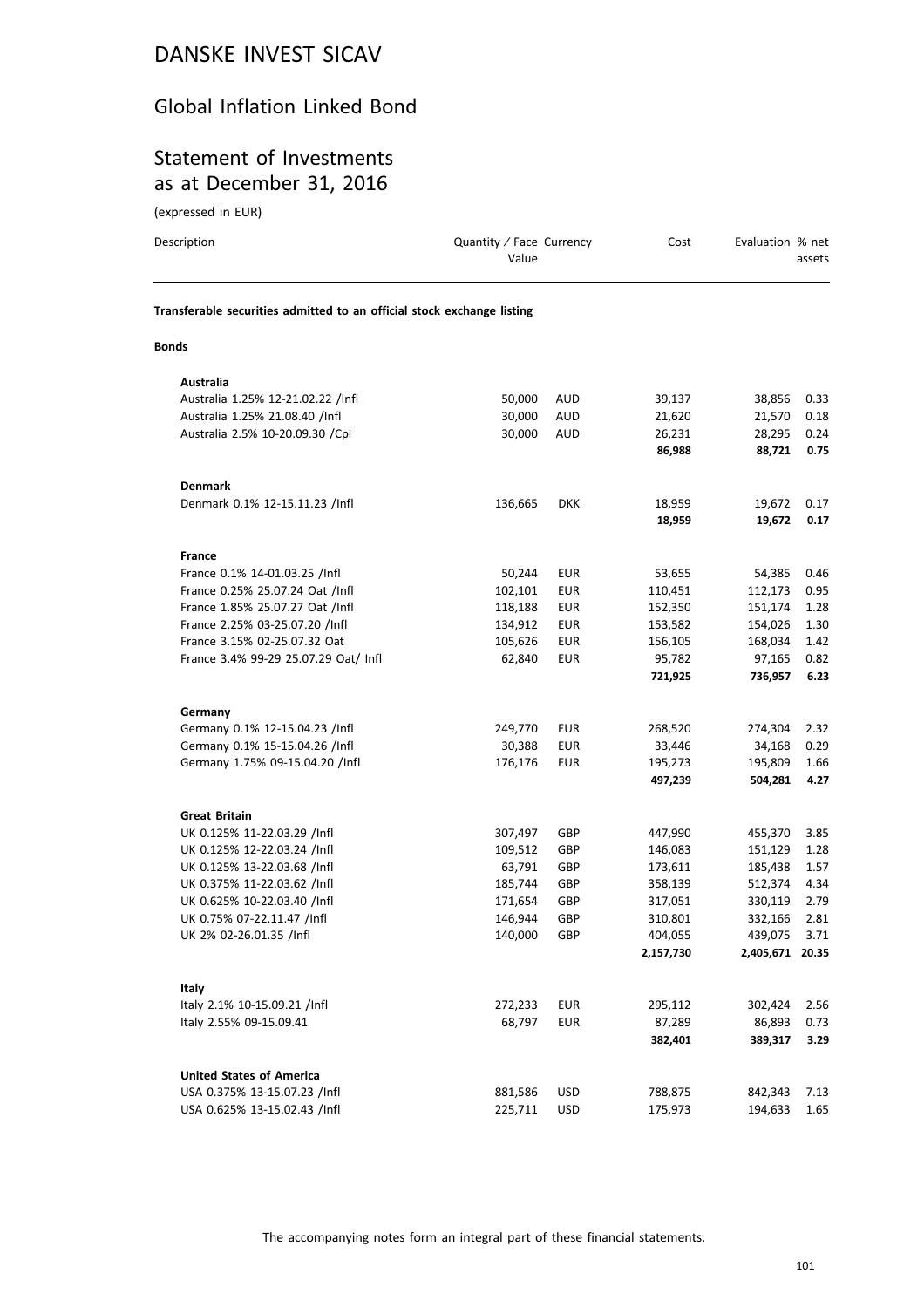#### Global Inflation Linked Bond

# Statement of Investments (continued) as at December 31, 2016

(expressed in EUR)

| Description                                                                    | Quantity / Face Currency<br>Value |            | Cost                 | Evaluation % net           | assets       |
|--------------------------------------------------------------------------------|-----------------------------------|------------|----------------------|----------------------------|--------------|
| USA 1.875% 09-15.07.19 /Infl                                                   | 226,084                           | <b>USD</b> | 231,273<br>1,196,121 | 228,409<br>1,265,385 10.71 | 1.93         |
| Total - Bonds                                                                  |                                   |            | 5,061,363            | 5,410,004 45.77            |              |
| Total - Transferable securities admitted to an official stock exchange listing |                                   |            | 5,061,363            | 5,410,004 45.77            |              |
| Transferable securities dealt in on another regulated market                   |                                   |            |                      |                            |              |
| <b>Bonds</b>                                                                   |                                   |            |                      |                            |              |
| Canada                                                                         |                                   |            |                      |                            |              |
| Canada 1.25% 13-01.12.47 /Infl*                                                | 156,480                           | CAD        | 136,749              | 132,702                    | 1.12         |
| Canada 2% 07-01.12.41 /Infl*                                                   | 80,950                            | CAD        | 75,517               | 76,482                     | 0.65         |
| Canada 4% 99-01.12.31 /Infl*                                                   | 42,224                            | CAD        | 43,162<br>255,428    | 45,666<br>254,850          | 0.38<br>2.15 |
| France                                                                         |                                   |            |                      |                            |              |
| France 1.1% 09-25.07.22 Oat                                                    | 447,019                           | EUR        | 505,492              | 508,599                    | 4.30         |
|                                                                                |                                   |            | 505,492              | 508,599                    | 4.30         |
| <b>Great Britain</b>                                                           |                                   |            |                      |                            |              |
| UK 0.5% 09-22.03.50 /Infl                                                      | 211,487                           | GBP        | 380,049              | 473,688                    | 4.01         |
| UK 0.625% 09-22.11.42 /Ukrpi                                                   | 81,218                            | GBP        | 156,607<br>536,656   | 164,346<br>638,034         | 1.39<br>5.40 |
| Italy                                                                          |                                   |            |                      |                            |              |
| Italy 1.25% 15-15.09.32 /Infl                                                  | 40,160                            | EUR        | 41,260               | 42,087                     | 0.36         |
| Italy 2.35% 14-15.09.24 Btp                                                    | 242,417                           | EUR        | 279,750              | 277,177                    | 2.34         |
|                                                                                |                                   |            | 321,010              | 319,264                    | 2.70         |
| Japan                                                                          | 27,810,000                        |            |                      | 237,542                    |              |
| Japan 0.1% 13-10.09.23 /Infl<br>Japan 0.1% 16-10.03.26 /Infl                   | 24,927,500                        | JPY<br>JPY | 206,832<br>231,951   | 215,947                    | 2.01<br>1.83 |
|                                                                                |                                   |            | 438,783              | 453,489                    | 3.84         |
| <b>New Zealand</b>                                                             |                                   |            |                      |                            |              |
| New Zealand 2% 12-20.09.25 / Cpi                                               | 75,000                            | NZD        | 45,392<br>45,392     | 52,063<br>52,063           | 0.44<br>0.44 |
| <b>Spain</b>                                                                   |                                   |            |                      |                            |              |
| Spain B 0.55% 30.11.19 /Infl                                                   | 30,194                            | EUR        | 30,813               | 31,518                     | 0.27         |
| Spain I /L B 1% 30.11.30 /Infl                                                 | 18,066                            | <b>EUR</b> | 17,752               | 19,002                     | 0.16         |
| Spain I/L B 1.8% 13-30.11.24                                                   | 60,387                            | EUR        | 66,926               | 68,713                     | 0.58         |
|                                                                                |                                   |            | 115,491              | 119,233                    | 1.01         |
| <b>United States of America</b>                                                |                                   |            |                      |                            |              |
| USA 0.125% 14-15.07.24 /Infl                                                   | 721,722                           | USD        | 630,473              | 671,050                    | 5.68         |
| USA 0.125% 16-15.07.26 /Infl                                                   | 463,192                           | <b>USD</b> | 423,559              | 423,546                    | 3.58         |

\* Securities subject to a collateralized securities lending agreement as described in note 7.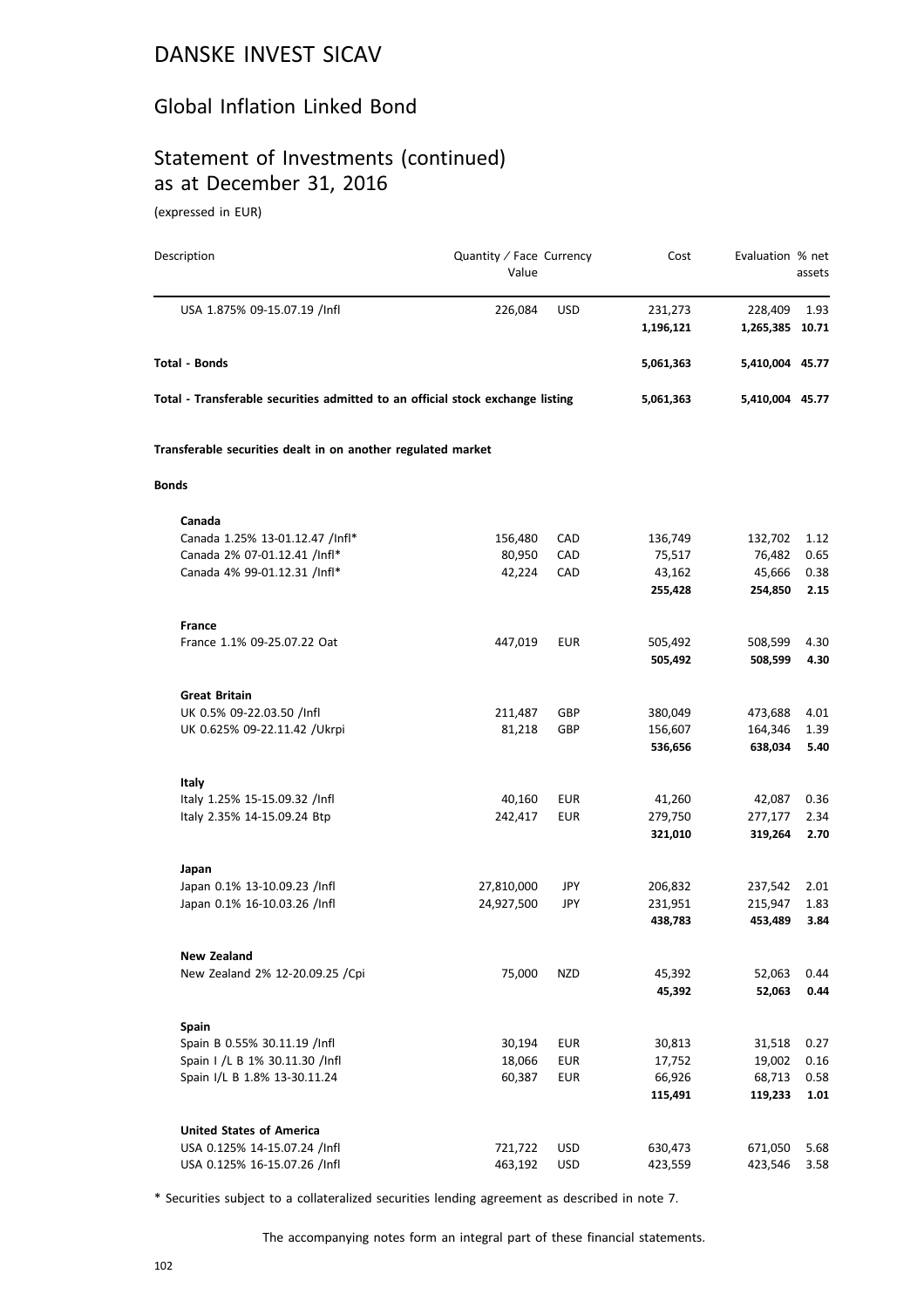#### Global Inflation Linked Bond

## Statement of Investments (continued) as at December 31, 2016

(expressed in EUR)

| Description                                                          | Quantity / Face Currency<br>Value |            | Cost       | Evaluation % net | assets |
|----------------------------------------------------------------------|-----------------------------------|------------|------------|------------------|--------|
| USA 0.625% 16-15.01.26 /Infl                                         | 132,054                           | <b>USD</b> | 122,440    | 125,990          | 1.07   |
| USA 1% 16-15.02.46 /Infl                                             | 81,493                            | <b>USD</b> | 76,730     | 76,946           | 0.65   |
| USA 1.375% 08-15.07.18 Infl                                          | 917,826                           | <b>USD</b> | 896,865    | 904,122          | 7.65   |
| USA 2% 06-15.01.26 Tsy /Infl. Idx                                    | 376,985                           | <b>USD</b> | 387,811    | 401,818          | 3.40   |
| USA 2.125% 09-15.01.19                                               | 337,260                           | <b>USD</b> | 335,068    | 338,203          | 2.86   |
| USA 2.125% 10-15.02.40 /Infl                                         | 312,679                           | <b>USD</b> | 359,038    | 365,191          | 3.09   |
| USA 2.375% 07-15.01.27 Tbo                                           | 442,838                           | <b>USD</b> | 435,881    | 490,777          | 4.15   |
| USA 2.5% 09-15.01.29 Tbo /Infl                                       | 134,904                           | USD.       | 146,802    | 153,919          | 1.30   |
| USA 3.375% 01-15.04.32 Inflation                                     | 67,990                            | <b>USD</b> | 85,485     | 88,855           | 0.75   |
|                                                                      |                                   |            | 3,900,152  | 4,040,417        | 34.18  |
| <b>Total - Bonds</b>                                                 |                                   |            | 6,118,404  | 6,385,949 54.02  |        |
| Total - Transferable securities dealt in on another regulated market |                                   |            | 6,118,404  | 6,385,949 54.02  |        |
| TOTAL INVESTMENT PORTFOLIO                                           |                                   |            | 11,179,767 | 11,795,953 99.79 |        |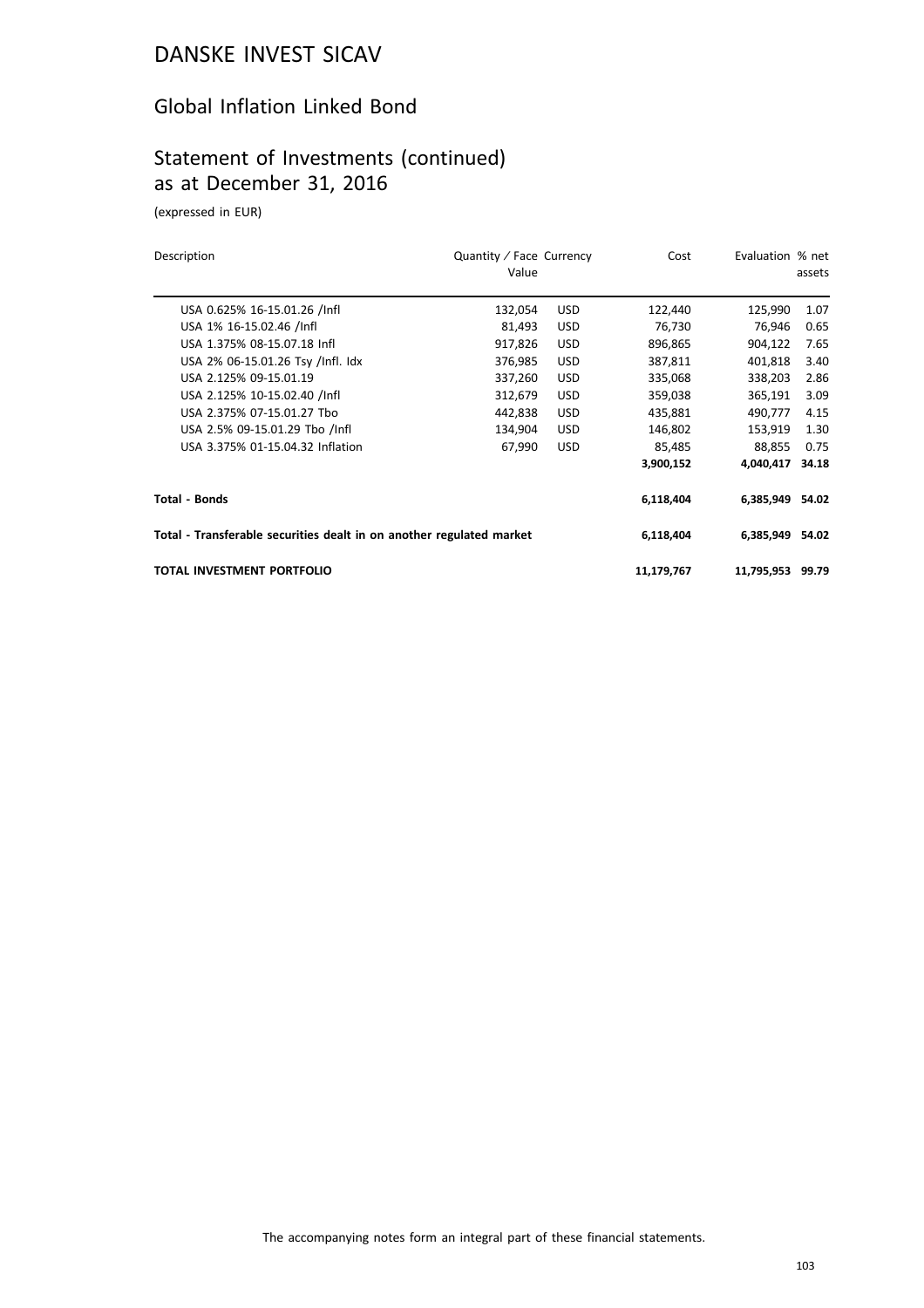#### Global Inflation Linked Bond

# Geographical and Economic Portfolio Breakdowns as at December 31, 2016

| Geographical breakdown   | %     |
|--------------------------|-------|
| United States of America | 44.89 |
| Great Britain            | 25.75 |
| France                   | 10.53 |
| Italy                    | 5.99  |
| Germany                  | 4.27  |
| Japan                    | 3.84  |
| Canada                   | 2.15  |
| Spain                    | 1.01  |
| Australia                | 0.75  |
| New Zealand              | 0.44  |
| Denmark                  | 0.17  |
|                          | 99.79 |

| Economic breakdown                   | %     |
|--------------------------------------|-------|
| States, Provinces and Municipalities | 99.79 |
|                                      | 99.79 |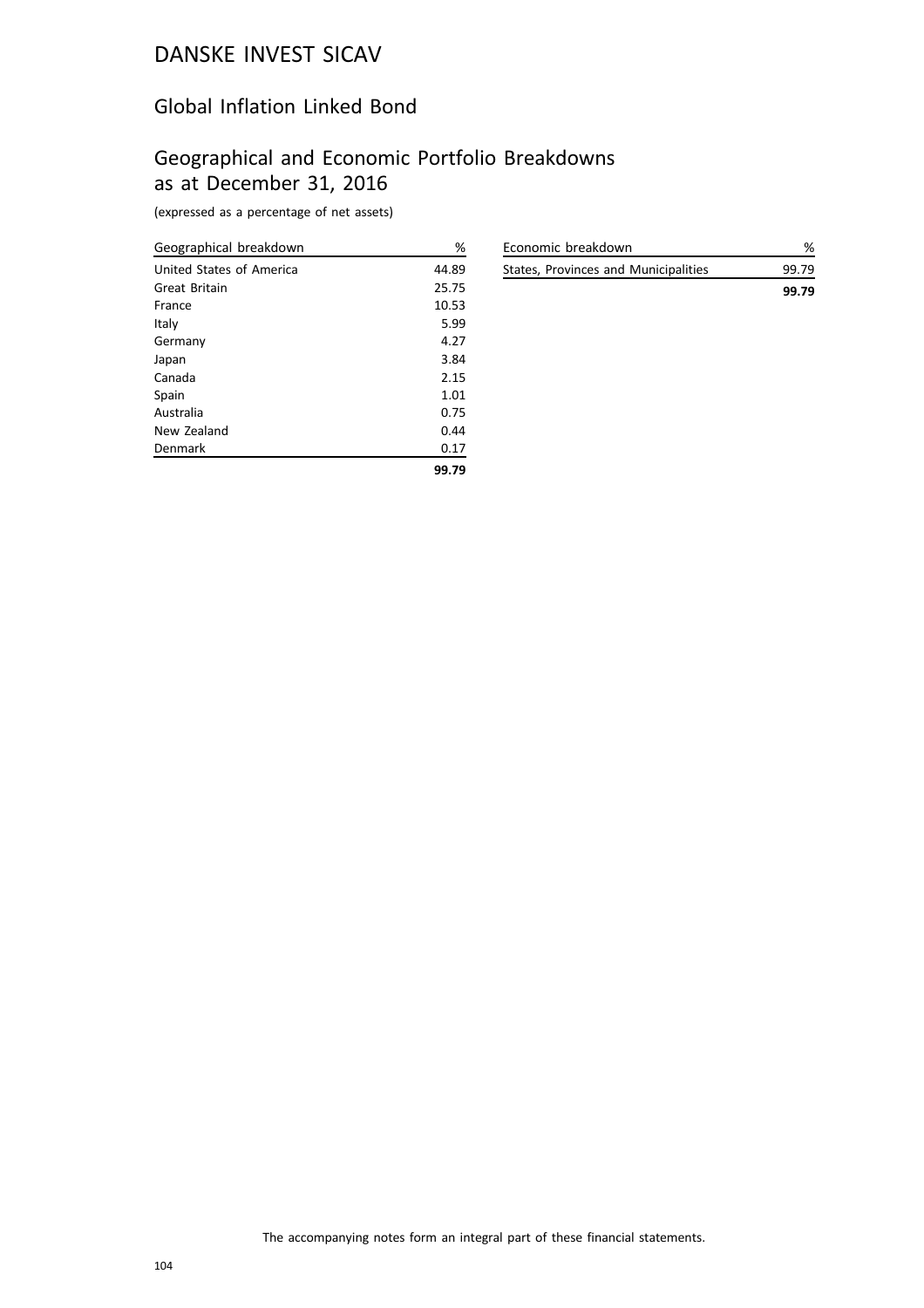#### Global Inflation Linked Bond Short Duration

#### Statement of Investments as at December 31, 2016

(expressed in EUR)

| Description                                                                    | Quantity / Face Currency<br>Value |            | Cost       | Evaluation % net | assets |
|--------------------------------------------------------------------------------|-----------------------------------|------------|------------|------------------|--------|
| Transferable securities admitted to an official stock exchange listing         |                                   |            |            |                  |        |
| <b>Bonds</b>                                                                   |                                   |            |            |                  |        |
| Australia                                                                      |                                   |            |            |                  |        |
| Australia 1.25% 12-21.02.22 /Infl                                              | 240,000                           | AUD        | 191,355    | 186,507          | 0.22   |
| Australia 3% 09-20.09.25 /Infl                                                 | 500,000                           | <b>AUD</b> | 484,379    | 479,039          | 0.57   |
| Australia 4% 96-20.08.20 /Infl                                                 | 480,000                           | AUD        | 622,561    | 612,958          | 0.74   |
|                                                                                |                                   |            | 1,298,295  | 1,278,504        | 1.53   |
| Canada                                                                         |                                   |            |            |                  |        |
| Canada 4.25% 91-01.12.21 /Infl                                                 | 3,947,783                         | CAD        | 3,427,237  | 3,395,390        | 4.07   |
|                                                                                |                                   |            | 3,427,237  | 3,395,390        | 4.07   |
| <b>Denmark</b>                                                                 |                                   |            |            |                  |        |
| Denmark 0.1% 12-15.11.23 /Infl                                                 | 1,993,238                         | <b>DKK</b> | 282,364    | 289,025          | 0.35   |
|                                                                                |                                   |            | 282,364    | 289,025          | 0.35   |
| <b>France</b>                                                                  |                                   |            |            |                  |        |
| France 0.1% 14-01.03.25 /Infl                                                  | 251,220                           | <b>EUR</b> | 269,072    | 271,923          | 0.33   |
| France 0.25% 25.07.24 Oat /Infl                                                | 459,454                           | <b>EUR</b> | 497,661    | 504,778          | 0.60   |
| France 2.25% 03-25.07.20 /Infl                                                 | 907,588                           | <b>EUR</b> | 1,032,811  | 1,036,172        | 1.24   |
|                                                                                |                                   |            | 1,799,544  | 1,812,873        | 2.17   |
| <b>Great Britain</b>                                                           |                                   |            |            |                  |        |
| Great Brit. 1.875% 07-22.11.22                                                 | 1,161,783                         | GBP        | 1,703,602  | 1,734,785        | 2.08   |
| UK 0.125% 13-22.03.68 /Infl                                                    | 106,319                           | GBP        | 293,929    | 309,063          | 0.37   |
| UK 0.125% 15-22.03.26 /Infl                                                    | 1,542,030                         | GBP        | 2,147,985  | 2,181,614        | 2.62   |
| UK 2.5% 83-16.04.20 /Infl                                                      | 500,000                           | GBP        | 2,123,907  | 2,177,853        | 2.61   |
| UK 2.5% 86-17.07.24 /Infl                                                      | 70,000                            | GBP        | 310,353    | 302,459          | 0.36   |
|                                                                                |                                   |            | 6,579,776  | 6,705,774        | 8.04   |
| Italy                                                                          |                                   |            |            |                  |        |
| Italy 0.1% 16-15.05.22 /Infl                                                   | 1,418,494                         | EUR        | 1,400,062  | 1,424,100        | 1.71   |
| Italy 2.1% 10-15.09.21 /Infl                                                   | 1,622,506                         | EUR        | 1,794,564  | 1,802,444        | 2.16   |
| Italy 2.35% 08-15.09.19 /Infl                                                  | 823,346                           | <b>EUR</b> | 891,130    | 893,234          | 1.07   |
| Italy 3.1% 11-15.09.26 Btp /Infl                                               | 692,835                           | EUR        | 858,830    | 848,152          | 1.01   |
|                                                                                |                                   |            | 4,944,586  | 4,967,930        | 5.95   |
| <b>United States of America</b>                                                |                                   |            |            |                  |        |
| USA 0.125% 12-15.01.22 /Infl                                                   | 2,090,163                         | <b>USD</b> | 1,911,037  | 1,984,874        | 2.38   |
| USA 0.125% 13-15.04.18 /Infl                                                   | 4,907,505                         | <b>USD</b> | 4,676,780  | 4,702,519        | 5.64   |
| USA 0.375% 13-15.07.23 /Infl                                                   | 2,312,867                         | <b>USD</b> | 2,138,343  | 2,209,912        | 2.65   |
| USA 1.875% 09-15.07.19 /Infl                                                   | 5,595,579                         | USD        | 5,726,876  | 5,653,136        | 6.77   |
|                                                                                |                                   |            | 14,453,036 | 14,550,441 17.44 |        |
| <b>Total - Bonds</b>                                                           |                                   |            | 32,784,838 | 32,999,937 39.55 |        |
| Total - Transferable securities admitted to an official stock exchange listing |                                   |            | 32,784,838 | 32,999,937 39.55 |        |
|                                                                                |                                   |            |            |                  |        |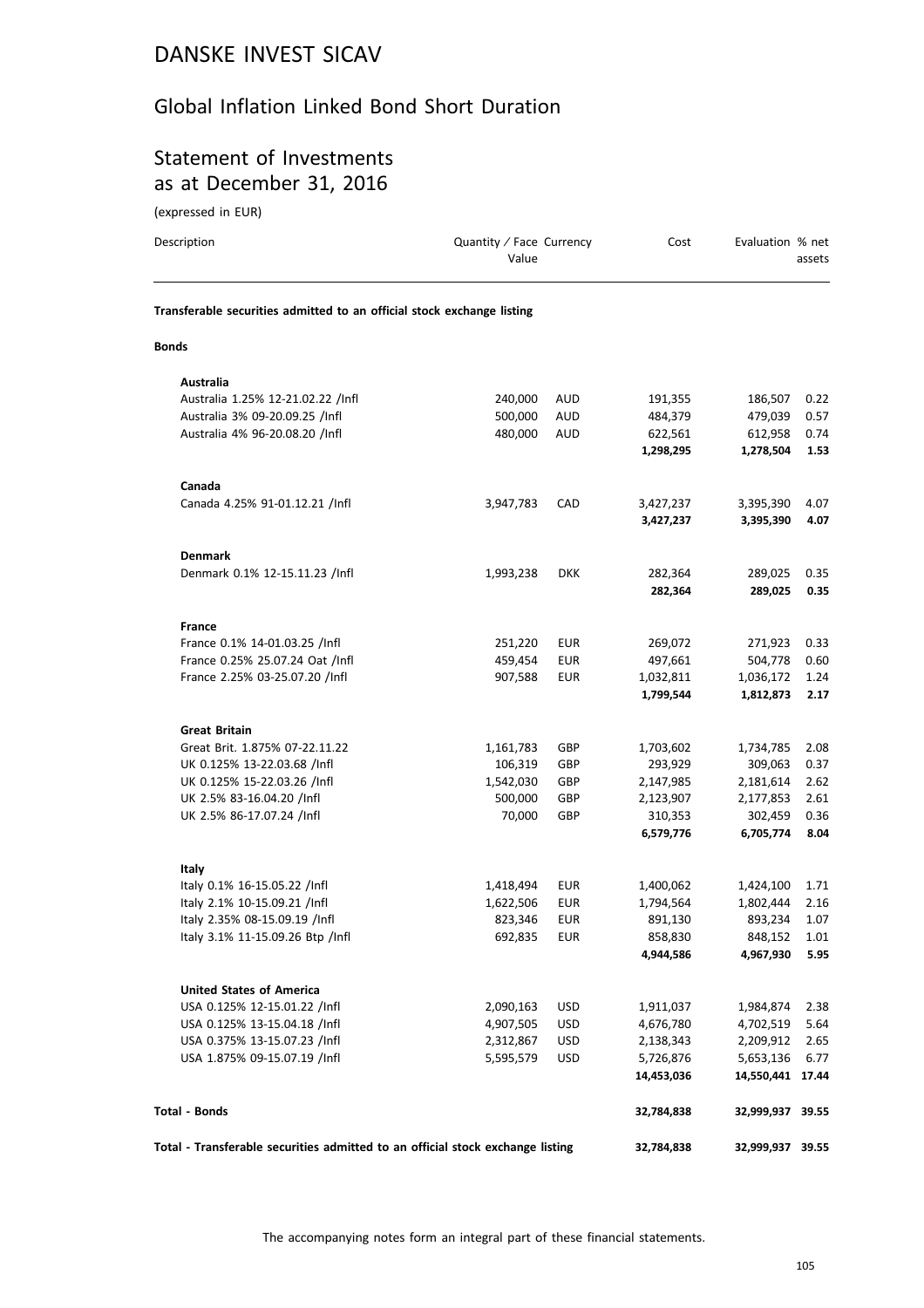## Global Inflation Linked Bond Short Duration

# Statement of Investments (continued) as at December 31, 2016

(expressed in EUR)

| Description                                                          | Quantity / Face Currency<br>Value |            | Cost                    | Evaluation % net              | assets       |
|----------------------------------------------------------------------|-----------------------------------|------------|-------------------------|-------------------------------|--------------|
| Transferable securities dealt in on another regulated market         |                                   |            |                         |                               |              |
| <b>Bonds</b>                                                         |                                   |            |                         |                               |              |
| Canada                                                               |                                   |            |                         |                               |              |
| Canada 4.25% 95-01.12.26 /Infl                                       | 292,890                           | CAD        | 289,456<br>289,456      | 289,757<br>289,757            | 0.35<br>0.35 |
| France                                                               |                                   |            |                         |                               |              |
| France 1.1% 09-25.07.22 Oat                                          | 6,214,653                         | <b>EUR</b> | 7,011,912<br>7,011,912  | 7,070,766<br>7,070,766        | 8.48<br>8.48 |
| Italy                                                                |                                   |            |                         |                               |              |
| Italy 2.35% 14-15.09.24 Btp                                          | 1,100,976                         | <b>EUR</b> | 1,254,470<br>1,254,470  | 1,258,847<br>1,258,847        | 1.51<br>1.51 |
| Japan                                                                |                                   |            |                         |                               |              |
| Japan 0.1% 14-10.09.24 /Infl                                         | 179,303,400                       | JPY        | 1,469,208               | 1,545,856                     | 1.85         |
| Japan 0.1% 16-10.03.26 /Infl                                         | 134,608,500                       | JPY        | 1,253,421<br>2,722,629  | 1,166,116<br>2,711,972        | 1.40<br>3.25 |
| <b>New Zealand</b>                                                   |                                   |            |                         |                               |              |
| New Zealand 2% 12-20.09.25 / Cpi                                     | 290,000                           | <b>NZD</b> | 185,866<br>185,866      | 201,309<br>201,309            | 0.24<br>0.24 |
| <b>Spain</b>                                                         |                                   |            |                         |                               |              |
| Spain B 0.55% 30.11.19 /Infl                                         | 996,386                           | <b>EUR</b> | 1,026,835               | 1,040,081                     | 1.25         |
| Spain I/L B 1.8% 13-30.11.24                                         | 744,773                           | <b>EUR</b> | 842,147<br>1,868,982    | 847,461<br>1,887,542          | 1.01<br>2.26 |
| <b>United States of America</b>                                      |                                   |            |                         |                               |              |
| USA 0.125% 12-15.07.22 /Infl                                         | 5,247,900                         | <b>USD</b> | 4,793,601               | 4,985,703                     | 5.97         |
| USA 0.125% 13-15.01.23 Tbo                                           | 2,331,866                         | <b>USD</b> | 2,108,379               | 2,192,612                     | 2.63         |
| USA 0.125% 14-15.04.19 /Infl                                         | 4,037,875                         | <b>USD</b> | 3,809,039               | 3,879,244                     | 4.65         |
| USA 0.125% 14-15.07.24 /Infl                                         | 3,049,530                         | <b>USD</b> | 2,730,253               | 2,835,423                     | 3.40         |
| USA 0.125% 16-15.07.26 /Infl                                         | 2,195,129                         | <b>USD</b> | 2,011,530               | 2,007,238                     | 2.41         |
| USA 0.25% 15-15.01.25 /Infl                                          | 4,850,678                         | USD        | 4,318,976               | 4,514,053                     | 5.41         |
| USA 0.625% 14-15.01.24 /Infl                                         | 2,286,090                         | USD        | 2,118,483               | 2,202,391                     | 2.64         |
| USA 0.625% 16-15.01.26 /Infl                                         | 5,180,580                         | <b>USD</b> | 4,828,154               | 4,942,676                     | 5.92         |
| USA 1.25% 10-15.07.20 /Infl                                          | 6,706,905                         | <b>USD</b> | 6,451,078               | 6,717,723                     | 8.05         |
| USA 1.375% 08-15.07.18 Infl                                          | 447,720                           | USD        | 445,516                 | 441,035                       | 0.53         |
| USA 11-15.07.21 /Infl                                                | 1,841,965                         | <b>USD</b> | 1,771,829<br>35,386,838 | 1,802,115<br>36,520,213 43.77 | 2.16         |
| Total - Bonds                                                        |                                   |            | 48,720,153              | 49,940,406 59.86              |              |
| Total - Transferable securities dealt in on another regulated market |                                   |            | 48,720,153              | 49,940,406 59.86              |              |
| TOTAL INVESTMENT PORTFOLIO                                           |                                   |            | 81,504,991              | 82,940,343 99.41              |              |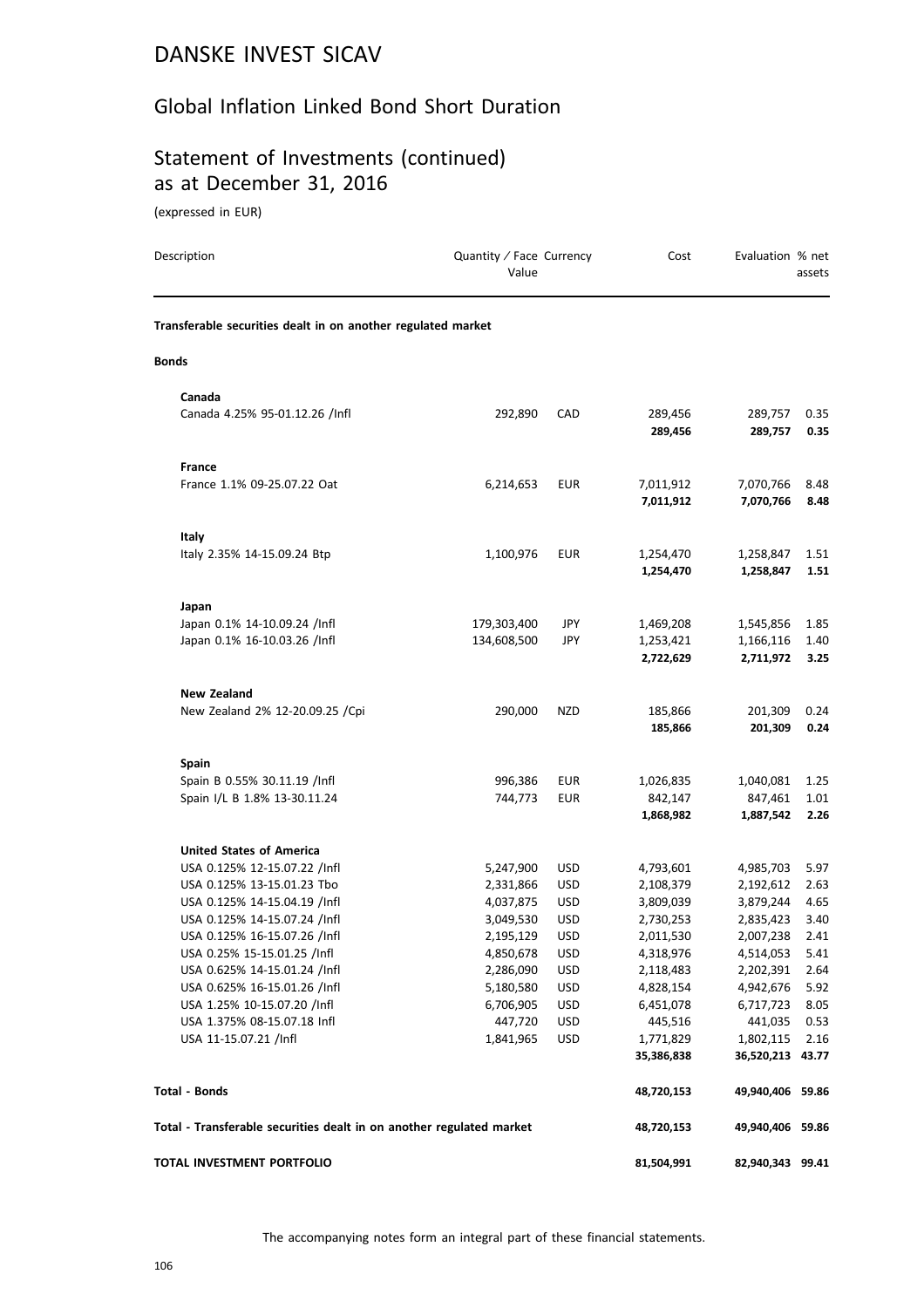## Global Inflation Linked Bond Short Duration

# Geographical and Economic Portfolio Breakdowns as at December 31, 2016

| Geographical breakdown   | %     |
|--------------------------|-------|
| United States of America | 61.21 |
| France                   | 10.65 |
| Great Britain            | 8.04  |
| Italy                    | 7.46  |
| Canada                   | 4.42  |
| Japan                    | 3.25  |
| Spain                    | 2.26  |
| Australia                | 1.53  |
| Denmark                  | 0.35  |
| New Zealand              | 0.24  |
|                          | 99.41 |

| Economic breakdown                   |       |
|--------------------------------------|-------|
| States, Provinces and Municipalities | 99.41 |
|                                      | 99.41 |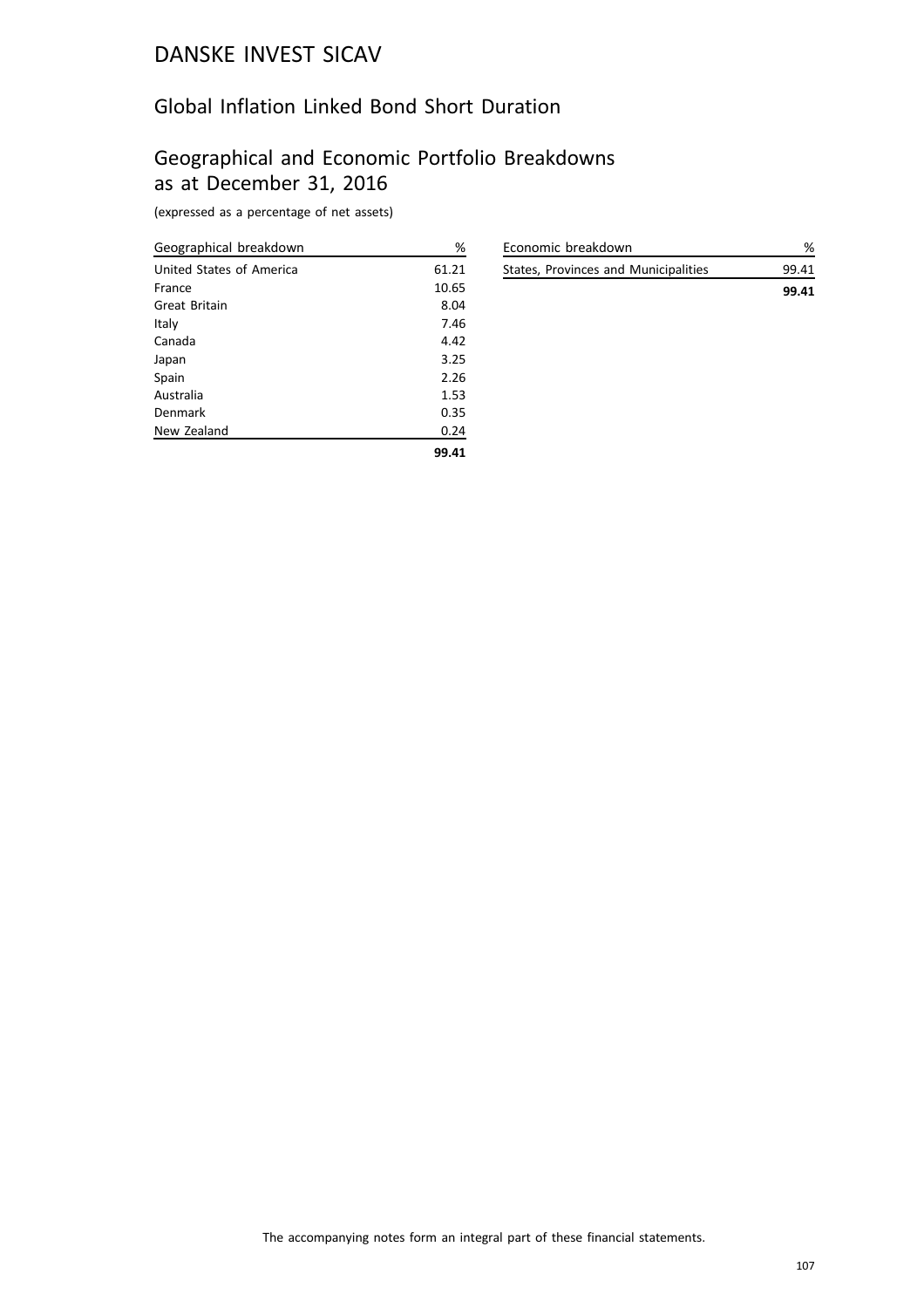#### Nordic Corporate Bond

#### Statement of Investments as at December 31, 2016

(expressed in EUR)

| Description                                                            | Quantity / Face Currency<br>Value | Cost | Evaluation % net<br>assets |
|------------------------------------------------------------------------|-----------------------------------|------|----------------------------|
| Transferable securities admitted to an official stock exchange listing |                                   |      |                            |

#### **Bonds**

| Bermuda Islands                  |            |            |            |            |       |
|----------------------------------|------------|------------|------------|------------|-------|
| Bw Offshore Frn 12-15.03.17      | 6,500,000  | <b>NOK</b> | 615,115    | 622,304    | 0.42  |
|                                  |            |            | 615,115    | 622,304    | 0.42  |
|                                  |            |            |            |            |       |
| <b>Denmark</b>                   |            |            |            |            |       |
| Arla Fd 2.625% 14-28.05.19       | 2,000,000  | <b>SEK</b> | 222,663    | 217,985    | 0.15  |
| Arla Foods Fin Frn 04.06.18 Emtn | 4,600,000  | <b>SEK</b> | 499,113    | 486,364    | 0.33  |
| Danica Pens 4.375% 15-29.09.45   | 1,256,000  | <b>EUR</b> | 1,253,095  | 1,329,030  | 0.90  |
| Dong Energy 3% Perp*             | 1,150,000  | <b>EUR</b> | 1,141,483  | 1,165,709  | 0.79  |
| Dong Energy 4.875% /Frn Perp*    | 1,990,000  | <b>EUR</b> | 2,146,113  | 2,087,858  | 1.41  |
| Dsk Bk 3.875% /Frn 13-04.10.23   | 1,362,000  | <b>EUR</b> | 1,477,126  | 1,444,156  | 0.98  |
| Dsk Bk 5.75% 14-Perp*            | 400,000    | <b>EUR</b> | 406,120    | 416,432    | 0.28  |
| Dsk Bk 5.875% 15-Perp            | 700,000    | <b>EUR</b> | 700,000    | 734,345    | 0.50  |
| Dsk Bk Frn 16-Perp               | 6,000,000  | <b>DKK</b> | 806,106    | 809,229    | 0.55  |
| Dsv 3.5% 13-24.06.20             | 6,040,000  | <b>DKK</b> | 889,073    | 879,168    | 0.59  |
| Dsv 3.5% 14-18.03.22             | 13,290,000 | <b>DKK</b> | 1,956,862  | 1,957,633  | 1.32  |
| Hesalight 7% 14-12.12.19         | 700,000    | <b>EUR</b> | 700,000    | 70,000     | 0.05  |
| Iss Global 2.125% 14-02.12.24*   | 2,090,000  | <b>EUR</b> | 2,161,700  | 2,242,727  | 1.52  |
| Nykredit 2.75% 15-17.11.27*      | 2,414,000  | <b>EUR</b> | 2,393,217  | 2,474,109  | 1.67  |
| Nykredit 4% 14-03.06.36          | 1,885,000  | <b>EUR</b> | 1,889,620  | 1,953,539  | 1.32  |
| Spanor Frn 13-18.12.23           | 1,000,000  | <b>DKK</b> | 142,022    | 140,589    | 0.09  |
| Tdc 3.5% 15-26.02.15             | 1,600,000  | <b>EUR</b> | 1,588,394  | 1,532,560  | 1.04  |
| Vestas Wind 2.75% 15-11.03.22*   | 2,100,000  | <b>EUR</b> | 2,085,333  | 2,210,082  | 1.49  |
|                                  |            |            | 22,458,040 | 22,151,515 | 14.98 |
|                                  |            |            |            |            |       |
| <b>Finland</b>                   |            |            |            |            |       |
| Amer Sports Frn 13-06.11.18      | 1,000,000  | <b>SEK</b> | 105,783    | 105,961    | 0.07  |
| Eagle Ind 8.25% 13.03.20 / Pool  | 278,574    | <b>EUR</b> | 278,574    | 279,270    | 0.19  |
| Fortum 4% 11-24.05.21 Emtn       | 427,000    | <b>EUR</b> | 506,168    | 495,758    | 0.33  |
| Kemira Oyj 2.25% 15-13.05.22     | 400,000    | <b>EUR</b> | 408,757    | 419,680    | 0.28  |
| Kesko Oyj 2.75% 12-11.09.18      | 1,250,000  | <b>EUR</b> | 1,307,689  | 1,300,112  | 0.88  |
| Metso 2.75% 12-04.10.19          | 857,000    | <b>EUR</b> | 933,212    | 917,114    | 0.62  |
| Muni Fin 4.5% 15-Perp            | 800,000    | <b>EUR</b> | 800,000    | 868,848    | 0.59  |
| Neste Oil 2.125% 15-17.03.22     | 600,000    | <b>EUR</b> | 613,881    | 626,931    | 0.42  |
| Neste Oil 4% 12-18.09.19         | 1,050,000  | <b>EUR</b> | 1,152,570  | 1,146,091  | 0.77  |
| Neste Oil 4% 12-28.03.17         | 522,000    | <b>EUR</b> | 550,440    | 526,758    | 0.36  |
| Op Corp 0.75% 15-03.03.22        | 1,000,000  | <b>EUR</b> | 996,540    | 1,023,495  | 0.69  |
| Op Corp 2% 14-03.03.21 (Regs)    | 963,000    | <b>EUR</b> | 1,039,523  | 1,038,220  | 0.70  |
| Op Corp 5.75% 12-28.02.22*       | 1,157,000  | <b>EUR</b> | 1,489,035  | 1,432,285  | 0.97  |
| Op Corp Frn 15-25.08.25          | 9,000,000  | <b>SEK</b> | 949,458    | 935,479    | 0.63  |
| Outotec Oyj 3.75% 13-16.09.20    | 200,000    | <b>EUR</b> | 203,982    | 203,149    | 0.14  |
| Outotec Oyj 7.375% 16-Perp       | 1,400,000  | <b>EUR</b> | 1,400,000  | 1,491,000  | 1.01  |
| Pkc Group 4.25% 13-20.09.18      | 730,000    | <b>EUR</b> | 760,832    | 765,139    | 0.52  |
| Sampo Bk 1.5% 14-16.09.21        | 200,000    | EUR        | 207,360    | 209,230    | 0.14  |
| Sato 2.375% 16-24.03.21          | 1,280,000  | <b>EUR</b> | 1,291,240  | 1,346,182  | 0.91  |
| Sponda 2.375% 15-20.05.20        | 1,000,000  | <b>EUR</b> | 998,510    | 1,034,665  | 0.70  |
| Sponda 3.375% 13-09.10.18        | 300,000    | <b>EUR</b> | 314,412    | 314,214    | 0.21  |

\* Securities subject to a collateralized securities lending agreement as described in note 7.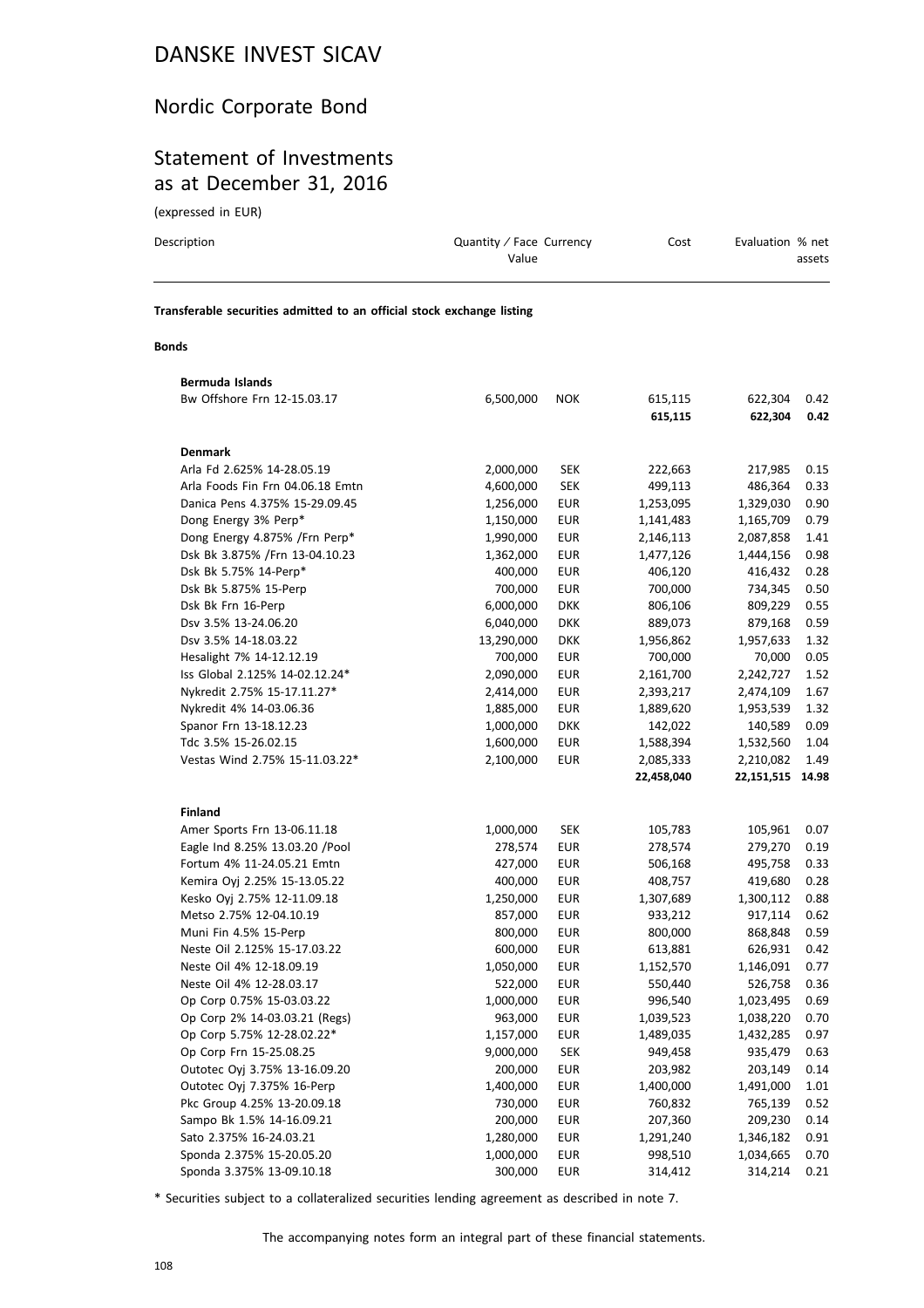# Nordic Corporate Bond

# Statement of Investments (continued) as at December 31, 2016

(expressed in EUR)

| Description                                                  | Quantity / Face Currency<br>Value |                          | Cost               | Evaluation % net   | assets       |
|--------------------------------------------------------------|-----------------------------------|--------------------------|--------------------|--------------------|--------------|
| Stora Enso 2.125% 16-16.06.23                                | 650,000                           | <b>EUR</b>               | 648,122            | 660,345            | 0.45         |
| Technopolis 3.75% 15-28.05.20                                | 900,000                           | <b>EUR</b>               | 898,227            | 927,971            | 0.63         |
| Tieto Corp 2.875% 13-23.05.19                                | 1,000,000                         | <b>EUR</b>               | 1,045,950          | 1,057,700          | 0.72         |
|                                                              |                                   |                          | 18,900,265         | 19,125,597 12.93   |              |
| <b>Great Britain</b>                                         |                                   |                          |                    |                    |              |
| G4s 1.5% 16-09.01.23                                         | 800,000                           | <b>EUR</b>               | 799,216            | 803,156            | 0.54         |
| G4s 2.625% 12-06.12.18                                       | 1,189,000                         | <b>EUR</b>               | 1,271,334          | 1,243,224          | 0.84         |
| G4s 2.875% 12-05.02.17                                       | 865,000                           | <b>EUR</b>               | 909,771            | 873,369            | 0.59         |
| Rsa Ins Grp 5.125% 14-10.10.45*                              | 843,000                           | GBP                      | 1,185,177          | 1,005,310          | 0.68         |
| Rsa Insura. 6.701% (Tv) 06-Perp                              | 2,514,000                         | GBP                      | 3,558,722          | 2,969,377          | 2.01         |
|                                                              |                                   |                          | 7,724,220          | 6,894,436          | 4.66         |
| Iceland                                                      |                                   |                          |                    |                    |              |
| Arion Bk 3.125% 15-12.03.18                                  | 1,664,000                         | <b>EUR</b>               | 1,660,185          | 1,714,278          | 1.16         |
| Icelandair Frn 16-26.10.21                                   | 800,000                           | <b>USD</b>               | 726,612            | 760,854            | 0.51         |
| Islandsbk 1.75% 16-07.09.20                                  | 800,000                           | <b>EUR</b>               | 797,648            | 818,924            | 0.55         |
| Landsbknn 1.625% 16-15.03.21                                 | 400,000                           | <b>EUR</b>               | 398,264            | 406,348            | 0.28         |
| Landsbknn 3% 15-19.10.18*                                    | 1,100,000                         | <b>EUR</b>               | 1,097,701          | 1,145,776          | 0.78         |
| N Islandsbk 2.875% 15-27.07.18                               | 1,600,000                         | <b>EUR</b>               | 1,595,866          | 1,662,000          | 1.12         |
|                                                              |                                   |                          | 6,276,276          | 6,508,180          | 4.40         |
| <b>Malta</b>                                                 |                                   |                          |                    |                    |              |
| Catena Frn 16-16.09.19                                       | 600,000                           | <b>EUR</b>               | 600,000            | 600,000            | 0.41         |
|                                                              |                                   |                          | 600,000            | 600,000            | 0.41         |
| Norway                                                       |                                   |                          |                    |                    |              |
| Avinor 1% 15-29.04.25                                        | 900,000                           | <b>EUR</b>               | 899,064            | 908,604            | 0.61         |
| Avinor 1.75% 14-20.03.21                                     | 1,498,000                         | <b>EUR</b>               | 1,592,457          | 1,588,726          | 1.08         |
| B2 Holding Frn 16-04.10.21                                   | 200,000                           | <b>EUR</b>               | 200,000            | 204,334            | 0.14         |
| Bkk Frn 14-22.05.18                                          | 5,000,000                         | <b>NOK</b>               | 565,001            | 551,036            | 0.37         |
| Dnb 4.75% 12-08.03.22 /Sub                                   | 786,000                           | <b>EUR</b>               | 843,379            | 792,536            | 0.54         |
| Dnb Bank As 3% 13-26.09.23                                   | 527,000                           | <b>EUR</b>               | 553,316            | 549,347            | 0.37         |
| Dnb Bank As 5.75% 15-Perp                                    | 1,850,000                         | <b>USD</b>               | 1,716,819          | 1,761,067          | 1.19         |
| Dnb Bank As Frn 15-28.05.25                                  | 5,000,000                         | <b>SEK</b>               | 539,428            | 515,882            | 0.35         |
| Dnb Norbank 6.0116% (Tv) 07-Perp                             | 1,100,000                         | GBP                      | 1,437,494          | 1,290,715          | 0.87         |
| Entra Frn 16-22.09.23                                        | 5,000,000                         | NOK                      | 540,081            | 549,366            | 0.37         |
| Gjensid For Frn 14-03.10.44                                  | 8,000,000                         | <b>NOK</b>               | 894,349            | 845,432            | 0.57         |
| Gjensid For Frn 16-Perp                                      | 2,000,000                         | <b>NOK</b>               | 215,445            | 223,742            | 0.15         |
| Kommun Land 4.25% 15-10.06.45                                | 2,735,000                         | <b>EUR</b>               | 2,709,072          | 2,865,719          | 1.94         |
| Norwegian Frn 15-20.05.18                                    | 7,500,000                         | <b>NOK</b>               | 868,699            | 845,292            | 0.57         |
| Pioneer Pub Frn 16-28.05.21<br>Santander C 0.25% 16-30.09.19 | 5,000,000                         | <b>NOK</b>               | 553,955            | 572,428            | 0.39         |
| Sparebank 1 1.5% 14-20.05.19                                 | 500,000<br>800,000                | <b>EUR</b>               | 498,210            | 501,025            | 0.34         |
|                                                              |                                   | <b>EUR</b>               | 830,181            | 827,724            | 0.56         |
| Sparebank 1 Frn 13-Perp<br>Spbk 1 Sr 2.125% 14-14.04.21      | 3,000,000                         | <b>NOK</b>               | 352,120            | 329,017            | 0.22         |
|                                                              | 500,000<br>656,000                | <b>EUR</b><br><b>EUR</b> | 530,344            | 539,895<br>754,482 | 0.37         |
| Statkraft 6.625% 09-02.04.19<br>Telenor 4.125% 10-26.03.20   | 221,000                           | <b>EUR</b>               | 819,290<br>260,883 | 250,470            | 0.51<br>0.17 |
|                                                              |                                   |                          | 17,419,587         | 17,266,839         | 11.68        |
|                                                              |                                   |                          |                    |                    |              |

\* Securities subject to a collateralized securities lending agreement as described in note 7.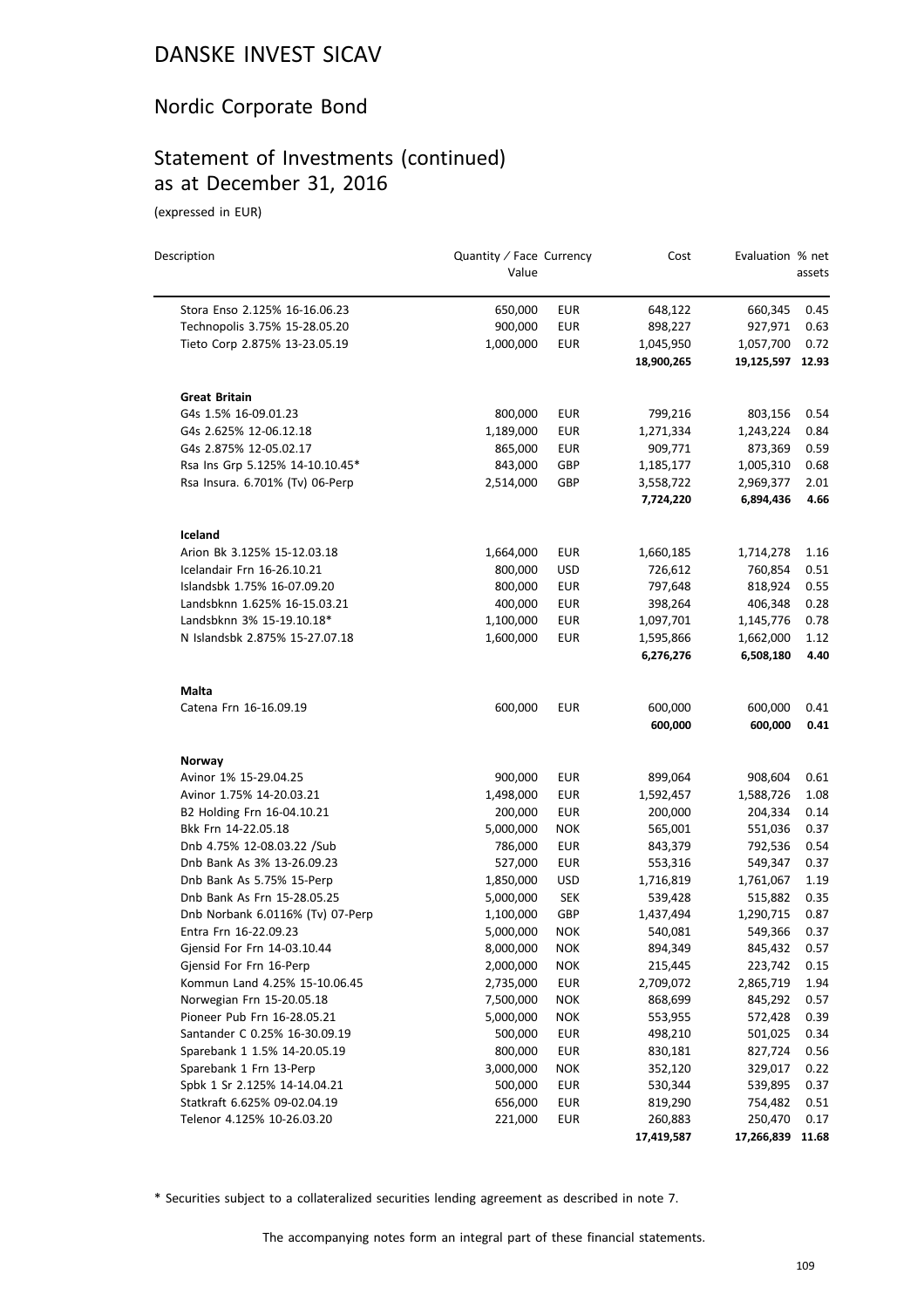# Nordic Corporate Bond

# Statement of Investments (continued) as at December 31, 2016

(expressed in EUR)

 $\overline{a}$ 

| Description                      | Quantity / Face Currency<br>Value |            | Cost      | Evaluation % net | assets |
|----------------------------------|-----------------------------------|------------|-----------|------------------|--------|
| Sweden                           |                                   |            |           |                  |        |
| Ab Indus Frn 16-09.03.20         | 3,000,000                         | SEK        | 305,597   | 313,810          | 0.21   |
| Ainmt Scand 9.75% 14-19.03.19    | 16,000,000                        | <b>SEK</b> | 1,787,202 | 1,755,144        | 1.19   |
| Akelius Res 1.5% 16-23.01.22     | 700,000                           | EUR        | 695,751   | 704,687          | 0.48   |
| Akelius Res 3.375% 15-23.09.20   | 1,150,000                         | <b>EUR</b> | 1,147,551 | 1,244,202        | 0.84   |
| Alfa Laval 1.375% 14-12.09.22    | 400,000                           | <b>EUR</b> | 412,320   | 415,942          | 0.28   |
| Alfa Laval Frn 14-12.09.19*      | 1,219,000                         | <b>EUR</b> | 1,227,307 | 1,220,432        | 0.83   |
| Candyking H Frn 14-29.01.18      | 35,000,000                        | <b>SEK</b> | 1,902,734 | 1,389,489        | 0.94   |
| Castellum Frn 13-26.09.18        | 400,000                           | <b>SEK</b> | 42,966    | 42,254           | 0.03   |
| Castellum Frn 14-07.06.19        | 1,000,000                         | <b>SEK</b> | 105,628   | 104,647          | 0.07   |
| Castellum Frn 15-13.03.20        | 3,000,000                         | <b>SEK</b> | 326,445   | 310,435          | 0.21   |
| Consilium Frn 15-25.03.20        | 10,000,000                        | <b>SEK</b> | 1,104,194 | 1,112,636        | 0.75   |
| Corral Pet 11.75% 15.05.21 / Pik | 550,000                           | <b>EUR</b> | 524,622   | 538,428          | 0.36   |
| D Carnegie Frn 16-20.04.19       | 8,000,000                         | <b>SEK</b> | 870,564   | 853,376          | 0.58   |
| Fabege Ab Frn 16-23.05.18        | 6,000,000                         | SEK        | 643,908   | 628,856          | 0.43   |
| Getinge 3.5% 13-21.05.18         | 2,000,000                         | <b>SEK</b> | 218,739   | 215,586          | 0.15   |
| Getinge Ab Frn 13-21.05.18       | 2,000,000                         | <b>SEK</b> | 206,710   | 209,888          | 0.14   |
| Hmso Fstght Frn 16-03.06.21      | 9,000,000                         | <b>SEK</b> | 971,361   | 950,603          | 0.64   |
| Hufvudstad 2.1% 15-24.08.22      | 3,000,000                         | <b>SEK</b> | 317,619   | 323,700          | 0.22   |
| Husqvarna Frn 16-03.05.21        | 5,000,000                         | <b>SEK</b> | 545,239   | 530,325          | 0.36   |
| Ica Gruppen Frn 14-17.06.19      | 1,400,000                         | SEK        | 148,417   | 148,933          | 0.10   |
| If P&C Frn 16-01.12.46           | 9,000,000                         | <b>SEK</b> | 920,038   | 951,501          | 0.64   |
| Investor 3.25% 10-17.09.18       | 1,600,000                         | <b>EUR</b> | 1,749,115 | 1,690,976        | 1.14   |
| Investor 4.875% 09-18.11.21      | 1,300,000                         | <b>EUR</b> | 1,643,466 | 1,596,796        | 1.08   |
| Lansbk Frn 16-26.04.26           | 2,000,000                         | <b>SEK</b> | 217,966   | 213,405          | 0.14   |
| Moberg Phar Frn 16-29.01.21      | 7,000,000                         | <b>SEK</b> | 743,986   | 755,992          | 0.51   |
| Molnlycke H 1.5% 14-28.02.22     | 2,029,000                         | <b>EUR</b> | 2,087,207 | 2,094,374        | 1.42   |
| Nibe Indust Frn 15-28.05.20      | 7,000,000                         | <b>SEK</b> | 752,514   | 735,080          | 0.50   |
| Nordax Bank Frn 16-16.03.19      | 4,000,000                         | <b>SEK</b> | 429,777   | 417,891          | 0.28   |
| Nordea 1.125% 15-12.02.25*       | 400,000                           | <b>EUR</b> | 399,588   | 412,914          | 0.28   |
| Nordea 4.625% (Frn) 12-15.02.22  | 472,000                           | <b>EUR</b> | 506,993   | 474,478          | 0.32   |
| Nordea 5.5% 14-Perp              | 1,682,000                         | <b>USD</b> | 1,426,718 | 1,592,665        | 1.08   |
| Nordea Bank 1% 16-07.09.26       | 600,000                           | <b>EUR</b> | 596,346   | 595,683          | 0.40   |
| Nordea Bank 1.875% 15-10.11.25*  | 500,000                           | <b>EUR</b> | 497,170   | 516,603          | 0.35   |
| Nordea Bank 5.25% 15-Perp        | 900,000                           | <b>USD</b> | 744,403   | 824,337          | 0.56   |
| Ovako Group 6.5% 14-01.06.19*    | 1,070,000                         | <b>EUR</b> | 1,030,781 | 994,822          | 0.67   |
| Perstorp Frn 16-30.06.21         | 500,000                           | <b>EUR</b> | 500,000   | 505,430          | 0.34   |
| Resurs Bank Frn 15-03.04.18      | 3,000,000                         | <b>SEK</b> | 322,794   | 315,967          | 0.21   |
| Resurs Bank Frn 16-31.08.19      | 4,000,000                         | SEK        | 422,320   | 419,016          | 0.28   |
| Sca Ab 1.125% 15-05.03.25        | 1,350,000                         | <b>EUR</b> | 1,346,827 | 1,349,116        | 0.91   |
| Sca An 2.5% 13-09.06.23          | 677,000                           | <b>EUR</b> | 760,155   | 749,578          | 0.51   |
| Scania Frn 16-06.09.21           | 5,000,000                         | <b>SEK</b> | 527,040   | 525,872          | 0.36   |
| Seb 2.5% 14-28.05.26             | 709,000                           | <b>EUR</b> | 731,759   | 747,871          | 0.51   |
| Seb 4% 12-12.09.22               | 766,000                           | <b>EUR</b> | 823,069   | 786,851          | 0.53   |
| Seb 5.75% 14-Perp                | 3,400,000                         | <b>USD</b> | 3,052,235 | 3,236,912        | 2.19   |
| Seb 7.0922% (Frn) 07-Perp        | 635,000                           | <b>EUR</b> | 688,023   | 671,363          | 0.45   |
| Securitas 1.25% 16-15.03.22      | 290,000                           | <b>EUR</b> | 289,565   | 299,389          | 0.20   |
| Securitas 2.25% 14.03.18 Emtn    | 691,000                           | <b>EUR</b> | 725,683   | 709,346          | 0.48   |
| Securitas 2.625% 13-22.02.21     | 1,148,000                         | <b>EUR</b> | 1,244,264 | 1,254,965        | 0.85   |
| Shb 2.25% 13-27.08.20 Regs       | 659,000                           | <b>EUR</b> | 716,696   | 712,221          | 0.48   |
| Shb 2.656% 14-15.01.24           | 2,102,000                         | <b>EUR</b> | 2,203,701 | 2,193,237        | 1.48   |
|                                  |                                   |            |           |                  |        |

\* Securities subject to a collateralized securities lending agreement as described in note 7.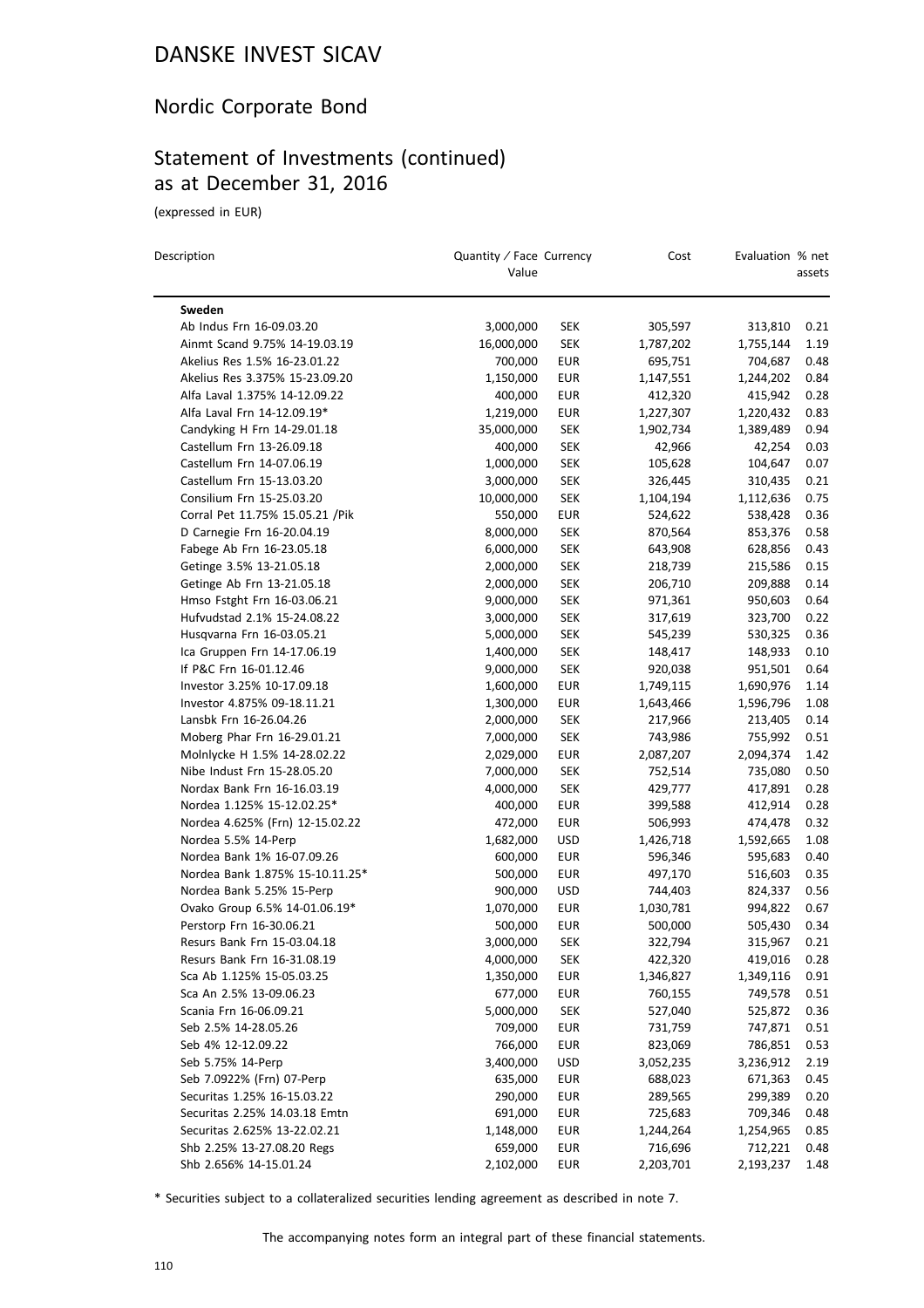# Nordic Corporate Bond

# Statement of Investments (continued) as at December 31, 2016

(expressed in EUR)

| Shb 5.25% 15-Perp                                                              |                         |            |             |                      | assets |
|--------------------------------------------------------------------------------|-------------------------|------------|-------------|----------------------|--------|
|                                                                                |                         |            |             |                      |        |
|                                                                                | 2,500,000               | USD        | 2,216,857   | 2,351,895            | 1.59   |
| Skf 2.375% 13-29.10.20                                                         | 840,000                 | <b>EUR</b> | 911,148     | 900,341              | 0.61   |
| Sod Sko Eko Frn 16-07.06.21                                                    | 5,000,000               | <b>SEK</b> | 538,838     | 529,025              | 0.36   |
| Stromma Frn 16-27.05.21                                                        | 3,000,000               | <b>SEK</b> | 320,733     | 323,605              | 0.22   |
| Swedbank 1% 15-01.06.22                                                        | 700,000                 | <b>EUR</b> | 695,870     | 728,297              | 0.49   |
| Swedbank 2.375% 14-26.02.24*                                                   | 1,264,000               | <b>EUR</b> | 1,308,576   | 1,313,568            | 0.89   |
| Swedbank 3% (Frn) 05.12.22 Emtn                                                | 743,000                 | EUR        | 783,753     | 762,147              | 0.52   |
| Tele2 Ab Frn 16-11.05.21                                                       | 7,000,000               | <b>SEK</b> | 762,678     | 741,311              | 0.50   |
| Vattenfall 3% 15-19.03.77                                                      | 1,350,000               | <b>EUR</b> | 1,335,612   | 1,220,926            | 0.83   |
| Vict Park Frn 16-17.06.20                                                      | 5,000,000               | <b>SEK</b> | 539,886     | 530,200              | 0.36   |
| Volvo Car A Frn 16-07.03.22 Regs                                               | 6,000,000               | <b>SEK</b> | 612,083     | 634,908              | 0.43   |
| Volvo Tsy 2.375% 26.11.19 Emtn                                                 | 300,000                 | <b>EUR</b> | 322,800     | 320,216              | 0.22   |
| Volvo Tsy 4.2% 14-10.06.75                                                     | 1,700,000               | <b>EUR</b> | 1,784,550   | 1,769,946            | 1.20   |
| Wallenstam Frn 16-30.05.18                                                     | 3,000,000               | <b>SEK</b> | 320,733     | 313,701              | 0.21   |
|                                                                                |                         |            | 54,059,190  | 53,798,110 36.39     |        |
| <b>The Netherlands</b>                                                         |                         |            |             |                      |        |
| Citycon Tr 2.375% 15-16.09.22                                                  | 800,000                 | <b>EUR</b> | 798,624     | 864,520              | 0.58   |
| Citycon Tr 2.5% 14-01.10.24*                                                   | 950,000                 | <b>EUR</b> | 1,003,770   | 1,029,472            | 0.70   |
|                                                                                |                         |            | 1,802,394   | 1,893,992            | 1.28   |
| Total - Bonds                                                                  |                         |            | 129,855,087 | 128,860,973 87.15    |        |
| Total - Transferable securities admitted to an official stock exchange listing |                         |            | 129,855,087 | 128,860,973 87.15    |        |
| Transferable securities dealt in on another regulated market                   |                         |            |             |                      |        |
|                                                                                |                         |            |             |                      |        |
|                                                                                |                         |            |             |                      |        |
| <b>Bonds</b>                                                                   |                         |            |             |                      |        |
| <b>Denmark</b>                                                                 |                         |            |             |                      |        |
| Ambu A/S 3.375% 13-15.03.18                                                    | 12,000,000              | <b>DKK</b> | 1,695,619   | 1,661,046            | 1.12   |
| Ax Iv Eg HI Frn 13-02.12.20                                                    | 7,500,000               | <b>DKK</b> | 1,004,583   | 1,041,807            | 0.71   |
| Haldor Topsoe 3.625% 13-17.04.20                                               | 10,000,000              | <b>DKK</b> | 1,465,390   | 1,425,782            | 0.96   |
| Tdcdc 4.375% 11-23.02.18                                                       | 100,000                 | <b>EUR</b> | 111,179     | 104,956              | 0.07   |
|                                                                                |                         |            | 4,276,771   | 4,233,591            | 2.86   |
| Finland                                                                        |                         |            |             |                      |        |
| Huhtamaki Oy 3.375% 13-14.05.20                                                | 398,000                 | EUR        | 424,883     | 430,632              | 0.29   |
|                                                                                |                         |            | 424,883     | 430,632              | 0.29   |
| Norway                                                                         |                         |            |             |                      |        |
| Infratek As Frn 14-20.05.19                                                    | 1,000,000               | <b>NOK</b> | 105,389     | 112,284              | 0.08   |
| Storebrand Frn 15-Perp                                                         | 6,000,000               | <b>NOK</b> | 697,187     | 653,928              | 0.44   |
| W Holding Frn 14-10.07.19                                                      | 9,500,000               | <b>NOK</b> | 1,033,038   | 971,735              | 0.66   |
|                                                                                |                         |            | 1,835,614   | 1,737,947            | 1.18   |
| Sweden                                                                         |                         |            |             |                      |        |
| Be Bio Ener Frn 14-10.06.19                                                    |                         | SEK        | 895,472     |                      | 0.54   |
| Norcell Swe 3.5% 16-25.02.22                                                   | 9,000,000<br>13,000,000 | SEK        | 1,308,784   | 793,341<br>1,355,037 | 0.92   |
|                                                                                |                         |            |             |                      |        |

\* Securities subject to a collateralized securities lending agreement as described in note 7.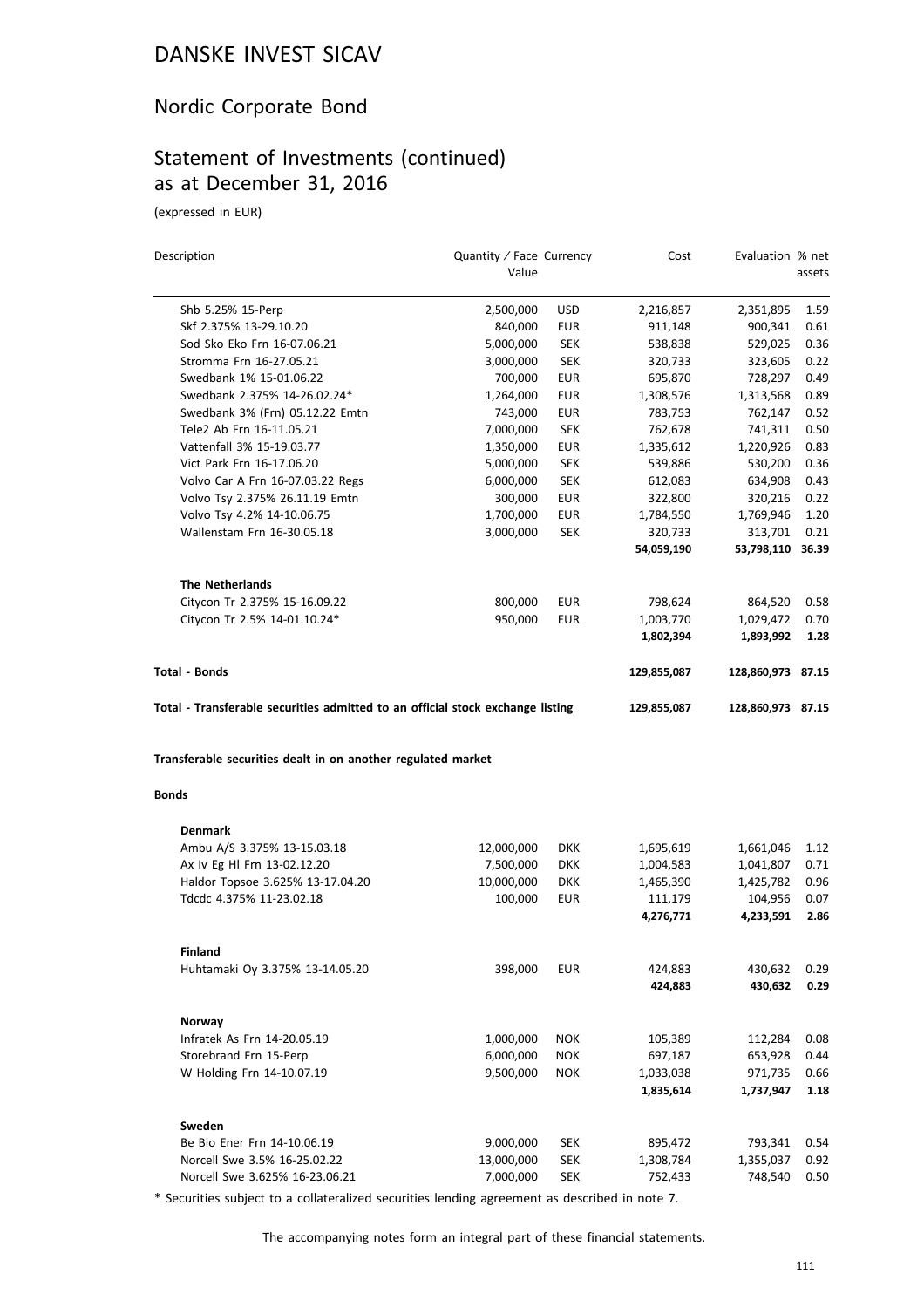# Nordic Corporate Bond

# Statement of Investments (continued) as at December 31, 2016

(expressed in EUR)

| Description                                                          | Quantity / Face Currency<br>Value |            | Cost        | Evaluation % net  | assets |
|----------------------------------------------------------------------|-----------------------------------|------------|-------------|-------------------|--------|
| Polygon Ab Frn 14-16.04.19                                           | 1,500,000                         | <b>EUR</b> | 1,458,017   | 1,492,500         | 1.01   |
|                                                                      |                                   |            | 4,414,706   | 4,389,418         | 2.97   |
| <b>The Netherlands</b>                                               |                                   |            |             |                   |        |
| Stena Intl 5.75% 14-01.03.24                                         | 680,000                           | <b>USD</b> | 550,675     | 563,428           | 0.38   |
|                                                                      |                                   |            | 550,675     | 563,428           | 0.38   |
| <b>Total - Bonds</b>                                                 |                                   |            | 11,502,649  | 11,355,016        | 7.68   |
| Total - Transferable securities dealt in on another regulated market |                                   |            | 11,502,649  | 11,355,016        | 7.68   |
| <b>Other Transferable securities</b>                                 |                                   |            |             |                   |        |
| <b>Bonds</b>                                                         |                                   |            |             |                   |        |
| <b>Finland</b>                                                       |                                   |            |             |                   |        |
| Dna 2.875% 14-12.03.21                                               | 420,000                           | <b>EUR</b> | 433,290     | 449,503           | 0.30   |
| Localtap 3.625% 14-26.11.24                                          | 200,000                           | <b>EUR</b> | 198,880     | 203,288           | 0.14   |
|                                                                      |                                   |            | 632,170     | 652,791           | 0.44   |
| Norway                                                               |                                   |            |             |                   |        |
| B2 Holding Frn 15-08.12.20                                           | 600,000                           | <b>EUR</b> | 600,000     | 622,500           | 0.42   |
| Norldia Hc Frn 16-20.12.21                                           | 7,000,000                         | <b>SEK</b> | 715,371     | 731,310           | 0.50   |
| Protector F Frn 16-19.04.46                                          | 6,000,000                         | <b>NOK</b> | 644,751     | 675,830           | 0.46   |
|                                                                      |                                   |            | 1,960,122   | 2,029,640         | 1.38   |
| <b>Total - Bonds</b>                                                 |                                   |            | 2,592,292   | 2,682,431         | 1.82   |
| <b>Total - Other Transferable securities</b>                         |                                   |            | 2,592,292   | 2,682,431         | 1.82   |
| <b>TOTAL INVESTMENT PORTFOLIO</b>                                    |                                   |            | 143,950,028 | 142,898,420 96.65 |        |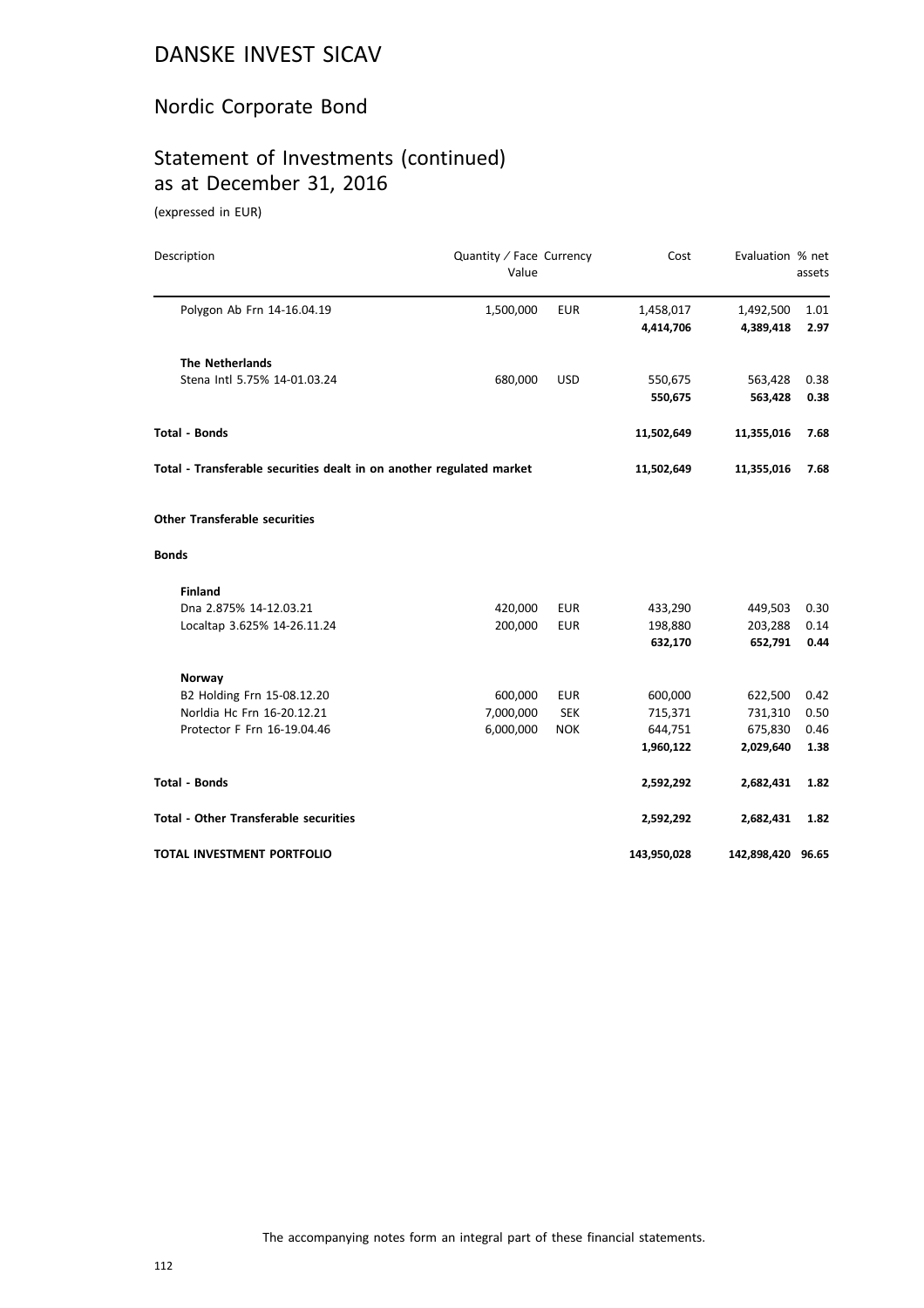# Nordic Corporate Bond

# Geographical and Economic Portfolio Breakdowns as at December 31, 2016

(expressed as a percentage of net assets)

| Geographical breakdown | %     |
|------------------------|-------|
| Sweden                 | 39.36 |
| Denmark                | 17.84 |
| Norway                 | 14.24 |
| Finland                | 13.66 |
| Great Britain          | 4.66  |
| Iceland                | 4.40  |
| The Netherlands        | 1.66  |
| Bermuda Islands        | 0.42  |
| Malta                  | 0.41  |
|                        | 96.65 |

| Economic breakdown                                | %     |
|---------------------------------------------------|-------|
| <b>Banks and Financial Institutions</b>           | 27.12 |
| Holding and Finance Companies                     | 7.74  |
| Real Estate Companies                             | 7.28  |
| <b>Other Services</b>                             | 6.35  |
| Insurance                                         | 5.49  |
| <b>News Transmission</b>                          | 4.69  |
| Petrol                                            | 4.50  |
| Transportation                                    | 4.49  |
| Mechanics, Machinery                              | 3.95  |
| <b>Public Services</b>                            | 3.74  |
| <b>Pharmaceuticals and Cosmetics</b>              | 3.34  |
| Mortgage and Funding Institutions                 | 2.99  |
| Miscellaneous                                     | 2.93  |
| States, Provinces and Municipalities              | 1.94  |
| Forest Products and Paper Industry                | 1.87  |
| Non-Ferrous Metals                                | 1.15  |
| <b>Food and Distilleries</b>                      | 1.04  |
| Retail                                            | 0.93  |
| Automobile Industry                               | 0.79  |
| Internet Software                                 | 0.72  |
| Mines, Heavy Industries                           | 0.67  |
| Chemicals                                         | 0.62  |
| Aerospace Technology                              | 0.57  |
| Electronics and Electrical Equipment              | 0.52  |
| <b>Healthcare Education &amp; Social Services</b> | 0.50  |
| Consumer Goods                                    | 0.36  |
| <b>Investment Funds</b>                           | 0.36  |
|                                                   | 96.65 |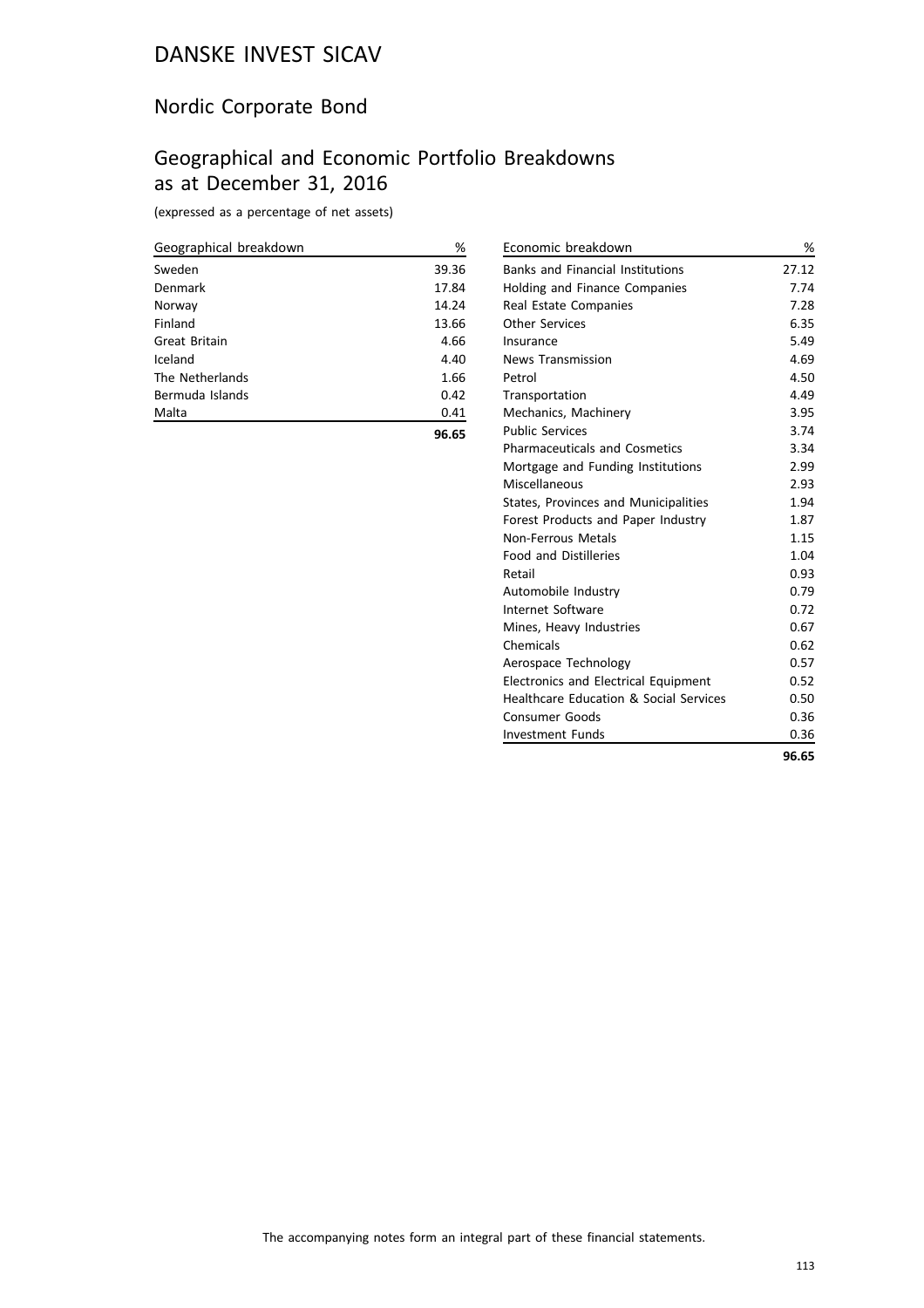# US High Yield Bond

### Statement of Investments as at December 31, 2016

(expressed in USD)

| Description | Quantity / Face Currency<br>Value | Cost | Evaluation % net<br>assets |
|-------------|-----------------------------------|------|----------------------------|
|             |                                   |      |                            |

**Transferable securities admitted to an official stock exchange listing**

#### **Bonds**

| Total - Transferable securities admitted to an official stock exchange listing |           |            | 16,365,224 | 16,657,040 28.08 |       |
|--------------------------------------------------------------------------------|-----------|------------|------------|------------------|-------|
| <b>Total - Bonds</b>                                                           |           |            | 16,365,224 | 16,657,040       | 28.08 |
|                                                                                |           |            | 16,365,224 | 16,657,040       | 28.08 |
| Zayo 6.375% 15-15.05.25                                                        | 1,450,000 | <b>USD</b> | 1,404,663  | 1,511,625        | 2.55  |
| Vista Out 5.875% 16-01.10.23                                                   | 420,000   | <b>USD</b> | 424,000    | 440,093          | 0.74  |
| Tempur Seal 5.5% 16-15.06.26                                                   | 320,000   | <b>USD</b> | 320,000    | 322,741          | 0.54  |
| Sprint Nex. 8.375% 09-15.08.17                                                 | 1,730,000 | <b>USD</b> | 1,730,687  | 1,794,183        | 3.02  |
| Sabine Pass 5% 16-15.03.27 144a                                                | 770,000   | <b>USD</b> | 759,100    | 776,738          | 1.31  |
| Rsp Permian 6.625% 15-01.10.22                                                 | 190,000   | <b>USD</b> | 185,488    | 200,620          | 0.34  |
| Real Alloy 10% 15.01.19 14 4A                                                  | 428,000   | <b>USD</b> | 412,485    | 431,210          | 0.73  |
| Plantronics 0% -31.05.23                                                       | 380,000   | <b>USD</b> | 380,000    | 383,800          | 0.65  |
| Nuance Com 6% 16-01.07.24                                                      | 630,000   | <b>USD</b> | 633,388    | 650,475          | 1.10  |
| Nuance Com 5.375% 12-15.08.20                                                  | 145,000   | <b>USD</b> | 145,906    | 149,350          | 0.25  |
| Multi Color 6.125% 14-01.12.22                                                 | 411,000   | <b>USD</b> | 412,798    | 429,495          | 0.72  |
| Mercer Intl 7.75% 14-01.12.22                                                  | 95,000    | <b>USD</b> | 97,019     | 99,750           | 0.17  |
| Mercer Intl 7% 14-01.12.19                                                     | 110,000   | <b>USD</b> | 112,269    | 113,575          | 0.19  |
| Ltd Brands 6.75% 16-01.07.36                                                   | 390,000   | <b>USD</b> | 410,475    | 396,211          | 0.67  |
| Lifepoint 5.875% 15-01.12.23                                                   | 230,000   | <b>USD</b> | 230,000    | 233,656          | 0.39  |
| Hrg Group 7.75% 14-15.01.22                                                    | 2,595,000 | <b>USD</b> | 2,631,837  | 2,705,287        | 4.56  |
| Hca 4.5% 16-15.02.27                                                           | 570,000   | <b>USD</b> | 551,300    | 559,669          | 0.94  |
| Gulfport En 6% 16-15.10.24                                                     | 160,000   | <b>USD</b> | 164,200    | 162,800          | 0.28  |
| First Quality 4.625% 13-15.05.21                                               | 163,000   | <b>USD</b> | 150,571    | 161,370          | 0.27  |
| First Cash 6.75% 14-01.04.21                                                   | 1,007,000 | <b>USD</b> | 1,047,280  | 1,039,727        | 1.75  |
| Envision 5.125% 14-01.07.22                                                    | 160,000   | <b>USD</b> | 155,775    | 159,400          | 0.27  |
| Enpro Indus 5.875% 15-15.09.22                                                 | 324,000   | <b>USD</b> | 321,325    | 332,910          | 0.56  |
| Cyrus 6.375% 13-15.11.22                                                       | 860,000   | <b>USD</b> | 881,266    | 908,904          | 1.53  |
| Cent Alu Cy 7.5% 13-01.06.21                                                   | 1,150,000 | <b>USD</b> | 1,188,812  | 1,082,437        | 1.83  |
| Ashtead Cap 6.5% 12-15.07.22                                                   | 250,000   | <b>USD</b> | 254,375    | 261,875          | 0.44  |
| Am Tire Dis 10.25% 15-01.03.22                                                 | 380,000   | <b>USD</b> | 380,000    | 365,750          | 0.62  |
| Acadia Hlth 5.625% 15-15.02.23                                                 | 580,000   | <b>USD</b> | 585,800    | 581,914          | 0.98  |
| Acadia Hlth 5.125% 14-01.07.22                                                 | 404,000   | <b>USD</b> | 394,405    | 401,475          | 0.68  |
| <b>United States of America</b>                                                |           |            |            |                  |       |

**Transferable securities dealt in on another regulated market**

#### **Bonds**

| Canada                           |         |            |         |         |      |
|----------------------------------|---------|------------|---------|---------|------|
| Ats Auto 6.5% 15-15.06.23        | 260,000 | <b>USD</b> | 260,000 | 269.100 | 0.45 |
| Gibson Engy 6.75% 15.07.21 144a  | 564.000 | <b>USD</b> | 563,295 | 585.150 | 0.99 |
| Lions Gate 5.875% 16-01.11.24    | 260,000 | <b>USD</b> | 260,000 | 263.900 | 0.44 |
| Mdc Partner 6.5% 16-01.05.24     | 280.000 | <b>USD</b> | 281.807 | 252.000 | 0.42 |
| Meg Ener 6.375% 12-30.01.23 144a | 140.000 | <b>USD</b> | 117,925 | 124.600 | 0.21 |
| Meg Energy 7% 13-31.03.24        | 280,000 | <b>USD</b> | 243.675 | 253,400 | 0.43 |
| Norbord 6.25% 15-15.04.23        | 560.000 | <b>USD</b> | 560,000 | 579.600 | 0.98 |
|                                  |         |            |         |         |      |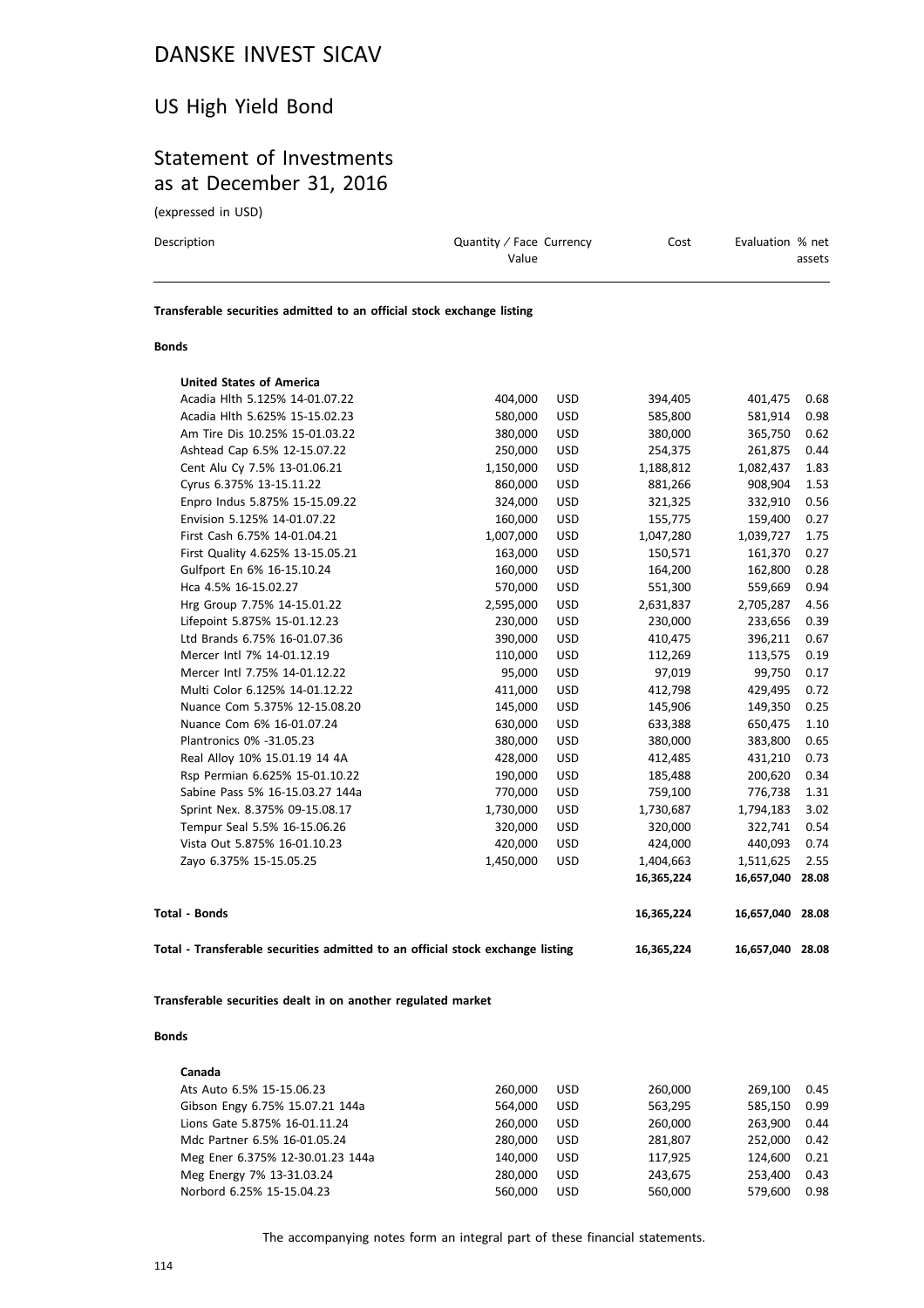# US High Yield Bond

# Statement of Investments (continued) as at December 31, 2016

(expressed in USD)

| Description                        | Quantity / Face Currency<br>Value |            | Cost               | Evaluation % net   | assets       |
|------------------------------------|-----------------------------------|------------|--------------------|--------------------|--------------|
| Ritchie B 5.375% 15.01.25 144a     | 650,000                           | <b>USD</b> | 652,625            | 662,187            | 1.12         |
| Teine Energ 6.875% 14-30.09.22     | 230,000                           | <b>USD</b> | 195,800            | 234,888            | 0.39         |
|                                    |                                   |            | 3,135,127          | 3,224,825          | 5.43         |
| <b>Great Britain</b>               |                                   |            |                    |                    |              |
| Signet Uk 4.7% 14-15.06.24         | 450,000                           | <b>USD</b> | 443,834<br>443,834 | 429,095<br>429,095 | 0.72<br>0.72 |
| Ireland                            |                                   |            |                    |                    |              |
| James Hardi 5.875% 15-15.02.23     | 840,000                           | <b>USD</b> | 847,123            | 869,400            | 1.47         |
|                                    |                                   |            | 847,123            | 869,400            | 1.47         |
| <b>United States of America</b>    |                                   |            |                    |                    |              |
| Allis Trans 5% 16-01.10.24         | 200,000                           | <b>USD</b> | 200,000            | 202,500            | 0.34         |
| Amer Bld 5.75% 15-15.12.23         | 160,000                           | <b>USD</b> | 160,000            | 164,800            | 0.28         |
| Amn Health 5.125% 16-01.10.24      | 140,000                           | <b>USD</b> | 140,000            | 139,300            | 0.23         |
| Bcd Acq 9.625% 16-15.09.23         | 220,000                           | <b>USD</b> | 220,000            | 235,400            | 0.40         |
| Bmc East 5.5% 16-01.10.24          | 590,000                           | <b>USD</b> | 587,250            | 588,525            | 0.99         |
| Boise Casc 5.625% 16-01.09.24      | 560,000                           | <b>USD</b> | 565,700            | 555,800            | 0.94         |
| Cable One 5.75% 15-15.06.22        | 70,000                            | <b>USD</b> | 70,000             | 72,114             | 0.12         |
| Cbs Radio 7.25% 16-01.11.24 144a   | 100,000                           | <b>USD</b> | 101,375            | 104,750            | 0.18         |
| Cco Hldgs 5.75% 15-15.02.26        | 720,000                           | <b>USD</b> | 726,562            | 745,200            | 1.26         |
| Cheniere 5.875% 31.03.25 (144a)    | 330,000                           | <b>USD</b> | 330,000            | 336,187            | 0.57         |
| Cheniere Co 7% 16-30.06.24         | 810,000                           | <b>USD</b> | 853,800            | 881,377            | 1.49         |
| Clear Ch Wld 6.5% 13-15.11.22      | 1,751,000                         | <b>USD</b> | 1,785,243          | 1,757,540          | 2.96         |
| Cloud Crane 10.125% 16-01.08.24    | 400,000                           | <b>USD</b> | 408,025            | 428,000            | 0.72         |
| Diebold Inc 8.5% 16-15.04.24       | 690,000                           | <b>USD</b> | 700,487            | 731,400            | 1.23         |
| Emi Msc 7.625% 16-15.06.24         | 270,000                           | <b>USD</b> | 287,463            | 292,275            | 0.49         |
| Enviva 8.5% 16-01.11.21            | 330,000                           | <b>USD</b> | 330,000            | 344,025            | 0.58         |
| Equinix Inc 5.375% 01.04.23        | 561,000                           | <b>USD</b> | 573,623            | 583,788            | 0.98         |
| Equinix Inc 5.375% 14-01.01.22     | 255,000                           | <b>USD</b> | 261,216            | 268,507            | 0.45         |
| Equinix Inc 5.875% 15-15.01.26     | 100,000                           | <b>USD</b> | 100,000            | 105,158            | 0.18         |
| Extr Oil 7.875% 16-15.07.21        | 510,000                           | <b>USD</b> | 517,600            | 545,700            | 0.92         |
| Fbm Fin 8.25% 16-15.08.21          | 110,000                           | <b>USD</b> | 110,000            | 116,050            | 0.20         |
| Foresight 10% 15.08.21 Stp/Pik     | 1,544,000                         | <b>USD</b> | 1,861,752          | 1,499,610          | 2.53         |
| Forum Ener 6.25% 14-01.10.21       | 1,482,000                         | <b>USD</b> | 1,395,190          | 1,482,000          | 2.50         |
| Gtt Escrow 7.875% 31.12.24 144a    | 260,000                           | <b>USD</b> | 264,500            | 272,675            | 0.46         |
| Gulfport 6.375% 15.05.25 144a      | 400,000                           | USD        | 403,713            | 405,604 0.68       |              |
| H&E Equip 7% 13-01.09.22           | 840,000                           | <b>USD</b> | 842,800            | 889,165            | 1.50         |
| Hca 5.25% 16-15.06.26              | 430,000                           | <b>USD</b> | 430,000            | 444,702            | 0.75         |
| Hilton Dome 4.25% 16-01.09.24 144a | 730,000                           | <b>USD</b> | 725,500            | 708,100            | 1.19         |
| Incept 8.625% 16-15.11.24 144a     | 790,000                           | <b>USD</b> | 796,125            | 834,145            | 1.41         |
| Jda Ecw/Fnc 7.375% 16-15.10.24     | 410,000                           | <b>USD</b> | 420,350            | 424,350            | 0.71         |
| Jt Ry 11% 16-15.05.22              | 270,000                           | <b>USD</b> | 270,000            | 297,000            | 0.50         |
| Klx Inc 5.875% 14-01.12.22         | 584,000                           | <b>USD</b> | 583,317            | 600,060            | 1.01         |
| Lamb Wstn 4.625% 16-01.11.24 144a  | 220,000                           | <b>USD</b> | 220,000            | 220,550            | 0.37         |
| Lamb Wstn 4.875% 16-01.11.26 144a  | 220,000                           | <b>USD</b> | 220,000            | 218,350            | 0.37         |
| Level 3 Fin 5.125% 15-01.05.23     | 560,000                           | <b>USD</b> | 557,467            | 562,100            | 0.95         |
| Live Nat 4.875% 16-01.11.24 144a   | 270,000                           | USD        | 270,000            | 270,000            | 0.45         |
| Lkg Corp 4.75% 14-15.05.23         | 564,000                           | USD        | 537,615            | 562,088            | 0.95         |
| Louisiana 4.875% 16-15.09.24       | 470,000                           | <b>USD</b> | 470,000            | 455,900            | 0.77         |
| Midcontinen 6.875% 15-15.08.23     | 500,000                           | <b>USD</b> | 506,286            | 532,500            | 0.90         |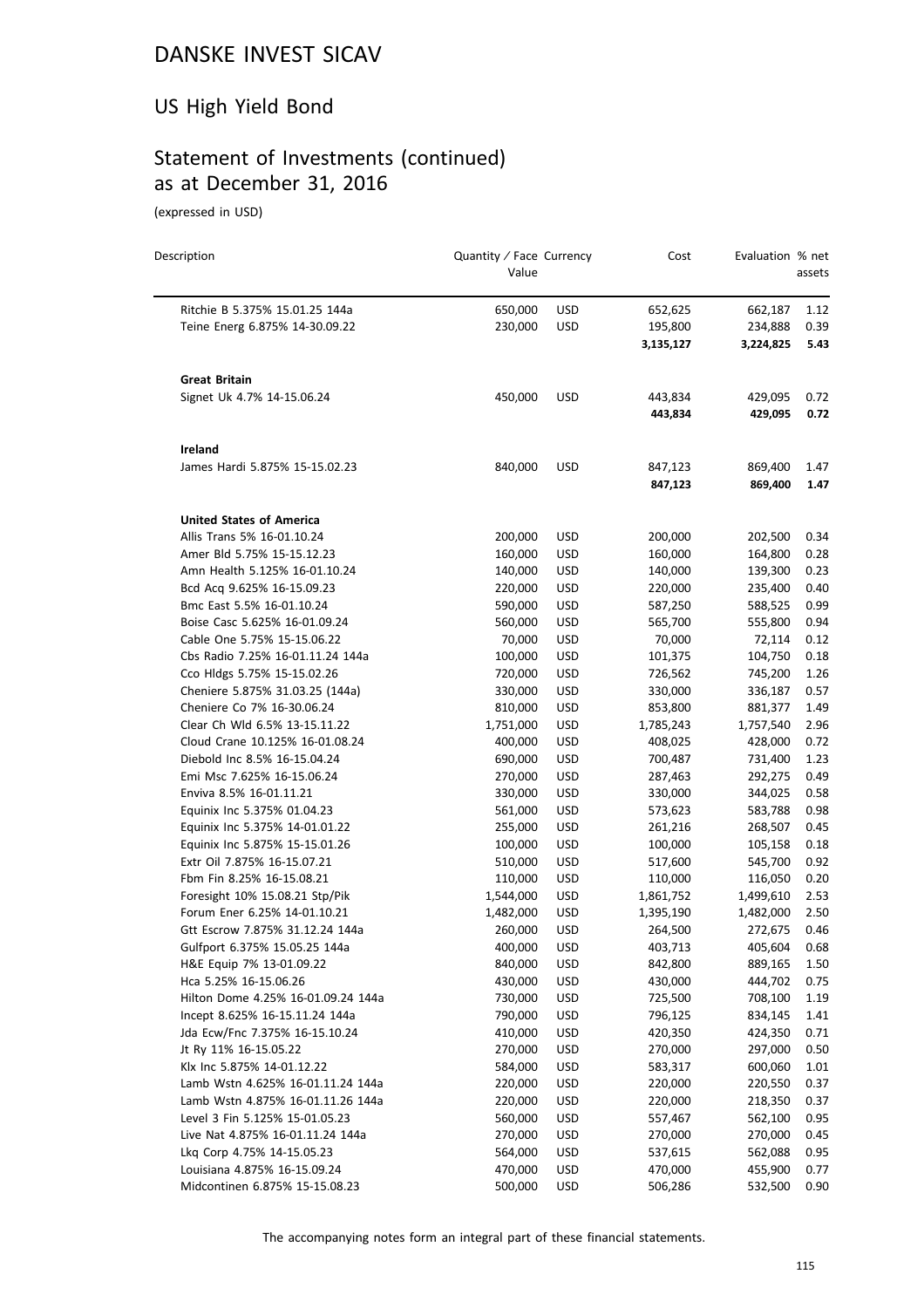# US High Yield Bond

# Statement of Investments (continued) as at December 31, 2016

(expressed in USD)

| Description                                                          | Quantity / Face Currency<br>Value |            | Cost       | Evaluation % net | assets |
|----------------------------------------------------------------------|-----------------------------------|------------|------------|------------------|--------|
| Ncr Corp 5.875% 14-15.12.21                                          | 160,000                           | <b>USD</b> | 158,800    | 168,341          | 0.28   |
| Ncr Corp 6.375% 14-15.12.23                                          | 210,000                           | <b>USD</b> | 214,350    | 225,013          | 0.38   |
| Netflix 4.375% 16-15.11.26 144a                                      | 220,000                           | <b>USD</b> | 216,700    | 214,812          | 0.36   |
| New Amet 6.25% 16-01.12.24 144a                                      | 400,000                           | <b>USD</b> | 400,000    | 422,000          | 0.71   |
| Nuance Com 5.625% 16-15.12.26                                        | 210,000                           | <b>USD</b> | 208,030    | 207,375          | 0.35   |
| Opal Acquis 8.875% 13-15.12.21                                       | 500,000                           | <b>USD</b> | 425,825    | 423,750          | 0.71   |
| Qts Lp/Fina 5.875% 15-01.08.22                                       | 570,000                           | <b>USD</b> | 586,257    | 581,400          | 0.98   |
| Regional 8.25% 16-01.05.23                                           | 1,030,000                         | <b>USD</b> | 1,060,350  | 1,027,528        | 1.73   |
| Rev Con Pro 5.75% 13-15.02.21                                        | 869,000                           | <b>USD</b> | 876,591    | 876,508          | 1.48   |
| Rice Energy 6.25% 14-01.05.22                                        | 850,000                           | <b>USD</b> | 786,925    | 873,375          | 1.47   |
| Rice Energy 7.25% 15-01.05.23                                        | 100,000                           | <b>USD</b> | 92,750     | 106,000          | 0.18   |
| Rsp Permian 5.25% 15.01.25 144a                                      | 160,000                           | <b>USD</b> | 160,000    | 161,000          | 0.27   |
| Sabine Pass 5.625% 15-01.03.25                                       | 370,000                           | <b>USD</b> | 349,650    | 397,287          | 0.67   |
| Sabine Pass 5.75% 14-15.05.24                                        | 240,000                           | <b>USD</b> | 235,135    | 257,021          | 0.43   |
| Sabine Pass 5.875% 16-30.06.26                                       | 200,000                           | <b>USD</b> | 200,000    | 215,620          | 0.36   |
| Sba Comm 4.875% 16-01.09.24                                          | 550,000                           | <b>USD</b> | 552,750    | 543,125          | 0.92   |
| Sesi Llc 6.375% 11-01.05.19                                          | 240,000                           | <b>USD</b> | 223,200    | 240,031          | 0.40   |
| Sesi Llc 7.125% 12-15.12.21                                          | 40,000                            | <b>USD</b> | 37,763     | 40,940           | 0.07   |
| Sirius Xm 5.375% 16-15.07.26                                         | 200,000                           | <b>USD</b> | 200,000    | 195,500          | 0.33   |
| Spx Flow 5.625% 16-15.08.24                                          | 220,000                           | <b>USD</b> | 220,000    | 221,650          | 0.37   |
| Spx Flow 5.875% 16-15.08.26                                          | 230,000                           | <b>USD</b> | 230,000    | 228,581          | 0.38   |
| Steel Dyn 6.375% 13-15.08.22                                         | 95,000                            | <b>USD</b> | 101,650    | 99,787           | 0.17   |
| Summit Mid 5.5% 14-15.08.22                                          | 204,000                           | <b>USD</b> | 195,840    | 198,900          | 0.33   |
| Summit Mid 7.5% 14-01.07.21                                          | 917,000                           | <b>USD</b> | 958,265    | 966,289          | 1.63   |
| Surgery 8.875% 16-15.04.21                                           | 350,000                           | <b>USD</b> | 350,000    | 373,187          | 0.63   |
| Surgical Care 6% 15-01.04.23                                         | 170,000                           | <b>USD</b> | 165,750    | 175,738          | 0.30   |
| Team Health 7.25% 15-15.12.23                                        | 880,000                           | USD        | 892,400    | 1,001,000        | 1.69   |
| Tenet Hlthc 7.5% 16-01.01.22 144a                                    | 330,000                           | <b>USD</b> | 337,375    | 344,644          | 0.58   |
| Transdigm 6.375% 16-15.06.26                                         | 780,000                           | <b>USD</b> | 788,179    | 801,060          | 1.35   |
| Vizient Inc 10.375% 01.03.24                                         | 810,000                           | <b>USD</b> | 856,925    | 917,325          | 1.55   |
| Vrts Us 7.5% 16-01.02.23                                             | 170,000                           | <b>USD</b> | 158,950    | 159,800          | 0.27   |
| Wesco Dis 5.375% 14-15.12.21                                         | 620,000                           | <b>USD</b> | 606,050    | 638,439          | 1.08   |
| Wmg Acq 4.875% 16-01.11.24 144a                                      | 560,000                           | <b>USD</b> | 560,000    | 557,200          | 0.94   |
| Xerium Tech 9.5% 16-15.08.21                                         | 380,000                           | <b>USD</b> | 374,452    | 379,050          | 0.64   |
| Xpo 6.5% 15-15.06.22                                                 | 670,000                           | <b>USD</b> | 657,136    | 703,500          | 1.19   |
|                                                                      |                                   |            | 34,241,007 | 34,820,071       | 58.69  |
| <b>Total - Bonds</b>                                                 |                                   |            | 38,667,091 | 39,343,391 66.31 |        |
| Total - Transferable securities dealt in on another regulated market |                                   |            | 38,667,091 | 39,343,391 66.31 |        |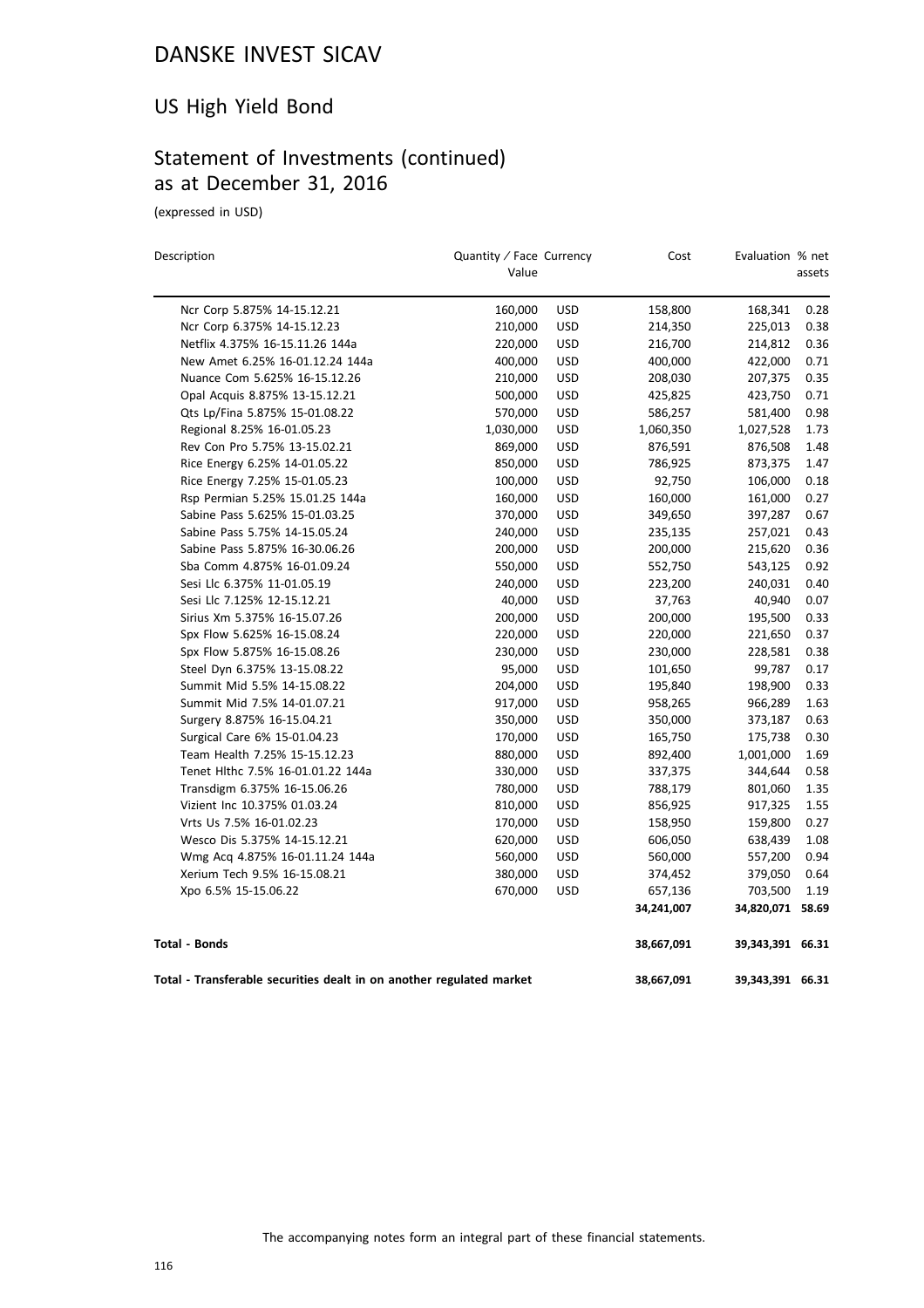# US High Yield Bond

# Statement of Investments (continued) as at December 31, 2016

(expressed in USD)

| Description                                                    | Quantity / Face Currency<br>Value |            | Cost       | Evaluation % net | assets |
|----------------------------------------------------------------|-----------------------------------|------------|------------|------------------|--------|
| <b>Other Transferable securities</b>                           |                                   |            |            |                  |        |
| <b>Warrants</b>                                                |                                   |            |            |                  |        |
| <b>United States of America</b><br>Foresight 02.10.17 Cw /Felp | 2,391                             | <b>USD</b> |            |                  |        |
| <b>Total - Warrants</b>                                        |                                   |            |            |                  |        |
| <b>Total - Other Transferable securities</b>                   |                                   |            |            |                  |        |
| <b>TOTAL INVESTMENT PORTFOLIO</b>                              |                                   |            | 55,032,315 | 56,000,431 94.39 |        |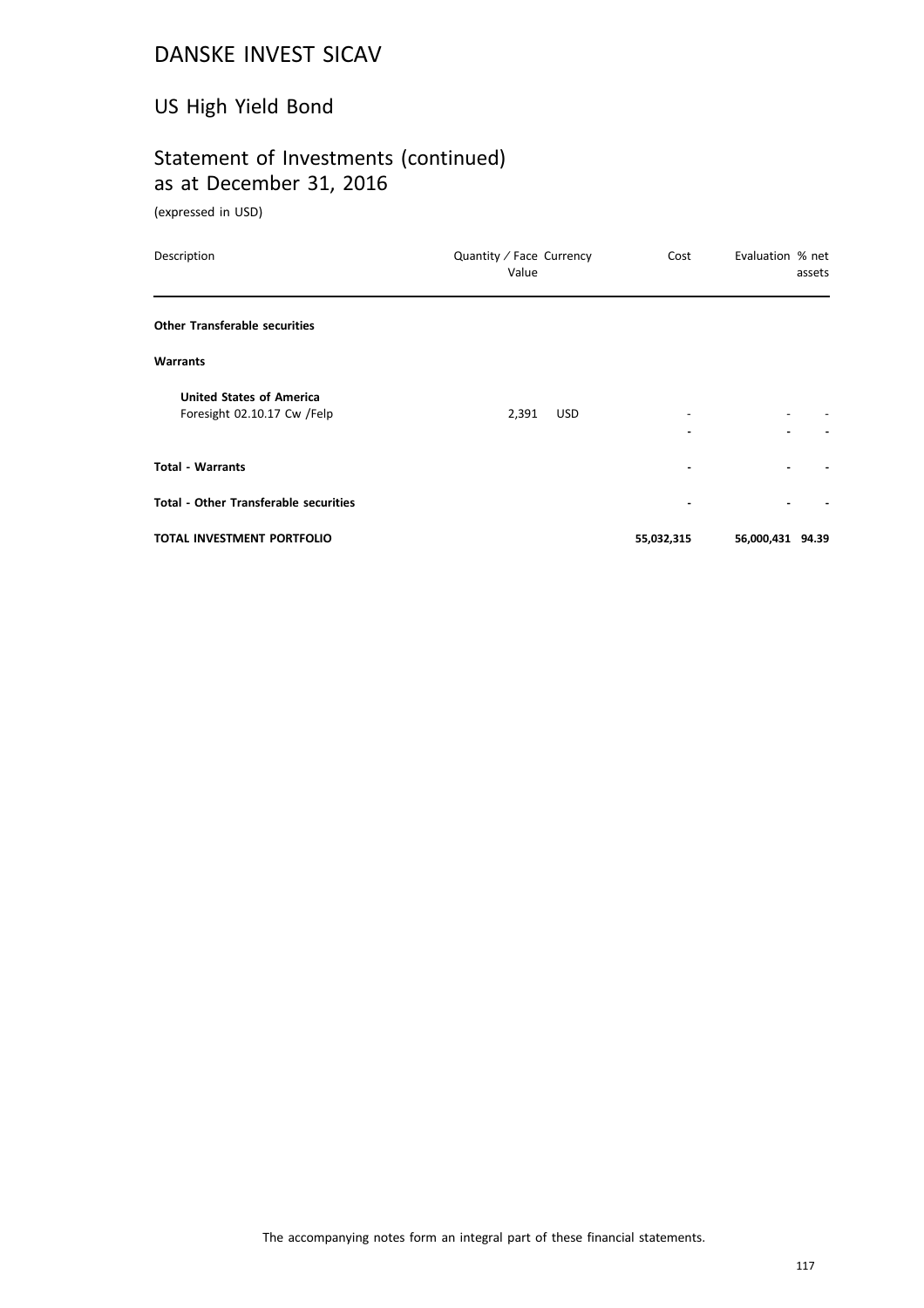# US High Yield Bond

# Geographical and Economic Portfolio Breakdowns as at December 31, 2016

(expressed as a percentage of net assets)

| Geographical breakdown   | ℅     |
|--------------------------|-------|
| United States of America | 86.77 |
| Canada                   | 5.43  |
| Ireland                  | 1.47  |
| Great Britain            | 0.72  |
|                          | 94.39 |

| Economic breakdown                      | %     |
|-----------------------------------------|-------|
| Holding and Finance Companies           | 14.53 |
| Healthcare Education & Social Services  | 10.57 |
| <b>News Transmission</b>                | 8.42  |
| Miscellaneous                           | 6.94  |
| Petrol                                  | 5.71  |
| Agriculture and Fishing                 | 5.30  |
| Forest Products and Paper Industry      | 4.27  |
| <b>Construction, Building Material</b>  | 3.89  |
| Electronics and Electrical Equipment    | 3.85  |
| Consumer Goods                          | 3.70  |
| Mines, Heavy Industries                 | 2.70  |
| <b>Public Services</b>                  | 2.50  |
| Aerospace Technology                    | 2.36  |
| <b>Non-Ferrous Metals</b>               | 2.33  |
| Internet Software                       | 2.24  |
| Mechanics, Machinery                    | 2.20  |
| Transportation                          | 1.91  |
| Graphic Art, Publishing                 | 1.88  |
| <b>Banks and Financial Institutions</b> | 1.75  |
| <b>Other Services</b>                   | 1.72  |
| Real Estate Companies                   | 1.43  |
| Electronic Semiconductor                | 1.23  |
| Automobile Industry                     | 0.95  |
| Retail                                  | 0.67  |
| Office Equipment, Computers             | 0.66  |
| Leisure                                 | 0.45  |
| <b>Pharmaceuticals and Cosmetics</b>    | 0.23  |
|                                         | 94.39 |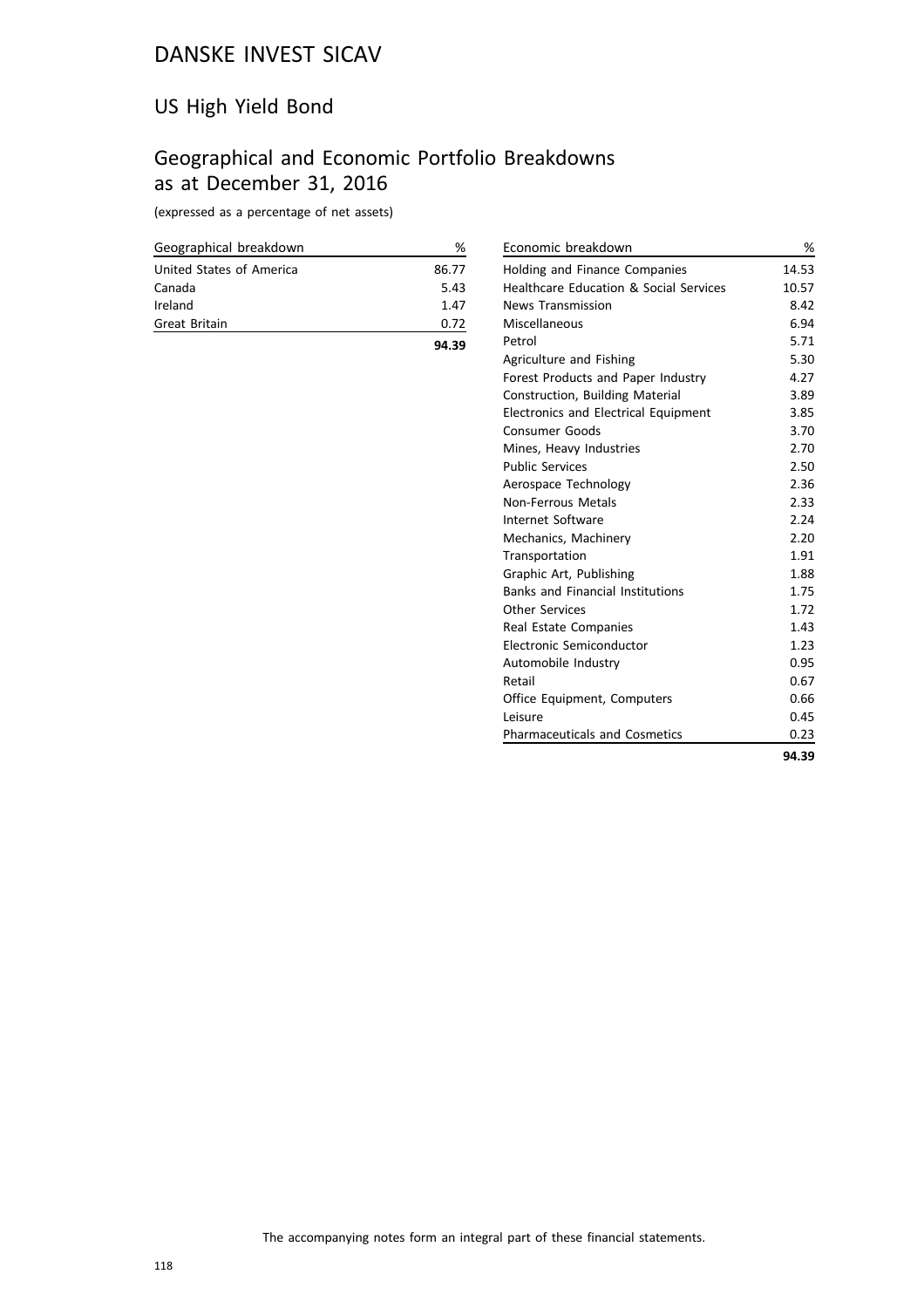### Notes to the audited Financial Statements as at December 31, 2016

#### **NOTE 1 – GENERAL**

Danske Invest SICAV is an investment company incorporated under the laws of the Grand Duchy of Luxembourg as a Société d'Investissement à Capital Variable (the "Fund") subject to Part I of the amended Law of December 17, 2010 relating to the undertakings for collective investment (the "2010 Law"). The Fund's purpose is to invest in all kinds of transferable securities, units or shares of other open-ended UCI or UCIs, as well as derivatives on transferable securities and other financial instruments authorised by the 2010 Law.

The Fund was incorporated on June 30, 2011 for an unlimited period of time and is governed by the law of August 10, 1915 on commercial companies, as amended, and by the 2010 Law.

The Fund's Articles were published on July 8, 2011 in the Luxembourg Official Gazette, the *Mémorial C, Recueil des Sociétés et Associations* (the *"Mémorial"*) and registered with the Luxembourg Registre de Commerce et des Sociétés, where they may be consulted and where copies may be obtained upon payment of the applicable charges. Copies are available on request at the registered office of the Fund.

The registered office of the Fund is established at 13, rue Edward Steichen, L-2540 Luxembourg. The Fund is recorded at the Luxembourg "Registre de Commerce et des Sociétés" under the number B 161867.

The Board of Directors of the Fund has appointed Danske Invest Management Company as the Management Company of the Fund, and to serve as its designated management company under chapter 15 of the 2010 Law and pursuant to the Management Company Agreement dated December 9, 2014 entered into force between the Fund and the Management Company. Danske Invest Management Company has also been appointed to act as Management Company for the following investment funds: Danske Invest, Danske Fund of Funds, Danske Invest SICAV-SIF and Danske Invest Allocation.

The Fund is an umbrella Fund and as such provides investors with the choice of investment in a range of several separate Sub-Funds each of which relates to a separate portfolio of liquid assets and other securities and assets permitted by the 2010 Law with specific investment objectives, as described in the relevant Appendix to the Prospectus. Each Appendix forms an integral part of the Prospectus.

On December 31, 2016, fifteen Sub-Funds are operational:

- Danske Invest SICAV Eastern Europe
- Danske Invest SICAV Emerging and Frontier Markets
- Danske Invest SICAV Emerging Markets Debt Hard Currency
- Danske Invest SICAV Euro High Yield Bond
- Danske Invest SICAV Europe
- Danske Invest SICAV Europe Absolute
- Danske Invest SICAV Europe Long-Short Dynamic
- Danske Invest SICAV Europe Long-Short Dynamic Plus
- Danske Invest SICAV European Corporate Sustainable Bond (launched on June 15, 2016)
- Danske Invest SICAV Germany
- Danske Invest SICAV Global High Dividend
- Danske Invest SICAV Global Inflation Linked Bond
- Danske Invest SICAV Global Inflation Linked Bond Short Duration
- Danske Invest SICAV Nordic Corporate Bond
- Danske Invest SICAV US High Yield Bond

The Sub-fund Danske Invest SICAV - Global Emerging Markets Leaders has been launched on January 7, 2016 and liquidated on May 26, 2016.

#### **NOTE 2 – INVESTMENT OBJECTIVES**

The investment objectives of the Fund and each Sub-Fund are to achieve a high total return as compatible with a sound diversification of risks.

The investment objective of the Sub-Fund Danske Invest SICAV - Eastern Europe is to obtain an over-performance to the relevant market. This Sub-Fund will invest in transferable securities, mainly equities and equity-related securities admitted or dealt in on a Regulated Market and issued by companies domiciled in, or with main activity, in Eastern Europe or in Turkey. A small part may be invested in equities and equity-related securities issued by companies domiciled in countries bordering to Eastern Europe.

The Investment objective of the Sub-Fund Danske Invest SICAV - Emerging and Frontier Markets is to obtain an overperformance to the relevant market, this Sun-Funds will invest in transferable securities admitted to or dealt on a Regulated Market, mainly equities but also equity-related instruments like warrants and P-notes and financial derivatives instruments.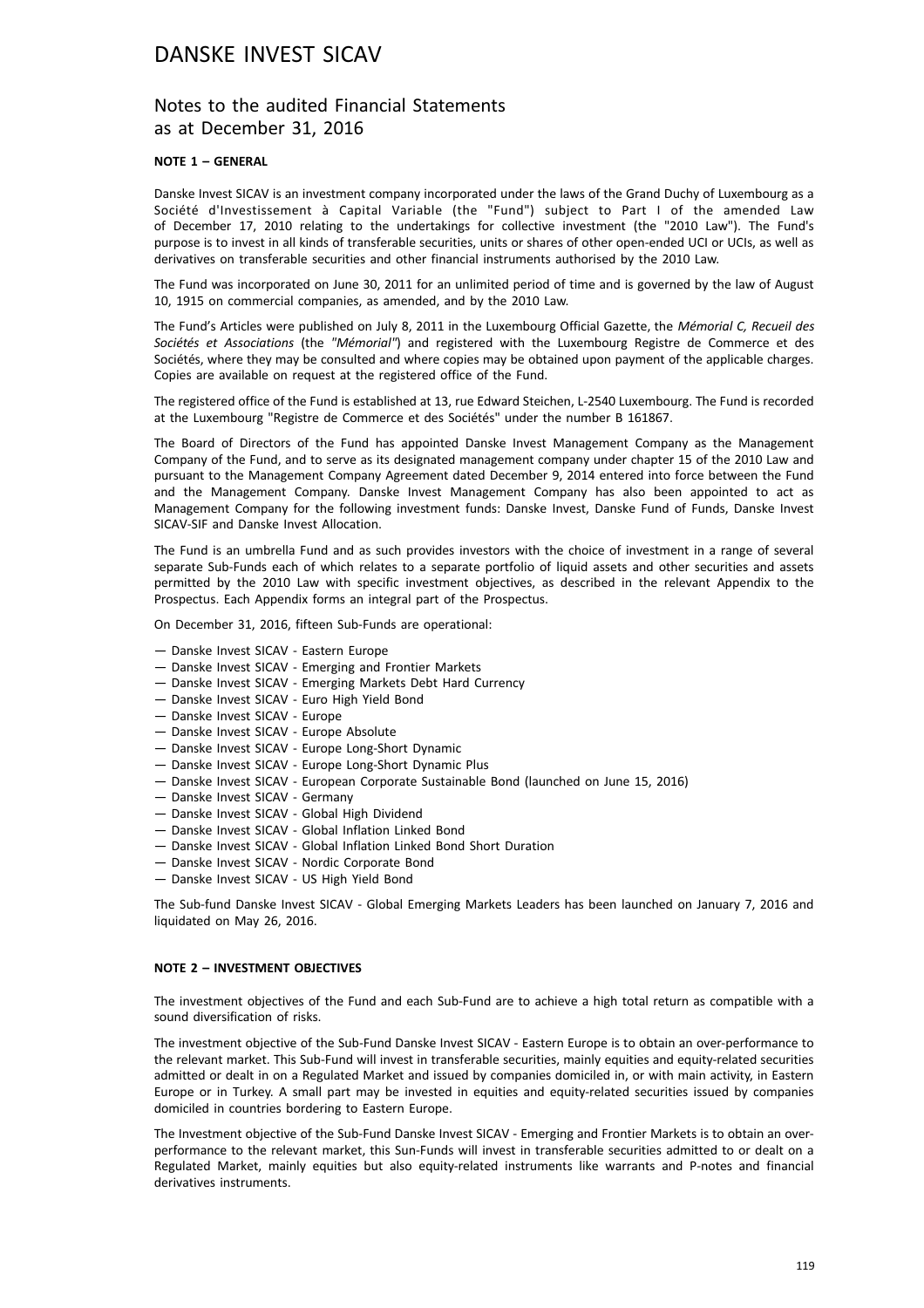### Notes to the audited Financial Statements as at December 31, 2016 (continued)

#### **NOTE 2 – INVESTMENT OBJECTIVES (continued)**

The Investment objective of the Sub-Fund Danske Invest SICAV - Emerging Markets Debt Hard Currency is to obtain an over-performance to the relevant market. This Sub-Fund will invest in transferable securities, in foreign bonds issued or guaranteed by governments or by companies in Emerging Market countries, admitted to or dealt in on a Regulated Market. The Sub-Fund may invest in bonds denominated in USD, EUR, GBP, CAD, CHF, JPY or in local currencies of the countries that are constituents of the Sub-Fund's benchmark, JP Morgan's EMBI Global Diversified Composite index.

The investment objective of the Sub-Fund Danske Invest SICAV - Euro High Yield Bond is to obtain an overperformance to the relevant market. This Sub-Fund will invest in transferable securities, mainly bonds, contingency bonds, convertible bonds and other debt instruments which are admitted to or dealt in on a Regulated Market and issued by companies located in any member state of the European Union or the OECD, or any other country of Western or Eastern Europe, Asia, Oceania, the American continents or Africa.

The investment objective of the Sub-Fund Danske Invest SICAV - Europe is to obtain an over-performance to the relevant market. This Sub-Fund will invest in transferable securities, mainly equities and equity-related securities admitted to or dealt in on a Regulated Market in Europe or in companies domiciled in, or with main activity in Europe but admitted to or dealt in on a Regulated Market outside Europe. A small part may be invested in securities, mainly equities and equity related securities, issued by companies domiciled in or traded on market places in countries in Eastern Europe or bordering to Eastern Europe (Azerbaijan, Georgia, Kazakhstan and Turkey).

The investment objective of the Sub-Fund Danske Invest SICAV - Europe Absolute is to generate absolute returns, investing in long and short positions in transferable securities, mainly equities and equity-related securities admitted to or dealt in on a Regulated Market and issued by companies domiciled in, or with main activity, in all countries of Europe. The investments will be made according to expected performance; sectors, countries and currencies may be overweighted or underweighted accordingly. The short positions will only be taken via financial derivative instruments. The investments in this Sub-Fund will be made using focused investment style.

The investment objective of the Sub-Fund Danske Invest SICAV - Europe Long-Short Dynamic is to generate absolute returns, investing in long and short positions in transferable securities, mainly equities and equity-related securities admitted to or dealt in on a Regulated Market in Europe or in companies domiciled in, or with main activity in Europe but admitted to or dealt in on a Regulated Market outside Europe. A small part may be invested in transferable securities, mainly equities and equity related securities, issued by companies domiciled in or traded on Regulated Markets in countries outside Europe. In this context Europe shall be defined as countries represented in the MSCI Europe index.

The investment objective of the Sub-Fund Danske Invest SICAV - Europe Long-Short Dynamic Plus is to generate absolute returns, investing in long and short positions in transferable securities, mainly equities and equity-related securities admitted to or dealt in on a Regulated Market in Europe or in companies domiciled in, or with main activity in Europe but admitted to or dealt in on a Regulated Market outside Europe. A small part may be invested in transferable securities, mainly equities and equity related securities, issued by companies domiciled in or traded on Regulated Markets in countries outside Europe. In this context Europe shall be defined as countries represented in the MSCI Europe index.

The investment objective of the Sub-Fund Danske Invest SICAV - European Corporate Sustainable Bond (launched on June 15, 2016) is to obtain an over-performance to the relevant market. This Sub-Fund is to invest in transferable securities, mainly corporate bonds and in a lesser portion other debt instruments, which are admitted to or dealt on a Regulated Market and issued by companies located in any Member State of the OECD, but mainly in Europe.

The investment objective of the Sub-Fund Danske Invest SICAV - Germany is to obtain an over-performance to the relevant market. This Sub-Fund will invest in transferable securities (mainly equities and equity-related securities) of companies domiciled in, or with their main activity in Germany and admitted to or dealt in on a Regulated Market.

The investment objective of the Sub-Fund Danske Invest SICAV - Global Emerging Markets Leaders (launched on January 7, 2016 and liquidated on May 26, 2016) is to obtain over-performance to the relevant market. This Sub-Fund will invest in transferable securities, mainly equities and equity-related securities like P-notes trading on the exchanges within, or companies domiciled in, or with main activity in Emerging Markets and admitted to or dealt in on a Regulated Market. Furthermore the Sub-Fund may invest in equities or equity-related securities defined as Emerging Markets by the index provider and with a focus on high quality companies that are leaders in their countries, industry or globally in terms of products, services and execution.

The Investment objective of the Sub-Fund Danske Invest SICAV - Global High Dividend is to obtain an overperformance to the relevant market. This Sub-Fund will invest in transferable securities, mainly equities and equityrelated securities admitted to or dealt in on a Regulated Market globally. The investments will be made in companies, which are expected to generate high levels of direct dividends. The companies chosen in this Sub-Fund will typically have been existing for a number of years and furthermore have a well established position in the relevant market for their product and/or services.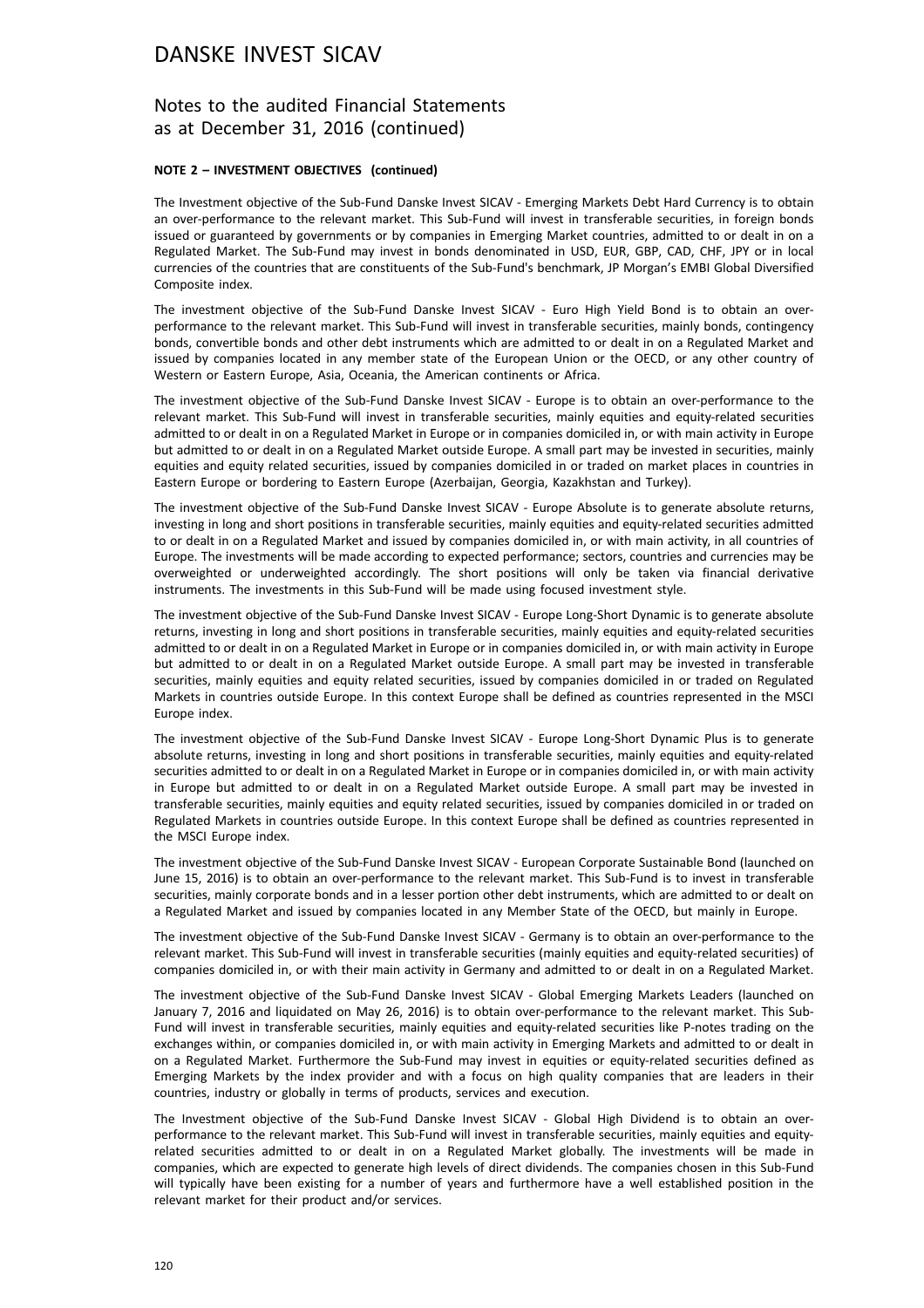### Notes to the audited Financial Statements as at December 31, 2016 (continued)

#### **NOTE 2 – INVESTMENT OBJECTIVES (continued)**

The investment objective of the Sub-Fund Danske Invest SICAV - Global Inflation Linked Bond is to obtain an overperformance to the relevant market. This Sub-Fund will invest in transferable securities, mainly in bonds and other debt instruments admitted to or dealt in on a Regulated Market and issued by an OECD country or guaranteed by an OECD country (Agencies) or OECD countries jointly (supranational) where the return is linked to inflation indices within the OECD. The Sub-Fund will invest in "investment grade" bonds, i.e. bonds with a rating of Baa3/BBB- or higher. Bonds, which the Sub-Fund has invested in and subsequently is downgraded to a rating category lower than Baa3/BBB- will be sold within 3 months after the downgrade date. Occasionally the Sub-Fund may also invest in money market instruments.

The investment objective of the Sub-Fund Danske Invest SICAV - Global Inflation Linked Bond Short Duration is to obtain an over-performance to the relevant market. This Sub-Fund will invest in transferable securities, mainly in bonds and other debt instruments admitted to or dealt in on a Regulated Market and issued by an OECD country or guaranteed by an OECD country or OECD countries jointly (supranational) where the return is linked to inflation indices within the OECD. The Sub-Fund will invest in "investment grade" bonds, i.e. bonds with a rating of Baa3/BBBor higher. Occasionally the Sub-Fund may also invest in money market instruments.

The investment objective of the Sub-Fund Danske Invest SICAV - Nordic Corporate Bond is to obtain an overperformance to the relevant market. This Sub-Fund will invest in transferable securities, mainly bonds, Convertible Bonds, Contingent Convertible Bonds and other debt instruments which are admitted to or dealt in on a Regulated Market and issued by companies located, or with its main business activity, in any Nordic country. On an ancillary basis, the Sub-Fund may invest in money market instruments. The Sub-Fund Invests mainly in corporate bonds, however may invest up to 25% of its assets in Covered Bonds issued by Nordic credit institutions. At least 75% of assets should be invested in bonds denominated in EUR , NOK, SEK or DKK. Investments in Convertible Bonds and Contingent Convertible Bonds should not exceed 20% of net asset value at any time. If converted to equities, these shall be sold within 3 months from the conversion date.

The Investment objective of the Sub-Fund Danske Invest SICAV - US High Yield Bond is to obtain an over-performance to the relevant market, this Sub-Fund will invest in transferable securities, mainly in government bonds issued by countries and corporate bonds issued by companies, all having credit rating below BBB - (Standard & Poor's and Fitch) or Baa3 (Moody's), admitted to or dealt in on a Regulated Market. The bonds shall be denominated in USD, however the Sub-Fund may invest 25% of its assets in bonds denominated in CAD, EUR (including the national Euroland currencies), GBP, CHF, SEK or NOK.

#### **NOTE 3 – SIGNIFICANT ACCOUNTING POLICIES**

The financial statements have been prepared in accordance with generally accepted accounting principles and laws and regulations in force in the Grand Duchy of Luxembourg applicable to undertakings for collective investment.

#### **a) Valuation of investments in portfolio**

(i) The value of any cash on hand or on deposit, bills and demand notes and accounts receivable, prepaid expenses, cash dividends and interest declared or accrued as aforesaid and not yet received is deemed to be the full amount thereof, unless in any case the same is unlikely to be paid or received in full, in which case the value thereof is arrived at after making such discount as may be considered appropriate in such case to reflect the true value thereof.

(ii) The value of assets which are listed or dealt in on any stock exchange is based on the last available price on the stock exchange which is normally the principal market for such assets.

(iii) The value of assets dealt in on any other Regulated Market is based on the last available price.

(iv) In the event that any assets are not listed or dealt in on any stock exchange or on any other Regulated Market, or if, with respect to assets listed or dealt in on any stock exchange, or other Regulated Market as aforesaid, the price as determined pursuant to sub-paragraph (ii) or (iii) is not representative of the fair market value of the relevant assets, the value of such assets will be based on the reasonably foreseeable sales price determined prudently and in good faith by the Board of Directors of the Fund.

(v) The liquidating value of option contracts not traded on exchanges or on other Regulated Markets shall mean their net liquidating value determined, pursuant to the policies established by the Board of Directors of the Fund, on a basis consistently applied for each different variety of contracts. The liquidating value of futures, forward or options contracts traded on exchanges or on other Regulated Markets shall be based upon the last available settlement prices of these contracts on exchanges and Regulated Markets on which the particular futures, forward or option contracts are traded by the Fund; provided that if a futures, forward or options contract could not be liquidated on the day with respect to which net assets are being determined, the basis for determining the liquidating value of such contract shall be such value as the Board of Directors of the Fund may deem fair and reasonable. Swaps will be valued at their market value established by reference to the applicable interest rates' curve.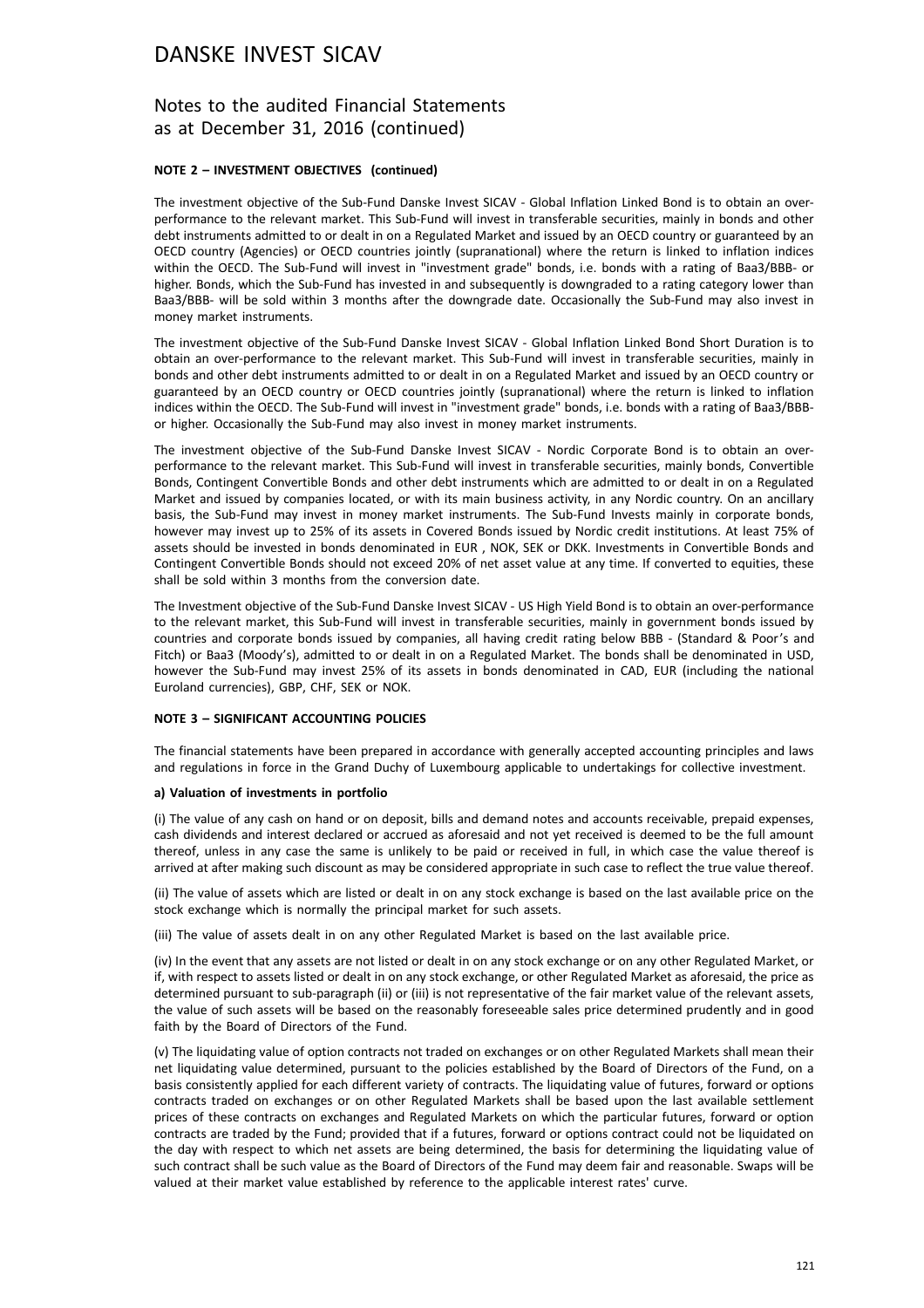### Notes to the audited Financial Statements as at December 31, 2016 (continued)

#### **NOTE 3 – SIGNIFICANT ACCOUNTING POLICIES (continued)**

(vi) Units or shares of open-ended UCIs will be valued at their last determined and available net asset value or, if such price is not representative of the fair market value of such assets, then the price shall be determined by the Board of Directors of the Fund on a fair and equitable basis.

(vii) The credit default swap positions and the contracts for differences are valued in accordance with valuation principles decided by the Board of Directors of the Fund on the basis of their Marked to Market price by using standard market practices.

(viii) All other securities and other assets will be valued at fair market value as determined in good faith pursuant to the procedures established by the Board of Directors of the Fund.

(ix) The Board of Directors of the Fund valued the following security GOWEX at zero based on the recommendation of the Investment Manager and in view of the fact that the company had gone into voluntary insolvency on July 6, 2014. The security is held in the Danske Invest SICAV - Europe Absolute Sub-Fund.

#### **b) Realised profit / (loss) on sale of securities**

Profit and loss on investment securities sold are computed on the basis of average cost.

#### **c) Foreign exchange conversion**

The net asset value of the Sub-Funds are expressed as follows:

All assets valued in a currency other than the base currency of the Sub-Fund are converted to the base currency at the exchange rates prevailing at December 30, 2016.

The exchange rates used as at December 30, 2016 for the Sub-Funds Danske Invest SICAV - Eastern Europe, Danske Invest SICAV - Emerging Markets Debt Hard Currency, Danske Invest SICAV - Euro High Yield Bond, Danske Invest SICAV - Europe, Danske Invest SICAV - Europe Absolute, Danske Invest SICAV - Europe Long-Short Dynamic, Danske Invest SICAV - Europe Long-Short Dynamic Plus, Danske Invest SICAV - Germany, Danske Invest SICAV - Global High Dividend, Danske Invest SICAV - Emerging and Frontier Markets, Danske Invest SICAV - Nordic Corporate Bond and Danske Invest SICAV - US High Yield Bond are as follows:

| 1            | AED        | =   | 0.258949 | EUR        |
|--------------|------------|-----|----------|------------|
| 1            | AUD        | $=$ | 0.686766 | EUR        |
| 1            | BRL        | $=$ | 0.292214 | EUR        |
| 1            | <b>BWP</b> | $=$ | 0.089210 | EUR        |
| 1            | CAD        | $=$ | 0.705069 | <b>EUR</b> |
| 1            | <b>CHF</b> | $=$ | 0.930639 | EUR        |
| 1            | <b>CLP</b> | $=$ | 0.001424 | EUR        |
| 1            | CZK        | $=$ | 0.036995 | EUR        |
| $\mathbf{1}$ | <b>DKK</b> | $=$ | 0.134535 | EUR        |
| 1            | EGP        | $=$ | 0.051409 | EUR        |
| 1            | GBP        | $=$ | 1.167673 | <b>EUR</b> |

\* See Note 1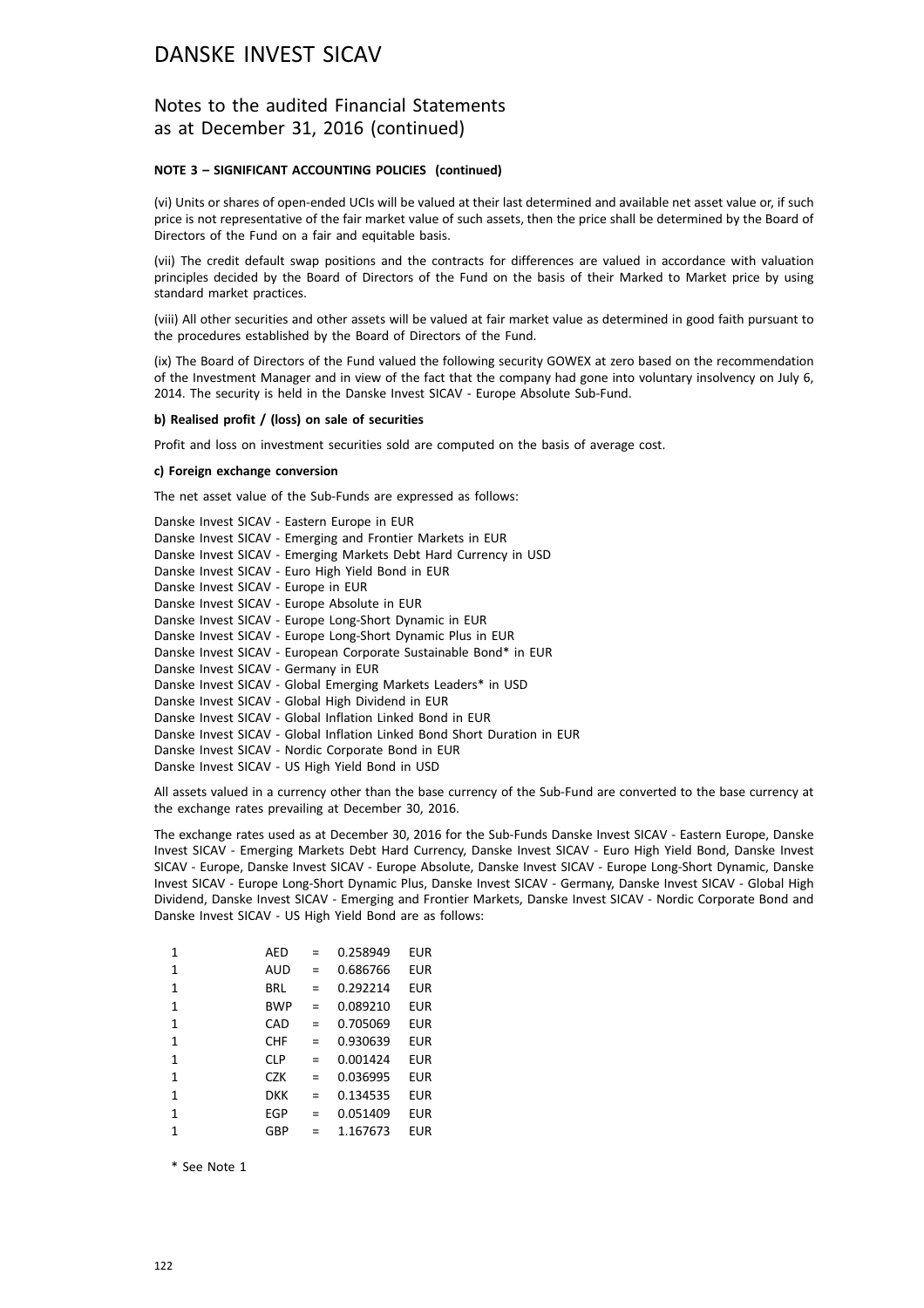### Notes to the audited Financial Statements as at December 31, 2016 (continued)

#### **NOTE 3 – SIGNIFICANT ACCOUNTING POLICIES (continued)**

| HKD        | =   | 0.122640 | <b>EUR</b> |
|------------|-----|----------|------------|
| HUF        | Ξ   | 0.003213 | <b>EUR</b> |
| idr        | Ξ   | 0.000071 | EUR        |
| INR        | $=$ | 0.013998 | <b>EUR</b> |
| KES        | =   | 0.009279 | EUR        |
| MAD        | Ξ   | 0.093792 | <b>EUR</b> |
| MUR        | $=$ | 0.026382 | <b>EUR</b> |
| MXN        | $=$ | 0.045917 | <b>EUR</b> |
| NGN        | Ξ   | 0.003020 | <b>EUR</b> |
| <b>NOK</b> | =   | 0.110082 | <b>EUR</b> |
| PHP        | =   | 0.019196 | <b>EUR</b> |
| <b>PKR</b> | =   | 0.009092 | EUR        |
| PLN        | Ξ   | 0.226409 | EUR        |
| <b>RON</b> | Ξ   | 0.220681 | EUR        |
| RSD        | =   | 0.008101 | EUR        |
| RUB        | $=$ | 0.015669 | <b>EUR</b> |
| <b>SEK</b> | Ξ   | 0.104473 | <b>EUR</b> |
| SGD        | Ξ   | 0.657382 | <b>EUR</b> |
| <b>THB</b> | =   | 0.026544 | <b>EUR</b> |
| <b>TRY</b> | =   | 0.269615 | <b>EUR</b> |
| <b>TWD</b> | Ξ   | 0.029404 | <b>EUR</b> |
| USD        | =   | 0.951068 | <b>EUR</b> |
| VND        | Ξ   | 0.000042 | <b>EUR</b> |
| ZAR        | Ξ   | 0.069758 | EUR        |
|            |     |          |            |

The exchange rates used as at December 30, 2016 for the Sub-Fund Danske Invest SICAV - European Corporate Sustainable Bond\*, Danske Invest SICAV - Global Inflation Linked Bond and Danske Invest SICAV - Global Inflation Linked Bond Short Duration are as follows:

| 1            | AUD        | = | 0.685355 | EUR        |
|--------------|------------|---|----------|------------|
| 1            | CAD        | = | 0.705941 | EUR        |
| 1            | <b>DKK</b> | = | 0.134518 | <b>EUR</b> |
| 1            | GBP        | = | 1.173649 | <b>EUR</b> |
| 1            | JPY        | = | 0.008118 | <b>EUR</b> |
| 1            | NOK        | = | 0.110084 | EUR        |
| $\mathbf{1}$ | <b>NZD</b> | = | 0.659242 | <b>EUR</b> |
| 1            | <b>SEK</b> | = | 0.104646 | <b>EUR</b> |
| 1            | USD        | = | 0.947867 | EUR        |

Income and expenses expressed in a currency other than the base currency of the Sub-Fund are converted at the applicable exchange rate prevailing at the transaction date.

#### **d) Cost of investment securities**

The acquisition cost of investment securities in each Sub-Fund expressed in currencies other than the currency of denomination is converted to the base currency at the exchange rates prevailing at the purchase date.

#### **e) Income/charges from investments**

Dividends are recognized as income on the date the securities are first quoted ex-dividend, to the extent information thereon is reasonably available to the Fund. Bank interest, interest on fixed income securities and interest on Contracts for difference are accrued for each net asset valuation.

#### **f) Forward foreign exchange contracts**

Profit and loss arising from un-matured forward foreign exchange contracts are determined on the basis of the applicable forward exchange rates at the valuation date, and are recorded in the combined statement of net assets. Realised profit or loss on forward foreign exchange contracts are recorded in the statement of operations and changes in net assets.

\* See Note 1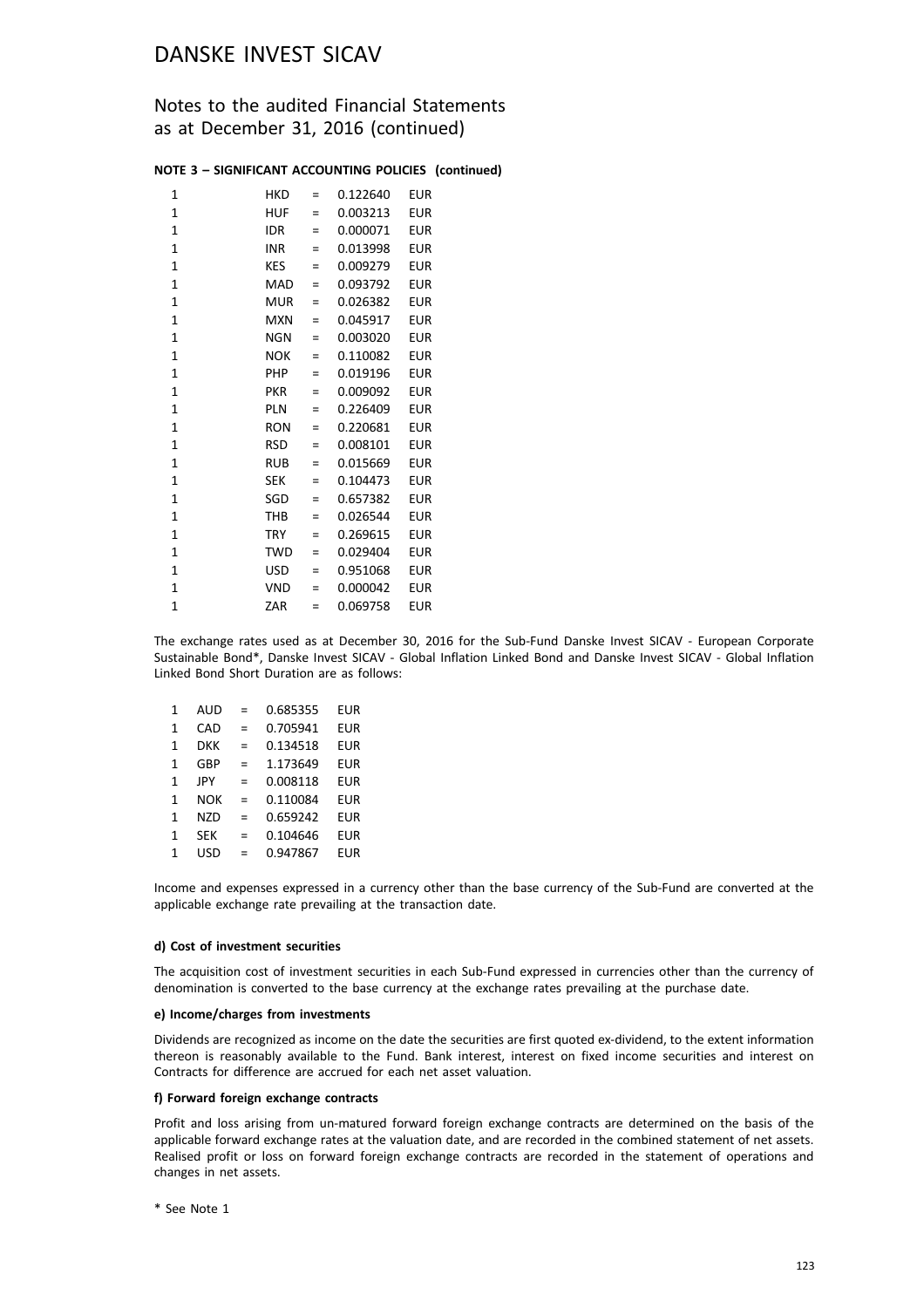### Notes to the audited Financial Statements as at December 31, 2016 (continued)

#### **NOTE 3 – SIGNIFICANT ACCOUNTING POLICIES (continued)**

#### **g) Formation expenses**

The costs and expenses incurred in connection with the formation of the Fund and the initial issue of Shares by the Fund, all legal and printing costs, certain launch expenses (including advertising costs) and preliminary expenses have been amortized over a five year period.

#### **h) Swing Pricing**

The investment manager needs to undertake transactions in order to maintain the desired asset allocation as a result of subscriptions or redemptions, which may generate additional costs for the fund and its shareholders. As a consequence, in order to protect the existing investors' interest, from these capital movements, when net capital movements exceed a threshold pre-defined by the Board of Directors of the SICAV, the valuation of the underlying securities is adjusted on a line by line basis to reflect these costs. This adjustment reflects the estimated tax and dealing costs that may be incurred by the fund as a result of these transactions, and the estimated bid-offer spread of the assets in which the fund invests. A periodical review is undertaken in order to verify the appropriateness of the swing factor being applied.

As at year end, no swing pricing was applied on any of the Sub-Funds.

#### **i) Realised loss on Contract For Difference ("CFD")**

Realised profit/loss on CFDs are computed on the basis of average cost, and recorded in the statement of operations and changes in net assets.

#### **j) Combined financial statements of the Fund**

The combined financial statements of the Fund are expressed in EUR. The combined statement of net assets equals the sum of the corresponding items in the financial statements of each Sub-Fund converted to EUR at the exchange rates prevailing at the closing date.

#### **NOTE 4 – MANAGEMENT FEES, MARKETING FEES AND PERFORMANCE FEES**

#### Management fees

The Management Company receives the management fee from the net assets of each class, payable quarterly in arrears.

#### Marketing fees

In addition the Fund pays the Management Company a marketing fee (the "Marketing Fee") amounting to a percentage of maximum 0.10% p.a. of the Net Asset Value determined in respect of each Sub-Fund and/or class in the relevant Sub-Fund's appendix of the Prospectus.

No marketing fees are applicable on Class I.

#### Performance fees

The Investment Manager is also entitled to receive a performance fee from the Sub-Funds Danske Invest SICAV - Europe Absolute, Danske Invest SICAV - Europe Long-Short Dynamic and Danske Invest SICAV - Europe Long-Short Dynamic Plus calculated, accrued and locked on each Valuation Day and paid annually in arrears on or after the last Valuation Day in each financial year. If a performance fee is payable in relation to a relevant Class, the performance fee shall be an amount equal to 20% of the Outperformance.

Between two successive calculation dates the Outperformance will be calculated for each relevant Class as the Net Asset Value per Share before additional performance fee accruals minus the higher of:

- The Net Asset Value per Share at the end of the immediately preceding Valuation Day, accrued with the Hurdle Rate (as defined below) and
- The High Water Mark Net Asset Value (as defined below) accrued with the Hurdle Rate (as defined below).

The Hurdle Rate is the Risk-free Rate on a pro rate temporis basis up to the relevant calculation date.

Risk-free Rate EUR: Defined as the European Central Bank's lending rate (the repo rate);

- Risk-free Rate NOK: Defined as Norges Bank's sight deposit rate (the repo rate);
- Risk-free Rate SEK: Defined as Sveriges Riksbank's lending rate (the repo rate);
- Risk-free Rate CHF: Defined as the Swiss Reference Rate Swiss Average Rate 1 W calculated by SIX Swiss Exchange;

Risk-free Rate USD: Defined as the US Federal Fund's Target Rate.

The High Water Mark Net Asset Value per Share is defined as the greater of:

– The Net Asset Value per Share of the relevant Class being the Subscription Price at which Shares of the Class was issued on the launch of the Sub Class; and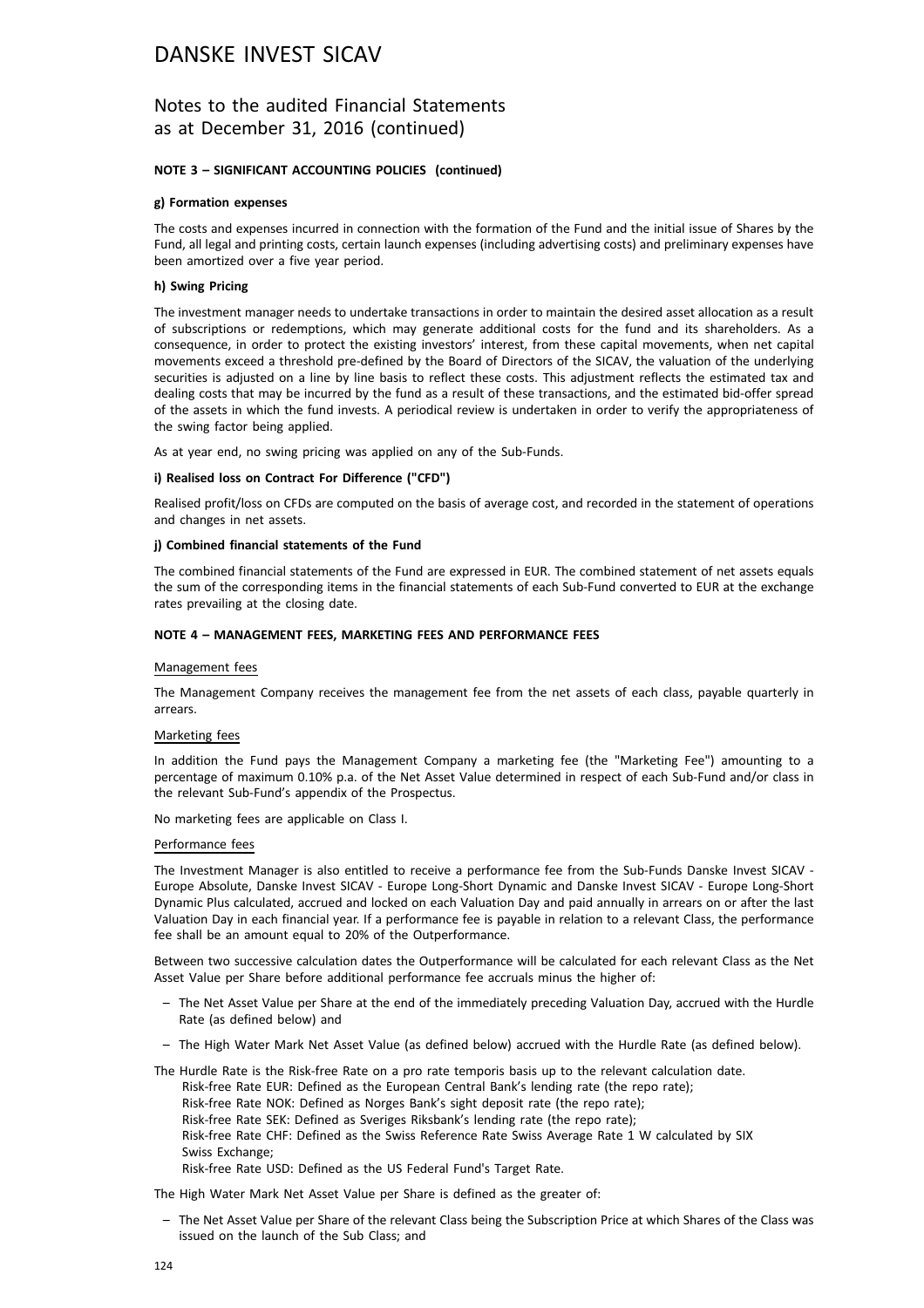### Notes to the audited Financial Statements as at December 31, 2016 (continued)

#### **NOTE 4 – MANAGEMENT FEES, MARKETING FEES AND PERFORMANCE FEES (continued)**

– The Net Asset Value per Share of the relevant Class at the end of the immediately preceding Valuation Day, on which a performance fee was charged.

Each time the Sub-Fund outperforms, the outperformance is locked in favour of the Investment Manager. Whenever a positive outperformance level, previously reached, is not achieved thereafter, a High Water Mark Net Asset Value per Share is memorised for the purpose of the performance fee calculation.

In case a performance fee has not been paid for a 3 year period, a reset will be done at the year end of the third year, in order to define the High Water Mark as the Net Asset Value per Share of the relevant Class at the end of the year.

Since the performance fees are calculated, accrued and locked on each valuation day and paid annually it is possible that the value of the Shares of Shareholders may reflect performance fees accrued during a part of a year even though they may incur overall losses during such year as a result of the time at which they subscribe or redeem Shares.

| <b>Sub Funds</b>                                    | <b>Management Fee</b><br>in per cent per<br>annum | <b>Marketing Fee</b><br>in per cent per<br>annum | <b>Performance Fee</b><br>in per cent per<br>annum |
|-----------------------------------------------------|---------------------------------------------------|--------------------------------------------------|----------------------------------------------------|
| Eastern Europe - Class A                            | 1.70%                                             | 0.10%                                            | N/A                                                |
| Eastern Europe - Class I                            | 0.90%                                             | 0.00%                                            | N/A                                                |
| Emerging and Frontier Markets - Class A             | 1.80%                                             | 0.10%                                            | N/A                                                |
| Emerging and Frontier Markets - Class A-dkk d       | 1.80%                                             | 0.10%                                            | N/A                                                |
| Emerging and Frontier Markets - Class A-nok         | 1.80%                                             | 0.10%                                            | N/A                                                |
| Emerging and Frontier Markets - Class A-sek         | 1.80%                                             | 0.10%                                            | N/A                                                |
| Emerging and Frontier Markets - Class I             | 1.50%                                             | 0.00%                                            | N/A                                                |
| Emerging Markets Debt Hard Currency - Class A       | 1.20%                                             | 0.10%                                            | N/A                                                |
| Emerging Markets Debt Hard Currency - Class I       | 0.60%                                             | 0.00%                                            | N/A                                                |
| Emerging Markets Debt Hard Currency - Class I-eur h | 0.60%                                             | 0.00%                                            | N/A                                                |
| Euro High Yield Bond - Class A                      | 1.00%                                             | 0.10%                                            | N/A                                                |
| Euro High Yield Bond - Class A d                    | 1.00%                                             | 0.10%                                            | N/A                                                |
| Euro High Yield Bond - Class A-sek h                | 1.00%                                             | 0.10%                                            | N/A                                                |
| Euro High Yield Bond - Class I                      | 0.45%                                             | 0.00%                                            | N/A                                                |
| Euro High Yield Bond - Class Y                      | 1.00%                                             | 0.10%                                            | N/A                                                |
| Europe - Class A                                    | 1.50%                                             | 0.10%                                            | N/A                                                |
| Europe - Class I                                    | 0.90%                                             | 0.00%                                            | N/A                                                |
| Europe Absolute - Class A p                         | 1.40%                                             | 0.10%                                            | 20% of the                                         |
| Europe Absolute - Class A-sek hp                    | 1.40%                                             | 0.10%                                            | Outperformance as<br>described in the              |
| Europe Absolute - Class I p                         | 0.90%                                             | 0.00%                                            | Prospectus                                         |
| Europe Long-Short Dynamic - Class A dp              | 1.40%                                             | 0.10%                                            |                                                    |
| Europe Long-Short Dynamic - Class A p               | 1.40%                                             | 0.10%                                            | 20% of the<br>Outperformance as                    |
| Europe Long-Short Dynamic - Class A-nok h           | 1.40%                                             | 0.10%                                            | described in the                                   |
| Europe Long-Short Dynamic - Class A-sek hp          | 1.40%                                             | 0.10%                                            | Prospectus                                         |
| Europe Long-Short Dynamic - Class I p               | 0.90%                                             | $0.00\%$                                         |                                                    |
| Europe Long-Short Dynamic - Class I-chf hp          | 0.90%                                             | 0.00%                                            |                                                    |
| Europe Long-Short Dynamic - Class I-usd hp          | 0.90%                                             | 0.00%                                            |                                                    |
| Europe Long-Short Dynamic Plus - Class A p          | 1.55%                                             | 0.10%                                            |                                                    |
| Europe Long-Short Dynamic Plus - Class A-sek h      | 1.55%                                             | 0.10%                                            |                                                    |
| Europe Long-Short Dynamic Plus - Class I p          | 0.99%                                             | 0.00%                                            |                                                    |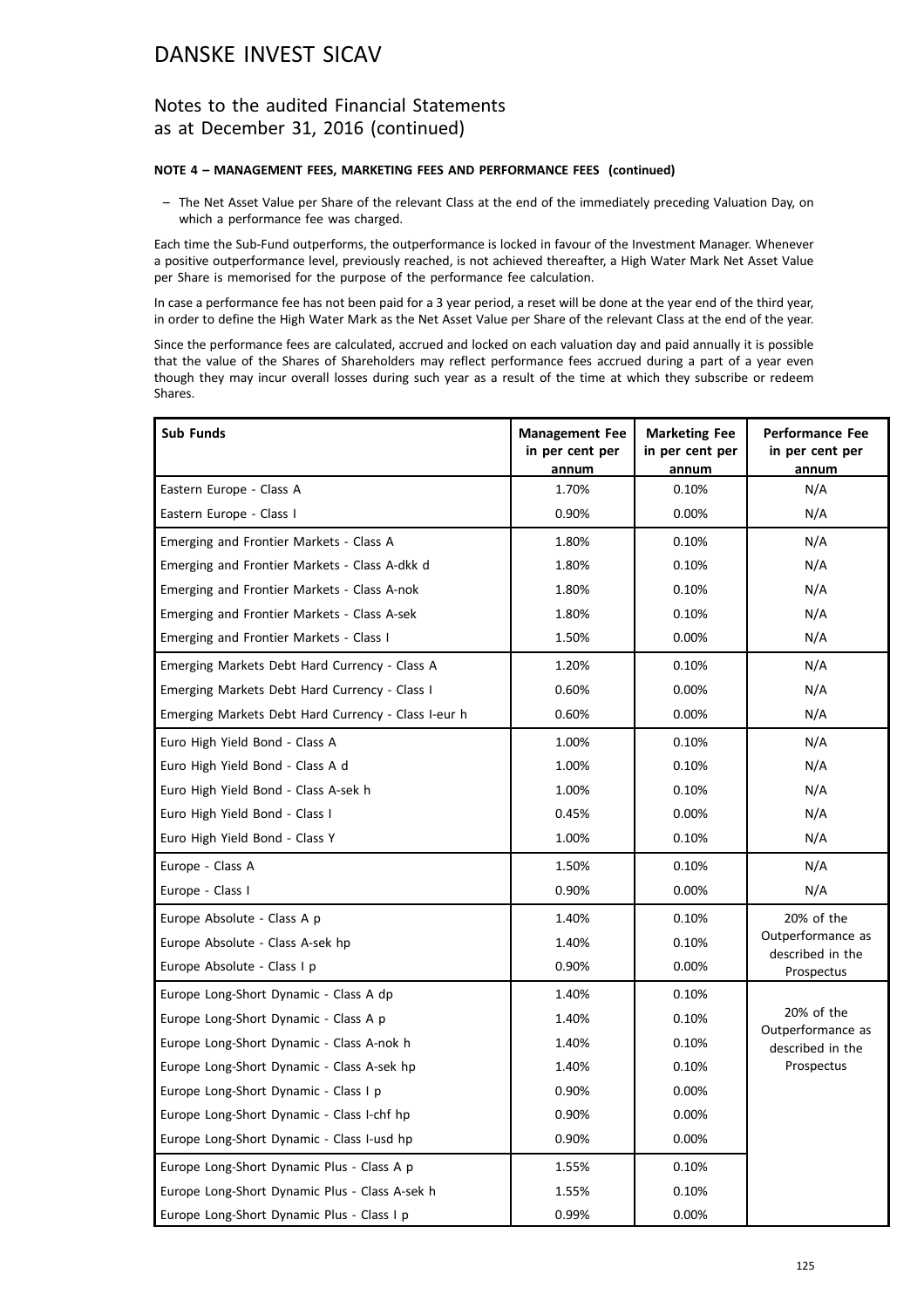### Notes to the audited Financial Statements as at December 31, 2016 (continued)

### **NOTE 4 – MANAGEMENT FEES, MARKETING FEES AND PERFORMANCE FEES (continued)**

| <b>Sub Funds</b>                                        | <b>Management Fee</b><br>in per cent per<br>annum | <b>Marketing Fee</b><br>in per cent per<br>annum | <b>Performance Fee</b><br>in per cent per<br>annum |
|---------------------------------------------------------|---------------------------------------------------|--------------------------------------------------|----------------------------------------------------|
| European Corporate Sustainable Bond* - Class A-sek      | 0.80%                                             | 0.10%                                            | N/A                                                |
| European Corporate Sustainable Bond* - Class I          | 0.40%                                             | 0.00%                                            | N/A                                                |
| European Corporate Sustainable Bond* - Class A          | 0.80%                                             | 0.10%                                            | N/A                                                |
| European Corporate Sustainable Bond* - Class A d        | 0.80%                                             | 0.10%                                            | N/A                                                |
| European Corporate Sustainable Bond* - Class I-nok      | 0.40%                                             | NIL                                              | N/A                                                |
| Germany - Class A                                       | 1.40%                                             | 0.10%                                            | N/A                                                |
| Germany - Class A-nok                                   | 1.40%                                             | 0.10%                                            | N/A                                                |
| Germany - Class A-sek                                   | 1.40%                                             | 0.10%                                            | N/A                                                |
| Germany - Class I                                       | 0.90%                                             | 0.00%                                            | N/A                                                |
| Global Emerging Markets Leaders* - Class A              | 1.70%                                             | 0.10%                                            | N/A                                                |
| Global Emerging Markets Leaders* - Class I              | 0.90%                                             | $0.00\%$                                         | N/A                                                |
| Global High Dividend - Class A                          | 1.60%                                             | 0.10%                                            | N/A                                                |
| Global High Dividend - Class A-nok                      | 1.60%                                             | 0.10%                                            | N/A                                                |
| Global High Dividend - Class A-nok d                    | 1.60%                                             | 0.10%                                            | N/A                                                |
| Global High Dividend - Class A-sek                      | 1.60%                                             | 0.10%                                            | N/A                                                |
| Global High Dividend - Class A-sek d                    | 1.60%                                             | 0.10%                                            | N/A                                                |
| Global High Dividend - Class I                          | 0.90%                                             | $0.00\%$                                         | N/A                                                |
| Global Inflation Linked Bond - Class A                  | 0.80%                                             | 0.10%                                            | N/A                                                |
| Global Inflation Linked Bond - Class A d                | 0.80%                                             | 0.10%                                            | N/A                                                |
| Global Inflation Linked Bond - Class A-sek h            | 0.80%                                             | 0.10%                                            | N/A                                                |
| Global Inflation Linked Bond - Class I                  | 0.50%                                             | $0.00\%$                                         | N/A                                                |
| Global Inflation Linked Bond - Class Y                  | 0.80%                                             | 0.10%                                            | N/A                                                |
| Global Inflation Linked Bond Short Duration - Class A   | 0.80%                                             | 0.10%                                            | N/A                                                |
| Global Inflation Linked Bond Short Duration - Class A d | 0.80%                                             | 0.10%                                            | N/A                                                |
| Global Inflation Linked Bond Short Duration - Class I   | 0.50%                                             | 0.00%                                            | N/A                                                |
| Nordic Corporate Bond - Class A                         | 0.80%                                             | $0.10\%$                                         | N/A                                                |
| Nordic Corporate Bond - Class A d                       | 0.80%                                             | 0.10%                                            | N/A                                                |
| Nordic Corporate Bond - Class A-sek d h                 | 0.80%                                             | 0.10%                                            | N/A                                                |
| Nordic Corporate Bond - Class I                         | 0.40%                                             | 0.00%                                            | N/A                                                |
| US High Yield Bond - Class A-eur h                      | 1.30%                                             | 0.10%                                            | N/A                                                |
| US High Yield Bond - Class I                            | 0.60%                                             | 0.00%                                            | N/A                                                |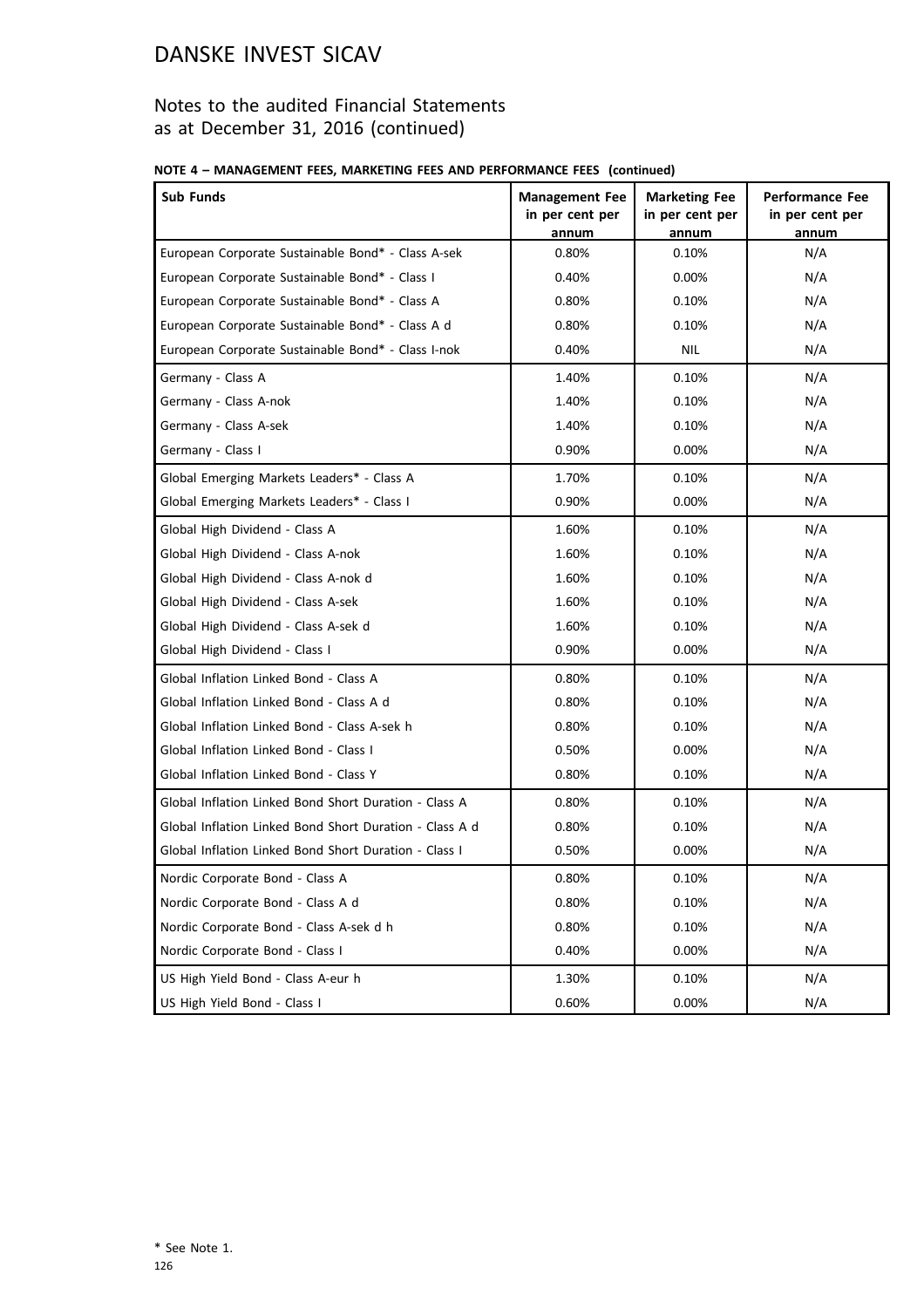### Notes to the audited Financial Statements as at December 31, 2016 (continued)

#### **NOTE 5 – DEPOSITARY FEES AND OPERATING AND ADMINISTRATIVE EXPENSES**

The Fund pays the Management Company operating and administrative expenses (the "Operating and Administrative Expenses") amounting to a percentage of maximum 0.40% p.a. of the Net Asset Value as determined in respect of each Sub-Fund and/or Class. The Operating and Administrative Expenses are fixed, and the actual annual rates applied on December 31, 2016 are as follows:

#### **Sub Funds Operating and**

|                                                     | <b>Administrative</b> |
|-----------------------------------------------------|-----------------------|
|                                                     | <b>Expenses</b>       |
| Eastern Europe - Class A                            | 0.30%                 |
| Eastern Europe - Class I                            | 0.30%                 |
| Emerging and Frontier Markets - Class A             | 0.35%                 |
| Emerging and Frontier Markets - Class A-dkk d       | 0.35%                 |
| Emerging and Frontier Markets - Class A-nok         | 0.35%                 |
| Emerging and Frontier Markets - Class A-sek         | 0.35%                 |
| Emerging and Frontier Markets - Class I             | 0.35%                 |
| Emerging Markets Debt Hard Currency - Class A       | 0.15%                 |
| Emerging Markets Debt Hard Currency - Class I       | 0.15%                 |
| Emerging Markets Debt Hard Currency - Class I-eur h | 0.15%                 |
| Euro High Yield Bond - Class A                      | 0.12%                 |
| Euro High Yield Bond - Class A d                    | 0.12%                 |
| Euro High Yield Bond - Class A-sek h                | 0.12%                 |
| Euro High Yield Bond - Class I                      | 0.12%                 |
| Euro High Yield Bond - Class Y                      | 0.12%                 |
| Europe - Class A                                    | 0.12%                 |
| Europe - Class I                                    | 0.12%                 |
| Europe Absolute - Class A p                         | 0.25%                 |
| Europe Absolute - Class A-sek hp                    | 0.25%                 |
| Europe Absolute - Class I p                         | 0.25%                 |
| Europe Long-Short Dynamic - Class A dp              | 0.25%                 |
| Europe Long-Short Dynamic - Class A p               | 0.25%                 |
| Europe Long-Short Dynamic - Class A-nok h           | 0.25%                 |
| Europe Long-Short Dynamic - Class A-sek hp          | 0.25%                 |
| Europe Long-Short Dynamic - Class I p               | 0.25%                 |
| Europe Long-Short Dynamic - Class I chf hp          | 0.25%                 |
| Europe Long-Short Dynamic - Class I usd hp          | 0.25%                 |
| Europe Long-Short Dynamic Plus - Class A p          | 0.30%                 |
| Europe Long-Short Dynamic Plus - Class A-sek h      | 0.30%                 |
| Europe Long-Short Dynamic Plus - Class I p          | 0.30%                 |
| European Corporate Sustainable Bond* - Class A-sek  | 0.15%                 |
| European Corporate Sustainable Bond* - Class A      | 0.15%                 |
| European Corporate Sustainable Bond* - Class A d    | 0.15%                 |
| European Corporate Sustainable Bond* - Class I      | 0.15%                 |
| European Corporate Sustainable Bond* - Class I-nok  | 0.15%                 |
| Germany - Class A                                   | 0.15%                 |
| Germany - Class A-nok                               | 0.15%                 |
| Germany - Class A-sek                               | 0.15%                 |
| Germany - Class I                                   | 0.15%                 |
| Global Emerging Markets Leaders* - Class A          | 0.25%                 |
| Global Emerging Markets Leaders* - Class I          | 0.25%                 |
| Global High Dividend - Class A                      | 0.12%                 |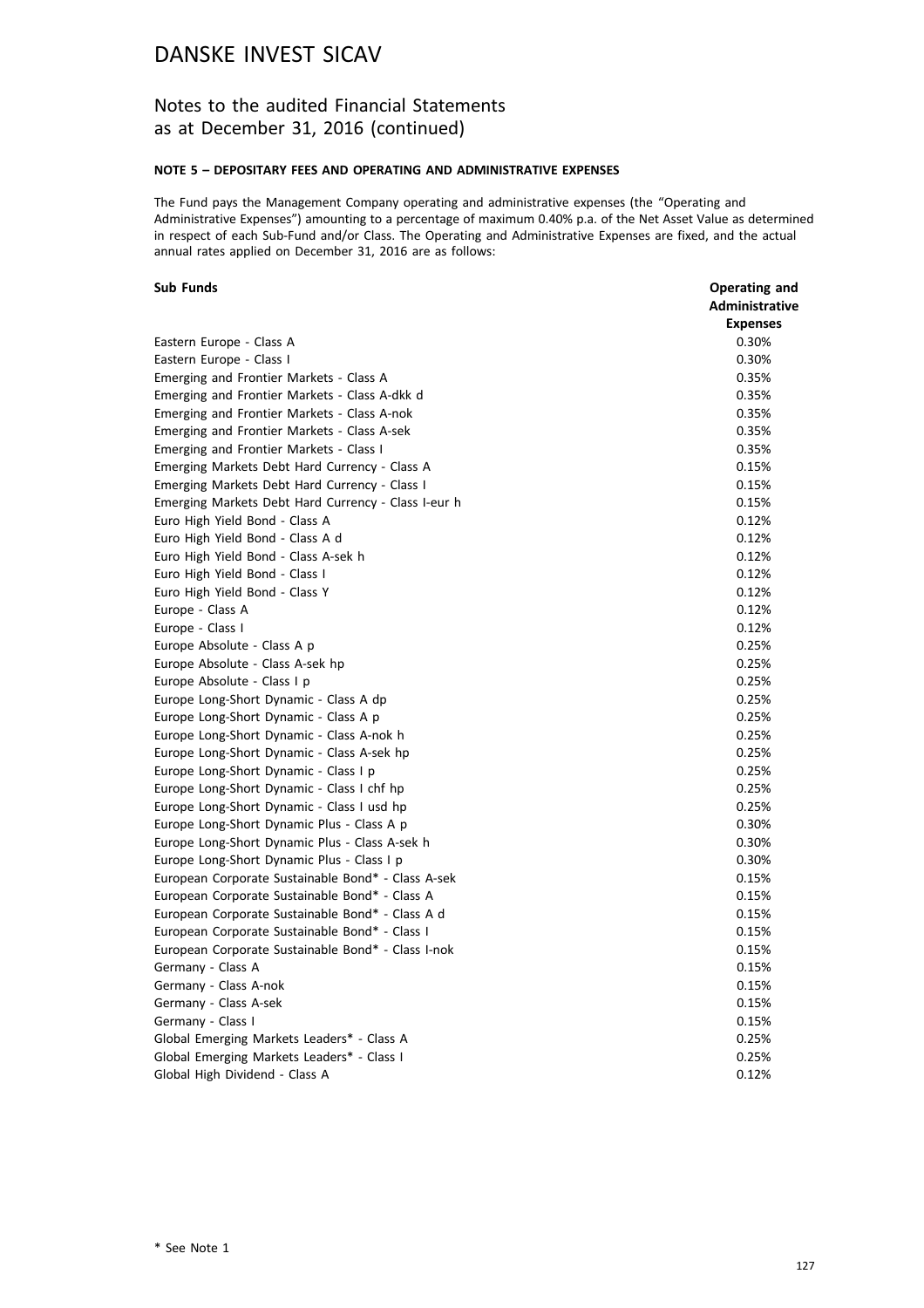### Notes to the audited Financial Statements as at December 31, 2016 (continued)

#### **NOTE 5 – DEPOSITARY FEES AND OPERATING AND ADMINISTRATIVE EXPENSES (continued)**

| <b>Sub Funds</b>                                        | Operating and         |
|---------------------------------------------------------|-----------------------|
|                                                         | <b>Administrative</b> |
|                                                         | <b>Expenses</b>       |
| Global High Dividend - Class A-nok                      | 0.12%                 |
| Global High Dividend - Class A-nok d                    | 0.12%                 |
| Global High Dividend - Class A-sek                      | 0.12%                 |
| Global High Dividend - Class A-sek d                    | 0.12%                 |
| Global High Dividend - Class I                          | 0.12%                 |
| Global Inflation Linked Bond - Class A                  | 0.12%                 |
| Global Inflation Linked Bond - Class A d                | 0.12%                 |
| Global Inflation Linked Bond - Class A-sek h            | 0.12%                 |
| Global Inflation Linked Bond - Class I                  | 0.12%                 |
| Global Inflation Linked Bond - Class Y                  | 0.12%                 |
| Global Inflation Linked Bond Short Duration - Class A   | 0.12%                 |
| Global Inflation Linked Bond Short Duration - Class A d | 0.12%                 |
| Global Inflation Linked Bond Short Duration - Class I   | 0.12%                 |
| Nordic Corporate Bond - Class A                         | 0.15%                 |
| Nordic Corporate Bond - Class A d                       | 0.15%                 |
| Nordic Corporate Bond - Class A-sek                     | 0.15%                 |
| Nordic Corporate Bond - Class I                         | 0.15%                 |
| US High Yield Bond - Class A-eur h                      | 0.15%                 |
| US High Yield Bond - Class I                            | 0.15%                 |

This means that the Management Company shall bear the excess in actual expenses to any Operating and Administrative Expenses charged to the Sub-Fund and/or Class. On the other hand the Management Company is entitled to retain any amount of the Operating and Administrative Expenses charged to the Sub-Fund and/or Class, which exceeds the actual related expenses incurred by the respective Sub-Fund and/or Class.

The Operating and Administrative Expenses covers the administration and safe-keeping of assets and in addition other ongoing operating and administrative expenses as follows:

- Remuneration of the Depositary and its transaction charges and such part of any fees or charges of a local correspondent as may exceed the Depositary's remuneration; remuneration of the Central Administration; remuneration of the Registrar Agent; remuneration of the Principal Paying Agent and of any paying agent. The fees and reasonable out-of-pocket expenses incurred by the Board of Directors of the Fund (no fees are paid to the Directors who are also employed by the directors or employees of the Danske Bank group) as well as auditors' fees and expenses;
- A fund servicing fee, remaining part of the Operating and Administrative Expenses after deduction of the expenses detailed under the section above, paid to the Management Company for administrative and related services including but limited to:
	- . the cost of ordinary legal advice received by the Management Company, the Depositary, the Central Administration Agent or the Registrar Agent when acting in the interest of the Shareholders;
	- . the costs of printing, preparing, translating and distributing financial reports, KIIDs, and Prospectus;
	- . any fees of registration of the Sub-Funds in different jurisdictions including fees due to the supervisory authorities in such countries;
	- . the cost of publishing the Offer Price and Redemption Price and any notices to Shareholders;
	- . other customary administration and publication expenses arising from the Fund's operations;
	- risk and compliance monitoring support;
	- . operational support relating to securities lending;
	- . the costs and expenses incurred in connection with the formation of the Fund and the initial issue of Shares by the Fund.

In case a portion of the above mentioned fees of the Service Providers is paid directly from the assets of the Sub-Fund and/or Class, the Operating and Administrative Expenses due to the Management Company is reduced accordingly. The Operating and Administrative Expenses do not include the following fees and expenses, which are payable by the Fund:

1) brokerage fees and commissions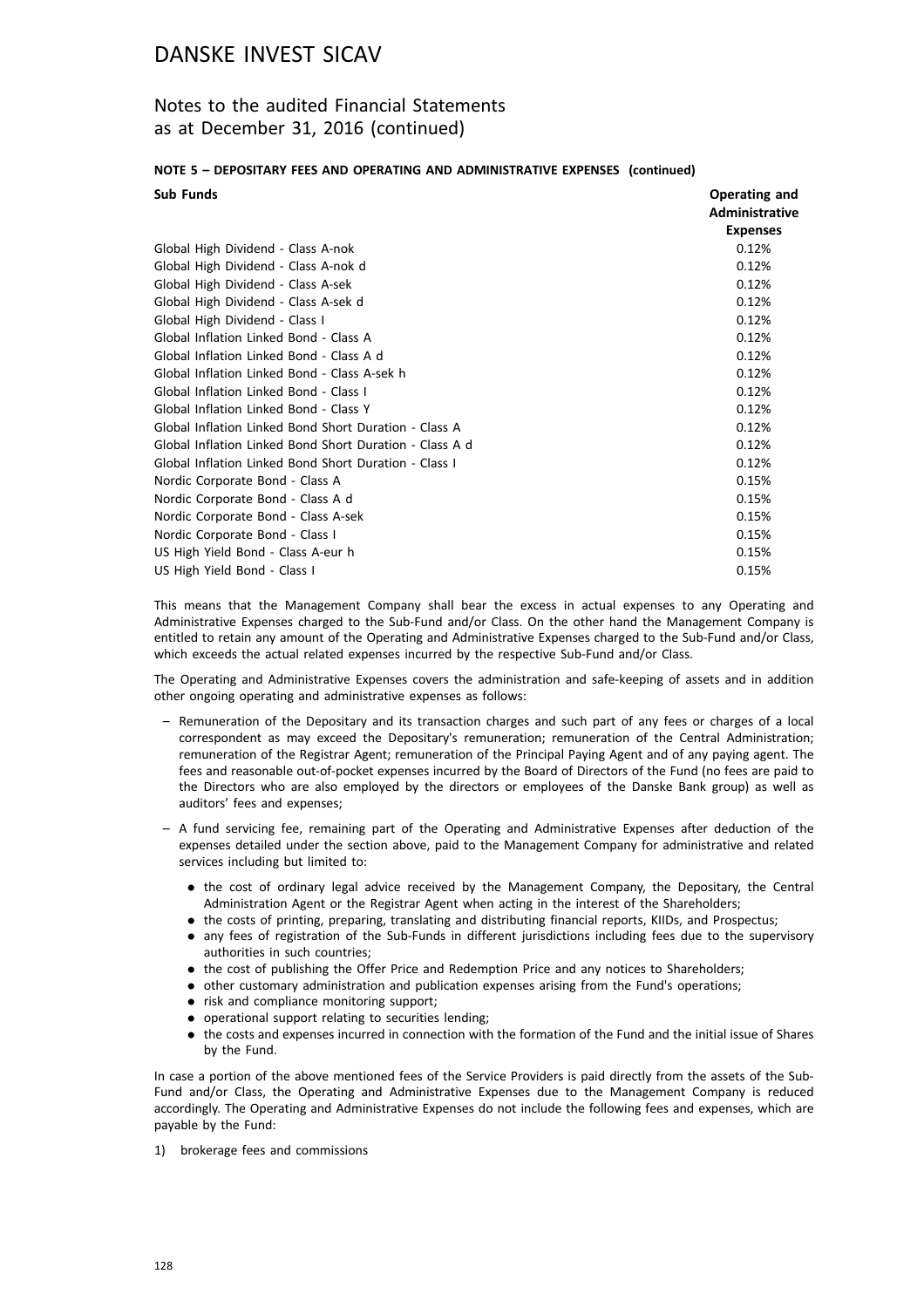### Notes to the audited Financial Statements as at December 31, 2016 (continued)

#### **NOTE 5 – DEPOSITARY FEES AND OPERATING AND ADMINISTRATIVE EXPENSES (continued)**

- 2) interest and bank charges or other transaction related expenses such as taxes payable in relation to the transaction
- 3) extraordinary expenses such as litigation expenses and any tax, levy duty or similar charge and any unforeseen charges imposed on the Sub-Fund or its assets that would not be considered as ordinary expenses
- 4) the payment of the Luxembourg subscription tax ("taxe d'abonnement") as described in note 6 to the Financial **Statements**

The above mentioned fees are calculated on each Valuation Day on the net assets of the relevant Sub-Fund and/or class and are paid quarterly in arrears.

#### **NOTE 6 – SUBSCRIPTION TAX**

Under current law and practice, the Fund is liable, to an annual subscription tax of 0.05% (except those Sub-Funds or Share Classes, which may benefit from the lower rate of 0.01% as more fully described in article 174 of the 2010 Laws. No such tax is due on the portion of assets of the Fund invested in other Luxembourg UCITS or UCIs (if any) provided that such assets have already been subject to the subscription tax. This tax is payable quarterly and calculated on the basis of the Fund's net assets at the end of the relevant quarter.

#### **NOTE 7 – SECUIRITIES LENDING AND COLLATERIZED SECURITIES**

The Fund had entered into fully collateralized securities lending agreements through high quality financial institutions.

On December 31, 2016, the overall value of the collaterized securities amounted by the Sub-Funds to:

|                                               | Currency   | Market Value of<br>Securities Lent | Collateral<br>Market Value | Net Revenue |
|-----------------------------------------------|------------|------------------------------------|----------------------------|-------------|
| Danske Invest SICAV - Eastern Europe          | <b>EUR</b> |                                    |                            | 63          |
| Danske Invest SICAV - Emerging and Frontier   |            |                                    |                            |             |
| Markets                                       | <b>EUR</b> | 1,130,596                          | 1,187,183                  | 4,077       |
| Danske Invest SICAV - Emerging Markets Debt   |            |                                    |                            |             |
| Hard Currency                                 | <b>USD</b> | 349,438                            | 356,427                    | 592         |
| Danske Invest SICAV - Euro High Yield Bond    | <b>EUR</b> | 22,402,030                         | 22,850,072                 | 76,454      |
| Danske Invest SICAV - Europe                  | <b>EUR</b> | 9,336,361                          | 9,803,289                  | 33,210      |
| Danske Invest SICAV - Europe Absolute         | <b>EUR</b> | 59,459,360                         | 62,432,406                 | 537,670     |
| Danske Invest SICAV - Europe Long-Short       |            |                                    |                            |             |
| Dynamic                                       | <b>EUR</b> | 85,672,633                         | 89,956,379                 | 431,755     |
| Danske Invest SICAV - Europe Long-Short       |            |                                    |                            |             |
| Dynamic Plus                                  | <b>EUR</b> | 4,257,154                          | 4,470,027                  | 20,556      |
| Danske Invest SICAV - Germany                 | <b>EUR</b> | 1,243,030                          | 1,305,205                  | 6,265       |
| Danske Invest SICAV - Global Emerging         |            |                                    |                            |             |
| Markets Leaders*                              | <b>USD</b> |                                    |                            | 232         |
| Danske Invest SICAV - Global High Dividend    | <b>EUR</b> | 281,293                            | 295,359                    | 1,983       |
| Danske Invest SICAV - Global Inflation Linked |            |                                    |                            |             |
| Bond                                          | <b>EUR</b> | 255,495                            | 260,609                    | 79          |
| Danske Invest SICAV - Global Inflation Linked |            |                                    |                            |             |
| <b>Bond Short Duration</b>                    | <b>EUR</b> |                                    |                            | 40          |
| Danske Invest SICAV - Nordic Corporate Bond   | <b>EUR</b> | 6,566,441                          | 6,697,771                  | 37,466      |
| Danske Invest SICAV - US High Yield Bond      | <b>USD</b> |                                    |                            | 3,767       |

The transaction revenue amounts are included under the heading Income on Securities Lending in the Statement of Operations and Changes in Net Assets.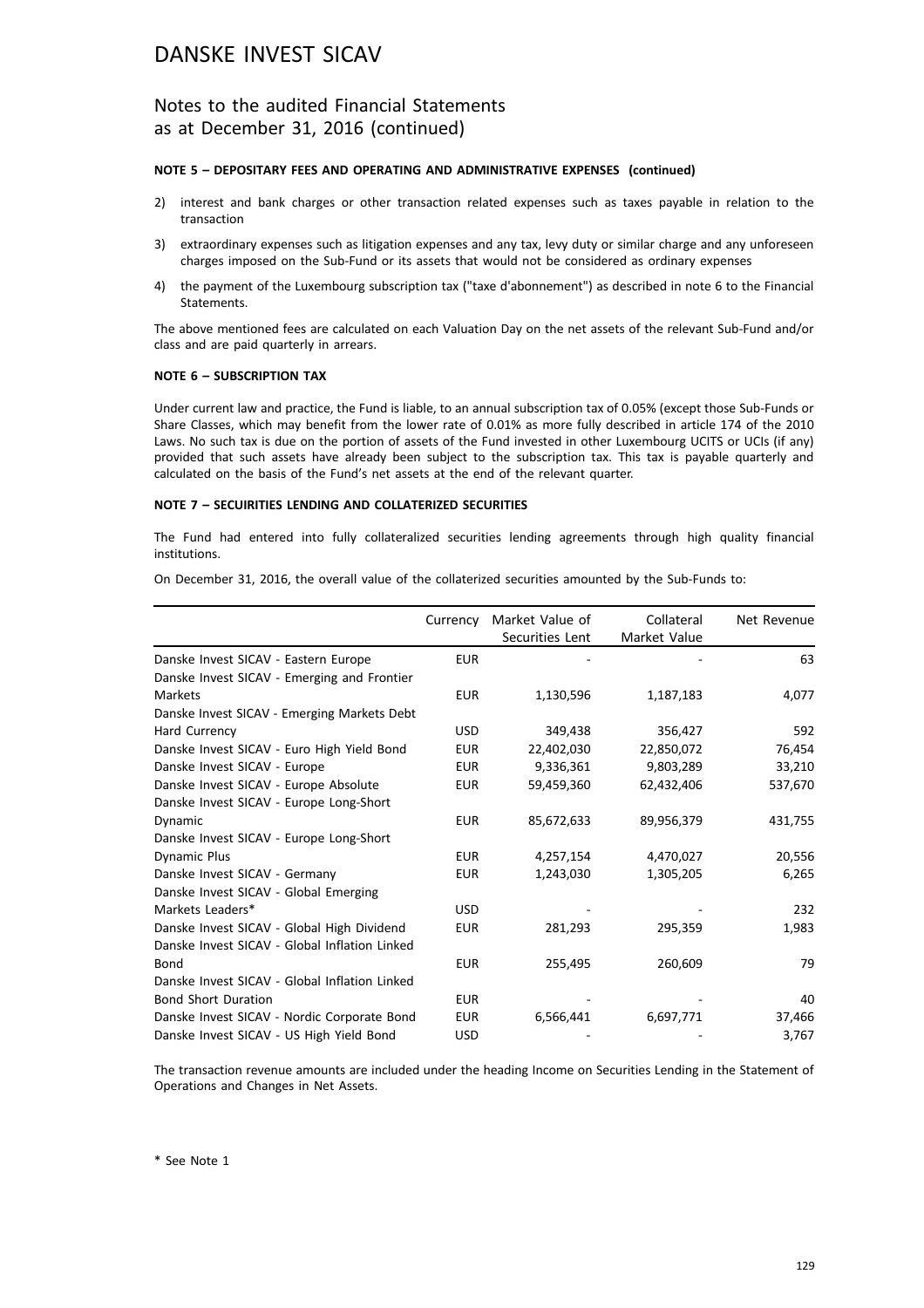### Notes to the audited Financial Statements as at December 31, 2016 (continued)

#### **NOTE 7 – SECUIRITIES LENDING AND COLLATERIZED SECURITIES (continued)**

The counterparties linked to the Securities Lending program are:

- BARCLAYS CAPITAL SECURITIES LTD
- BMO NESBITT BURNS INC
- BNP PARIBAS ARBITRAGE
- BNP PARIBAS PRIME BROKERAGE INT LT
- BNP PARIBAS SECURITIES SERVICES\_SC
- CITIGROUP GLOBAL MARKETS LIMITED
- COMMERZBANK AKTIENGESELLSCHAFT
- CREDIT SUISSE SECURITIES EUR LTD
- DEUTSCHE BANK AG
- GOLDMAN SACHS INTERNATIONAL
- HSBC BANK PLC
- ING BANK N.V.
- JP MORGAN SECURITIES PLC
- MERRILL LYNCH INTERNATIONAL
- MORGAN STANLEY & CO. INTL PLC
- NATIXIS
- NOMURA INTERNATIONAL PLC
- RBC DOMINION SECURITIES INC
- SKANDINAVISKA ENSKILDA BKN AB PUBL
- SOCIETE GENERALE
- THE BANK OF NOVA SCOTIA
- THE ROYAL BANK OF SCOTLAND PLC
- UBS AG
- UNICREDIT BANK AG

#### **Collateral Agreement in place until April 14, 2016**

Collateral received is composed of Securities issued or guaranteed by high rated member states of the OECD or by their local authorities or by their supranational institutions.

#### **Collateral Agreement updated as per April 15, 2016**

| <b>Asset Category</b>             | <b>Asset Sub-Category</b>                                                                                                                                                                                                                                                                              | Acceptable<br><b>Jurisdictions</b>                                                              |
|-----------------------------------|--------------------------------------------------------------------------------------------------------------------------------------------------------------------------------------------------------------------------------------------------------------------------------------------------------|-------------------------------------------------------------------------------------------------|
| Fixed Income<br><b>Securities</b> | Securities issued by the sovereign government<br>Securities issued by sovereign government agencies<br>Securities issued or guaranteed by provincial/state governments<br>Corporate bonds with an issuer rating of A- or higher*<br>Bank obligations with a short term issuer rating of A-1 or higher. | Member states of<br>the OECD rated A- or<br>higher                                              |
|                                   | Securities issued by supranational organisations rated AAA or higher                                                                                                                                                                                                                                   | N/A                                                                                             |
|                                   |                                                                                                                                                                                                                                                                                                        |                                                                                                 |
| Equities &                        | Equities listed or traded on the Main Index**                                                                                                                                                                                                                                                          | Canada, USA,                                                                                    |
| Equivalents                       | American Depository Receipts, Global Depository Receipts, or<br>convertible securities which are unconditionally convertible into<br>equities listed or traded on the Main Index                                                                                                                       | Australia, Hong<br>Kong, Japan,<br>Singapore, Austria,                                          |
|                                   | Exchange traded funds which are 100% physically backed and which<br>track the Main Index                                                                                                                                                                                                               | Belgium, France,<br>Germany, Italy,<br>Netherlands, Spain,<br>Sweden, Switzerland,<br>or the UK |

\* For any Acceptable Collateral that is required to have an issuer rating: ratings are based on the S&P equivalent but if more than one ratings agency has issued rating and the ratings are not equivalent to each other, then the second lowest of such ratings will apply.

\*\* Main index means the main index of an Acceptable Jurisdiction

The breakdown of the Securities Lending revenue is as follows:

77% of the revenue is allocated to the relevant Sub-Fund 23% of the revenue is allocated to RBC Investor Services Bank Toronto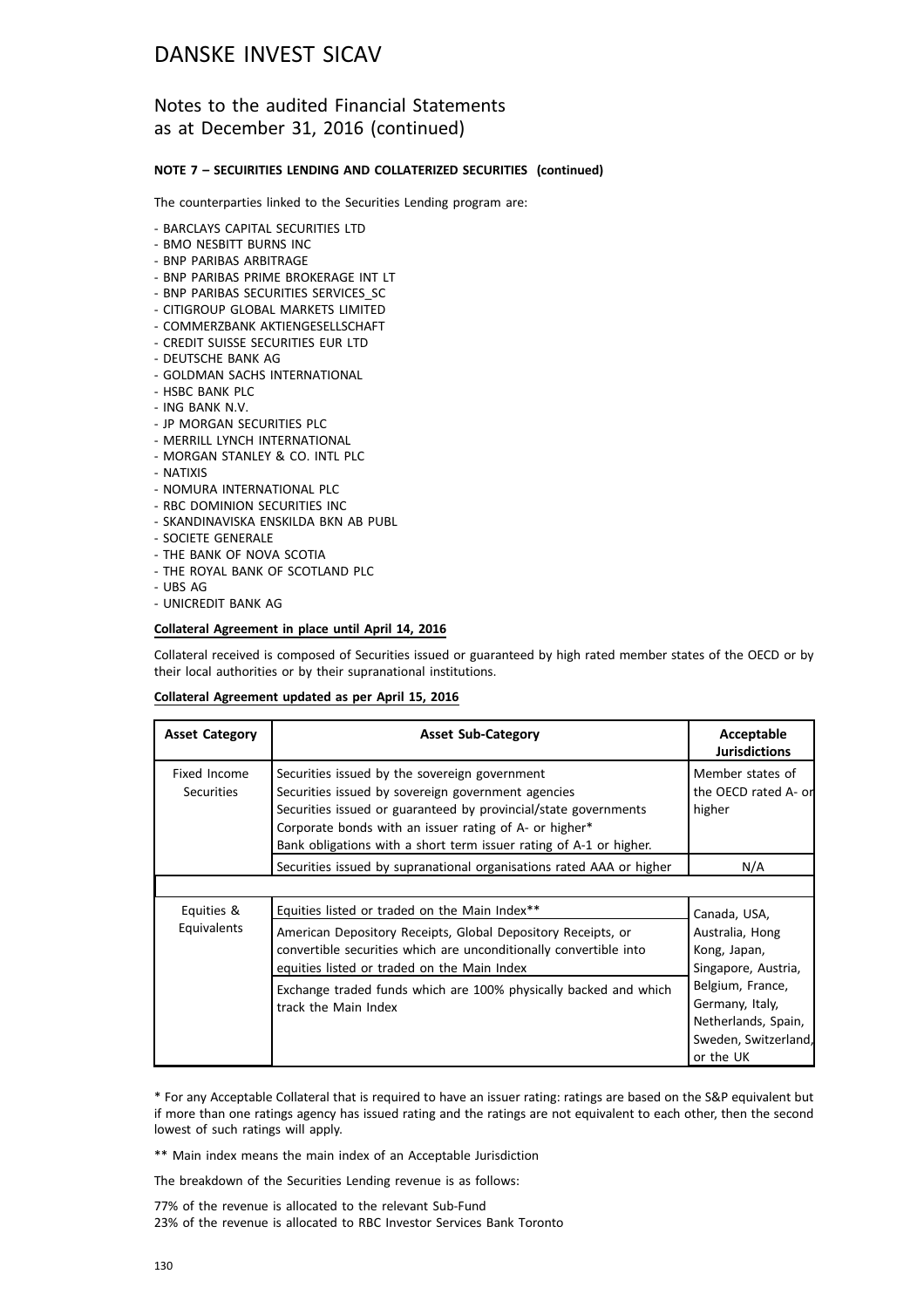### Notes to the audited Financial Statements as at December 31, 2016 (continued)

### **NOTE 8 – FORWARD FOREIGN EXCHANGE CONTRACTS**

The following forward foreign exchange contracts were conducted with the counterparties : Danske Bank Copenhagen and RBC IS Bank Luxembourg.

As at December 31, 2016, the following forward foreign exchange contracts were outstanding:

**Danske Invest SICAV - Emerging Markets Debt Hard Currency**

|            |           |            |           |            |            | Unrealised  |
|------------|-----------|------------|-----------|------------|------------|-------------|
|            |           |            |           |            |            | gain/(loss) |
|            | Purchase  |            | Sale      | Maturity   |            | (USD)       |
| <b>EUR</b> | 1,500,000 | <b>USD</b> | 1,609,943 | 11/01/2017 | <b>USD</b> | (32, 150)   |
| <b>USD</b> | 1,165,680 | <b>EUR</b> | 1,040,000 | 11/01/2017 | <b>USD</b> | 71,716      |
|            |           |            |           |            |            | 39,566      |

#### **Danske Invest SICAV - Euro High Yield Bond**

|            | Purchase  |            | Sale       | Maturity   |            | Unrealised<br>gain/(loss)<br>(EUR) |
|------------|-----------|------------|------------|------------|------------|------------------------------------|
| <b>EUR</b> | 1,261,084 | <b>SEK</b> | 12,131,790 | 11/01/2017 | <b>EUR</b> | (6, 491)                           |
| <b>EUR</b> | 9,521,221 | <b>USD</b> | 10,686,000 | 11/01/2017 | <b>EUR</b> | (638, 157)                         |
| <b>EUR</b> | 2,578,086 | <b>GBP</b> | 2,305,000  | 11/01/2017 | <b>EUR</b> | (112, 833)                         |
| <b>GBP</b> | 585,000   | <b>EUR</b> | 655,195    | 11/01/2017 | <b>EUR</b> | 27,743                             |
| <b>SEK</b> | 2,271,176 | <b>EUR</b> | 234,182    | 11/01/2017 | <b>EUR</b> | 3,119                              |
| <b>USD</b> | 2,443,000 | <b>EUR</b> | 2,234,219  | 11/01/2017 | <b>EUR</b> | 88,330                             |
|            |           |            |            |            |            | (638, 289)                         |

#### **Danske Invest SICAV - Europe Absolute**

| Unrealised<br>gain/(loss)<br>(EUR) |            | Maturity   | Sale       |            | Purchase    |            |
|------------------------------------|------------|------------|------------|------------|-------------|------------|
| (11,066)                           | EUR        | 11/01/2017 | 5,272,297  | <b>SEK</b> | 539,802     | <b>EUR</b> |
| 169,195                            | <b>EUR</b> | 11/01/2017 | 27,468,214 | <b>EUR</b> | 264,513,905 | <b>SEK</b> |
| 158,129                            |            |            |            |            |             |            |

#### **Danske Invest SICAV - Europe Long-Short Dynamic**

| Unrealised<br>gain/(loss)<br>(EUR) |            | Maturity   | Sale          |            | Purchase      |            |
|------------------------------------|------------|------------|---------------|------------|---------------|------------|
| (11)                               | <b>EUR</b> | 02/01/2017 | 298,974       | <b>SEK</b> | 31,224        | <b>EUR</b> |
|                                    |            |            |               |            |               |            |
| 165                                | <b>EUR</b> | 02/01/2017 | 463,419       | <b>EUR</b> | 4,437,326     | <b>SEK</b> |
| (116)                              | <b>EUR</b> | 11/01/2017 | 18,731        | <b>EUR</b> | 20,000        | <b>CHF</b> |
| (126,990)                          | <b>EUR</b> | 11/01/2017 | 2,386,000     | <b>GBP</b> | 19,760,108    | <b>DKK</b> |
| (7,628)                            | <b>EUR</b> | 11/01/2017 | 4,079,000     | <b>CHF</b> | 28,162,782    | <b>DKK</b> |
| (29, 857)                          | <b>EUR</b> | 11/01/2017 | 16,024,000    | <b>SEK</b> | 12,222,450    | <b>DKK</b> |
| (2,384,765)                        | <b>EUR</b> | 11/01/2017 | 76,843,000    | <b>GBP</b> | 87,323,508    | <b>EUR</b> |
| (349)                              | <b>EUR</b> | 11/01/2017 | 5,793,000     | <b>NOK</b> | 637,133       | <b>EUR</b> |
| (181, 174)                         | <b>EUR</b> | 11/01/2017 | 16,420,000    | <b>CHF</b> | 15,102,005    | <b>EUR</b> |
| (2,006,413)                        | <b>EUR</b> | 11/01/2017 | 1,173,844,098 | SEK        | 120,641,027   | <b>EUR</b> |
| (156, 400)                         | <b>EUR</b> | 11/01/2017 | 17,981,659    | <b>EUR</b> | 15,269,000    | <b>GBP</b> |
| (2,998)                            | <b>EUR</b> | 11/01/2017 | 671,732       | <b>EUR</b> | 6,077,000     | <b>NOK</b> |
| 844,038                            | <b>EUR</b> | 11/01/2017 | 137,364,206   | <b>EUR</b> | 1,322,772,444 | <b>SEK</b> |
| (217)                              | <b>EUR</b> | 11/01/2017 | 19,232        | <b>EUR</b> | 20,000        | <b>USD</b> |
|                                    |            |            |               |            |               |            |

(4,052,715)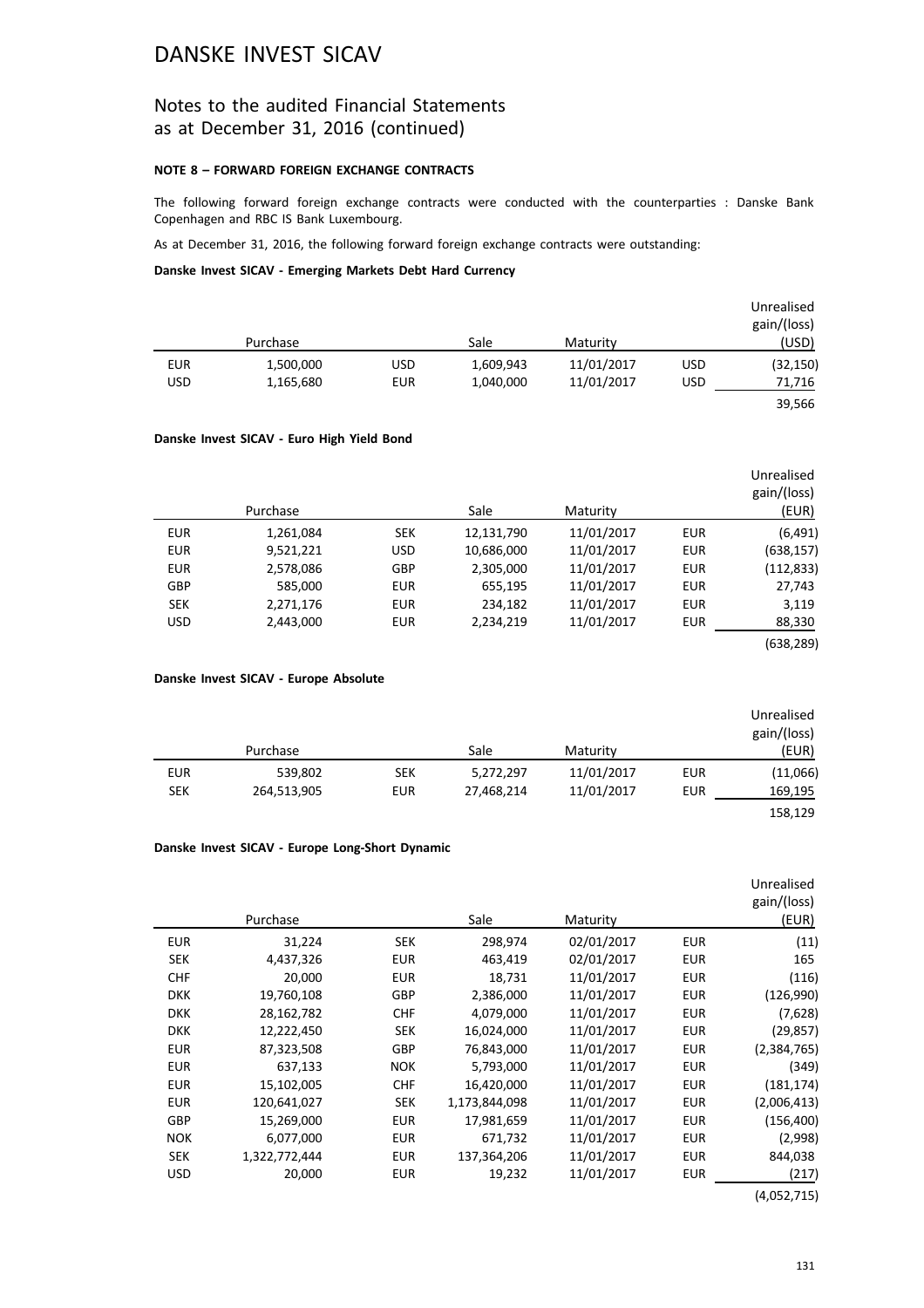### Notes to the audited Financial Statements as at December 31, 2016 (continued)

#### **NOTE 8 – FORWARD FOREIGN EXCHANGE CONTRACTS (continued)**

#### **Danske Invest SICAV - Europe Long-Short Dynamic Plus**

|            | Purchase   |            | Sale       | Maturity   |            | Unrealised<br>gain/(loss)<br>(EUR) |
|------------|------------|------------|------------|------------|------------|------------------------------------|
| <b>CHF</b> | 1,331,000  | <b>EUR</b> | 1,236,616  | 11/01/2017 | <b>EUR</b> | 2,236                              |
| <b>DKK</b> | 6,746,900  | GBP        | 811.000    | 11/01/2017 | <b>EUR</b> | (39,066)                           |
| <b>DKK</b> | 4,679,232  | <b>CHF</b> | 684,000    | 11/01/2017 | <b>EUR</b> | (7, 108)                           |
| <b>DKK</b> | 1,131,963  | <b>SEK</b> | 1,476,000  | 11/01/2017 | <b>EUR</b> | (1,925)                            |
| <b>EUR</b> | 222        | <b>NOK</b> | 2,000      | 11/01/2017 | <b>EUR</b> | 2                                  |
| <b>EUR</b> | 39,405     | <b>DKK</b> | 293,000    | 11/01/2017 | <b>EUR</b> | (15)                               |
| <b>EUR</b> | 9,176,294  | <b>GBP</b> | 8,018,000  | 11/01/2017 | <b>EUR</b> | (184,088)                          |
| <b>EUR</b> | 2,422,251  | <b>CHF</b> | 2,628,000  | 11/01/2017 | <b>EUR</b> | (23, 803)                          |
| <b>EUR</b> | 9,097,617  | <b>SEK</b> | 87,914,000 | 11/01/2017 | <b>EUR</b> | (87,960)                           |
| <b>GBP</b> | 2,722,000  | <b>EUR</b> | 3,166,305  | 11/01/2017 | <b>EUR</b> | 11,399                             |
| <b>NOK</b> | 1,000      | <b>EUR</b> | 111        | 11/01/2017 | <b>EUR</b> | (1)                                |
| <b>SEK</b> | 9,000      | GBP        | 771        | 11/01/2017 | <b>EUR</b> | 40                                 |
| <b>SEK</b> | 21,168,650 | <b>EUR</b> | 2,169,027  | 11/01/2017 | <b>EUR</b> | 42,752                             |
|            |            |            |            |            |            | (287, 537)                         |

#### **Danske Invest SICAV - European Corporate Sustainable Bond\***

|            | Purchase    |            | Sale        | Maturity   |            | Unrealised<br>gain/(loss)<br>(EUR) |
|------------|-------------|------------|-------------|------------|------------|------------------------------------|
| <b>DKK</b> | 3,000       | <b>EUR</b> | 403         | 11/01/2017 | <b>EUR</b> |                                    |
| <b>EUR</b> | 2,647,474   | <b>USD</b> | 2,974,000   | 11/01/2017 | <b>EUR</b> | (170, 480)                         |
| <b>EUR</b> | 3,428,652   | <b>NOK</b> | 31,014,000  | 11/01/2017 | <b>EUR</b> | 15,698                             |
| <b>EUR</b> | 538         | <b>DKK</b> | 4.000       | 11/01/2017 | <b>EUR</b> |                                    |
| <b>EUR</b> | 11,224,790  | <b>SEK</b> | 108,204,004 | 11/01/2017 | <b>EUR</b> | (98, 982)                          |
| <b>NOK</b> | 56,501,000  | <b>EUR</b> | 6,249,324   | 11/01/2017 | <b>EUR</b> | (31, 628)                          |
| <b>SEK</b> | 487,066,257 | <b>EUR</b> | 50,636,651  | 11/01/2017 | <b>EUR</b> | 335,854                            |
|            |             |            |             |            |            | 50,462                             |

### **Danske Invest SICAV - Global Inflation Linked Bond**

|            | Purchase  |            | Sale       | Maturity   |            | Unrealised<br>gain/(loss)<br>(EUR) |
|------------|-----------|------------|------------|------------|------------|------------------------------------|
| AUD        | 170,000   | <b>USD</b> | 127,107    | 05/01/2017 | <b>EUR</b> | (3,987)                            |
| <b>AUD</b> | 2,000     | <b>EUR</b> | 1,413      | 05/01/2017 | <b>EUR</b> | (43)                               |
| <b>CAD</b> | 321,409   | <b>USD</b> | 243,732    | 05/01/2017 | <b>EUR</b> | (4, 122)                           |
| CAD        | 231,000   | <b>EUR</b> | 162,819    | 05/01/2017 | <b>EUR</b> | 228                                |
| <b>EUR</b> | 19,360    | <b>DKK</b> | 144,000    | 05/01/2017 | <b>EUR</b> | (10)                               |
| <b>EUR</b> | 210,779   | <b>AUD</b> | 301,000    | 05/01/2017 | <b>EUR</b> | 4,557                              |
| <b>EUR</b> | 306       | <b>SEK</b> | 3,000      | 05/01/2017 | <b>EUR</b> | (8)                                |
| <b>EUR</b> | 579,788   | CAD        | 834,000    | 05/01/2017 | <b>EUR</b> | (8,878)                            |
| <b>EUR</b> | 53,108    | <b>NZD</b> | 80,000     | 05/01/2017 | <b>EUR</b> | 398                                |
| <b>EUR</b> | 468,260   | <b>JPY</b> | 55,855,000 | 05/01/2017 | <b>EUR</b> | 14,827                             |
| EUR        | 5,468,064 | <b>USD</b> | 5,835,000  | 05/01/2017 | <b>EUR</b> | (61, 716)                          |
| <b>EUR</b> | 3,471,769 | <b>GBP</b> | 2,961,000  | 05/01/2017 | <b>EUR</b> | (3,041)                            |
| GBP        | 46,000    | CAD        | 77,942     | 05/01/2017 | <b>EUR</b> | (1,032)                            |
| <b>GBP</b> | 346,608   | <b>EUR</b> | 413,011    | 05/01/2017 | <b>EUR</b> | (6, 259)                           |
| <b>SEK</b> | 105,000   | <b>EUR</b> | 10,723     | 05/01/2017 | <b>EUR</b> | 265                                |
| <b>USD</b> | 682,544   | <b>EUR</b> | 648,424    | 05/01/2017 | <b>EUR</b> | (1, 584)                           |
|            |           |            |            |            |            | (70, 405)                          |

\* See Note 1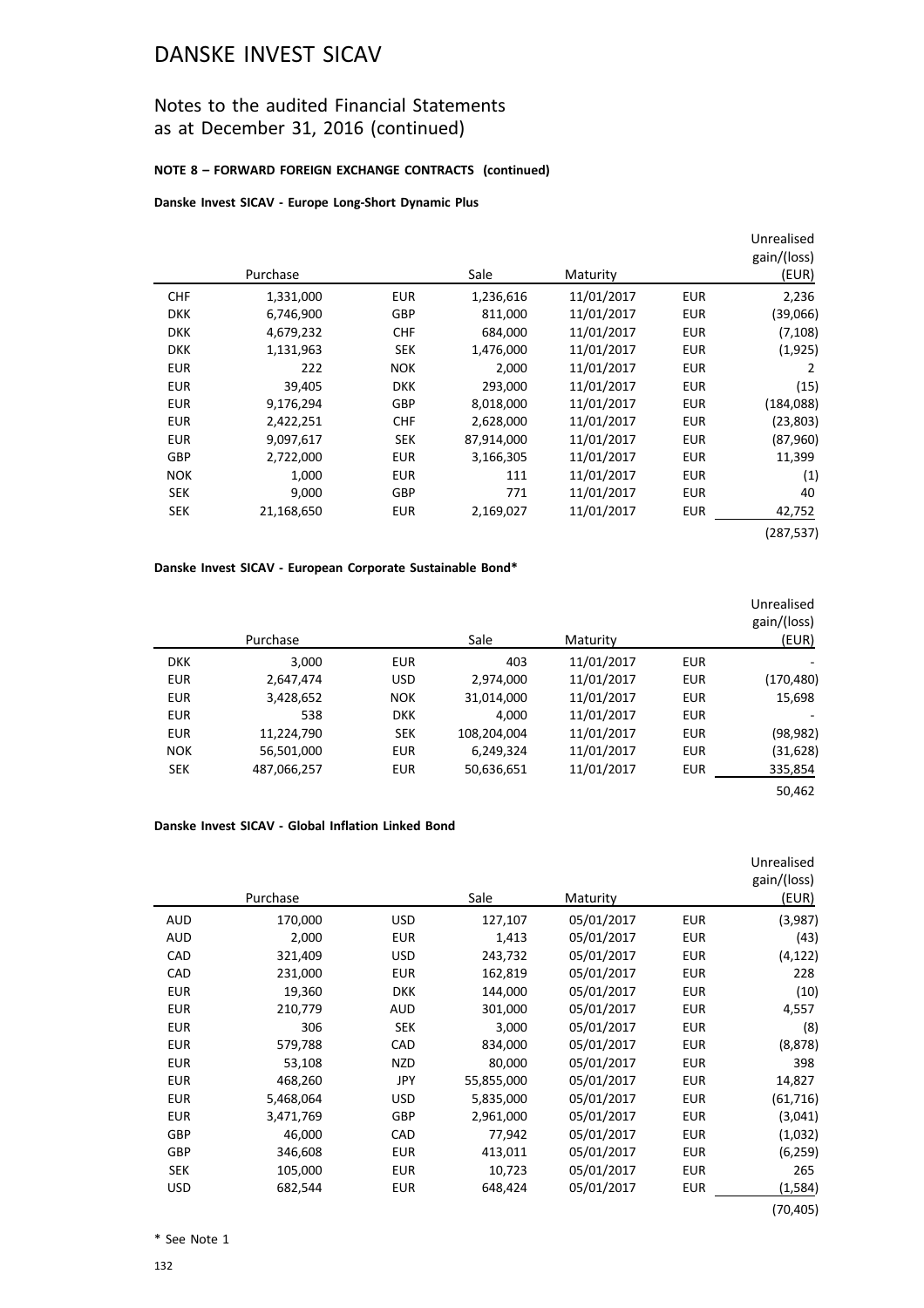### Notes to the audited Financial Statements as at December 31, 2016 (continued)

### **NOTE 8 – FORWARD FOREIGN EXCHANGE CONTRACTS (continued)**

### **Danske Invest SICAV - Global Inflation Linked Bond Short Duration**

|            | Purchase   |            | Sale        | Maturity   |            | Unrealised<br>gain/(loss)<br>(EUR) |
|------------|------------|------------|-------------|------------|------------|------------------------------------|
| <b>AUD</b> | 1,340,000  | <b>USD</b> | 1,003,517   | 05/01/2017 | <b>EUR</b> | (32, 955)                          |
| <b>AUD</b> | 15,000     | <b>EUR</b> | 10,534      | 05/01/2017 | <b>EUR</b> | (257)                              |
| CAD        | 79,000     | <b>EUR</b> | 55,762      | 05/01/2017 | <b>EUR</b> | (1)                                |
| <b>DKK</b> | 12,000     | <b>EUR</b> | 1,613       | 05/01/2017 | <b>EUR</b> | 1                                  |
| <b>EUR</b> | 2,230,938  | <b>AUD</b> | 3,189,000   | 05/01/2017 | <b>EUR</b> | 46,077                             |
| <b>EUR</b> | 3,678,789  | CAD        | 5,235,334   | 05/01/2017 | <b>EUR</b> | (16, 479)                          |
| <b>EUR</b> | 50,579,836 | <b>USD</b> | 53,555,602  | 05/01/2017 | <b>EUR</b> | (174, 275)                         |
| <b>EUR</b> | 2,798,570  | JPY        | 333,944,000 | 05/01/2017 | <b>EUR</b> | 87,603                             |
| <b>EUR</b> | 206,586    | <b>NZD</b> | 310,000     | 05/01/2017 | <b>EUR</b> | 2,338                              |
| <b>EUR</b> | 7,402,503  | GBP        | 6,280,000   | 05/01/2017 | <b>EUR</b> | 32,763                             |
| <b>EUR</b> | 284,000    | <b>DKK</b> | 2,112,000   | 05/01/2017 | <b>EUR</b> | (107)                              |
| <b>GBP</b> | 336,000    | <b>EUR</b> | 401,830     | 05/01/2017 | <b>EUR</b> | (7,526)                            |
| <b>NZD</b> | 4,000      | <b>EUR</b> | 2,683       | 05/01/2017 | <b>EUR</b> | (47)                               |
| <b>USD</b> | 2,649,008  | <b>EUR</b> | 2,505,866   | 05/01/2017 | <b>EUR</b> | 4,570                              |
| <b>EUR</b> | 707,000    | <b>USD</b> | 736,973     | 11/01/2017 | <b>EUR</b> | 8,715                              |
| GBP        | 329,000    | <b>USD</b> | 410,354     | 11/01/2017 | <b>EUR</b> | (2,767)                            |
|            |            |            |             |            |            | (52,347)                           |

#### **Danske Invest SICAV - Nordic Corporate Bond**

| Unrealised<br>gain/(loss)<br>(EUR) |            | Maturity   | Sale        |            | Purchase    |            |
|------------------------------------|------------|------------|-------------|------------|-------------|------------|
| (180, 526)                         | <b>EUR</b> | 11/01/2017 | 4,750,000   | GBP        | 5,364,740   | <b>EUR</b> |
| (177, 957)                         | <b>EUR</b> | 11/01/2017 | 217,994,999 | <b>SEK</b> | 22,598,963  | <b>EUR</b> |
| 36,538                             | <b>EUR</b> | 11/01/2017 | 65,328,000  | <b>NOK</b> | 7,225,443   | <b>EUR</b> |
| (8, 557)                           | <b>EUR</b> | 11/01/2017 | 59,334,883  | <b>DKK</b> | 7,974,257   | <b>EUR</b> |
| (754, 362)                         | <b>EUR</b> | 11/01/2017 | 13,021,000  | <b>USD</b> | 11,624,934  | <b>EUR</b> |
| 3,022                              | <b>EUR</b> | 11/01/2017 | 54.182      | <b>EUR</b> | 49.000      | <b>GBP</b> |
| 84,047                             | <b>EUR</b> | 11/01/2017 | 16,775,888  | <b>EUR</b> | 161,364,165 | <b>SEK</b> |
| (2, 266)                           | <b>EUR</b> | 11/01/2017 | 3,933,000   | <b>SEK</b> | 429,864     | <b>USD</b> |
| (1,000,061)                        |            |            |             |            |             |            |

#### **Danske Invest SICAV - US High Yield Bond**

|            |           |            |           |            |            | Unrealised<br>gain/(loss) |
|------------|-----------|------------|-----------|------------|------------|---------------------------|
|            | Purchase  |            | Sale      | Maturity   |            | (USD)                     |
| <b>EUR</b> | 5,953,465 | <b>USD</b> | 6,657,538 | 11/01/2017 | <b>USD</b> | (395, 314)                |
| <b>USD</b> | 268,704   | <b>EUR</b> | 245,652   | 11/01/2017 | <b>USD</b> | 10,307                    |
|            |           |            |           |            |            | (385,007)                 |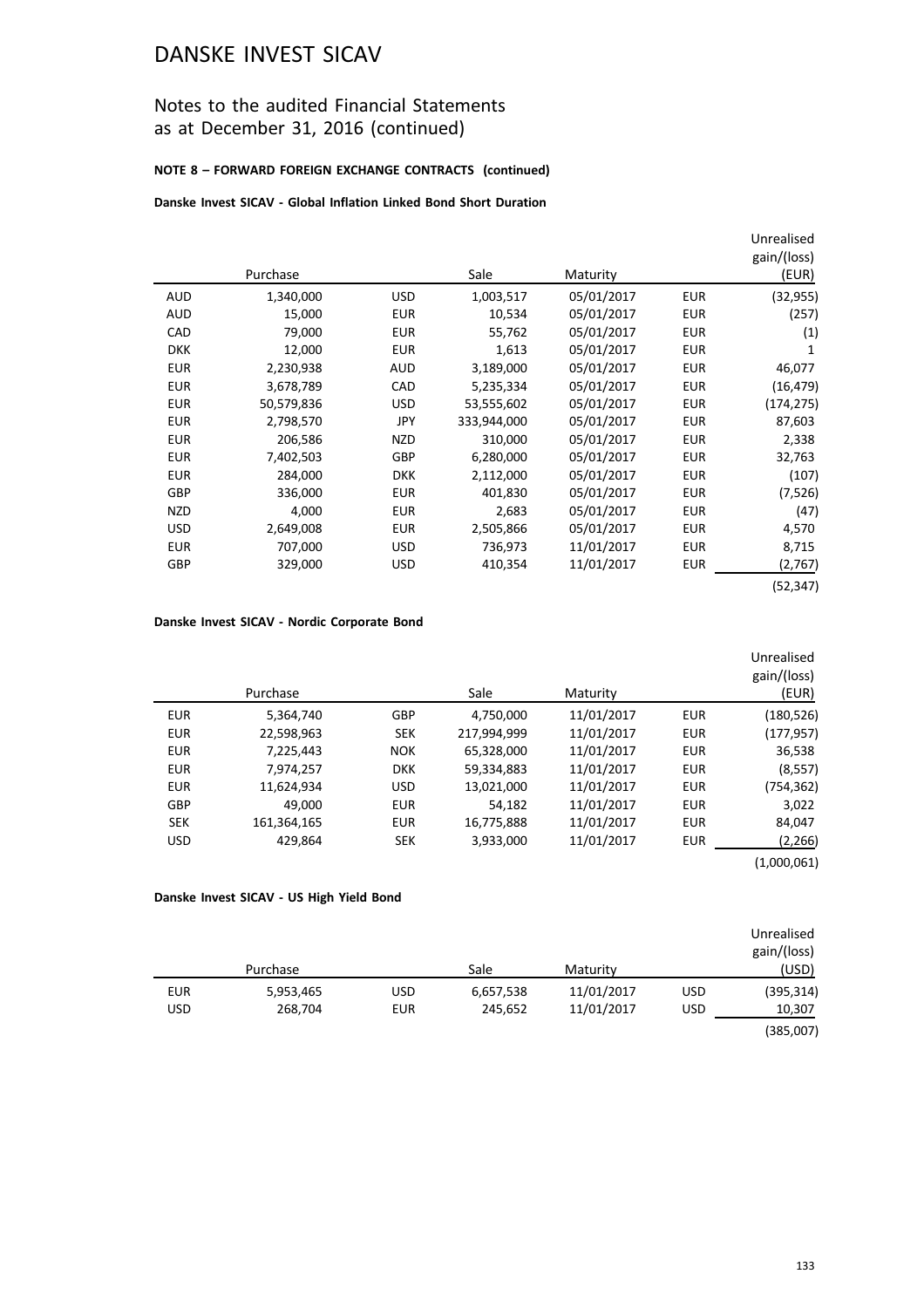### Notes to the audited Financial Statements as at December 31, 2016 (continued)

#### **NOTE 9 – CONTRACTS FOR DIFFERENCE (CFD)**

The following contracts for difference (CFD) were conducted with the counterparties : Goldman Sachs.

As at December 31, 2016 the Sub-Funds Danske Invest SICAV - Europe Absolute, Danske Invest SICAV - Europe Long-Short Dynamic and Danske Invest SICAV - Europe Long-Short Dynamic Plus had the following outstanding CFD:

| <b>Description</b>                    |            |            |                | <b>Quantity Currency Strike Market Value</b> |                | <b>Commitment Net unrealised Commitment</b> |               |
|---------------------------------------|------------|------------|----------------|----------------------------------------------|----------------|---------------------------------------------|---------------|
|                                       |            |            |                | of the                                       | in CFD         | gain / (loss)                               | in EUR        |
|                                       |            |            |                | <b>Underlying</b>                            | currency       | <b>EUR</b>                                  |               |
| Danske Invest SICAV - Europe Absolute |            |            |                |                                              |                |                                             |               |
| ALFA LAVAL AB                         | (19, 208)  |            | SEK 134.97     | 152.30                                       | (2,925,378)    | (34, 784)                                   | (305, 623)    |
| ALFA LAVAL AB                         | (17, 368)  |            | SEK 151.92     | 152.30                                       | (2,645,146)    | (694)                                       | (276, 346)    |
| ALFA LAVAL AB                         | (40,000)   |            | SEK 153.33     | 152.30                                       | (6,092,000)    | 4,310                                       | (636, 450)    |
| ALFA LAVAL AB                         | (79, 804)  |            | SEK 139.83     | 152.30                                       | (12, 154, 149) | (104,000)                                   | (1, 269, 780) |
| ALFA LAVAL AB                         | (3,514)    |            | SEK 158.22     | 152.30                                       | (535, 182)     | 2,173                                       | (55, 912)     |
| ALFA LAVAL AB                         | (31, 497)  |            | SEK 148.01     | 152.30                                       | (4,796,993)    | (14, 126)                                   | (501, 156)    |
| ALFA LAVAL AB                         | (12, 413)  |            | SEK 159.55     | 152.30                                       | (1,890,500)    | 9,402                                       | (197, 506)    |
| ALFA LAVAL AB                         | (35, 196)  |            | SEK 131.16     | 152.30                                       | (5,360,351)    | (77, 750)                                   | (560, 012)    |
| ALFA LAVAL AB                         | (48, 699)  |            | SEK 125.46     | 152.30                                       | (7, 416, 858)  | (136, 558)                                  | (774, 861)    |
| ALFA LAVAL AB                         | (86,000)   |            | SEK 147.63     | 152.30                                       | (13,097,800)   | (41,989)                                    | (1,368,366)   |
| ANHEUSER-BUSCH INBEV                  |            |            |                |                                              |                |                                             |               |
| SA/NV                                 | (53, 301)  |            | SEK 139.92     | 152.30                                       | (8, 117, 742)  | (68, 938)                                   | (848,085)     |
| ANHEUSER-BUSCH INBEV                  |            |            |                |                                              |                |                                             |               |
| SA/NV                                 | (6, 772)   |            | EUR 113.50     | 99.86                                        | (676, 252)     | 92,369                                      | (676, 252)    |
| ATLAS COPCO AB                        | (55, 228)  |            | EUR 110.73     | 99.86                                        | (5,515,068)    | 600,530                                     | (5,515,068)   |
| ATLAS COPCO AB                        | (22, 143)  |            | SEK 178.46     | 277.7                                        | (6, 149, 111)  | (229, 576)                                  | (642, 416)    |
| <b>BANK OF QUEENSLAND LTD</b>         | (220, 713) |            | SEK 192.50     | 277.7                                        | (61, 292, 000) | (1,964,586)                                 | (6,403,359)   |
| BANK OF QUEENSLAND LTD                | (150,000)  | <b>AUD</b> | 13.53          | 11.87                                        | (1,780,500)    | 170,777                                     | (1, 222, 787) |
| BANK OF QUEENSLAND LTD                | (145,000)  | <b>AUD</b> | 13.36          | 11.87                                        | (1,721,150)    | 148,783                                     | (1, 182, 027) |
| BANK OF QUEENSLAND LTD                | (140,000)  | <b>AUD</b> | 10.57          | 11.87                                        | (1,661,800)    | (125, 028)                                  | (1, 141, 268) |
| <b>BANK OF QUEENSLAND LTD</b>         | (7, 383)   | <b>AUD</b> |                | 11.87                                        | (87, 636)      | (60, 185)                                   | (60, 186)     |
| BANK OF QUEENSLAND LTD                | (5,402)    | <b>AUD</b> | $\frac{1}{2}$  | 11.87                                        | (64, 122)      | (44,036)                                    | (44, 037)     |
| BANK OF QUEENSLAND LTD                | (5, 222)   | <b>AUD</b> | $\overline{a}$ | 11.87                                        | (61, 985)      | (42, 569)                                   | (42, 569)     |
| BANK OF QUEENSLAND LTD                | (3, 241)   | <b>AUD</b> | $\overline{a}$ | 11.87                                        | (38, 471)      | (26, 420)                                   | (26, 420)     |
| BANK OF QUEENSLAND LTD                | (205,000)  | <b>AUD</b> | 13.09          | 11.87                                        | (2,433,350)    | 172,412                                     | (1,671,142)   |
| BANK OF QUEENSLAND LTD                | (5,042)    | <b>AUD</b> | $\blacksquare$ | 11.87                                        | (59, 849)      | (41, 102)                                   | (41, 102)     |
| CARREFOUR S.A.                        | (90,000)   | <b>AUD</b> | 10.86          | 11.87                                        | (1,068,300)    | (62, 545)                                   | (733, 672)    |
| CARREFOUR S.A.                        | (16, 652)  | <b>EUR</b> | 26.09          | 22.65                                        | (377,085)      | 57,436                                      | (377,085)     |
| CARREFOUR S.A.                        | (8, 254)   | <b>EUR</b> | 30.30          | 22.65                                        | (186, 912)     | 63,163                                      | (186, 912)    |
| CARREFOUR S.A.                        | (13, 385)  | <b>EUR</b> | 31.42          | 22.65                                        | (303, 103)     | 117,510                                     | (303, 103)    |
| CARREFOUR S.A.                        | (7,040)    | <b>EUR</b> | $\sim$         | 22.65                                        | (159, 421)     | (159, 420)                                  | (159, 421)    |
| CARREFOUR S.A.                        | (41, 292)  | <b>EUR</b> | 22.15          | 22.65                                        | (935,057)      | (20, 516)                                   | (935,057)     |
| CARREFOUR S.A.                        | (15, 646)  | <b>EUR</b> | 25.37          | 22.65                                        | (354, 304)     | 42,709                                      | (354, 304)    |
| CARREFOUR S.A.                        | (6, 731)   | <b>EUR</b> | 28.25          | 22.65                                        | (152, 424)     | 37,703                                      | (152, 424)    |
| CARREFOUR S.A.                        | (34,000)   | <b>EUR</b> | 26.65          | 22.65                                        | (769, 930)     | 136,248                                     | (769, 930)    |
| CARREFOUR S.A.                        | (30,000)   | <b>EUR</b> | 27.56          | 22.65                                        | (679, 350)     | 147,470                                     | (679, 350)    |
| CARREFOUR S.A.                        | (22,000)   | <b>EUR</b> | 24.36          | 22.65                                        | (498, 190)     | 37,819                                      | (498, 190)    |
| CARREFOUR S.A.                        | (13, 723)  | EUR        | 25.92          | 22.65                                        | (310, 757)     | 45,000                                      | (310, 757)    |
| CARREFOUR S.A.                        | (41, 609)  | <b>EUR</b> | 22.41          | 22.65                                        | (942, 236)     | (9, 757)                                    | (942, 236)    |
| DOW JONES EURO STOXX                  |            |            |                |                                              |                |                                             |               |
| 50/PR.IND                             | (40,000)   | <b>EUR</b> | 23.27          | 22.65                                        | (905, 800)     | 24,872                                      | (905, 800)    |
| DOW JONES EURO STOXX                  |            |            |                |                                              |                |                                             |               |
| 50/PR.IND                             | (2,979)    |            | EUR 2885.32    | 3266.18                                      | (9,729,950)    | (1, 134, 582)                               | (9,729,950)   |
| DOW JONES EURO STOXX                  |            |            |                |                                              |                |                                             |               |
| 50/PR.IND                             | (4,789)    |            | EUR 2913.42    | 3266.18                                      | (15,641,736)   | (1,689,368)                                 | (15,641,736)  |
| DOW JONES STOXX MID 200               | (2,500)    |            | EUR 2979.56    | 3266.18                                      | (8, 165, 450)  | (716, 548)                                  | (8, 165, 450) |
| DOW JONES STOXX MID 200               | (19, 343)  |            | EUR 371.18     | 418.02                                       | (8,085,761)    | (906, 086)                                  | (8,085,761)   |
| HANG SENG BANK LTD                    | (10, 939)  |            | EUR 395.78     | 418.02                                       | (4,572,721)    | (243, 286)                                  | (4,572,721)   |
| HENNES & MAURITZ AB                   | (155,000)  |            | HKD 128.70     | 144.30                                       | (22, 366, 500) | (296, 624)                                  | (2,743,028)   |
| <b>HENNES &amp; MAURITZ AB</b>        | (50, 747)  |            | SEK 258.93     | 253.80                                       | (12,879,589)   | 27,172                                      | (1,345,569)   |
| HSBC HOLDINGS PLC                     | (190,000)  |            | SEK 268.63     | 253.80                                       | (48, 222, 000) | 294,351                                     | (5,037,897)   |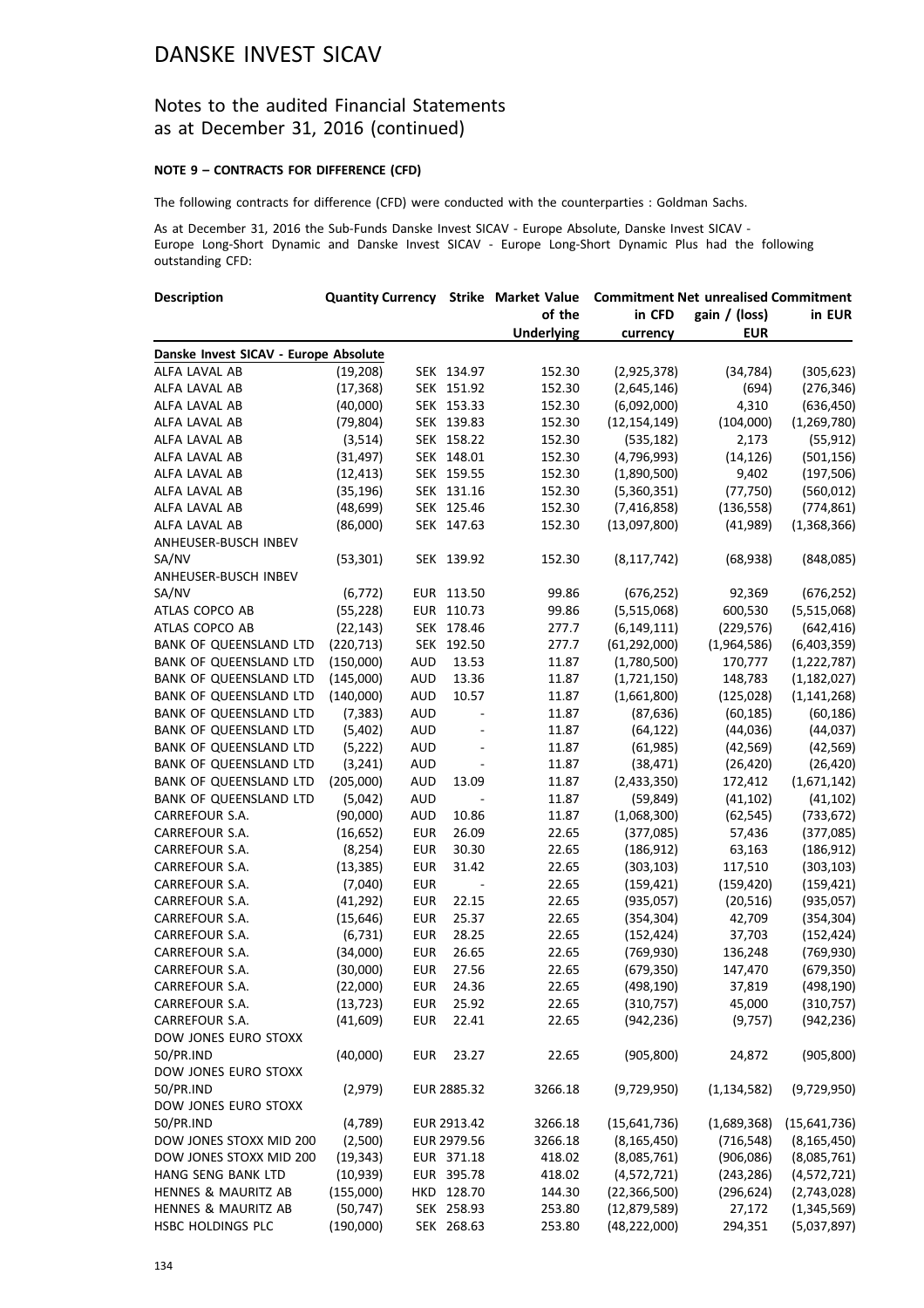### Notes to the audited Financial Statements as at December 31, 2016 (continued)

| <b>Description</b>                     |            |            |                          | <b>Quantity Currency Strike Market Value</b> | <b>Commitment Net unrealised Commitment</b> |               |               |
|----------------------------------------|------------|------------|--------------------------|----------------------------------------------|---------------------------------------------|---------------|---------------|
|                                        |            |            |                          | of the                                       | in CFD                                      | gain / (loss) | in EUR        |
|                                        |            |            |                          | <b>Underlying</b>                            | currency                                    | <b>EUR</b>    |               |
| HSBC HOLDINGS PLC                      | (102)      | GBP        | $\blacksquare$           | 6.53                                         | (666)                                       | (777)         | (777)         |
| HSBC HOLDINGS PLC                      | (2,885)    | GBP        | $\overline{\phantom{a}}$ | 6.53                                         | (18, 825)                                   | (21,981)      | (21,981)      |
| HSBC HOLDINGS PLC                      | (215)      | GBP        | $\overline{a}$           | 6.53                                         | (1,403)                                     | (1,638)       | (1,638)       |
| HSBC HOLDINGS PLC                      | (3)        | GBP        | 0.10                     | 6.53                                         | (20)                                        | (23)          | (23)          |
| HSBC HOLDINGS PLC                      | (153)      | GBP        | $\overline{\phantom{a}}$ | 6.53                                         | (998)                                       | (1, 166)      | (1, 166)      |
| HSBC HOLDINGS PLC                      | (1)        | GBP        | 0.10                     | 6.53                                         | (7)                                         | (8)           | (8)           |
| HSBC HOLDINGS PLC                      | (40)       | GBP        | 0.01                     | 6.53                                         | (261)                                       | (304)         | (305)         |
| HSBC HOLDINGS PLC                      | (1)        | GBP        | 0.10                     | 6.53                                         | (7)                                         | (8)           | (8)           |
| HSBC HOLDINGS PLC                      | (580, 564) | GBP        | 4.20                     | 6.53                                         | (3,788,180)                                 | (1,575,121)   | (4,423,356)   |
| HSBC HOLDINGS PLC                      | (7, 840)   | GBP        | 4.20                     | 6.53                                         | (51, 156)                                   | (21, 271)     | (59, 733)     |
| HSBC HOLDINGS PLC                      | (219, 957) | <b>GBP</b> | 4.28                     | 6.53                                         | (1,435,219)                                 | (577, 173)    | (1,675,867)   |
| HSBC HOLDINGS PLC                      | (7,616)    | GBP        | $\overline{\phantom{a}}$ | 6.53                                         | (49, 694)                                   | (58,026)      | (58,027)      |
| HSBC HOLDINGS PLC                      | (16, 404)  | GBP        |                          | 6.53                                         | (107, 036)                                  | (124, 983)    | (124, 983)    |
| HSBC HOLDINGS PLC                      | (123)      | GBP        |                          | 6.53                                         | (803)                                       | (937)         | (937)         |
| J.M.AB                                 | (15, 112)  | GBP        |                          | 6.53                                         | (98, 606)                                   | (115, 139)    | (115, 139)    |
| J.M.AB                                 | (8, 215)   |            | SEK 230.14               | 262.60                                       | (2, 157, 259)                               | (27, 857)     | (225, 375)    |
| J.M.AB                                 | (18, 859)  |            | SEK 227.78               | 262.60                                       | (4,952,373)                                 | (68, 601)     | (517, 389)    |
| J.M.AB                                 | (38, 363)  |            | SEK 221.84               | 262.60                                       | (10,074,124)                                | (163, 360)    | (1,052,474)   |
| J.M.AB                                 | (6, 294)   |            | SEK 226.91               | 262.60                                       | (1,652,804)                                 | (23, 467)     | (172, 673)    |
| J.M.AB                                 | (23,066)   |            | SEK 198.57               | 262.60                                       | (6,057,132)                                 | (154, 291)    | (632, 807)    |
| J.M.AB                                 | (42, 432)  |            | SEK 236.51               | 262.60                                       | (11, 142, 643)                              | (115, 666)    | (1, 164, 105) |
| J.M.AB                                 | (21,000)   |            | SEK 255.89               | 262.60                                       | (5,514,600)                                 | (14, 732)     | (576, 127)    |
| J.M.AB                                 | (19, 204)  |            | SEK 242.28               | 262.60                                       | (5,042,970)                                 | (40, 774)     | (526, 854)    |
| J.M.AB                                 | (33, 796)  |            | SEK 187.90               | 262.60                                       | (8,874,830)                                 | (263, 764)    | (927, 180)    |
| KONE OYJ -B-                           | (39, 837)  |            | SEK 222.73               | 262.60                                       | (10, 461, 196)                              | (165, 949)    | (1,092,913)   |
| KONE OYJ -B-                           | (11, 476)  | <b>EUR</b> | 37.45                    | 42.09                                        | (483, 025)                                  | (53, 200)     | (483, 025)    |
| KONE OYJ -B-                           | (12,000)   | <b>EUR</b> | 31.08                    | 42.09                                        | (505,080)                                   | (132,086)     | (505,080)     |
| KONE OYJ -B-                           | (8,044)    | <b>EUR</b> | 36.43                    | 42.09                                        | (338, 572)                                  | (45, 536)     | (338, 572)    |
| KONE OYJ -B-                           | (7, 744)   | <b>EUR</b> | 30.98                    | 42.09                                        | (325, 945)                                  | (86, 047)     | (325, 945)    |
| KONE OYJ -B-                           | (16, 716)  | <b>EUR</b> | 35.72                    | 42.09                                        | (703, 576)                                  | (106, 438)    | (703, 576)    |
| KONE OYJ -B-                           |            | <b>EUR</b> | 38.86                    | 42.09                                        |                                             |               |               |
| KONE OYJ -B-                           | (17,000)   |            | 34.82                    | 42.09                                        | (715, 530)                                  | (54, 972)     | (715, 530)    |
|                                        | (5, 449)   | <b>EUR</b> |                          |                                              | (229, 348)                                  | (39, 625)     | (229, 348)    |
| KONE OYJ -B-<br>LVMH MOET HENNESSY EUR | (10, 126)  | <b>EUR</b> | 34.50                    | 42.09                                        | (426, 203)                                  | (76, 904)     | (426, 203)    |
| 0.3                                    |            | <b>EUR</b> | 34.80                    | 42.09                                        |                                             | (227, 966)    | (1,315,523)   |
|                                        | (31, 255)  |            |                          |                                              | (1,315,523)                                 |               |               |
| LVMH MOET HENNESSY EUR                 |            |            | EUR 147.55               |                                              |                                             |               |               |
| 0.3                                    | (19, 227)  |            |                          | 179.70                                       | (3,455,092)                                 | (618, 148)    | (3,455,092)   |
| LVMH MOET HENNESSY EUR                 |            |            |                          |                                              |                                             |               |               |
| 0.3                                    | (5,000)    |            | EUR 154.77               | 179.70                                       | (898, 500)                                  | (124, 639)    | (898, 500)    |
| LVMH MOET HENNESSY EUR                 |            |            |                          |                                              |                                             |               |               |
| 0.3                                    | (4,651)    |            | EUR 142.42               | 179.70                                       | (835, 785)                                  | (173, 410)    | (835, 785)    |
| LVMH MOET HENNESSY EUR                 |            |            |                          |                                              |                                             |               |               |
| 0.3                                    | (6, 473)   |            | EUR 151.42               | 179.70                                       | (1, 163, 198)                               | (183, 055)    | (1, 163, 198) |
| MARKS AND SPENCER /NEW                 | (4,300)    |            | EUR 151.49               | 179.70                                       | (772, 710)                                  | (121, 313)    | (772, 710)    |
| MARKS AND SPENCER /NEW                 | (234, 543) | GBP        | 2.78                     | 3.50                                         | (820, 901)                                  | (197, 855)    | (958, 543)    |
| MARKS AND SPENCER /NEW                 | (266, 457) | GBP        | 4.01                     | 3.50                                         | (932,600)                                   | 159,528       | (1,088,971)   |
| MARKS AND SPENCER /NEW                 | (127, 614) | GBP        | 4.14                     | 3.50                                         | (446, 649)                                  | 95,662        | (521, 540)    |
| MARKS AND SPENCER /NEW                 | (117, 821) | GBP        | 3.26                     | 3.50                                         | (412, 374)                                  | (32, 481)     | (481, 517)    |
| MARKS AND SPENCER /NEW                 | (52, 256)  | GBP        | 4.34                     | 3.50                                         | (182, 896)                                  | 50,983        | (213, 563)    |
| MARKS AND SPENCER /NEW                 | (163, 130) | GBP        | 4.39                     | 3.50                                         | (570, 955)                                  | 169,113       | (666, 689)    |
| MARKS AND SPENCER /NEW                 | (121, 161) | GBP        | 4.98                     | 3.50                                         | (424,064)                                   | 209,765       | (495, 167)    |
| MARKS AND SPENCER /NEW                 | (182, 333) | GBP        | 5.09                     | 3.50                                         | (638, 166)                                  | 338,648       | (745, 169)    |
| MARKS AND SPENCER /NEW                 | (300,000)  | GBP        | 3.16                     | 3.50                                         | (1,050,000)                                 | (119, 679)    | (1, 226, 057) |
| <b>NEXT PLC</b>                        | (194, 685) | <b>GBP</b> | 3.47                     | 3.50                                         | (681, 398)                                  | (7, 821)      | (795, 649)    |
| <b>NEXT PLC</b>                        | (15, 272)  | GBP        | 48.99                    | 49.79                                        | (760, 393)                                  | (14, 254)     | (887, 890)    |
| NORMA GROUP                            | (83,095)   | GBP        | 48.37                    | 49.79                                        | (4, 137, 300)                               | (138, 255)    | (4,831,014)   |
| NORMA GROUP                            | (13, 557)  | <b>EUR</b> | 43.32                    | 39.83                                        | (539, 975)                                  | 47,329        | (539, 975)    |
| <b>NORMA GROUP</b>                     | (13, 875)  | <b>EUR</b> | 43.34                    | 39.83                                        | (552, 641)                                  | 48,676        | (552, 641)    |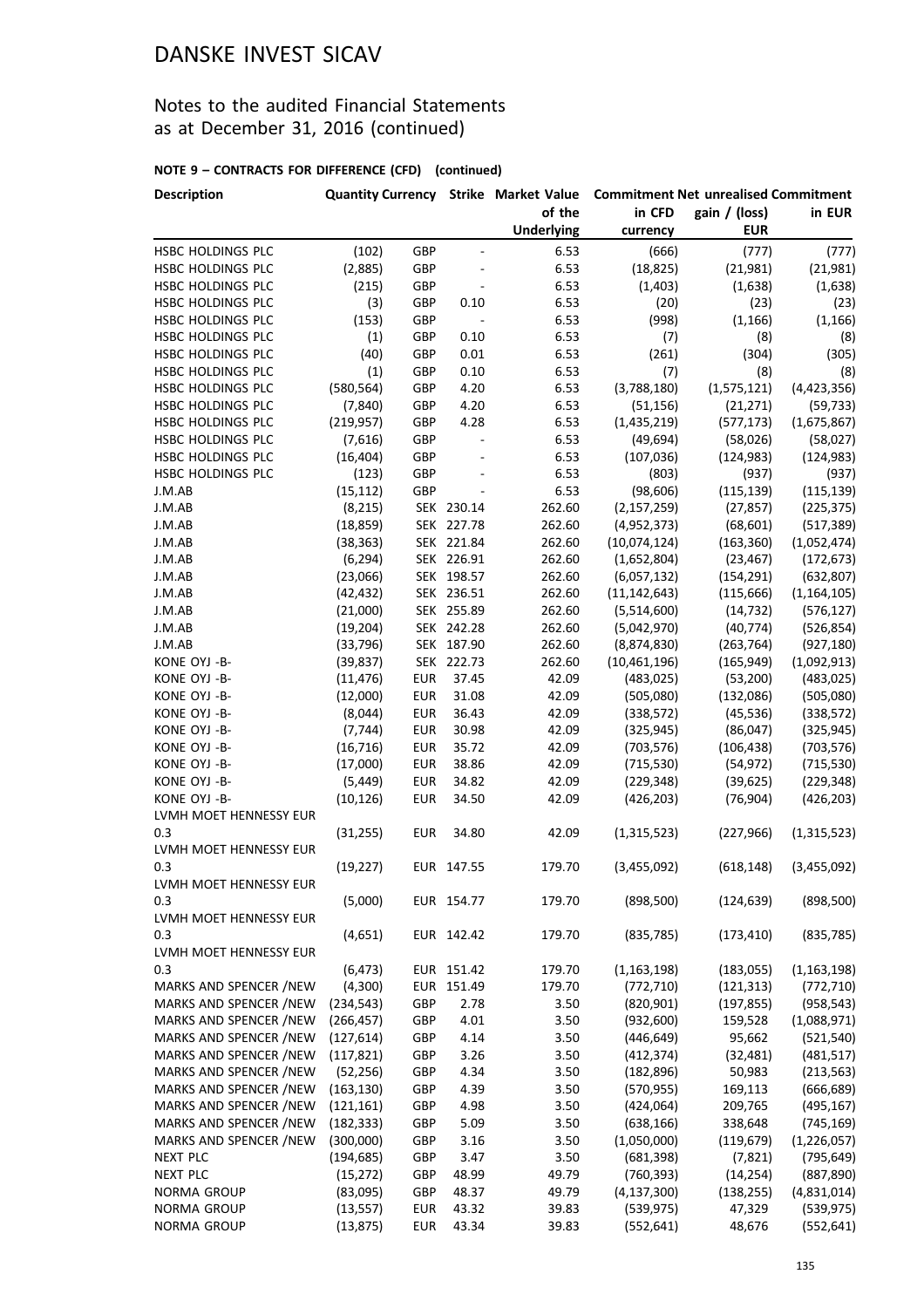### Notes to the audited Financial Statements as at December 31, 2016 (continued)

| <b>Description</b>  | <b>Quantity Currency</b> |            |                          |                   | Strike Market Value Commitment Net unrealised Commitment |               |               |
|---------------------|--------------------------|------------|--------------------------|-------------------|----------------------------------------------------------|---------------|---------------|
|                     |                          |            |                          | of the            | in CFD                                                   | gain / (loss) | in EUR        |
|                     |                          |            |                          | <b>Underlying</b> | currency                                                 | <b>EUR</b>    |               |
| NORMA GROUP         | (11,000)                 | <b>EUR</b> | 36.47                    | 39.83             | (438, 130)                                               | (36, 977)     | (438, 130)    |
| NORMA GROUP         | (2,775)                  | <b>EUR</b> | 47.3                     | 39.83             | (110, 528)                                               | 20,739        | (110, 528)    |
| NORMA GROUP         | (17,500)                 | <b>EUR</b> | 40.48                    | 39.83             | (697, 025)                                               | 11,424        | (697, 025)    |
| NORMA GROUP         | (8, 193)                 | <b>EUR</b> | 46.61                    | 39.83             | (326, 327)                                               | 55,527        | (326, 327)    |
| RIGHTMOVE PLC       | (4, 100)                 | <b>EUR</b> | 41.74                    | 39.83             | (163, 303)                                               | 7,832         | (163, 303)    |
| RIGHTMOVE PLC       | (24, 400)                | GBP        | 37.83                    | 39.37             | (960, 628)                                               | (43,993)      | (1, 121, 699) |
| RIGHTMOVE PLC       | (10,000)                 | GBP        | 35.02                    | 39.37             | (393,700)                                                | (50, 852)     | (459, 713)    |
| RIGHTMOVE PLC       | (50,000)                 | GBP        | 33.71                    | 39.37             | (1,968,500)                                              | (330, 660)    | (2, 298, 564) |
| RIGHTMOVE PLC       | (33,500)                 | GBP        | 31.59                    | 39.37             | (1,318,895)                                              | (304, 233)    | (1,540,038)   |
| RIGHTMOVE PLC       | (11,500)                 | GBP        | 36.30                    | 39.37             | (452, 755)                                               | (41, 257)     | (528, 670)    |
| RIGHTMOVE PLC       | (12,000)                 | GBP        | 40.85                    | 39.37             | (472, 440)                                               | 20,774        | (551, 655)    |
| SANDVIK AB          | (16,600)                 | GBP        | 39.54                    | 39.37             | (653, 542)                                               | 3,223         | (763, 123)    |
| SANDVIK AB          | (441, 577)               | <b>SEK</b> | 64.55                    | 113.20            | (49, 986, 516)                                           | (2, 244, 362) | (5, 222, 241) |
| SCHAEFFLER AG /PFD  | (57, 701)                | <b>SEK</b> | 82.03                    | 113.20            | (6,531,753)                                              | (187, 902)    | (682, 392)    |
| SCHAEFFLER AG /PFD  | (84, 206)                | <b>EUR</b> | 13.52                    | 13.91             | (1, 170, 884)                                            | (32,092)      | (1, 170, 884) |
| SCHAEFFLER AG /PFD  | (53,000)                 | <b>EUR</b> | 13.38                    | 13.91             | (736, 965)                                               | (27, 826)     | (736, 965)    |
| SCHAEFFLER AG /PFD  | (57, 991)                | <b>EUR</b> | 14.21                    | 13.91             | (806, 365)                                               | 17,768        | (806, 365)    |
| SCHAEFFLER AG /PFD  | (46,009)                 | <b>EUR</b> | 12.90                    | 13.91             | (639, 755)                                               | (46,065)      | (639, 755)    |
| SCHAEFFLER AG /PFD  | (57,000)                 | <b>EUR</b> | 13.24                    | 13.91             | (792, 585)                                               | (38,073)      | (792, 585)    |
| SCHAEFFLER AG /PFD  | (25, 794)                | <b>EUR</b> | 14.08                    | 13.91             | (358, 666)                                               | 4,531         | (358, 666)    |
| SCHAEFFLER AG /PFD  | (11, 611)                | <b>EUR</b> | 13.95                    | 13.91             | (161, 451)                                               | 511           | (161, 451)    |
| SCHAEFFLER AG /PFD  | (61, 330)                | <b>EUR</b> | 13.90                    | 13.91             | (852, 794)                                               | (134)         | (852, 794)    |
| SKF AB B            | (7,059)                  | <b>EUR</b> | 14.32                    | 13.91             | (98, 155)                                                | 2,896         | (98, 155)     |
| SKF AB B            | (26, 421)                | <b>SEK</b> | 125.9                    | 165.70            | (4,377,960)                                              | (109, 870)    | (457, 379)    |
| SKF AB B            | (333, 773)               | <b>SEK</b> | 127.9                    | 165.70            | (55, 306, 186)                                           | (1,318,094)   | (5,778,003)   |
| SNAM AZ             | (49, 880)                |            | SEK 137.44               | 165.70            | (8, 265, 116)                                            | (147, 291)    | (863, 481)    |
| <b>STATOIL ASA</b>  | (1,714,000)              | <b>EUR</b> | 3.74                     | 3.97              | (6,715,452)                                              | (301, 558)    | (6,715,452)   |
| <b>STATOIL ASA</b>  | (10)                     | <b>NOK</b> | 0.01                     | 159.10            | (1, 591)                                                 | (175)         | (175)         |
| STATOIL ASA         | (12)                     | <b>NOK</b> | 0.01                     | 159.10            | (1,909)                                                  | (210)         | (210)         |
| <b>STATOIL ASA</b>  | (6, 331)                 | <b>NOK</b> | $\blacksquare$           | 159.10            | (1,007,262)                                              | (110, 882)    | (110, 881)    |
| STATOIL ASA         | (29,500)                 |            | NOK 137.58               | 159.10            | (4,693,450)                                              | (69, 883)     | (516, 664)    |
| <b>STATOIL ASA</b>  | (6,305)                  | <b>NOK</b> | $\overline{\phantom{a}}$ | 159.10            | (1,003,126)                                              | (110, 426)    | (110, 426)    |
| <b>STATOIL ASA</b>  | (89, 441)                |            | NOK 119.12               | 159.10            | (14, 230, 063)                                           | (393, 627)    | (1, 566, 474) |
| <b>STATOIL ASA</b>  | (33)                     | <b>NOK</b> | 0.01                     | 159.10            | (5,250)                                                  | (578)         | (578)         |
| <b>STATOIL ASA</b>  | (48, 514)                |            | NOK 103.70               | 159.10            | (7, 718, 577)                                            | (295, 873)    | (849, 676)    |
| <b>STATOIL ASA</b>  | (184, 909)               |            | NOK 121.68               | 159.10            | (29, 419, 022)                                           | (761, 647)    | (3, 238, 505) |
| <b>STATOIL ASA</b>  | (16)                     | <b>NOK</b> | 0.01                     | 159.10            | (2, 546)                                                 | (280)         | (280)         |
| STATOIL ASA         | (5)                      | <b>NOK</b> | 0.01                     | 159.10            | (796)                                                    | (88)          | (88)          |
| <b>STATOIL ASA</b>  | (15)                     | <b>NOK</b> | 0.01                     | 159.10            | (2, 387)                                                 | (263)         | (263)         |
| <b>STATOIL ASA</b>  | (12)                     | <b>NOK</b> | 0.01                     | 159.10            | (1,909)                                                  | (210)         | (210)         |
| <b>STATOIL ASA</b>  | (32)                     | <b>NOK</b> | 0.01                     | 159.10            | (5,091)                                                  | (560)         | (560)         |
| <b>STATOIL ASA</b>  | (3)                      | <b>NOK</b> | 0.01                     | 159.10            | (477)                                                    | (53)          | (53)          |
| <b>STATOIL ASA</b>  | (15)                     | <b>NOK</b> | 0.01                     | 159.10            | (2, 387)                                                 | (263)         | (263)         |
| <b>STATOIL ASA</b>  | (374)                    | <b>NOK</b> |                          | 159.10            | (59, 503)                                                | (6, 550)      | (6, 550)      |
| STATOIL ASA         | (1, 135)                 | <b>NOK</b> |                          | 159.10            | (180, 579)                                               | (19, 878)     | (19, 878)     |
| <b>STATOIL ASA</b>  | (615)                    | <b>NOK</b> | $\overline{a}$           | 159.10            | (97, 847)                                                | (10, 771)     | (10, 771)     |
| THE SWATCH GROUP AG | (2, 346)                 | <b>NOK</b> | $\overline{\phantom{m}}$ | 159.10            | (373, 249)                                               | (41,088)      | (41,088)      |
| THE SWATCH GROUP AG | (1, 397)                 |            | CHF 355.33               | 316.90            | (442, 709)                                               | 49,957        | (412,003)     |
| THE SWATCH GROUP AG | (2, 150)                 |            | CHF 312.02               | 316.90            | (681, 335)                                               | (9,767)       | (634, 077)    |
| THE SWATCH GROUP AG | (856)                    |            | CHF 337.66               | 316.90            | (271, 266)                                               | 16,534        | (252, 451)    |
| THE SWATCH GROUP AG | (3,700)                  |            | CHF 364.76               | 316.90            | (1, 172, 530)                                            | 164,792       | (1,091,202)   |
| THE SWATCH GROUP AG | (1, 184)                 |            | CHF 288.03               | 316.90            | (375, 210)                                               | (31, 807)     | (349, 185)    |
| THE SWATCH GROUP AG | (1,225)                  |            | CHF 371.46               | 316.90            | (388, 203)                                               | 62,195        | (361, 276)    |
| THE SWATCH GROUP AG | (2,907)                  |            | CHF 327.33               | 316.90            | (921, 228)                                               | 28,222        | (857, 331)    |
| THE SWATCH GROUP AG | (2,053)                  |            | CHF 291.84               | 316.90            | (650, 596)                                               | (47, 877)     | (605, 470)    |
| THE SWATCH GROUP AG | (1,764)                  |            | CHF 354.62               | 316.90            | (559, 012)                                               | 61,931        | (520, 238)    |
| <b>ZOOPLA</b>       | (414)                    |            | CHF 370.40               | 316.90            | (131, 197)                                               | 20,613        | (122,097)     |
| <b>ZOOPLA</b>       | (345,000)                | GBP        | 3.16                     | 3.32              | (1, 145, 055)                                            | (63, 549)     | (1, 337, 050) |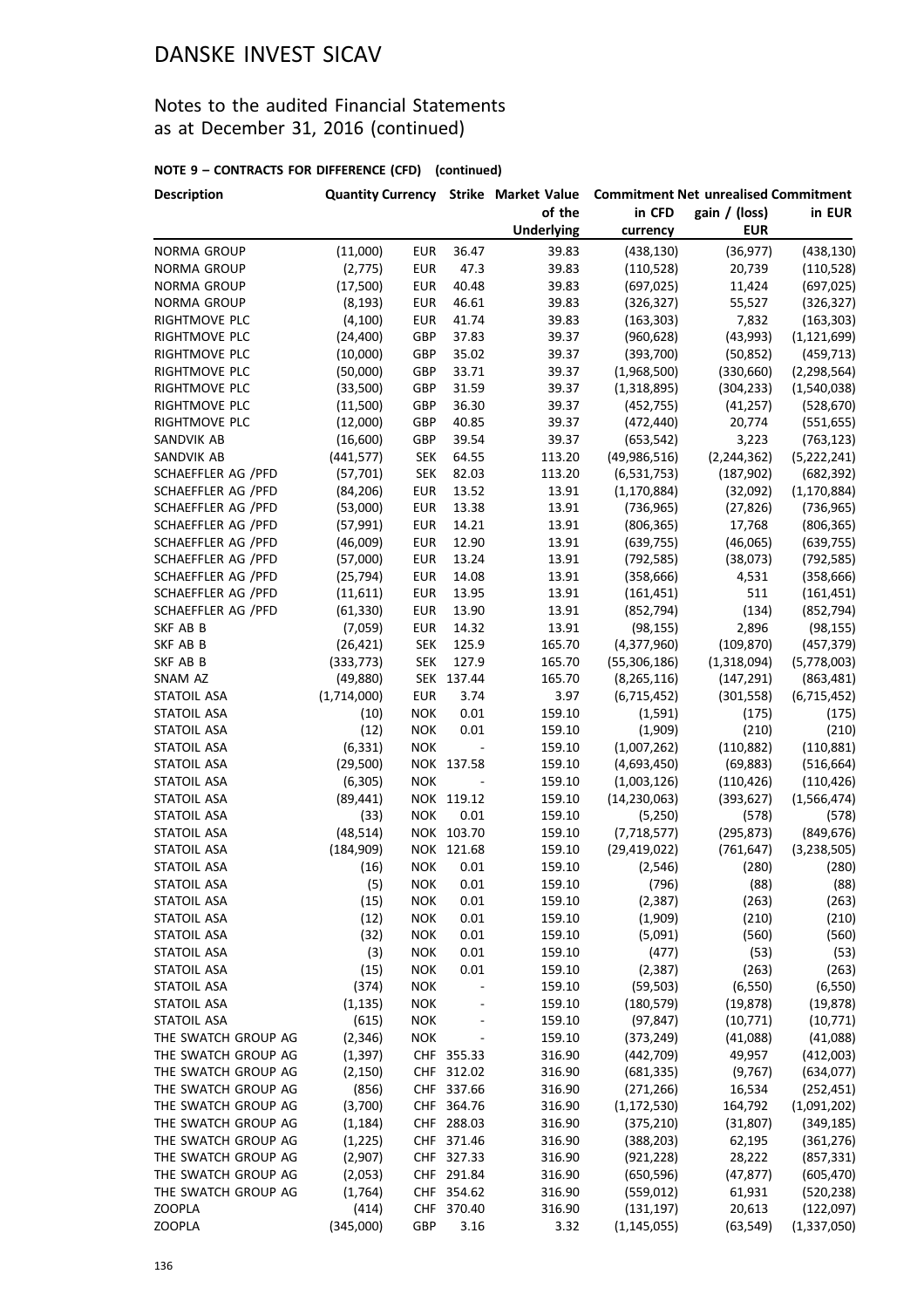### Notes to the audited Financial Statements as at December 31, 2016 (continued)

#### **NOTE 9 – CONTRACTS FOR DIFFERENCE (CFD) (continued)**

| <b>Description</b> | <b>Quantity Currency</b> |            |      |                   | Strike Market Value Commitment Net unrealised Commitment |               |               |  |
|--------------------|--------------------------|------------|------|-------------------|----------------------------------------------------------|---------------|---------------|--|
|                    |                          |            |      | of the            | in CFD                                                   | gain / (loss) | in EUR        |  |
|                    |                          |            |      | <b>Underlying</b> | currency                                                 | <b>EUR</b>    |               |  |
| <b>ZOOPLA</b>      | (40,750)                 | <b>GBP</b> | 3.19 | 3.32              | (135, 249)                                               | (6,251)       | (157, 927)    |  |
| <b>ZOOPLA</b>      | (38, 796)                | <b>GBP</b> | 3.20 | 3.32              | (128, 764)                                               | (5, 546)      | (150, 354)    |  |
| <b>ZOOPLA</b>      | (181, 330)               | <b>GBP</b> | 3.41 | 3.32              | (601, 834)                                               | 20,267        | (702, 746)    |  |
| <b>ZOOPLA</b>      | (299, 250)               | <b>GBP</b> | 3.17 | 3.32              | (993, 211)                                               | (53, 377)     | (1, 159, 745) |  |
| <b>ZOOPLA</b>      | (129, 874)               | <b>GBP</b> | 3.19 | 3.32              | (431,052)                                                | (19, 738)     | (503, 332)    |  |

**Total (17,742,580)(177,662,820)**

As at December 31, 2016, the net unrealised loss on CFD was EUR (17,742,580).

| of the<br>in CFD<br>gain / (loss)<br>in EUR<br><b>EUR</b><br><b>Underlying</b><br>currency<br>Danske Invest SICAV - Europe Long-Short Dynamic<br>A.P. MOELLER - MAERSK<br>A/S B<br>(3,500)<br>DKK 10,330.88<br>11,390.00<br>(39,865,000)<br>(498, 712)<br>(5,363,238)<br>ALFA LAVAL AB<br>(200,000)<br><b>SEK</b><br>134.31<br>152.30<br>(30, 460, 000)<br>(375, 935)<br>(3, 182, 248)<br>(84, 453)<br><b>SEK</b><br>152.30<br>ALFA LAVAL AB<br>135.44<br>(12,862,192)<br>(148, 762)<br>(1,343,752)<br>ALFA LAVAL AB<br>(100,000)<br><b>SEK</b><br>133.00<br>152.30<br>(15, 230, 000)<br>(201, 637)<br>(1,591,124)<br><b>SEK</b><br>152.30<br>ALFA LAVAL AB<br>(50,000)<br>135.08<br>(7,615,000)<br>(89, 956)<br>(795, 562)<br><b>SEK</b><br>ALFA LAVAL AB<br>(377, 229)<br>133.80<br>152.30<br>(57, 451, 977)<br>(729,089)<br>(6,002,180)<br>(28, 948)<br><b>SEK</b><br>152.30<br>(4,408,780)<br>(460, 599)<br>ALFA LAVAL AB<br>132.51<br>(59, 852)<br><b>SEK</b><br>(578, 763)<br>ALFA LAVAL AB<br>(213,998)<br>126.41<br>152.30<br>(32,591,895)<br>(3,404,973)<br>ALFA LAVAL AB<br>(173,002)<br><b>SEK</b><br>125.31<br>152.30<br>(26, 348, 205)<br>(487, 839)<br>(2,752,676)<br>(286, 599)<br><b>SEK</b><br>137.21<br>152.30<br>(43, 649, 028)<br>(451, 763)<br>(4,560,145)<br>ALFA LAVAL AB<br><b>SEK</b><br>152.30<br>ALFA LAVAL AB<br>(60, 278)<br>134.32<br>(9, 180, 339)<br>(113, 216)<br>(959,098)<br><b>SEK</b><br>ALFA LAVAL AB<br>(39, 722)<br>135.18<br>152.30<br>(6,049,661)<br>(71,040)<br>(632, 026)<br>ALFA LAVAL AB<br>(270,000)<br><b>SEK</b><br>124.72<br>152.30<br>(41, 121, 000)<br>(777,900)<br>(4, 296, 034)<br>(279,094)<br><b>SEK</b><br>125.98<br>152.30<br>(42,506,016)<br>(767, 485)<br>(4,440,731)<br>ALFA LAVAL AB<br><b>SEK</b><br>152.30<br>ALFA LAVAL AB<br>(100,000)<br>126.44<br>(15, 230, 000)<br>(270, 196)<br>(1,591,124)<br>ALFA LAVAL AB<br>(40,000)<br><b>SEK</b><br>137.37<br>152.30<br>(6,092,000)<br>(62, 395)<br>(636, 450)<br>ATLAS COPCO AB<br><b>SEK</b><br>277.70<br>(72, 261)<br>280.28<br>(20,066,880)<br>19,495<br>(2,096,447)<br>ATLAS COPCO AB<br><b>SEK</b><br>277.70<br>(121, 542)<br>273.40<br>(33,752,213)<br>(54, 601)<br>(3,526,195)<br>ATLAS COPCO AB<br>(30,000)<br><b>SEK</b><br>279.10<br>277.70<br>(8,331,000)<br>4,375<br>(870, 365)<br>GBP<br>1.99<br>2.67<br>(127, 886)<br>(503, 971)<br><b>BALFOUR BEATTY PLC</b><br>(161, 528)<br>(431, 603)<br>(556, 191)<br>GBP<br>2.04<br>2.67<br><b>BALFOUR BEATTY PLC</b><br>(1,486,142)<br>(413, 637)<br>(1,735,328)<br><b>BALFOUR BEATTY PLC</b><br>(196, 625)<br>GBP<br>1.98<br>2.67<br>(525, 382)<br>(159, 102)<br>(613, 474)<br>GBP<br>1.98<br>2.67<br><b>BALFOUR BEATTY PLC</b><br>(385, 656)<br>(1,030,473)<br>(311,576)<br>(1,203,255)<br><b>EUR</b><br>7.20<br>7.36<br><b>BANKINTER SA</b><br>(185,000)<br>(1,361,970)<br>(30, 340)<br>(1,361,970)<br><b>BANKINTER SA</b><br>(348, 612)<br><b>EUR</b><br>5.98<br>7.36<br>(2,566,482)<br>(482, 651)<br>(2,566,482)<br>(185,000)<br><b>EUR</b><br>7.20<br>7.36<br>(30, 340)<br>(1,361,970)<br><b>BANKINTER SA</b><br>(1,361,970)<br><b>EUR</b><br>6.17<br>7.36<br><b>BANKINTER SA</b><br>(380,000)<br>(2,797,560)<br>(452, 355)<br>(2,797,560)<br>6.01<br>7.36<br><b>BANKINTER SA</b><br>(21, 388)<br><b>EUR</b><br>(157, 458)<br>(28,960)<br>GBP<br>4.67<br>4.64<br><b>BARRATT DEVEL.PLC</b><br>(110, 196)<br>(511, 640)<br>3,577<br>(597, 428)<br>24.64<br><b>BELLWAY PLC</b><br>(21, 458)<br>GBP<br>24.10<br>(528, 725)<br>(13,580)<br>(617, 378)<br><b>BERKELEY GRP HLDGS</b><br>(22, 531)<br>GBP<br>(634, 473)<br>4,288<br>28.32<br>28.16<br>(52,000)<br><b>EUR</b><br>23.42<br>22.65<br>(1, 177, 540)<br>(1, 177, 540)<br>CARREFOUR S.A.<br>40,240<br><b>CASINO GUICHARD-</b><br>PERRACH<br>(28,000)<br>45.67<br>(1,258,040)<br>20,600<br>(1,258,040)<br><b>EUR</b><br>44.93<br><b>COMPASS GROUP PLC</b><br>(425,000)<br>GBP<br>(6,302,750)<br>(817, 789)<br>13.18<br>14.83<br>(7, 359, 551)<br>30.65<br>(56, 557)<br><b>EUR</b><br>27.84<br>(158, 759)<br>DEUTSCHE ANN /NAMEN<br>(1,733,472)<br>(1,733,472)<br>DEUTSCHE ANN /NAMEN<br>(15, 582)<br>(7,700)<br><b>EUR</b><br>28.63<br>30.65<br>(236,005)<br>(236,005)<br>DEUTSCHE ANN /NAMEN<br>(100,000)<br>30.66<br>30.65<br>(3,065,000)<br>505<br>(3,065,000)<br><b>EUR</b><br>DEUTSCHE ANN /NAMEN<br>(50,000)<br><b>EUR</b><br>29.35<br>30.65<br>(1,532,500)<br>(65,003)<br>(1,532,500)<br>DEUTSCHE ANN /NAMEN<br><b>EUR</b><br>30.88<br>(1,532,500)<br>(1,532,500)<br>(50,000)<br>30.65<br>11,665<br>DEUTSCHE WOHNEN AG<br>29.83<br>(50,000)<br><b>EUR</b><br>28.33<br>(1,491,500)<br>(74, 867)<br>(1,491,500)<br>DEUTSCHE WOHNEN AG<br>(40,000)<br><b>EUR</b><br>33.84<br>29.83<br>(1, 193, 200)<br>160,393<br>(1, 193, 200)<br>DEUTSCHE WOHNEN AG<br>(131,000)<br><b>EUR</b><br>33.88<br>29.83<br>(3,907,730)<br>530,498<br>(3,907,730) | <b>Description</b> | <b>Quantity Currency</b> |  | <b>Strike Market Value</b> | <b>Commitment Net unrealised Commitment</b> |  |  |  |
|--------------------------------------------------------------------------------------------------------------------------------------------------------------------------------------------------------------------------------------------------------------------------------------------------------------------------------------------------------------------------------------------------------------------------------------------------------------------------------------------------------------------------------------------------------------------------------------------------------------------------------------------------------------------------------------------------------------------------------------------------------------------------------------------------------------------------------------------------------------------------------------------------------------------------------------------------------------------------------------------------------------------------------------------------------------------------------------------------------------------------------------------------------------------------------------------------------------------------------------------------------------------------------------------------------------------------------------------------------------------------------------------------------------------------------------------------------------------------------------------------------------------------------------------------------------------------------------------------------------------------------------------------------------------------------------------------------------------------------------------------------------------------------------------------------------------------------------------------------------------------------------------------------------------------------------------------------------------------------------------------------------------------------------------------------------------------------------------------------------------------------------------------------------------------------------------------------------------------------------------------------------------------------------------------------------------------------------------------------------------------------------------------------------------------------------------------------------------------------------------------------------------------------------------------------------------------------------------------------------------------------------------------------------------------------------------------------------------------------------------------------------------------------------------------------------------------------------------------------------------------------------------------------------------------------------------------------------------------------------------------------------------------------------------------------------------------------------------------------------------------------------------------------------------------------------------------------------------------------------------------------------------------------------------------------------------------------------------------------------------------------------------------------------------------------------------------------------------------------------------------------------------------------------------------------------------------------------------------------------------------------------------------------------------------------------------------------------------------------------------------------------------------------------------------------------------------------------------------------------------------------------------------------------------------------------------------------------------------------------------------------------------------------------------------------------------------------------------------------------------------------------------------------------------------------------------------------------------------------------------------------------------------------------------------------------------------------------------------------------------------------------------------------------------------------------------------------------------------------------------------------------------------------------------------------------------------------------------------------------------------------------------------------------------------------------------------------------------------------------------------------------------------------------------------------------------------------------------------------------------------|--------------------|--------------------------|--|----------------------------|---------------------------------------------|--|--|--|
| (157, 458)<br>(740, 857)                                                                                                                                                                                                                                                                                                                                                                                                                                                                                                                                                                                                                                                                                                                                                                                                                                                                                                                                                                                                                                                                                                                                                                                                                                                                                                                                                                                                                                                                                                                                                                                                                                                                                                                                                                                                                                                                                                                                                                                                                                                                                                                                                                                                                                                                                                                                                                                                                                                                                                                                                                                                                                                                                                                                                                                                                                                                                                                                                                                                                                                                                                                                                                                                                                                                                                                                                                                                                                                                                                                                                                                                                                                                                                                                                                                                                                                                                                                                                                                                                                                                                                                                                                                                                                                                                                                                                                                                                                                                                                                                                                                                                                                                                                                                                                                                                                                 |                    |                          |  |                            |                                             |  |  |  |
|                                                                                                                                                                                                                                                                                                                                                                                                                                                                                                                                                                                                                                                                                                                                                                                                                                                                                                                                                                                                                                                                                                                                                                                                                                                                                                                                                                                                                                                                                                                                                                                                                                                                                                                                                                                                                                                                                                                                                                                                                                                                                                                                                                                                                                                                                                                                                                                                                                                                                                                                                                                                                                                                                                                                                                                                                                                                                                                                                                                                                                                                                                                                                                                                                                                                                                                                                                                                                                                                                                                                                                                                                                                                                                                                                                                                                                                                                                                                                                                                                                                                                                                                                                                                                                                                                                                                                                                                                                                                                                                                                                                                                                                                                                                                                                                                                                                                          |                    |                          |  |                            |                                             |  |  |  |
|                                                                                                                                                                                                                                                                                                                                                                                                                                                                                                                                                                                                                                                                                                                                                                                                                                                                                                                                                                                                                                                                                                                                                                                                                                                                                                                                                                                                                                                                                                                                                                                                                                                                                                                                                                                                                                                                                                                                                                                                                                                                                                                                                                                                                                                                                                                                                                                                                                                                                                                                                                                                                                                                                                                                                                                                                                                                                                                                                                                                                                                                                                                                                                                                                                                                                                                                                                                                                                                                                                                                                                                                                                                                                                                                                                                                                                                                                                                                                                                                                                                                                                                                                                                                                                                                                                                                                                                                                                                                                                                                                                                                                                                                                                                                                                                                                                                                          |                    |                          |  |                            |                                             |  |  |  |
|                                                                                                                                                                                                                                                                                                                                                                                                                                                                                                                                                                                                                                                                                                                                                                                                                                                                                                                                                                                                                                                                                                                                                                                                                                                                                                                                                                                                                                                                                                                                                                                                                                                                                                                                                                                                                                                                                                                                                                                                                                                                                                                                                                                                                                                                                                                                                                                                                                                                                                                                                                                                                                                                                                                                                                                                                                                                                                                                                                                                                                                                                                                                                                                                                                                                                                                                                                                                                                                                                                                                                                                                                                                                                                                                                                                                                                                                                                                                                                                                                                                                                                                                                                                                                                                                                                                                                                                                                                                                                                                                                                                                                                                                                                                                                                                                                                                                          |                    |                          |  |                            |                                             |  |  |  |
|                                                                                                                                                                                                                                                                                                                                                                                                                                                                                                                                                                                                                                                                                                                                                                                                                                                                                                                                                                                                                                                                                                                                                                                                                                                                                                                                                                                                                                                                                                                                                                                                                                                                                                                                                                                                                                                                                                                                                                                                                                                                                                                                                                                                                                                                                                                                                                                                                                                                                                                                                                                                                                                                                                                                                                                                                                                                                                                                                                                                                                                                                                                                                                                                                                                                                                                                                                                                                                                                                                                                                                                                                                                                                                                                                                                                                                                                                                                                                                                                                                                                                                                                                                                                                                                                                                                                                                                                                                                                                                                                                                                                                                                                                                                                                                                                                                                                          |                    |                          |  |                            |                                             |  |  |  |
|                                                                                                                                                                                                                                                                                                                                                                                                                                                                                                                                                                                                                                                                                                                                                                                                                                                                                                                                                                                                                                                                                                                                                                                                                                                                                                                                                                                                                                                                                                                                                                                                                                                                                                                                                                                                                                                                                                                                                                                                                                                                                                                                                                                                                                                                                                                                                                                                                                                                                                                                                                                                                                                                                                                                                                                                                                                                                                                                                                                                                                                                                                                                                                                                                                                                                                                                                                                                                                                                                                                                                                                                                                                                                                                                                                                                                                                                                                                                                                                                                                                                                                                                                                                                                                                                                                                                                                                                                                                                                                                                                                                                                                                                                                                                                                                                                                                                          |                    |                          |  |                            |                                             |  |  |  |
|                                                                                                                                                                                                                                                                                                                                                                                                                                                                                                                                                                                                                                                                                                                                                                                                                                                                                                                                                                                                                                                                                                                                                                                                                                                                                                                                                                                                                                                                                                                                                                                                                                                                                                                                                                                                                                                                                                                                                                                                                                                                                                                                                                                                                                                                                                                                                                                                                                                                                                                                                                                                                                                                                                                                                                                                                                                                                                                                                                                                                                                                                                                                                                                                                                                                                                                                                                                                                                                                                                                                                                                                                                                                                                                                                                                                                                                                                                                                                                                                                                                                                                                                                                                                                                                                                                                                                                                                                                                                                                                                                                                                                                                                                                                                                                                                                                                                          |                    |                          |  |                            |                                             |  |  |  |
|                                                                                                                                                                                                                                                                                                                                                                                                                                                                                                                                                                                                                                                                                                                                                                                                                                                                                                                                                                                                                                                                                                                                                                                                                                                                                                                                                                                                                                                                                                                                                                                                                                                                                                                                                                                                                                                                                                                                                                                                                                                                                                                                                                                                                                                                                                                                                                                                                                                                                                                                                                                                                                                                                                                                                                                                                                                                                                                                                                                                                                                                                                                                                                                                                                                                                                                                                                                                                                                                                                                                                                                                                                                                                                                                                                                                                                                                                                                                                                                                                                                                                                                                                                                                                                                                                                                                                                                                                                                                                                                                                                                                                                                                                                                                                                                                                                                                          |                    |                          |  |                            |                                             |  |  |  |
|                                                                                                                                                                                                                                                                                                                                                                                                                                                                                                                                                                                                                                                                                                                                                                                                                                                                                                                                                                                                                                                                                                                                                                                                                                                                                                                                                                                                                                                                                                                                                                                                                                                                                                                                                                                                                                                                                                                                                                                                                                                                                                                                                                                                                                                                                                                                                                                                                                                                                                                                                                                                                                                                                                                                                                                                                                                                                                                                                                                                                                                                                                                                                                                                                                                                                                                                                                                                                                                                                                                                                                                                                                                                                                                                                                                                                                                                                                                                                                                                                                                                                                                                                                                                                                                                                                                                                                                                                                                                                                                                                                                                                                                                                                                                                                                                                                                                          |                    |                          |  |                            |                                             |  |  |  |
|                                                                                                                                                                                                                                                                                                                                                                                                                                                                                                                                                                                                                                                                                                                                                                                                                                                                                                                                                                                                                                                                                                                                                                                                                                                                                                                                                                                                                                                                                                                                                                                                                                                                                                                                                                                                                                                                                                                                                                                                                                                                                                                                                                                                                                                                                                                                                                                                                                                                                                                                                                                                                                                                                                                                                                                                                                                                                                                                                                                                                                                                                                                                                                                                                                                                                                                                                                                                                                                                                                                                                                                                                                                                                                                                                                                                                                                                                                                                                                                                                                                                                                                                                                                                                                                                                                                                                                                                                                                                                                                                                                                                                                                                                                                                                                                                                                                                          |                    |                          |  |                            |                                             |  |  |  |
|                                                                                                                                                                                                                                                                                                                                                                                                                                                                                                                                                                                                                                                                                                                                                                                                                                                                                                                                                                                                                                                                                                                                                                                                                                                                                                                                                                                                                                                                                                                                                                                                                                                                                                                                                                                                                                                                                                                                                                                                                                                                                                                                                                                                                                                                                                                                                                                                                                                                                                                                                                                                                                                                                                                                                                                                                                                                                                                                                                                                                                                                                                                                                                                                                                                                                                                                                                                                                                                                                                                                                                                                                                                                                                                                                                                                                                                                                                                                                                                                                                                                                                                                                                                                                                                                                                                                                                                                                                                                                                                                                                                                                                                                                                                                                                                                                                                                          |                    |                          |  |                            |                                             |  |  |  |
|                                                                                                                                                                                                                                                                                                                                                                                                                                                                                                                                                                                                                                                                                                                                                                                                                                                                                                                                                                                                                                                                                                                                                                                                                                                                                                                                                                                                                                                                                                                                                                                                                                                                                                                                                                                                                                                                                                                                                                                                                                                                                                                                                                                                                                                                                                                                                                                                                                                                                                                                                                                                                                                                                                                                                                                                                                                                                                                                                                                                                                                                                                                                                                                                                                                                                                                                                                                                                                                                                                                                                                                                                                                                                                                                                                                                                                                                                                                                                                                                                                                                                                                                                                                                                                                                                                                                                                                                                                                                                                                                                                                                                                                                                                                                                                                                                                                                          |                    |                          |  |                            |                                             |  |  |  |
|                                                                                                                                                                                                                                                                                                                                                                                                                                                                                                                                                                                                                                                                                                                                                                                                                                                                                                                                                                                                                                                                                                                                                                                                                                                                                                                                                                                                                                                                                                                                                                                                                                                                                                                                                                                                                                                                                                                                                                                                                                                                                                                                                                                                                                                                                                                                                                                                                                                                                                                                                                                                                                                                                                                                                                                                                                                                                                                                                                                                                                                                                                                                                                                                                                                                                                                                                                                                                                                                                                                                                                                                                                                                                                                                                                                                                                                                                                                                                                                                                                                                                                                                                                                                                                                                                                                                                                                                                                                                                                                                                                                                                                                                                                                                                                                                                                                                          |                    |                          |  |                            |                                             |  |  |  |
|                                                                                                                                                                                                                                                                                                                                                                                                                                                                                                                                                                                                                                                                                                                                                                                                                                                                                                                                                                                                                                                                                                                                                                                                                                                                                                                                                                                                                                                                                                                                                                                                                                                                                                                                                                                                                                                                                                                                                                                                                                                                                                                                                                                                                                                                                                                                                                                                                                                                                                                                                                                                                                                                                                                                                                                                                                                                                                                                                                                                                                                                                                                                                                                                                                                                                                                                                                                                                                                                                                                                                                                                                                                                                                                                                                                                                                                                                                                                                                                                                                                                                                                                                                                                                                                                                                                                                                                                                                                                                                                                                                                                                                                                                                                                                                                                                                                                          |                    |                          |  |                            |                                             |  |  |  |
|                                                                                                                                                                                                                                                                                                                                                                                                                                                                                                                                                                                                                                                                                                                                                                                                                                                                                                                                                                                                                                                                                                                                                                                                                                                                                                                                                                                                                                                                                                                                                                                                                                                                                                                                                                                                                                                                                                                                                                                                                                                                                                                                                                                                                                                                                                                                                                                                                                                                                                                                                                                                                                                                                                                                                                                                                                                                                                                                                                                                                                                                                                                                                                                                                                                                                                                                                                                                                                                                                                                                                                                                                                                                                                                                                                                                                                                                                                                                                                                                                                                                                                                                                                                                                                                                                                                                                                                                                                                                                                                                                                                                                                                                                                                                                                                                                                                                          |                    |                          |  |                            |                                             |  |  |  |
|                                                                                                                                                                                                                                                                                                                                                                                                                                                                                                                                                                                                                                                                                                                                                                                                                                                                                                                                                                                                                                                                                                                                                                                                                                                                                                                                                                                                                                                                                                                                                                                                                                                                                                                                                                                                                                                                                                                                                                                                                                                                                                                                                                                                                                                                                                                                                                                                                                                                                                                                                                                                                                                                                                                                                                                                                                                                                                                                                                                                                                                                                                                                                                                                                                                                                                                                                                                                                                                                                                                                                                                                                                                                                                                                                                                                                                                                                                                                                                                                                                                                                                                                                                                                                                                                                                                                                                                                                                                                                                                                                                                                                                                                                                                                                                                                                                                                          |                    |                          |  |                            |                                             |  |  |  |
|                                                                                                                                                                                                                                                                                                                                                                                                                                                                                                                                                                                                                                                                                                                                                                                                                                                                                                                                                                                                                                                                                                                                                                                                                                                                                                                                                                                                                                                                                                                                                                                                                                                                                                                                                                                                                                                                                                                                                                                                                                                                                                                                                                                                                                                                                                                                                                                                                                                                                                                                                                                                                                                                                                                                                                                                                                                                                                                                                                                                                                                                                                                                                                                                                                                                                                                                                                                                                                                                                                                                                                                                                                                                                                                                                                                                                                                                                                                                                                                                                                                                                                                                                                                                                                                                                                                                                                                                                                                                                                                                                                                                                                                                                                                                                                                                                                                                          |                    |                          |  |                            |                                             |  |  |  |
|                                                                                                                                                                                                                                                                                                                                                                                                                                                                                                                                                                                                                                                                                                                                                                                                                                                                                                                                                                                                                                                                                                                                                                                                                                                                                                                                                                                                                                                                                                                                                                                                                                                                                                                                                                                                                                                                                                                                                                                                                                                                                                                                                                                                                                                                                                                                                                                                                                                                                                                                                                                                                                                                                                                                                                                                                                                                                                                                                                                                                                                                                                                                                                                                                                                                                                                                                                                                                                                                                                                                                                                                                                                                                                                                                                                                                                                                                                                                                                                                                                                                                                                                                                                                                                                                                                                                                                                                                                                                                                                                                                                                                                                                                                                                                                                                                                                                          |                    |                          |  |                            |                                             |  |  |  |
|                                                                                                                                                                                                                                                                                                                                                                                                                                                                                                                                                                                                                                                                                                                                                                                                                                                                                                                                                                                                                                                                                                                                                                                                                                                                                                                                                                                                                                                                                                                                                                                                                                                                                                                                                                                                                                                                                                                                                                                                                                                                                                                                                                                                                                                                                                                                                                                                                                                                                                                                                                                                                                                                                                                                                                                                                                                                                                                                                                                                                                                                                                                                                                                                                                                                                                                                                                                                                                                                                                                                                                                                                                                                                                                                                                                                                                                                                                                                                                                                                                                                                                                                                                                                                                                                                                                                                                                                                                                                                                                                                                                                                                                                                                                                                                                                                                                                          |                    |                          |  |                            |                                             |  |  |  |
|                                                                                                                                                                                                                                                                                                                                                                                                                                                                                                                                                                                                                                                                                                                                                                                                                                                                                                                                                                                                                                                                                                                                                                                                                                                                                                                                                                                                                                                                                                                                                                                                                                                                                                                                                                                                                                                                                                                                                                                                                                                                                                                                                                                                                                                                                                                                                                                                                                                                                                                                                                                                                                                                                                                                                                                                                                                                                                                                                                                                                                                                                                                                                                                                                                                                                                                                                                                                                                                                                                                                                                                                                                                                                                                                                                                                                                                                                                                                                                                                                                                                                                                                                                                                                                                                                                                                                                                                                                                                                                                                                                                                                                                                                                                                                                                                                                                                          |                    |                          |  |                            |                                             |  |  |  |
|                                                                                                                                                                                                                                                                                                                                                                                                                                                                                                                                                                                                                                                                                                                                                                                                                                                                                                                                                                                                                                                                                                                                                                                                                                                                                                                                                                                                                                                                                                                                                                                                                                                                                                                                                                                                                                                                                                                                                                                                                                                                                                                                                                                                                                                                                                                                                                                                                                                                                                                                                                                                                                                                                                                                                                                                                                                                                                                                                                                                                                                                                                                                                                                                                                                                                                                                                                                                                                                                                                                                                                                                                                                                                                                                                                                                                                                                                                                                                                                                                                                                                                                                                                                                                                                                                                                                                                                                                                                                                                                                                                                                                                                                                                                                                                                                                                                                          |                    |                          |  |                            |                                             |  |  |  |
|                                                                                                                                                                                                                                                                                                                                                                                                                                                                                                                                                                                                                                                                                                                                                                                                                                                                                                                                                                                                                                                                                                                                                                                                                                                                                                                                                                                                                                                                                                                                                                                                                                                                                                                                                                                                                                                                                                                                                                                                                                                                                                                                                                                                                                                                                                                                                                                                                                                                                                                                                                                                                                                                                                                                                                                                                                                                                                                                                                                                                                                                                                                                                                                                                                                                                                                                                                                                                                                                                                                                                                                                                                                                                                                                                                                                                                                                                                                                                                                                                                                                                                                                                                                                                                                                                                                                                                                                                                                                                                                                                                                                                                                                                                                                                                                                                                                                          |                    |                          |  |                            |                                             |  |  |  |
|                                                                                                                                                                                                                                                                                                                                                                                                                                                                                                                                                                                                                                                                                                                                                                                                                                                                                                                                                                                                                                                                                                                                                                                                                                                                                                                                                                                                                                                                                                                                                                                                                                                                                                                                                                                                                                                                                                                                                                                                                                                                                                                                                                                                                                                                                                                                                                                                                                                                                                                                                                                                                                                                                                                                                                                                                                                                                                                                                                                                                                                                                                                                                                                                                                                                                                                                                                                                                                                                                                                                                                                                                                                                                                                                                                                                                                                                                                                                                                                                                                                                                                                                                                                                                                                                                                                                                                                                                                                                                                                                                                                                                                                                                                                                                                                                                                                                          |                    |                          |  |                            |                                             |  |  |  |
|                                                                                                                                                                                                                                                                                                                                                                                                                                                                                                                                                                                                                                                                                                                                                                                                                                                                                                                                                                                                                                                                                                                                                                                                                                                                                                                                                                                                                                                                                                                                                                                                                                                                                                                                                                                                                                                                                                                                                                                                                                                                                                                                                                                                                                                                                                                                                                                                                                                                                                                                                                                                                                                                                                                                                                                                                                                                                                                                                                                                                                                                                                                                                                                                                                                                                                                                                                                                                                                                                                                                                                                                                                                                                                                                                                                                                                                                                                                                                                                                                                                                                                                                                                                                                                                                                                                                                                                                                                                                                                                                                                                                                                                                                                                                                                                                                                                                          |                    |                          |  |                            |                                             |  |  |  |
|                                                                                                                                                                                                                                                                                                                                                                                                                                                                                                                                                                                                                                                                                                                                                                                                                                                                                                                                                                                                                                                                                                                                                                                                                                                                                                                                                                                                                                                                                                                                                                                                                                                                                                                                                                                                                                                                                                                                                                                                                                                                                                                                                                                                                                                                                                                                                                                                                                                                                                                                                                                                                                                                                                                                                                                                                                                                                                                                                                                                                                                                                                                                                                                                                                                                                                                                                                                                                                                                                                                                                                                                                                                                                                                                                                                                                                                                                                                                                                                                                                                                                                                                                                                                                                                                                                                                                                                                                                                                                                                                                                                                                                                                                                                                                                                                                                                                          |                    |                          |  |                            |                                             |  |  |  |
|                                                                                                                                                                                                                                                                                                                                                                                                                                                                                                                                                                                                                                                                                                                                                                                                                                                                                                                                                                                                                                                                                                                                                                                                                                                                                                                                                                                                                                                                                                                                                                                                                                                                                                                                                                                                                                                                                                                                                                                                                                                                                                                                                                                                                                                                                                                                                                                                                                                                                                                                                                                                                                                                                                                                                                                                                                                                                                                                                                                                                                                                                                                                                                                                                                                                                                                                                                                                                                                                                                                                                                                                                                                                                                                                                                                                                                                                                                                                                                                                                                                                                                                                                                                                                                                                                                                                                                                                                                                                                                                                                                                                                                                                                                                                                                                                                                                                          |                    |                          |  |                            |                                             |  |  |  |
|                                                                                                                                                                                                                                                                                                                                                                                                                                                                                                                                                                                                                                                                                                                                                                                                                                                                                                                                                                                                                                                                                                                                                                                                                                                                                                                                                                                                                                                                                                                                                                                                                                                                                                                                                                                                                                                                                                                                                                                                                                                                                                                                                                                                                                                                                                                                                                                                                                                                                                                                                                                                                                                                                                                                                                                                                                                                                                                                                                                                                                                                                                                                                                                                                                                                                                                                                                                                                                                                                                                                                                                                                                                                                                                                                                                                                                                                                                                                                                                                                                                                                                                                                                                                                                                                                                                                                                                                                                                                                                                                                                                                                                                                                                                                                                                                                                                                          |                    |                          |  |                            |                                             |  |  |  |
|                                                                                                                                                                                                                                                                                                                                                                                                                                                                                                                                                                                                                                                                                                                                                                                                                                                                                                                                                                                                                                                                                                                                                                                                                                                                                                                                                                                                                                                                                                                                                                                                                                                                                                                                                                                                                                                                                                                                                                                                                                                                                                                                                                                                                                                                                                                                                                                                                                                                                                                                                                                                                                                                                                                                                                                                                                                                                                                                                                                                                                                                                                                                                                                                                                                                                                                                                                                                                                                                                                                                                                                                                                                                                                                                                                                                                                                                                                                                                                                                                                                                                                                                                                                                                                                                                                                                                                                                                                                                                                                                                                                                                                                                                                                                                                                                                                                                          |                    |                          |  |                            |                                             |  |  |  |
|                                                                                                                                                                                                                                                                                                                                                                                                                                                                                                                                                                                                                                                                                                                                                                                                                                                                                                                                                                                                                                                                                                                                                                                                                                                                                                                                                                                                                                                                                                                                                                                                                                                                                                                                                                                                                                                                                                                                                                                                                                                                                                                                                                                                                                                                                                                                                                                                                                                                                                                                                                                                                                                                                                                                                                                                                                                                                                                                                                                                                                                                                                                                                                                                                                                                                                                                                                                                                                                                                                                                                                                                                                                                                                                                                                                                                                                                                                                                                                                                                                                                                                                                                                                                                                                                                                                                                                                                                                                                                                                                                                                                                                                                                                                                                                                                                                                                          |                    |                          |  |                            |                                             |  |  |  |
|                                                                                                                                                                                                                                                                                                                                                                                                                                                                                                                                                                                                                                                                                                                                                                                                                                                                                                                                                                                                                                                                                                                                                                                                                                                                                                                                                                                                                                                                                                                                                                                                                                                                                                                                                                                                                                                                                                                                                                                                                                                                                                                                                                                                                                                                                                                                                                                                                                                                                                                                                                                                                                                                                                                                                                                                                                                                                                                                                                                                                                                                                                                                                                                                                                                                                                                                                                                                                                                                                                                                                                                                                                                                                                                                                                                                                                                                                                                                                                                                                                                                                                                                                                                                                                                                                                                                                                                                                                                                                                                                                                                                                                                                                                                                                                                                                                                                          |                    |                          |  |                            |                                             |  |  |  |
|                                                                                                                                                                                                                                                                                                                                                                                                                                                                                                                                                                                                                                                                                                                                                                                                                                                                                                                                                                                                                                                                                                                                                                                                                                                                                                                                                                                                                                                                                                                                                                                                                                                                                                                                                                                                                                                                                                                                                                                                                                                                                                                                                                                                                                                                                                                                                                                                                                                                                                                                                                                                                                                                                                                                                                                                                                                                                                                                                                                                                                                                                                                                                                                                                                                                                                                                                                                                                                                                                                                                                                                                                                                                                                                                                                                                                                                                                                                                                                                                                                                                                                                                                                                                                                                                                                                                                                                                                                                                                                                                                                                                                                                                                                                                                                                                                                                                          |                    |                          |  |                            |                                             |  |  |  |
|                                                                                                                                                                                                                                                                                                                                                                                                                                                                                                                                                                                                                                                                                                                                                                                                                                                                                                                                                                                                                                                                                                                                                                                                                                                                                                                                                                                                                                                                                                                                                                                                                                                                                                                                                                                                                                                                                                                                                                                                                                                                                                                                                                                                                                                                                                                                                                                                                                                                                                                                                                                                                                                                                                                                                                                                                                                                                                                                                                                                                                                                                                                                                                                                                                                                                                                                                                                                                                                                                                                                                                                                                                                                                                                                                                                                                                                                                                                                                                                                                                                                                                                                                                                                                                                                                                                                                                                                                                                                                                                                                                                                                                                                                                                                                                                                                                                                          |                    |                          |  |                            |                                             |  |  |  |
|                                                                                                                                                                                                                                                                                                                                                                                                                                                                                                                                                                                                                                                                                                                                                                                                                                                                                                                                                                                                                                                                                                                                                                                                                                                                                                                                                                                                                                                                                                                                                                                                                                                                                                                                                                                                                                                                                                                                                                                                                                                                                                                                                                                                                                                                                                                                                                                                                                                                                                                                                                                                                                                                                                                                                                                                                                                                                                                                                                                                                                                                                                                                                                                                                                                                                                                                                                                                                                                                                                                                                                                                                                                                                                                                                                                                                                                                                                                                                                                                                                                                                                                                                                                                                                                                                                                                                                                                                                                                                                                                                                                                                                                                                                                                                                                                                                                                          |                    |                          |  |                            |                                             |  |  |  |
|                                                                                                                                                                                                                                                                                                                                                                                                                                                                                                                                                                                                                                                                                                                                                                                                                                                                                                                                                                                                                                                                                                                                                                                                                                                                                                                                                                                                                                                                                                                                                                                                                                                                                                                                                                                                                                                                                                                                                                                                                                                                                                                                                                                                                                                                                                                                                                                                                                                                                                                                                                                                                                                                                                                                                                                                                                                                                                                                                                                                                                                                                                                                                                                                                                                                                                                                                                                                                                                                                                                                                                                                                                                                                                                                                                                                                                                                                                                                                                                                                                                                                                                                                                                                                                                                                                                                                                                                                                                                                                                                                                                                                                                                                                                                                                                                                                                                          |                    |                          |  |                            |                                             |  |  |  |
|                                                                                                                                                                                                                                                                                                                                                                                                                                                                                                                                                                                                                                                                                                                                                                                                                                                                                                                                                                                                                                                                                                                                                                                                                                                                                                                                                                                                                                                                                                                                                                                                                                                                                                                                                                                                                                                                                                                                                                                                                                                                                                                                                                                                                                                                                                                                                                                                                                                                                                                                                                                                                                                                                                                                                                                                                                                                                                                                                                                                                                                                                                                                                                                                                                                                                                                                                                                                                                                                                                                                                                                                                                                                                                                                                                                                                                                                                                                                                                                                                                                                                                                                                                                                                                                                                                                                                                                                                                                                                                                                                                                                                                                                                                                                                                                                                                                                          |                    |                          |  |                            |                                             |  |  |  |
|                                                                                                                                                                                                                                                                                                                                                                                                                                                                                                                                                                                                                                                                                                                                                                                                                                                                                                                                                                                                                                                                                                                                                                                                                                                                                                                                                                                                                                                                                                                                                                                                                                                                                                                                                                                                                                                                                                                                                                                                                                                                                                                                                                                                                                                                                                                                                                                                                                                                                                                                                                                                                                                                                                                                                                                                                                                                                                                                                                                                                                                                                                                                                                                                                                                                                                                                                                                                                                                                                                                                                                                                                                                                                                                                                                                                                                                                                                                                                                                                                                                                                                                                                                                                                                                                                                                                                                                                                                                                                                                                                                                                                                                                                                                                                                                                                                                                          |                    |                          |  |                            |                                             |  |  |  |
|                                                                                                                                                                                                                                                                                                                                                                                                                                                                                                                                                                                                                                                                                                                                                                                                                                                                                                                                                                                                                                                                                                                                                                                                                                                                                                                                                                                                                                                                                                                                                                                                                                                                                                                                                                                                                                                                                                                                                                                                                                                                                                                                                                                                                                                                                                                                                                                                                                                                                                                                                                                                                                                                                                                                                                                                                                                                                                                                                                                                                                                                                                                                                                                                                                                                                                                                                                                                                                                                                                                                                                                                                                                                                                                                                                                                                                                                                                                                                                                                                                                                                                                                                                                                                                                                                                                                                                                                                                                                                                                                                                                                                                                                                                                                                                                                                                                                          |                    |                          |  |                            |                                             |  |  |  |
|                                                                                                                                                                                                                                                                                                                                                                                                                                                                                                                                                                                                                                                                                                                                                                                                                                                                                                                                                                                                                                                                                                                                                                                                                                                                                                                                                                                                                                                                                                                                                                                                                                                                                                                                                                                                                                                                                                                                                                                                                                                                                                                                                                                                                                                                                                                                                                                                                                                                                                                                                                                                                                                                                                                                                                                                                                                                                                                                                                                                                                                                                                                                                                                                                                                                                                                                                                                                                                                                                                                                                                                                                                                                                                                                                                                                                                                                                                                                                                                                                                                                                                                                                                                                                                                                                                                                                                                                                                                                                                                                                                                                                                                                                                                                                                                                                                                                          |                    |                          |  |                            |                                             |  |  |  |
|                                                                                                                                                                                                                                                                                                                                                                                                                                                                                                                                                                                                                                                                                                                                                                                                                                                                                                                                                                                                                                                                                                                                                                                                                                                                                                                                                                                                                                                                                                                                                                                                                                                                                                                                                                                                                                                                                                                                                                                                                                                                                                                                                                                                                                                                                                                                                                                                                                                                                                                                                                                                                                                                                                                                                                                                                                                                                                                                                                                                                                                                                                                                                                                                                                                                                                                                                                                                                                                                                                                                                                                                                                                                                                                                                                                                                                                                                                                                                                                                                                                                                                                                                                                                                                                                                                                                                                                                                                                                                                                                                                                                                                                                                                                                                                                                                                                                          |                    |                          |  |                            |                                             |  |  |  |
|                                                                                                                                                                                                                                                                                                                                                                                                                                                                                                                                                                                                                                                                                                                                                                                                                                                                                                                                                                                                                                                                                                                                                                                                                                                                                                                                                                                                                                                                                                                                                                                                                                                                                                                                                                                                                                                                                                                                                                                                                                                                                                                                                                                                                                                                                                                                                                                                                                                                                                                                                                                                                                                                                                                                                                                                                                                                                                                                                                                                                                                                                                                                                                                                                                                                                                                                                                                                                                                                                                                                                                                                                                                                                                                                                                                                                                                                                                                                                                                                                                                                                                                                                                                                                                                                                                                                                                                                                                                                                                                                                                                                                                                                                                                                                                                                                                                                          |                    |                          |  |                            |                                             |  |  |  |
|                                                                                                                                                                                                                                                                                                                                                                                                                                                                                                                                                                                                                                                                                                                                                                                                                                                                                                                                                                                                                                                                                                                                                                                                                                                                                                                                                                                                                                                                                                                                                                                                                                                                                                                                                                                                                                                                                                                                                                                                                                                                                                                                                                                                                                                                                                                                                                                                                                                                                                                                                                                                                                                                                                                                                                                                                                                                                                                                                                                                                                                                                                                                                                                                                                                                                                                                                                                                                                                                                                                                                                                                                                                                                                                                                                                                                                                                                                                                                                                                                                                                                                                                                                                                                                                                                                                                                                                                                                                                                                                                                                                                                                                                                                                                                                                                                                                                          |                    |                          |  |                            |                                             |  |  |  |
|                                                                                                                                                                                                                                                                                                                                                                                                                                                                                                                                                                                                                                                                                                                                                                                                                                                                                                                                                                                                                                                                                                                                                                                                                                                                                                                                                                                                                                                                                                                                                                                                                                                                                                                                                                                                                                                                                                                                                                                                                                                                                                                                                                                                                                                                                                                                                                                                                                                                                                                                                                                                                                                                                                                                                                                                                                                                                                                                                                                                                                                                                                                                                                                                                                                                                                                                                                                                                                                                                                                                                                                                                                                                                                                                                                                                                                                                                                                                                                                                                                                                                                                                                                                                                                                                                                                                                                                                                                                                                                                                                                                                                                                                                                                                                                                                                                                                          |                    |                          |  |                            |                                             |  |  |  |
|                                                                                                                                                                                                                                                                                                                                                                                                                                                                                                                                                                                                                                                                                                                                                                                                                                                                                                                                                                                                                                                                                                                                                                                                                                                                                                                                                                                                                                                                                                                                                                                                                                                                                                                                                                                                                                                                                                                                                                                                                                                                                                                                                                                                                                                                                                                                                                                                                                                                                                                                                                                                                                                                                                                                                                                                                                                                                                                                                                                                                                                                                                                                                                                                                                                                                                                                                                                                                                                                                                                                                                                                                                                                                                                                                                                                                                                                                                                                                                                                                                                                                                                                                                                                                                                                                                                                                                                                                                                                                                                                                                                                                                                                                                                                                                                                                                                                          |                    |                          |  |                            |                                             |  |  |  |
|                                                                                                                                                                                                                                                                                                                                                                                                                                                                                                                                                                                                                                                                                                                                                                                                                                                                                                                                                                                                                                                                                                                                                                                                                                                                                                                                                                                                                                                                                                                                                                                                                                                                                                                                                                                                                                                                                                                                                                                                                                                                                                                                                                                                                                                                                                                                                                                                                                                                                                                                                                                                                                                                                                                                                                                                                                                                                                                                                                                                                                                                                                                                                                                                                                                                                                                                                                                                                                                                                                                                                                                                                                                                                                                                                                                                                                                                                                                                                                                                                                                                                                                                                                                                                                                                                                                                                                                                                                                                                                                                                                                                                                                                                                                                                                                                                                                                          |                    |                          |  |                            |                                             |  |  |  |
|                                                                                                                                                                                                                                                                                                                                                                                                                                                                                                                                                                                                                                                                                                                                                                                                                                                                                                                                                                                                                                                                                                                                                                                                                                                                                                                                                                                                                                                                                                                                                                                                                                                                                                                                                                                                                                                                                                                                                                                                                                                                                                                                                                                                                                                                                                                                                                                                                                                                                                                                                                                                                                                                                                                                                                                                                                                                                                                                                                                                                                                                                                                                                                                                                                                                                                                                                                                                                                                                                                                                                                                                                                                                                                                                                                                                                                                                                                                                                                                                                                                                                                                                                                                                                                                                                                                                                                                                                                                                                                                                                                                                                                                                                                                                                                                                                                                                          |                    |                          |  |                            |                                             |  |  |  |
|                                                                                                                                                                                                                                                                                                                                                                                                                                                                                                                                                                                                                                                                                                                                                                                                                                                                                                                                                                                                                                                                                                                                                                                                                                                                                                                                                                                                                                                                                                                                                                                                                                                                                                                                                                                                                                                                                                                                                                                                                                                                                                                                                                                                                                                                                                                                                                                                                                                                                                                                                                                                                                                                                                                                                                                                                                                                                                                                                                                                                                                                                                                                                                                                                                                                                                                                                                                                                                                                                                                                                                                                                                                                                                                                                                                                                                                                                                                                                                                                                                                                                                                                                                                                                                                                                                                                                                                                                                                                                                                                                                                                                                                                                                                                                                                                                                                                          |                    |                          |  |                            |                                             |  |  |  |
|                                                                                                                                                                                                                                                                                                                                                                                                                                                                                                                                                                                                                                                                                                                                                                                                                                                                                                                                                                                                                                                                                                                                                                                                                                                                                                                                                                                                                                                                                                                                                                                                                                                                                                                                                                                                                                                                                                                                                                                                                                                                                                                                                                                                                                                                                                                                                                                                                                                                                                                                                                                                                                                                                                                                                                                                                                                                                                                                                                                                                                                                                                                                                                                                                                                                                                                                                                                                                                                                                                                                                                                                                                                                                                                                                                                                                                                                                                                                                                                                                                                                                                                                                                                                                                                                                                                                                                                                                                                                                                                                                                                                                                                                                                                                                                                                                                                                          |                    |                          |  |                            |                                             |  |  |  |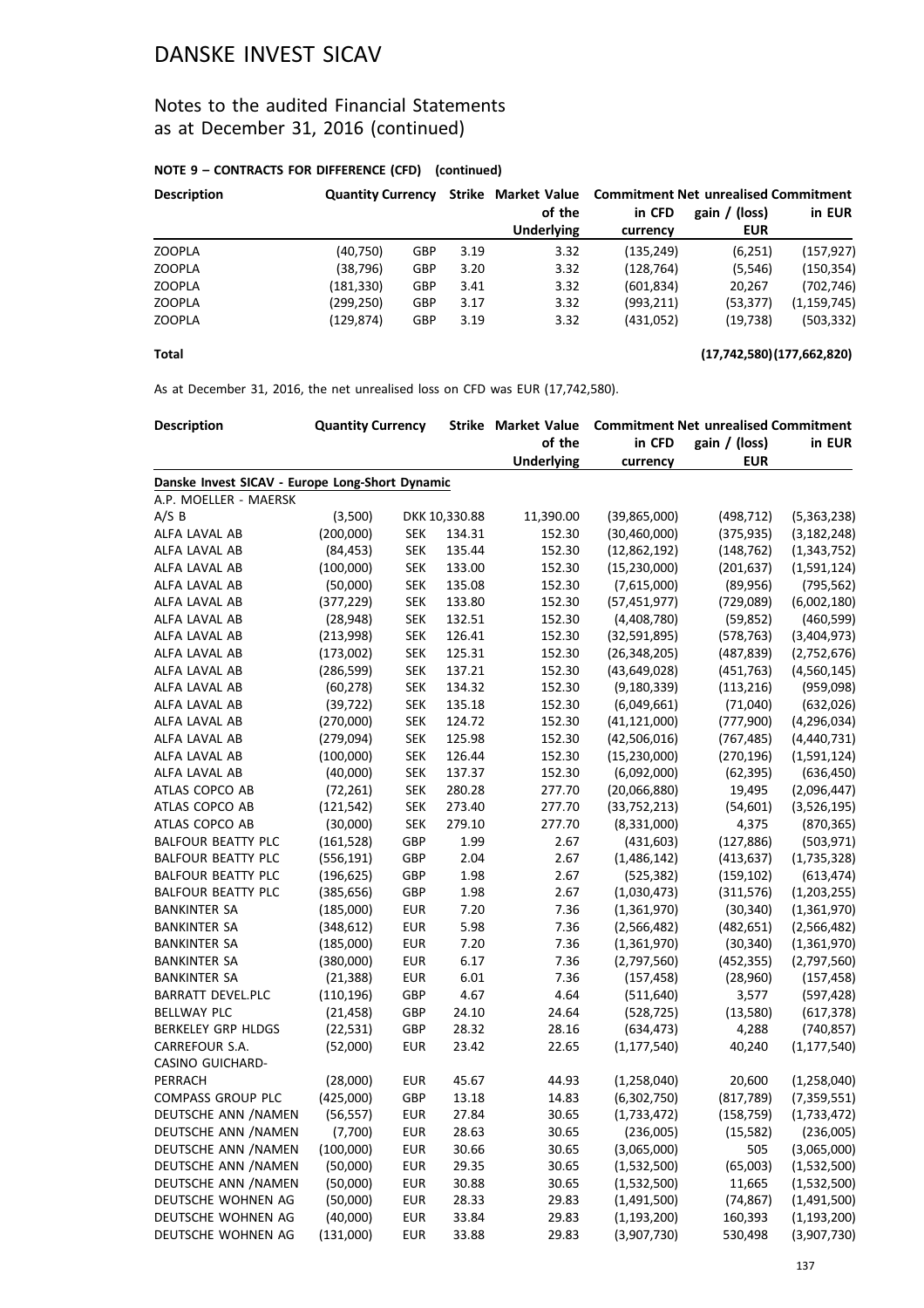### Notes to the audited Financial Statements as at December 31, 2016 (continued)

| <b>Description</b>                           | <b>Quantity Currency</b> |            |        | <b>Strike Market Value</b>  | <b>Commitment Net unrealised Commitment</b> |                             |                |  |
|----------------------------------------------|--------------------------|------------|--------|-----------------------------|---------------------------------------------|-----------------------------|----------------|--|
|                                              |                          |            |        | of the<br><b>Underlying</b> | in CFD<br>currency                          | gain / (loss)<br><b>EUR</b> | in EUR         |  |
| DEUTSCHE WOHNEN AG<br>DJ EUROPE STOXX 600    | (55, 176)                | <b>EUR</b> | 26.83  | 29.83                       | (1,645,900)                                 | (165, 658)                  | (1,645,900)    |  |
| <b>INDUST G&amp;S</b><br>DJ EUROPE STOXX 600 | (10,000)                 | <b>EUR</b> | 432.41 | 463.40                      | (4,634,000)                                 | (309, 916)                  | (4,634,000)    |  |
| <b>INDUST G&amp;S</b><br>DJ EUROPE STOXX 600 | (2, 340)                 | <b>EUR</b> | 399.20 | 463.40                      | (1,084,356)                                 | (150, 238)                  | (1,084,356)    |  |
| <b>INDUST G&amp;S</b><br>DJ EUROPE STOXX 600 | (21, 345)                | <b>EUR</b> | 392.49 | 463.40                      | (9,891,273)                                 | (1,513,626)                 | (9,891,273)    |  |
| <b>INDUST G&amp;S</b><br>DJ EUROPE STOXX 600 | (10,000)                 | <b>EUR</b> | 398.32 | 463.40                      | (4,634,000)                                 | (650, 770)                  | (4,634,000)    |  |
| <b>INDUST G&amp;S</b><br>DJ EUROPE STOXX 600 | (12,000)                 | <b>EUR</b> | 398.42 | 463.40                      | (5,560,800)                                 | (779, 781)                  | (5,560,800)    |  |
| <b>INDUST G&amp;S</b><br>DJ EUROPE STOXX 600 | (1, 560)                 | <b>EUR</b> | 404.67 | 463.40                      | (722, 904)                                  | (91, 619)                   | (722, 904)     |  |
| <b>INDUST G&amp;S</b><br>DJ EUROPE STOXX 600 | (5,000)                  | <b>EUR</b> | 416.76 | 463.40                      | (2,317,000)                                 | (233, 181)                  | (2,317,000)    |  |
| <b>INDUST G&amp;S</b><br>DJ EUROPE STOXX 600 | (7,000)                  | <b>EUR</b> | 447.47 | 463.40                      | (3, 243, 800)                               | (111, 485)                  | (3,243,800)    |  |
| <b>INDUST G&amp;S</b><br>DJ EUROPE STOXX 600 | (5,000)                  | <b>EUR</b> | 446.51 | 463.40                      | (2,317,000)                                 | (84, 475)                   | (2,317,000)    |  |
| <b>INDUST G&amp;S</b><br>DJ EUROPE STOXX 600 | (10,000)                 | <b>EUR</b> | 439.28 | 463.40                      | (4,634,000)                                 | (241, 200)                  | (4,634,000)    |  |
| <b>INDUST G&amp;S</b><br>DJ EUROPE STOXX 600 | (11,000)                 | <b>EUR</b> | 435.40 | 463.40                      | (5,097,400)                                 | (308, 012)                  | (5,097,400)    |  |
| <b>INDUST G&amp;S</b><br>DJ EUROPE STOXX 600 | (16, 158)                | <b>EUR</b> | 392.57 | 463.40                      | (7,487,617)                                 | (1, 144, 445)               | (7,487,617)    |  |
| <b>INDUST G&amp;S</b><br>DJ EUROPE STOXX 600 | (5, 106)                 | <b>EUR</b> | 442.82 | 463.40                      | (2,366,120)                                 | (105,081)                   | (2,366,120)    |  |
| <b>INDUST G&amp;S</b><br>DJ EUROPE STOXX 600 | (7,000)                  | <b>EUR</b> | 440.21 | 463.40                      | (3, 243, 800)                               | (162, 320)                  | (3,243,800)    |  |
| <b>INDUST G&amp;S</b><br>DJ EUROPE STOXX 600 | (3,000)                  | <b>EUR</b> | 441.79 | 463.40                      | (1,390,200)                                 | (64, 833)                   | (1,390,200)    |  |
| <b>INDUST G&amp;S</b><br>DJ EUROPE STOXX 600 | (5,000)                  | <b>EUR</b> | 442.71 | 463.40                      | (2,317,000)                                 | (103, 473)                  | (2,317,000)    |  |
| <b>INDUST G&amp;S</b><br>DJ EUROPE STOXX 600 | (15,000)                 | <b>EUR</b> | 444.93 | 463.40                      | (6,951,000)                                 | (277, 014)                  | (6,951,000)    |  |
| <b>INDUST G&amp;S</b><br>DJ EUROPE STOXX 600 | (10,000)                 | <b>EUR</b> | 439.51 | 463.40                      | (4,634,000)                                 | (238, 936)                  | (4,634,000)    |  |
| <b>INDUST G&amp;S</b><br>DJ EUROPE STOXX 600 | (10,000)                 | <b>EUR</b> | 438.49 | 463.40                      | (4,634,000)                                 | (249, 132)                  | (4,634,000)    |  |
| <b>INDUST G&amp;S</b><br>DJ EUROPE STOXX 600 | (6,000)                  | <b>EUR</b> | 443.60 | 463.40                      | (2,780,400)                                 | (118, 793)                  | (2,780,400)    |  |
| <b>INDUST G&amp;S</b><br>DJ EUROPE STOXX 600 | (5,000)                  | <b>EUR</b> | 441.63 | 463.40                      | (2,317,000)                                 | (108, 864)                  | (2,317,000)    |  |
| <b>INDUST G&amp;S</b><br>DJ EUROPE STOXX 600 | (10,000)                 | <b>EUR</b> | 443.10 | 463.40                      | (4,634,000)                                 | (203, 016)                  | (4,634,000)    |  |
| <b>INDUST G&amp;S</b><br>DJ EUROPE STOXX 600 | (13,000)                 | <b>EUR</b> | 439.60 | 463.40                      | (6,024,200)                                 | (309, 400)                  | (6,024,200)    |  |
| <b>INSUR.IND</b><br>DJ EUROPE STOXX 600      | (72, 031)                | <b>EUR</b> | 257.80 | 268.15                      | (19, 315, 113)                              | (745, 521)                  | (19, 315, 113) |  |
| INSUR.IND<br>DJ STOXX 600 BANKS              | (27,600)                 | <b>EUR</b> | 256.53 | 268.15                      | (7,400,940)                                 | (320, 712)                  | (7,400,940)    |  |
| PRICE EUR<br>DJ STOXX 600 FOOD AND           | (45, 486)                | <b>EUR</b> | 172.66 | 169.31                      | (7,701,235)                                 | 152,424                     | (7,701,235)    |  |
| <b>BEVERAGES</b>                             | (15, 340)                | <b>EUR</b> | 574.22 | 607.35                      | (9,316,749)                                 | (508, 262)                  | (9,316,749)    |  |
| DJ STOXX 600 RETAIL                          | (54,000)                 | <b>EUR</b> | 299.74 | 311.91                      | (16, 843, 140)                              | (657, 180)                  | (16, 843, 140) |  |
| DJ STOXX 600<br><b>TECHNOLOGY</b>            | (53, 533)                | <b>EUR</b> | 330.96 | 367.63                      | (19,680,337)                                | (1,963,055)                 | (19,680,337)   |  |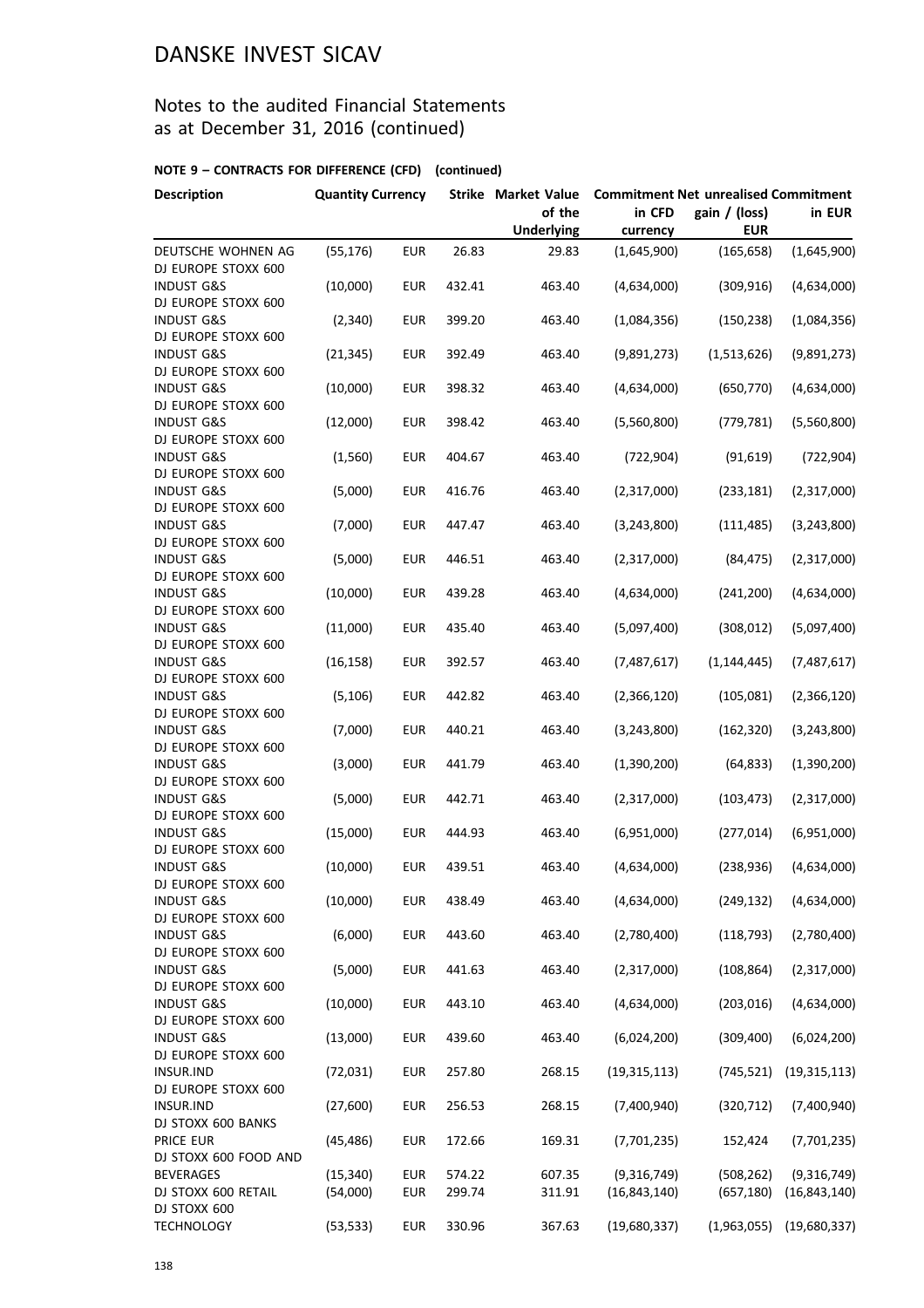### Notes to the audited Financial Statements as at December 31, 2016 (continued)

| <b>Description</b>                                     | <b>Quantity Currency</b> |            |        | of the            | Strike Market Value Commitment Net unrealised Commitment<br>in CFD<br>gain / (loss)<br>in EUR |               |                |  |
|--------------------------------------------------------|--------------------------|------------|--------|-------------------|-----------------------------------------------------------------------------------------------|---------------|----------------|--|
|                                                        |                          |            |        | <b>Underlying</b> | currency                                                                                      | <b>EUR</b>    |                |  |
| DOW JONES 600- CONS. &<br>MAT.                         | (5,000)                  | <b>EUR</b> | 393.92 | 423.71            | (2, 118, 550)                                                                                 | (148, 972)    | (2, 118, 550)  |  |
| DOW JONES 600- CONS. &<br>MAT.                         | (20,000)                 | <b>EUR</b> | 365.82 | 423.71            | (8,474,200)                                                                                   | (1, 157, 888) | (8,474,200)    |  |
| DOW JONES 600- CONS. &<br>MAT.                         | (4, 434)                 | <b>EUR</b> | 378.11 | 423.71            | (1,878,730)                                                                                   | (202, 207)    | (1,878,730)    |  |
| DOW JONES 600- CONS. &<br>MAT.                         | (25,097)                 | <b>EUR</b> | 333.59 | 423.71            | (10,633,850)                                                                                  | (2,261,742)   | (10,633,850)   |  |
| DOW JONES 600- CONS. &<br>MAT.                         | (5,000)                  | <b>EUR</b> | 393.71 | 423.71            | (2, 118, 550)                                                                                 | (150, 025)    | (2, 118, 550)  |  |
| DOW JONES 600- CONS. &<br>MAT.                         | (1,887)                  | <b>EUR</b> | 386.16 | 423.71            | (799, 541)                                                                                    | (70, 862)     | (799, 541)     |  |
| DOW JONES STOXX 600<br>AUTO P.PR.                      | (17, 300)                | <b>EUR</b> | 429.08 | 540.06            | (9,343,038)                                                                                   | (1,919,954)   | (9,343,038)    |  |
| DOW JONES STOXX 600<br>AUTO P.PR.                      | (10,000)                 | <b>EUR</b> | 431.76 | 540.06            | (5,400,600)                                                                                   | (1,083,000)   | (5,400,600)    |  |
| DOW JONES STOXX 600<br>AUTO P.PR.                      | (14,000)                 | <b>EUR</b> | 436.22 | 540.06            | (7,560,840)                                                                                   | (1,453,730)   | (7,560,840)    |  |
| DOW JONES STOXX 600<br>AUTO P.PR.                      | (13, 122)                | <b>EUR</b> | 446.22 | 540.06            | (7,086,667)                                                                                   | (1, 231, 428) | (7,086,667)    |  |
| DOW JONES STOXX 600<br>PRICE IX                        | (20, 700)                | <b>EUR</b> | 341.84 | 359.94            | (7,450,758)                                                                                   | (374, 670)    | (7,450,758)    |  |
| DOW JONES STOXX 600<br>PRICE IX                        | (58, 800)                | <b>EUR</b> | 341.27 | 359.94            | (21, 164, 472)                                                                                | (1,097,796)   | (21, 164, 472) |  |
| DOW JONES STOXX 600<br>PRICE IX                        | (10,908)                 | <b>EUR</b> | 341.27 | 359.94            | (3,926,226)                                                                                   | (203, 652)    | (3,926,226)    |  |
| DOW JONES STOXX 600<br>PRICE IX                        | (10,000)                 | <b>EUR</b> | 341.32 | 359.94            | (3,599,400)                                                                                   | (186, 186)    | (3,599,400)    |  |
| DOW JONES STOXX 600<br>PRICE IX                        | (8,800)                  | <b>EUR</b> | 340.62 | 359.94            | (3, 167, 472)                                                                                 | (169, 997)    | (3, 167, 472)  |  |
| DOW JONES STOXX 600<br>PRICE IX                        | (7,607)                  | <b>EUR</b> | 346.78 | 359.94            | (2,738,064)                                                                                   | (100, 116)    | (2,738,064)    |  |
| DOW JONES STOXX 600<br>PRICE IX<br>DOW JONES STOXX 600 | (17, 300)                | <b>EUR</b> | 343.15 | 359.94            | (6, 226, 962)                                                                                 | (290, 412)    | (6, 226, 962)  |  |
| PRICE IX<br>DOW JONES STOXX 600                        | (10,908)                 | <b>EUR</b> | 341.27 | 359.94            | (3,926,226)                                                                                   | (203, 652)    | (3,926,226)    |  |
| PRICE IX<br>DOW JONES STOXX 600                        | (8,942)                  | <b>EUR</b> | 359.98 | 359.94            | (3, 218, 583)                                                                                 | 358           | (3, 218, 583)  |  |
| PRICE IX<br>DOW JONES STOXX 600                        | (6,600)                  | <b>EUR</b> | 343.07 | 359.94            | (2,375,604)                                                                                   | (111, 363)    | (2,375,604)    |  |
| PRICE IX<br>DOW JONES STOXX 600                        | (20, 120)                | <b>EUR</b> | 359.98 | 359.94            | (7, 241, 993)                                                                                 | 805           | (7, 241, 993)  |  |
| PRICE IX                                               | (8,942)                  | <b>EUR</b> | 359.98 | 359.94            | (3,218,583)                                                                                   | 358           | (3, 218, 583)  |  |
| ETAB COLRUYT                                           | (30,000)                 | <b>EUR</b> | 44.11  | 46.71             | (1,401,150)                                                                                   | (77, 880)     | (1,401,150)    |  |
| <b>ETAB COLRUYT</b>                                    | (21, 173)                | <b>EUR</b> | 49.20  | 46.71             | (988, 885)                                                                                    | 52,886        | (988, 885)     |  |
| ETAB COLRUYT                                           | (66,000)                 | <b>EUR</b> | 47.95  | 46.71             | (3,082,530)                                                                                   | 82,036        | (3,082,530)    |  |
| ETAB COLRUYT                                           | (30,000)                 | <b>EUR</b> | 44.96  | 46.71             | (1,401,150)                                                                                   | (52, 274)     | (1,401,150)    |  |
| <b>ETAB COLRUYT</b>                                    | (28, 827)                | <b>EUR</b> | 49.73  | 46.71             | (1,346,365)                                                                                   | 87,078        | (1,346,365)    |  |
| ETAB COLRUYT                                           | (34, 139)                | <b>EUR</b> | 41.93  | 46.71             | (1,594,462)                                                                                   | (163, 045)    | (1,594,462)    |  |
| ETAB COLRUYT                                           | (45,000)                 | <b>EUR</b> | 49.87  | 46.71             | (2, 101, 725)                                                                                 | 142,268       | (2, 101, 725)  |  |
| GAMESA CORP.                                           |                          |            |        |                   |                                                                                               |               |                |  |
| TECNOLOGICA SA                                         | (210,000)                | <b>EUR</b> | 18.35  | 19.03             | (3,996,300)                                                                                   | (142, 621)    | (3,996,300)    |  |
| GAMESA CORP.<br>TECNOLOGICA SA                         | (4, 167)                 | <b>EUR</b> | 18.47  | 19.03             | (79, 298)                                                                                     | (2, 338)      | (79, 298)      |  |
| GAMESA CORP.                                           |                          |            |        |                   |                                                                                               |               |                |  |
| TECNOLOGICA SA                                         | (20, 833)                | <b>EUR</b> | 18.37  | 19.03             | (396, 452)                                                                                    | (13, 771)     | (396, 452)     |  |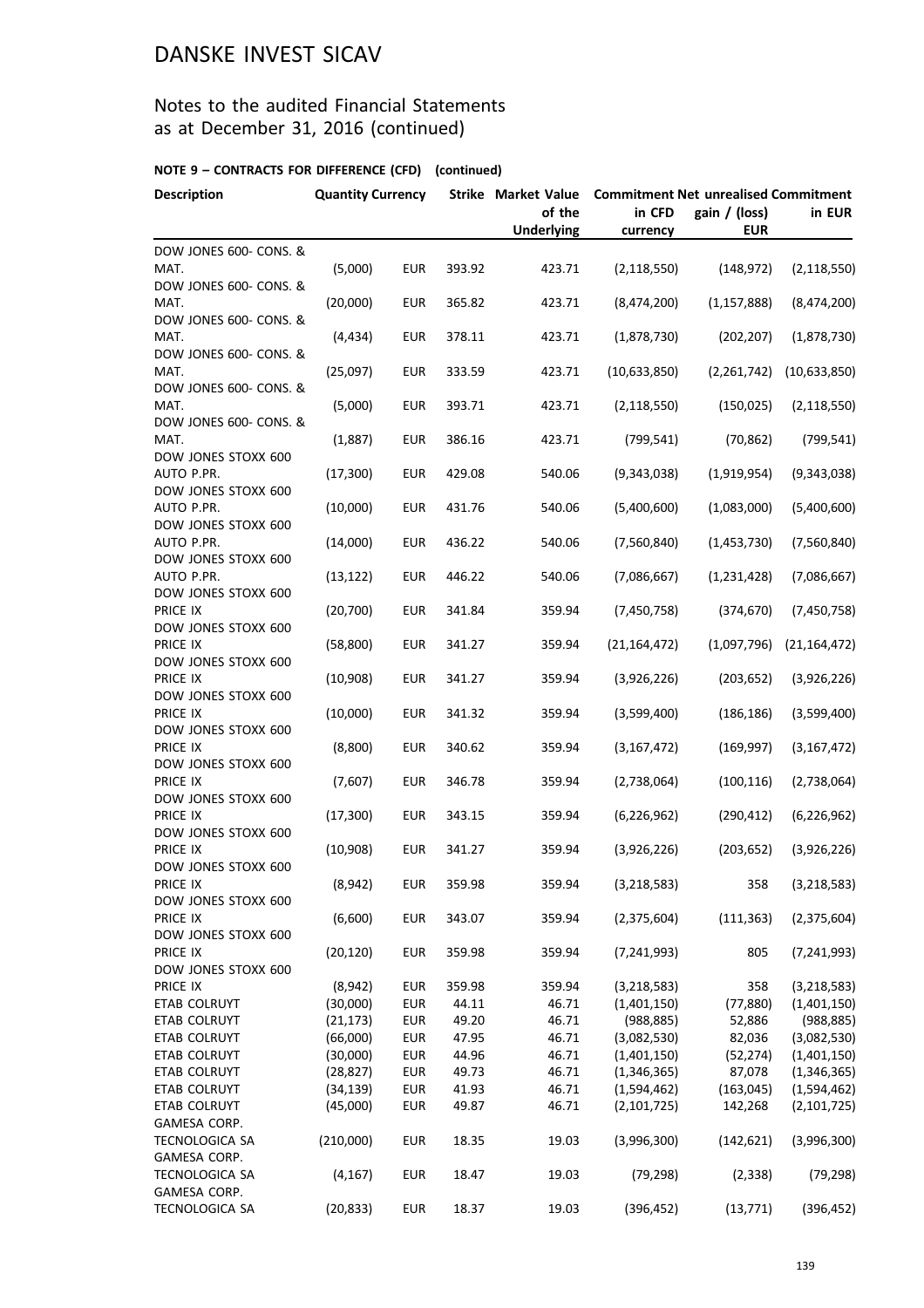### Notes to the audited Financial Statements as at December 31, 2016 (continued)

| <b>Description</b>       | <b>Quantity Currency</b> |            |          | <b>Strike Market Value</b> | <b>Commitment Net unrealised Commitment</b> |               |                               |  |
|--------------------------|--------------------------|------------|----------|----------------------------|---------------------------------------------|---------------|-------------------------------|--|
|                          |                          |            |          | of the                     | in CFD                                      | gain / (loss) | in EUR                        |  |
|                          |                          |            |          | <b>Underlying</b>          | currency                                    | <b>EUR</b>    |                               |  |
| GAMESA CORP.             |                          |            |          |                            |                                             |               |                               |  |
| TECNOLOGICA SA           | (390,000)                | <b>EUR</b> | 18.94    | 19.03                      | (7,421,700)                                 | (37,050)      | (7,421,700)                   |  |
| GIVAUDAN SA /REG.        | (1,400)                  | <b>CHF</b> | 1,800.87 | 1,852.00                   | (2,592,800)                                 | (66, 619)     | (2,412,961)                   |  |
| HANNOVER RUECKVE./       |                          |            |          |                            |                                             |               |                               |  |
| <b>NAMEN AKT</b>         | (9, 333)                 | <b>EUR</b> | 103.29   | 102.80                     | (959, 432)                                  | 4,540         | (959, 432)                    |  |
| HANNOVER RUECKVE./       |                          |            |          |                            |                                             |               |                               |  |
| <b>NAMEN AKT</b>         | (4,600)                  | <b>EUR</b> | 103.91   | 102.80                     | (472,880)                                   | 5,124         | (472, 880)                    |  |
| HANNOVER RUECKVE./       |                          |            |          |                            |                                             |               |                               |  |
| <b>NAMEN AKT</b>         | (5, 746)                 | <b>EUR</b> | 103.21   | 102.80                     | (590, 689)                                  | 2,348         | (590, 689)                    |  |
| HENKEL / VORZUG          | (21, 257)                | <b>EUR</b> | 105.92   | 113.80                     | (2,419,047)                                 | (167, 597)    | (2,419,047)                   |  |
| HENKEL / VORZUG          | (26, 743)                | <b>EUR</b> | 105.79   | 113.80                     | (3,043,353)                                 | (214, 150)    | (3,043,353)                   |  |
| <b>HSBC HOLDINGS PLC</b> | (6,202)                  | GBP        | 6.80     | 6.53                       | (40, 468)                                   | 1,963         | (47, 253)                     |  |
| HSBC HOLDINGS PLC        | (352, 298)               | GBP        | 6.27     | 6.53                       | (2, 298, 744)                               | (106, 133)    | (2,684,182)                   |  |
| HSBC HOLDINGS PLC        | (355, 297)               | GBP        | 6.27     | 6.53                       | (2,318,313)                                 | (107, 037)    | (2,707,031)                   |  |
| <b>HSBC HOLDINGS PLC</b> | (3, 203)                 | GBP        | 6.80     | 6.53                       | (20, 900)                                   | 1,014         | (24, 404)                     |  |
| ING GROUP NV             | (223, 623)               | <b>EUR</b> | 12.66    | 13.26                      | (2,965,241)                                 | (133, 168)    | (2,965,241)                   |  |
| ING GROUP NV             | (462, 377)               | <b>EUR</b> | 12.74    | 13.26                      | (6, 131, 119)                               | (240, 898)    | (6, 131, 119)                 |  |
| INGENICO.IND.FIN.ING.    | (28, 392)                | <b>EUR</b> | 73.55    | 76.68                      | (2, 177, 099)                               | (88,901)      | (2, 177, 099)                 |  |
| INGENICO.IND.FIN.ING.    | (25, 823)                | <b>EUR</b> | 73.72    | 76.68                      | (1,980,108)                                 | (76, 315)     | (1,980,108)                   |  |
| INGENICO.IND.FIN.ING.    | (51, 958)                | <b>EUR</b> | 96.46    | 76.68                      | (3,984,139)                                 | 1,027,775     | (3,984,139)                   |  |
| JERONIMO MARTINS SGPS    |                          |            |          |                            |                                             |               |                               |  |
| SA                       | (150,000)                | <b>EUR</b> | 13.03    | 14.46                      | (2, 169, 000)                               | (214, 217)    | (2, 169, 000)                 |  |
| JERONIMO MARTINS SGPS    |                          |            |          |                            |                                             |               |                               |  |
| SA                       | (40,081)                 | <b>EUR</b> | 14.44    | 14.46                      | (579, 571)                                  | (748)         | (579, 571)                    |  |
| JERONIMO MARTINS SGPS    |                          |            |          |                            |                                             |               |                               |  |
| SА                       | (20, 755)                | <b>EUR</b> | 13.04    | 14.46                      | (300, 117)                                  | (29, 371)     | (300, 117)                    |  |
| JERONIMO MARTINS SGPS    |                          |            |          |                            |                                             |               |                               |  |
| SА                       | (64,003)                 | <b>EUR</b> | 14.47    | 14.46                      | (925, 483)                                  | 429           | (925, 483)                    |  |
| JERONIMO MARTINS SGPS    |                          |            |          |                            |                                             |               |                               |  |
| SА                       | (38, 853)                | <b>EUR</b> | 12.98    | 14.46                      | (561, 814)                                  | (57, 483)     | (561, 814)                    |  |
| JERONIMO MARTINS SGPS    |                          |            |          |                            |                                             |               |                               |  |
| SA                       | (93,000)                 | <b>EUR</b> | 14.80    | 14.46                      | (1,344,780)                                 | 31,769        | (1,344,780)                   |  |
| KUEHNE +NAGEL            |                          |            |          |                            |                                             |               |                               |  |
| <b>INTERNATIONAL</b>     | (50,000)                 | <b>CHF</b> | 127.74   | 135.40                     | (6,770,000)                                 | (356, 595)    | (6,300,426)                   |  |
| KUEHNE +NAGEL            |                          |            |          |                            |                                             |               |                               |  |
| <b>INTERNATIONAL</b>     | (19, 334)                | <b>CHF</b> | 139.49   | 135.40                     | (2,617,824)                                 | 73,658        | (2,436,249)                   |  |
| KUEHNE +NAGEL            |                          |            |          |                            |                                             |               |                               |  |
| INTERNATIONAL            | (80,000)                 | CHF        | 132.13   | 135.40                     | (10, 832, 000)                              |               | $(243, 216)$ $(10, 080, 682)$ |  |
| KUEHNE +NAGEL            |                          |            |          |                            |                                             |               |                               |  |
| <b>INTERNATIONAL</b>     | (11, 815)                | <b>CHF</b> | 136.77   | 135.40                     | (1,599,751)                                 | 15,014        | (1,488,791)                   |  |
| KUEHNE +NAGEL            |                          |            |          |                            |                                             |               |                               |  |
| <b>INTERNATIONAL</b>     | (31,008)                 | <b>CHF</b> | 136.30   | 135.40                     | (4, 198, 483)                               | 25,942        | (3,907,272)                   |  |
| KUEHNE +NAGEL            |                          |            |          |                            |                                             |               |                               |  |
| <b>INTERNATIONAL</b>     | (7, 177)                 | <b>CHF</b> | 137.17   | 135.40                     | (971, 766)                                  | 11,801        | (904, 363)                    |  |
| KUEHNE +NAGEL            |                          |            |          |                            |                                             |               |                               |  |
| <b>INTERNATIONAL</b>     | (5,666)                  | <b>CHF</b> | 139.00   | 135.40                     | (767, 176)                                  | 18,980        | (713, 964)                    |  |
| KUEHNE +NAGEL            |                          |            |          |                            |                                             |               |                               |  |
| INTERNATIONAL            | (12,000)                 | <b>CHF</b> | 134.24   | 135.40                     | (1,624,800)                                 | (12,993)      | (1,512,102)                   |  |
| KUEHNE +NAGEL            |                          |            |          |                            |                                             |               |                               |  |
| INTERNATIONAL            | (8,000)                  | <b>CHF</b> | 134.40   | 135.40                     | (1,083,200)                                 | (7, 444)      | (1,008,068)                   |  |
| KUEHNE +NAGEL            |                          |            |          |                            |                                             |               |                               |  |
| INTERNATIONAL            | (15,000)                 | <b>CHF</b> | 138.32   | 135.40                     | (2,031,000)                                 | 40,720        | (1,890,128)                   |  |
| KUEHNE +NAGEL            |                          |            |          |                            |                                             |               |                               |  |
| INTERNATIONAL            | (20,000)                 | <b>CHF</b> | 137.66   | 135.40                     | (2,708,000)                                 | 42,108        | (2,520,170)                   |  |
| KUEHNE +NAGEL            |                          |            |          |                            |                                             |               |                               |  |
| <b>INTERNATIONAL</b>     | (15,000)                 | <b>CHF</b> | 140.40   | 135.40                     | (2,031,000)                                 | 69,749        | (1,890,128)                   |  |
| KUEHNE +NAGEL            |                          |            |          |                            |                                             |               |                               |  |
| INTERNATIONAL            | (359)                    | <b>CHF</b> | 137.44   | 135.40                     | (48, 609)                                   | 682           | (45, 237)                     |  |
|                          |                          |            |          |                            |                                             |               |                               |  |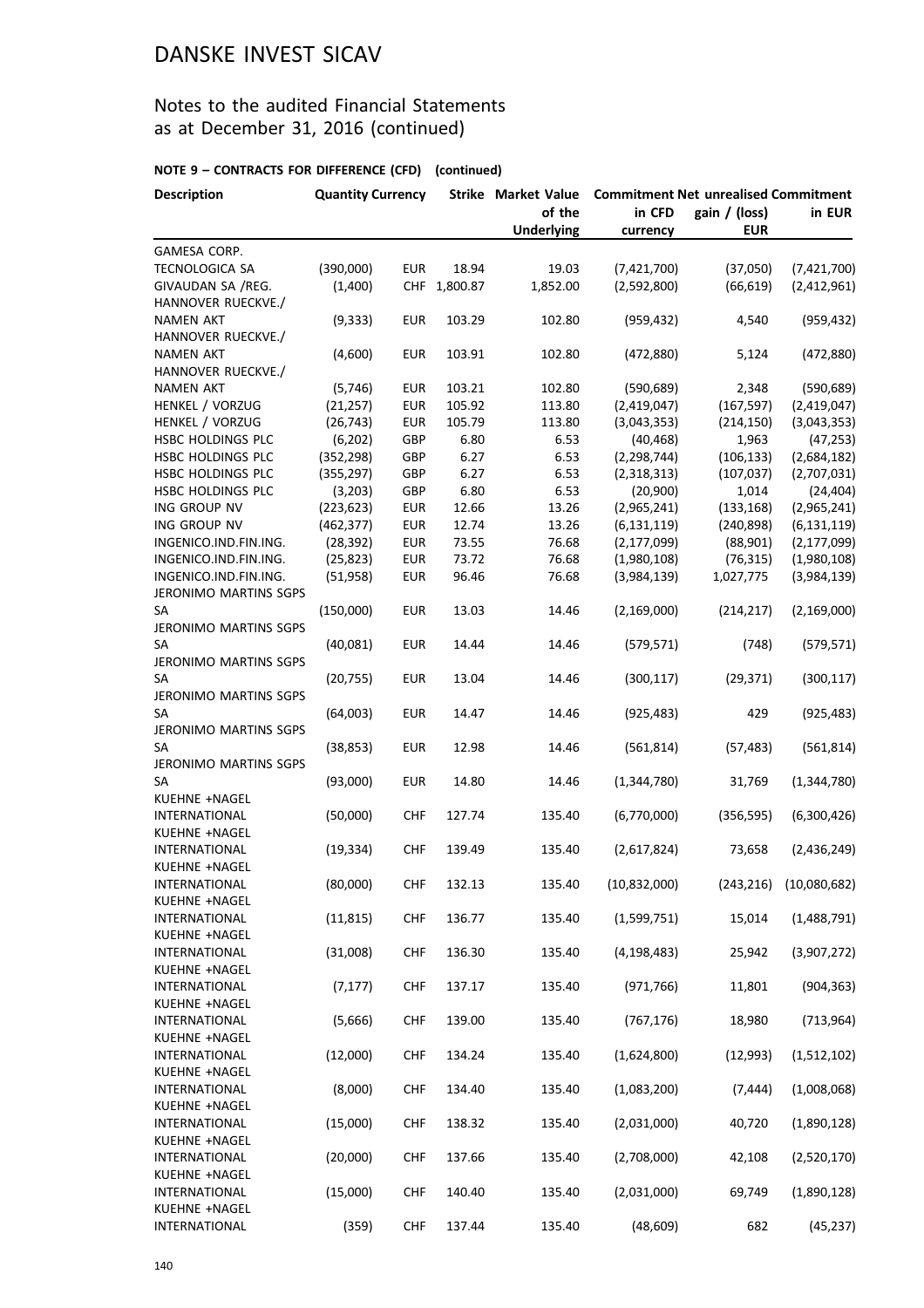### Notes to the audited Financial Statements as at December 31, 2016 (continued)

| <b>Description</b>   | <b>Quantity Currency</b> |            |          | <b>Strike Market Value</b> | <b>Commitment Net unrealised Commitment</b> |               |               |  |
|----------------------|--------------------------|------------|----------|----------------------------|---------------------------------------------|---------------|---------------|--|
|                      |                          |            |          | of the                     | in CFD                                      | gain / (loss) | in EUR        |  |
|                      |                          |            |          | <b>Underlying</b>          | currency                                    | <b>EUR</b>    |               |  |
| KUEHNE +NAGEL        |                          |            |          |                            |                                             |               |               |  |
| <b>INTERNATIONAL</b> | (15,000)                 | CHF        | 140.13   | 135.40                     | (2,031,000)                                 | 66,094        | (1,890,128)   |  |
| <b>MAPFRE SA</b>     | (1,070,864)              | <b>EUR</b> | 2.77     | 2.89                       | (3,094,797)                                 | (125, 789)    | (3,094,797)   |  |
| <b>MAPFRE SA</b>     | (529, 136)               | <b>EUR</b> | 2.79     | 2.89                       | (1,529,203)                                 | (52, 742)     | (1,529,203)   |  |
| <b>METRO AG</b>      | (87,500)                 | <b>EUR</b> | 25.83    | 30.98                      | (2,710,313)                                 | (449, 916)    | (2,710,313)   |  |
| <b>METSO CORP</b>    | (6, 595)                 | <b>EUR</b> | 27.24    | 27.10                      | (178, 725)                                  | 936           | (178, 725)    |  |
| <b>METSO CORP</b>    | (83, 945)                | <b>EUR</b> | 27.46    | 27.10                      | (2, 274, 910)                               | 30,096        | (2, 274, 910) |  |
| <b>METSO CORP</b>    | (39, 747)                | <b>EUR</b> | 27.50    | 27.10                      | (1,077,144)                                 | 15,831        | (1,077,144)   |  |
| METSO CORP           | (14,092)                 | <b>EUR</b> | 27.39    | 27.10                      | (381, 893)                                  | 4,131         | (381, 893)    |  |
| <b>MUENCHENER</b>    |                          |            |          |                            |                                             |               |               |  |
| RUECKVERS/ NAMENSAKT | (11,500)                 | <b>EUR</b> | 175.30   | 178.70                     | (2,055,050)                                 | (39, 127)     | (2,055,050)   |  |
| NETS A/S             | (50,000)                 | <b>DKK</b> | 126.94   | 123.20                     | (6, 160, 000)                               | 25,173        | (828, 736)    |  |
| NETS A/S             | (270,000)                | <b>DKK</b> | 129.47   | 123.20                     | (33, 264, 000)                              | 227,837       | (4, 475, 172) |  |
| NETS A/S             | (45,000)                 | <b>DKK</b> | 127.04   | 123.20                     | (5,544,000)                                 | 23,229        | (745, 862)    |  |
| NETS A/S             | (105, 142)               | <b>DKK</b> | 126.02   | 123.20                     | (12, 953, 494)                              | 39,951        | (1,742,698)   |  |
| PERSIMMON PLC        | (29, 653)                | GBP        | 17.39    | 17.60                      | (521,893)                                   | (7, 226)      | (609, 400)    |  |
| RENTOKIL INITIAL PLC | (163, 636)               | GBP        | 2.17     | 2.21                       | (361, 145)                                  | (7,936)       | (421, 699)    |  |
| RENTOKIL INITIAL PLC | (1,000,000)              | GBP        | 2.11     | 2.21                       | (2,207,000)                                 | (107, 429)    | (2,577,054)   |  |
| RENTOKIL INITIAL PLC | (227, 273)               | GBP        | 2.15     | 2.21                       | (501, 592)                                  | (15, 286)     | (585, 695)    |  |
| RENTOKIL INITIAL PLC | (909, 091)               | GBP        | 2.14     | 2.21                       | (2,006,364)                                 | (73, 572)     | (2,342,777)   |  |
| SAMPO PLC A          | (23, 333)                | <b>EUR</b> | 43.67    | 42.49                      | (991, 419)                                  | 27,621        | (991, 419)    |  |
| SAMPO PLC A          | (34, 303)                | <b>EUR</b> | 43.20    | 42.49                      | (1,457,534)                                 | 24,470        | (1,457,534)   |  |
| SAMPO PLC A          | (35, 941)                | <b>EUR</b> | 43.37    | 42.49                      | (1,527,133)                                 | 31,617        | (1,527,133)   |  |
| SANDVIK AB           | (460,000)                | <b>SEK</b> | 91.77    | 113.20                     | (52,072,000)                                | (1,030,083)   | (5,440,118)   |  |
| SANDVIK AB           | (230,000)                | <b>SEK</b> | 100.17   | 113.20                     | (26,036,000)                                | (313,036)     | (2,720,059)   |  |
| SANDVIK AB           | (150,000)                | <b>SEK</b> | 109.61   | 113.20                     | (16,980,000)                                | (56, 277)     | (1,773,952)   |  |
| SECURITAS AB B       | (210,000)                | <b>SEK</b> | 146.25   | 142.60                     | (29,946,000)                                | 80,080        | (3, 128, 548) |  |
| SGS SA /NOM.         | (4,700)                  | <b>CHF</b> | 1,999.84 | 2,060.00                   | (9,682,000)                                 | (263, 149)    | (9,010,447)   |  |
| SIEMENS AG /NAM.     | (34, 398)                | <b>EUR</b> | 114.63   | 115.95                     | (3,988,448)                                 | (45, 563)     | (3,988,448)   |  |
| SKANDINAV. ENSK.     |                          |            |          |                            |                                             |               |               |  |
| <b>BANKEN A</b>      | (550,000)                | <b>SEK</b> | 91.85    | 95.70                      | (52, 635, 000)                              | (221, 221)    | (5,498,936)   |  |
| SKANDINAV. ENSK.     |                          |            |          |                            |                                             |               |               |  |
| <b>BANKEN A</b>      | (550,000)                | <b>SEK</b> | 91.85    | 95.70                      | (52, 635, 000)                              | (221, 221)    | (5,498,936)   |  |
| <b>STATOIL ASA</b>   | (13, 557)                | <b>NOK</b> | 142.99   | 159.10                     | (2, 156, 919)                               | (24, 048)     | (237, 438)    |  |
| SVENSKA              |                          |            |          |                            |                                             |               |               |  |
| HANDELSBANKEN AB     | (151, 416)               | <b>SEK</b> | 121.99   | 126.60                     | (19, 169, 266)                              | (72, 852)     | (2,002,671)   |  |
| SVENSKA              |                          |            |          |                            |                                             |               |               |  |
| HANDELSBANKEN AB     | (172,684)                | <b>SEK</b> | 119.51   | 126.60                     | (21,861,794)                                | (127,914)     | (2,283,967)   |  |
| SVENSKA              |                          |            |          |                            |                                             |               |               |  |
| HANDELSBANKEN AB     | (31,900)                 | <b>SEK</b> | 121.93   | 126.60                     | (4,038,540)                                 | (15, 574)     | (421, 918)    |  |
| SVENSKA              |                          |            |          |                            |                                             |               |               |  |
| HANDELSBANKEN AB     | (385, 930)               | <b>SEK</b> | 119.40   | 126.60                     | (48, 858, 738)                              | (290, 121)    | (5, 104, 419) |  |
| <b>SVENSKA</b>       |                          |            |          |                            |                                             |               |               |  |
| HANDELSBANKEN AB     | (350,000)                | <b>SEK</b> | 105.01   | 126.60                     | (44, 310, 000)                              | (789, 329)    | (4,629,199)   |  |
| SVENSKA              |                          |            |          |                            |                                             |               |               |  |
| HANDELSBANKEN AB     | (593, 350)               | <b>SEK</b> | 129.30   | 126.60                     | (75, 118, 110)                              | 167,370       | (7,847,814)   |  |
| SVENSKA              |                          |            |          |                            |                                             |               |               |  |
| HANDELSBANKEN AB     | (593, 350)               | <b>SEK</b> | 129.30   | 126.60                     | (75, 118, 110)                              | 167,370       | (7, 847, 814) |  |
| SVENSKA              |                          |            |          |                            |                                             |               |               |  |
| HANDELSBANKEN AB     | (250,000)                | <b>SEK</b> | 101.53   | 126.60                     | (31,650,000)                                | (654, 771)    | (3,306,570)   |  |
| SVENSKA              |                          |            |          |                            |                                             |               |               |  |
| HANDELSBANKEN AB     | (215,000)                | <b>SEK</b> | 101.18   | 126.60                     | (27, 219, 000)                              | (571, 071)    | (2,843,651)   |  |
| SVENSKA              |                          |            |          |                            |                                             |               |               |  |
| HANDELSBANKEN AB     | (1,070)                  | <b>SEK</b> | 119.77   | 126.60                     | (135, 462)                                  | (763)         | (14, 152)     |  |
| SYMRISE AG           | (100,000)                | <b>EUR</b> | 54.79    | 57.97                      | (5,797,000)                                 | (317, 973)    | (5,797,000)   |  |
| TAYLOR WIMPEY PLC    | (362, 348)               | GBP        | 1.54     | 1.53                       | (552, 943)                                  | 4,273         | (645, 657)    |  |
| <b>TESCO PLC</b>     | (163, 609)               | GBP        | 2.11     | 2.04                       | (334, 171)                                  | 12,653        | (390, 203)    |  |
| <b>TESCO PLC</b>     | (586,066)                | GBP        | 2.13     | 2.04                       | (1, 197, 040)                               | 58,142        | (1, 397, 751) |  |
|                      |                          |            |          |                            |                                             |               |               |  |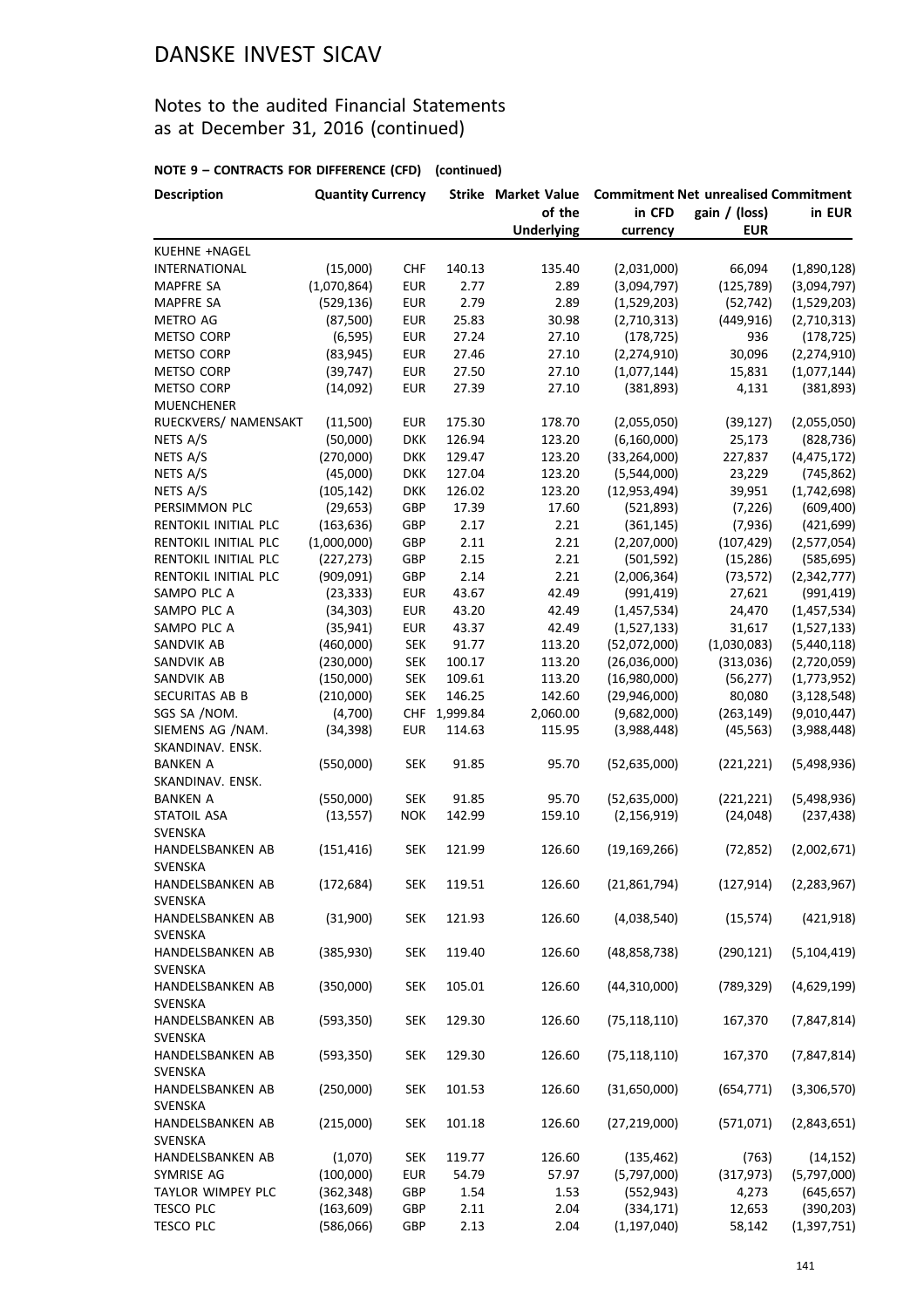### Notes to the audited Financial Statements as at December 31, 2016 (continued)

#### **NOTE 9 – CONTRACTS FOR DIFFERENCE (CFD) (continued)**

| <b>Description</b>        | <b>Quantity Currency</b> |            |       |                   | Strike Market Value Commitment Net unrealised Commitment |               |               |  |
|---------------------------|--------------------------|------------|-------|-------------------|----------------------------------------------------------|---------------|---------------|--|
|                           |                          |            |       | of the            | in CFD                                                   | gain / (loss) | in EUR        |  |
|                           |                          |            |       | <b>Underlying</b> | currency                                                 | <b>EUR</b>    |               |  |
| <b>TESCO PLC</b>          | (750, 325)               | GBP        | 2.19  | 2.04              | (1,532,539)                                              | 125,813       | (1,789,504)   |  |
| <b>TESCO PLC</b>          | (500,000)                | GBP        | 2.03  | 2.04              | (1,021,250)                                              | (5,955)       | (1, 192, 486) |  |
| TRAVIS PERKINS PLC        | (35, 764)                | GBP        | 14.45 | 14.62             | (522, 870)                                               | (7, 195)      | (610, 541)    |  |
| <b>VALEO SA</b>           | (48, 231)                | <b>EUR</b> | 54.78 | 54.00             | (2,604,474)                                              | 37,416        | (2,604,474)   |  |
| <b>VALEO SA</b>           | (23,602)                 | <b>EUR</b> | 54.80 | 54.00             | (1, 274, 508)                                            | 18,906        | (1, 274, 508) |  |
| <b>WM MORRISON</b>        |                          |            |       |                   |                                                          |               |               |  |
| SUPERMARKETS PLC          | (100, 524)               | GBP        | 2.23  | 2.30              | (231,004)                                                | (7,673)       | (269, 737)    |  |
| <b>WM MORRISON</b>        |                          |            |       |                   |                                                          |               |               |  |
| SUPERMARKETS PLC          | (16, 157)                | GBP        | 2.24  | 2.30              | (37, 129)                                                | (1,058)       | (43, 354)     |  |
| <b>WM MORRISON</b>        |                          |            |       |                   |                                                          |               |               |  |
| SUPERMARKETS PLC          | (282, 796)               | GBP        | 2.22  | 2.30              | (649, 865)                                               | (26, 196)     | (758, 830)    |  |
| <b>WM MORRISON</b>        |                          |            |       |                   |                                                          |               |               |  |
| SUPERMARKETS PLC          | (418, 848)               | GBP        | 2.24  | 2.30              | (962, 513)                                               | (29, 766)     | (1, 123, 900) |  |
| <b>WM MORRISON</b>        |                          |            |       |                   |                                                          |               |               |  |
| SUPERMARKETS PLC          | (781, 675)               | GBP        | 2.25  | 2.30              | (1,796,289)                                              | (46, 185)     | (2,097,478)   |  |
| <b>WOLSELEY PLC</b>       | (12, 897)                | GBP        | 49.30 | 49.49             | (638, 273)                                               | (2,909)       | (745, 294)    |  |
| <b>WORLDLINE SA</b>       | (4, 566)                 | <b>EUR</b> | 19.01 | 26.75             | (122, 118)                                               | (35, 315)     | (122, 118)    |  |
| <b>WORLDLINE SA</b>       | (25, 160)                | <b>EUR</b> | 19.08 | 26.75             | (672,904)                                                | (192, 888)    | (672,904)     |  |
| <b>WORLDLINE SA</b>       | (34, 475)                | <b>EUR</b> | 18.94 | 26.75             | (922, 034)                                               | (269, 206)    | (922, 034)    |  |
| <b>WORLDLINE SA</b>       | (39, 718)                | <b>EUR</b> | 19.39 | 26.75             | (1,062,258)                                              | (292, 256)    | (1,062,258)   |  |
| <b>WORLDLINE SA</b>       | (2,201)                  | <b>EUR</b> | 19.05 | 26.75             | (58, 866)                                                | (16, 945)     | (58, 866)     |  |
| <b>WORLDPAY GROUP PLC</b> | (103, 448)               | GBP        | 2.73  | 2.68              | (277, 034)                                               | 6,872         | (323, 485)    |  |
| <b>WORLDPAY GROUP PLC</b> | (344, 828)               | GBP        | 2.73  | 2.68              | (923, 449)                                               | 19,867        | (1,078,287)   |  |
| <b>WORLDPAY GROUP PLC</b> | (330, 147)               | GBP        | 2.64  | 2.68              | (884, 134)                                               | (15, 645)     | (1,032,379)   |  |
| <b>WORLDPAY GROUP PLC</b> | (1,034,483)              | GBP        | 2.72  | 2.68              | (2,770,345)                                              | 52,666        | (3, 234, 858) |  |
| <b>WORLDPAY GROUP PLC</b> | (131, 477)               | GBP        | 2.67  | 2.68              | (352,095)                                                | (507)         | (411, 132)    |  |
| <b>WORLDPAY GROUP PLC</b> | (228,092)                | GBP        | 2.71  | 2.68              | (610, 830)                                               | 8,842         | (713, 250)    |  |
| <b>WORLDPAY GROUP PLC</b> | (335, 132)               | GBP        | 2.64  | 2.68              | (897, 484)                                               | (14, 987)     | (1,047,967)   |  |

### **Total (38,765,036)(621,241,283)**

As at December 31, 2016, the net unrealised loss on CFD was EUR (38,765,036).

| <b>Description</b>                                   | <b>Quantity Currency</b> |            |        |                   | Strike Market Value Commitment Net unrealised Commitment |               |            |  |
|------------------------------------------------------|--------------------------|------------|--------|-------------------|----------------------------------------------------------|---------------|------------|--|
|                                                      |                          |            |        | of the            | in CFD                                                   | gain / (loss) | in EUR     |  |
|                                                      |                          |            |        | <b>Underlying</b> | currency                                                 | <b>EUR</b>    |            |  |
| Danske Invest SICAV - Europe Long-Short Dynamic Plus |                          |            |        |                   |                                                          |               |            |  |
| ALFA LAVAL AB                                        | (35,144)                 | <b>SEK</b> | 133.80 | 152.30            | (5,352,431)                                              | (67, 925)     | (559, 185) |  |
| ALFA LAVAL AB                                        | (8, 322)                 | <b>SEK</b> | 132.51 | 152.30            | (1, 267, 441)                                            | (17,206)      | (132, 413) |  |
| ALFA LAVAL AB                                        | (25,000)                 | <b>SEK</b> | 135.08 | 152.30            | (3,807,500)                                              | (44, 978)     | (397,781)  |  |
| ALFA LAVAL AB                                        | (15,000)                 | <b>SEK</b> | 125.98 | 152.30            | (2, 284, 500)                                            | (41, 249)     | (238,669)  |  |
| ALFA LAVAL AB                                        | (15,000)                 | <b>SEK</b> | 126.44 | 152.30            | (2, 284, 500)                                            | (40, 529)     | (238,669)  |  |
| ALFA LAVAL AB                                        | (37,998)                 | <b>SEK</b> | 125.31 | 152.30            | (5,787,095)                                              | (107, 148)    | (604, 595) |  |
| ALFA LAVAL AB                                        | (47,002)                 | <b>SEK</b> | 126.41 | 152.30            | (7, 158, 405)                                            | (127, 118)    | (747,860)  |  |
| ALFA LAVAL AB                                        | (45,000)                 | <b>SEK</b> | 124.16 | 152.30            | (6,853,500)                                              | (132, 287)    | (716,006)  |  |
| ALFA LAVAL AB                                        | (24, 281)                | <b>SEK</b> | 135.44 | 152.30            | (3,697,996)                                              | (42, 771)     | (386, 341) |  |
| ALLIANZ SE/NAM.                                      |                          |            |        |                   |                                                          |               |            |  |
| <b>VINKULIERT</b>                                    | 15,937                   | <b>EUR</b> | 151.20 | 155.40            | 2,476,610                                                | 66,935        | 2,476,610  |  |
| ATLAS COPCO AB                                       | (22, 264)                | <b>SEK</b> | 273.40 | 277.70            | (6, 182, 713)                                            | (10,002)      | (645, 927) |  |
| ATLAS COPCO AB                                       | (7,000)                  | <b>SEK</b> | 279.75 | 277.70            | (1,943,900)                                              | 1,496         | (203, 085) |  |
| ATLAS COPCO AB                                       | (9,000)                  | <b>SEK</b> | 280.28 | 277.70            | (2,499,300)                                              | 2,428         | (261, 109) |  |
| <b>AXA</b>                                           | 45,000                   | <b>EUR</b> | 22.14  | 23.81             | 1,071,225                                                | 74,925        | 1,071,225  |  |
| <b>BALFOUR BEATTY PLC</b>                            | (88,998)                 | GBP        | 1.98   | 2.67              | (237, 803)                                               | (71,903)      | (277, 676) |  |
| <b>BALFOUR BEATTY PLC</b>                            | (45, 375)                | GBP        | 1.98   | 2.67              | (121, 242)                                               | (36, 716)     | (141, 571) |  |
| <b>BALFOUR BEATTY PLC</b>                            | (37, 276)                | GBP        | 1.99   | 2.67              | (99, 601)                                                | (29, 512)     | (116, 302) |  |
| <b>BALFOUR BEATTY PLC</b>                            | (128, 351)               | GBP        | 2.04   | 2.67              | (342, 954)                                               | (95, 454)     | (400,458)  |  |
| <b>BANKINTER SA</b>                                  | (64, 765)                | <b>EUR</b> | 5.98   | 7.36              | (476, 800)                                               | (89, 667)     | (476, 800) |  |
| <b>BANKINTER SA</b>                                  | (96, 500)                | <b>EUR</b> | 7.20   | 7.36              | (710, 433)                                               | (15, 826)     | (710, 433) |  |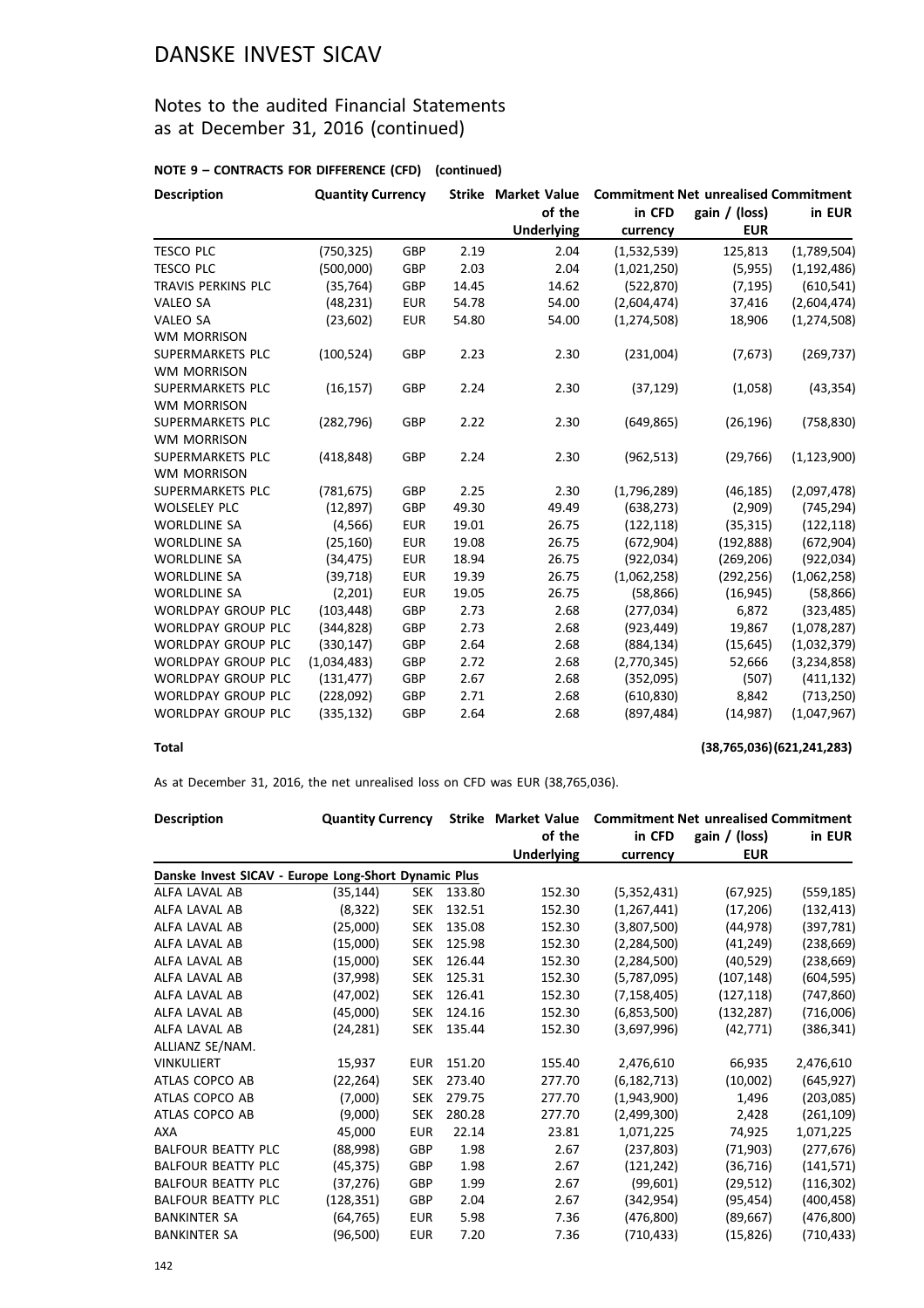### Notes to the audited Financial Statements as at December 31, 2016 (continued)

| <b>Description</b>                           | <b>Quantity Currency</b> |                          |                  |                   |                   |               | Strike Market Value Commitment Net unrealised Commitment |  |
|----------------------------------------------|--------------------------|--------------------------|------------------|-------------------|-------------------|---------------|----------------------------------------------------------|--|
|                                              |                          |                          |                  | of the            | in CFD            | gain / (loss) | in EUR                                                   |  |
|                                              |                          |                          |                  | <b>Underlying</b> | currency          | <b>EUR</b>    |                                                          |  |
| <b>BANKINTER SA</b>                          | (5, 235)                 | <b>EUR</b>               | 6.01             | 7.36              | (38, 540)         | (7,088)       | (38, 540)                                                |  |
| <b>BANKINTER SA</b>                          | (96, 500)                | <b>EUR</b>               | 7.20             | 7.36              | (710, 433)        | (15, 826)     | (710, 433)                                               |  |
| <b>BARRATT DEVEL.PLC</b>                     | (26, 963)                | GBP                      | 4.71             | 4.64              | (125, 189)        | 2,263         | (146, 180)                                               |  |
| BCO BILBAO VIZ.                              |                          |                          |                  |                   |                   |               |                                                          |  |
| ARGENTARIA/NAM.                              | (1, 274)                 | <b>EUR</b>               | $\sim$           | 6.38              | (8, 128)          | (8, 128)      | (8, 128)                                                 |  |
| <b>BELLWAY PLC</b>                           | (5,252)                  | GBP                      | 24.43            | 24.64             | (129, 409)        | (1,261)       | (151, 108)                                               |  |
| <b>BERKELEY GRP HLDGS</b>                    | (5, 521)                 | GBP                      | 28.38            | 28.16             | (155, 471)        | 1,392         | (181, 540)                                               |  |
| <b>BUNZL PLC</b>                             | (12,000)                 | GBP                      | 23.75            | 20.84             | (250,080)         | 40,821        | (292, 012)                                               |  |
| <b>BUNZL PLC</b>                             | (10, 714)                | GBP                      | 20.16            | 20.84             | (223, 280)        | (8, 446)      | (260, 718)                                               |  |
| <b>BUNZL PLC</b>                             | (1, 286)                 | GBP                      | 20.26            | 20.84             | (26, 800)         | (874)         | (31, 294)                                                |  |
| DANSKE BANK AS                               | 105,000                  | <b>DKK</b>               | 212.37           | 215.20            | 22,596,000        | 39,960        | 3,039,953                                                |  |
| DANSKE BANK AS                               | 2,750                    | <b>DKK</b>               | 184.98           | 215.20            | 591,800           | 11,182<br>85  | 79,618                                                   |  |
| DANSKE BANK AS<br>DANSKE BANK AS             | 453<br>1,350             | <b>DKK</b><br><b>DKK</b> | 213.81<br>203.30 | 215.20<br>215.20  | 97,486<br>290,520 | 2,161         | 13,115<br>39,085                                         |  |
| DANSKE BANK AS                               | 2,950                    | DKK                      | 203.56           | 215.20            | 634,840           | 4,620         | 85,408                                                   |  |
| DANSKE BANK AS                               | 2,500                    | <b>DKK</b>               | 199.48           | 215.20            | 538,000           | 5,286         | 72,380                                                   |  |
| DANSKE BANK AS                               | 2,225                    | <b>DKK</b>               | 190.47           | 215.20            | 478,820           | 7,403         | 64,418                                                   |  |
| DANSKE BANK AS                               | 1,900                    | <b>DKK</b>               | 185.95           | 215.20            | 408,880           | 7,478         | 55,009                                                   |  |
| DANSKE BANK AS                               | 3,524                    | <b>DKK</b>               | 182.51           | 215.20            | 758,365           | 15,497        | 102,027                                                  |  |
| DANSKE BANK AS                               | 55,000                   | <b>DKK</b>               | 183.13           | 215.20            | 11,836,000        | 237,270       | 1,592,356                                                |  |
| DANSKE BANK AS                               | 2,350                    | DKK                      | 180.12           | 215.20            | 505,720           | 11,089        | 68,037                                                   |  |
| DEUTSCHE ANN /NAMEN                          | (10,000)                 | <b>EUR</b>               | 29.34            | 30.65             | (306, 500)        | (13, 142)     | (306, 500)                                               |  |
| DEUTSCHE ANN /NAMEN                          | (23, 200)                | <b>EUR</b>               | 27.23            | 30.65             | (711,080)         | (79, 364)     | (711,080)                                                |  |
| DEUTSCHE ANN / NAMEN                         | (35,000)                 | <b>EUR</b>               | 30.66            | 30.65             | (1,072,750)       | 177           | (1,072,750)                                              |  |
| DEUTSCHE WOHNEN AG                           | (35,000)                 | <b>EUR</b>               | 26.83            | 29.83             | (1,044,050)       | (105, 082)    | (1,044,050)                                              |  |
| DEUTSCHE WOHNEN AG                           | (16,600)                 | <b>EUR</b>               | 33.88            | 29.83             | (495, 178)        | 67,223        | (495, 178)                                               |  |
| DEUTSCHE WOHNEN AG                           | (20,000)                 | <b>EUR</b>               | 28.02            | 29.83             | (596, 600)        | (36, 248)     | (596, 600)                                               |  |
| DFDS A/S                                     | 2,600                    | <b>DKK</b>               | 230.20           | 321.50            | 835,900           | 31,936        | 112,458                                                  |  |
| DJ EUROPE STOXX 600                          |                          |                          |                  |                   |                   |               |                                                          |  |
| <b>INDUST G&amp;S</b>                        | (2,212)                  | <b>EUR</b>               | 398.85           | 463.40            | (1,025,041)       | (142, 794)    | (1,025,041)                                              |  |
| DJ EUROPE STOXX 600                          |                          |                          |                  |                   |                   |               |                                                          |  |
| <b>INDUST G&amp;S</b>                        | (2,000)                  | <b>EUR</b>               | 438.60           | 463.40            | (926, 800)        | (49, 605)     | (926, 800)                                               |  |
| DJ EUROPE STOXX 600                          |                          |                          |                  |                   |                   |               |                                                          |  |
| <b>INDUST G&amp;S</b>                        | (2, 200)                 | <b>EUR</b>               | 439.28           | 463.40            | (1,019,480)       | (53,064)      | (1,019,480)                                              |  |
| DJ EUROPE STOXX 600                          |                          |                          |                  |                   |                   |               |                                                          |  |
| <b>INDUST G&amp;S</b>                        | (2,053)                  |                          | EUR 392.49       | 463.40            | (951, 360)        | (145, 583)    | (951, 360)                                               |  |
| DJ EUROPE STOXX 600                          |                          |                          |                  |                   |                   |               |                                                          |  |
| <b>INDUST G&amp;S</b>                        | (2,100)                  |                          | EUR 390.89       | 463.40            | (973, 140)        | (152, 280)    | (973, 140)                                               |  |
| DJ EUROPE STOXX 600                          |                          |                          |                  |                   |                   |               |                                                          |  |
| <b>INDUST G&amp;S</b>                        | (600)                    | EUR                      | 395.22           | 463.40            | (278,040)         | (40, 908)     | (278,040)                                                |  |
| DJ EUROPE STOXX 600                          |                          |                          |                  |                   |                   |               |                                                          |  |
| <b>INDUST G&amp;S</b>                        | (1,000)                  | EUR                      | 408.28           | 463.40            | (463, 400)        | (55, 116)     | (463, 400)                                               |  |
| DJ EUROPE STOXX 600                          |                          |                          |                  |                   |                   |               |                                                          |  |
| <b>INDUST G&amp;S</b>                        | (3,000)                  | EUR                      | 439.60           | 463.40            | (1,390,200)       | (71, 400)     | (1,390,200)                                              |  |
| DJ EUROPE STOXX 600                          |                          |                          |                  |                   |                   |               |                                                          |  |
| <b>INDUST G&amp;S</b>                        | (900)                    |                          | EUR 442.44       | 463.40            | (417,060)         | (18, 868)     | (417,060)                                                |  |
| DJ EUROPE STOXX 600                          |                          |                          |                  |                   |                   |               |                                                          |  |
| <b>INDUST G&amp;S</b>                        | (6,000)                  |                          | EUR 443.10       | 463.40            | (2,780,400)       | (121, 809)    | (2,780,400)                                              |  |
| DJ EUROPE STOXX 600                          |                          |                          |                  |                   |                   |               |                                                          |  |
| <b>INDUST G&amp;S</b>                        | (1,000)                  | EUR                      | 441.63           | 463.40            | (463, 400)        | (21, 773)     | (463, 400)                                               |  |
| DJ EUROPE STOXX 600                          |                          |                          |                  |                   |                   |               |                                                          |  |
| <b>INDUST G&amp;S</b><br>DJ EUROPE STOXX 600 | (2,000)                  | EUR                      | 438.60           | 463.40            | (926, 800)        | (49, 605)     | (926, 800)                                               |  |
| <b>INDUST G&amp;S</b>                        |                          |                          |                  |                   |                   |               |                                                          |  |
| DJ EUROPE STOXX 600                          | (1,900)                  |                          | EUR 438.66       | 463.40            | (880, 460)        | (47,004)      | (880, 460)                                               |  |
| <b>INDUST G&amp;S</b>                        | (3,000)                  | <b>EUR</b>               | 444.94           | 463.40            | (1,390,200)       | (55, 366)     | (1,390,200)                                              |  |
| DJ EUROPE STOXX 600                          |                          |                          |                  |                   |                   |               |                                                          |  |
| <b>INDUST G&amp;S</b>                        | (3,400)                  |                          | EUR 438.66       | 463.40            | (1,575,560)       | (84, 112)     | (1,575,560)                                              |  |
|                                              |                          |                          |                  |                   |                   |               |                                                          |  |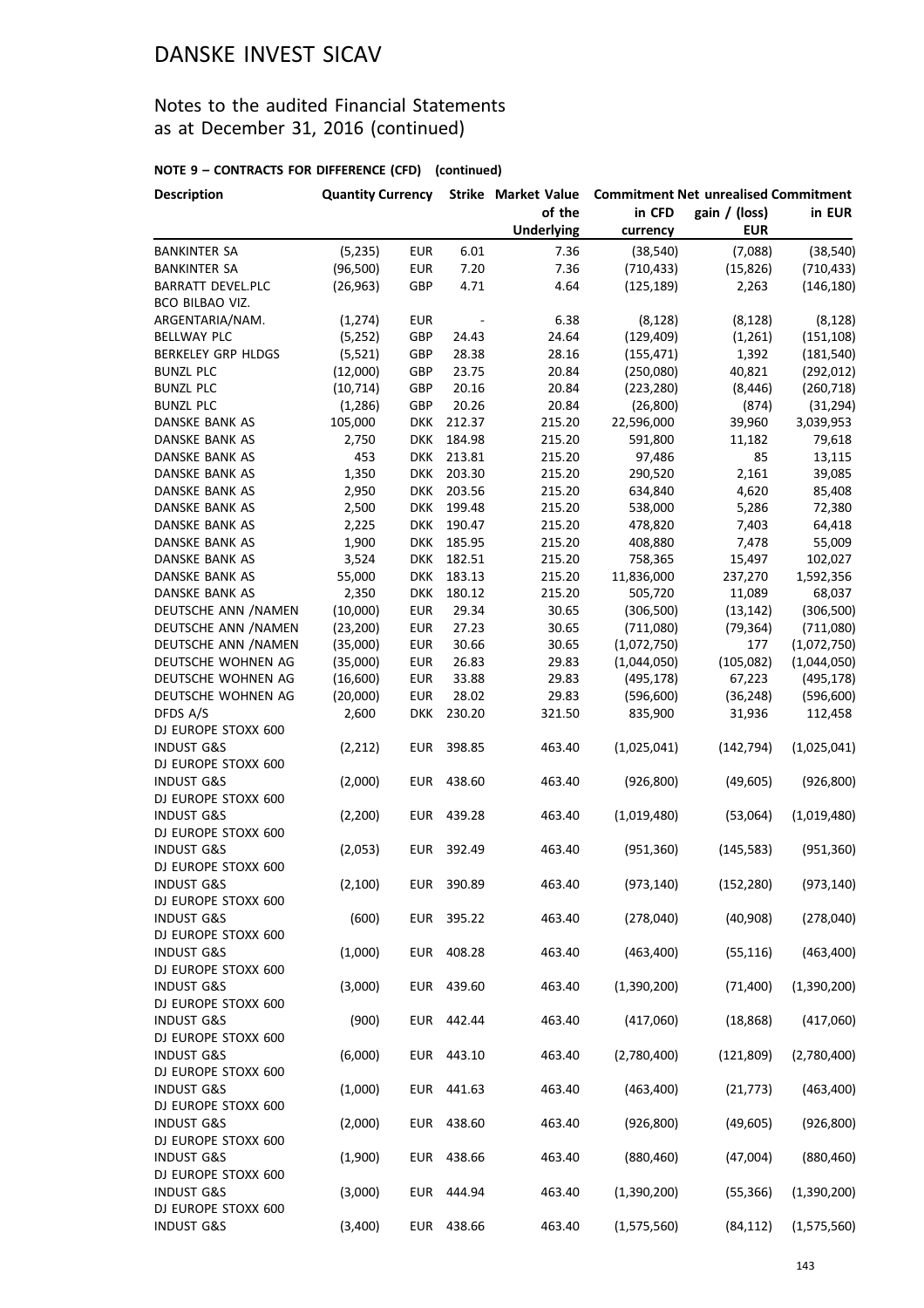### Notes to the audited Financial Statements as at December 31, 2016 (continued)

| <b>Description</b>                                           | <b>Quantity Currency</b> |                          |                  |                   | Strike Market Value Commitment Net unrealised Commitment |                        |                            |  |
|--------------------------------------------------------------|--------------------------|--------------------------|------------------|-------------------|----------------------------------------------------------|------------------------|----------------------------|--|
|                                                              |                          |                          |                  | of the            | in CFD                                                   | gain / (loss)          | in EUR                     |  |
|                                                              |                          |                          |                  | <b>Underlying</b> | currency                                                 | <b>EUR</b>             |                            |  |
| DJ EUROPE STOXX 600                                          |                          |                          |                  |                   |                                                          |                        |                            |  |
| INSUR.IND                                                    | (4,900)                  | EUR                      | 256.53           | 268.15            | (1,313,935)                                              | (56, 938)              | (1,313,935)                |  |
| DJ EUROPE STOXX 600                                          |                          |                          |                  |                   |                                                          |                        |                            |  |
| <b>INSUR.IND</b>                                             | (8,800)                  | EUR                      | 257.80           | 268.15            | (2,359,720)                                              | (91,080)               | (2,359,720)                |  |
| DJ STOXX 600 BANKS PRICE                                     |                          |                          |                  |                   |                                                          |                        |                            |  |
| <b>EUR</b><br>DJ STOXX 600 RETAIL                            | (7, 200)<br>(9,000)      | <b>EUR</b><br><b>EUR</b> | 172.83<br>279.56 | 169.31<br>311.91  | (1,219,032)<br>(2,807,190)                               | 25,353<br>(291, 131)   | (1,219,032)<br>(2,807,190) |  |
| DJ STOXX 600 TECHNOLOGY                                      | (9,389)                  | <b>EUR</b>               | 330.96           | 367.63            | (3,451,678)                                              | (344, 295)             | (3,451,678)                |  |
| DOW JONES 600- CONS.&                                        |                          |                          |                  |                   |                                                          |                        |                            |  |
| MAT.                                                         | (4,000)                  | <b>EUR</b>               | 389.20           | 423.71            | (1,694,840)                                              | (138,040)              | (1,694,840)                |  |
| DOW JONES 600- CONS.&                                        |                          |                          |                  |                   |                                                          |                        |                            |  |
| MAT.                                                         | (3,850)                  | EUR                      | 366.31           | 423.71            | (1,631,284)                                              | (221,004)              | (1,631,284)                |  |
| DOW JONES 600- CONS.&                                        |                          |                          |                  |                   |                                                          |                        |                            |  |
| MAT.                                                         | (3,000)                  | EUR                      | 385.18           | 423.71            | (1, 271, 130)                                            | (115,580)              | (1, 271, 130)              |  |
| DOW JONES STOXX 600                                          |                          |                          |                  |                   |                                                          |                        |                            |  |
| AUTO P.PR.                                                   | (1,700)                  | <b>EUR</b>               | 449.19           | 540.06            | (918, 102)                                               | (154, 473)             | (918, 102)                 |  |
| DOW JONES STOXX 600                                          |                          |                          |                  |                   |                                                          |                        |                            |  |
| AUTO P.PR.                                                   | (5,508)                  | <b>EUR</b>               | 479.36           | 540.06            | (2,974,650)                                              | (334, 356)             | (2,974,650)                |  |
| DOW JONES STOXX 600                                          |                          |                          |                  |                   |                                                          |                        |                            |  |
| AUTO P.PR.                                                   | (400)                    | <b>EUR</b>               | 406.99           | 540.06            | (216, 024)                                               | (53, 227)              | (216, 024)                 |  |
| DOW JONES STOXX 600<br>AUTO P.PR.                            | (2,700)                  | <b>EUR</b>               | 427.67           | 540.06            | (1,458,162)                                              | (303, 465)             | (1,458,162)                |  |
| DOW JONES STOXX 600                                          |                          |                          |                  |                   |                                                          |                        |                            |  |
| AUTO P.PR.                                                   | (900)                    | <b>EUR</b>               | 425.18           | 540.06            | (486, 054)                                               | (103, 392)             | (486, 054)                 |  |
| DOW JONES STOXX 600                                          |                          |                          |                  |                   |                                                          |                        |                            |  |
| PRICE IX                                                     | (2, 255)                 | EUR                      | 341.27           | 359.94            | (811, 665)                                               | (42, 101)              | (811, 665)                 |  |
| DOW JONES STOXX 600                                          |                          |                          |                  |                   |                                                          |                        |                            |  |
| PRICE IX                                                     | (2, 255)                 | EUR                      | 341.27           | 359.94            | (811, 665)                                               | (42, 101)              | (811, 665)                 |  |
| DOW JONES STOXX 600                                          |                          |                          |                  |                   |                                                          |                        |                            |  |
| PRICE IX                                                     | (1,000)                  | <b>EUR</b>               | 360.10           | 359.94            | (359, 940)                                               | 157                    | (359, 940)                 |  |
| DOW JONES STOXX 600                                          |                          |                          |                  |                   |                                                          |                        |                            |  |
| PRICE IX                                                     | (7,000)                  | <b>EUR</b>               | 359.98           | 359.94            | (2,519,580)                                              | 280                    | (2,519,580)                |  |
| DOW JONES STOXX 600                                          |                          |                          |                  |                   |                                                          |                        |                            |  |
| PRICE IX                                                     | (3,650)                  | <b>EUR</b>               | 341.84           | 359.94            | (1,313,781)                                              | (66,065)               | (1,313,781)                |  |
| DOW JONES STOXX 600                                          |                          |                          |                  |                   |                                                          |                        |                            |  |
| PRICE IX                                                     | (6, 350)                 | <b>EUR</b>               | 341.27           | 359.94            | (2, 285, 619)                                            | (118, 555)             | (2, 285, 619)              |  |
| DOW JONES STOXX 600                                          |                          |                          |                  |                   |                                                          |                        |                            |  |
| PRICE IX<br><b>DSV</b>                                       | (5,600)<br>9,000         | EUR<br><b>DKK</b>        | 343.52<br>317.50 | 359.94<br>315.60  | (2,015,664)                                              | (91, 965)              | (2,015,664)                |  |
| <b>DSV</b>                                                   | 14,034                   | DKK                      | 290.94           | 315.60            | 2,840,400<br>4,429,130                                   | (2, 297)<br>46,552     | 382,133<br>595,873         |  |
| <b>DSV</b>                                                   | 19,000                   | <b>DKK</b>               | 324.17           | 315.60            | 5,996,400                                                | (21, 907)              | 806,726                    |  |
| ETAB COLRUYT                                                 | (485)                    | <b>EUR</b>               | 46.39            | 46.71             | (22, 652)                                                | (152)                  | (22, 652)                  |  |
| ETAB COLRUYT                                                 | (3,900)                  | <b>EUR</b>               | 45.43            | 46.71             | (182, 150)                                               | (4,991)                | (182, 150)                 |  |
| ETAB COLRUYT                                                 | (9,828)                  | <b>EUR</b>               | 44.98            | 46.71             | (459, 017)                                               | (16, 957)              | (459, 017)                 |  |
| ETAB COLRUYT                                                 | (32, 515)                | <b>EUR</b>               | 46.39            | 46.71             | (1,518,613)                                              | (10, 301)              | (1,518,613)                |  |
| GAMESA CORP.                                                 |                          |                          |                  |                   |                                                          |                        |                            |  |
| TECNOLOGICA SA                                               | (35,000)                 | <b>EUR</b>               | 18.29            | 19.03             | (666,050)                                                | (26, 049)              | (666,050)                  |  |
| GAMESA CORP.                                                 |                          |                          |                  |                   |                                                          |                        |                            |  |
| TECNOLOGICA SA                                               | (85,000)                 | <b>EUR</b>               | 18.39            | 19.03             | (1,617,550)                                              | (54, 689)              | (1,617,550)                |  |
| GIVAUDAN SA /REG.                                            | (250)                    |                          | CHF 1,800.87     | 1,852.00          | (463,000)                                                | (11,896)               | (430, 886)                 |  |
| <b>GRAND CITY PROPERTIES</b>                                 | 4,135                    | <b>EUR</b>               | 17.02            | 16.80             | 69,447                                                   | (945)                  | 69,447                     |  |
| <b>GRAND CITY PROPERTIES</b>                                 | 20,000                   | <b>EUR</b>               | 16.23            | 16.80             | 335,900                                                  | 11,314                 | 335,900                    |  |
| <b>GRAND CITY PROPERTIES</b>                                 | 20,000                   | <b>EUR</b>               | 16.19            | 16.80             | 335,900                                                  | 12,106                 | 335,900                    |  |
| <b>GRAND CITY PROPERTIES</b>                                 | 25,000                   | <b>EUR</b>               | 19.05            | 16.80             | 419,875                                                  | (56, 380)              | 419,875                    |  |
| <b>GRAND CITY PROPERTIES</b>                                 | 10,000                   | <b>EUR</b>               | 16.21            | 16.80             | 167,950                                                  | 5,824                  | 167,950                    |  |
| <b>GRAND CITY PROPERTIES</b><br><b>GRAND CITY PROPERTIES</b> | 14,427                   | <b>EUR</b>               | 18.10            | 16.80             | 242,301                                                  | (18, 803)              | 242,301                    |  |
| <b>GRAND CITY PROPERTIES</b>                                 | 12,500<br>12,000         | <b>EUR</b><br><b>EUR</b> | 18.11<br>18.40   | 16.80<br>16.80    | 209,938<br>201,540                                       | (16, 402)<br>(19, 223) | 209,938<br>201,540         |  |
|                                                              |                          |                          |                  |                   |                                                          |                        |                            |  |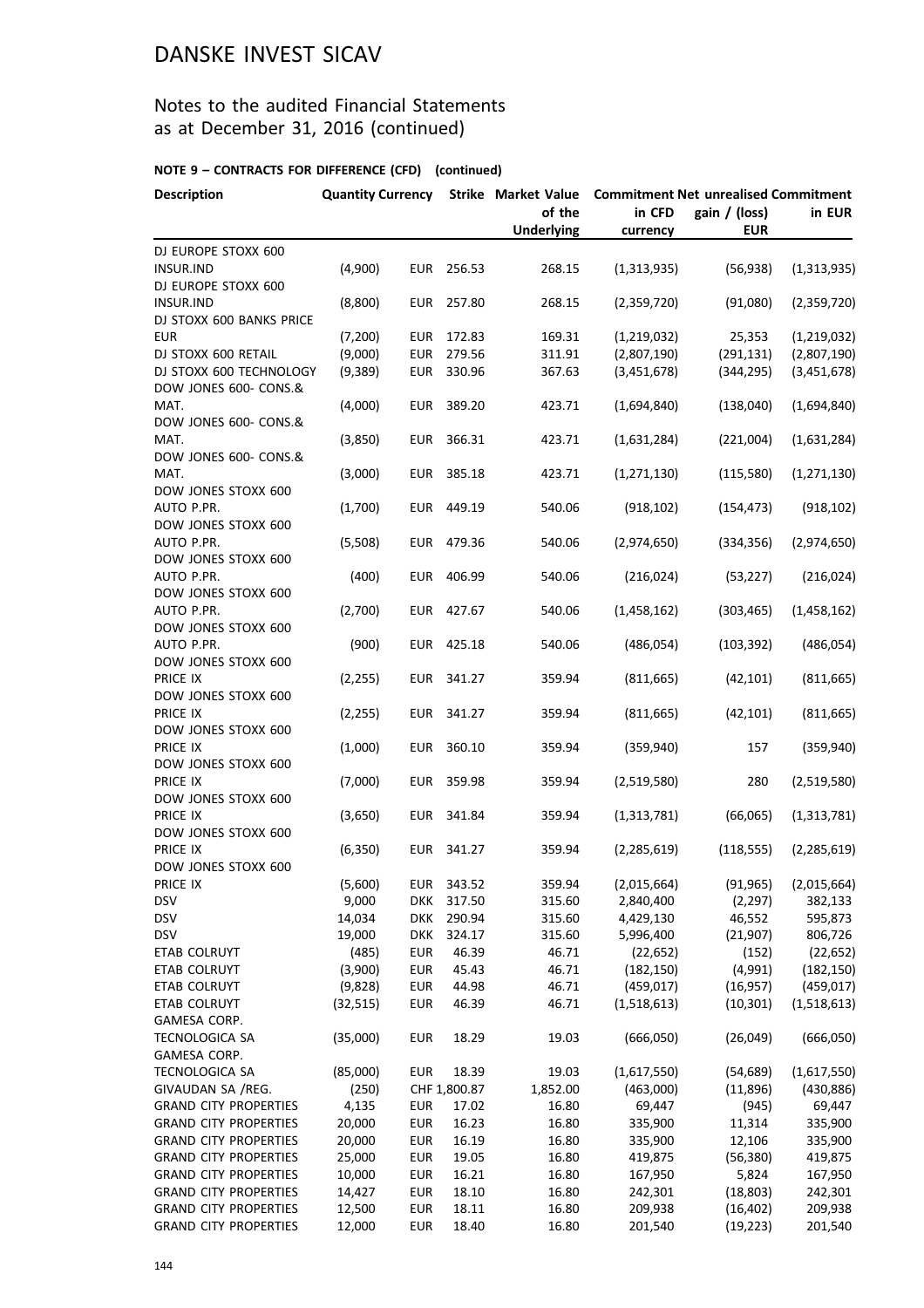### Notes to the audited Financial Statements as at December 31, 2016 (continued)

#### **NOTE 9 – CONTRACTS FOR DIFFERENCE (CFD) (continued)**

| <b>Description</b>                            | <b>Quantity Currency</b> |            |                          | <b>Strike Market Value</b> | <b>Commitment Net unrealised Commitment</b> |               |               |
|-----------------------------------------------|--------------------------|------------|--------------------------|----------------------------|---------------------------------------------|---------------|---------------|
|                                               |                          |            |                          | of the                     | in CFD                                      | gain / (loss) | in EUR        |
|                                               |                          |            |                          | <b>Underlying</b>          | currency                                    | <b>EUR</b>    |               |
| <b>GRAND CITY PROPERTIES</b>                  | 9,073                    | <b>EUR</b> | 18.52                    | 16.80                      | 152,381                                     | (15, 624)     | 152,381       |
| <b>GRAND CITY PROPERTIES</b>                  | 10,000                   | <b>EUR</b> | 19.02                    | 16.80                      | 167,950                                     | (22, 231)     | 167,950       |
| HANNOVER RUECKVE./                            |                          |            |                          |                            |                                             |               |               |
| <b>NAMEN AKT</b>                              | (1, 161)                 | <b>EUR</b> | 103.21                   | 102.80                     | (119, 351)                                  | 475           | (119, 351)    |
| HANNOVER RUECKVE./                            |                          |            |                          |                            |                                             |               |               |
| <b>NAMEN AKT</b>                              | (1,885)                  | <b>EUR</b> | 103.29                   | 102.80                     | (193, 778)                                  | 917           | (193, 778)    |
| HANNOVER RUECKVE./                            |                          |            |                          |                            |                                             |               |               |
| <b>NAMEN AKT</b>                              | (929)                    | <b>EUR</b> | 103.91                   | 102.80                     | (95, 501)                                   | 1,035         | (95, 501)     |
| HAPAG-LLOYD AG                                | (9, 389)                 | <b>EUR</b> | 18.49                    | 21.60                      | (202, 802)                                  | (29, 209)     | (202, 802)    |
| <b>HAPAG-LLOYD AG</b>                         | (1,863)                  | <b>EUR</b> | 17.50                    | 21.60                      | (40, 241)                                   | (7,642)       | (40, 241)     |
| HAPAG-LLOYD AG                                | (3, 130)                 | <b>EUR</b> | 17.48                    | 21.60                      | (67, 608)                                   | (12, 889)     | (67, 608)     |
| HAPAG-LLOYD AG                                | (8, 778)                 | <b>EUR</b> | 17.08                    | 21.60                      | (189, 605)                                  | (39, 691)     | (189, 605)    |
| HAPAG-LLOYD AG                                | (2, 257)                 | <b>EUR</b> | 19.78                    | 21.60                      | (48, 751)                                   | (4, 109)      | (48, 751)     |
| HAPAG-LLOYD AG                                | (15, 751)                | <b>EUR</b> | 19.43                    | 21.60                      | (340, 222)                                  | (34, 245)     | (340, 222)    |
| HAPAG-LLOYD AG                                | (10,000)                 | <b>EUR</b> | 17.12                    | 21.60                      | (216,000)                                   | (44, 762)     | (216,000)     |
| HAPAG-LLOYD AG                                | (261)                    | <b>EUR</b> | 19.62                    | 21.60                      | (5,638)                                     | (518)         | (5,638)       |
| <b>HAPAG-LLOYD AG</b>                         | (13, 477)                | <b>EUR</b> | 19.73                    | 21.60                      | (291, 103)                                  | (25, 227)     | (291, 103)    |
| HAPAG-LLOYD AG                                | (511)                    | <b>EUR</b> | 19.79                    | 21.60                      | (11,038)                                    | (923)         | (11,038)      |
| HAPAG-LLOYD AG                                | (1,840)                  | <b>EUR</b> | 17.25                    | 21.60                      | (39, 744)                                   | (8,010)       | (39, 744)     |
| HAPAG-LLOYD AG                                | (2,743)                  | <b>EUR</b> | 19.73                    | 21.60                      | (59, 249)                                   | (5, 140)      | (59, 249)     |
| HENKEL / VORZUG                               | (9,000)                  | <b>EUR</b> | 106.46                   | 113.80                     | (1,024,200)                                 | (66, 035)     | (1,024,200)   |
| HSBC HOLDINGS PLC                             | (64, 937)                | GBP        | 6.27                     | 6.53                       | (423, 714)                                  | (19, 563)     | (494, 759)    |
| HSBC HOLDINGS PLC                             | (1, 725)                 | GBP        | 6.80                     | 6.53                       | (11, 256)                                   | 546           | (13, 143)     |
| HSBC HOLDINGS PLC                             | (66, 663)                | GBP        | 6.27                     | 6.53                       | (434, 976)                                  | (20,083)      | (507, 910)    |
| ING GROUP NV                                  | (87, 623)                | <b>EUR</b> | 12.74                    | 13.26                      | (1, 161, 881)                               | (45, 652)     | (1, 161, 881) |
| ING GROUP NV                                  | (42, 377)                | <b>EUR</b> | 12.66                    | 13.26                      | (561, 919)                                  | (25, 236)     | (561, 919)    |
| INGENICO.IND.FIN.ING.                         | (4, 924)                 | <b>EUR</b> | 103.36                   | 76.68                      | (377, 572)                                  | 131,391       | (377, 572)    |
| INGENICO.IND.FIN.ING.                         | (88)                     | <b>EUR</b> |                          | 76.68                      | (6, 748)                                    | (6, 748)      | (6, 748)      |
| INGENICO.IND.FIN.ING.                         | (44)                     | <b>EUR</b> | $\overline{\phantom{a}}$ | 76.68                      | (3, 374)                                    | (3, 374)      | (3, 374)      |
| INGENICO.IND.FIN.ING.                         | (100)                    | <b>EUR</b> | $\overline{\phantom{a}}$ | 76.68                      | (7,668)                                     | (7,668)       | (7,668)       |
| INGENICO.IND.FIN.ING.                         | (10, 300)                | <b>EUR</b> | 96.49                    | 76.68                      | (789, 804)                                  | 204,067       | (789, 804)    |
| ISS A/S                                       | 5,242                    | <b>DKK</b> | 236.84                   | 237.80                     | 1,246,548                                   | 676           | 167,704       |
| ISS A/S                                       |                          |            |                          |                            |                                             |               |               |
|                                               | 11,700                   | <b>DKK</b> | 265.16                   | 237.80                     | 2,782,260                                   | (43,064)      | 374,311       |
| ISS A/S                                       | 2,029                    | <b>DKK</b> | 269.62<br>269.97         | 237.80<br>237.80           | 482,496                                     | (8,686)       | 64,913        |
| ISS A/S                                       | 2,000                    | <b>DKK</b> |                          |                            | 475,600                                     | (8,655)       | 63,985        |
| <b>J.SAINSBURY PLC</b>                        | 130,000                  | GBP        | 2.46                     | 2.49                       | 323,180                                     | 3,522         | 377,369       |
| <b>J.SAINSBURY PLC</b>                        | 130,000                  | GBP        | 2.42                     | 2.49                       | 323,180                                     | 9,681         | 377,369       |
| J.SAINSBURY PLC                               | 26,713                   | GBP        | 2.80                     | 2.49                       | 66,409                                      | (9, 767)      | 77,543        |
| JERONIMO MARTINS SGPS                         |                          |            |                          |                            |                                             |               |               |
| SA                                            | (23, 106)                | <b>EUR</b> | 12.10                    | 14.46                      | (334, 113)                                  | (54, 597)     | (334, 113)    |
| <b>KION GROUP</b>                             | 2,726                    | <b>EUR</b> | 44.12                    | 52.58                      | 143,333                                     | 23,050        | 143,333       |
| <b>KION GROUP</b>                             | 15,092                   | <b>EUR</b> | 44.36                    | 52.58                      | 793,537                                     | 124,019       | 793,537       |
| <b>KION GROUP</b>                             | 3,000                    | <b>EUR</b> | 47.98                    | 52.58                      | 157,740                                     | 13,794        | 157,740       |
| <b>KION GROUP</b>                             | 4,500                    | <b>EUR</b> | 53.92                    | 52.58                      | 236,610                                     | (6,026)       | 236,610       |
| <b>KION GROUP</b>                             | 7,660                    | <b>EUR</b> | 53.63                    | 52.58                      | 402,763                                     | (8,045)       | 402,763       |
| KONE OYJ -B-                                  | (5,000)                  | <b>EUR</b> | 41.33                    | 42.09                      | (210, 450)                                  | (3,784)       | (210, 450)    |
| KONE OYJ -B-                                  | (3,020)                  | <b>EUR</b> | 40.33                    | 42.09                      | (127, 112)                                  | (5, 323)      | (127, 112)    |
| KONINKLIJKE AHOLD NV                          | 77,730                   | <b>EUR</b> | 18.89                    | 19.74                      | 1,534,002                                   | 66,015        | 1,534,002     |
| KONINKLIJKE AHOLD NV<br>KONINKLIJKE BAM GROEP | 12,500                   | <b>EUR</b> | 20.07                    | 19.74                      | 246,688                                     | (4, 211)      | 246,688       |
| <b>NV</b><br>KONINKLIJKE BAM GROEP            | 80,000                   | <b>EUR</b> | 3.98                     | 4.37                       | 349,760                                     | 31,066        | 349,760       |
| ΝV<br>KONINKLIJKE BAM GROEP                   | 14,238                   | <b>EUR</b> | 4.07                     | 4.37                       | 62,249                                      | 4,368         | 62,249        |
| ΝV<br>KONINKLIJKE BAM GROEP                   | 35,762                   | <b>EUR</b> | 4.06                     | 4.37                       | 156,351                                     | 11,247        | 156,351       |
| <b>NV</b>                                     | 90,000                   | <b>EUR</b> | 4.11                     | 4.37                       | 393,480                                     | 23,211        | 393,480       |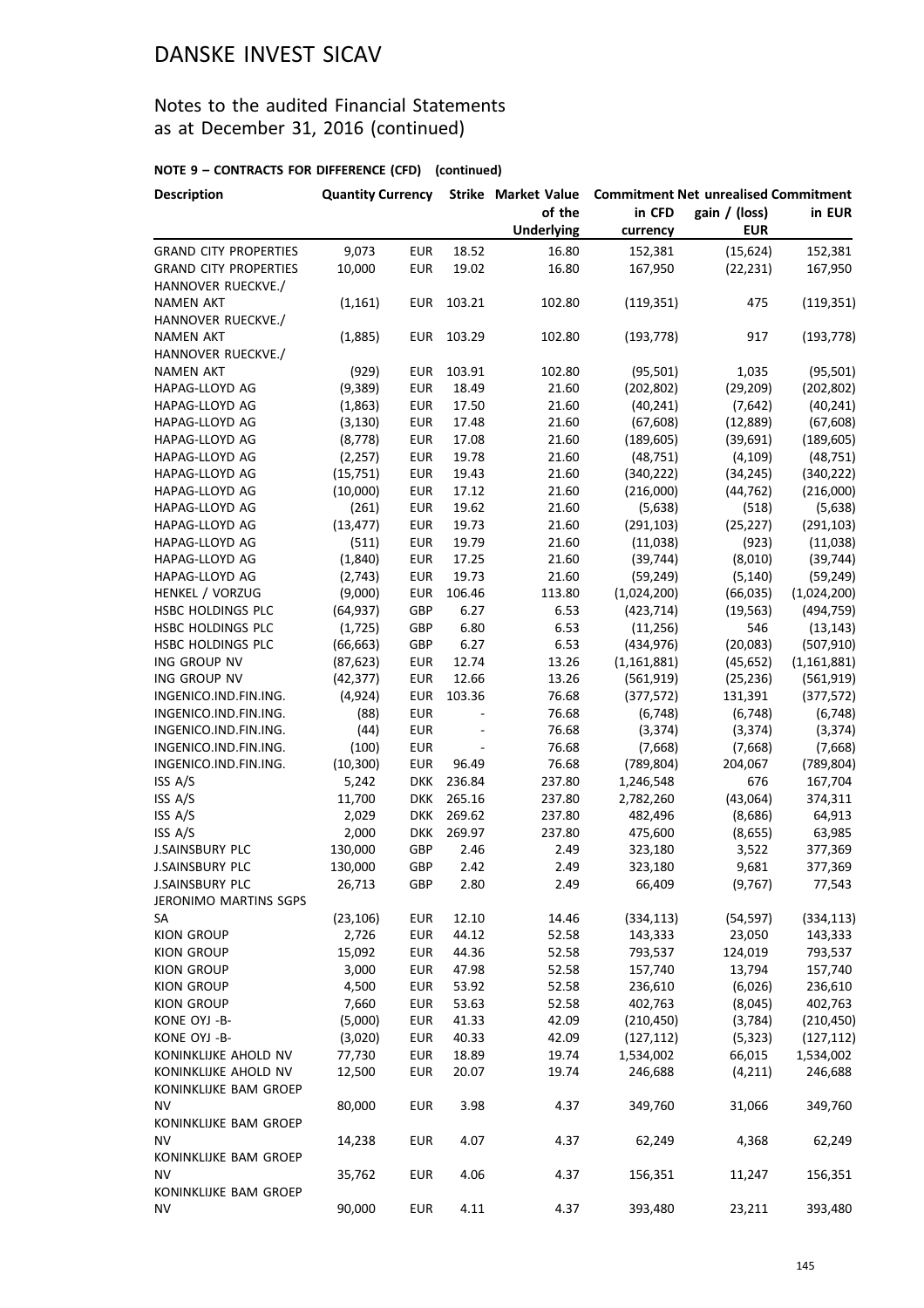### Notes to the audited Financial Statements as at December 31, 2016 (continued)

#### **NOTE 9 – CONTRACTS FOR DIFFERENCE (CFD) (continued)**

| <b>Description</b>                         | <b>Quantity Currency</b> |                   |                  | <b>Strike Market Value</b>                        | <b>Commitment Net unrealised Commitment</b> |                             |                   |
|--------------------------------------------|--------------------------|-------------------|------------------|---------------------------------------------------|---------------------------------------------|-----------------------------|-------------------|
|                                            |                          |                   |                  | of the<br>in CFD<br><b>Underlying</b><br>currency |                                             | gain / (loss)<br><b>EUR</b> | in EUR            |
| KONINKLIJKE BAM GROEP                      |                          |                   |                  |                                                   |                                             |                             |                   |
| NV                                         | 50,000                   | <b>EUR</b>        | 4.06             | 4.37                                              | 218,600                                     | 15,795                      | 218,600           |
| KONINKLIJKE BAM GROEP                      |                          |                   |                  |                                                   |                                             |                             |                   |
| <b>NV</b>                                  | 56,000                   | <b>EUR</b>        | 4.64             | 4.37                                              | 244,832                                     | (14, 786)                   | 244,832           |
| KONINKLIJKE BAM GROEP                      |                          |                   |                  |                                                   |                                             |                             |                   |
| NV                                         | 15,239                   | <b>EUR</b>        | 4.95             | 4.37                                              | 66,625                                      | (8,838)                     | 66,625            |
| KONINKLIJKE BAM GROEP                      |                          |                   |                  |                                                   |                                             |                             |                   |
| ΝV<br>KONINKLIJKE BAM GROEP                | 10,224                   | <b>EUR</b>        | 4.88             | 4.37                                              | 44,699                                      | (5,208)                     | 44,699            |
| <b>NV</b>                                  | 300,214                  | <b>EUR</b>        | 4.91             | 4.37                                              | 1,312,536                                   | (160, 838)                  | 1,312,536         |
| KONINKLIJKE BAM GROEP                      |                          |                   |                  |                                                   |                                             |                             |                   |
| <b>NV</b>                                  | 27,066                   | <b>EUR</b>        | 4.93             | 4.37                                              | 118,333                                     | (15,088)                    | 118,333           |
| KONINKLIJKE BAM GROEP                      |                          |                   |                  |                                                   |                                             |                             |                   |
| NV                                         | 152,323                  | <b>EUR</b>        | 4.43             | 4.37                                              | 665,956                                     | (8,896)                     | 665,956           |
| KONINKLIJKE BAM GROEP                      |                          |                   |                  |                                                   |                                             |                             |                   |
| <b>NV</b>                                  | 67,747                   | <b>EUR</b>        | 4.92             | 4.37                                              | 296,190                                     | (37, 340)                   | 296,190           |
| KONINKLIJKE BAM GROEP                      |                          |                   |                  |                                                   |                                             |                             |                   |
| NV                                         | 27,305                   | <b>EUR</b>        | 5.01             | 4.37                                              | 119,377                                     | (17, 308)                   | 119,377           |
| KUEHNE +NAGEL                              |                          |                   |                  |                                                   |                                             |                             |                   |
| <b>INTERNATIONAL</b>                       | (2,000)                  | <b>CHF</b>        | 137.66           | 135.40                                            | (270, 800)                                  | 4,211                       | (252, 017)        |
| KUEHNE +NAGEL                              |                          |                   |                  |                                                   |                                             |                             |                   |
| <b>INTERNATIONAL</b>                       | (247)                    | <b>CHF</b>        | 135.25           | 135.40                                            | (33, 444)                                   | (36)                        | (31, 124)         |
| KUEHNE +NAGEL                              |                          |                   |                  |                                                   |                                             |                             |                   |
| <b>INTERNATIONAL</b>                       | (6,000)                  | <b>CHF</b>        | 136.79           | 135.40                                            | (812,400)                                   | 7,749                       | (756, 051)        |
| KUEHNE +NAGEL<br><b>INTERNATIONAL</b>      | (5,000)                  | CHF               | 135.70           | 135.40                                            | (677,000)                                   | 1,374                       | (630, 043)        |
| KUEHNE +NAGEL                              |                          |                   |                  |                                                   |                                             |                             |                   |
| <b>INTERNATIONAL</b>                       | (15,000)                 | <b>CHF</b>        | 138.26           | 135.40                                            | (2,031,000)                                 | 39,875                      | (1,890,128)       |
| <b>MAPFRE SA</b>                           | (98, 221)                | <b>EUR</b>        | 2.79             | 2.89                                              | (283, 859)                                  | (9,790)                     | (283, 859)        |
| MAPFRE SA                                  | (198, 779)               | <b>EUR</b>        | 2.77             | 2.89                                              | (574, 471)                                  | (23, 350)                   | (574, 471)        |
| METRO AG                                   | (15, 755)                | <b>EUR</b>        | 25.93            | 30.98                                             | (488, 011)                                  | (79, 532)                   | (488, 011)        |
| METSO CORP                                 | (8, 204)                 | <b>EUR</b>        | 27.50            | 27.10                                             | (222, 328)                                  | 3,268                       | (222, 328)        |
| METSO CORP                                 | (2,908)                  | <b>EUR</b>        | 27.39            | 27.10                                             | (78, 807)                                   | 852                         | (78, 807)         |
| <b>METSO CORP</b>                          | (1, 361)                 | <b>EUR</b>        | 27.24            | 27.10                                             | (36, 883)                                   | 193                         | (36, 883)         |
| METSO CORP                                 | (17, 325)                | <b>EUR</b>        | 27.46            | 27.10                                             | (469,508)                                   | 6,211                       | (469, 508)        |
| MUENCHENER RUECKVERS/                      |                          |                   |                  |                                                   |                                             |                             |                   |
| NAMENSAKT                                  | (2, 344)                 | <b>EUR</b>        | 174.87           | 178.70                                            | (418, 873)                                  | (8,970)                     | (418, 873)        |
| MUENCHENER RUECKVERS/                      |                          |                   |                  |                                                   |                                             |                             |                   |
| NAMENSAKT                                  | (2, 330)                 | <b>EUR</b>        | 175.30           | 178.70                                            | (416, 371)                                  | (7, 927)                    | (416, 371)        |
| NESTLE / ACT NOM                           | 16,000                   | <b>CHF</b>        | 68.02            | 73.15                                             | 1,170,400                                   | 76,438                      | 1,089,220         |
| NESTLE / ACT NOM                           | 4,500                    | <b>CHF</b>        | 71.60            | 73.15                                             | 329,175                                     | 6,471                       | 306,343           |
| NETS A/S                                   | (20,000)                 | <b>DKK</b>        | 127.41           | 123.20                                            | (2,464,000)                                 | 11,316<br>34,797            | (331, 494)        |
| NETS A/S                                   | (50,000)<br>176          | <b>DKK</b>        | 128.37<br>373.22 | 123.20                                            | (6, 160, 000)<br>86,346                     | 2,779                       | (828, 736)        |
| NKT HOLDING (DKK20)<br>NKT HOLDING (DKK20) | 4,717                    | DKK<br><b>DKK</b> | 358.42           | 490.60<br>490.60                                  | 2,314,160                                   | 83,881                      | 11,617<br>311,336 |
| NKT HOLDING (DKK20)                        | 760                      | <b>DKK</b>        | 377.18           | 490.60                                            | 372,856                                     | 11,597                      | 50,162            |
| NKT HOLDING (DKK20)                        | 478                      | <b>DKK</b>        | 375.03           | 490.60                                            | 234,507                                     | 7,432                       | 31,549            |
| NKT HOLDING (DKK20)                        | 5,283                    | DKK               | 361.26           | 490.60                                            | 2,591,840                                   | 91,930                      | 348,693           |
| OPTIMAL PAYMENTS PLC                       | 150,000                  | GBP               | 3.51             | 3.65                                              | 547,350                                     | 25,067                      | 639,126           |
| OPTIMAL PAYMENTS PLC                       | 72,000                   | GBP               | 4.01             | 3.65                                              | 262,728                                     | (30, 215)                   | 306,780           |
| OPTIMAL PAYMENTS PLC                       | 135,000                  | GBP               | 3.30             | 3.65                                              | 492,615                                     | 54,805                      | 575,213           |
| OPTIMAL PAYMENTS PLC                       | 90,000                   | GBP               | 4.23             | 3.65                                              | 328,410                                     | (60, 852)                   | 383,475           |
| OPTIMAL PAYMENTS PLC                       | 60,000                   | GBP               | 3.74             | 3.65                                              | 218,940                                     | (6,060)                     | 255,650           |
| OPTIMAL PAYMENTS PLC                       | 148,967                  | GBP               | 3.79             | 3.65                                              | 543,581                                     | (23, 805)                   | 634,724           |
| OPTIMAL PAYMENTS PLC                       | 91,000                   | GBP               | 3.76             | 3.65                                              | 332,059                                     | (12, 247)                   | 387,736           |
| OPTIMAL PAYMENTS PLC                       | 50,000                   | GBP               | 3.72             | 3.65                                              | 182,450                                     | (4, 256)                    | 213,042           |
| OPTIMAL PAYMENTS PLC                       | 31,953                   | GBP               | 4.05             | 3.65                                              | 116,597                                     | (14, 819)                   | 136,147           |
| OPTIMAL PAYMENTS PLC                       | 18,047                   | GBP               | 4.06             | 3.65                                              | 65,854                                      | (8, 578)                    | 76,895            |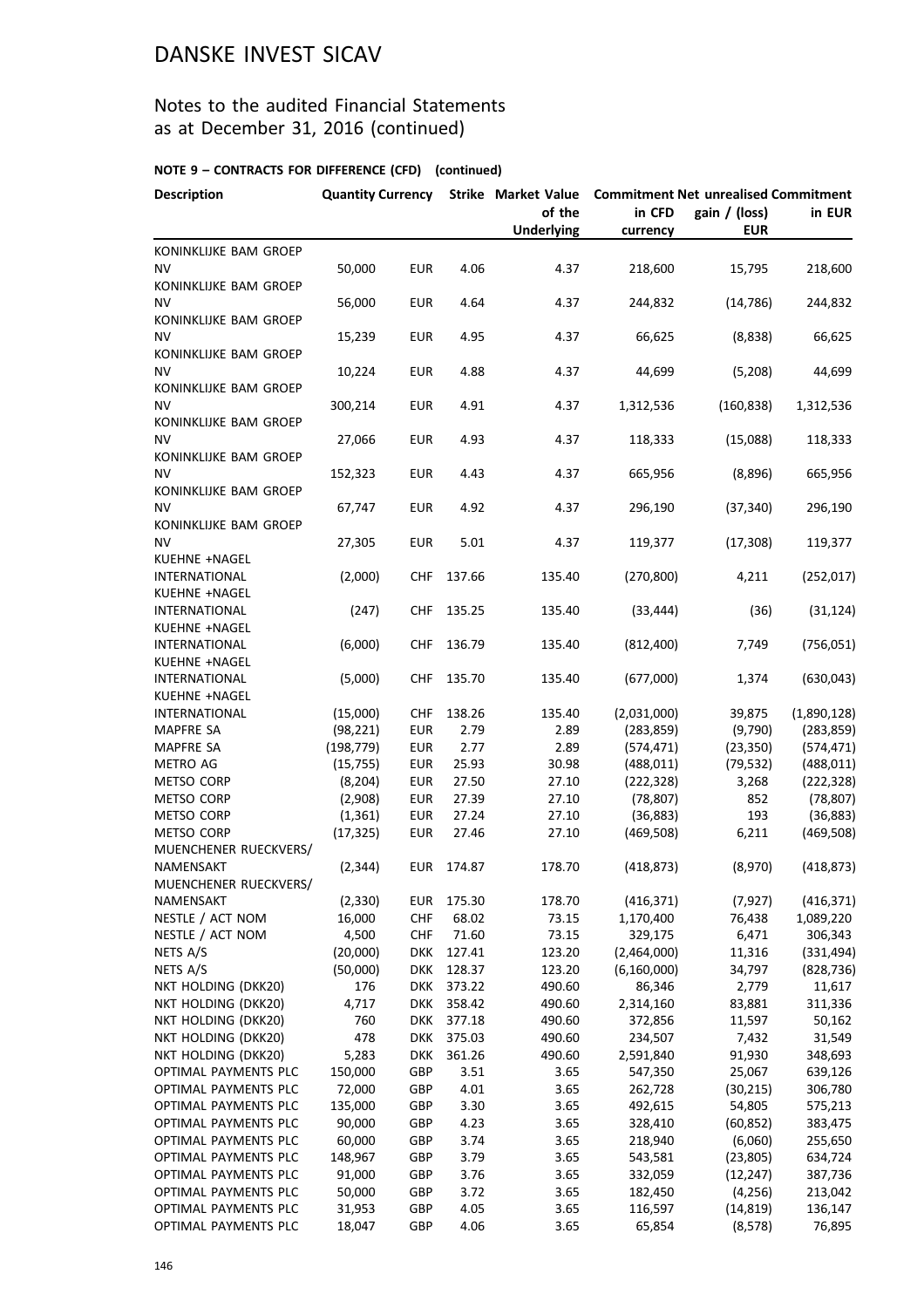### Notes to the audited Financial Statements as at December 31, 2016 (continued)

#### **NOTE 9 – CONTRACTS FOR DIFFERENCE (CFD) (continued)**

| <b>Description</b>      | <b>Quantity Currency</b> |            |              | <b>Strike Market Value</b> | <b>Commitment Net unrealised Commitment</b> |               |               |  |
|-------------------------|--------------------------|------------|--------------|----------------------------|---------------------------------------------|---------------|---------------|--|
|                         |                          |            |              | of the                     | in CFD                                      | gain / (loss) | in EUR        |  |
|                         |                          |            |              | <b>Underlying</b>          | currency                                    | <b>EUR</b>    |               |  |
| OPTIMAL PAYMENTS PLC    | 163,117                  | GBP        | 4.13         | 3.65                       | 595,214                                     | (90, 936)     | 695,015       |  |
| OPTIMAL PAYMENTS PLC    | 12,834                   | GBP        | 4.01         | 3.65                       | 46,831                                      | (5, 372)      | 54,684        |  |
| PANDORA A/S             | 15,000                   | <b>DKK</b> | 841.30       | 921.00                     | 13,815,000                                  | 160,832       | 1,858,601     |  |
| PARTNERS GROUP HOLDING  | 1,164                    | <b>CHF</b> | 358.96       | 479.00                     | 557,556                                     | 130,032       | 518,883       |  |
| PERSIMMON PLC           | (7, 259)                 | GBP        | 17.57        | 17.60                      | (127, 758)                                  | (256)         | (149, 180)    |  |
| RENAULT SA              | 3,876                    | <b>EUR</b> | 78.89        | 84.22                      | 326,437                                     | 20,644        | 326,437       |  |
| RENAULT SA              | 10,200                   | <b>EUR</b> | 67.88        | 84.22                      | 859,044                                     | 166,641       | 859,044       |  |
| RENAULT SA              | 2,250                    | <b>EUR</b> | 79.06        | 84.22                      | 189,495                                     | 11,609        | 189,495       |  |
| <b>RENAULT SA</b>       | 3,500                    | <b>EUR</b> | 72.97        | 84.22                      | 294,770                                     | 39,374        | 294,770       |  |
| RENTOKIL INITIAL PLC    | (16, 364)                | GBP        | 2.17         | 2.21                       | (36, 115)                                   | (794)         | (42, 171)     |  |
| RENTOKIL INITIAL PLC    | (100,000)                | GBP        | 2.11         | 2.21                       | (220, 700)                                  | (10, 743)     | (257, 705)    |  |
| RENTOKIL INITIAL PLC    | (22, 727)                | GBP        | 2.15         | 2.21                       | (50, 158)                                   | (1,529)       | (58, 569)     |  |
| RENTOKIL INITIAL PLC    | (90, 909)                | GBP        | 2.14         | 2.21                       | (200, 636)                                  | (7, 357)      | (234, 277)    |  |
| ROYAL UNIBREW A/S       | 2,500                    | <b>DKK</b> | 222.51       | 272.40                     | 681,000                                     | 16,779        | 91,618        |  |
| ROYAL UNIBREW A/S       | 12,243                   | <b>DKK</b> | 232.27       | 272.40                     | 3,334,993                                   | 66,103        | 448,673       |  |
| ROYAL UNIBREW A/S       | 3,000                    | <b>DKK</b> | 218.63       | 272.40                     | 817,200                                     | 21,703        | 109,942       |  |
| ROYAL UNIBREW A/S       | 250                      | <b>DKK</b> | 217.13       | 272.40                     | 68,100                                      | 1,859         | 9,162         |  |
| ROYAL UNIBREW A/S       | 13,500                   | <b>DKK</b> | 276.31       | 272.40                     | 3,677,400                                   | (7, 105)      | 494,739       |  |
| ROYAL UNIBREW A/S       | 9,000                    | <b>DKK</b> | 277.28       | 272.40                     | 2,451,600                                   | (5, 911)      | 329,826       |  |
| ROYAL UNIBREW A/S       | 4,844                    | DKK        | 299.02       | 272.40                     | 1,319,506                                   | (17, 351)     | 177,520       |  |
| SAMPO PLC A             | (4, 716)                 | <b>EUR</b> | 43.67        | 42.49                      | (200, 383)                                  | 5,583         | (200, 383)    |  |
| SAMPO PLC A             | (6,932)                  | <b>EUR</b> | 43.20        | 42.49                      | (294, 541)                                  | 4,945         | (294, 541)    |  |
| SAMPO PLC A             | (7, 263)                 | <b>EUR</b> | 43.37        | 42.49                      | (308, 605)                                  | 6,389         | (308, 605)    |  |
| SANDVIK AB              | (85,000)                 | <b>SEK</b> | 91.77        | 113.20                     | (9,622,000)                                 | (190, 341)    | (1,005,239)   |  |
| SANDVIK AB              | (28,000)                 | <b>SEK</b> | 109.61       | 113.20                     | (3, 169, 600)                               | (10, 505)     | (331, 138)    |  |
| SANDVIK AB              | (43, 609)                | <b>SEK</b> | 100.17       | 113.20                     | (4,936,539)                                 | (59, 353)     | (515, 735)    |  |
| SCHNEIDER ELECTRIC SA   | 5,430                    | <b>EUR</b> | 50.38        | 65.34                      | 354,796                                     | 81,233        | 354,796       |  |
| SCHNEIDER ELECTRIC SA   | 4,000                    | <b>EUR</b> | 62.13        | 65.34                      | 261,360                                     | 12,848        | 261,360       |  |
| SECURITAS AB B          | (20,000)                 | <b>SEK</b> | 134.12       | 142.60                     | (2,852,000)                                 | (17, 722)     | (297, 957)    |  |
| SECURITAS AB B          | (20,000)                 | <b>SEK</b> | 146.25       | 142.60                     | (2,852,000)                                 | 7,627         | (297, 957)    |  |
| SENVION S.A.            | 27,500                   | <b>EUR</b> | 15.75        | 12.12                      | 333,300                                     | (99, 825)     | 333,300       |  |
| SGS SA /NOM.            | (900)                    |            | CHF 1,999.84 | 2,060.00                   | (1,854,000)                                 | (50, 390)     | (1,725,405)   |  |
| SIEMENS AG /NAM.        | 4,750                    | <b>EUR</b> | 106.45       | 115.95                     | 550,763                                     | 45,125        | 550,763       |  |
| SIEMENS AG /NAM.        | (7, 107)                 | <b>EUR</b> | 115.82       | 115.95                     | (824,057)                                   | (930)         | (824, 057)    |  |
| SKANDINAV.ENSK.BANKEN A | (97, 500)                | <b>SEK</b> | 91.85        | 95.70                      | (9,330,750)                                 | (39, 217)     | (974, 811)    |  |
| SKANDINAV.ENSK.BANKEN A | (97, 500)                | <b>SEK</b> | 91.85        | 95.70                      | (9,330,750)                                 | (39, 217)     | (974, 811)    |  |
| SVENSKA HANDELSBANKEN   |                          |            |              |                            |                                             |               |               |  |
| АΒ                      | (61,000)                 |            | SEK 112.02   | 126.60                     | (7, 722, 600)                               | (92, 895)     | (806, 803)    |  |
| SVENSKA HANDELSBANKEN   |                          |            |              |                            |                                             |               |               |  |
| AB                      | (58, 438)                | SEK        | 129.30       | 126.60                     | (7, 398, 251)                               | 16,484        | (772, 917)    |  |
| SVENSKA HANDELSBANKEN   |                          |            |              |                            |                                             |               |               |  |
| АΒ                      | (48, 506)                |            | SEK 119.51   | 126.60                     | (6, 140, 860)                               | (35, 930)     | (641, 554)    |  |
| SVENSKA HANDELSBANKEN   |                          |            |              |                            |                                             |               |               |  |
| AB                      | (8,961)                  | SEK        | 121.93       | 126.60                     | (1, 134, 463)                               | (4, 375)      | (118, 521)    |  |
| SVENSKA HANDELSBANKEN   |                          |            |              |                            |                                             |               |               |  |
| AB                      | (58, 439)                | <b>SEK</b> | 129.30       | 126.60                     | (7,398,377)                                 | 16,484        | (772, 931)    |  |
| SVENSKA HANDELSBANKEN   |                          |            |              |                            |                                             |               |               |  |
| AB                      | (2, 413)                 | SEK        | 102.63       | 126.60                     | (305, 486)                                  | (6,042)       | (31, 915)     |  |
| SVENSKA HANDELSBANKEN   |                          |            |              |                            |                                             |               |               |  |
| AB                      | (42, 533)                | SEK        | 121.99       | 126.60                     | (5,384,678)                                 | (20, 464)     | (562, 553)    |  |
| SWEDBANK AB -A-         | 87,100                   | SEK        | 214.30       | 220.60                     | 19,214,260                                  | 57,327        | 2,007,371     |  |
| SYMRISE AG              | (19,000)                 | <b>EUR</b> | 54.69        | 57.97                      | (1, 101, 430)                               | (62, 317)     | (1, 101, 430) |  |
| TAYLOR WIMPEY PLC       | (88, 524)                | GBP        | 1.54         | 1.53                       | (135,088)                                   | 1,900         | (157, 738)    |  |
| TESCO PLC               | (35, 994)                | GBP        | 2.11         | 2.04                       | (73, 518)                                   | 2,784         | (85, 845)     |  |
| TESCO PLC               | (128, 934)               | GBP        | 2.13         | 2.04                       | (263, 348)                                  | 12,791        | (307, 504)    |  |
| TESCO PLC               | (165, 072)               | GBP        | 2.19         | 2.04                       | (337, 160)                                  | 27,679        | (393, 692)    |  |
| TRAVIS PERKINS PLC      | (8, 742)                 | GBP        | 14.54        | 14.62                      | (127, 808)                                  | (848)         | (149, 238)    |  |
| VALEO SA                | (14, 772)                | <b>EUR</b> | 54.94        | 54.00                      | (797, 688)                                  | 13,821        | (797, 688)    |  |
|                         |                          |            |              |                            |                                             |               |               |  |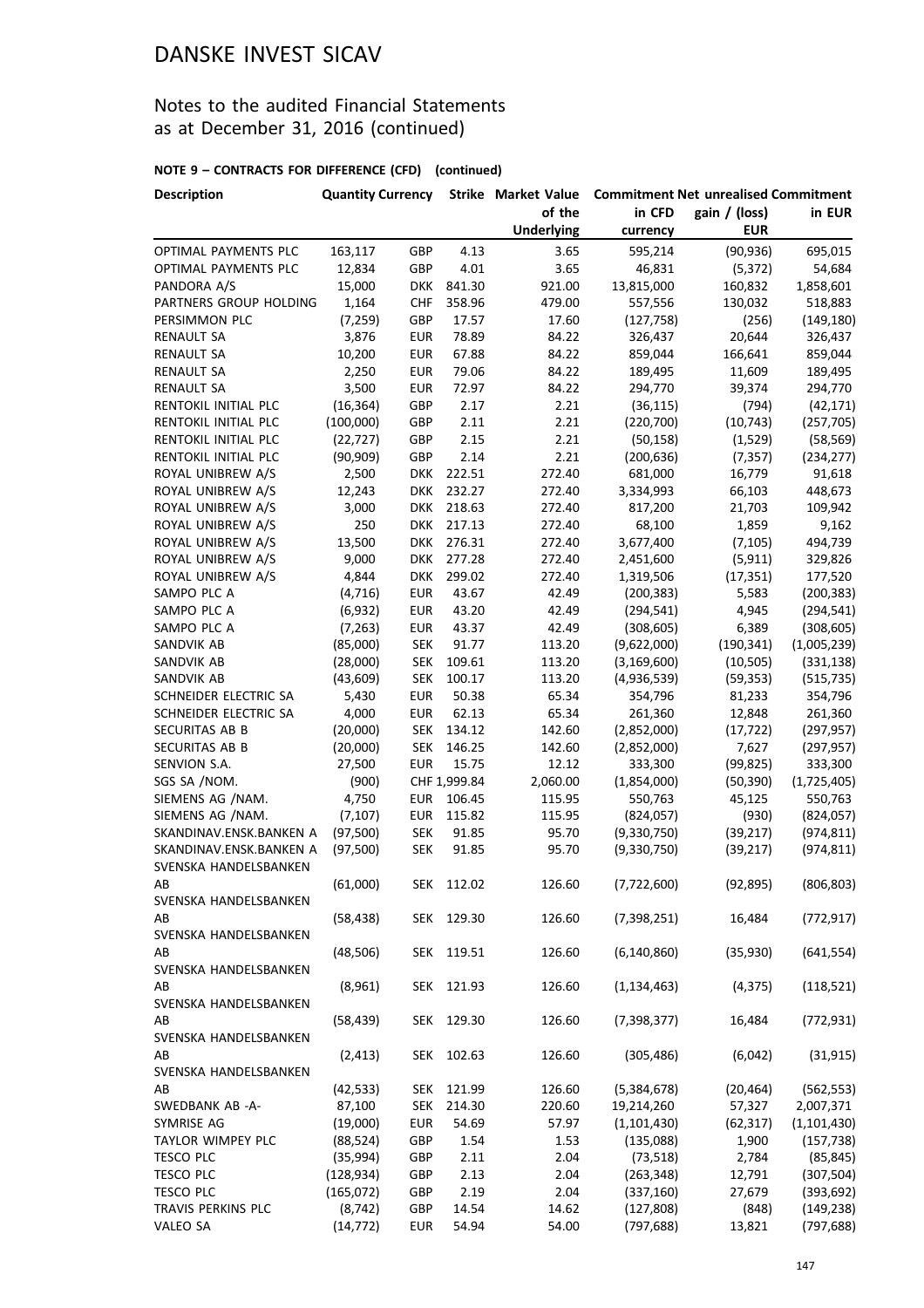### Notes to the audited Financial Statements as at December 31, 2016 (continued)

#### **NOTE 9 – CONTRACTS FOR DIFFERENCE (CFD) (continued)**

| <b>Description</b>        | <b>Quantity Currency</b> |            |            |                   | Strike Market Value Commitment Net unrealised Commitment |               |            |  |
|---------------------------|--------------------------|------------|------------|-------------------|----------------------------------------------------------|---------------|------------|--|
|                           |                          |            |            | of the            | in CFD                                                   | gain / (loss) | in EUR     |  |
|                           |                          |            |            | <b>Underlying</b> | currency                                                 | <b>EUR</b>    |            |  |
| VESTAS WIND SYSTEMS AS /  |                          |            |            |                   |                                                          |               |            |  |
| <b>REG</b>                | 15,000                   | DKK        | 408.54     | 453.80            | 6,807,000                                                | 91,330        | 915,780    |  |
| VESTAS WIND SYSTEMS AS /  |                          |            |            |                   |                                                          |               |            |  |
| <b>REG</b>                | 11,000                   |            | DKK 438.89 | 453.80            | 4,991,800                                                | 22,059        | 671,572    |  |
| VESTAS WIND SYSTEMS AS /  |                          |            |            |                   |                                                          |               |            |  |
| <b>REG</b>                | 22,140                   |            | DKK 514.31 | 453.80            | 10,047,132                                               | (180, 232)    | 1,351,691  |  |
| VESTAS WIND SYSTEMS AS /  |                          |            |            |                   |                                                          |               |            |  |
| <b>REG</b>                | 20,000                   | <b>DKK</b> | 410.93     | 453.80            | 9,076,000                                                | 115,346       | 1,221,040  |  |
| <b>WM MORRISON</b>        |                          |            |            |                   |                                                          |               |            |  |
| SUPERMARKETS PLC          | (151, 450)               | GBP        | 2.25       | 2.30              | (348,032)                                                | (8,948)       | (406, 388) |  |
| <b>WM MORRISON</b>        |                          |            |            |                   |                                                          |               |            |  |
| SUPERMARKETS PLC          | (3, 130)                 | GBP        | 2.24       | 2.30              | (7, 193)                                                 | (205)         | (8, 399)   |  |
| <b>WM MORRISON</b>        |                          |            |            |                   |                                                          |               |            |  |
| SUPERMARKETS PLC          | (81, 152)                | GBP        | 2.24       | 2.30              | (186, 487)                                               | (5,767)       | (217, 756) |  |
| <b>WM MORRISON</b>        |                          |            |            |                   |                                                          |               |            |  |
| SUPERMARKETS PLC          | (19, 476)                | GBP        | 2.23       | 2.30              | (44, 756)                                                | (1, 487)      | (52, 260)  |  |
| <b>WM MORRISON</b>        |                          |            |            |                   |                                                          |               |            |  |
| SUPERMARKETS PLC          | (54, 792)                | GBP        | 2.22       | 2.30              | (125, 912)                                               | (5,076)       | (147, 024) |  |
| <b>WOLSELEY PLC</b>       | (3, 157)                 | GBP        | 49.34      | 49.49             | (156, 240)                                               | (547)         | (182, 437) |  |
| <b>WORLDLINE SA</b>       | (837)                    | <b>EUR</b> | 19.01      | 26.75             | (22, 386)                                                | (6, 474)      | (22, 386)  |  |
| <b>WORLDLINE SA</b>       | (4,613)                  | <b>EUR</b> | 19.08      | 26.75             | (123, 375)                                               | (35, 365)     | (123, 375) |  |
| <b>WORLDLINE SA</b>       | (403)                    | <b>EUR</b> | 19.05      | 26.75             | (10, 778)                                                | (3, 103)      | (10, 778)  |  |
| <b>WORLDLINE SA</b>       | (7, 282)                 | <b>EUR</b> | 19.39      | 26.75             | (194, 757)                                               | (53, 583)     | (194, 757) |  |
| <b>WORLDLINE SA</b>       | (4,509)                  | <b>EUR</b> | 18.94      | 26.75             | (120, 593)                                               | (35, 210)     | (120, 593) |  |
| <b>WORLDPAY GROUP PLC</b> | (100,000)                | GBP        | 2.66       | 2.68              | (267, 800)                                               | (2,043)       | (312, 703) |  |
| <b>WORLDPAY GROUP PLC</b> | (16, 552)                | GBP        | 2.73       | 2.68              | (44, 326)                                                | 1,100         | (51, 759)  |  |
| <b>WORLDPAY GROUP PLC</b> | (55, 172)                | GBP        | 2.73       | 2.68              | (147, 751)                                               | 3,179         | (172, 524) |  |
| <b>WORLDPAY GROUP PLC</b> | (165, 517)               | GBP        | 2.72       | 2.68              | (443, 255)                                               | 8,427         | (517, 576) |  |
| <b>WORLDPAY GROUP PLC</b> | (36, 495)                | GBP        | 2.71       | 2.68              | (97, 734)                                                | 1,415         | (114, 121) |  |
| <b>WORLDPAY GROUP PLC</b> | (21,036)                 | GBP        | 2.67       | 2.68              | (56, 334)                                                | (80)          | (65, 775)  |  |

**Total (4,495,332) (56,832,176)**

As at December 31, 2016, the net unrealised loss on CFD was EUR (4,495,332).

#### **NOTE 10 – FINANCIAL FUTURES CONTRACTS**

The following futures contracts were conducted with the counterparty: Danske Bank Copenhagen.

As at December 31, 2016, the following financial futures contracts were outstanding:

#### **Danske Invest Sicav - Emerging and Frontier Markets**

|          | Contracts                       | Number of<br>contracts | Commitment<br>(EUR) | Maturity<br>date     | Currency   | Unrealised<br>gain<br>(EUR) |
|----------|---------------------------------|------------------------|---------------------|----------------------|------------|-----------------------------|
| PURCHASE | MSEMI - MSCI EMER MKTS<br>INDEX | 125                    |                     | 5.144.681 17/03/2017 | <b>USD</b> | 49.931                      |
|          |                                 |                        |                     |                      |            | 49.931                      |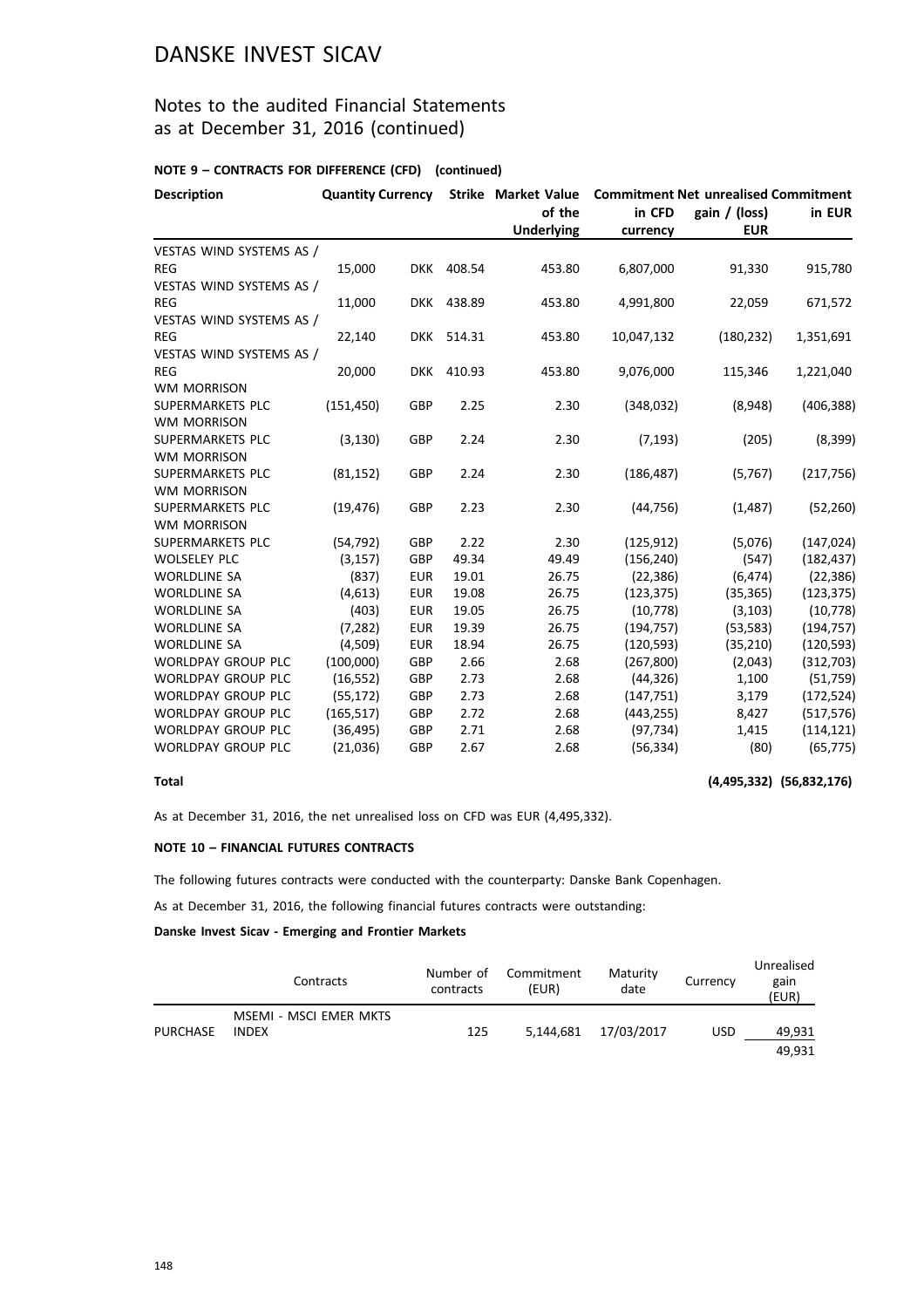### Notes to the audited Financial Statements as at December 31, 2016 (continued)

#### **NOTE 10 – FINANCIAL FUTURES CONTRACTS (continued)**

#### **Danske Invest Sicav - European Corporate Sustainable Bond**\*

|             | Contracts | Number of<br>contracts | Commitment<br>(EUR) | Maturity<br>date | Currency   | Unrealised<br>(loss)<br>(EUR) |
|-------------|-----------|------------------------|---------------------|------------------|------------|-------------------------------|
| <b>SALE</b> | EURO BUND | (80)                   | (13, 132, 800)      | 08/03/2017       | <b>EUR</b> | (248,000)                     |
|             |           |                        |                     |                  |            | (248.000)                     |

#### **Danske Invest Sicav - Nordic Corporate Bond**

|      |           | Contracts | Number of<br>contracts | Commitment<br>(EUR) | Maturity<br>date | Currency   | Unrealised<br>(loss)<br>(EUR) |
|------|-----------|-----------|------------------------|---------------------|------------------|------------|-------------------------------|
| SALE | EURO BOBL |           | (340)                  | (45, 430, 800)      | 08/03/2017       | <b>EUR</b> | (217,600)                     |
|      |           |           |                        |                     |                  |            | (217,600)                     |

#### **NOTE 11 – TRANSACTION COSTS**

For the year/period ended December 31, 2016 the Fund incurred transaction costs relating to purchase or sale of transferable securities, money market instruments, derivatives or other eligible assets as follows:

- DANSKE INVEST SICAV Eastern Europe: 4,183 EUR
- DANSKE INVEST SICAV Emerging and Frontier Markets: 169,187 EUR
- DANSKE INVEST SICAV Emerging Markets Debt Hard Currency: 0 USD
- DANSKE INVEST SICAV Euro High Yield Bond: 0 EUR
- DANSKE INVEST SICAV Europe: 194,278 EUR
- DANSKE INVEST SICAV Europe Absolute: 664,650 EUR
- DANSKE INVEST SICAV Europe Long-Short Dynamic: 1,952,750 EUR
- DANSKE INVEST SICAV Europe Long-Short Dynamic Plus: 226,782 EUR
- DANSKE INVEST SICAV European Corporate Sustainable Bond\*: 0 EUR
- DANSKE INVEST SICAV Germany: 8,098 EUR
- DANSKE INVEST SICAV Global Emerging Markets Leaders\*: 44,115 USD
- DANSKE INVEST SICAV Global High Dividend: 6,926 EUR
- DANSKE INVEST SICAV Global Inflation Linked Bond: 11 EUR
- DANSKE INVEST SICAV Global Inflation Linked Bond Short Duration: 1 EUR
- DANSKE INVEST SICAV Nordic Corporate Bond: 0 EUR
- DANSKE INVEST SICAV US High Yield Bond: 0 USD

These transaction costs are composed of brokerage costs and are included in cost of securities.

For Bond Sub-Funds, transaction costs are included in the spread.

#### **NOTE 12 – POST BALANCE SHEET EVENT**

#### **Merger from Danske Invest FCP into Danske Invest SICAV**

To facilitate demands from distributors to have funds notified in UK and having UK Reporting status, it has been decided to merge all Sub-Funds of another fund structure that Danske Invest Management Company is managing namely, Danske Invest FCP, into Danske Invest SICAV. The Danske Invest Prospectus was updated in October 2016 to have copies of the Danske Invest FCP Sub-Funds as well as 'clean' classes" for the UK distribution. This has been completed and approved by CSSF on December 28, 2016. The actual merger took place in two steps - ten Sub-Funds has been merged on March 10, 2017 and the remaining ten Sub-Funds has been merged on March 17, 2017. These dates were communicated to CSSF on January 27, 2017 and a verbal approval was received from them on January 30, 2017.

\* See Note 1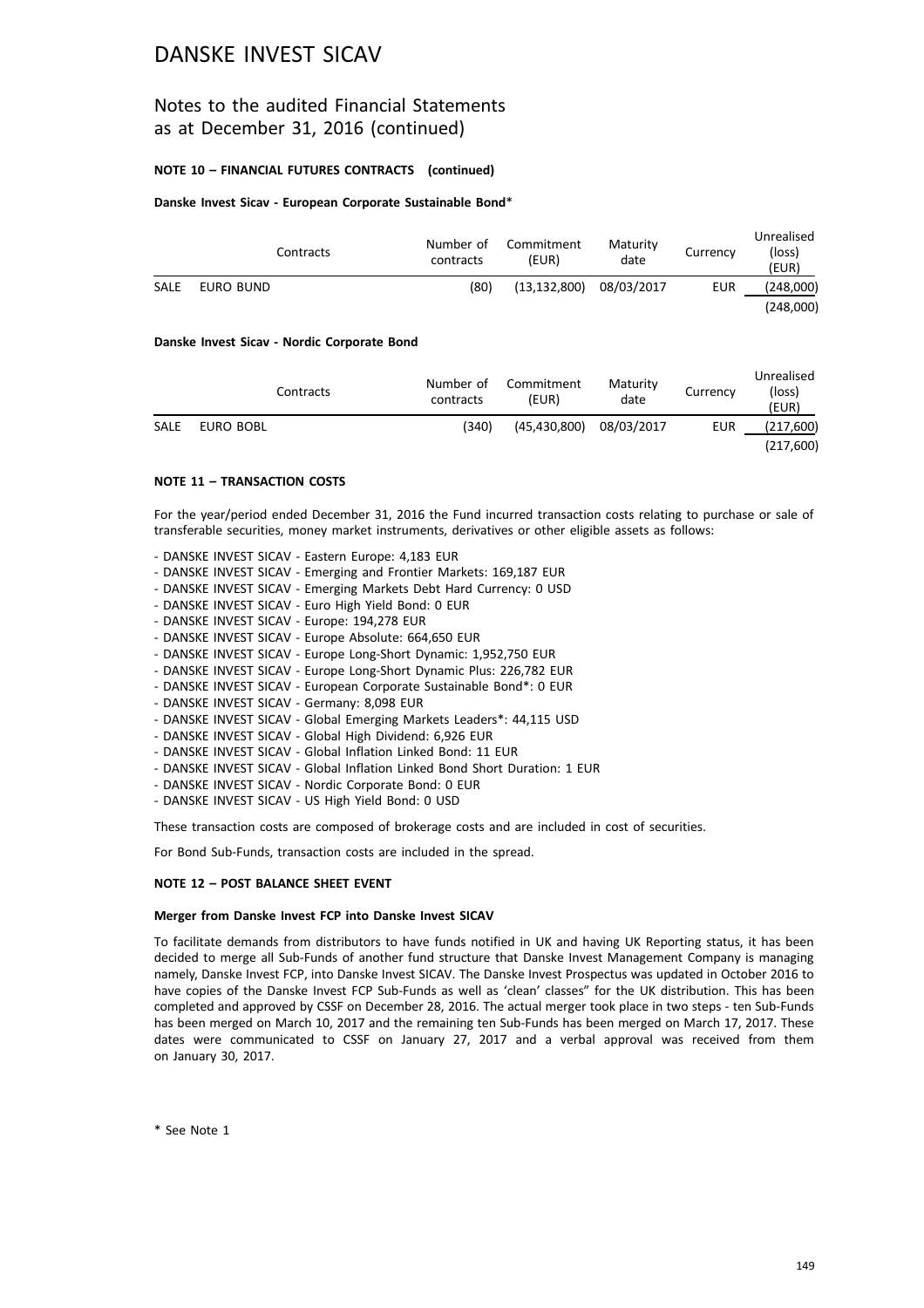### INFORMATION FOR INVESTORS IN SWITZERLAND (non audited) as at December 31, 2016

1) Danske Invest SICAV - Total Expense Ratio (TER) as per December 31, 2016

|                                                          |                 |              | <b>TER ratio</b><br>excluding<br>Perfor-<br>mance | <b>TER ratio</b><br>including<br>Performance<br>fee |
|----------------------------------------------------------|-----------------|--------------|---------------------------------------------------|-----------------------------------------------------|
| <b>Sub-Fund Name</b>                                     | <b>Currency</b> | Isin Code    | fee                                               |                                                     |
| <b>Eastern Europe</b>                                    | <b>EUR</b>      |              |                                                   |                                                     |
| Eastern Europe Class I                                   |                 | LU0727216912 | 1.21%                                             | 1.21%                                               |
| Eastern Europe Class A                                   |                 | LU0727216755 | 2.15%                                             | 2.15%                                               |
| <b>Europe</b>                                            | <b>EUR</b>      |              |                                                   |                                                     |
| Europe Class I                                           |                 | LU0727217134 | 1.03%                                             | 1.03%                                               |
| Europe Class A                                           |                 | LU0727217050 | 1.77%                                             | 1.77%                                               |
| <b>Europe Absolute</b>                                   | <b>EUR</b>      |              |                                                   |                                                     |
| Europe Absolute Class A p                                |                 | LU0644011495 | 1.80%                                             | 1.80%                                               |
| Europe Absolute Class I p                                |                 | LU0644011735 | 1.16%                                             | 1.16%                                               |
| Europe Absolute Class A-sek hp                           |                 | LU0644011651 | 1.80%                                             | 1.80%                                               |
| <b>Global Inflation Linked Bond</b>                      | <b>EUR</b>      |              |                                                   |                                                     |
| Global Inflation Linked Bond Class A                     |                 | LU0727217308 | 1.07%                                             | 1.07%                                               |
| Global Inflation Linked Bond Class I                     |                 | LU0727217480 | 0.63%                                             | 0.63%                                               |
| Global Inflation Linked Bond Class Y                     |                 | LU0790898422 | 1.07%                                             | 1.07%                                               |
| Global Inflation Linked Bond Class A d                   |                 | LU0727217647 | 1.07%                                             | 1.07%                                               |
| Global Inflation Linked Bond Class A-sek h               |                 | LU1204914821 | 1.07%                                             | 1.07%                                               |
| <b>Euro High Yield Bond</b>                              | <b>EUR</b>      |              |                                                   |                                                     |
| Euro High Yield Bond Class A                             |                 | LU0923469943 | 1.27%                                             | 1.27%                                               |
| Euro High Yield Bond Class A-sek h                       |                 | LU1204911645 | 1.27%                                             | 1.27%                                               |
| Euro High Yield Bond Class A d                           |                 | LU1204911728 | 1.27%                                             | 1.27%                                               |
| Euro High Yield Bond Class I $(1)$                       |                 | LU0923470016 | 0.58%                                             | 0.58%                                               |
| Europe Long-Short Dynamic                                | <b>EUR</b>      |              |                                                   |                                                     |
| Europe Long-Short Dynamic A p                            |                 | LU0861185303 | 1.80%                                             | 2.20%                                               |
| Europe Long-Short Dynamic I p                            |                 | LU0861186293 | 1.16%                                             | 1.52%                                               |
| Europe Long-Short Dynamic A-sek hp                       |                 | LU0861185998 | 1.80%                                             | 2.09%                                               |
| Europe Long-Short Dynamic A-nok hp                       |                 | LU0861185642 | 1.80%                                             | 2.32%                                               |
| Europe Long-Short Dynamic A dp <sup>(2)</sup>            |                 | LU1399304010 | 1.80%                                             | 2.54%                                               |
| Europe Long-Short Dynamic - Class I-usd hp <sup>12</sup> |                 | LU1399304101 | 1.16%                                             | 1.25%                                               |
| Europe Long-Short Dynamic - Class I-chf hp <sup>12</sup> |                 | LU1467468531 | 1.16%                                             | 1.24%                                               |
| <b>Europe Long-Short Dynamic Plus</b>                    | <b>EUR</b>      |              |                                                   |                                                     |
| Europe Long-Short Dynamic Plus A p                       |                 | LU1204911991 | 2.00%                                             | 2.60%                                               |
| Europe Long-Short Dynamic Plus I p                       |                 | LU1204912452 | 1.30%                                             | 1.75%                                               |
| Europe Long-Short Dynamic Plus A-sek hp 3                |                 | LU1204912296 | 2.00%                                             | 2.00%                                               |
| Germany                                                  | <b>EUR</b>      |              |                                                   |                                                     |
| Germany Class A                                          |                 | LU1116403517 | 1.70%                                             | 1.70%                                               |
| Germany Class I                                          |                 | LU1116403780 | 1.06%                                             | 1.06%                                               |
| Germany Class A-sek                                      |                 | LU1204912536 | 1.70%                                             | 1.70%                                               |
| Germany Class A-nok                                      |                 | LU1204912619 | 1.70%                                             | 1.70%                                               |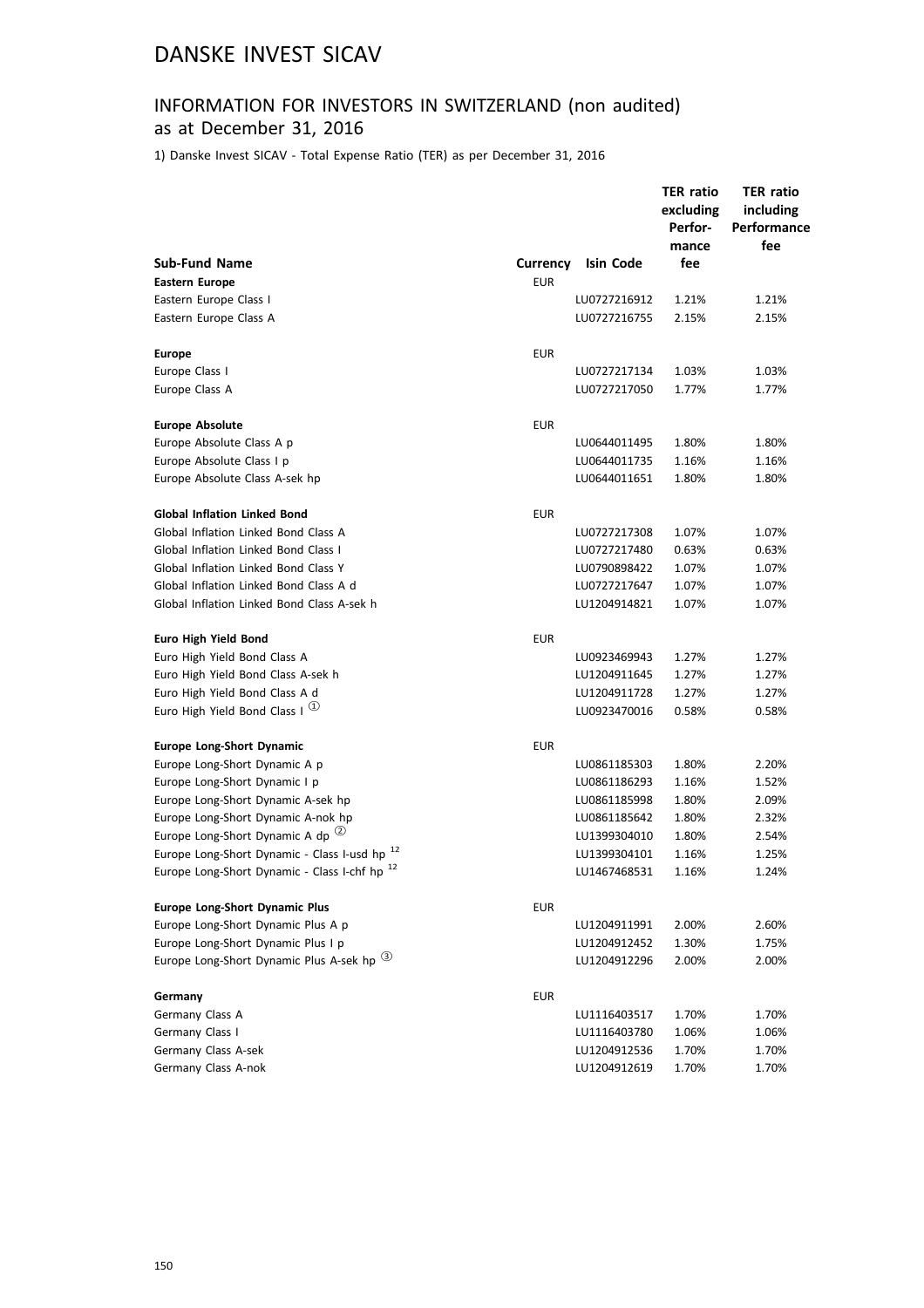### INFORMATION FOR INVESTORS IN SWITZERLAND (non audited) as at December 31, 2016 (continued)

|                                                        |                 |                  | <b>TER ratio</b><br>excluding<br>Perfor-<br>mance | <b>TER ratio</b><br>including<br>Performance<br>fee |
|--------------------------------------------------------|-----------------|------------------|---------------------------------------------------|-----------------------------------------------------|
| <b>Sub-Fund Name</b>                                   | <b>Currency</b> | <b>Isin Code</b> | fee                                               |                                                     |
| <b>Global High Dividend</b>                            | <b>EUR</b>      |                  |                                                   |                                                     |
| Global High Dividend Class A                           |                 | LU1204913773     | 1.87%                                             | 1.87%                                               |
| Global High Dividend Class A-sek                       |                 | LU1204914078     | 1.87%                                             | 1.87%                                               |
| Global High Dividend Class A-nok                       |                 | LU1204914151     | 1.87%                                             | 1.87%                                               |
| Global High Dividend Class A-sek d                     |                 | LU1204914318     | 1.87%                                             | 1.87%                                               |
| Global High Dividend Class A-nok d                     |                 | LU1204914409     | 1.87%                                             | 1.87%                                               |
| Global High Dividend Class I                           |                 | LU1204914581     | 1.03%                                             | 1.03%                                               |
| <b>Global Inflation Linked Bond Short Duration</b>     | <b>EUR</b>      |                  |                                                   |                                                     |
| Global Inflation Linked Bond Short Duration Class A    |                 | LU1116403947     | 1.07%                                             | 1.07%                                               |
| Global Inflation Linked Bond Short Duration Class I    |                 | LU1116404168     | 0.63%                                             | 0.63%                                               |
| Global Inflation Linked Bond Short Duration Class A d  |                 | LU1204915042     | 1.07%                                             | 1.07%                                               |
| <b>Nordic Corporate Bond</b>                           | <b>EUR</b>      |                  |                                                   |                                                     |
| Nordic Corporate Bond Class A                          |                 | LU1116404325     | 1.10%                                             | 1.10%                                               |
| Nordic Corporate Bond Class I                          |                 | LU1116404671     | 0.56%                                             | 0.56%                                               |
| Nordic Corporate Bond Class A-sek d h                  |                 | LU1116404838     | 1.10%                                             | 1.10%                                               |
| Nordic Corporate Bond Class A d                        |                 | LU1204915398     | 1.10%                                             | 1.10%                                               |
| <b>US High Yield Bond</b>                              | <b>USD</b>      |                  |                                                   |                                                     |
| US High Yield Bond Class I                             |                 | LU1116405215     | 0.76%                                             | 0.76%                                               |
| US High Yield Bond Class A-eur h                       |                 | LU1116406023     | 1.60%                                             | 1.60%                                               |
| <b>Emerging and Frontier Markets</b>                   | <b>EUR</b>      |                  |                                                   |                                                     |
| Emerging and Frontier Markets Class A                  |                 | LU1116403194     | 2.30%                                             | 2.30%                                               |
| Emerging and Frontier Markets Class A-dkk              |                 | LU1204910597     | 2.30%                                             | 2.30%                                               |
| Emerging and Frontier Markets Class A-sek              |                 | LU1204910670     | 2.30%                                             | 2.30%                                               |
| Emerging and Frontier Markets Class A-nok              |                 | LU1204910753     | 2.30%                                             | 2.30%                                               |
| <b>Emerging and Frontier Markets Class I</b>           |                 | LU1116403350     | 1.86%                                             | 1.86%                                               |
| <b>Emerging Markets Debt Hard Currency</b>             | <b>USD</b>      |                  |                                                   |                                                     |
| Emerging Markets Debt Hard Currency Class A            |                 | LU1204910837     | 1.50%                                             | 1.50%                                               |
| Emerging Markets Debt Hard Currency Class I            |                 | LU1204911488     | 0.76%                                             | 0.76%                                               |
| Emerging Markets Debt Hard Currency - Class I-eur h 10 |                 | LU1204911561     | 0.76%                                             | 0.76%                                               |
| European Corporate Sustainable Bond 5                  | <b>EUR</b>      |                  |                                                   |                                                     |
| European Corporate Sustainable Bond Class A            |                 | LU1399304283     | 1.10%                                             | 1.10%                                               |
| European Corporate Sustainable Bond Class A d          |                 | LU1399304366     | 1.10%                                             | 1.10%                                               |
| European Corporate Sustainable Bond Class I            |                 | LU1399305330     | 0.56%                                             | 0.56%                                               |
| European Corporate Sustainable Bond Class A-sek h      |                 | LU1399304879     | 1.10%                                             | 1.10%                                               |
| European Corporate Sustainable Bond Class I-nok h      |                 | LU1399305926     | 0.56%                                             | 0.56%                                               |

 $^7$  This share class was fully redeemed on May 4, 2015 and then re-activated on October 21, 2015.

 $^8$ <sub>2</sub>This share class was launched on June 16, 2015 and closed on June 19, 2015.

 $\textcircled{1}$  This share class was launched on April 13, 2016.<br>  $\textcircled{2}$  This share class was launched on June 21, 2016.<br>  $\textcircled{3}$  This share class was launched on February 26, 2016.<br>  $\textcircled{5}$  This Sub-Fund was launched on

**All classes in base currency unless otherwise stated. The figures above are not audited.**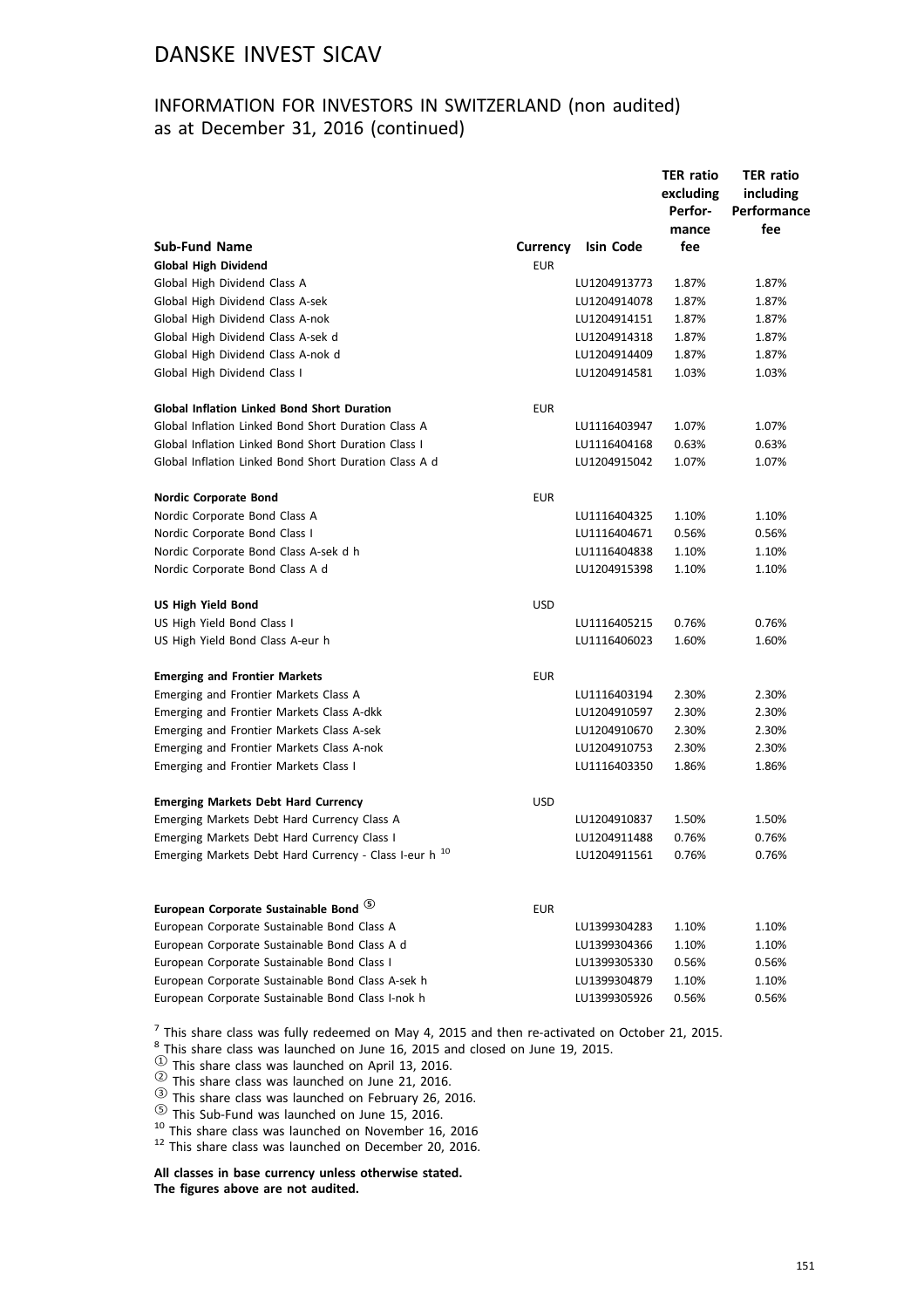### INFORMATION FOR INVESTORS IN SWITZERLAND (non audited) as at December 31, 2016 (continued)

2) Danske Invest SICAV - Publication of fund performance for investors in Switzerland

#### **Danske Invest SICAV - Performance and Benchmark**

| Sub-Fund name/ Index name                                       | Currency   | Launch date | 2016                         | 2015      | 2014                     |
|-----------------------------------------------------------------|------------|-------------|------------------------------|-----------|--------------------------|
| <b>Eastern Europe</b>                                           |            |             |                              |           |                          |
| Eastern Europe Class I                                          | <b>EUR</b> | 28-Feb-12   | 32.42%                       | $-0.20%$  | $-15.90%$                |
| Eastern Europe Class A                                          | <b>EUR</b> | 10-Jul-12   | 31.18%                       | $-1.10%$  | -16.69%                  |
| MSCI EM Europe 10/40 Net Total Return EUR Index                 |            |             | 29.50%                       | -4.99%    | -19.74%                  |
| <b>Europe</b>                                                   |            |             |                              |           |                          |
| Europe Class I                                                  | EUR        | 28-Feb-12   | 0.43%                        | 14.18%    | 5.91%                    |
| Europe Class A                                                  | <b>EUR</b> | 10-Jul-12   | $-0.31%$                     | 13.34%    | 5.12%                    |
| <b>MSCI Europe Net Total Return EUR Index</b>                   |            |             | 2.60%                        | 8.22%     | 6.84%                    |
| Europe Absolute *                                               |            |             |                              |           |                          |
| Europe Absolute Class A p                                       | <b>EUR</b> | 31-Oct-11   | $-6.33%$                     | 16.10%    | $-1.72%$                 |
| Europe Absolute Class I p                                       | <b>EUR</b> | 31-Oct-11   | -5.72%                       | 16.59%    | $-1.12%$                 |
| Europe Absolute Class A-sek hp                                  | SEK        | 31-Oct-11   | -6.64%                       | 15.56%    | $-1.13%$                 |
| <b>Global Inflation Linked Bond</b>                             |            |             |                              |           |                          |
| Global Inflation Linked Bond Class A                            | <b>EUR</b> | 28-Feb-12   | 7.26%                        | $-1.45%$  | 8.36%                    |
| Global Inflation Linked Bond Class I <sup>7</sup>               | <b>EUR</b> | 28-Feb-12   | 7.88%                        | $-1.11%$  | 8.82%                    |
| Global Inflation Linked Bond Class Y                            | <b>EUR</b> | 15-Oct-12   | 7.51%                        | $-1.23%$  | 8.53%                    |
| <b>Barclays World Govt. Inflation Linked Bond Index</b>         |            |             | 8.60%                        | $-1.26%$  | 9.00%                    |
| Global Inflation Linked Bond Class A d                          | <b>EUR</b> | 16-Jun-15   | 7.47%                        | $-0.99\%$ |                          |
| <b>Barclays World Govt. Inflation Linked Bond Index</b>         | <b>EUR</b> |             | 8.60%                        | $-2.82%$  |                          |
| Global Inflation Linked Bond Class A-sek h                      | <b>SEK</b> | 16-Jun-15   | 7.18%                        | $-0.89%$  |                          |
| <b>Barclays World Govt. Inflation Linked Bond Index</b>         | <b>SEK</b> |             | 13.60%                       | $-4.99%$  | $\overline{\phantom{a}}$ |
| Euro High Yield Bond                                            |            |             |                              |           |                          |
| Euro High Yield Bond Class A                                    | <b>EUR</b> | 10-Jul-13   | 6.30%                        | 0.87%     | 4.75%                    |
| Euro High Yield Bond Class Y <sup>2</sup>                       | <b>EUR</b> | 10-Jul-13   | $\qquad \qquad \blacksquare$ |           | 5.20%                    |
| <b>Barclays Capital Euro High Yield Index</b>                   |            |             | 9.20%                        | 0.96%     |                          |
| Euro High Yield Bond Class A-sek h                              | <b>SEK</b> | 16-Jun-15   | 6.25%                        | $-1.37%$  |                          |
| <b>Barclays Capital Euro High Yield Index</b>                   | <b>SEK</b> |             | 8.84%                        | -4.45%    | $\overline{\phantom{a}}$ |
| Euro High Yield Bond Class A d                                  | EUR        | 16-Jun-15   | 6.30%                        | $-1.15%$  |                          |
| <b>Barclays Capital Euro High Yield Index</b>                   | EUR        |             | 9.20%                        | $-2.27%$  | 5.68%                    |
| Euro High Yield Bond Class I $^{\textcircled{\tiny{\text{1}}}}$ | EUR        | 13-Apr-16   | 6.25%                        |           |                          |
| <b>Barclays Capital Euro High Yield Index</b>                   |            |             | 9.20%                        |           |                          |
| Europe Long-Short Dynamic *                                     |            |             |                              |           |                          |
| Europe Long-Short Dynamic A p                                   | <b>EUR</b> | 18-Dec-12   | $-6.42%$                     | 13.12%    | 1.12%                    |
| Europe Long-Short Dynamic I p                                   | <b>EUR</b> | 18-Dec-12   | $-5.83%$                     | 13.66%    | 1.65%                    |
| Europe Long-Short Dynamic A-sek hp                              | <b>SEK</b> | 7-Feb-13    | $-6.51%$                     | 12.90%    | 1.64%                    |
| Europe Long-Short Dynamic A-nok hp                              | <b>NOK</b> | 8-Oct-15    | $-5.47%$                     | 1.83%     |                          |
| Europe Long-Short Dynamic A dp <sup>(2)</sup>                   | <b>EUR</b> | 21-Jun-16   | $-3.77%$                     |           |                          |
| Europe Long-Short Dynamic I-usd hp <sup>12</sup>                | <b>USD</b> | 20-Dec-16   | 0.34%                        |           |                          |
| Europe Long-Short Dynamic I-chf hp <sup>12</sup>                | <b>CHF</b> | 20-Dec-16   | 0.25%                        |           |                          |
| Europe Long-Short Dynamic Plus *                                |            |             |                              |           |                          |
| Europe Long-Short Dynamic Plus A p                              | <b>EUR</b> | 18-Jun-15   | $-9.89%$                     | 9.96%     |                          |
| Europe Long-Short Dynamic Plus I p                              | <b>EUR</b> | 18-Jun-15   | $-9.28%$                     | 10.33%    |                          |
| Europe Long-Short Dynamic Plus A-sek hp 3                       | <b>SEK</b> | 26-Feb-16   | -11.85%                      |           | $\overline{\phantom{a}}$ |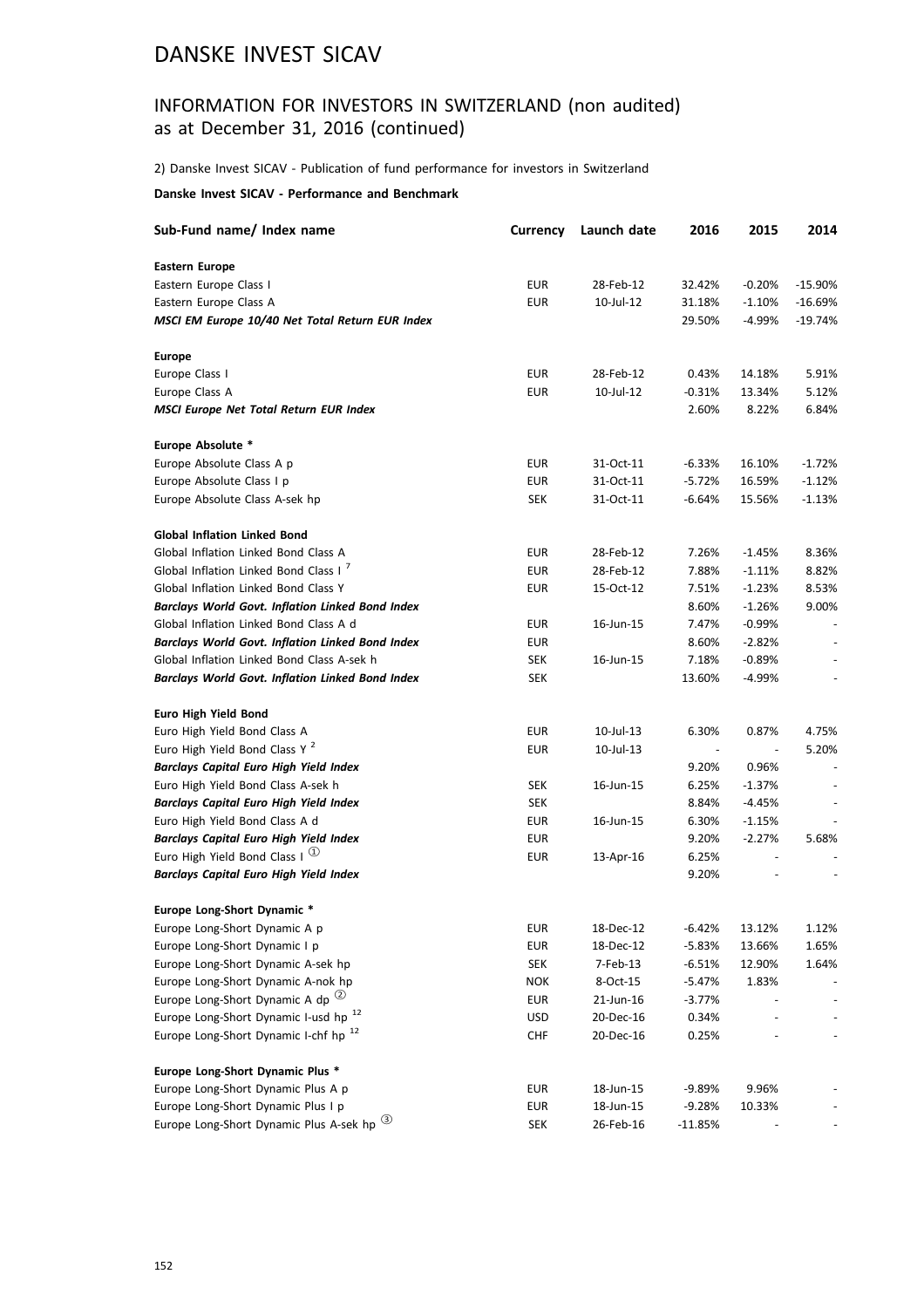## INFORMATION FOR INVESTORS IN SWITZERLAND (non audited) as at December 31, 2016 (continued)

| Sub-Fund name/ Index name                                               | <b>Currency</b> | Launch date | 2016     | 2015     | 2014     |
|-------------------------------------------------------------------------|-----------------|-------------|----------|----------|----------|
| Germany                                                                 |                 |             |          |          |          |
| Germany Class A                                                         | <b>EUR</b>      | 15-Dec-14   | $-1.20%$ | 13.74%   | 2.54%    |
| Germany Class I                                                         | <b>EUR</b>      | 15-Dec-14   | $-0.56%$ | 14.51%   | 2.57%    |
| 1/3 DAX Mid Cap, 1/3 Germany 30 companies,                              |                 |             |          |          |          |
| <b>1/3 SDAX 50</b>                                                      |                 |             | 6.10%    | 19.62%   | 4.89%    |
| Germany Class A-sek                                                     | <b>SEK</b>      | 16-Jun-15   | 2.94%    | 2.56%    |          |
| 1/3 DAX Mid Cap, 1/3 Germany 30 companies,                              |                 |             |          |          |          |
| <b>1/3 SDAX 50</b>                                                      | <b>SEK</b>      |             | 11.00%   | $-2.23%$ |          |
| Germany Class A-nok                                                     | <b>NOK</b>      | 16-Jun-15   | $-5.69%$ | 13.58%   |          |
| 1/3 DAX Mid Cap, 1/3 Germany 30 companies,                              |                 |             |          |          |          |
| <i><b>1/3 SDAX 50</b></i>                                               | <b>NOK</b>      |             | 0.20%    | 12.48%   |          |
| Global High Dividend                                                    |                 |             |          |          |          |
| Global High Dividend Class A                                            | <b>EUR</b>      | 24-Jun-15   | 10.07%   | $-2.42%$ |          |
| Global High Dividend Class I                                            | <b>EUR</b>      | 24-Jun-15   | 11.00%   | $-1.94%$ |          |
| <b>MSCI World High Dividend Index</b>                                   |                 |             | 12.60%   | $-0.08%$ |          |
| Global High Dividend Class A-sek                                        | <b>SEK</b>      | 24-Jun-15   | 16.09%   | $-2.22%$ |          |
| Global High Dividend Class A-sek d                                      | <b>SEK</b>      | 24-Jun-15   | 16.09%   | $-2.22%$ |          |
| <b>MSCI World High Dividend Index</b>                                   | <b>SEK</b>      |             | 17.80%   | $-1.02%$ |          |
| Global High Dividend Class A-nok                                        | <b>NOK</b>      | 24-Jun-15   | 4.16%    | 7.82%    |          |
| Global High Dividend Class A-nok d                                      | <b>NOK</b>      | 24-Jun-15   | 4.16%    | 7.82%    |          |
| <b>MSCI World High Dividend Index</b>                                   | <b>NOK</b>      |             | 6.30%    | 9.60%    |          |
| <b>Global Inflation Linked Bond Short Duration</b>                      |                 |             |          |          |          |
| Global Inflation Linked Bond Short Duration Class A                     | <b>EUR</b>      | 12-Dec-14   | 1.84%    | $-1.27%$ | $-0.16%$ |
| Global Inflation Linked Bond Short Duration Class I                     | <b>EUR</b>      | 12-Dec-14   | 2.30%    | $-0.83%$ | -0.14%   |
| Barclays World Government Inflation-Linked Bond 1-10Y, hedged<br>to EUR |                 |             | 3.00%    | $-0.71%$ | $-0.31%$ |
| Global Inflation Linked Bond Short Duration Class A d                   | <b>EUR</b>      | 16-Jun-15   | 2.00%    | $-1.31%$ |          |
| Barclays World Government Inflation-Linked Bond 1-10Y, hedged           |                 |             |          |          |          |
| to EUR                                                                  |                 |             | 3.00%    | $-1.74%$ |          |
| <b>Nordic Corporate Bond</b>                                            |                 |             |          |          |          |
| Nordic Corporate Bond Class A                                           | <b>EUR</b>      | 15-Dec-14   | 2.41%    | $-1.29%$ | 0.35%    |
| Nordic Corporate Bond Class I                                           | EUR             | 15-Dec-14   | 3.00%    | $-0.74%$ | 0.40%    |
| <b>Barclays Global Corporate Scandi All Grades</b>                      |                 |             | 4.50%    | 0.21%    | 0.34%    |
| Nordic Corporate Bond Class A-sek d h                                   | <b>SEK</b>      | 28-Jan-15   | 2.38%    | $-2.18%$ |          |
| <b>Barclays Global Corporate Scandi All Grades</b>                      | SEK             |             | 9.30%    | $-3.42%$ |          |
| Nordic Corporate Bond Class A d                                         | <b>EUR</b>      | 16-Jun-15   | 2.61%    | $-2.08%$ |          |
| <b>Barclays Global Corporate Scandi All Grades</b>                      | <b>EUR</b>      |             | 4.50%    | $-1.25%$ |          |
| Nordic Corporate Bond Class A-sek h <sup>8</sup>                        | SEK             |             |          | 0.02%    |          |
| <b>US High Yield Bond</b>                                               |                 |             |          |          |          |
| US High Yield Bond Class I                                              | <b>USD</b>      | 14-Jan-15   | 13.83%   | -8.43%   |          |
| Barclays US High Yield Ba/B Cash Pay ex Finl. Index                     | USD             |             | 15.00%   | -4.34%   |          |
| US High Yield Bond Class A-eur h                                        | EUR             | 19-Mar-15   | 11.35%   | -10.57%  |          |
| Barclays US High Yield Ba/B Cash Pay ex Finl. Index                     | EUR             |             | 18.40%   | $-7.12%$ |          |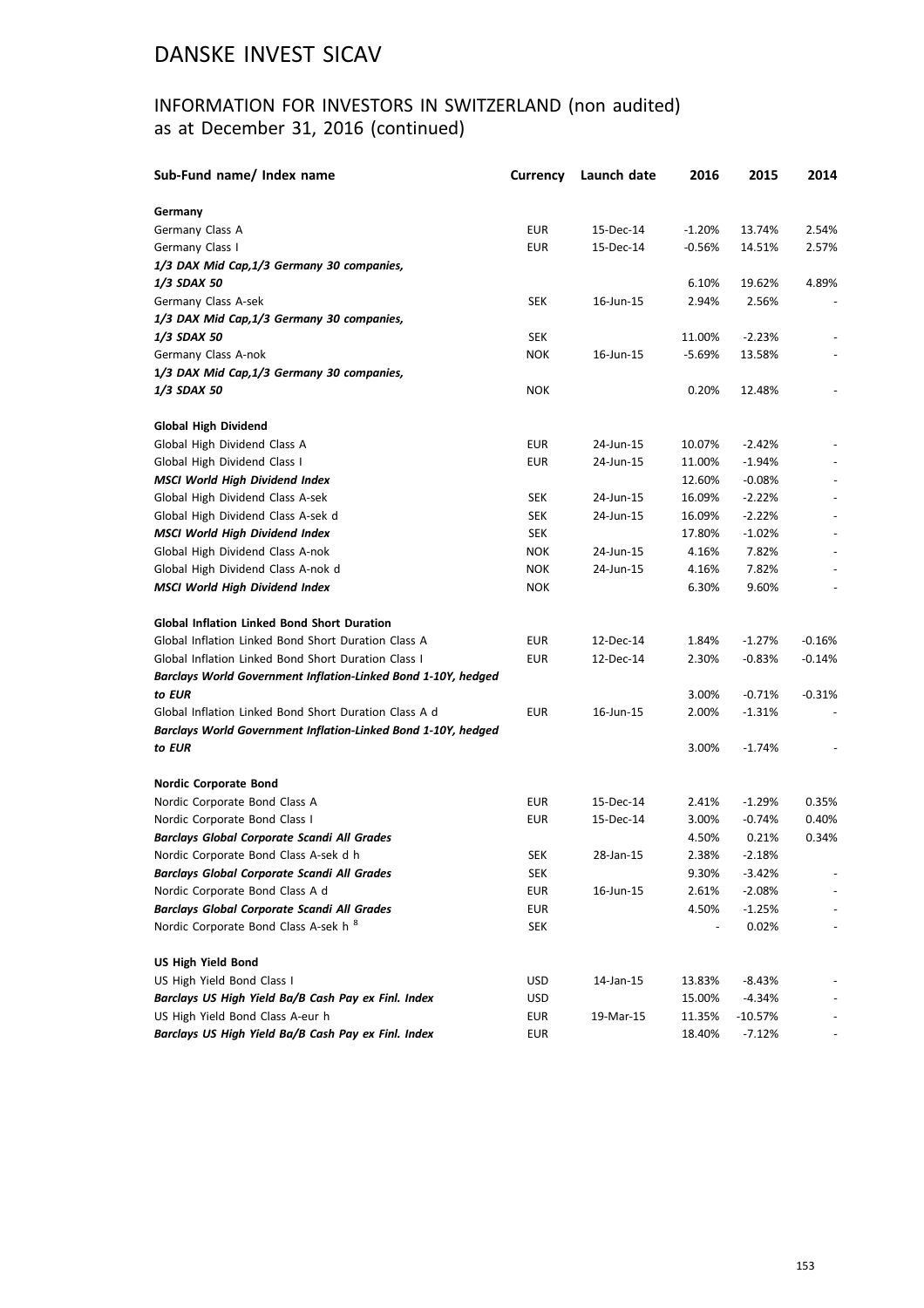### INFORMATION FOR INVESTORS IN SWITZERLAND (non audited) as at December 31, 2016 (continued)

| Sub-Fund name/ Index name                                         | <b>Currency</b> | Launch date | 2016     | 2015     | 2014 |
|-------------------------------------------------------------------|-----------------|-------------|----------|----------|------|
| <b>Emerging and Frontier Markets</b>                              |                 |             |          |          |      |
| Emerging and Frontier Markets Class A                             | <b>EUR</b>      | 8-Sep-15    | 9.39%    | 5.17%    |      |
| Emerging and Frontier Markets Class I                             | <b>EUR</b>      | 8-Sep-15    | 9.75%    | 5.33%    |      |
| <b>MSCI Emerging Markets Nets Total Return Index in EUR</b>       |                 |             | 14.50%   | 3.43%    |      |
| Emerging and Frontier Markets Class A-dkk                         | <b>DKK</b>      | 8-Sep-15    | 8.96%    | 5.17%    |      |
| <b>MSCI Emerging Markets Nets Total Return Index in EUR</b>       |                 |             | 14.10%   | 3.47%    |      |
| Emerging and Frontier Markets Class A-sek                         | <b>SEK</b>      | 8-Sep-15    | 13.94%   | 2.33%    |      |
| <b>MSCI Emerging Markets Nets Total Return Index in EUR</b>       |                 |             | 19.80%   | 1.18%    |      |
| Emerging and Frontier Markets Class A-nok                         | <b>NOK</b>      | 8-Sep-15    | 3.27%    | 8.77%    |      |
| MSCI Emerging Markets Nets Total Return Index in EUR              |                 |             | 8.10%    | 4.45%    |      |
| <b>Emerging Markets Debt Hard Currency</b>                        |                 |             |          |          |      |
| Emerging Markets Debt Hard Currency Class A                       | <b>USD</b>      | 24-Jun-15   | 11.07%   | $-1.76%$ |      |
| Emerging Markets Debt Hard Currency Class I                       | <b>USD</b>      | 24-Jun-15   | 11.90%   | $-1.46%$ |      |
| JP Morgan's EMBI Global Diversified Composite index               |                 |             | 10.20%   | $-0.47%$ |      |
| Emerging Markets Debt Hard Currency - Class I-eur h <sup>10</sup> | <b>EUR</b>      | 16-Nov-16   | 0.41%    |          |      |
| Global Emerging Markets Leaders 4                                 |                 |             |          |          |      |
| Global Emerging Markets Leaders Class A                           | <b>USD</b>      | 07-Jan-16   | 5.42%    |          |      |
| Global Emerging Markets Leaders Class I                           | <b>USD</b>      | 07-Jan-16   | 5.84%    |          |      |
| European Corporate Sustainable Bond (5)                           |                 |             |          |          |      |
| European Corporate Sustainable Bond Class A                       | <b>EUR</b>      | 15-Jun-16   | 0.83%    |          |      |
| European Corporate Sustainable Bond Class A d                     | <b>EUR</b>      | 15-Jun-16   | 0.78%    |          |      |
| European Corporate Sustainable Bond Class I                       | <b>EUR</b>      | 15-Jun-16   | 1.31%    |          |      |
| Barclays Capital EuroAgg Corp 500 A and Below excl Tobacco excl   |                 |             |          |          |      |
| Aerod                                                             |                 |             | 0.81%    |          |      |
| European Corporate Sustainable Bond Class A-sek h                 | <b>SEK</b>      | 15-Jun-16   | 0.58%    |          |      |
| Barclays Capital EuroAgg Corp 500 A and Below excl Tobacco excl   |                 |             |          |          |      |
| Aerod                                                             |                 |             | 0.65%    |          |      |
| European Corporate Sustainable Bond Class I-nok h                 | <b>NOK</b>      | 07-Sep-16   | $-1.34%$ |          |      |
| Barclays Capital EuroAgg Corp 500 A and Below excl Tobacco excl   |                 |             |          |          |      |
| Aerod                                                             |                 |             | $-0.72%$ |          |      |

\* denotes no benchmark available

**Past performance is no indication of current or future performance.**

**This performance data do not take into account commissions and costs on the issue and redemption of shares.**

 $2$  This class is dormant since September 15, 2014 performanace shown upto September 15, 2014

 $^7$  This share class was fully redeemed on May 4, 2015 and reactivated on October 21, 2015

 $^8$ <sub>2</sub>This share class was launched on June 16, 2015 and closed on June 19, 2015

 $\frac{1}{2}$  This share class was launched on April 13, 2016.<br>  $\frac{1}{2}$  This share class was launched on June 21, 2016.<br>  $\frac{1}{3}$  This share class was launched on February 26, 2016.<br>  $\frac{1}{3}$  This Sub-Fund was launched on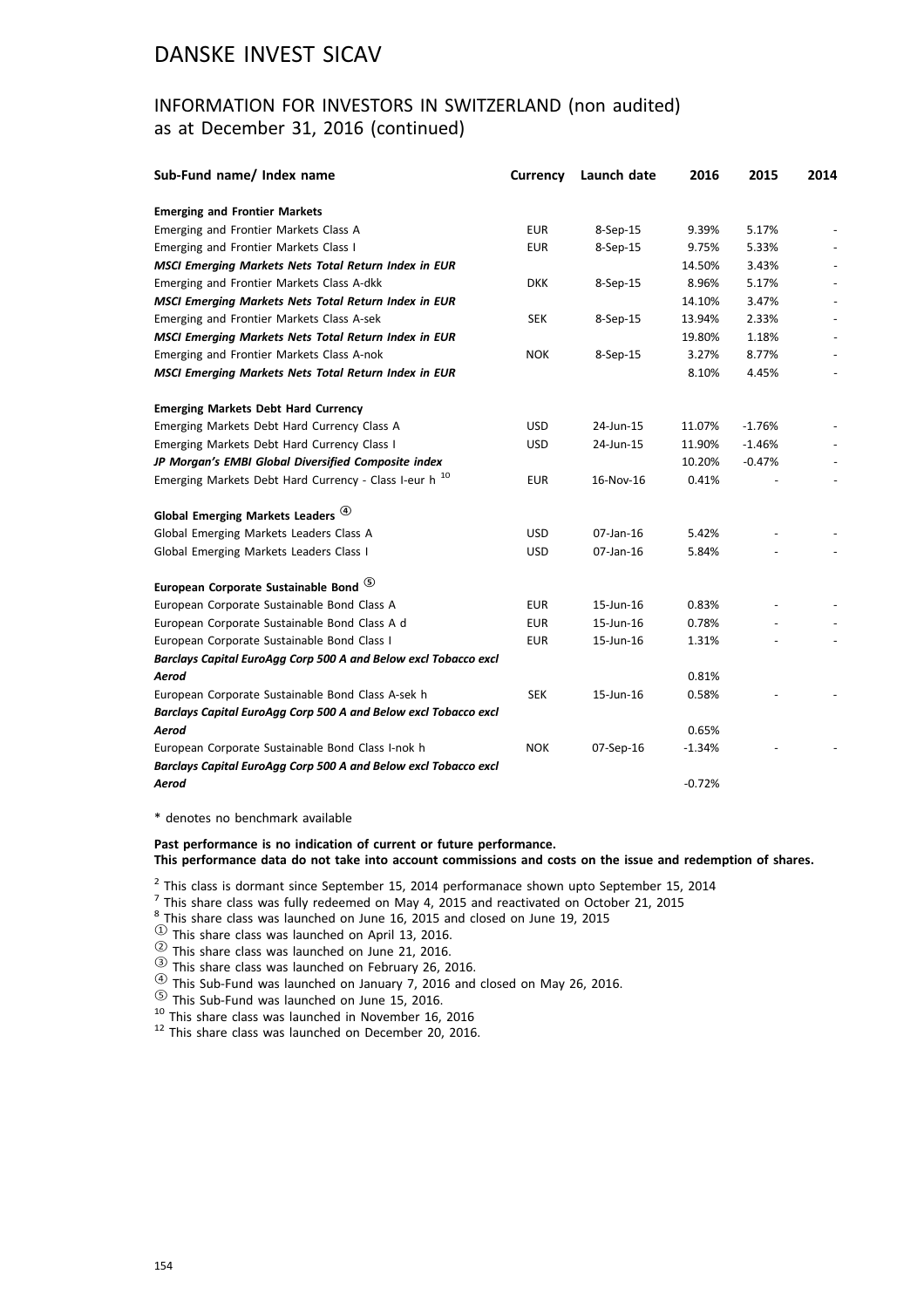### Unaudited Appendix

#### **REGULATION (EU) 2015/2365 OF THE EUROPEAN PARLIAMENT AND OF THE COUNCIL of November 25, 2015**

**Transparency of Securities Financing Transactions of Reuse and amending Regulation (EU) N°648/2012**

The SICAV has entered into securities lending program with RBC Investor Services Trust and RBC Investor Services Bank. As of December 31, 2016, the market value of the securities lent and the collateral received are detailed below:

#### **Global Data in (EUR)**

|                                                                             |                   |              | <b>Total net</b> |               |
|-----------------------------------------------------------------------------|-------------------|--------------|------------------|---------------|
| Sub-Fund                                                                    | <b>Collateral</b> | Market value | assets           | (%) of assets |
| Danske Invest SICAV - Eastern Europe                                        |                   |              | 4,021,769        |               |
| Danske Invest SICAV - Emerging and Frontier<br>Markets                      | 1,187,183         | 1,130,596    | 73,492,854       | 1.54          |
| Danske Invest SICAV - Emerging Markets Debt<br>Hard Currency                | 338,986           | 332,339      | 25,491,852       | 1.30          |
| Danske Invest SICAV - Euro High Yield Bond                                  | 22,850,072        | 22,402,030   | 131,422,262      | 17.05         |
| Danske Invest SICAV - Europe                                                | 9,803,289         | 9,336,361    | 114,454,796      | 8.16          |
| Danske Invest SICAV - Europe Absolute                                       | 62,432,406        | 59,459,360   | 270,875,949      | 21.95         |
| Danske Invest SICAV - Europe Long-Short<br>Dynamic                          | 89,956,379        | 85,672,633   | 787,913,372      | 10.87         |
| Danske Invest SICAV - Europe Long-Short<br>Dynamic Plus                     | 4,470,027         | 4,257,154    | 81,618,464       | 5.22          |
| Danske Invest SICAV - Germany                                               | 1,305,205         | 1,243,030    | 7,485,187        | 16.61         |
| Danske Invest SICAV - Global Emerging Markets<br>Leaders*                   |                   |              |                  |               |
| Danske Invest SICAV - Global High Dividend                                  | 295,359           | 281,293      | 12,319,297       | 2.28          |
| Danske Invest SICAV - Global Inflation Linked<br>Bond                       | 260,609           | 255,495      | 11,821,044       | 2.16          |
| Danske Invest SICAV - Global Inflation Linked<br><b>Bond Short Duration</b> |                   |              | 83,435,136       |               |
| Danske Invest SICAV - Nordic Corporate Bond                                 | 6,697,771         | 6,566,441    | 147,855,480      | 4.44          |
| Danske Invest SICAV - US High Yield Bond                                    |                   |              | 56,428,099       |               |
| l Total                                                                     | 199,597,285       | 190,936,731  | 1,808,635,561    |               |

| l Sub-Fund                                                   | <b>Overall valuation</b> | <b>Investment</b><br>portfolio at<br>market value | (%) lendable<br>assets |
|--------------------------------------------------------------|--------------------------|---------------------------------------------------|------------------------|
| Danske Invest SICAV - Eastern Europe                         |                          | 3,933,971                                         |                        |
| Danske Invest SICAV - Emerging and Frontier Markets          | 1,130,596                | 66,110,907                                        | 1.71                   |
| Danske Invest SICAV - Emerging Markets Debt Hard<br>Currency | 332,339                  | 23,364,372                                        | 1.42                   |
| Danske Invest SICAV - Euro High Yield Bond                   | 22,402,030               | 124,751,408                                       | 17.96                  |
| Danske Invest SICAV - Europe                                 | 9,336,361                | 113,086,152                                       | 8.26                   |
| Danske Invest SICAV - Europe Absolute                        | 59,459,360               | 250,777,614                                       | 23.71                  |
| Danske Invest SICAV - Europe Long-Short Dynamic              | 85,672,633               | 746,816,988                                       | 11.47                  |
| Danske Invest SICAV - Europe Long-Short Dynamic Plus         | 4,257,154                | 78,567,926                                        | 5.42                   |
| Danske Invest SICAV - Germany                                | 1,243,030                | 7,435,201                                         | 16.72                  |
| Danske Invest SICAV - Global Emerging Markets Leaders*       |                          |                                                   |                        |
| Danske Invest SICAV - Global High Dividend                   | 281,293                  | 12,242,392                                        | 2.30                   |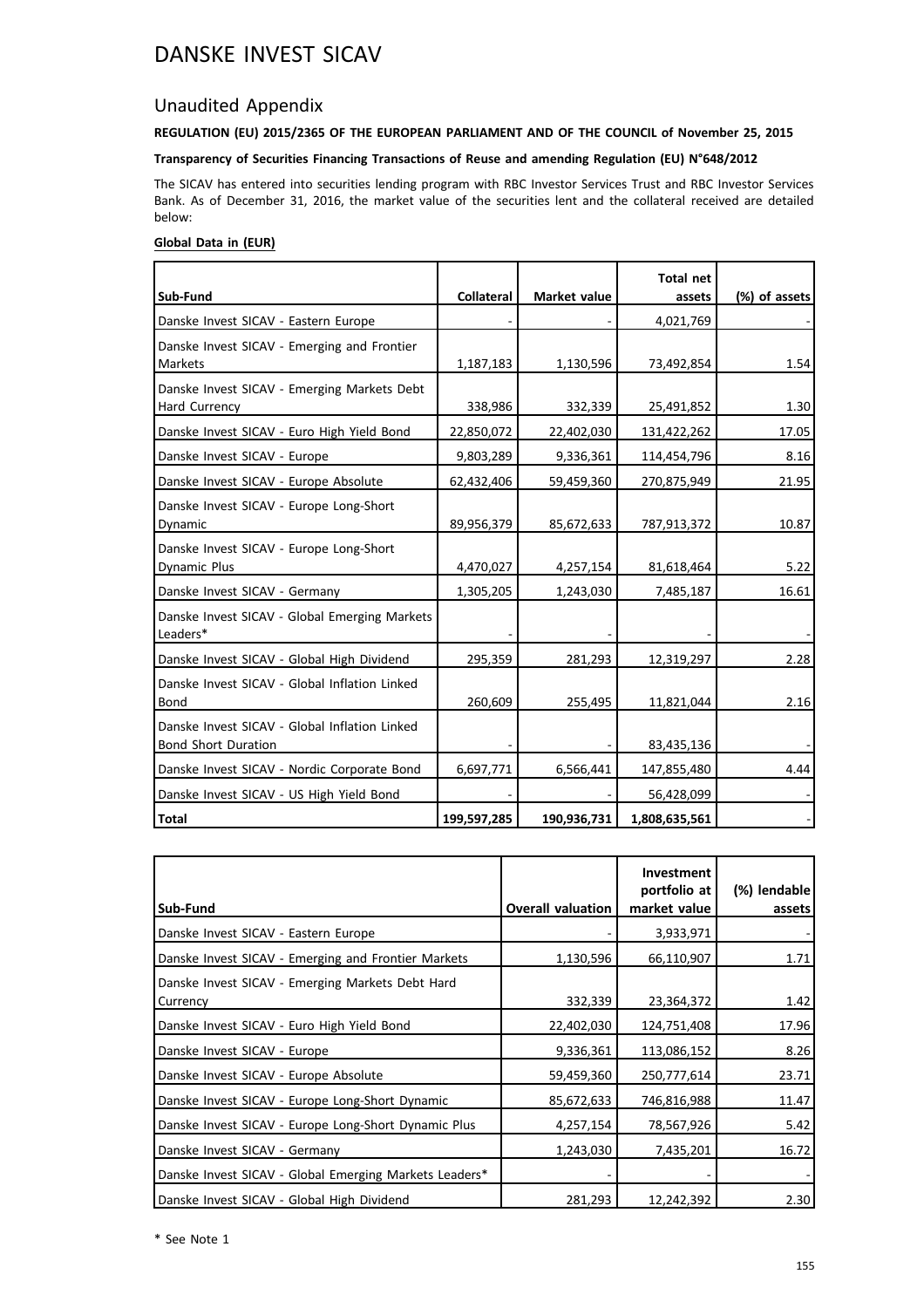# Unaudited Appendix (continued)

| Sub-Fund                                                             | <b>Overall valuation</b> | <b>Investment</b><br>portfolio at<br>market value | lendable<br>(%)<br>assets |
|----------------------------------------------------------------------|--------------------------|---------------------------------------------------|---------------------------|
| Danske Invest SICAV - Global Inflation Linked Bond                   | 255,495                  | 11,795,953                                        | 2.17                      |
| Danske Invest SICAV - Global Inflation Linked Bond Short<br>Duration |                          | 82,940,343                                        |                           |
| Danske Invest SICAV - Nordic Corporate Bond                          | 6,566,441                | 142,898,420                                       | 4.60                      |
| Danske Invest SICAV - US High Yield Bond                             |                          | 53,260,218                                        |                           |
| Total                                                                | 190,936,731              | 1,717,981,865                                     |                           |

#### **Concentration data in (EUR)**

| Ten largest collateral issuers                       | Amount of<br>Collateral |
|------------------------------------------------------|-------------------------|
| UNITED KINGDOM OF GREAT BRITAIN AND NORTHERN IRELAND | 44,161,188              |
| I FRENCH REPUBLIC                                    | 19,889,212              |
| <b>JAPAN</b>                                         | 9,536,359               |
| USA UNITED STATES OF AMERICA                         | 8,966,035               |
| IREPUBLIC OF AUSTRIA                                 | 4,548,033               |
| Ieuropean investment bank eib                        | 4,365,865               |
| CANADA GOVERNMENT                                    | 4,334,203               |
| IKINGDOM OF BELGIUM                                  | 4,033,480               |
| PROVINCE OF QUEBEC                                   | 3,804,271               |
| <b>IFEDERAL REPUBLIC OF GERMANY</b>                  | 3,419,528               |

|                                           |                     | Amount of         |
|-------------------------------------------|---------------------|-------------------|
| <b>Top 10 Counterparties</b>              | <b>Country Name</b> | <b>Collateral</b> |
| UBS AG                                    | Switzerland         | 48,894,695        |
| <b>NATIXIS</b>                            | France              | 17,284,843        |
| DEUTSCHE BANK AG                          | Germany             | 16,515,770        |
| <b>HSBC BANK PLC</b>                      | United Kingdom      | 15,773,061        |
| CREDIT SUISSE SECURITIES EUR LTD          | Switzerland         | 15,469,429        |
| GOLDMAN SACHS INTERNATIONAL               | United Kingdom      | 11,314,003        |
| <b>BNP PARIBAS SECURITIES SERVICES SC</b> | France              | 10,308,844        |
| THE BANK OF NOVA SCOTIA                   | Canada              | 9,456,635         |
| JP MORGAN SECURITIES PLC                  | United Kingdom      | 8,341,089         |
| SOCIETE GENERALE                          | France              | 8,159,551         |

**Aggregate transaction data for each type of SFTs and total return swaps separatly to be broken down according to the below categories in (EUR)**

| Type of Collateral  | Amount of<br><b>Collateral</b> |
|---------------------|--------------------------------|
| <b>BONDS</b>        | 116,703,278                    |
| <b>EQUITIES</b>     | 78,367,850                     |
| <b>MONEY MARKET</b> | 4,526,157                      |
| <b>CASH</b>         |                                |
| Total               | 199,597,285                    |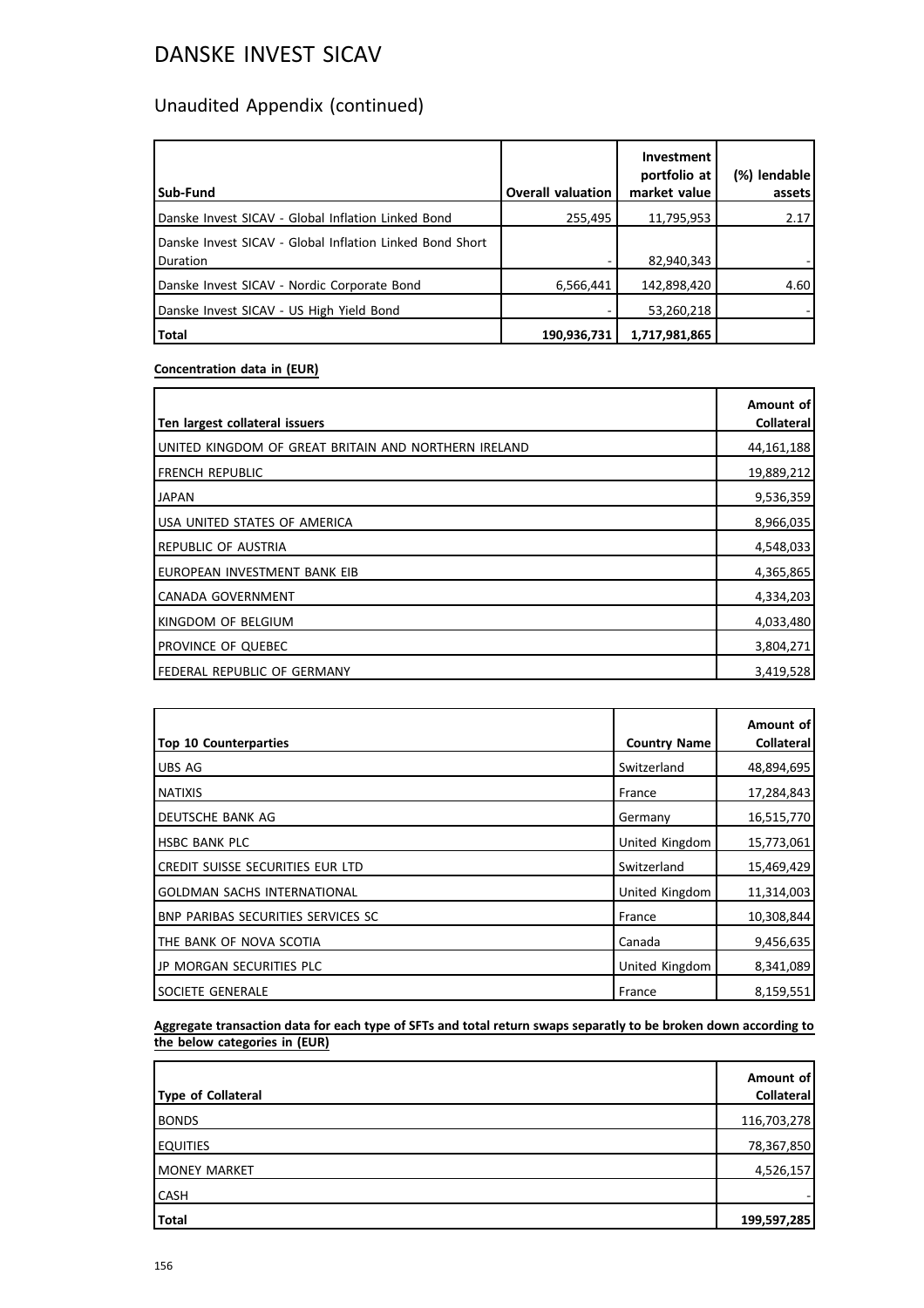# Unaudited Appendix (continued)

| <b>Quality of Collateral</b> | Amount of<br><b>Collateral</b> |
|------------------------------|--------------------------------|
|                              |                                |

|                              | Amount of   |
|------------------------------|-------------|
| Maturity tenor of Collateral | Collateral  |
| Less than one day            |             |
| One day to one week          | 287,978     |
| One week to one month        | 1,959,183   |
| One month to three months    | 6,381,887   |
| Three months to one year     | 8,529,444   |
| Above one year               | 104,066,449 |
| Open maturity                | 78,372,344  |
| Total                        | 199,597,285 |

|                               | Amount of  |
|-------------------------------|------------|
| Currencies of Cash Collateral | Collateral |
|                               |            |

| <b>Currencies of Securities Collateral</b> | Amount of<br>Collateral |
|--------------------------------------------|-------------------------|
|                                            |                         |
| USD                                        | 54,837,092              |
| GBP                                        | 53,288,458              |
| EUR                                        | 48,739,013              |
| <b>CAD</b>                                 | 21,716,457              |
| JPY                                        | 12,671,079              |
| <b>CHF</b>                                 | 4,541,937               |
| <b>DKK</b>                                 | 2,765,477               |
| AUD                                        | 762,690                 |
| <b>NOK</b>                                 | 151,826                 |
| <b>SEK</b>                                 | 123,257                 |
| Total                                      | 199,597,285             |

| Maturity tenor of the SFTs and total return swaps | Overall<br>valuation |
|---------------------------------------------------|----------------------|
| Less than one day                                 |                      |
| One day to one week                               |                      |
| One week to one month                             |                      |
| One month to three months                         |                      |
| Three months to one year                          |                      |
| Above one year                                    | 29,556,305           |
| Open maturity                                     | 161,380,426          |
| Total                                             | 190,936,731          |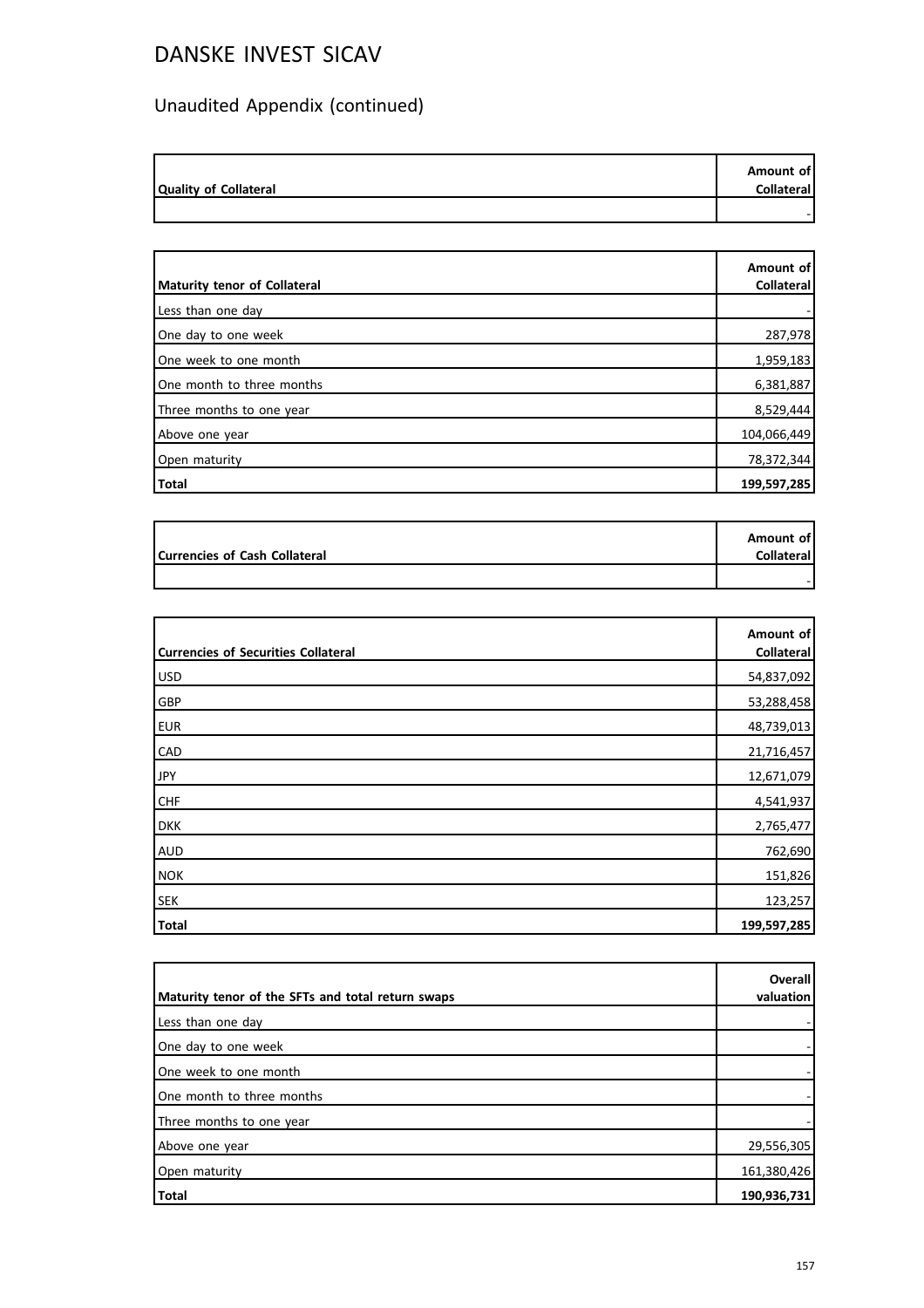### Unaudited Appendix (continued)

| Country in which the counterparties are established | Amount of<br><b>Collateral</b> |
|-----------------------------------------------------|--------------------------------|
| UNITED KINGDOM                                      | 73,059,021                     |
| SWITZERLAND                                         | 48,817,350                     |
| FRANCE                                              | 43,486,409                     |
| <b>GERMANY</b>                                      | 20,799,425                     |
| <b>CANADA</b>                                       | 9,810,181                      |
| <b>SWEDEN</b>                                       | 3,467,755                      |
| <b>IRELAND</b>                                      | 157,143                        |
| <b>Total</b>                                        | 199,597,285                    |

| Settlement and clearing | <b>Overall</b><br>valuation |
|-------------------------|-----------------------------|
| Bilateral               | 190,936,731                 |
| Total                   | 190,936,731                 |

**Data on reuse of Collateral:**

Share of collateral received that is reused

Cash collateral reivestment returns to the collective investment undertaking -

**Safekeeping of collateral received by the collective investment undertaking as part of SFTs and total return swaps in (EUR)**

|                         | Amount of        |
|-------------------------|------------------|
|                         | collateral asset |
| Names of the custodians | safe-kept        |
| <b>IRBC IS TRUST</b>    | 199,597,285      |

**Type of accounts**

Segregated accounts

#### **Data on return and cost for each type of SFTs and total return swaps in (EUR)**

| Sub-Fund                                                  | <b>Gross Revenue</b> | <b>Net Revenue</b> | Direct and<br>indirect costs |
|-----------------------------------------------------------|----------------------|--------------------|------------------------------|
| Danske Invest SICAV - Eastern Europe                      | 82                   | 63                 | 19                           |
| Danske Invest SICAV - Emerging and Frontier Markets       | 5,734                | 4,077              | 1,657                        |
| Danske Invest SICAV - Emerging Markets Debt Hard Currency | 723                  | 592                | 131                          |
| Danske Invest SICAV - Euro High Yield Bond                | 99,291               | 76,454             | 22,837                       |
| Danske Invest SICAV - Europe                              | 43,130               | 33,210             | 9,920                        |
| Danske Invest SICAV - Europe Absolute                     | 698,272              | 537,670            | 160,602                      |
| Danske Invest SICAV - Europe Long-Short Dynamic           | 560,720              | 431,755            | 128,965                      |
| Danske Invest SICAV - Europe Long-Short Dynamic Plus      | 26,695               | 20,556             | 6,139                        |
| Danske Invest SICAV - Germany                             | 8,136                | 6,265              | 1,871                        |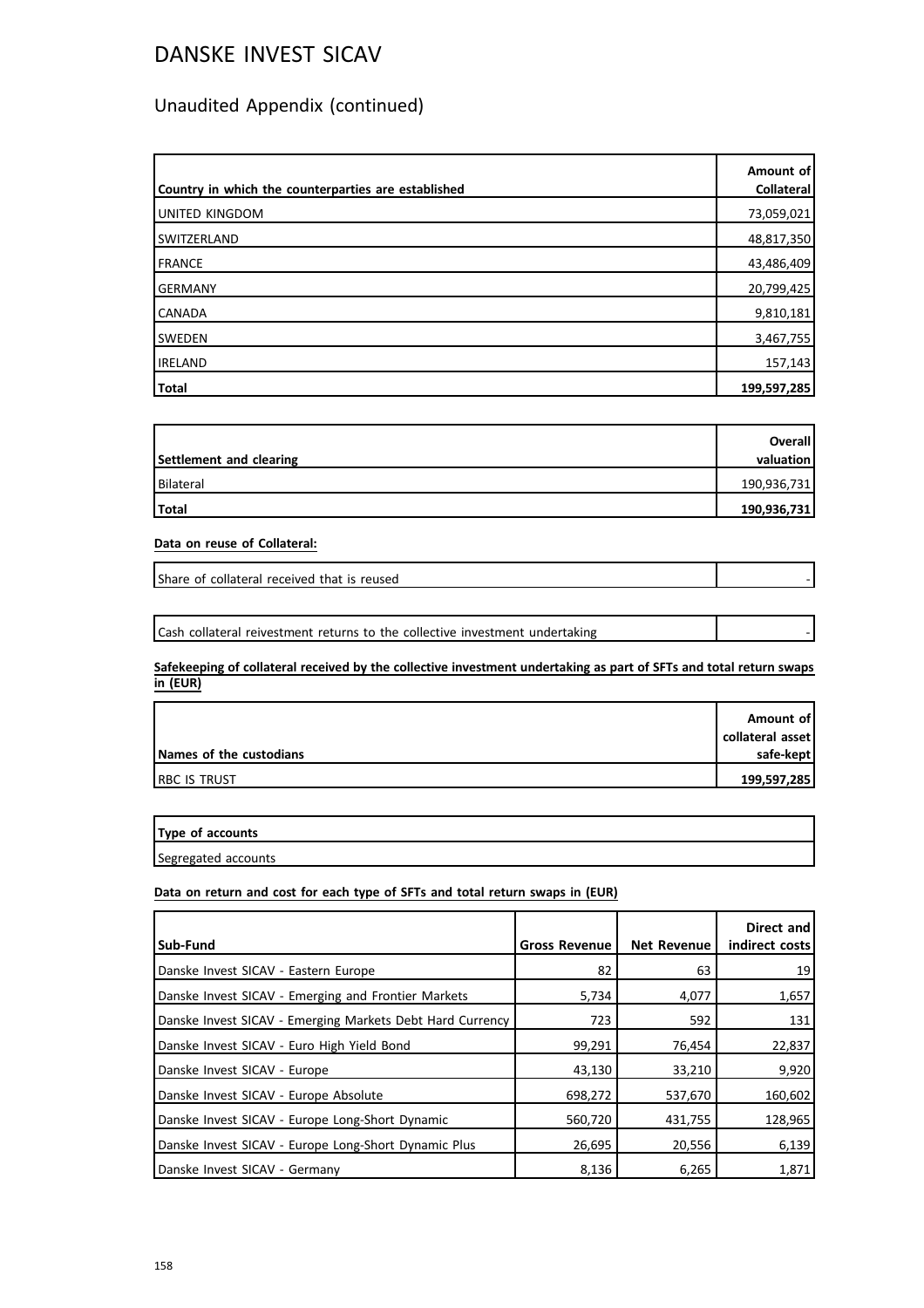# Unaudited Appendix (continued)

| Sub-Fund                                                             | <b>Gross Revenue</b> | <b>Net Revenue</b> | Direct and<br>indirect costs |
|----------------------------------------------------------------------|----------------------|--------------------|------------------------------|
| Danske Invest SICAV - Global Emerging Markets Leaders*               | 721                  | 233                | 489                          |
| Danske Invest SICAV - Global High Dividend                           | 2,575                | 1,983              | 592                          |
| Danske Invest SICAV - Global Inflation Linked Bond                   | 103                  | 79                 | 24                           |
| Danske Invest SICAV - Global Inflation Linked Bond Short<br>Duration | 53                   | 40                 | 13                           |
| Danske Invest SICAV - Nordic Corporate Bond                          | 48,657               | 37,466             | 11,191                       |
| Danske Invest SICAV - US High Yield Bond                             | 4,670                | 3,767              | 903                          |
| <b>Total</b>                                                         | 1,499,562            | 1,154,209          | 345,353                      |

\* See Note 1